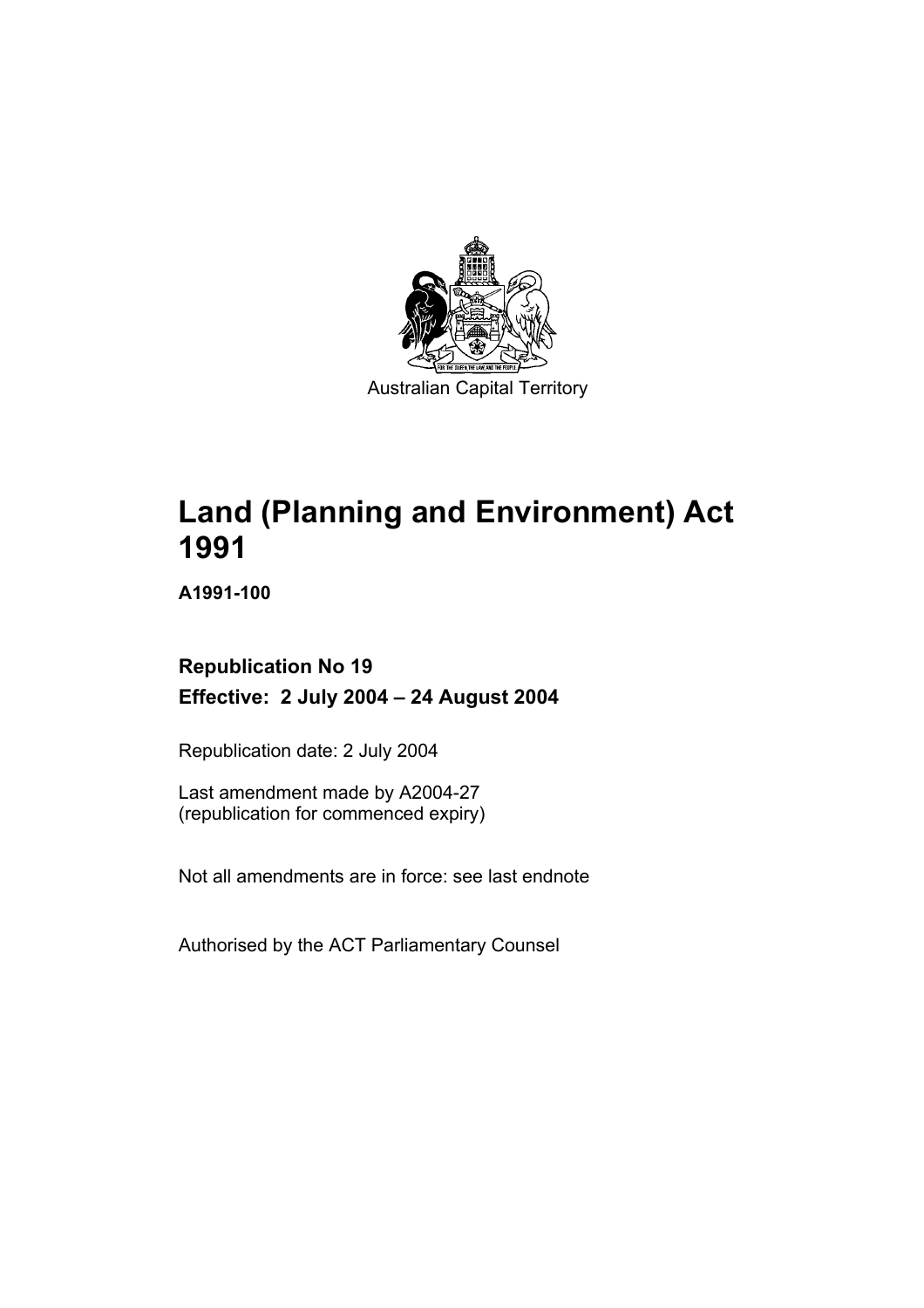#### **About this republication**

#### **The republished law**

This is a republication of the *Land (Planning and Environment) Act 1991* (including any amendment made under the *Legislation Act 2001*, part 11.3 (Editorial changes)) as in force on 2 July 2004*.* It also includes any amendment, repeal or expiry affecting the republished law to 2 July 2004.

The legislation history and amendment history of the republished law are set out in endnotes 3 and 4.

#### **Kinds of republications**

The Parliamentary Counsel's Office prepares 2 kinds of republications of ACT laws (see the ACT legislation register at www.legislation.act.gov.au):

- authorised republications to which the *Legislation Act 2001* applies
- unauthorised republications.

The status of this republication appears on the bottom of each page.

#### **Editorial changes**

The *Legislation Act 2001*, part 11.3 authorises the Parliamentary Counsel to make editorial amendments and other changes of a formal nature when preparing a law for republication. Editorial changes do not change the effect of the law, but have effect as if they had been made by an Act commencing on the republication date (see *Legislation Act 2001*, s 115 and s 117). The changes are made if the Parliamentary Counsel considers they are desirable to bring the law into line, or more closely into line, with current legislative drafting practice.

This republication does not include amendments made under part 11.3 (see endnote 1).

#### **Uncommenced provisions and amendments**

If a provision of the republished law has not commenced or is affected by an uncommenced amendment, the symbol  $\mathbf{U}$  appears immediately before the provision heading. The text of the uncommenced provision or amendment appears only in the last endnote.

#### **Modifications**

If a provision of the republished law is affected by a current modification, the symbol  $\mathbf{M}$ appears immediately before the provision heading. The text of the modifying provision appears in the endnotes. For the legal status of modifications, see *Legislation Act 2001*, section 95.

#### **Penalties**

The value of a penalty unit for an offence against this republished law at the republication date is—

- (a) if the person charged is an individual—\$100; or
- (b) if the person charged is a corporation—\$500.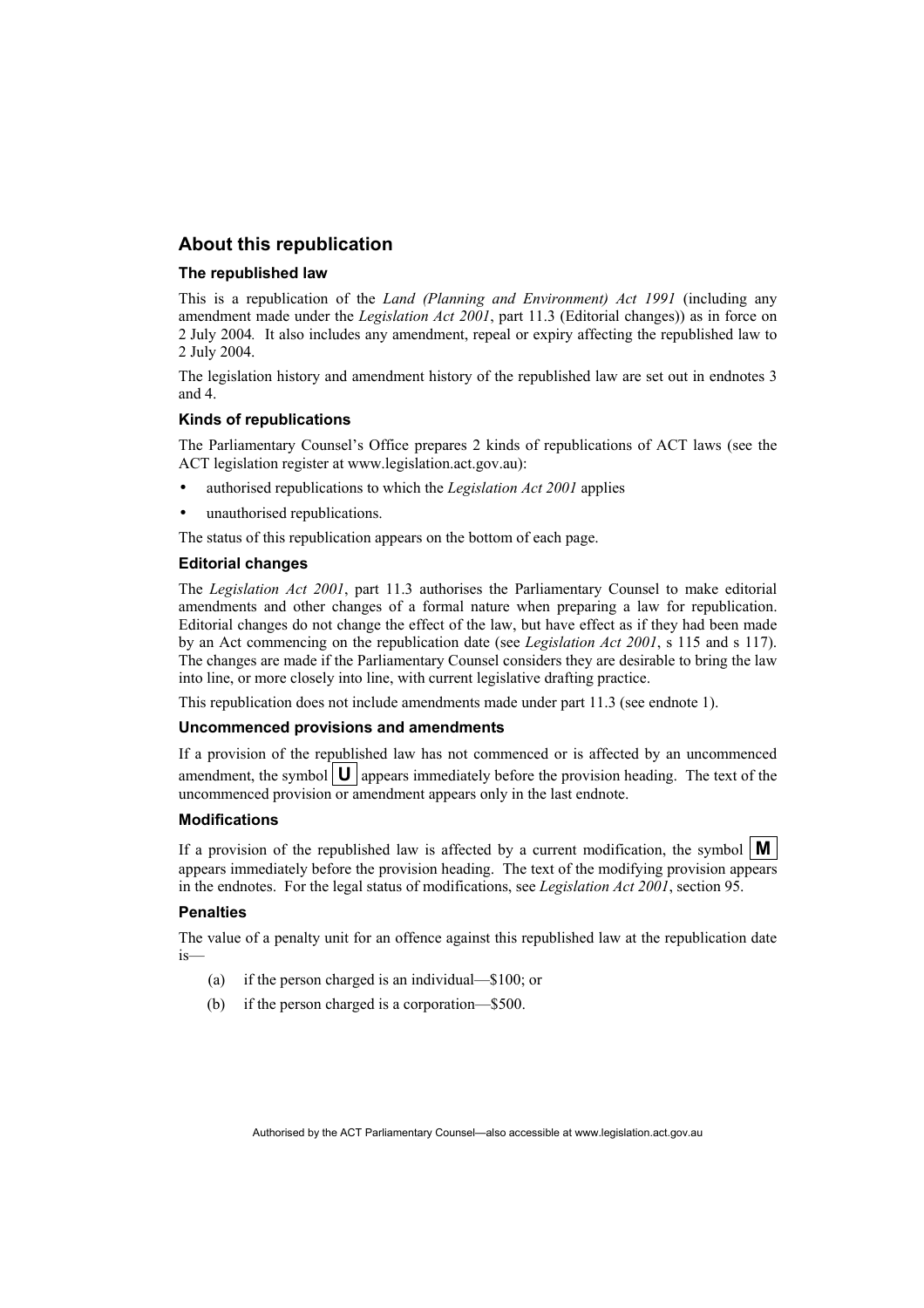

# **Land (Planning and Environment) Act 1991**

## **Contents**

| <b>Preliminary</b>                                                       |                                     |
|--------------------------------------------------------------------------|-------------------------------------|
| Name of Act                                                              | 2                                   |
| Dictionary                                                               | 2                                   |
| <b>Notes</b>                                                             | 2                                   |
| Offences against Act—application of Criminal Code etc                    | 2                                   |
| <b>Planning</b>                                                          |                                     |
| Preliminary                                                              |                                     |
| Definitions for pt 2                                                     | 4                                   |
| Territory plan—object and effect                                         |                                     |
| Object                                                                   | 6                                   |
| Effect of plan                                                           | 7                                   |
| Land (Planning and Environment) Act 1991<br>Effective: 02/07/04-24/08/04 | contents 1                          |
|                                                                          | Division 2.1<br><b>Division 2.2</b> |

Page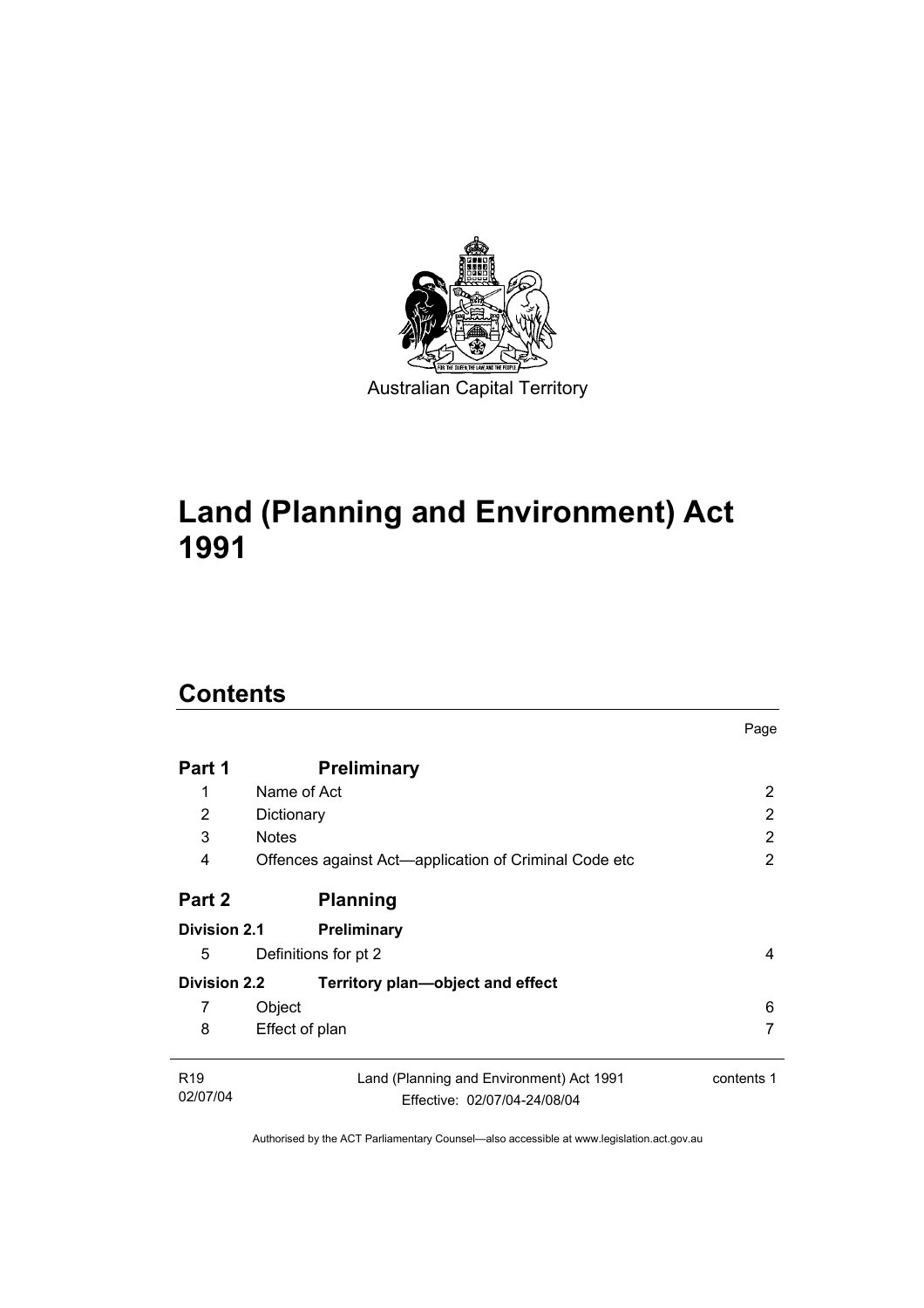#### **Contents**

|                     |                                                                                         | Page |
|---------------------|-----------------------------------------------------------------------------------------|------|
| 9                   | Effect of draft plan variation                                                          | 7    |
| 10                  | Effect of interim heritage places register                                              | 8    |
| 11                  | Draft heritage places register and variations-lack of effect                            | 9    |
| 12                  | Plan not to have retrospective effect                                                   | 9    |
| <b>Division 2.3</b> | Territory plan-continuation and variation                                               |      |
|                     | <b>Subdivision 2.3.1</b><br><b>Territory plan</b>                                       |      |
| 13                  | Continuation of plan                                                                    | 10   |
|                     | Subdivision 2.3.2 Preparation of variations of Territory plan                           |      |
| 14                  | Application of sdiv 2.3.2                                                               | 10   |
| 15                  | Preparation of plan variations                                                          | 10   |
| 16                  | Consultation with conservator                                                           | 10   |
| 17                  | Heritage                                                                                | 11   |
| 18                  | Environmental reports and inquiries                                                     | 12   |
| 19                  | Public consultation-notification                                                        | 12   |
| 19A                 | Public consultation—notice of interim effect etc                                        | 13   |
| 19B                 | Public consultation-availability of draft plan variation etc                            | 14   |
| 19C                 | Draft plan variations that do not affect rights                                         | 15   |
| 20                  | Consultation with national capital authority                                            | 15   |
| 21                  | Public inspection of comments                                                           | 15   |
| 22                  | Revision, deferral or withdrawal of draft plan variations                               | 16   |
|                     | Subdivision 2.3.3 Minister approval and consideration by Legislative<br><b>Assembly</b> |      |
| 23                  | Application of sdiv 2.3.3                                                               | 17   |
| 24                  | Submission of draft plan variation to Minister                                          | 17   |
| 25                  | Consideration by Legislative Assembly committee                                         | 18   |
| 26                  | Minister's powers                                                                       | 18   |
| 27                  | Return of draft plan variation to authority                                             | 20   |
| 28                  | Notice of revival of deferred draft plan variation                                      | 20   |
| 29                  | Consideration of plan variation by Legislative Assembly                                 | 21   |
| 30                  | Rejection of plan variation by Legislative Assembly                                     | 23   |
| 30A                 | Partial rejection of plan variation by Legislative Assembly                             | 24   |
| 30 <sub>B</sub>     | Partial rejection of plan variation-newspaper publication etc                           | 24   |
|                     |                                                                                         |      |

contents 2 Land (Planning and Environment) Act 1991 Effective: 02/07/04-24/08/04

R19 02/07/04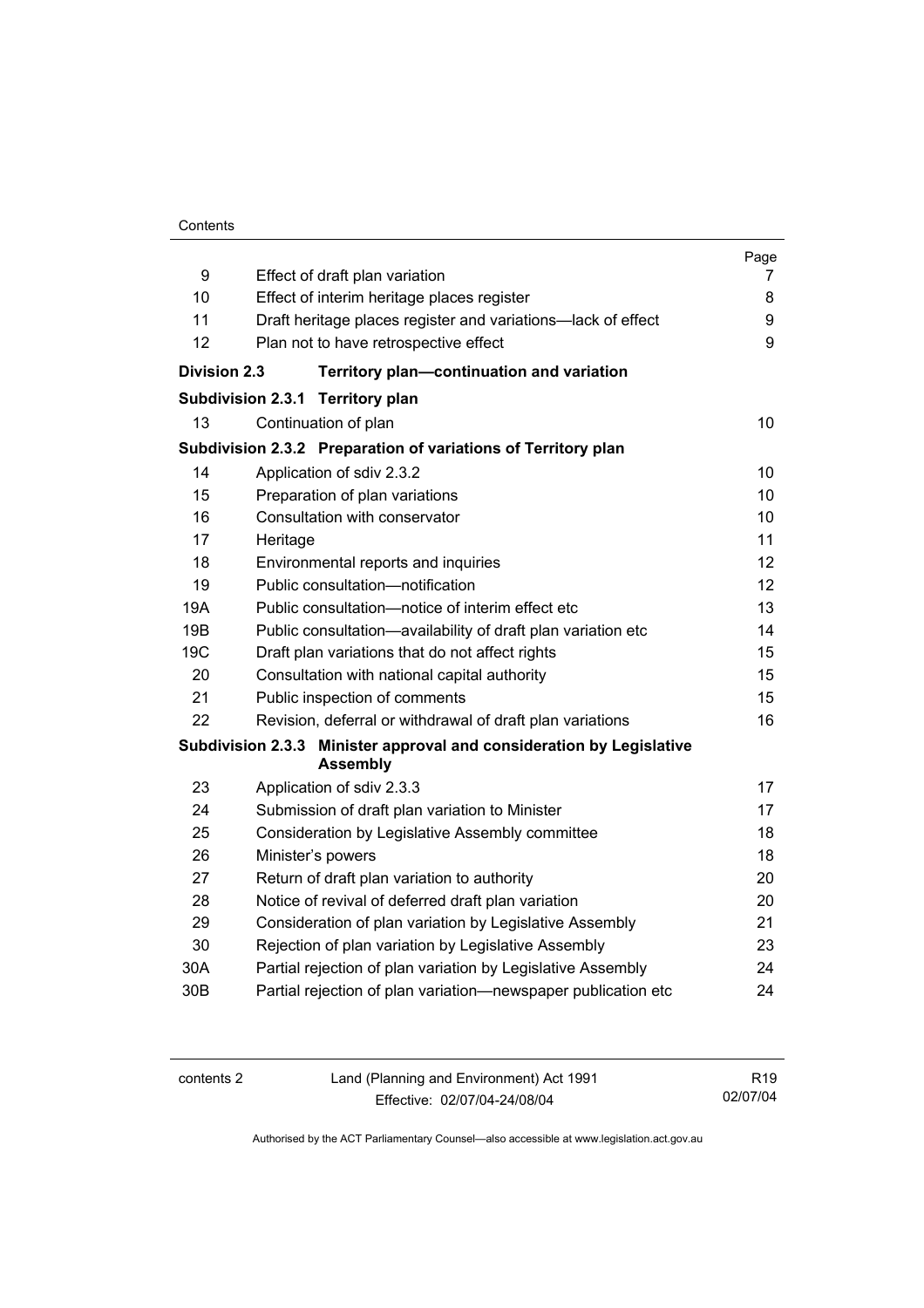|                             |                           |                                                                           | Contents   |
|-----------------------------|---------------------------|---------------------------------------------------------------------------|------------|
|                             |                           |                                                                           | Page       |
|                             |                           | Subdivision 2.3.4 Plan variations-defined land                            |            |
| 31                          | Definition for sdiv 2.3.4 |                                                                           | 25         |
| 32                          |                           | Plan variations in relation to defined land                               | 25         |
| Division 2.5                |                           | <b>Miscellaneous</b>                                                      |            |
| 51                          |                           | Challenge to validity of provisions of plan                               | 26         |
| Part 3                      |                           | <b>Heritage</b>                                                           |            |
| <b>Division 3.1</b>         |                           | Preliminary                                                               |            |
| 52                          |                           | Definitions for pt 3                                                      | 26         |
| 53                          |                           | Compliance with requirements for consultation or notification             | 28         |
| <b>Division 3.2</b>         |                           | Heritage places register                                                  |            |
| 54                          |                           | Content of heritage places register                                       | 28         |
| Division 3.3                |                           | Interim heritage places registers                                         |            |
|                             | Subdivision 3.3.1 Effect  |                                                                           |            |
| 55                          |                           | Effect of interim registers                                               | 29         |
|                             |                           | Subdivision 3.3.2 Preparation, notification and submission of registers   |            |
| 56                          |                           | Criteria for preparation                                                  | 30         |
| 57                          |                           | Ministerial directions and declarations under div 3.5                     | 30         |
| 58                          |                           | Public consultation                                                       | 31         |
| 59                          |                           | Application for inclusion of places in interim register                   | 31         |
| 60                          |                           | Public notification                                                       | 32         |
| 61                          |                           | Notification of lessees and occupiers                                     | 33         |
| 62                          |                           | Revision of interim register                                              | 33         |
| 63                          |                           | Submission of interim register to planning and land authority             | 35         |
| Division 3.4                |                           | Acquisition of heritage places and objects                                |            |
| 64                          | Acquisition               |                                                                           | 36         |
| <b>Division 3.5</b>         |                           | <b>Aboriginal heritage</b>                                                |            |
|                             |                           | <b>Subdivision 3.5.1 Preliminary</b>                                      |            |
| 66                          |                           | Definitions for div 3.5                                                   | 37         |
|                             |                           | Subdivision 3.5.2 Reporting discoveries of unregistered Aboriginal places |            |
| 67                          | Reports                   |                                                                           | 38         |
| R <sub>19</sub><br>02/07/04 |                           | Land (Planning and Environment) Act 1991                                  | contents 3 |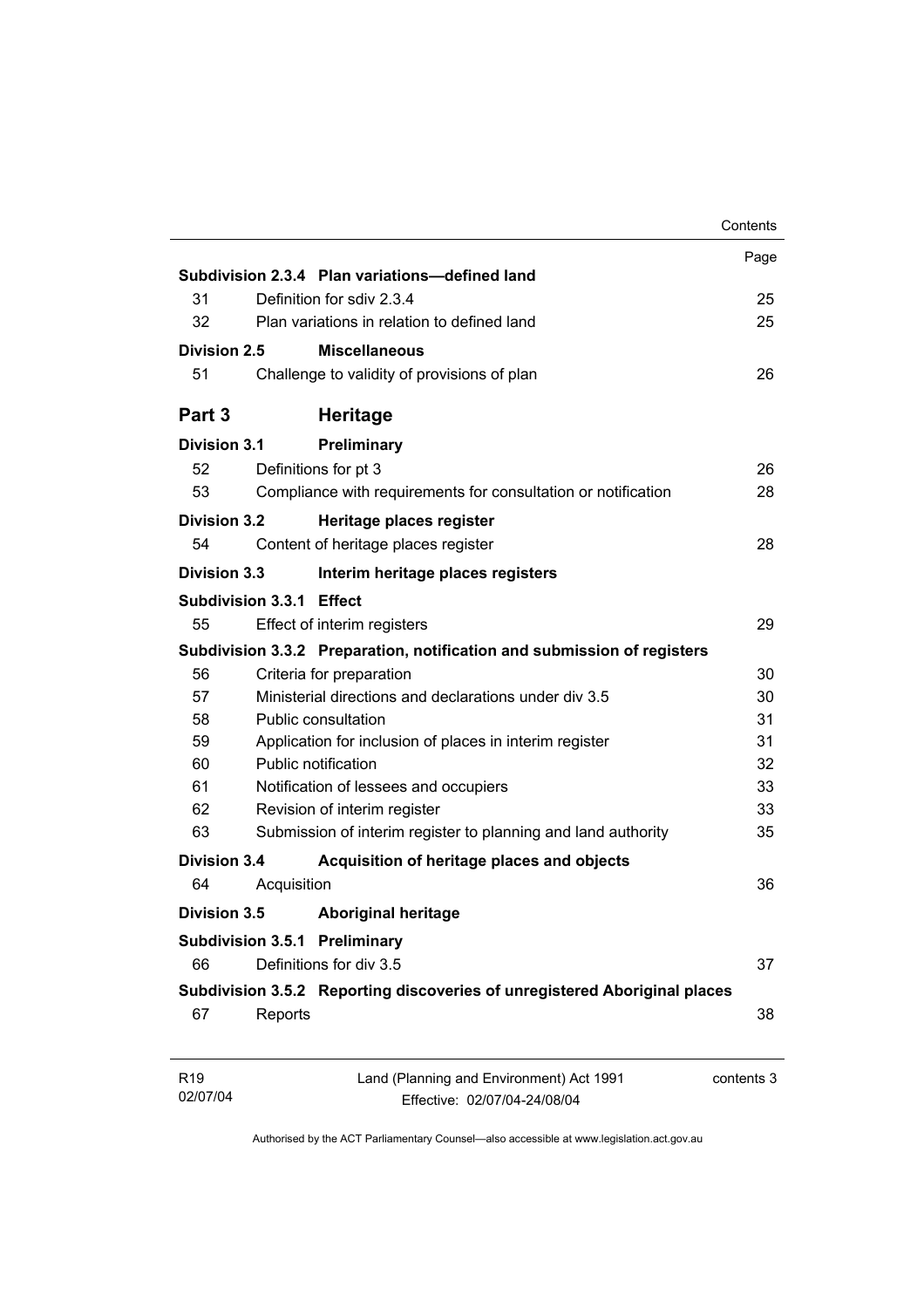#### **Contents**

| 68                  |                                                           |                                                                         | Page<br>39      |
|---------------------|-----------------------------------------------------------|-------------------------------------------------------------------------|-----------------|
| 69                  |                                                           | Aboriginal heritage discoveries-consideration of reports                | 40              |
|                     |                                                           | Aboriginal heritage discoveries—Ministerial directions and declarations |                 |
|                     |                                                           | Subdivision 3.5.3 Protection of unregistered Aboriginal heritage        |                 |
| 70                  | Damaging unregistered Aboriginal places                   |                                                                         | 41              |
| 71                  | pt 6                                                      | Orders for protection of unregistered Aboriginal places— application of | 41              |
| 72                  | Orders-reports by heritage council                        |                                                                         | 42              |
| 73                  | Orders—Ministerial directions and declarations            |                                                                         | 43              |
|                     | <b>Subdivision 3.5.4 Compensation claims</b>              |                                                                         |                 |
| 74                  | Definitions for sdiv 3.5.4                                |                                                                         | 44              |
| 75                  | Application of sdiv 3.5.4                                 |                                                                         | 44              |
| 76                  | Right to compensation                                     |                                                                         | 44              |
| 77                  | Loss for which compensation is recoverable                |                                                                         | 45              |
| 78                  | Amount of compensation                                    |                                                                         | 46              |
| 79                  | Consultation with applicants                              |                                                                         | 47              |
| 80                  | Notice of decisions about compensation                    |                                                                         | 47              |
|                     | Subdivision 3.5.5 Consultation in relation to registers   |                                                                         |                 |
| 81                  | Consultation with Aboriginal organisations                |                                                                         | 47              |
|                     | Subdivision 3.5.6 Restricted information                  |                                                                         |                 |
| 82                  | Restricted information                                    |                                                                         | 48              |
| 83                  |                                                           | Publication of restricted information by public officials               | 49              |
| 84                  | Publication of restricted information generally           |                                                                         | 49              |
| 85                  | Access to restricted information                          |                                                                         | 50              |
| <b>Division 3.6</b> |                                                           | Public access to heritage information                                   |                 |
|                     | Subdivision 3.6.1 Information about administrative action |                                                                         |                 |
| 87                  | Application of sdiv 3.6.1                                 |                                                                         | 51              |
| 88                  | Searching administrative records                          |                                                                         | 51              |
|                     | Subdivision 3.6.2 Access to heritage registers            |                                                                         |                 |
| 89                  | Searching heritage registers                              |                                                                         | 52              |
| <b>Division 3.7</b> |                                                           | <b>Australian Capital Territory Heritage Council</b>                    |                 |
| 90                  | Definitions for div 3.7                                   |                                                                         | 53              |
| 91                  | Establishment of heritage council                         |                                                                         | 54              |
| 92                  | Constitution                                              |                                                                         | 54              |
| contents 4          |                                                           | Land (Planning and Environment) Act 1991                                | R <sub>19</sub> |
|                     |                                                           | Effective: 02/07/04-24/08/04                                            | 02/07/04        |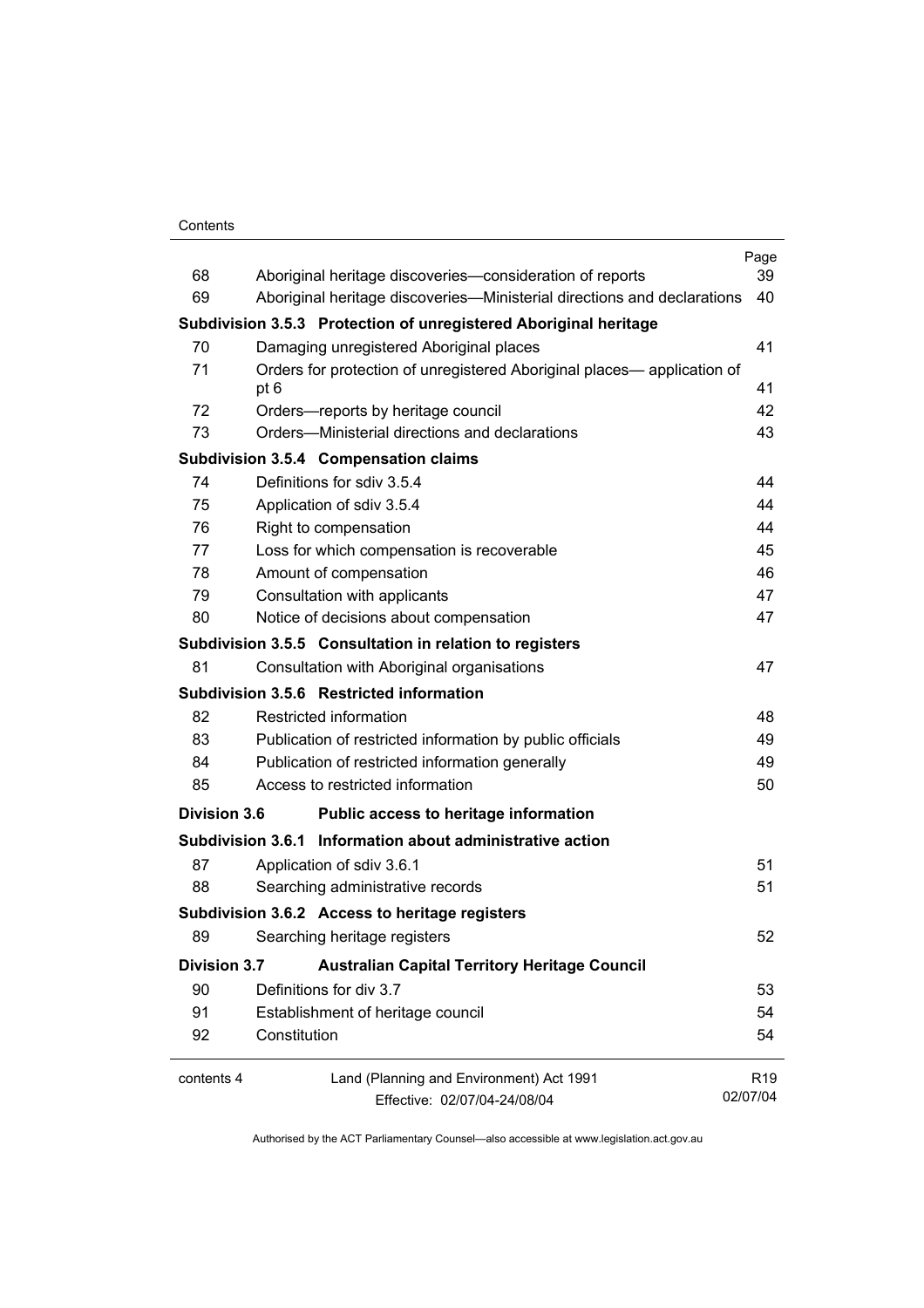| 93                          | Functions of heritage council                                                | Page<br>54 |
|-----------------------------|------------------------------------------------------------------------------|------------|
| 94                          | <b>Ministerial directions</b>                                                | 55         |
| 95                          | Deputies of permanent members                                                | 55         |
| 96                          | Appointment of expert members                                                | 56         |
| 97                          | Term of appointment of expert members                                        | 57         |
| 98                          | Conditions of appointment of expert members generally                        | 57         |
| 99                          | Chairperson, deputy chairperson and secretary                                | 57         |
| 100                         | Leave of absence                                                             | 57         |
| 101                         | Disclosure of interests                                                      | 57         |
| 102                         | Ending of appointments                                                       | 58         |
| 103                         | Calling meetings                                                             | 58         |
| 104                         | Procedure at meetings                                                        | 59         |
| 105                         | Delegation to secretary                                                      | 59         |
| Part 4                      | <b>Environmental assessments and inquiries</b>                               |            |
| <b>Division 4.1</b>         | Preliminary                                                                  |            |
| 111                         | Definitions for pt 4                                                         | 60         |
| 112                         | Proponents                                                                   | 62         |
|                             |                                                                              |            |
| Division 4.2                | <b>Preliminary assessments</b>                                               |            |
| 113                         | <b>Directions</b>                                                            | 62         |
| 114                         | Mandatory preliminary assessments                                            | 62         |
| 115                         | Content                                                                      | 63         |
| 116                         | Submission to Minister                                                       | 63         |
| 117                         | Public inspection                                                            | 63         |
| 118                         | Exclusion of material                                                        | 64         |
| Division 4.3                | <b>Assessments</b>                                                           |            |
|                             | Subdivision 4.3.1 Form and content                                           |            |
| 119                         | Form                                                                         | 65         |
| 120                         | Content of public environment reports and environmental impact<br>statements | 65         |
|                             | <b>Subdivision 4.3.2 Direction of assessments</b>                            |            |
| 121                         | Decisions to direct assessments                                              | 65         |
| 122                         | Environment Minister's power to direct assessments                           | 66         |
| R <sub>19</sub><br>02/07/04 | Land (Planning and Environment) Act 1991<br>Effective: 02/07/04-24/08/04     | contents 5 |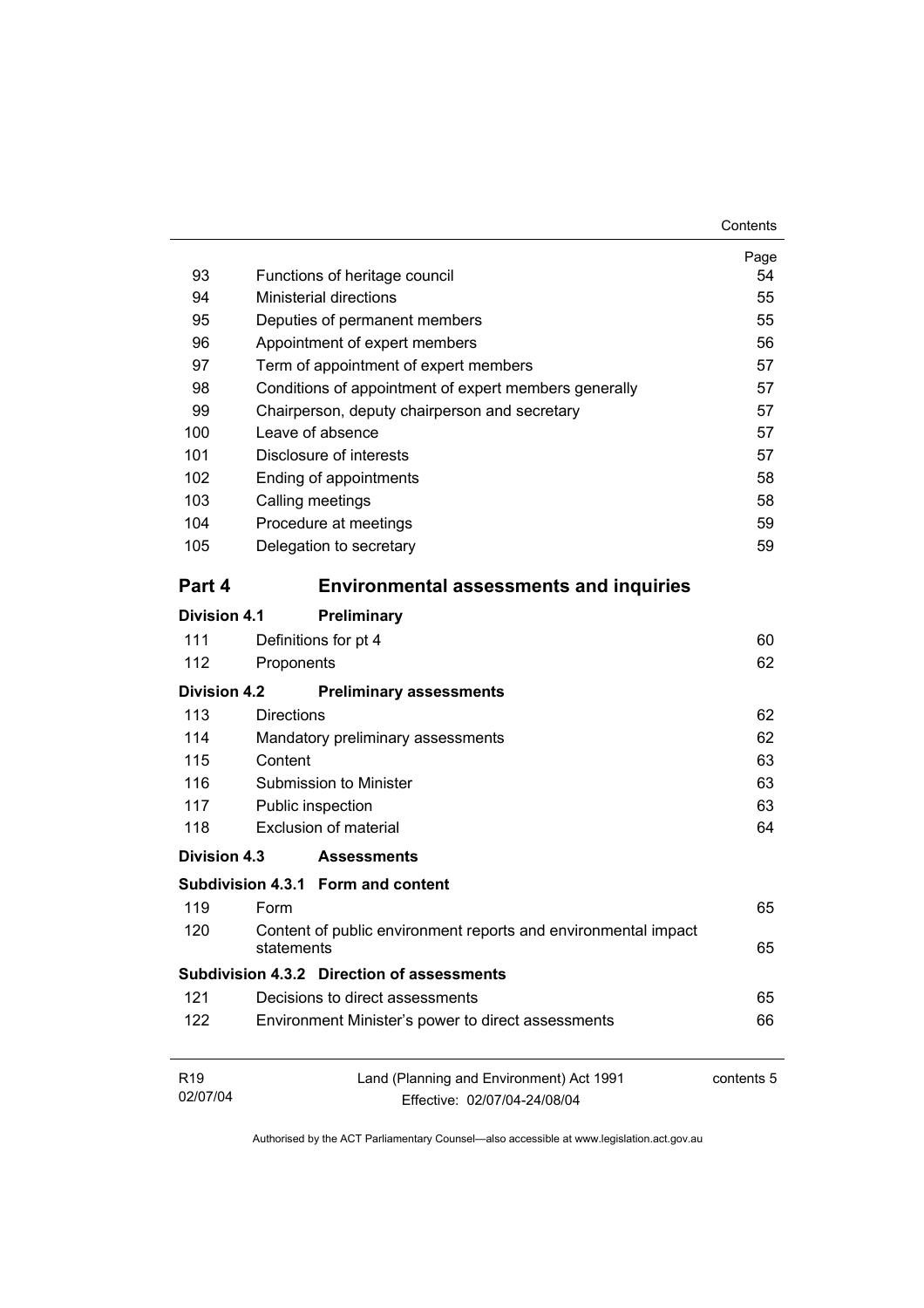| 123                 | <b>Directions</b> |                                                                            | Page<br>66 |
|---------------------|-------------------|----------------------------------------------------------------------------|------------|
|                     |                   | Subdivision 4.3.3 Preparation, evaluation and consideration by Legislative |            |
|                     |                   | <b>Assembly</b>                                                            |            |
| 124                 |                   | Public environment reports--preparation                                    | 68         |
| 125                 |                   | Environmental impact statements-consultation and public inspection         | 68         |
| 126                 | and reports       | Environmental impact statements-consideration of relevant comments         | 70         |
| 127                 |                   | Submission of reports and statements to Environment Minister               | 70         |
| 128                 | Consultation      |                                                                            | 70         |
| 129                 |                   | Further information                                                        | 71         |
| 130                 |                   | Further revision                                                           | 72         |
| 131                 |                   | <b>Evaluation by Environment Minister</b>                                  | 72         |
| 132                 |                   | Presentation to Legislative Assembly and public inspection                 | 73         |
| 133                 |                   | Exclusion of material                                                      | 74         |
| 134                 | Exemptions        |                                                                            | 74         |
| <b>Division 4.4</b> |                   | <b>Inquiries</b>                                                           |            |
|                     |                   | Subdivision 4.4.1 Establishment of panels and terms of reference           |            |
| 135                 | Constitution      |                                                                            | 75         |
| 136                 |                   | <b>Combined inquiries</b>                                                  | 76         |
| 138                 |                   | Terms of reference                                                         | 76         |
| 139                 | Notification      |                                                                            | 77         |
|                     |                   | Subdivision 4.4.2 Inquiry reports                                          |            |
| 140                 | Inquiry reports   |                                                                            | 77         |
| 141                 |                   | Presentation to Legislative Assembly and public inspection                 | 77         |
| 142                 |                   | <b>Exclusion of material</b>                                               | 78         |
|                     |                   | Subdivision 4.4.3 Procedures and powers                                    |            |
| 143                 |                   | Definitions for sdiv 4.4.3                                                 | 78         |
| 144                 |                   | Notice of inquiry hearings                                                 | 79         |
| 145                 |                   | Public hearings                                                            | 79         |
| 146                 |                   | General procedure                                                          | 80         |
| 147                 |                   | Special hearings-consultation with interested persons                      | 81         |
| 148                 |                   | Assessments for purpose of inquiries                                       | 81         |
| 149                 |                   | Witnesses-summons to appear                                                | 82         |
|                     |                   |                                                                            |            |
|                     |                   |                                                                            |            |

contents 6 Land (Planning and Environment) Act 1991 Effective: 02/07/04-24/08/04

R19 02/07/04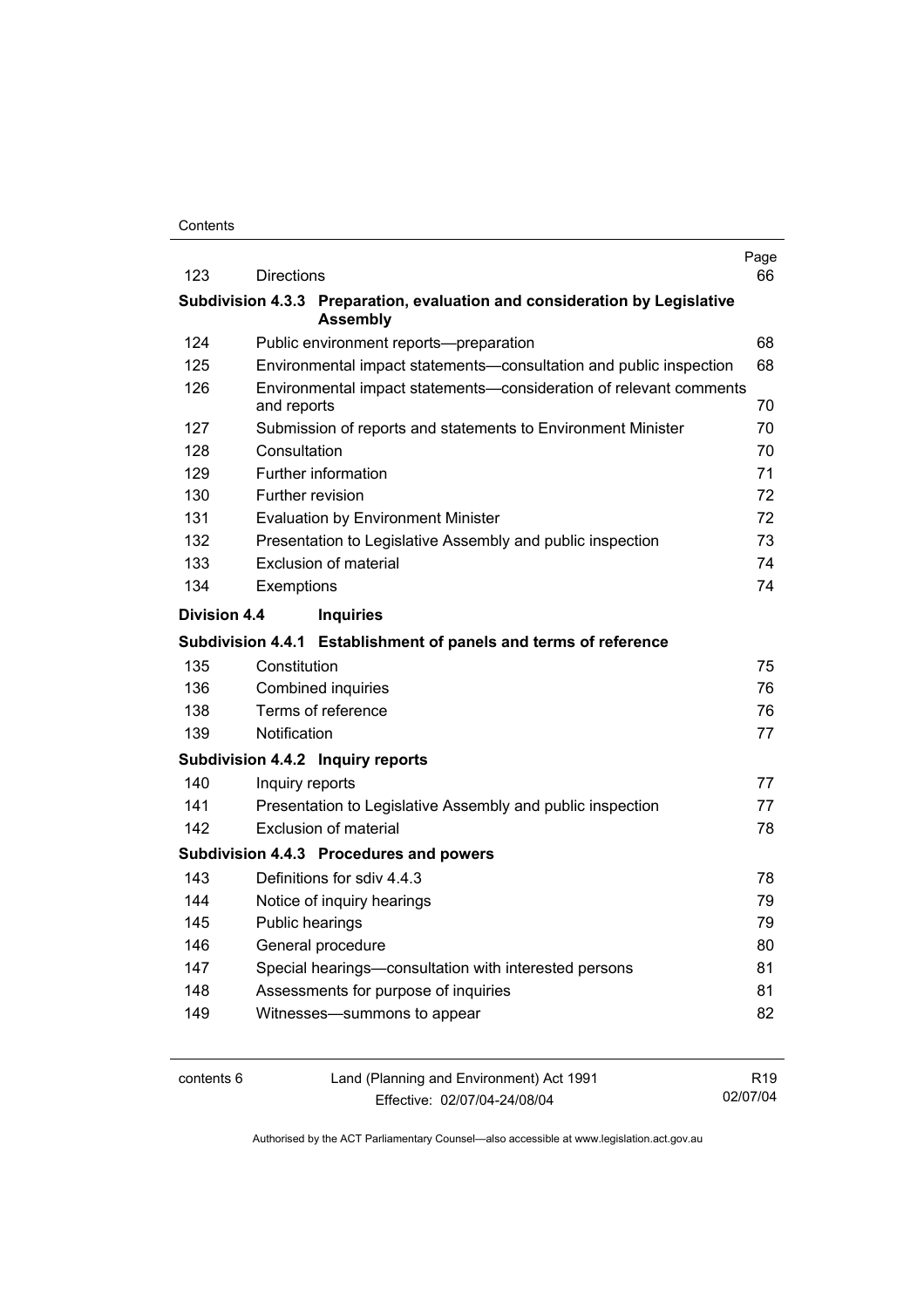| Contents |
|----------|
|----------|

| 150                         | Victimisation of witnesses                                               | Page<br>83 |
|-----------------------------|--------------------------------------------------------------------------|------------|
| 151                         | Inspection of books and documents                                        | 84         |
| 152                         | Power of entry                                                           | 84         |
| 153                         | Search warrants                                                          | 85         |
| 154                         | Powers of search and inspection                                          | 86         |
| 156                         | Contempt                                                                 | 87         |
| 157                         | Protection of panel members and witnesses                                | 87         |
| Part 5                      | <b>Land administration</b>                                               |            |
| <b>Division 5.1</b>         | Preliminary                                                              |            |
| 159                         | Definitions for pt 5                                                     | 89         |
| 160                         | Application of pt 5                                                      | 91         |
| <b>Division 5.2</b>         | Leases                                                                   |            |
| 160A                        | <b>Effect qualified</b>                                                  | 91         |
| 160B                        | Planning and land authority may grant leases                             | 91         |
| 161                         | Granting of leases                                                       | 91         |
| 163                         | Leases to community organisations                                        | 92         |
| 164                         | Special leases                                                           | 93         |
| 166                         | Inquiries and assessments in relation to granting of leases              | 95         |
| 166A                        | Grants of leases after inquiries or assessments                          | 95         |
| 167                         | Eligibility for certain classes of leases                                | 96         |
| 168                         | Authority need not grant lease                                           | 97         |
| 169                         | Payment for leases                                                       | 98         |
| 170                         | Failure to accept and execute lease                                      | 98         |
| 171                         | Grant of further residential leases                                      | 99         |
| 171A                        | Grant of further rural leases                                            | 100        |
| 172                         | Grant of further leases for purposes other than residential or rural     | 101        |
| 172A                        | Grant of further lease-unit titles                                       | 102        |
| 172B                        | Grant of further lease-community title                                   | 103        |
| 172C                        | No right to use, flow and control of water                               | 103        |
| 173                         | Lessee's rights in relation to improvements                              | 104        |
| 174                         | Determination of value of improvements                                   | 106        |
| 175                         | Use of land for leased purpose                                           | 108        |
| 176                         | Variation of rent                                                        | 108        |
| R <sub>19</sub><br>02/07/04 | Land (Planning and Environment) Act 1991<br>Fffective: 02/07/04-24/08/04 | contents 7 |

Effective: 02/07/04-24/08/04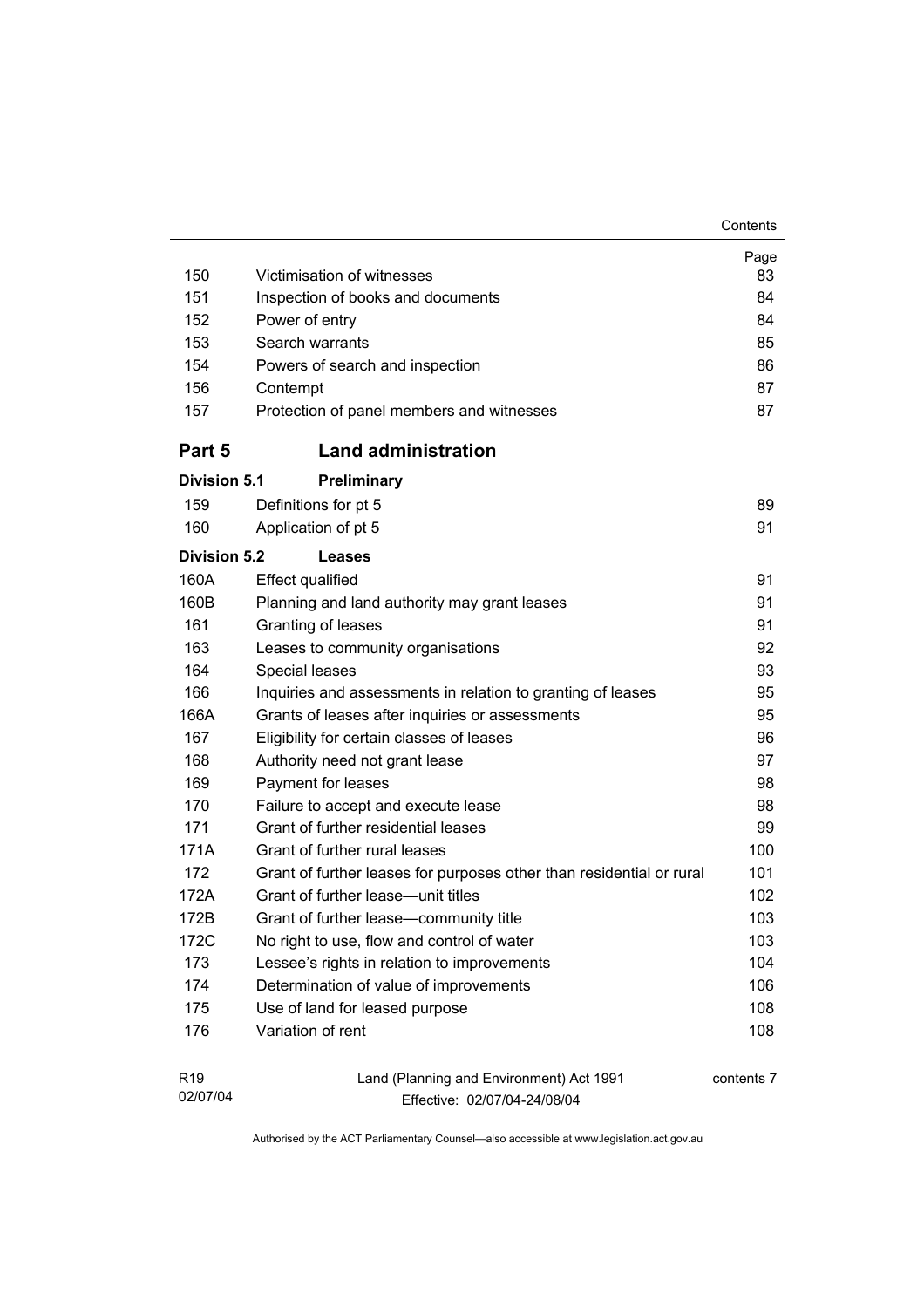| Contents |
|----------|
|          |

|                     |                                                                     | Page            |
|---------------------|---------------------------------------------------------------------|-----------------|
| 177                 | Review of variations of rent                                        | 109             |
| 178                 | Refund of amount paid for grant of lease                            | 109             |
| 179                 | Certificates of compliance                                          | 110             |
| 180                 | Transfer of land subject to building and development provision      | 111             |
| 181                 | Mortgage of leasehold subject to building and development provision | 112             |
| 182                 | Land leased to be held as undivided parcel                          | 113             |
| 183                 | Power of lessee to sublet part of building or land in certain cases | 113             |
| <b>Division 5.3</b> | <b>Variation of leases</b>                                          |                 |
| 183A                | <b>Effect qualified</b>                                             | 114             |
| 184                 | Application to surrender and regrant of leases                      | 114             |
| 184A                | Variation of nominal rent lease-change of use charge                | 114             |
| 184C                | Change of use charge for variations of nominal rent leases          | 116             |
| 184D                | Variation of rental leases                                          | 116             |
| 185                 | Advice of rent payable on variation of lease                        | 117             |
| 186                 | Variation of lease to pay out rent                                  | 118             |
| 186A                | No variations to extend term                                        | 118             |
| <b>Division 5.4</b> | <b>Restrictions on rural leases</b>                                 |                 |
| 186B                | Definitions for div 5.4                                             | 119             |
| 186C                | Land management agreements                                          | 120             |
| 186D                | Dealings with rural leases                                          | 121             |
| 186E                | Discharge amount                                                    | 122             |
| 186F                | Discharge amount-special Pialligo leases                            | 123             |
| 186G                | Index numbers                                                       | 124             |
| 186H                | No subdivision or consolidation                                     | 125             |
| Division 5.5        | <b>Consolidation and subdivision</b>                                |                 |
| 187AA               | <b>Effect qualified</b>                                             | 125             |
| 187                 | Application-nominal rent leases of Territory land                   | 125             |
| 187A                | Consolidation and subdivision--change of use charge                 | 125             |
| 187C                | Change of use charge for consolidations and subdivisions            | 127             |
| <b>Division 5.6</b> | <b>Recovery of land</b>                                             |                 |
| 188                 | <b>Termination of leases</b>                                        | 127             |
| 189                 | How land may be recovered                                           | 128             |
| 190                 | Evidence of ending of lease                                         | 130             |
| contents 8          | Land (Planning and Environment) Act 1991                            | R <sub>19</sub> |
|                     | Effective: 02/07/04-24/08/04                                        | 02/07/04        |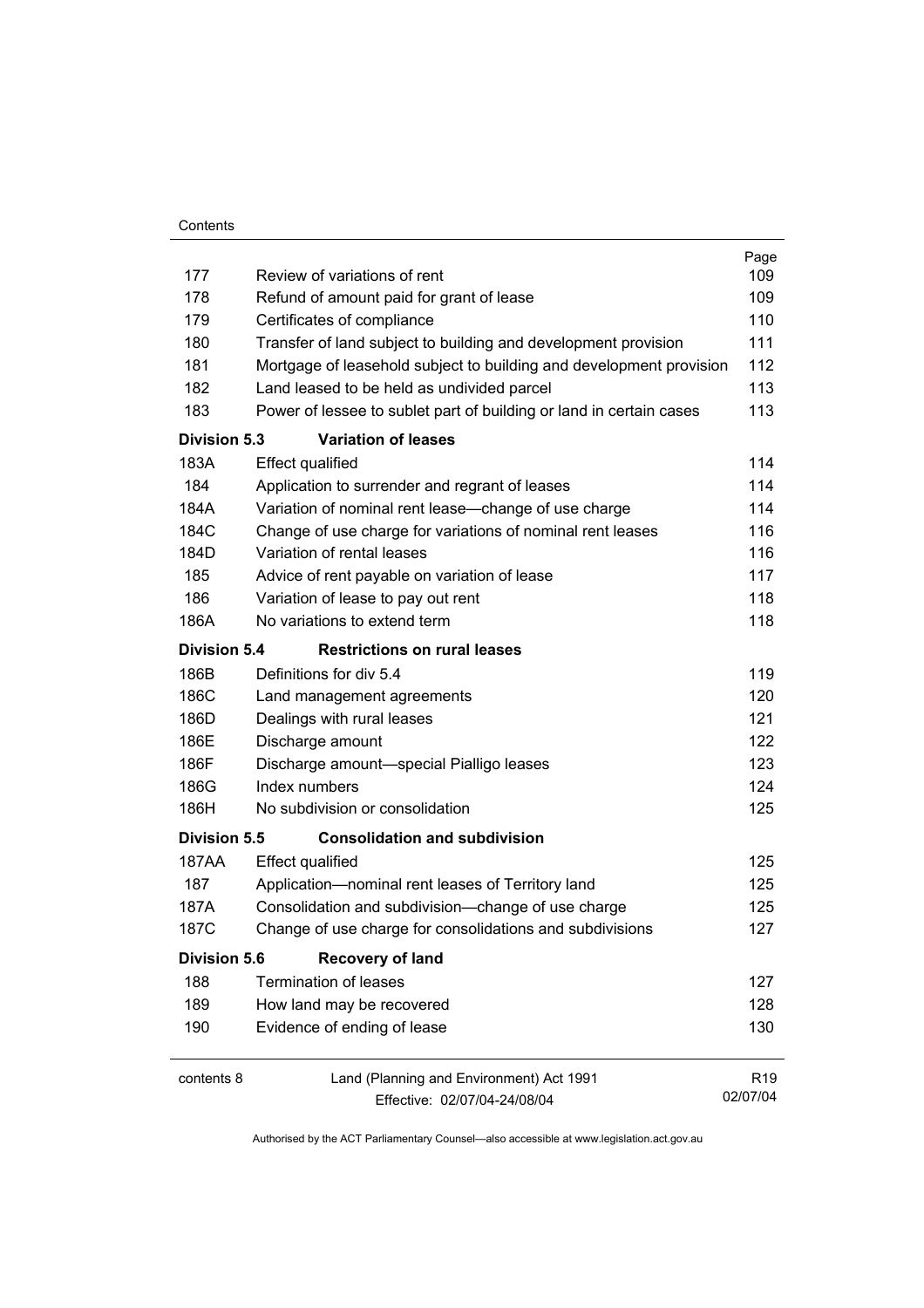|                                      |                                                                    |                                                                          | Contents   |
|--------------------------------------|--------------------------------------------------------------------|--------------------------------------------------------------------------|------------|
|                                      |                                                                    |                                                                          | Page       |
| Division 5.7                         |                                                                    | <b>Public land</b>                                                       |            |
| <b>Subdivision 5.7.1 Preliminary</b> |                                                                    |                                                                          |            |
| 191                                  |                                                                    | Definitions for div 5.7                                                  | 130        |
|                                      |                                                                    | Subdivision 5.7.2 Public land                                            |            |
| 192                                  |                                                                    | Recommendations to planning and land authority                           | 130        |
|                                      |                                                                    | Subdivision 5.7.3 Management of public land                              |            |
| 193                                  | Reserved areas                                                     |                                                                          | 131        |
| 194                                  | Management                                                         |                                                                          | 131        |
| 195                                  |                                                                    | Management objectives                                                    | 131        |
|                                      |                                                                    | Subdivision 5.7.4 Plans of management                                    |            |
| 196                                  | Content                                                            |                                                                          | 132        |
| 197                                  | Preparation                                                        |                                                                          | 133        |
| 198                                  | Variations                                                         |                                                                          | 133        |
| 199                                  |                                                                    | Environmental assessments and inquiries                                  | 133        |
| 200                                  |                                                                    | Public consultation                                                      | 133        |
| 201                                  | Revision                                                           |                                                                          | 134        |
| 202                                  | Submission to Minister                                             |                                                                          | 134        |
| 203                                  | committee                                                          | Consideration of plan of management by Legislative Assembly              | 135        |
| 204                                  |                                                                    | Minister's powers                                                        | 135        |
| 205                                  |                                                                    | Referral back to conservator                                             | 136        |
| 206                                  | Notice of revival of deferred draft plan of management             |                                                                          | 136        |
| 207                                  | Notification, presentation, disallowance and date of effect<br>137 |                                                                          |            |
|                                      |                                                                    | Subdivision 5.7.5 Leases and licences                                    |            |
| 208                                  |                                                                    | Leases-generally                                                         | 137        |
| 209                                  | Grant of leases                                                    |                                                                          | 138        |
| 210                                  | Licences                                                           |                                                                          | 138        |
| 211                                  |                                                                    | Miner's rights in relation to public land                                | 139        |
| <b>Division 5.8</b>                  |                                                                    | <b>Miscellaneous</b>                                                     |            |
| 214                                  |                                                                    | Lessee may surrender lease or part of lease                              | 140        |
| 215                                  |                                                                    | Reduction of rent and relief from provisions of lease                    | 140        |
| 216                                  |                                                                    | Access to leased land from roads and road related areas                  | 141        |
| 216A                                 |                                                                    | Notification of certain leases                                           | 142        |
| R <sub>19</sub><br>02/07/04          |                                                                    | Land (Planning and Environment) Act 1991<br>Effective: 02/07/04-24/08/04 | contents 9 |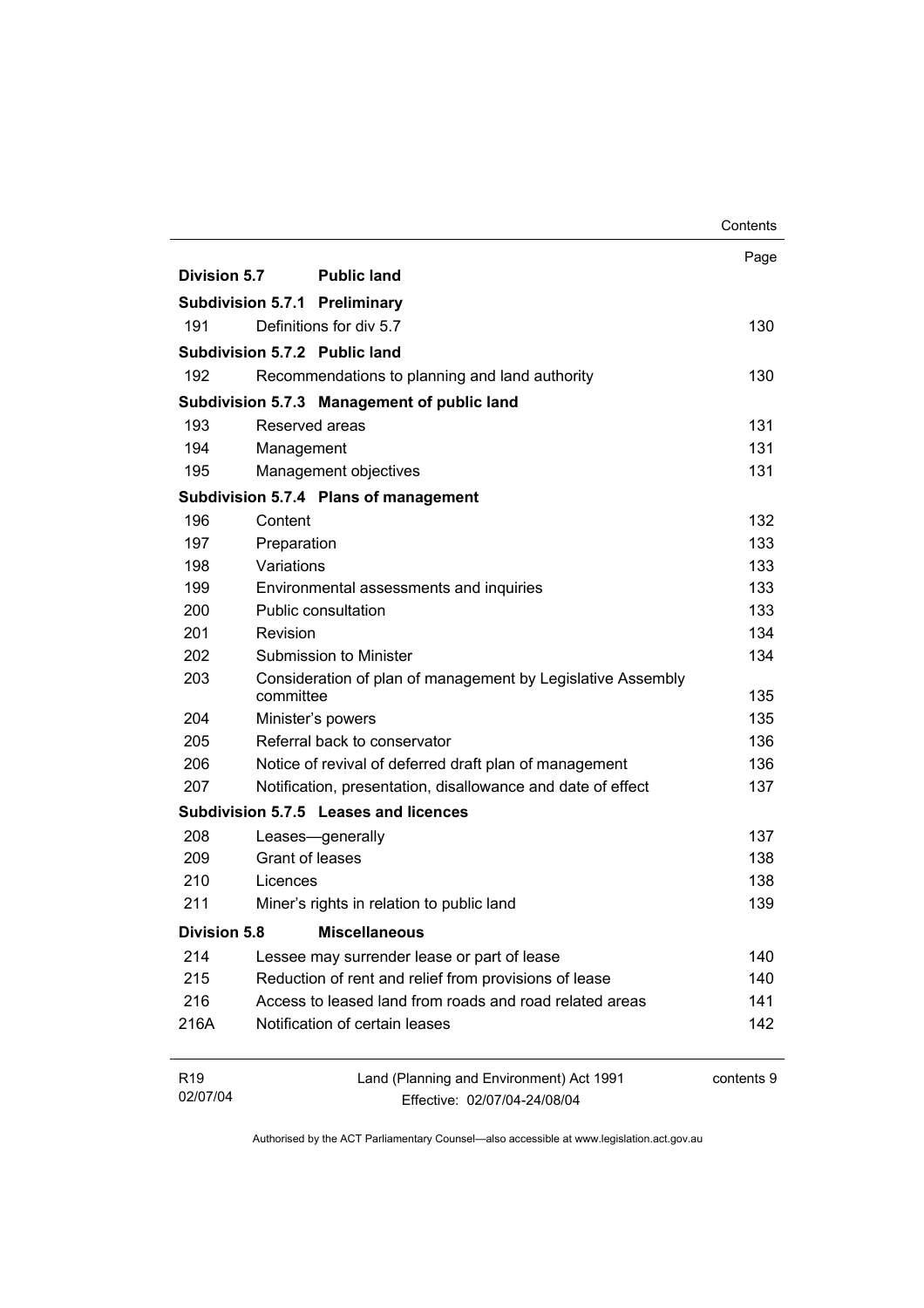|                                                             |                                                                                     | Page            |
|-------------------------------------------------------------|-------------------------------------------------------------------------------------|-----------------|
| 217<br>Licences in relation to land that is not public land |                                                                                     | 143             |
| 218                                                         | Reservation of minerals                                                             |                 |
| 219                                                         | Rights to extract minerals                                                          |                 |
| 220                                                         | Access to lease documents and development agreements                                |                 |
| Part 6                                                      | <b>Approvals and orders</b>                                                         |                 |
| <b>Division 6.1</b>                                         | <b>Preliminary</b>                                                                  |                 |
| 222                                                         | Definitions for pt 6                                                                | 146             |
| 223                                                         | Meaning of variation for pt 6                                                       | 148             |
| <b>Division 6.2</b>                                         | <b>Approvals</b>                                                                    |                 |
|                                                             | <b>Subdivision 6.2.1 General</b>                                                    |                 |
| 225                                                         | Offence-development                                                                 | 149             |
| 226                                                         | Application to undertake development                                                | 149             |
| 227                                                         | Register of applications, approvals, orders and lease and development<br>conditions | 152             |
| 228                                                         | Restrictions on inspection of applications                                          | 153             |
| 229                                                         | Notice of application                                                               | 154             |
| 229A                                                        | Direction that applications be submitted to Minister                                | 156             |
| 229B                                                        | Minister may decide some applications                                               | 157             |
| 230                                                         | Approvals                                                                           | 158             |
| 231                                                         | Matters to be considered                                                            | 159             |
| 232                                                         | Duty of applicants                                                                  | 160             |
| 233                                                         | More information                                                                    | 161             |
| 234                                                         | Effect of failure to give further information                                       | 161             |
| 236                                                         | Environmental assessments and inquiries                                             |                 |
|                                                             | <b>Subdivision 6.2.2 Objections</b>                                                 |                 |
| 237                                                         | Objections-general                                                                  | 162             |
| 238                                                         | Inspection of objections                                                            | 162             |
| 239                                                         | Identity of objectors                                                               | 163             |
|                                                             | <b>Subdivision 6.2.3 Approvals</b>                                                  |                 |
| 242                                                         | Approvals—notices to applicants and registrar-general                               | 163             |
| 243                                                         | Notification of approval or refusal of application                                  | 163             |
| 244                                                         | Notification if more than 1 objector                                                | 165             |
| contents 10                                                 | Land (Planning and Environment) Act 1991                                            | R <sub>19</sub> |
|                                                             | Effective: 02/07/04-24/08/04                                                        | 02/07/04        |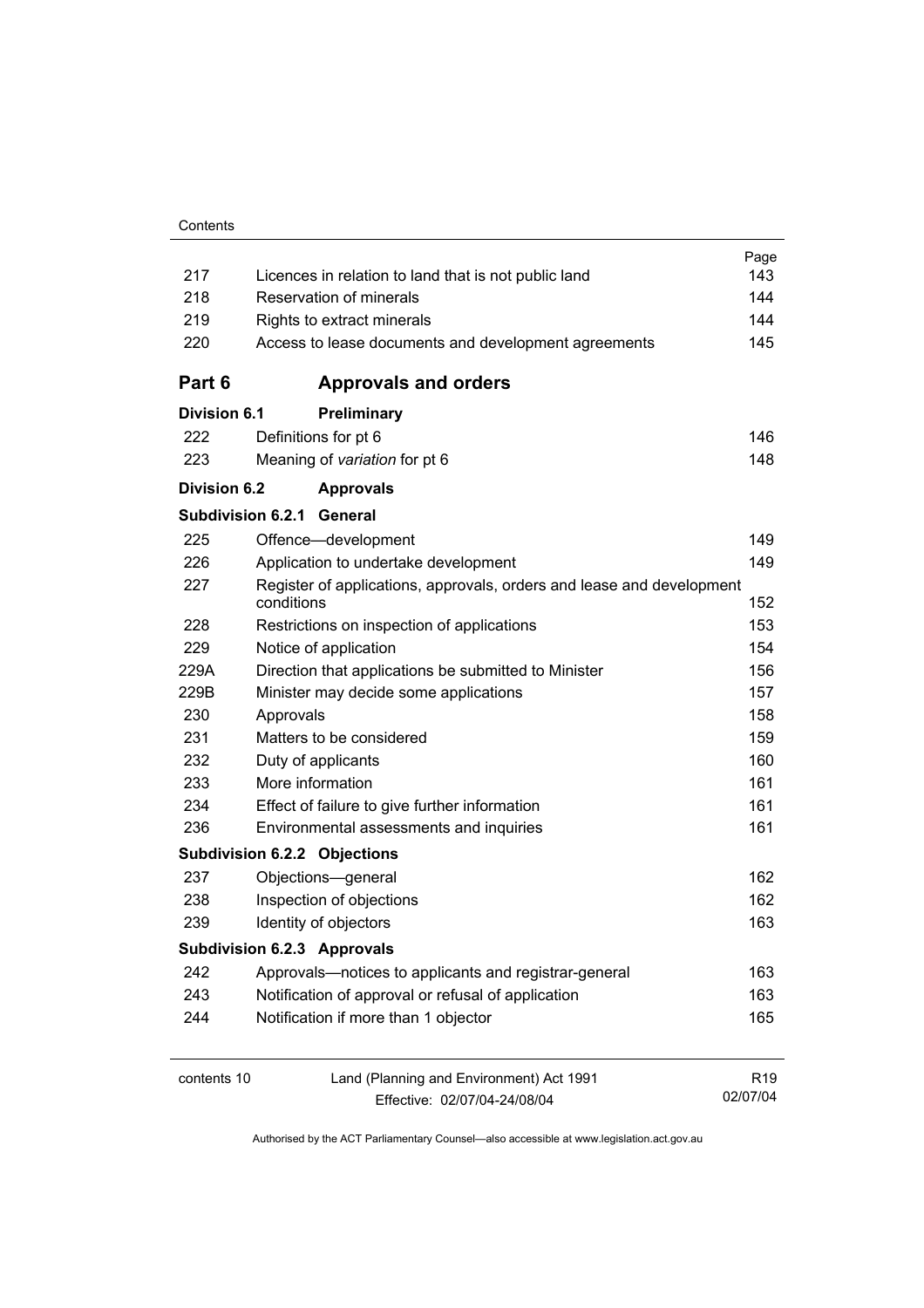|                             |                                                                               | Contents    |
|-----------------------------|-------------------------------------------------------------------------------|-------------|
| 245                         |                                                                               | Page<br>165 |
|                             | Conditional approvals                                                         |             |
|                             | Subdivision 6.2.4 Reconsideration of applications for approval                |             |
| 245A                        | Definitions for subdiv 6.2.4                                                  | 167         |
| 246                         | Applications for reconsideration                                              | 167         |
| 246A                        | Reconsideration of decisions                                                  | 168         |
| 246B                        | No action by planning and land authority within time                          | 169         |
| 246C                        | Notice of decision on reconsideration                                         | 169         |
|                             | Subdivision 6.2.5 Approvals-miscellaneous                                     |             |
| 247                         | Minor amendments                                                              | 170         |
| 248                         | Corrections                                                                   | 171         |
| 249                         | When approvals take effect                                                    | 171         |
| 250                         | Execution of approvals for variations of leases                               | 172         |
| 251                         | End of approvals                                                              | 172         |
| 252                         | Extension of time                                                             | 172         |
| 253                         | Revocation of approval                                                        | 173         |
|                             | Subdivision 6.2.6 Powers of Supreme Court                                     |             |
| 253A                        | Injunctions to require compliance with approvals                              | 173         |
| Division 6.3                | <b>Orders</b>                                                                 |             |
|                             | Subdivision 6.3.1 Making of orders                                            |             |
| 254                         | Applications to planning and land authority for orders                        | 174         |
| 254A                        | Decision on application to planning and land authority for order              | 175         |
| 255                         | Proposed orders on planning and land authority's own initiative               | 177         |
| 256                         | Decision on proposed order on planning and land authority's own<br>initiative | 178         |
| 257                         | Content of orders                                                             | 179         |
| 257A                        | Notice of making of orders                                                    | 181         |
| 257B                        | Who is bound by an order?                                                     | 182         |
| 258                         | Contravening orders                                                           | 182         |
| 258A                        | Ending of orders                                                              | 183         |
| 258B                        | Notice ending orders                                                          | 183         |
| 258C                        | Effect of orders about pest animals or plants                                 | 184         |
|                             | Subdivision 6.3.2 Rectification work                                          |             |
| 259                         | Definitions for sdiv 6.3.2                                                    | 184         |
| R <sub>19</sub><br>02/07/04 | Land (Planning and Environment) Act 1991<br>Effective: 02/07/04-24/08/04      | contents 11 |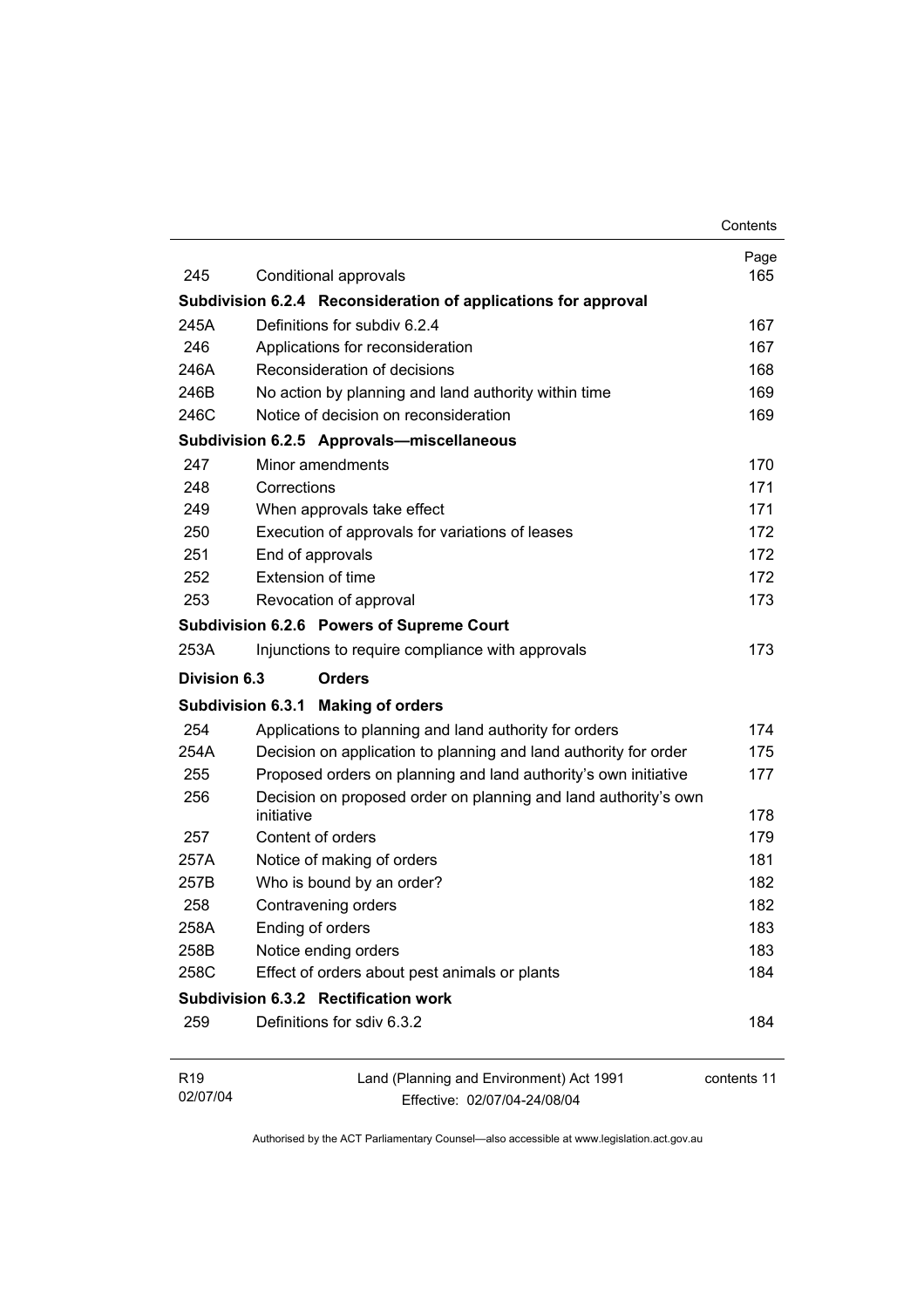#### **Contents**

|                     |                                                                        | Page            |
|---------------------|------------------------------------------------------------------------|-----------------|
| 259A                | Direction to carry out rectification work                              | 184             |
| 259B                | Contravening direction to carry out rectification work                 | 186             |
| 259C                | Authorisation to carry out rectification work                          | 186             |
| 259D                | Obstructing etc authorised people                                      | 187             |
| 259E                | Liability for cost of rectification work                               | 187             |
| 259F                | Determination of criteria for deferral of rectification work cost      | 187             |
| 259G                | Application for deferral of rectification work cost                    | 187             |
| 259H                | Deferral of rectification work cost                                    | 188             |
| 2591                | Security for deferred rectification work cost                          | 188             |
| 259J                | Payment of deferred rectification work cost                            | 189             |
|                     | Subdivision 6.3.3 Prohibition notices and injunctions                  |                 |
| 260                 | Prohibition notices-making                                             | 189             |
| 260A                | Contravening prohibition notices                                       | 191             |
| 260B                | Prohibition notices-ending                                             | 192             |
| 260C                | Injunctions to restrain contravention of orders or prohibition notices | 192             |
|                     | Subdivision 6.3.4 Other matters                                        |                 |
| 261                 | Declaration of pest animal or pest plant                               | 193             |
| <b>Division 6.4</b> | Inspection and seizure powers                                          |                 |
|                     | <b>Subdivision 6.4.1 Preliminary</b>                                   |                 |
| 262                 | Definitions for div 6.4                                                | 194             |
| 263                 | Appointment of inspectors                                              | 195             |
| 264                 | Identity cards                                                         | 195             |
| 265                 | Power not to be exercised before identity card shown                   | 196             |
|                     | Subdivision 6.4.2 Inspection                                           |                 |
| 266                 | Inspections etc                                                        | 196             |
| 267                 | Consent to entry                                                       | 197             |
| 269                 | Powers of inspection                                                   | 197             |
| 271                 | Taking samples                                                         | 198             |
| 272                 | Disposal of seized items                                               | 199             |
| 273                 | Search warrants                                                        | 200             |
| <b>Division 6.6</b> | <b>Miscellaneous</b>                                                   |                 |
|                     | Subdivision 6.6.1 Review of decisions                                  |                 |
| 275                 | AAT review-general                                                     | 201             |
| contents 12         | Land (Planning and Environment) Act 1991                               | R <sub>19</sub> |
|                     | Effective: 02/07/04-24/08/04                                           | 02/07/04        |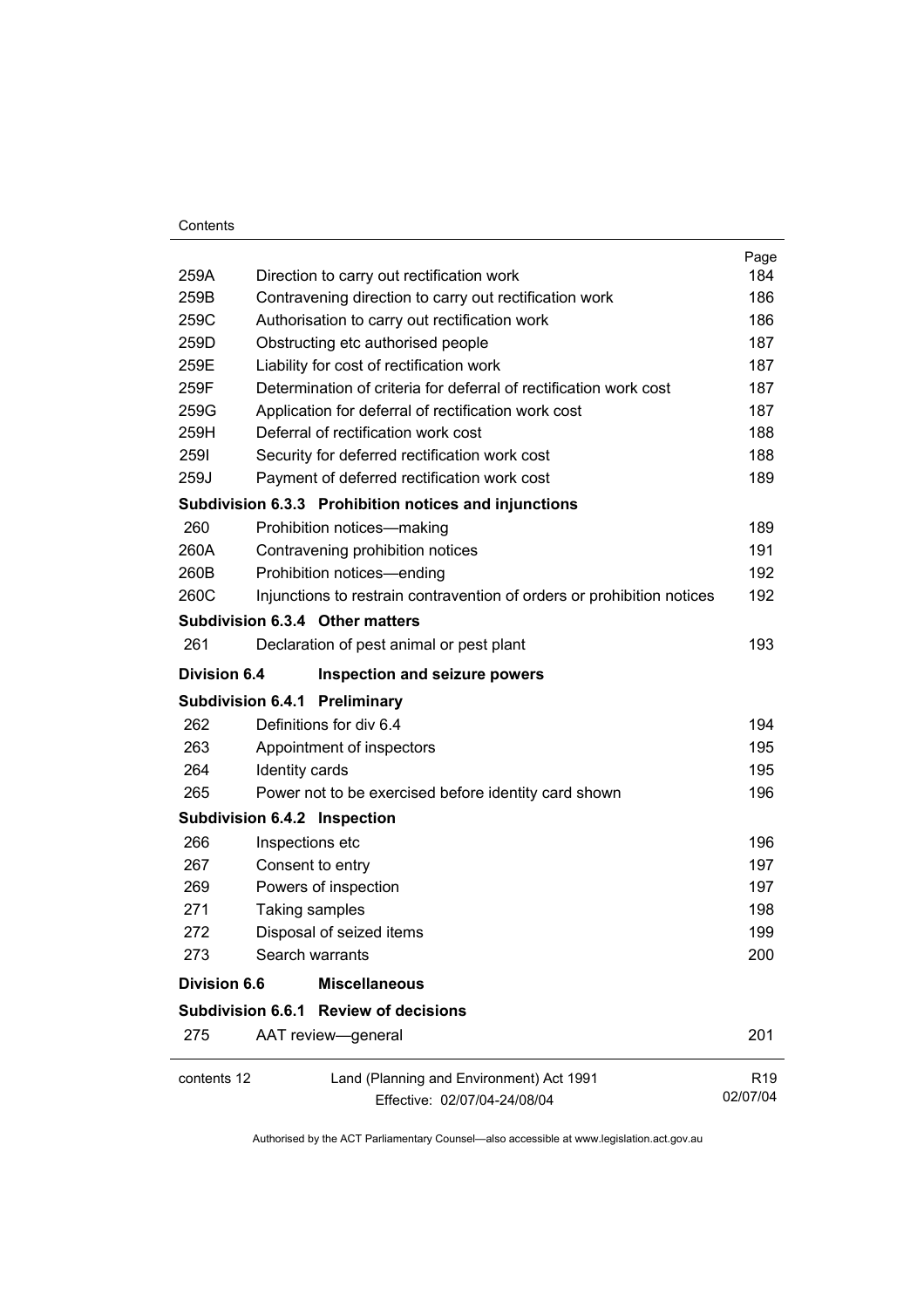|                   |                                  |                                                                | Contents    |
|-------------------|----------------------------------|----------------------------------------------------------------|-------------|
|                   |                                  |                                                                | Page        |
| 275A              |                                  | Approvals subject to entity's satisfaction                     | 201         |
| 276               |                                  | Review of decisions-objectors and third parties to approvals   | 202         |
| 277               |                                  | Review of decisions-orders and prohibition notices             | 203         |
| 278               | Notification of objectors        |                                                                | 204         |
| 279               |                                  | Application for review by objectors-notification to applicants | 205         |
| 279A              |                                  | Challenge to validity of certain decisions                     | 205         |
|                   | <b>Subdivision 6.6.2 General</b> |                                                                |             |
| 282               | Regulations for pt 6             |                                                                | 205         |
| Part 7            |                                  | <b>Administrative appeals</b>                                  |             |
| 282A              | AAT review of decisions          |                                                                | 207         |
| Part 8            |                                  | <b>Miscellaneous</b>                                           |             |
| 283               |                                  | People authorised to exercise powers of Executive              | 208         |
| 284               |                                  | Power of administrative appeals tribunal and Supreme Court     | 208         |
| 286               |                                  | Acts and omissions of representatives                          | 209         |
| 287               | Determination of fees            |                                                                | 210         |
| 287A              | Approved forms                   |                                                                | 210         |
| 288               | Regulation-making power          |                                                                | 211         |
| Part 9            |                                  | <b>Transitional</b>                                            |             |
| 289               |                                  | Status of leases and licences                                  | 212         |
| 290               |                                  | Continued application of certain repealed Acts and provisions  | 212         |
| 291               |                                  | <b>Conversion of Commonwealth leases</b>                       | 214         |
|                   |                                  |                                                                |             |
| <b>Schedule 1</b> |                                  | <b>Management objectives for public land</b>                   | 216         |
| <b>Schedule 2</b> |                                  | Criteria for assessment of heritage significance               |             |
|                   |                                  | of places                                                      | 218         |
|                   |                                  |                                                                |             |
| <b>Schedule 3</b> |                                  | <b>Content of preliminary assessments</b>                      | 220         |
|                   |                                  |                                                                |             |
| R <sub>19</sub>   |                                  | Land (Planning and Environment) Act 1991                       | contents 13 |

Effective: 02/07/04-24/08/04

02/07/04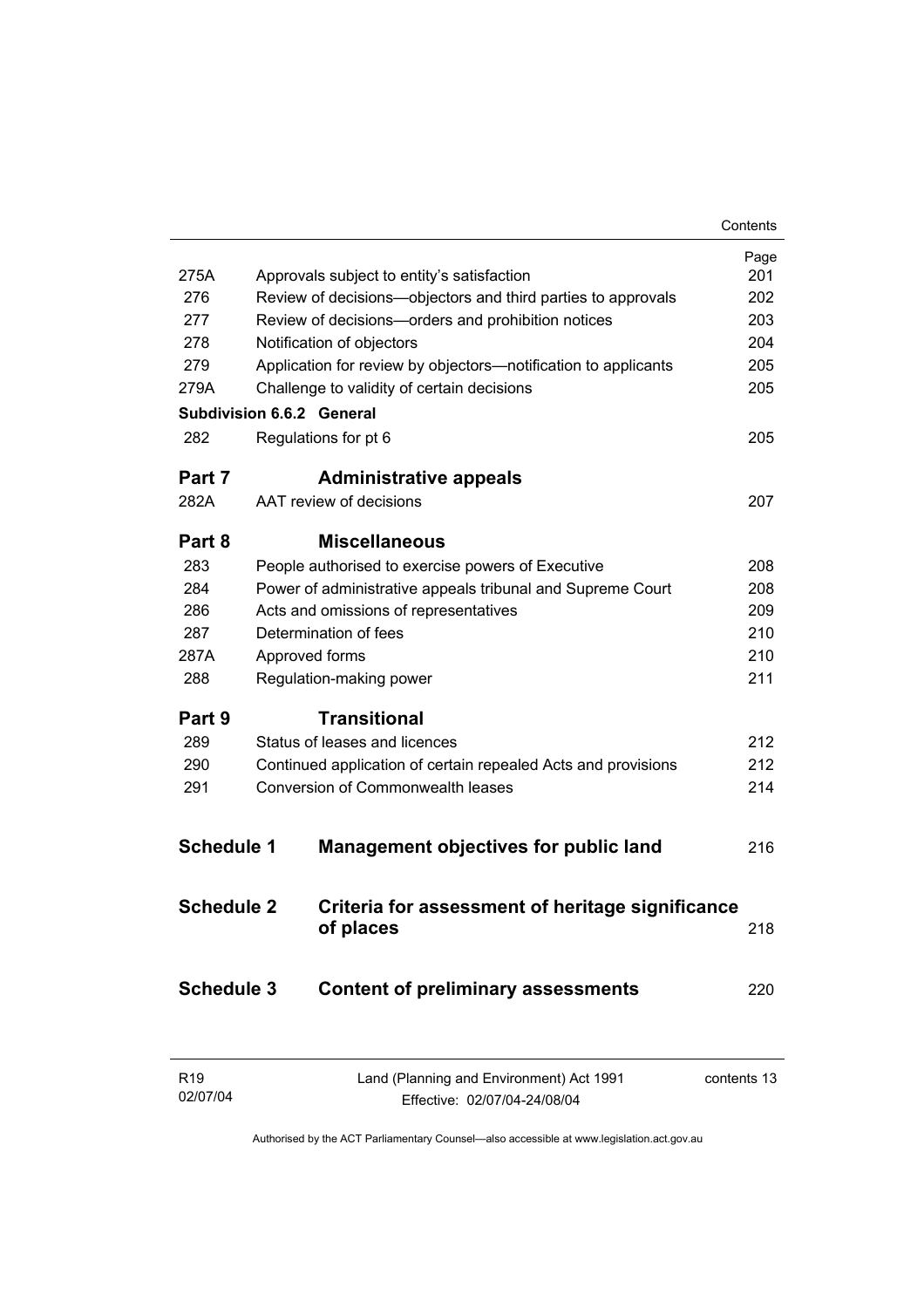#### **Contents**

| <b>Schedule 4</b> | Decisions reviewable by AAT         | Page<br>222 |
|-------------------|-------------------------------------|-------------|
| Part 4.1          | Reviewable decisions under part 6   | 222         |
| <b>Part 4.2</b>   | Other reviewable decisions          | 223         |
| <b>Schedule 5</b> | <b>Activities subject to orders</b> | 228         |
| <b>Dictionary</b> |                                     | 230         |
| <b>Endnotes</b>   |                                     |             |
| 1                 | About the endnotes                  | 239         |
| 2                 | Abbreviation key                    | 239         |
| 3                 | Legislation history                 | 240         |
| 4                 | Amendment history                   | 248         |
| 5                 | Earlier republications              | 284         |
| 6                 | Uncommenced amendments              | 285         |
|                   |                                     |             |

contents 14 Land (Planning and Environment) Act 1991 Effective: 02/07/04-24/08/04

R19 02/07/04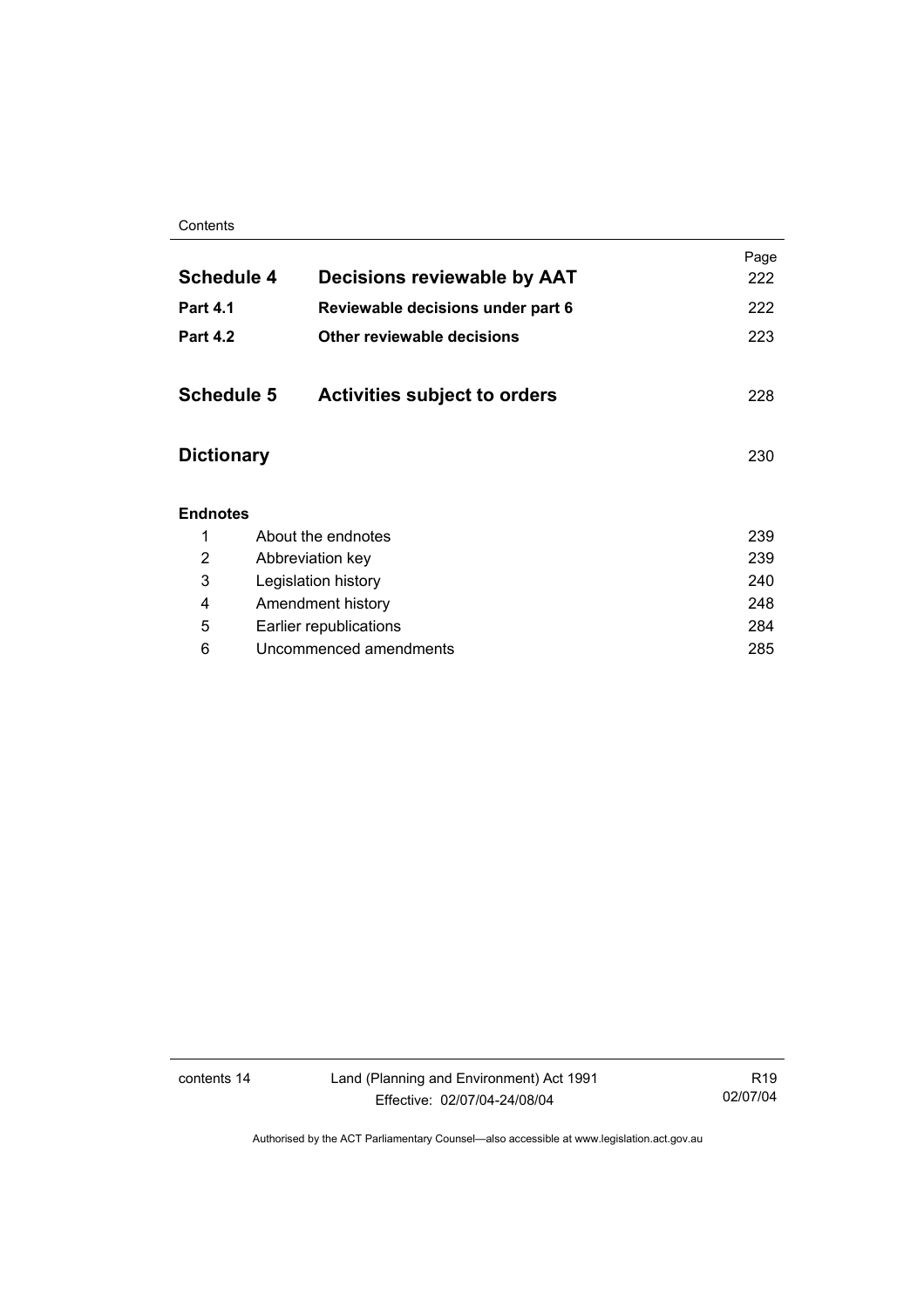

# **Land (Planning and Environment) Act 1991**

An Act relating to the use of land in the Territory, and for related purposes

R19 02/07/04

I

Land (Planning and Environment) Act 1991 Effective: 02/07/04-24/08/04

page 1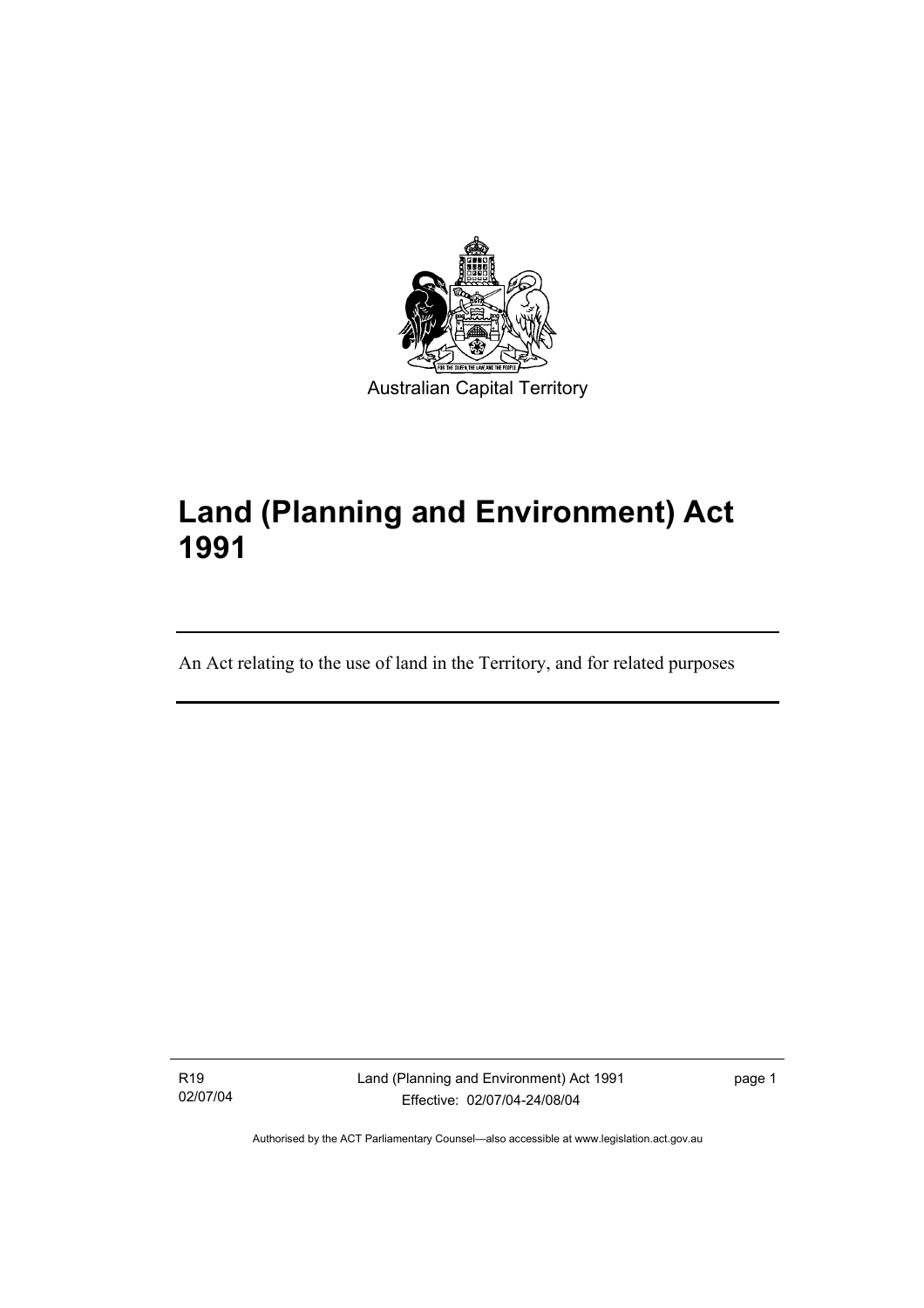#### **Part 1** Preliminary

Section 1

## **Part 1** Preliminary

#### **1 Name of Act**

This Act is the *Land (Planning and Environment) Act 1991*.

#### **2 Dictionary**

The dictionary at the end of this Act is part of this Act.

*Note 1* The dictionary at the end of this Act defines certain words and expressions used in this Act, and includes references (*signpost definitions*) to other words and expressions defined elsewhere in this Act.

> For example, the signpost definition '*order*, for part 6 (Approvals and orders)—see section 222.' means that the expression 'order' is defined in that section and the definition applies to this Act, part 6.

*Note 2* A definition in the dictionary (including a signpost definition) applies to the entire Act unless the definition, or another provision of the Act, provides otherwise or the contrary intention otherwise appears (see Legislation Act, s  $155$  and s  $156$  (1)).

#### **3 Notes**

A note included in this Act is explanatory and is not part of this Act.

*Note* See Legislation Act, s 127 (1), (4) and (5) for the legal status of notes.

**4 Offences against Act—application of Criminal Code etc** 

Other legislation applies in relation to offences against this Act.

*Note 1 Criminal Code* 

 The Criminal Code, ch 2 applies to the following offences against this Act (see Code, pt 2.1):

- s 258 (Contravening orders)
- s 259B (Contravening direction to carry out rectification work)
- s 259D (1) (Obstructing etc authorised people)

| page 2 | Land (Planning and Environment) Act 1991 | R <sub>19</sub> |
|--------|------------------------------------------|-----------------|
|        | Effective: 02/07/04-24/08/04             | 02/07/04        |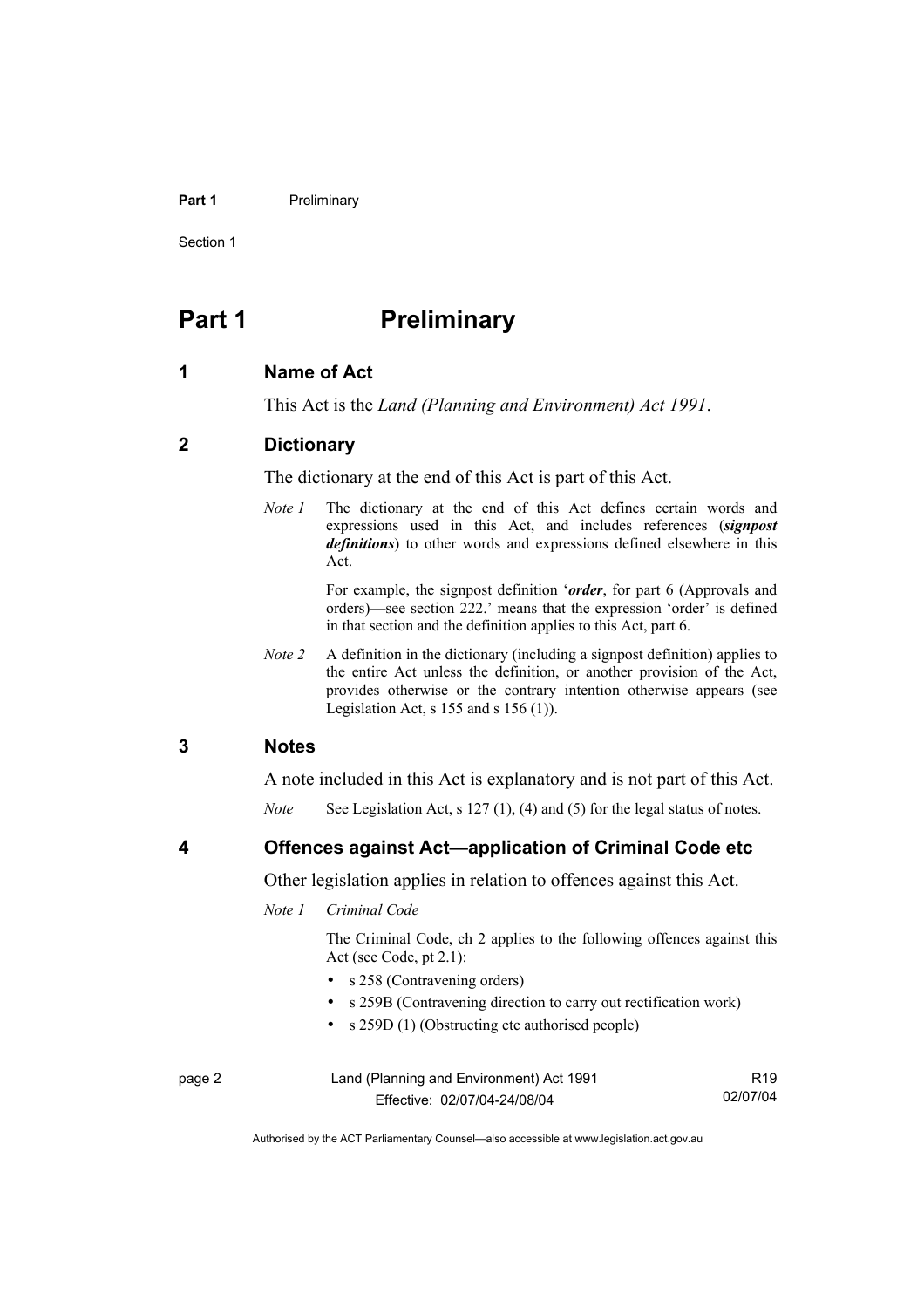- s 260A (Contravening prohibition notices)
- $s$  264 (2) (Identity cards).

 The chapter sets out the general principles of criminal responsibility (including burdens of proof and general defences), and defines terms used for offences to which the Code applies (eg *conduct*, *intention*, *recklessness* and *strict liability*).

*Note 2 Penalty units*

 The Legislation Act, s 133 deals with the meaning of offence penalties that are expressed in penalty units.

R19 02/07/04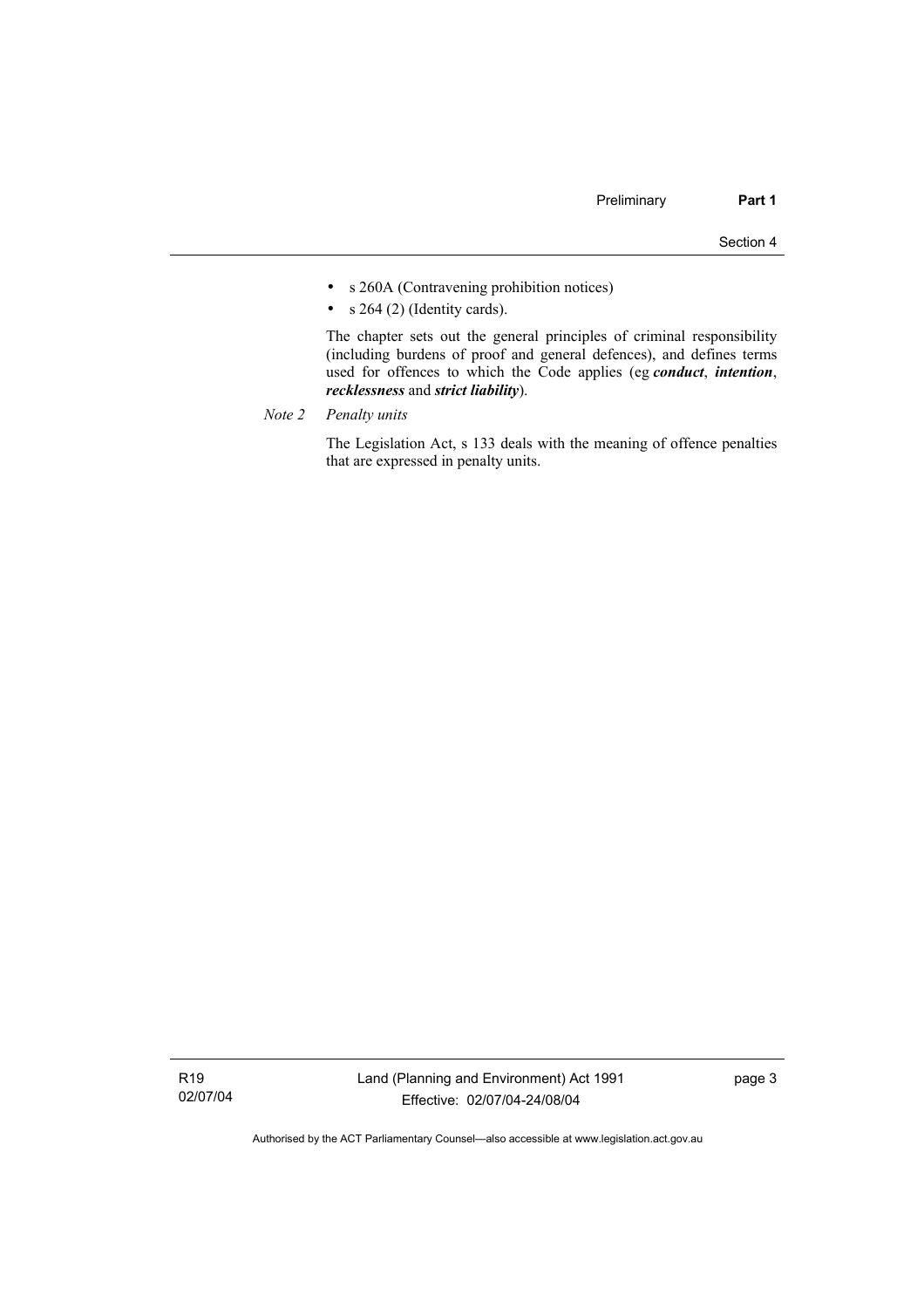**Part 2** Planning<br>**Division 2.1** Prelimina **Division 2.1** Preliminary Section 5

## **Part 2 Planning**

### **Division 2.1 Preliminary**

#### **5 Definitions for pt 2**

In this part:

*background papers*, in relation to a draft plan variation or a plan variation means—

- (a) an explanatory statement; and
- (b) a copy of—
	- (i) any relevant direction of the Minister; and

*Note* The Minister may give directions under this Act, s 26 and s 94 (1) (b) and the *Planning and Land Act 2002*, s 12 (1) (b).

- (ii) any submission of the conservator referred to in section 16, including any preliminary draft plan of management (prepared under subdivision 5.7.4) accompanying such a submission; and
- (iii) any interim heritage places register referred to in section 17; and
- (iv) any relevant environmental report; and
- (v) the report of any relevant inquiry; and
- (vi) the report of any other inquiry relating to the variation; and
- (c) a statement, by the planning and land authority, of the reasons for any inconsistency between the draft plan and—
	- (i) a relevant direction of the Minister; or

page 4 Land (Planning and Environment) Act 1991 Effective: 02/07/04-24/08/04

R19 02/07/04

Authorised by the ACT Parliamentary Counsel—also accessible at www.legislation.act.gov.au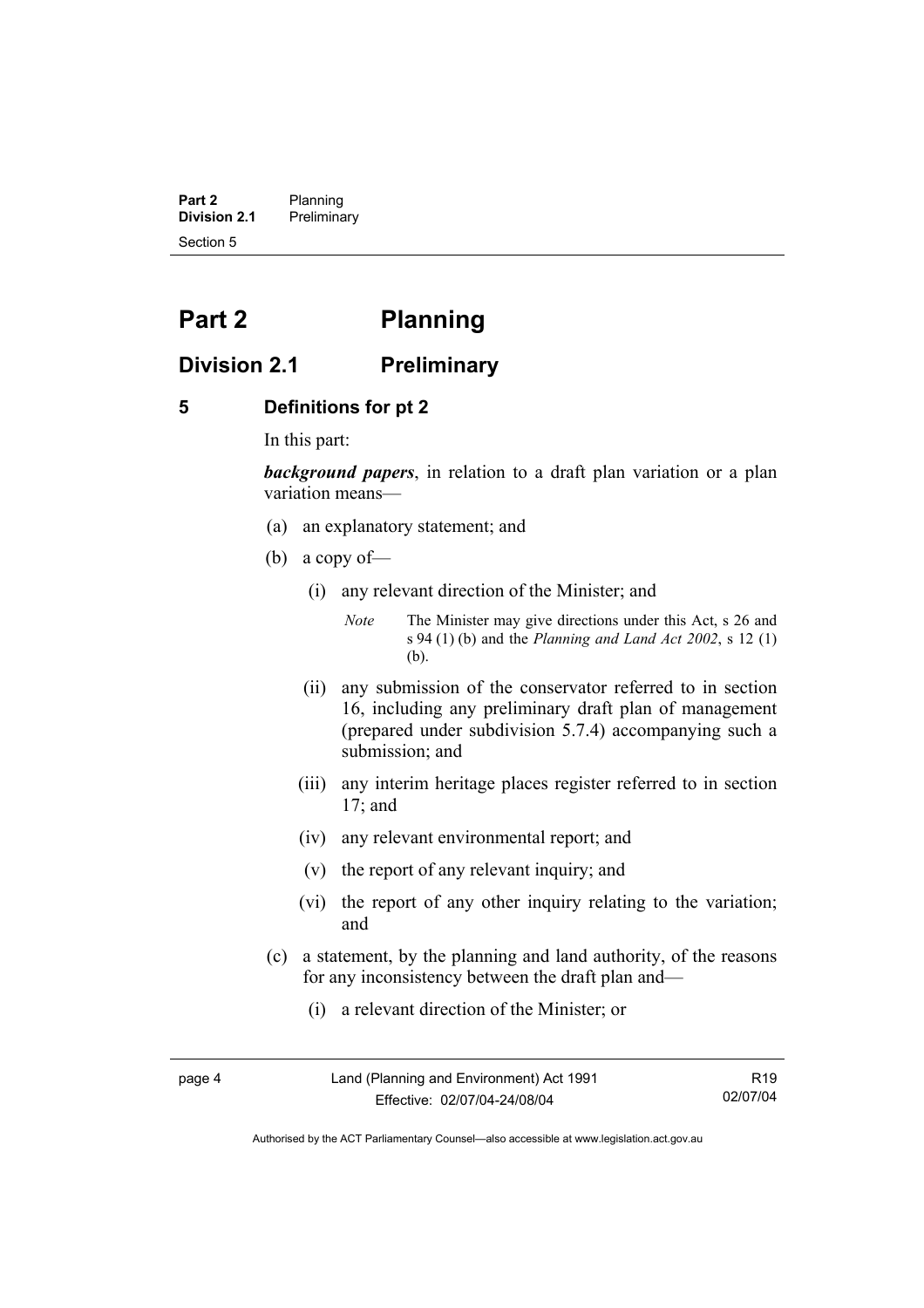- (ii) a submission of the conservator mentioned in paragraph (b) (ii); or
- (iii) an interim heritage places register submitted to the authority; or

*Note* Sections 17 and 63 provide for the submission by the heritage council of an interim heritage places register.

- (iv) a recommendation in a report mentioned in paragraph (b)  $(iv)$ ,  $(v)$  or  $(vi)$ ; and
- (d) for a draft plan variation of the kind referred to in section 17 (3)—a copy of any written response of the heritage council submitted in accordance with section 17 (4), together with a statement by the planning and land authority commenting on that response; and
- (e) any other documents—
	- (i) considered by the authority to be necessary or useful in explaining the draft plan variation; and
	- (ii) designated by the authority in writing as background papers.

*consultation notice*—see section 19 (Public consultation notification).

*development*, in relation to land, means—

- (a) the erection, alteration or demolition of a building on that land; or
- (b) the carrying on of work on that land; or
- (c) the use or change of use of that land; or
- (d) the use or change of use of a building or works on that land; or
- (e) the subdivision or consolidation of that land; or
- (f) the display of signs or advertising material on that land.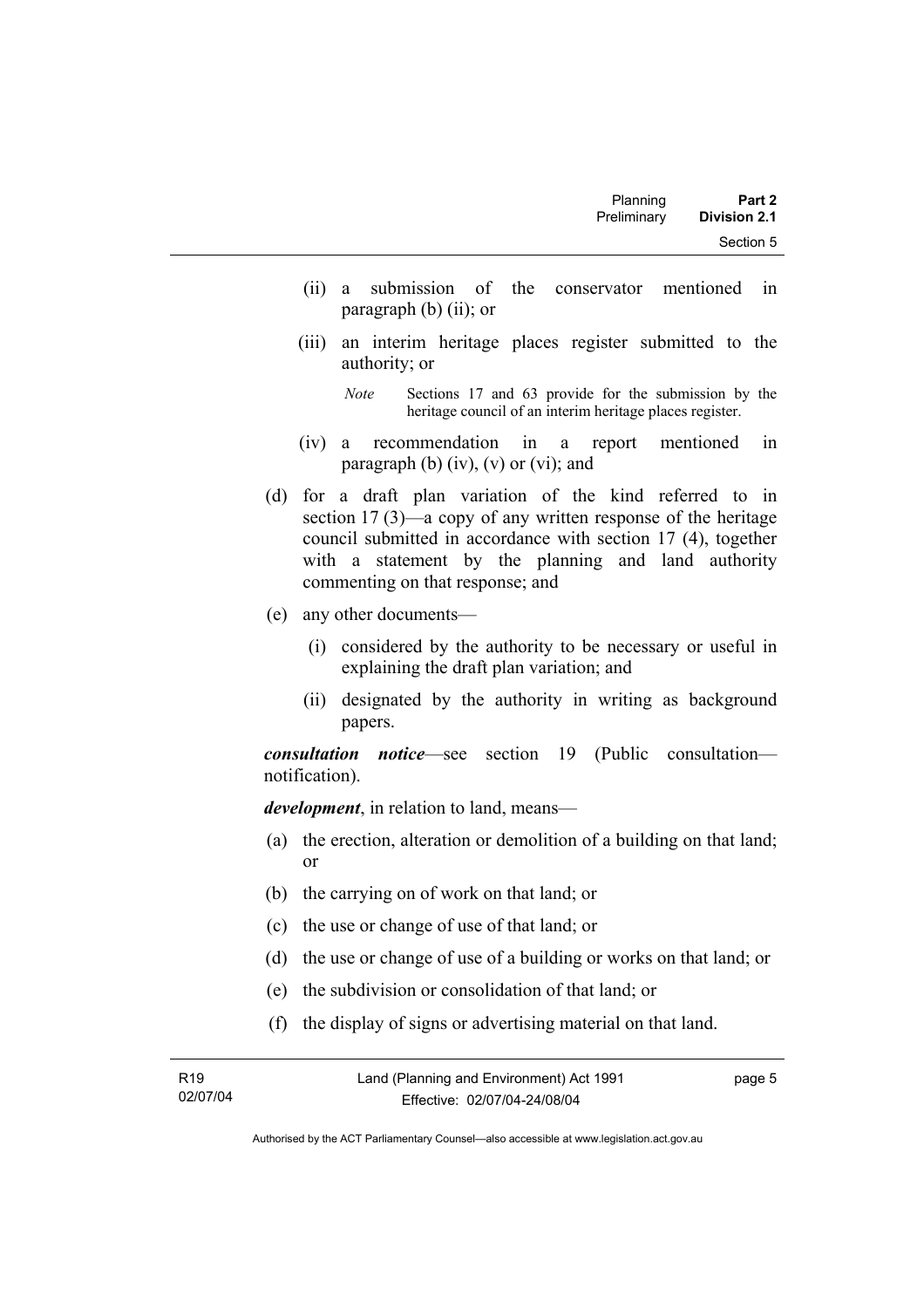#### *draft plan variation*—

- (a) means a draft plan variation prepared by the planning and land authority under section 15 (Preparation of plan variations) and—
	- (i) if section 19C (Draft plan variations that do not affect rights) does not apply—notified under section 19 (Public consultation—notification); or
	- (ii) if section 19C applies—notified in the legislation register under section 19C (2); and
- (b) for a draft plan variation that has been revised under section 22 (1) (a) or 27—includes the draft plan variation as revised.

*environmental report* means—

- (a) a preliminary assessment under division 4.2; or
- (b) a report under section 128; or
- (c) an assessment.

*land* includes water.

*national capital plan* means the plan approved under the *Australian Capital Territory (Planning and Land Management) Act 1988* (Cwlth), section 19.

*Note* A reference to an instrument under a law includes a reference to the instrument as amended from time to time (see Legislation Act, s 102)

*variation*, in relation to the plan, includes the revocation of the plan and its substitution with a new plan.

## **Division 2.2 Territory plan—object and effect**

#### **7 Object**

 (1) The object of the plan shall be to ensure, in a manner not inconsistent with the national capital plan, that the planning and

| page 6 | Land (Planning and Environment) Act 1991 | R <sub>19</sub> |
|--------|------------------------------------------|-----------------|
|        | Effective: 02/07/04-24/08/04             | 02/07/04        |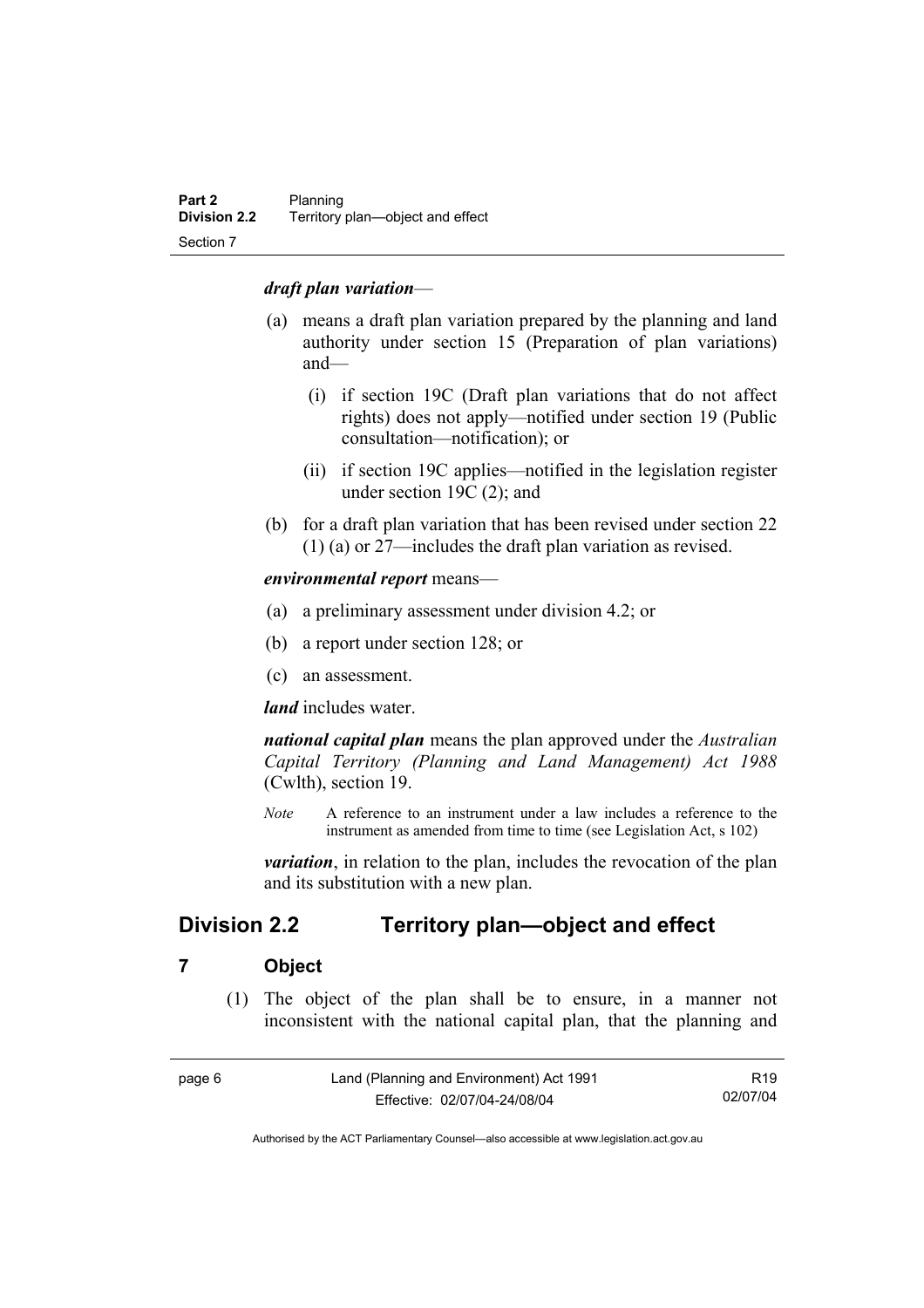development of the ACT provides the people of the ACT with an ecologically sustainable, healthy, attractive, safe and efficient environment in which to live, work and have their recreation.

- (2) The plan shall set out the planning principles and policies for giving effect to its object.
- (3) For giving effect to the object of the plan and the principles and policies referred to in subsection (2), the plan may—
	- (a) set out specific objectives and policies; and
	- (b) specify purposes for which land may be used; and
	- (d) incorporate a register of heritage places known as the heritage places register; and
	- (e) identify land for subdivision 2.3.4, specifying in addition the principles and policies for its development; and
	- (f) for division 5.7—identify an area of land as public land and reserve it for a purpose specified in section 193; and
	- (g) provide for other matters relevant to the exercise of the powers of the Territory, the Executive or a Territory authority under a Territory law, or the administrative review of the exercise of those powers; and
	- (h) provide for other matters that are necessary or convenient.

## **8 Effect of plan**

The Territory, the Executive, a Minister or a Territory authority shall not do any act, or approve the doing of any act, that is inconsistent with the plan.

## **9 Effect of draft plan variation**

 (1) This section applies to a draft plan variation if a consultation notice states that it applies.

page 7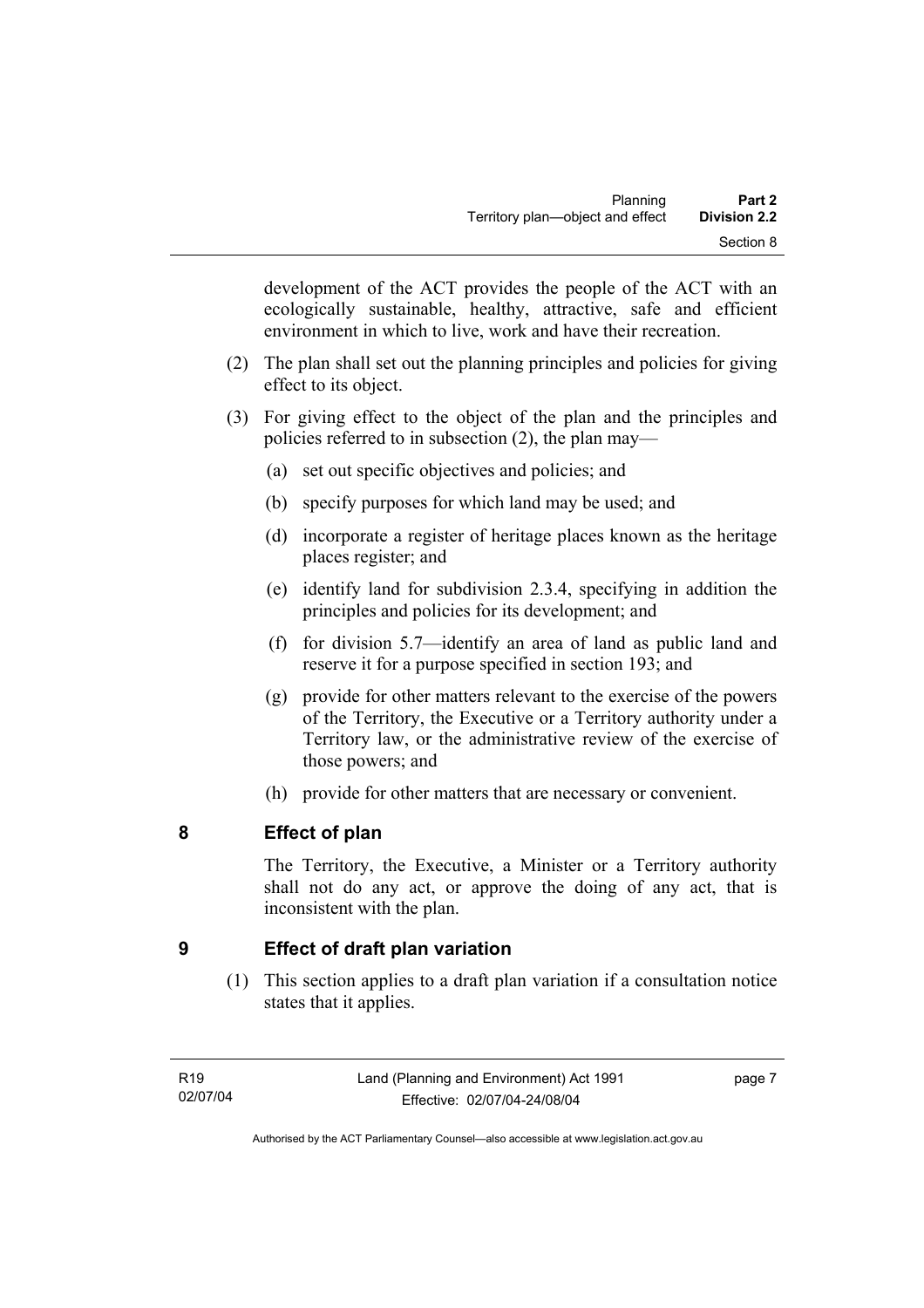- (2) The Territory, the Executive, a Minister or a Territory authority must not, during the defined period or a period stated in the consultation notice, whichever is shorter, do or approve the doing of anything that—
	- (a) would be inconsistent with the plan if it were varied in accordance with the draft variation; or
	- (b) is inconsistent with the plan.
- (3) Subsection (2) is subject to section 11 (Draft heritage places register and variations—lack of effect).
- (4) If a draft plan variation to which this section applies is deferred under section 22 (1) (b) or section 27 (a), this section does not apply in relation to that draft variation during the period of its deferral.
- (5) In this section:

*defined period* means the period beginning on the day when the draft plan variation is notified under the Legislation Act (see section 19 (Public consultation—notification)) and ending at the end of the day before—

- (a) the date the draft variation comes into effect; or
- (b) the date the corresponding plan variation is rejected by the Legislative Assembly; or
- (c) the date the draft variation, or the corresponding plan variation, is withdrawn under section 22 (1) (c), section 27 (a) or section  $30A(3)(b)$ ;

as the case requires.

*draft plan variation* includes a provision of a draft plan variation.

#### **10 Effect of interim heritage places register**

 (1) If an interim heritage places register that has been submitted to the planning and land authority under section 63 is not submitted to the

| page 8 | Land (Planning and Environment) Act 1991 | R19      |
|--------|------------------------------------------|----------|
|        | Effective: 02/07/04-24/08/04             | 02/07/04 |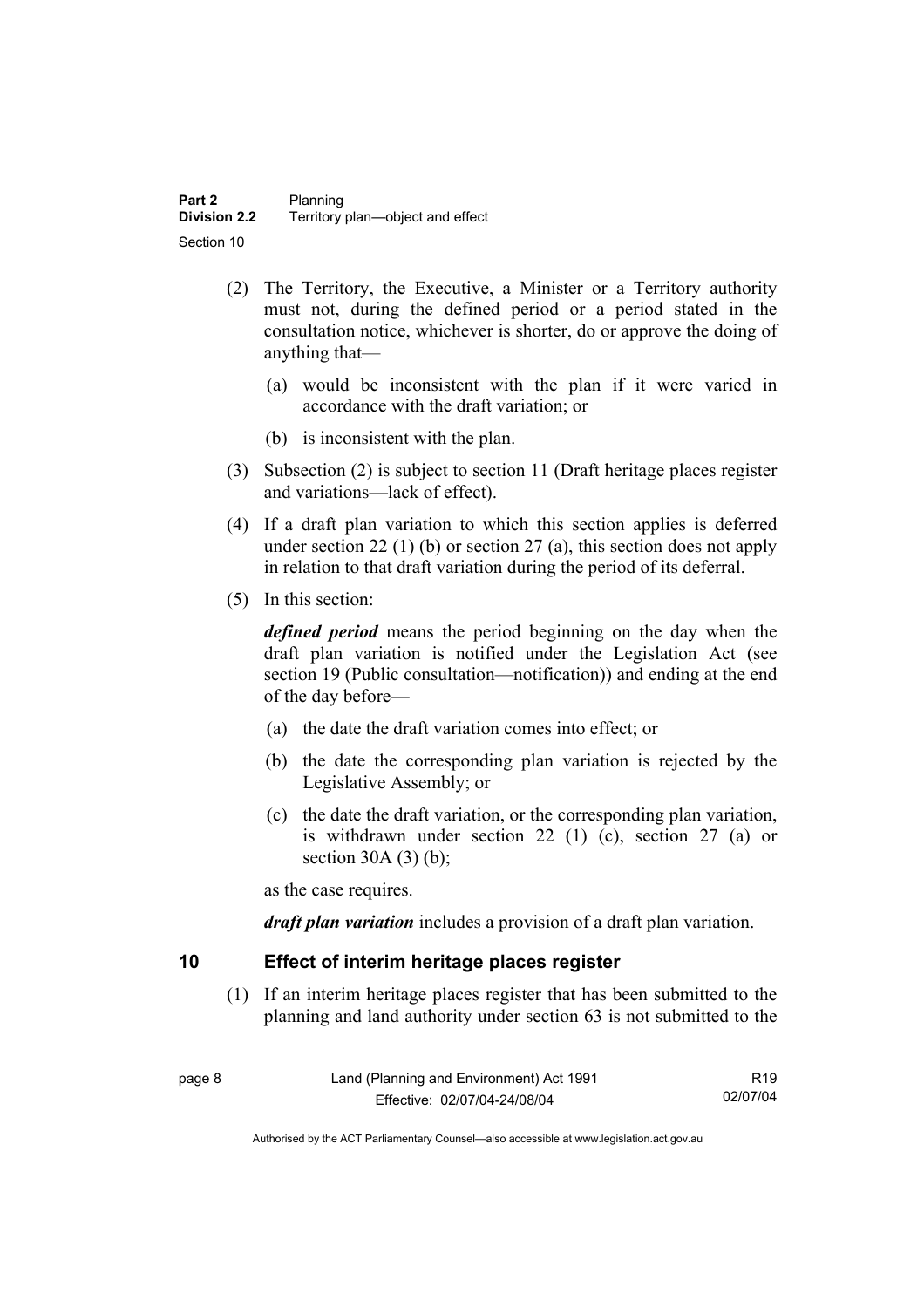Minister in a draft plan variation before the expiration of the applicable period, it ceases to have effect on the expiration of that period.

- (2) For this section, the applicable period in relation to an interim heritage places register is the period of 4 months beginning on the day when the register is submitted to the planning and land authority pursuant to section 63 or such longer period beginning on that day as the Minister, by writing, allows.
- (3) If an interim heritage places register that has been submitted to the planning and land authority under section 63 is not submitted to the Minister in a draft plan variation before the expiration of the applicable period, the authority shall, within 28 days after the expiration of that period, submit a written statement to the Minister setting out the reasons why the authority did not include the register in a draft plan variation.

### **11 Draft heritage places register and variations—lack of effect**

- (1) A draft heritage places register, or a draft variation to the heritage places register, notified under section 19 as a draft plan variation, or as part of a draft plan variation, has no effect.
- (2) Subsection (1) does not apply in relation to an interim heritage places register.

## **12 Plan not to have retrospective effect**

If, immediately before the plan comes into effect under this Act, it would be lawful to use any land in a particular way in the exercise of a right derived from an estate in that land, the plan does not prevent the use of that land in that way during the term of the estate.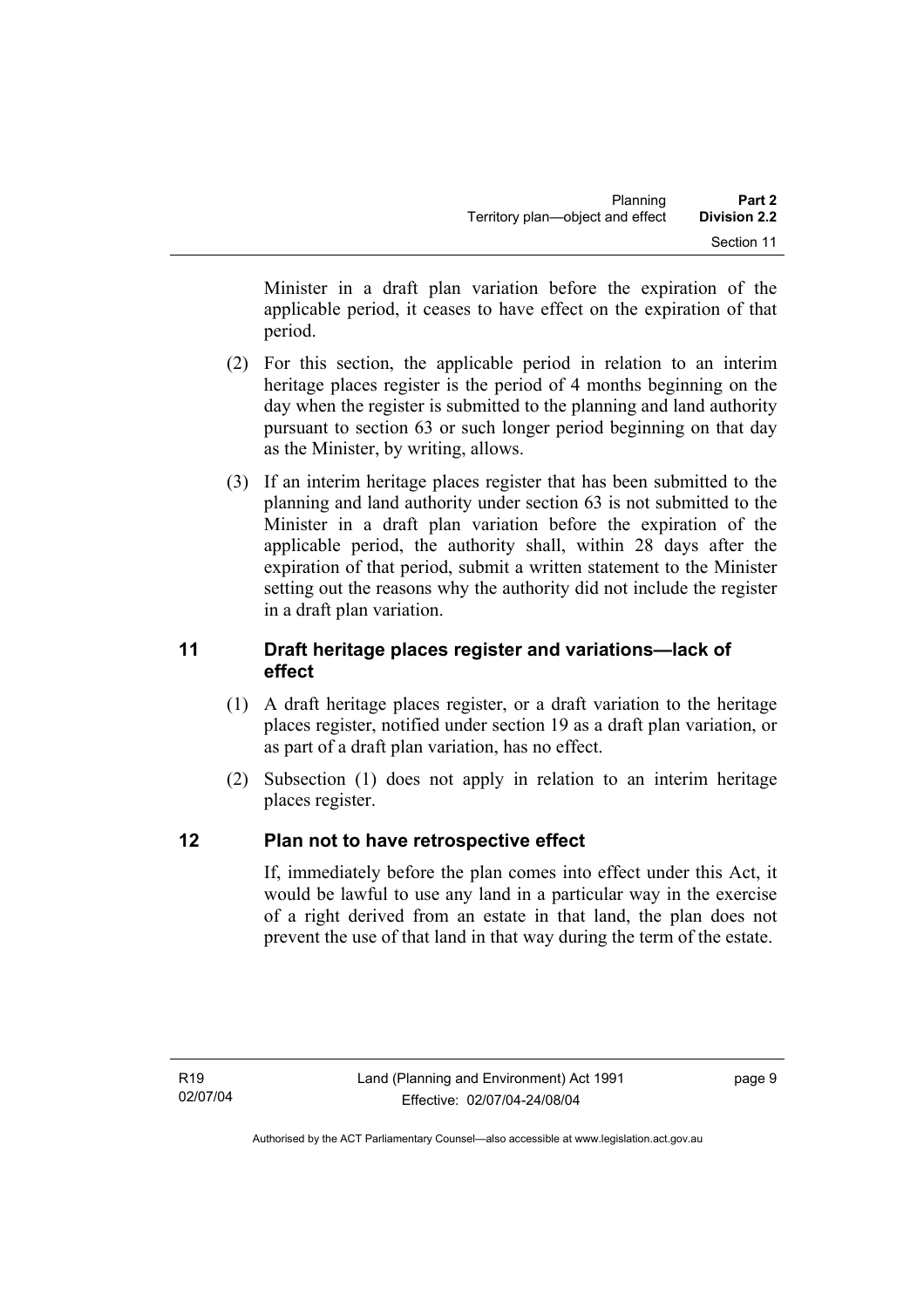## **Division 2.3 Territory plan—continuation and variation**

## **Subdivision 2.3.1 Territory plan**

## **13 Continuation of plan**

The plan established under the *Interim Planning Act 1990*, part 3, being that plan as in effect under that Act immediately before the commencement of this section, continues in effect under this Act as the Territory plan and may be varied in accordance with this part.

## **Subdivision 2.3.2 Preparation of variations of Territory plan**

## **14 Application of sdiv 2.3.2**

This subdivision does not apply in relation to a variation to the plan under subdivision 2.3.4.

## **15 Preparation of plan variations**

- (1) The planning and land authority may prepare variations to the plan.
- (2) A plan variation may be prepared in separate stages or parts.

## **16 Consultation with conservator**

In preparing a draft plan variation, the planning and land authority shall—

- (a) consider any recommendation or submission made by the conservator in relation to the draft variation, including any preliminary draft plan of management under subdivision 5.7.4 accompanying the recommendation or submission; and
- (b) if the draft variation is to identify or affect public land consult with the conservator, unless the draft gives effect to a recommendation of the conservator under section 192.

| page 10 |  |
|---------|--|
|---------|--|

R19 02/07/04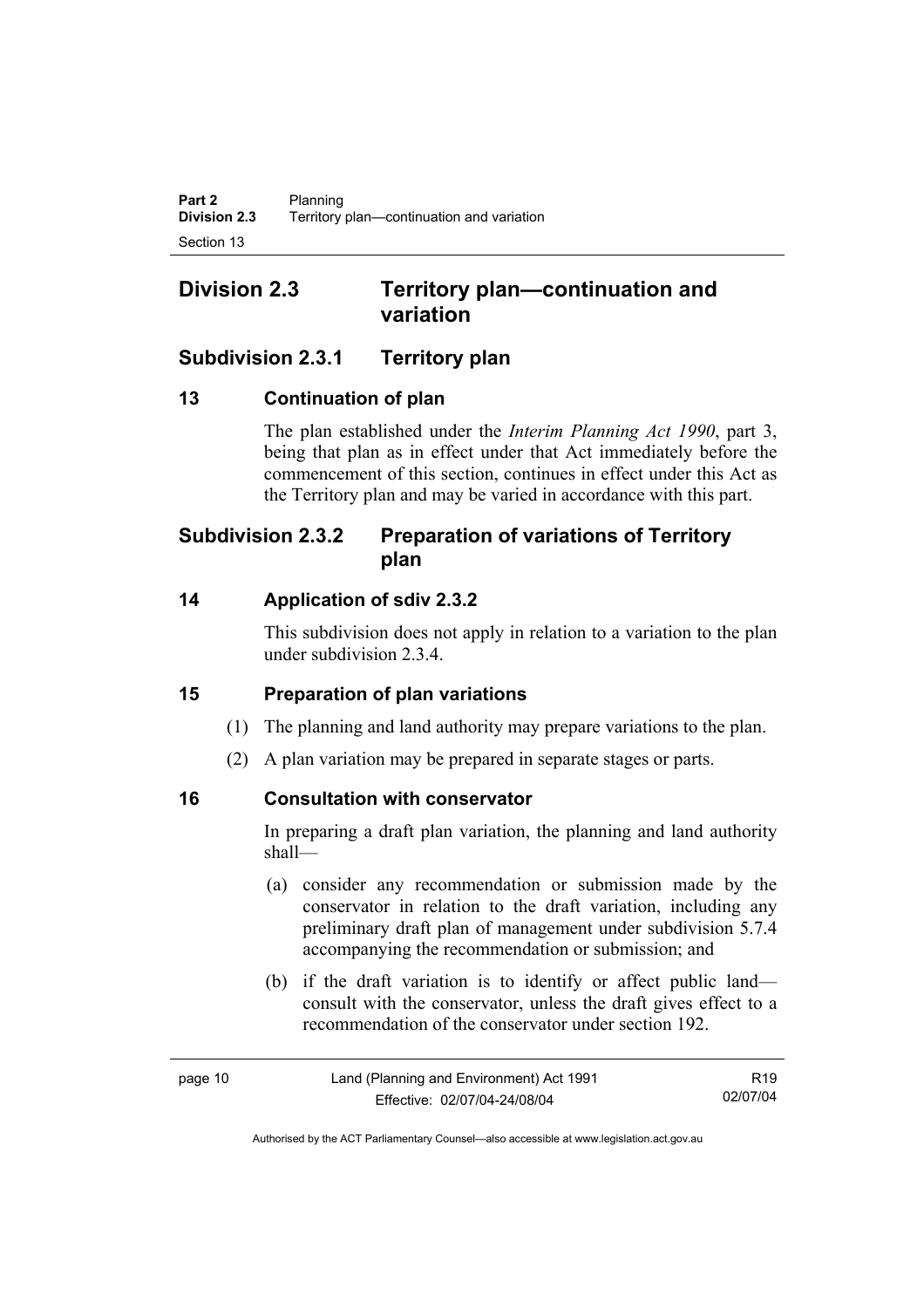## **17 Heritage**

- (1) If the heritage council submits an interim heritage places register to the planning and land authority under section 63, the authority shall consider the interim register and, if it agrees with any of the proposals in the interim register—
	- (a) if it agrees with all the proposals—include the interim register in a draft plan variation; or
	- (b) if it does not agree with all the proposals—prepare a draft heritage places register, or a draft variation to the heritage places register, that contains the proposals with which it agrees and include the draft register, or the draft variation of the register, prepared by the authority in a draft plan variation.
- (2) A draft heritage places register, or a draft variation to the heritage places register, included in a draft plan variation is not to include any provision that would have the effect of including in the heritage places register any entry in addition to the entries—
	- (a) proposed, in any relevant interim heritage places register, for inclusion in the heritage places register; or
	- (b) for a draft variation to the heritage places register—included in that register.
- (3) If the planning and land authority—
	- (a) prepares a draft variation to the heritage places register in the absence of a relevant interim heritage places register; or
	- (b) prepares a draft heritage places register, or a draft variation to that register, that is different from any relevant interim heritage places register;

the authority must give written notice to the heritage council no later than 28 days before the day (the *intended notification day*), stated in the notice, when the authority intends to notify the relevant draft

page 11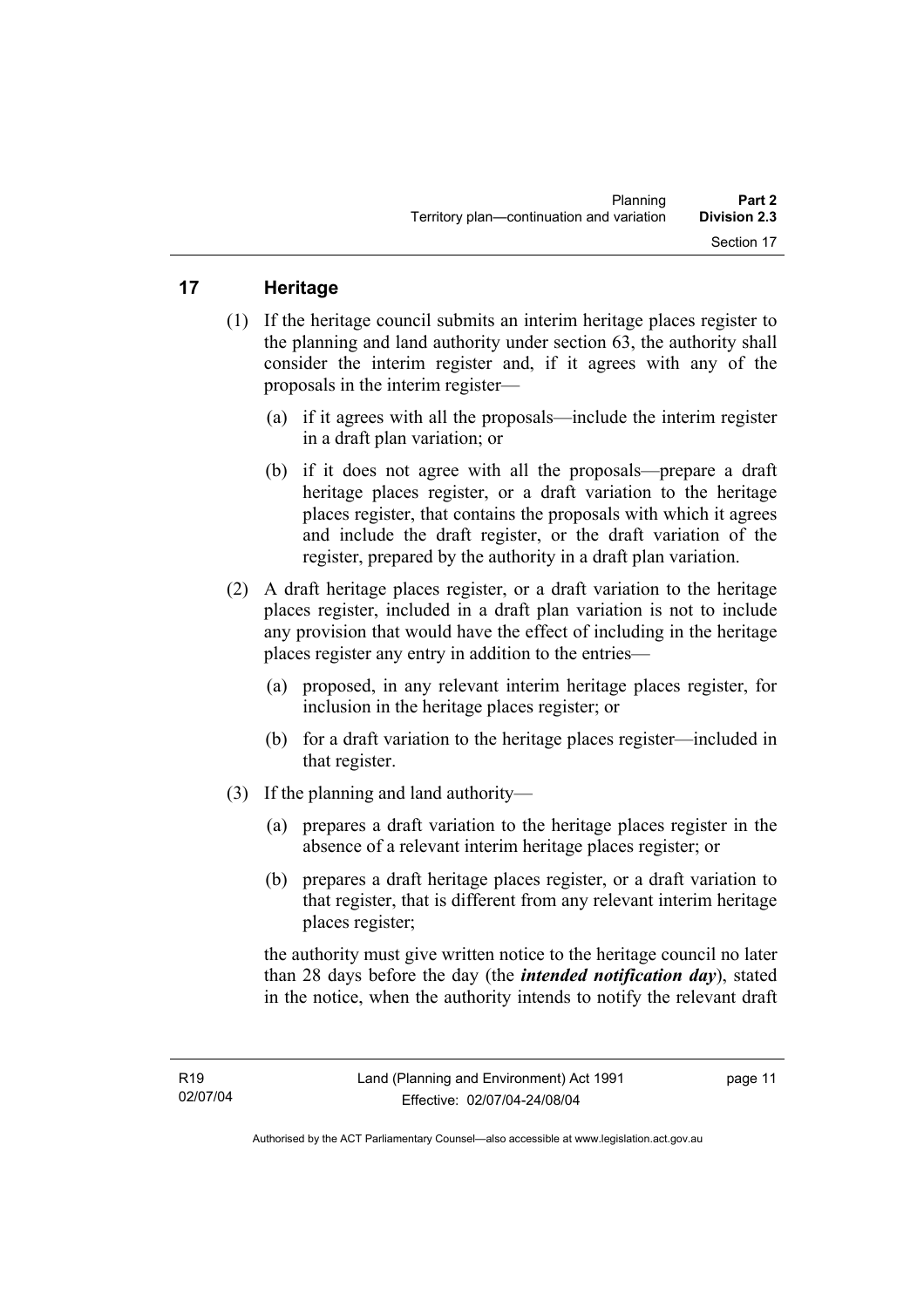plan variation under the Legislation Act (see section 19 (Public consultation—notification)).

*Note* For how documents may be given, see Legislation Act, pt 19.5.

- (4) In preparing a draft plan variation mentioned in subsection (3), the planning and land authority must consider any written response given by the heritage council within 7 days before the intended notification day.
- (5) In this section:

*relevant interim heritage places register* means an interim heritage places register that has effect under part 3, as revised under that part.

#### **18 Environmental reports and inquiries**

- (1) In preparing a draft plan variation, the planning and land authority shall consider—
	- (a) any relevant environmental report; and
	- (b) the report of any relevant inquiry; and
	- (c) any relevant report required to be prepared by the plan.
- (2) The Minister may direct that an assessment be made, or establish a panel to conduct an inquiry, about any aspect of a draft plan variation or a proposed draft plan variation.
- (3) The Minister may initiate action under subsection (2) or act on written request by the planning and land authority.

#### **19 Public consultation—notification**

- (1) Before submitting a draft plan variation to the Minister, the planning and land authority must prepare a notice (a *consultation notice*)—
	- (a) stating that copies of the draft plan variation and the background papers are available for public inspection and purchase during a stated period of not less than 15 business days at stated places; and

| page 12 | Land (Planning and Environment) Act 1991 | R <sub>19</sub> |
|---------|------------------------------------------|-----------------|
|         | Effective: 02/07/04-24/08/04             | 02/07/04        |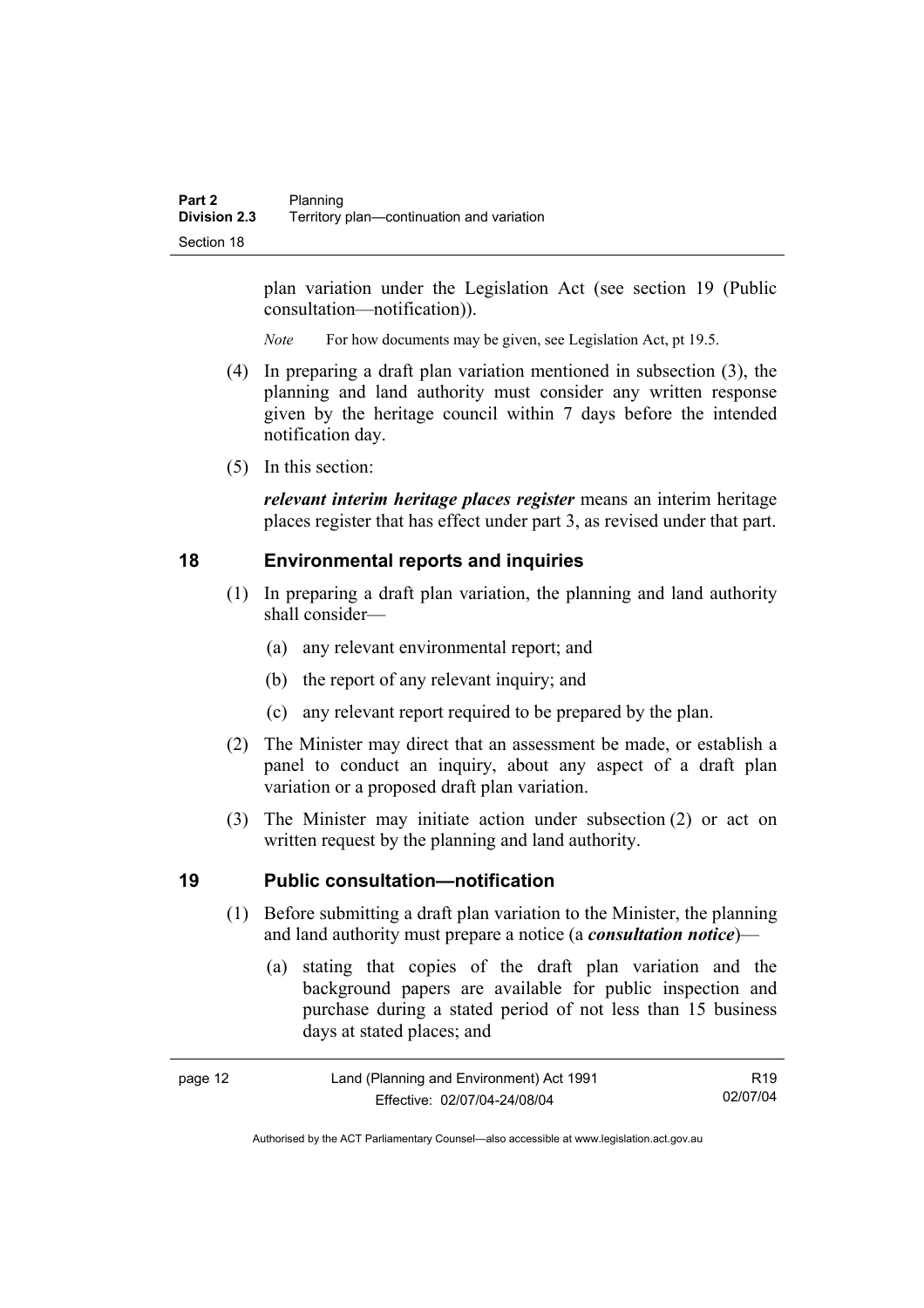- (b) inviting interested people to give written comments about the draft variation to the authority at a stated address during a stated period of not less than 15 business days; and
- (c) stating that copies of written comments about the draft variation, given in response to the invitation in paragraph (b) or otherwise, or received from the national capital authority, will be made available for public inspection for a period of 15 business days after the end of the period mentioned in paragraph (b), at stated places; and
- (d) complying with section 19A (as applicable).
- (2) The planning and land authority may, in writing (by an *extension notice*), extend or further extend the consultation period mentioned in subsection  $(1)$   $(a)$  or  $(b)$ .
- (3) An extension notice may be given after the end of the period to be extended.
- (4) The following are notifiable instruments:
	- (a) the consultation notice;
	- (b) any extension notice.
	- *Note* A notifiable instrument must be notified under the Legislation Act.
- (5) The planning and land authority must also publish the consultation notice and any extension notice in a daily newspaper.
- (6) This section does not apply in relation to a draft plan variation that has been revised by the planning and land authority in accordance with a direction under section 26 (1) (b) (Minister's powers).

#### **19A Public consultation—notice of interim effect etc**

- (1) A consultation notice must state—
	- (a) whether or not section 9 (Effect of draft plan variation) applies in relation to the draft variation; and

page 13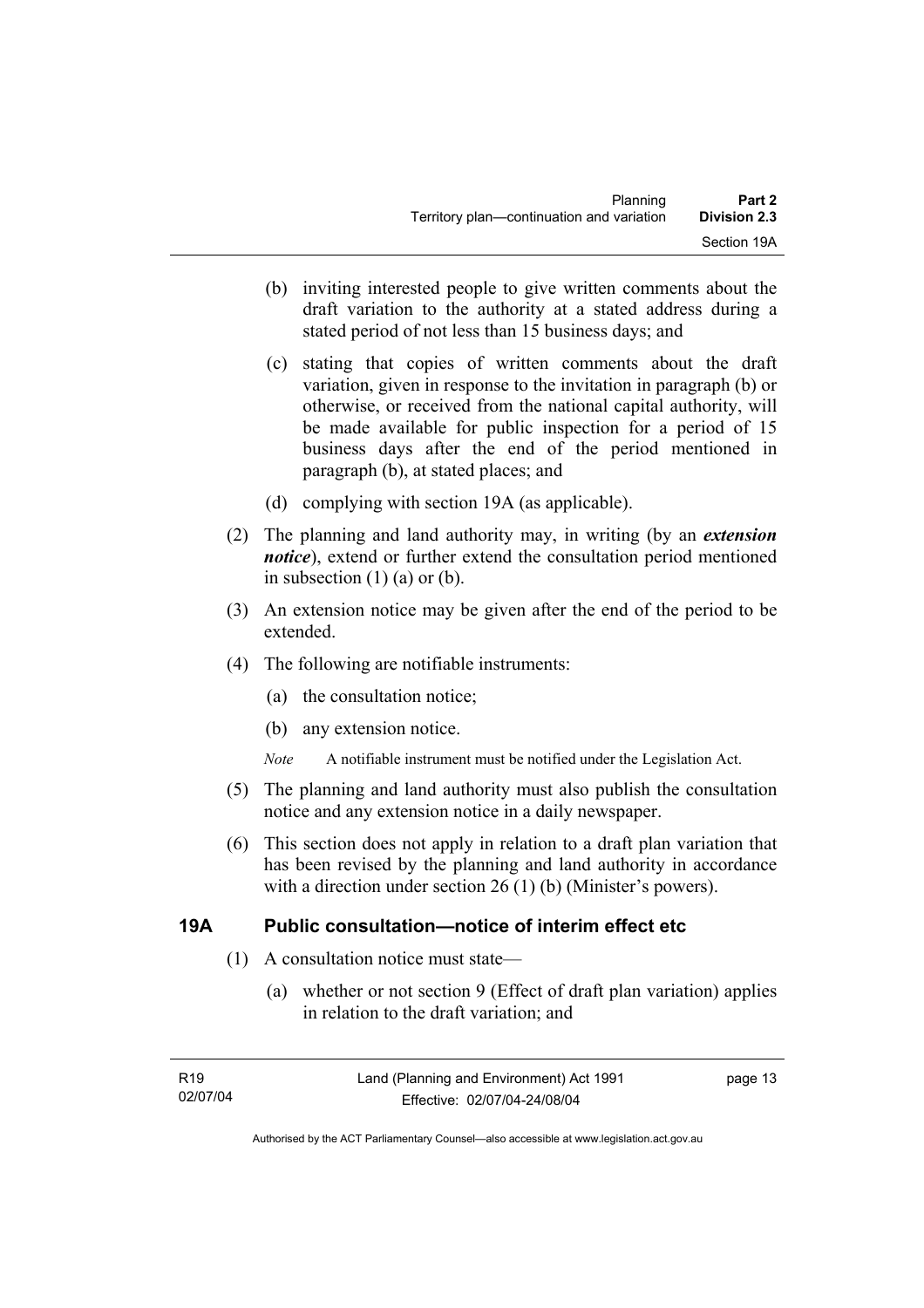- (b) either—
	- (i) if the draft variation would vary the heritage places register—that section 11 (Draft heritage places register and variations—lack of effect) applies; or
	- (ii) if the draft variation would not vary the heritage places register—that section 11 does not apply.
- (2) A consultation notice that states that section 9 applies must also state—
	- (a) for section 9 (2) (b), a period not longer than 1 year that is the maximum period during which the draft variation is to have interim effect; and
	- (b) the effect of section 9.
- (3) A consultation notice that states that section 11 applies must state the effect of that section.

#### **19B Public consultation—availability of draft plan variation etc**

- (1) The planning and land authority must make copies of the draft plan variation and the background papers mentioned in a consultation notice available for public inspection and purchase during office hours during the period, and at the places, stated in the notice.
- (2) If, in the planning and land authority's opinion, it would not be in the public interest for part of the draft plan variation or of any background paper to be published, the authority must exclude that part from each copy of the document made available under subsection  $(1)$ .
- (3) If part of the draft plan variation or a background paper is excluded from the copies of the document made available for public inspection or purchase under subsection (1), each copy of the document must include a statement to the effect that an unspecified part of the document has been excluded in the public interest.

| c |  |
|---|--|
|---|--|

R19 02/07/04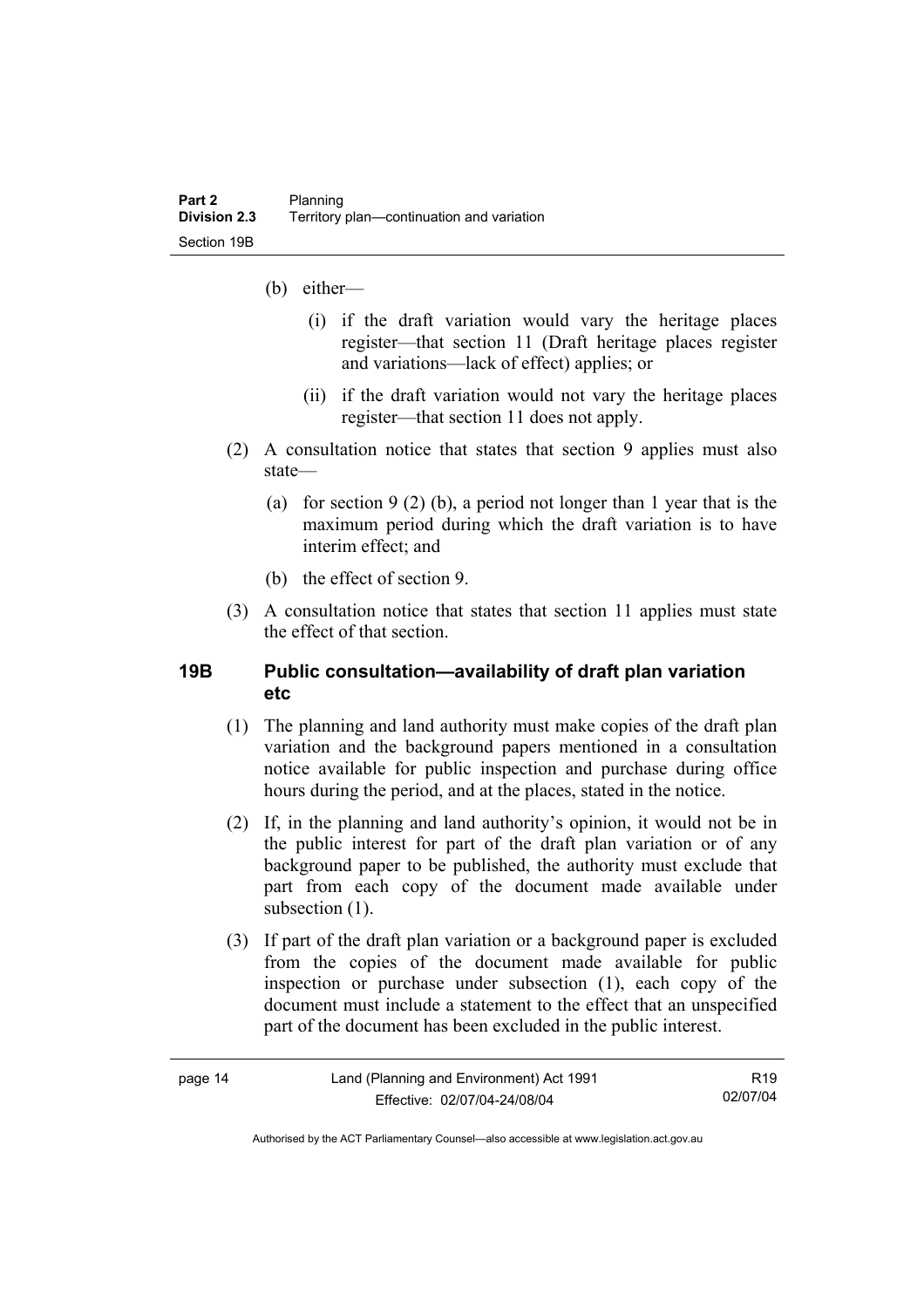### **19C Draft plan variations that do not affect rights**

- (1) This section applies if the planning and land authority is satisfied that a draft plan variation—
	- (a) would, if approved, not affect adversely anybody's rights; or
	- (b) has as its only object the correction of a formal error in the plan.
- (2) The draft plan variation is a notifiable instrument.

*Note* A notifiable instrument must be notified under the Legislation Act.

 (3) Section 19 and section 19B do not apply to the draft plan variation, but the planning and land authority must take reasonable steps to inform itself about public attitudes to the draft plan variation.

#### **20 Consultation with national capital authority**

Before giving a draft plan variation to the Minister, the planning and land authority must consult with the national capital authority.

#### **21 Public inspection of comments**

- (1) The planning and land authority must make copies of any comments mentioned in section 19 (1) (c) available for public inspection during office hours during the period, and at the places, mentioned in the consultation notice under section 19 that refers to the relevant draft plan variation.
- (2) The planning and land authority may omit from the copy of a comment made available under subsection (1) information that would identify the person who had made the comment if—
	- (a) the person has asked that the information be omitted; and
	- (b) the authority is reasonably satisfied that it would not be in the public interest for the information to be published.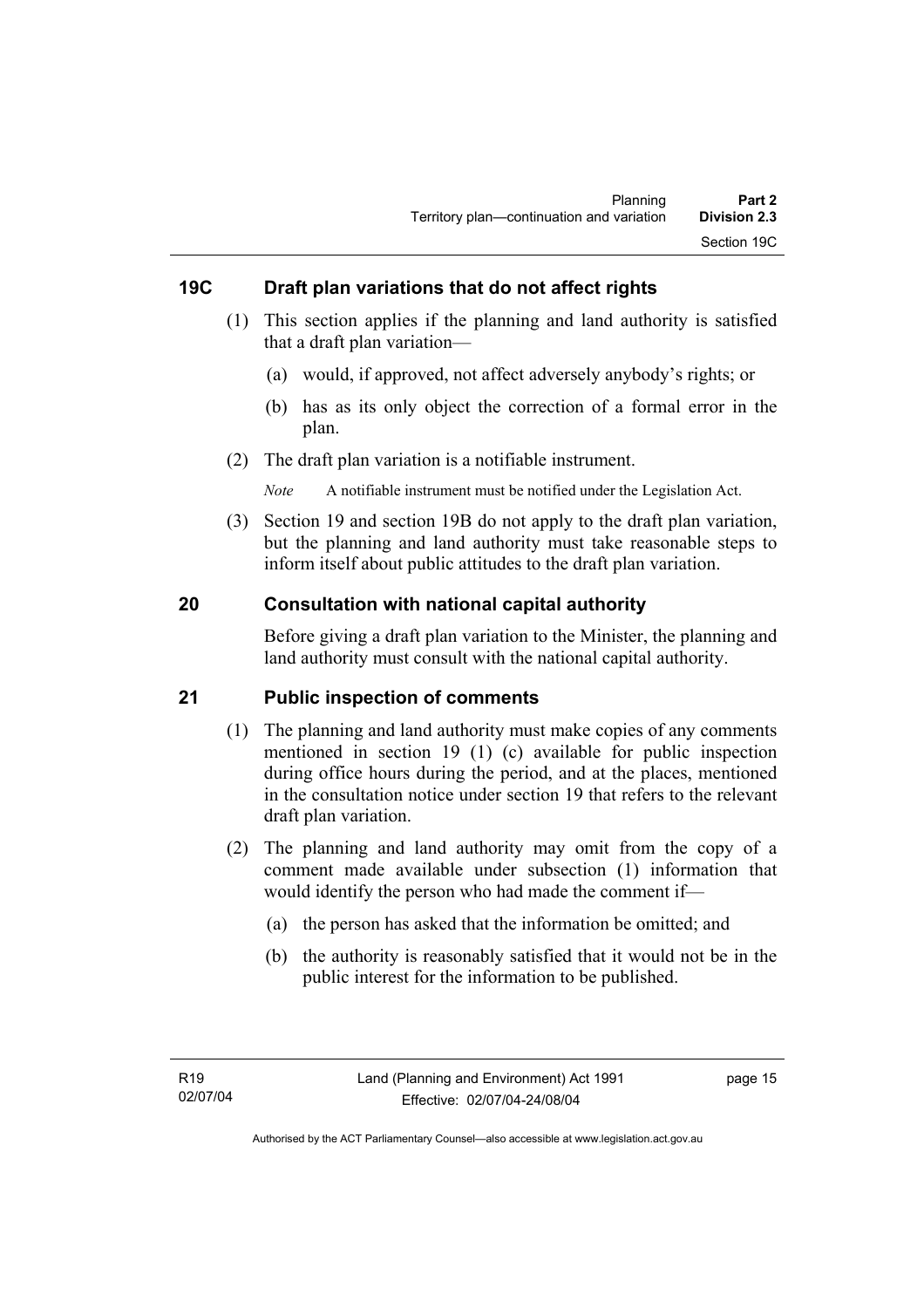#### **22 Revision, deferral or withdrawal of draft plan variations**

- (1) After the expiration of the period specified in the notice under section 19 (1) (b) the planning and land authority may, in writing—
	- (a) revise the draft plan variation; or
	- (b) defer until a specified date, or until the occurrence of a specified event, the submission of the draft plan variation to the Minister; or
	- (c) withdraw the draft plan variation.
- (2) A deferral or withdrawal of a draft plan variation must include a statement of the effect of section 9 (Effect of draft plan variation) in relation to the deferral or withdrawal.
- (3) A deferral or withdrawal of a draft plan variation is a notifiable instrument.

*Note* A notifiable instrument must be notified under the Legislation Act.

- (4) The planning and land authority must also publish a deferral or withdrawal of a draft plan variation in a daily newspaper on the same day, or as soon as practicable after the day, the deferral or withdrawal is notified under the Legislation Act.
- (5) In revising, deferring or withdrawing a draft plan variation under subsection (1), the planning and land authority shall consider written comments about the draft variation received from any person or the national capital authority.
- (6) In addition to its power under subsection (1), the planning and land authority may, at any time before the submission or resubmission of a draft plan variation to the Minister, revise the draft variation to correct any formal error.
- (7) If the planning and land authority defers a draft plan variation, on the day stated in the deferral, or as soon as practicable after the event mentioned in the deferral, the authority must prepare a notice stating—

| page |  |
|------|--|
|------|--|

R19 02/07/04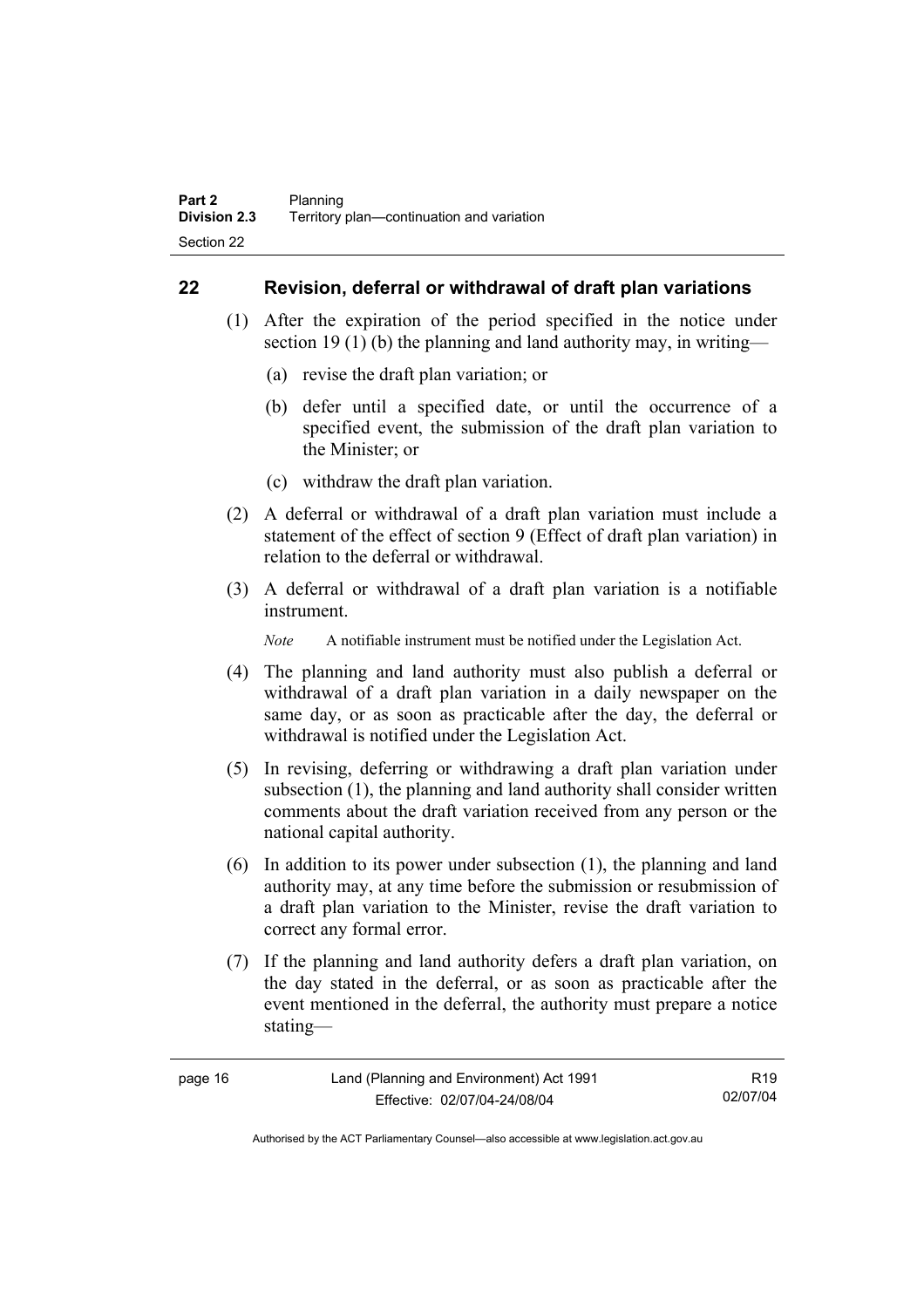- (a) that the draft plan variation is revived; and
- (b) the effect of section 9 in relation to the revival.
- (8) The notice under subsection (7) is a notifiable instrument.

*Note* A notifiable instrument must be notified under the Legislation Act.

(9) The planning and land authority must also publish the notice in a daily newspaper as soon as practicable after preparing it.

## **Subdivision 2.3.3 Minister approval and consideration by Legislative Assembly**

### **23 Application of sdiv 2.3.3**

This subdivision does not apply in relation to a plan variation under subdivision 2.3.4.

#### **24 Submission of draft plan variation to Minister**

- (1) After the expiration of the period specified in the notice under section 19 (1) (b), the planning and land authority shall submit a draft plan variation (as revised, if at all, under section 22) to the Minister for approval, together with—
	- (a) the background papers; and
	- (b) a written report setting out the issues raised in any written comments concerning the draft variation submitted under the invitation in the notice under section 19 (1) or otherwise; and
	- (c) a written report about its consultation with the public and the national capital authority; and
	- (d) a written report about any consultation between the authority and the heritage council relating to the draft variation that specifies any difference between the views of the authority and the heritage council in relation to any site of heritage significance; and

page 17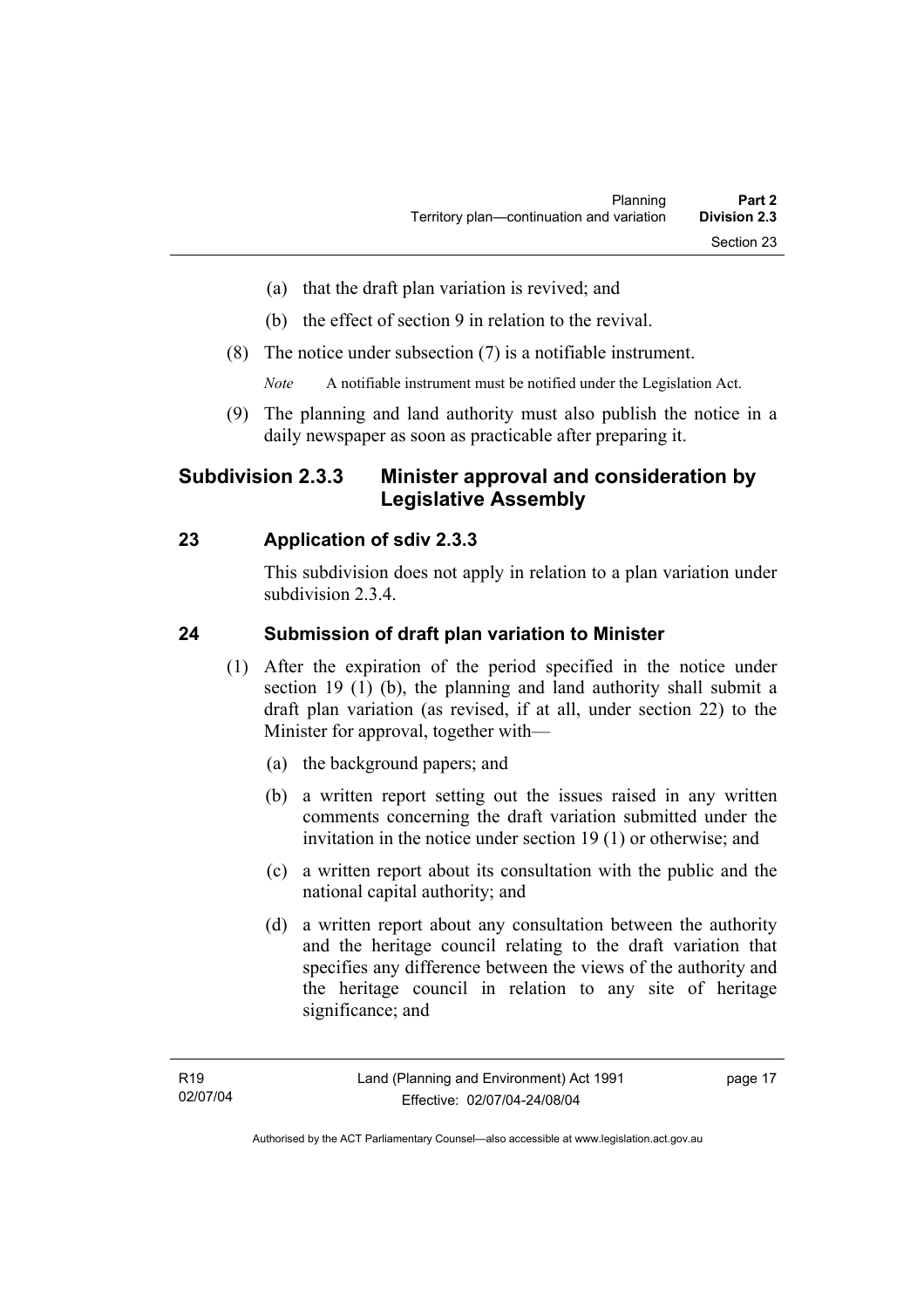- (e) a copy of any written comments submitted to the authority by the national capital authority or the heritage council in relation to the draft variation.
- (2) The planning and land authority must give the Executive a written report about the authority's consultation with the national capital authority.
- (3) The planning and land authority must prepare a written notice stating that the documents mentioned in subsection (1) are available for public inspection.
- (4) The notice is a notifiable instrument.

*Note* A notifiable instrument must be notified under the Legislation Act.

- (5) The planning and land authority must also publish the notice in a daily newspaper.
- (6) The planning and land authority must make copies of the documents mentioned in subsection (1) available for public inspection during office hours during the period, and at the places, stated in the notice.

### **25 Consideration by Legislative Assembly committee**

The Minister shall, within 28 days of receiving a draft plan variation under section 24, refer—

- (a) the draft plan variation; and
- (b) the documents referred to in section 24 (1) that relate to the draft plan variation;

to an appropriate committee of the Legislative Assembly together with a request that the committee report on the draft plan to the Legislative Assembly.

#### **26 Minister's powers**

 (1) On receipt of a draft plan variation submitted or resubmitted for approval, the Minister must—

R19 02/07/04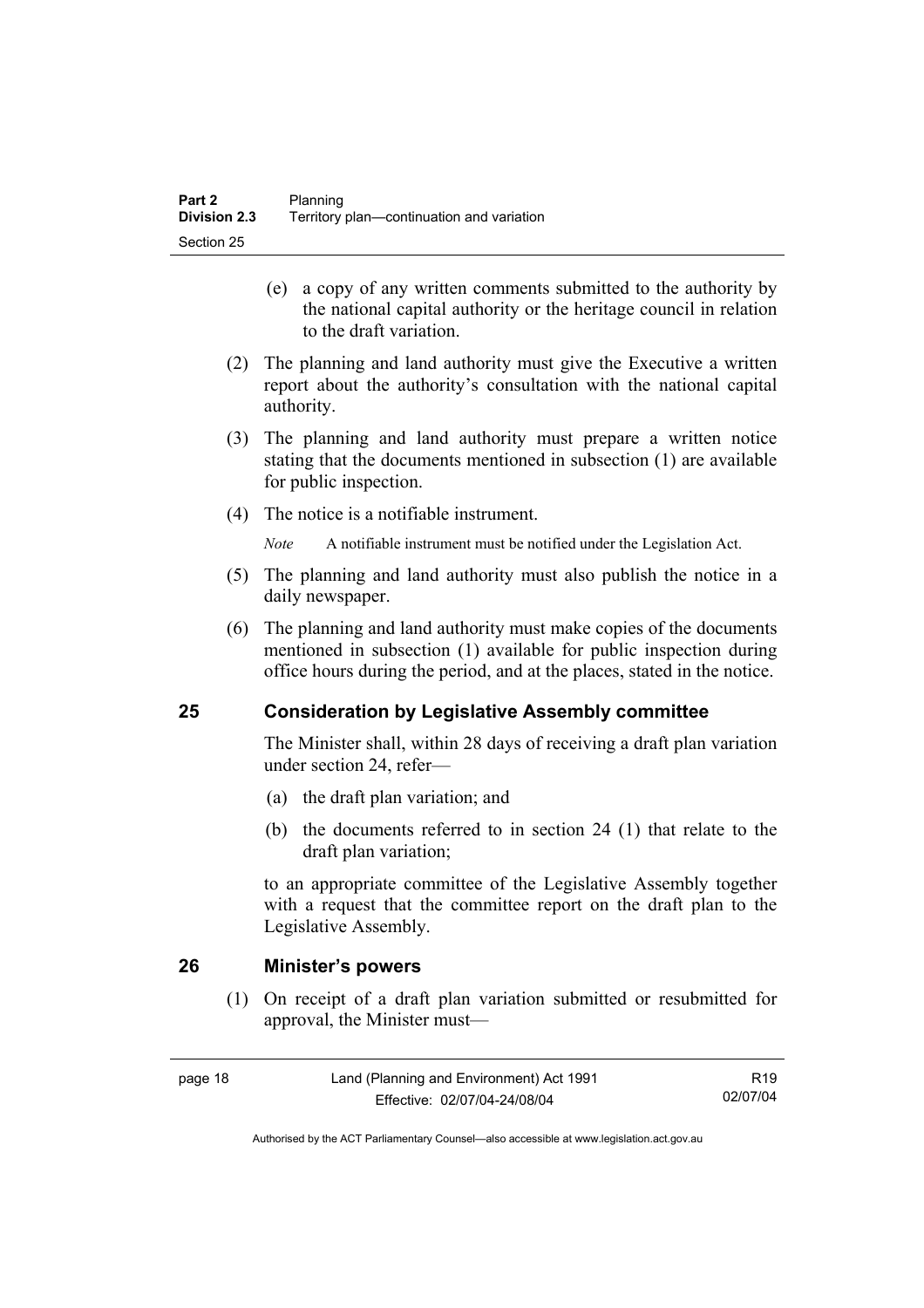- (a) approve the draft variation in the form in which it is submitted or resubmitted; or
- (b) return the draft variation to the planning and land authority together with any or all of the following written directions:
	- (i) to conduct further specified consultation;
	- (ii) to consider any relevant environmental report, the report of any relevant inquiry, or any other relevant report;
	- (iii) to consider any revision suggested by the Minister;
	- (iv) to revise the draft variation in a specified way;
	- (v) to defer, in writing, the resubmission of the draft variation to the Minister until a specified date or the occurrence of a specified event;
	- (vi) to withdraw the draft variation in writing.
- (2) Before taking action under subsection (1), the Minister must consider any recommendation made by a committee of the Legislative Assembly in relation to the draft variation, or related documents, referred to the committee under section 25.
- (3) A deferral or withdrawal directed under subsection (1) (b) (v) or (vi) shall state the effect of section 9 in relation to the deferral or withdrawal of the draft plan variation.
- (4) The following are notifiable instruments:
	- (a) a direction under subsection (1) (b);
	- (b) a deferral directed under subsection  $(1)$  (b)  $(v)$ ;
	- (c) a withdrawal directed under subsection (1) (b) (vi).
	- *Note* A notifiable instrument must be notified under the Legislation Act.
- (5) The authority must also publish a deferral or withdrawal directed under subsection  $(1)$  (b)  $(v)$  or  $(vi)$  in a daily newspaper on the same

page 19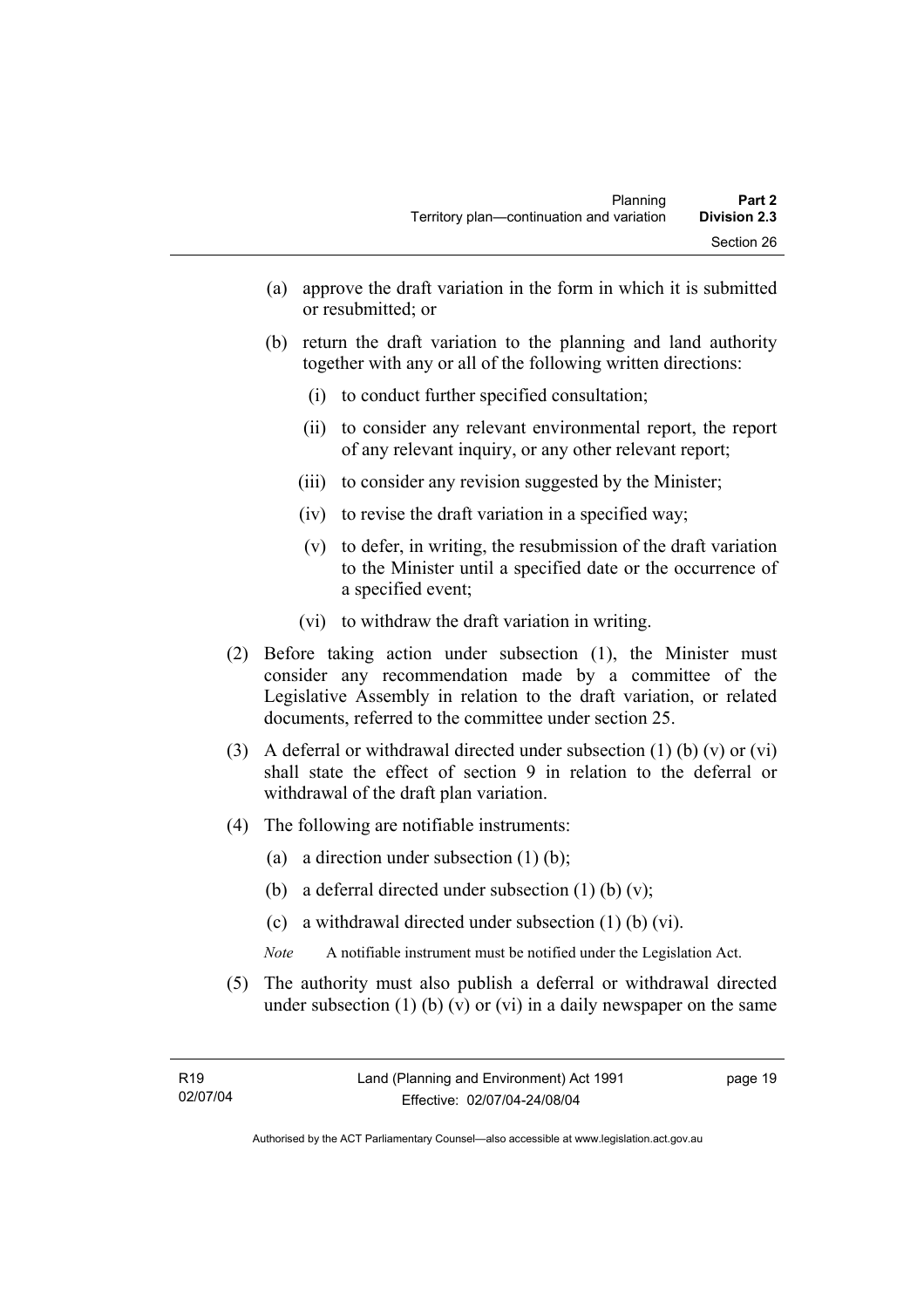day, or as soon as practicable after, the deferral or withdrawal is notified under the Legislation Act.

 (6) After approving a draft plan variation under subsection (1) (a), the Minister may, before the draft variation is presented to the Legislative Assembly, revoke the approval and return the draft variation to the planning and land authority under subsection (1) (b).

## **27 Return of draft plan variation to authority**

- (1) This section applies if the Minister returns a draft plan variation to the authority with directions under section  $26(1)(b)$ .
- (2) The authority must comply with each direction.
- (3) If a direction is given under section 26 (1) (b) (i), (ii) or (iii), the authority may revise the draft variation and resubmit it to the Minister for approval together with a written report about the authority's compliance with the Minister's direction and any further revision of the draft variation under section 22 (6).
- (4) If a direction is given under section 26 (1) (b) (iv), the authority must resubmit the draft variation (as revised) together with a written report about any further revision of the draft variation under section 22 (6).

### **28 Notice of revival of deferred draft plan variation**

- (1) If the planning and land authority defers a draft plan variation as directed under section 26 (1) (b) (v) (Minister's powers), on the day stated in the deferral, or as soon as practicable after the event mentioned in the deferral, the authority must—
	- (a) prepare a notice stating—
		- (i) that the draft plan variation is revived; and
		- (ii) the effect of section 9 (Effect of draft plan variation) in relation to the revival; and

Authorised by the ACT Parliamentary Counsel—also accessible at www.legislation.act.gov.au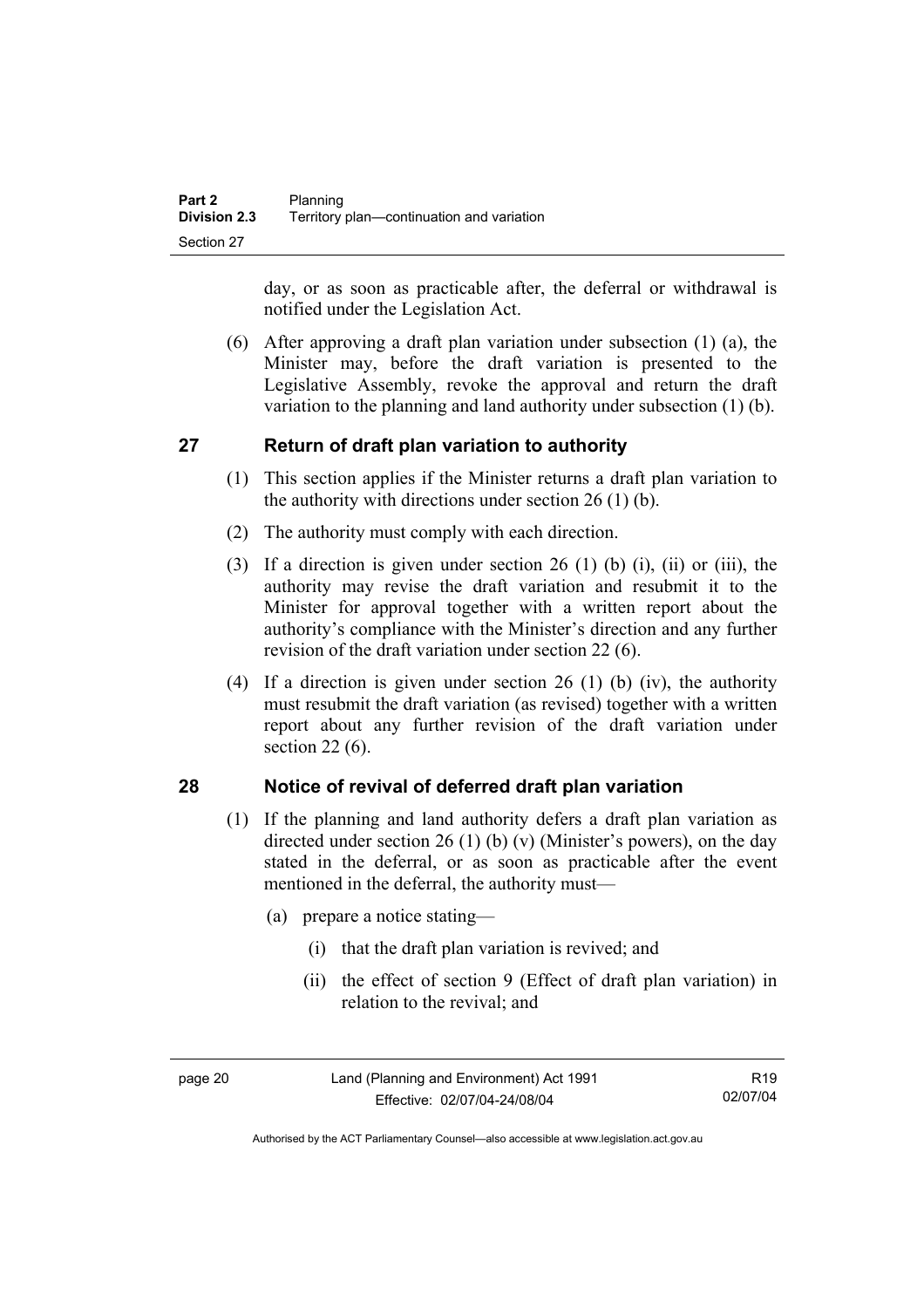- (iii) the effect of any revision under section 22 (6) (Revision, deferral or withdrawal of draft plan variations); and
- (b) resubmit the draft variation to the Minister; and
- (c) advise the Legislative Assembly.
- (2) A notice under subsection (1) (a) is a notifiable instrument.

*Note* A notifiable instrument must be notified under the Legislation Act.

(3) The planning and land authority must also publish the notice in a daily newspaper.

## **29 Consideration of plan variation by Legislative Assembly**

- (1) A plan variation must be presented to the Legislative Assembly within 5 sitting days after the day it is approved by the Minister, together with copies of the following documents in relation to the variation:
	- (a) the background papers;
	- (b) the summaries and reports mentioned in section 24 (1) (b), (c) and (d);
	- (c) any direction under section  $26 (1) (b)$ ;
	- (d) any report mentioned in section  $26(1)$  (b) (ii);
	- (e) any report mentioned in section 27 (c).
- (2) Subsection (1) is subject to section 26 (6) (Minister's powers).
- (3) If a plan variation is not presented to the Legislative Assembly in accordance with subsection (1), it does not come into effect.
- (4) The Legislative Assembly may, on a motion of which notice has been given within 5 sitting days after a plan variation has been presented to it, by resolution reject the variation or any provision of it.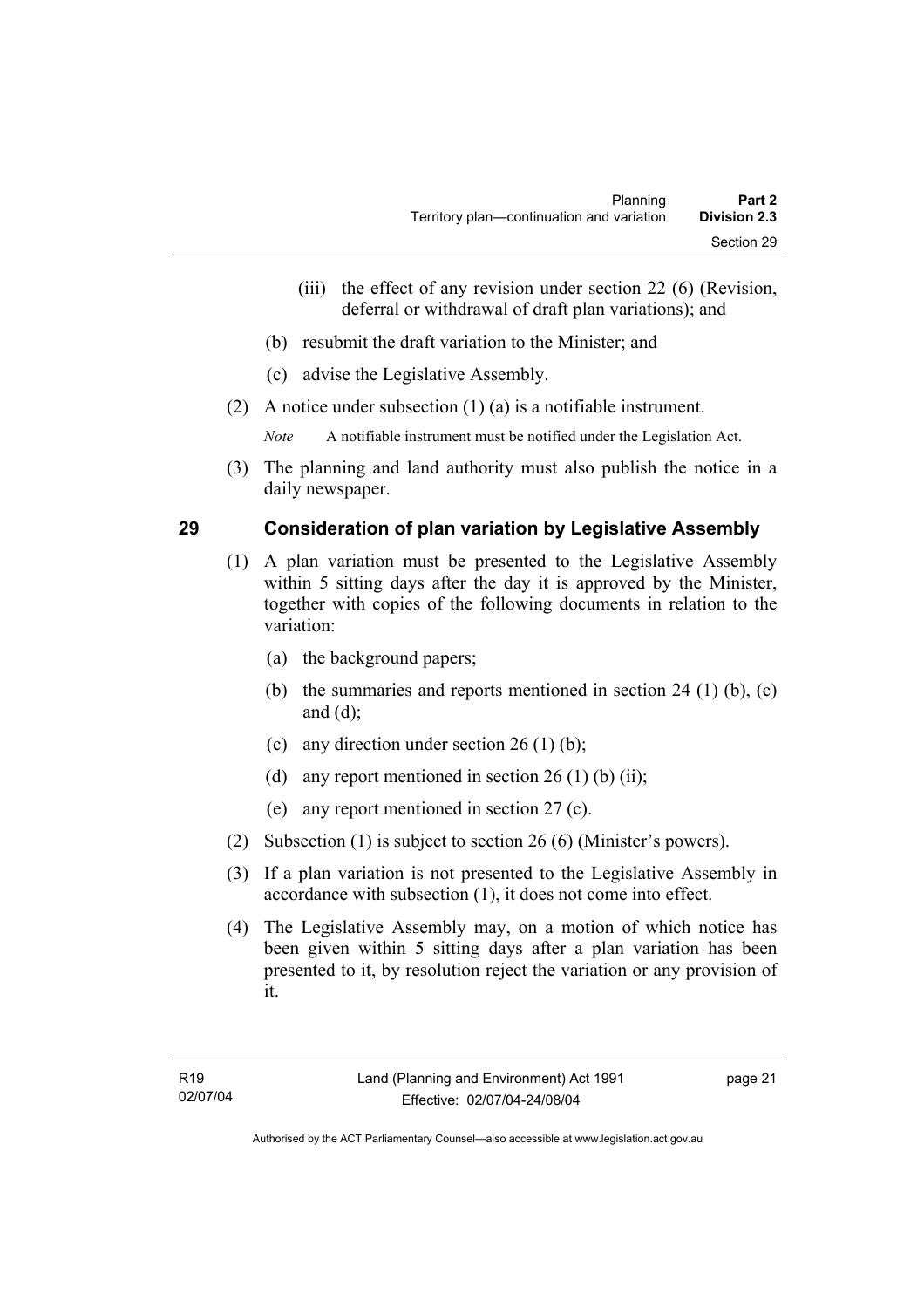- (5) If, at the end of 5 sitting days after notice of a motion to reject a plan variation or a provision of a plan variation has been given in the Legislative Assembly (being notice given within 5 sitting days after the variation was presented to the Legislative Assembly)—
	- (a) the notice has not been called on; or
	- (b) the motion has been called on and moved and has not been withdrawn or otherwise disposed of;

the plan variation or provision specified in the motion is taken to have been rejected by the Legislative Assembly.

- (6) If, before the end of 5 sitting days after a notice of motion to disallow a plan variation or a provision of a plan variation has been given in the Legislative Assembly (being notice given within 5 sitting days after the variation was presented to the Legislative Assembly)—
	- (a) the Legislative Assembly is dissolved or expires; and
	- (b) at the time of dissolution or expiry—
		- (i) the notice has not been withdrawn and the motion has not been called on; or
		- (ii) the motion has been called on and moved and has not been withdrawn or otherwise disposed of;

the plan variation is taken, for subsections (4) and (5), to have been presented to the Legislative Assembly on the first sitting day of the Legislative Assembly after the next general election of members of the Assembly.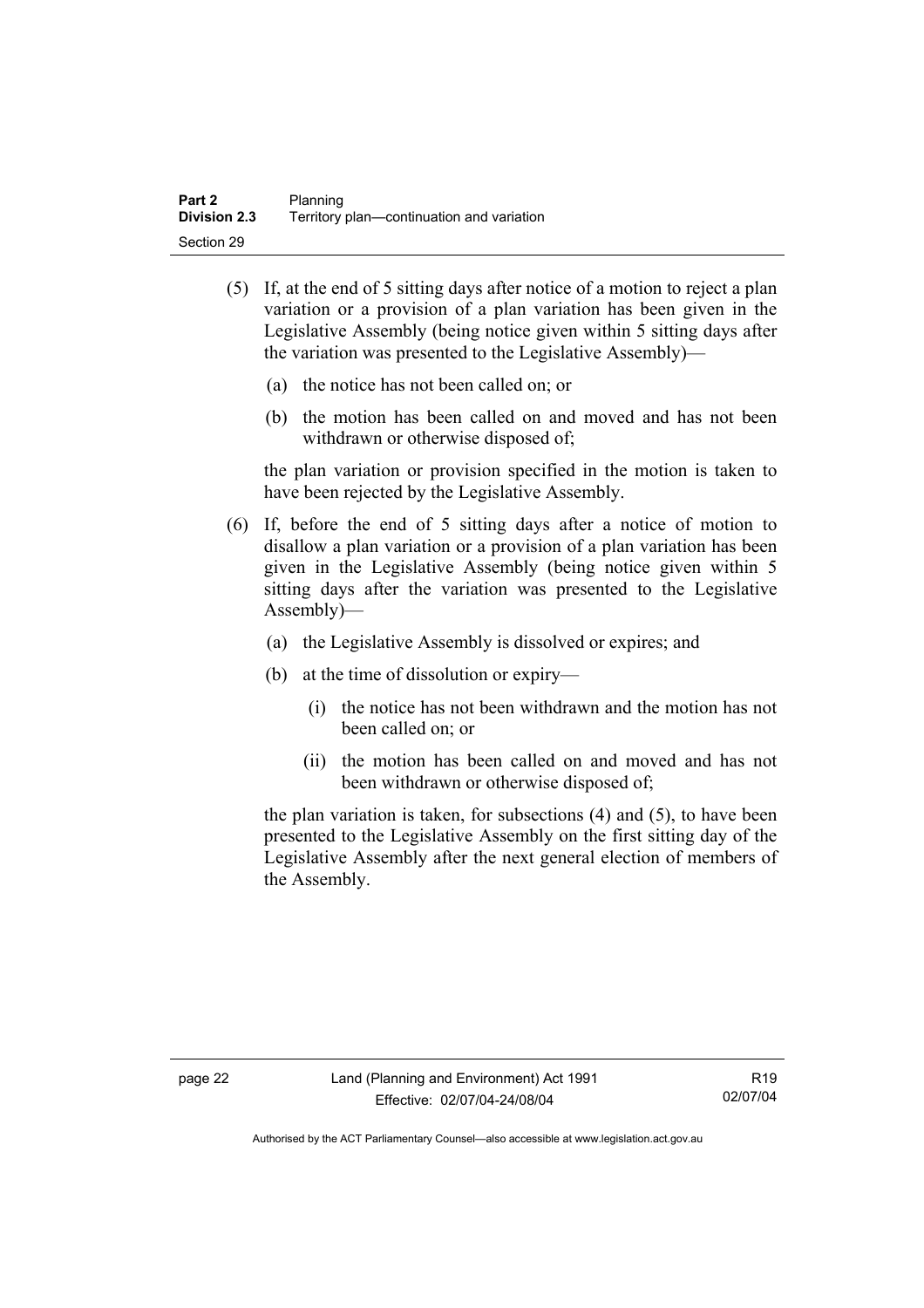- (7) If, at the end of 5 sitting days after a plan variation is presented to the Legislative Assembly, the Assembly has not passed a resolution rejecting the variation or any provision of it and is not, under subsection (5), taken to have rejected the variation or any provision of it, the Minister must, in writing, fix a day when the plan variation is to commence.
	- *Note* An instrument under this subsection is a *commencement notice* (see Legislation Act, s 11). A commencement notice must be notified under the Legislation Act.
- (8) The planning and land authority must publish in a daily newspaper details of—
	- (a) the commencement notice under subsection (7); and
	- (b) where copies of the plan variation may be inspected or purchased.
- (9) The planning and land authority must make copies of the plan variation available for inspection or purchase during office hours at the places, and during the period, published in the newspaper under subsection (8) (b).
- (10) A plan variation notified under subsection (7) commences on the day fixed by the notice.

# **30 Rejection of plan variation by Legislative Assembly**

- (1) This section applies if a plan variation is completely rejected under section 29 (4) (Consideration of plan variation by Legislative Assembly), or taken to be completely rejected under section 29 (5).
- (2) The plan variation does not come into force if this section applies.
- (3) The planning and land authority must prepare a notice stating that the plan variation has been rejected.
- (4) The notice is a notifiable instrument.

*Note* A notifiable instrument must be notified under the Legislation Act.

page 23

Authorised by the ACT Parliamentary Counsel—also accessible at www.legislation.act.gov.au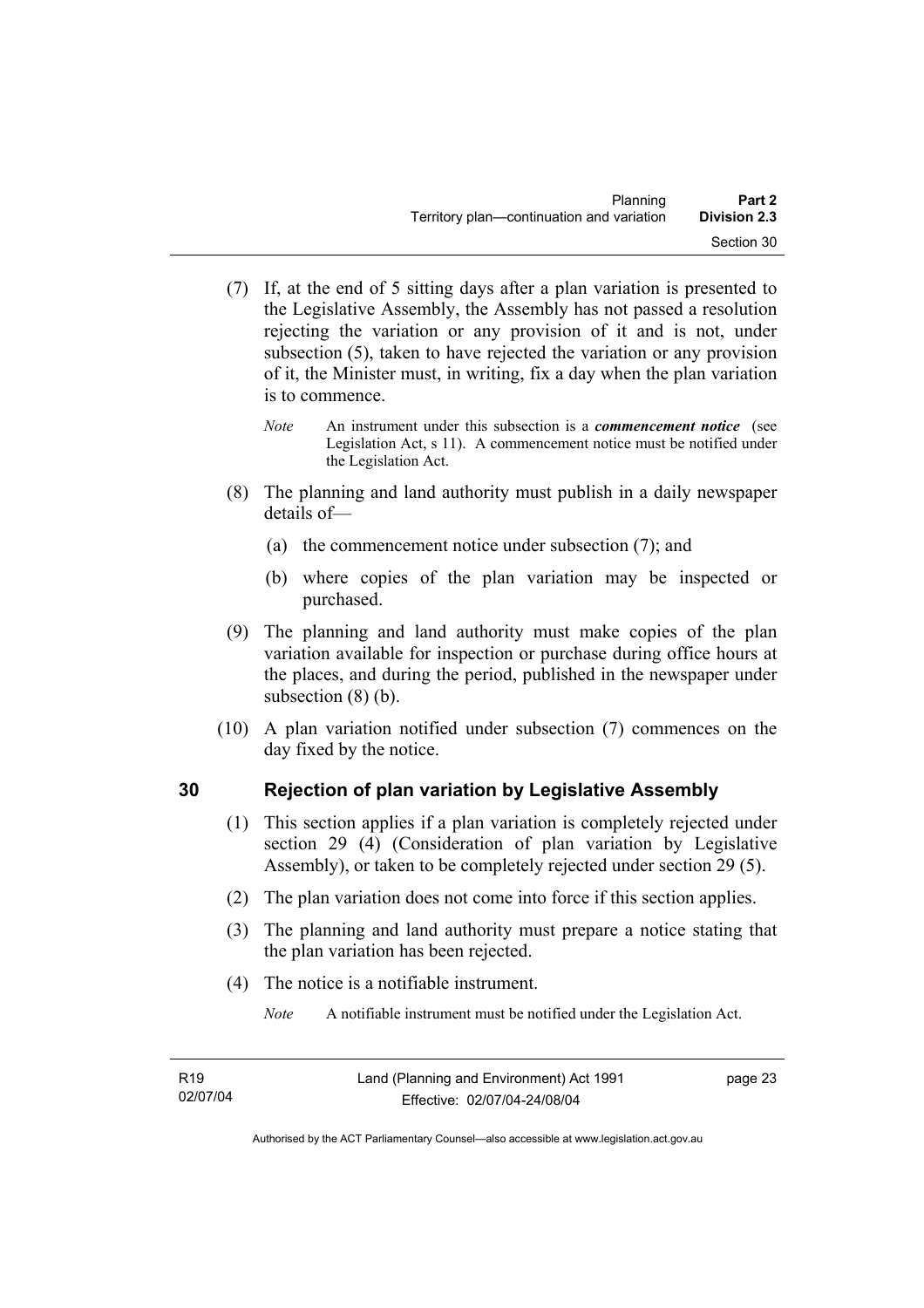(5) The planning and land authority must also publish the notice in a daily newspaper.

## **30A Partial rejection of plan variation by Legislative Assembly**

- (1) This section applies if a plan variation is partly rejected under section 29 (4) (Consideration of plan variation by Legislative Assembly), or taken to be partly rejected under section 29 (5).
- (2) A provision of a plan variation does not come into force if—
	- (a) it is rejected by the Legislative Assembly under section 29 (4) or  $(5)$ ; or
	- (b) it is withdrawn under subsection (3) (b).
- (3) The Minister must, in relation to each provision of the plan that is not rejected under section 29 (4) or (5), in writing—
	- (a) fix a day when the provision (an *approved provision*) is to commence; or
	- (b) withdraw the provision.
	- *Note* An instrument under par (a) is a *commencement notice* (see Legislation Act, s 11). A commencement notice must be notified under the Legislation Act.
- (4) A withdrawal under subsection (3) (b) is a notifiable instrument.
	- *Note* A notifiable instrument must be notified under the Legislation Act.

## **30B Partial rejection of plan variation—newspaper publication etc**

- (1) The planning and land authority must publish in a daily newspaper details of—
	- (a) a commencement notice under section 30A (3) (a) for a provision (an *approved provision*); or
	- (b) a withdrawal notice under section 30A (3) (b).

| page 2 |
|--------|
|--------|

Authorised by the ACT Parliamentary Counsel—also accessible at www.legislation.act.gov.au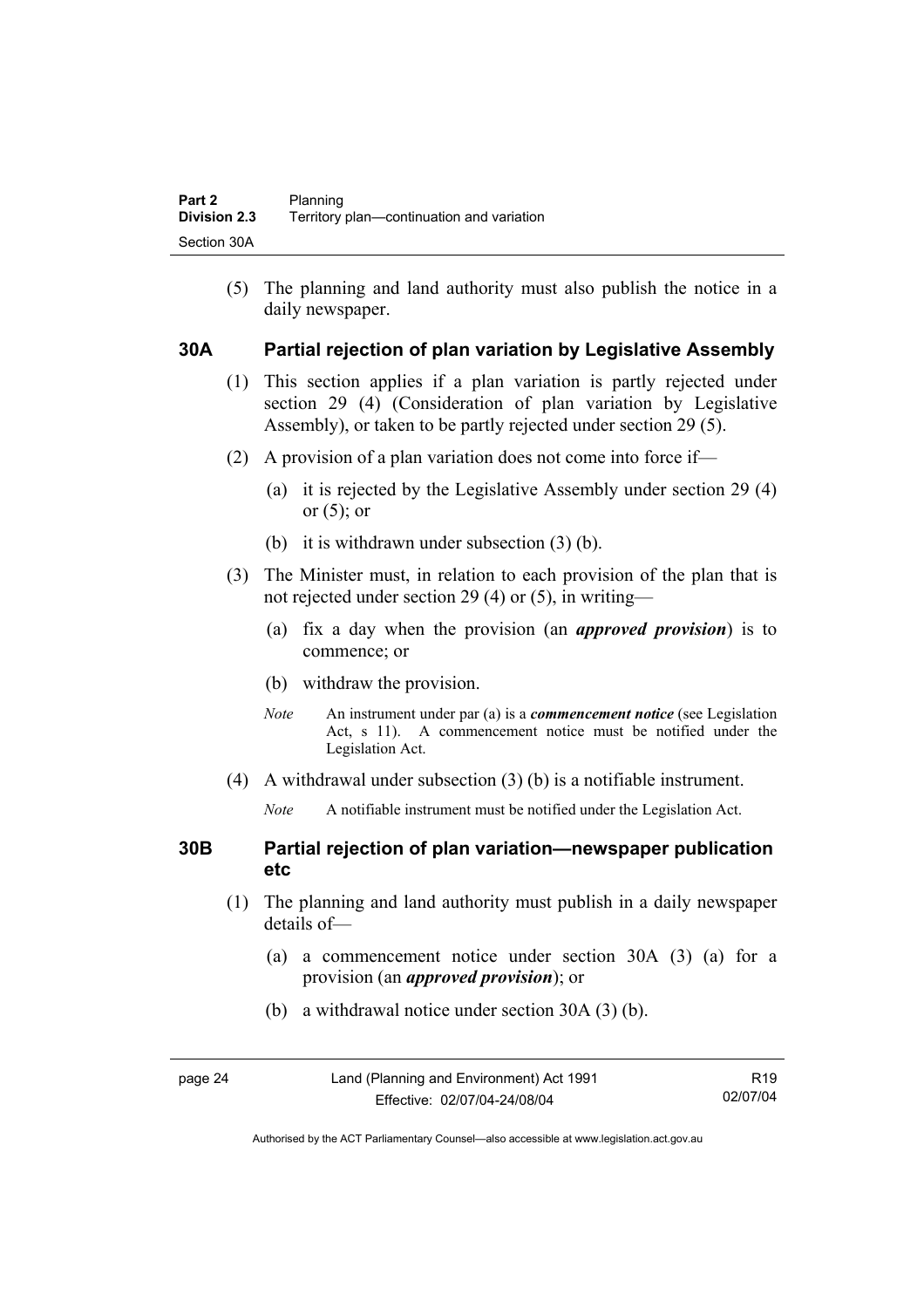- (2) The details of a commencement notice published under subsection (1) (a) for an approved provision must include details of where, and for what period, copies of the provision may be inspected or purchased.
- (3) The planning and land authority must make copies of each approved provision available for inspection or purchase during office hours at the place or places, and during the period, mentioned in subsection (2).

# **Subdivision 2.3.4 Plan variations—defined land**

## **31 Definition for sdiv 2.3.4**

In this subdivision:

*defined land* means land identified in the plan pursuant to section  $7(3)$  (e).

# **32 Plan variations in relation to defined land**

- (1) On approval of the subdivision of a parcel or part of a parcel of defined land, the planning and land authority shall, in writing, vary the plan to specify the purposes for which that land may be used.
- (2) A variation of the plan under subsection (1) in relation to a parcel, or part of a parcel, of land shall include a map of that parcel or part showing the purposes for which identified parts of that land may be used.
- (3) A variation of the plan under subsection (1) is to be consistent with—
	- (a) the relevant subdivision and any conditions subject to which that subdivision is approved; and
	- (b) the principles and policies specified in the plan for the development of the relevant defined land.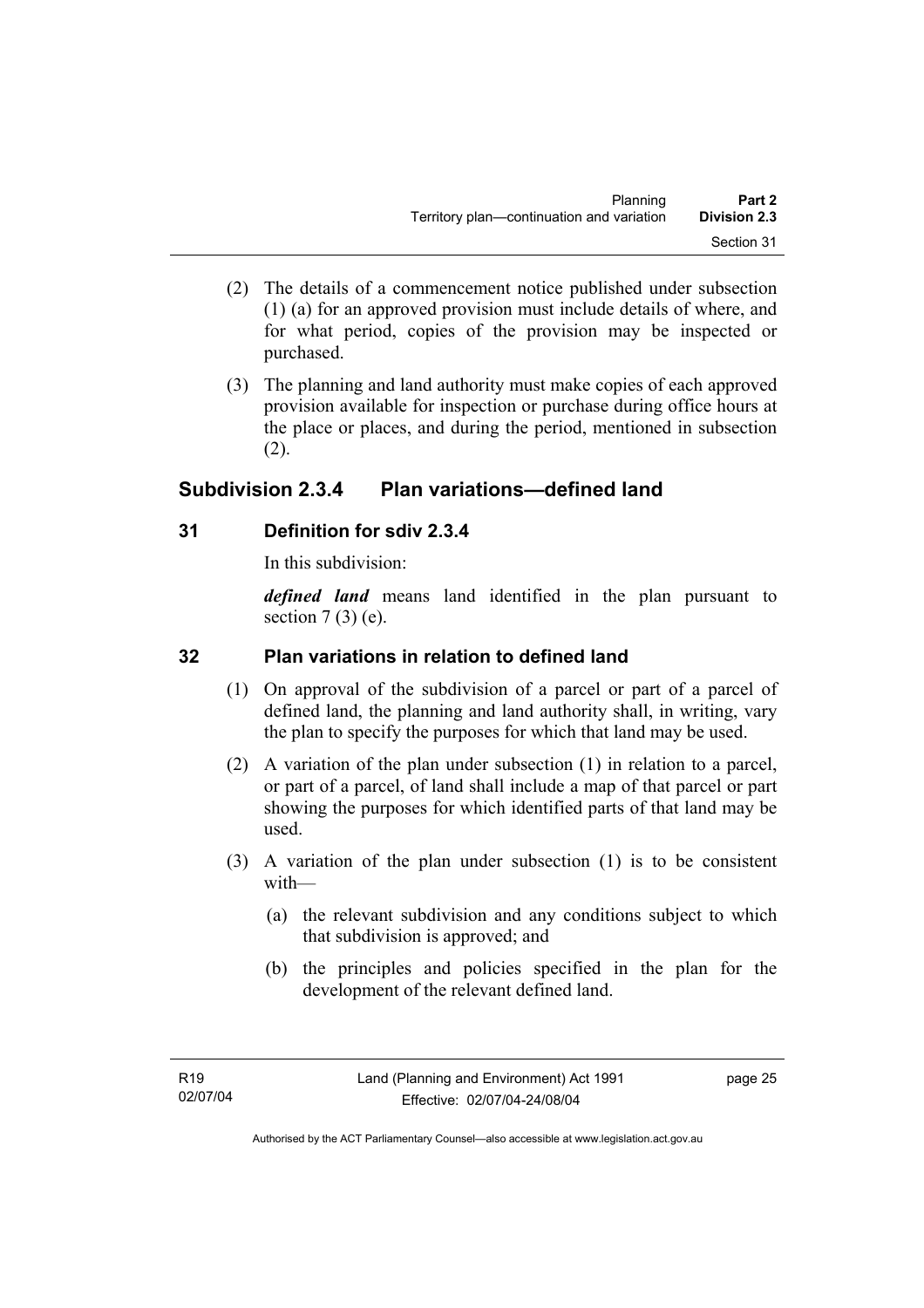(4) A variation of the plan under subsection (1) is a notifiable instrument.

*Note* A notifiable instrument must be notified under the Legislation Act.

- (5) A variation of the plan under subsection (1) has the effect of the parcel, or part of a parcel, of land which is subdivided ceasing to be defined land.
- (6) Within 7 days after a variation of the plan under subsection (1) is notified under the Legislation Act, the planning and land authority must publish a notice in a daily newspaper that—
	- (a) specifies the variation made to the plan; and
	- (b) includes a copy of the map that was included in the variation; and
	- (c) specifies when the variation to the plan took effect or is to take effect.

# **Division 2.5 Miscellaneous**

# **51 Challenge to validity of provisions of plan**

The validity of a provision of the plan shall not be questioned in any legal proceedings except those commenced within 3 months after the date of the commencement of the provision or of a variation of the provision.

# **Part 3 Heritage**

# **Division 3.1 Preliminary**

## **52 Definitions for pt 3**

In this part:

page 26 Land (Planning and Environment) Act 1991 Effective: 02/07/04-24/08/04

R19 02/07/04

Authorised by the ACT Parliamentary Counsel—also accessible at www.legislation.act.gov.au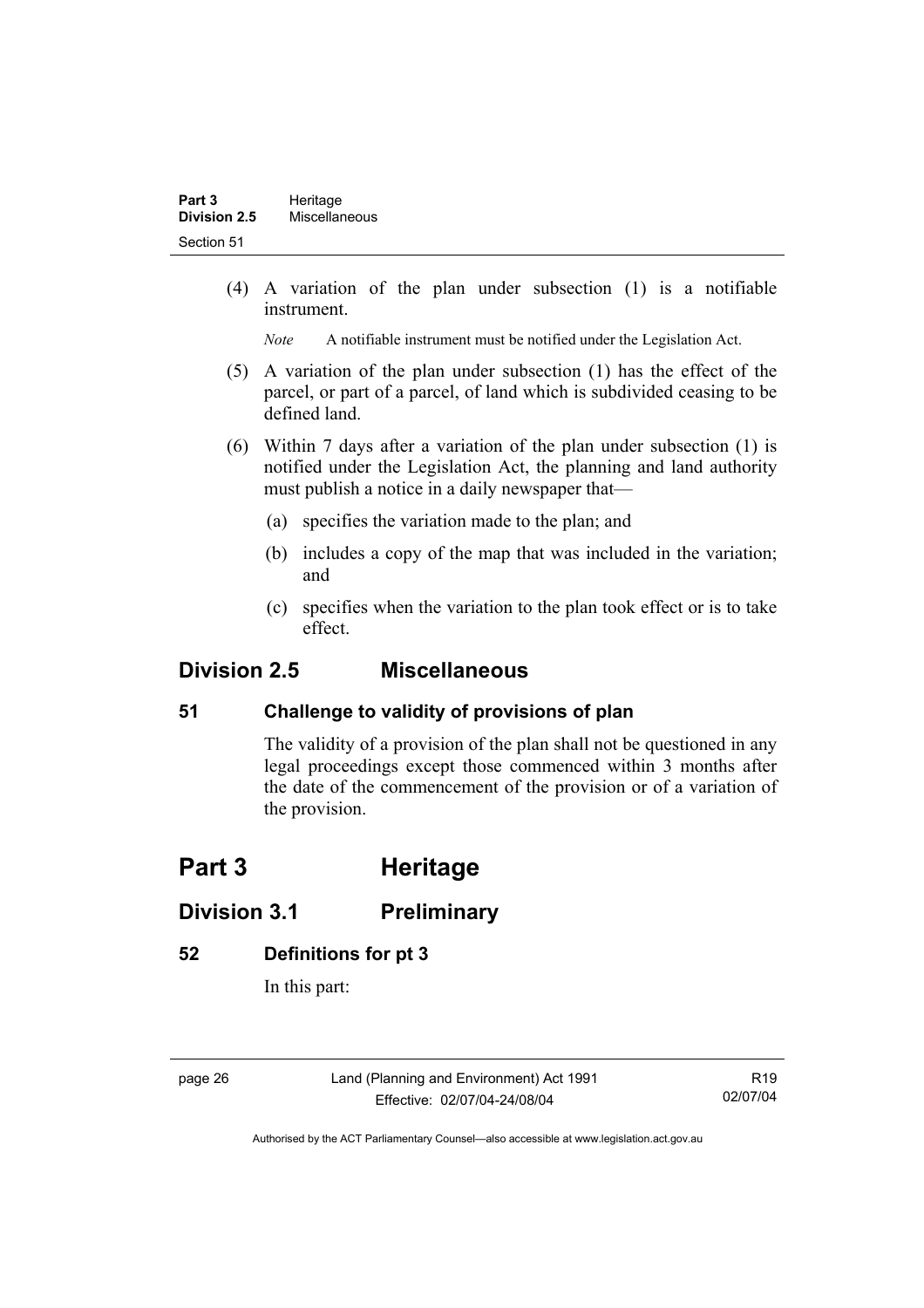#### *Aboriginal object* means—

- (a) a natural or manufactured object; or
- (b) human remains not buried in accordance with a law of the Territory, a State or another Territory;

that is, or are, of significance in Aboriginal tradition.

*Aboriginal place* means a place that is of significance in Aboriginal tradition.

*Aboriginal tradition* means the traditions, observances, customs or beliefs of the people who inhabited Australia before European colonisation, and include traditions, observances, customs and beliefs that have evolved or developed from that tradition since European colonisation.

*conservation* includes preservation, protection, maintenance, restoration and enhancement.

*heritage object* means a natural or manufactured object, including an Aboriginal object, of heritage significance in relation to the ACT.

*heritage place* means a place in the ACT of heritage significance.

*interim heritage places register* means a proposed heritage places register, or an interim variation to the heritage places register, notified under the Legislation Act (see section 60 (Public notification)), as revised, if at all, under section 62 (Revision of interim register).

*Note* The heritage places register means the register of heritage places incorporated in the plan (see dict, def *heritage places register*).

*interim variation*, in relation to the heritage places register, means a proposed variation to that register notified under the Legislation Act (see section 60 (Public notification)).

*relevant Aboriginal organisation*, in relation to a proposed action by the Territory, the Executive, the Minister or a Territory authority,

R19 02/07/04 page 27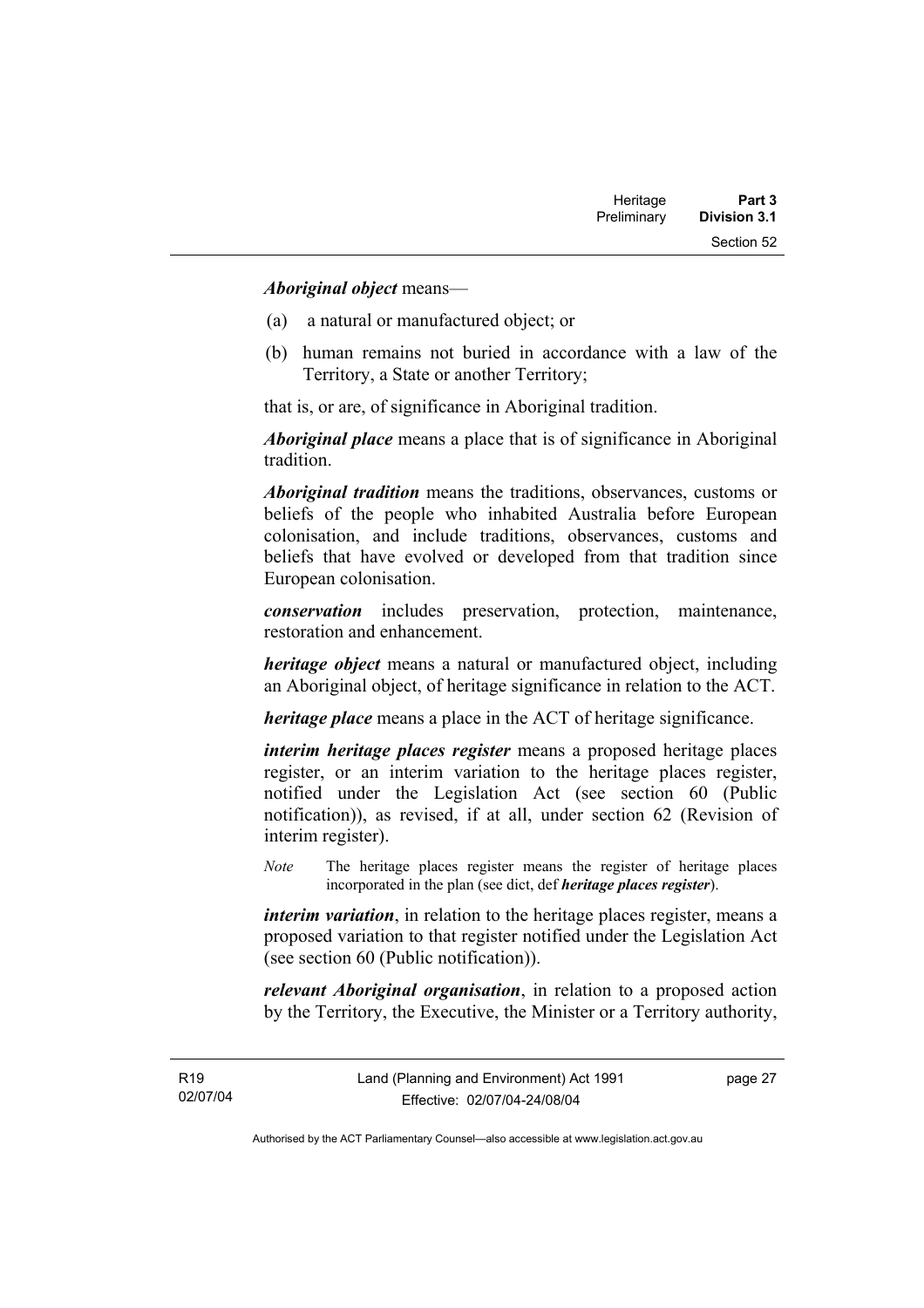means an organisation or association (whether corporated or unincorporated)—

- (a) comprised substantially of Aboriginal persons; and
- (b) having among its principal objects the conservation of Aboriginal tradition in the Territory; and
- (c) that the person or body proposing the action believes on reasonable grounds to have an object or interest directly relevant to, or directly affected by, that action.

*restricted information*, in relation to an Aboriginal place, means information that is the subject of a declaration under section 82 (1).

*variation* includes revocation and substitution.

#### **53 Compliance with requirements for consultation or notification**

If the Executive, the Minister or the heritage council is required under this part to consult or notify an entity, the requirement is taken to be complied with if the Executive, the Minister or the heritage council takes all reasonable steps to consult or notify the entity.

# **Division 3.2 Heritage places register**

### **54 Content of heritage places register**

The heritage places register must—

- (a) identify heritage places, specifying any that are Aboriginal places; and
- (b) identify—
	- (i) each structure or group of structures; or
	- (ii) each object or group of objects, specifying any that are Aboriginal objects; or

page 28 Land (Planning and Environment) Act 1991 Effective: 02/07/04-24/08/04

R19 02/07/04

Authorised by the ACT Parliamentary Counsel—also accessible at www.legislation.act.gov.au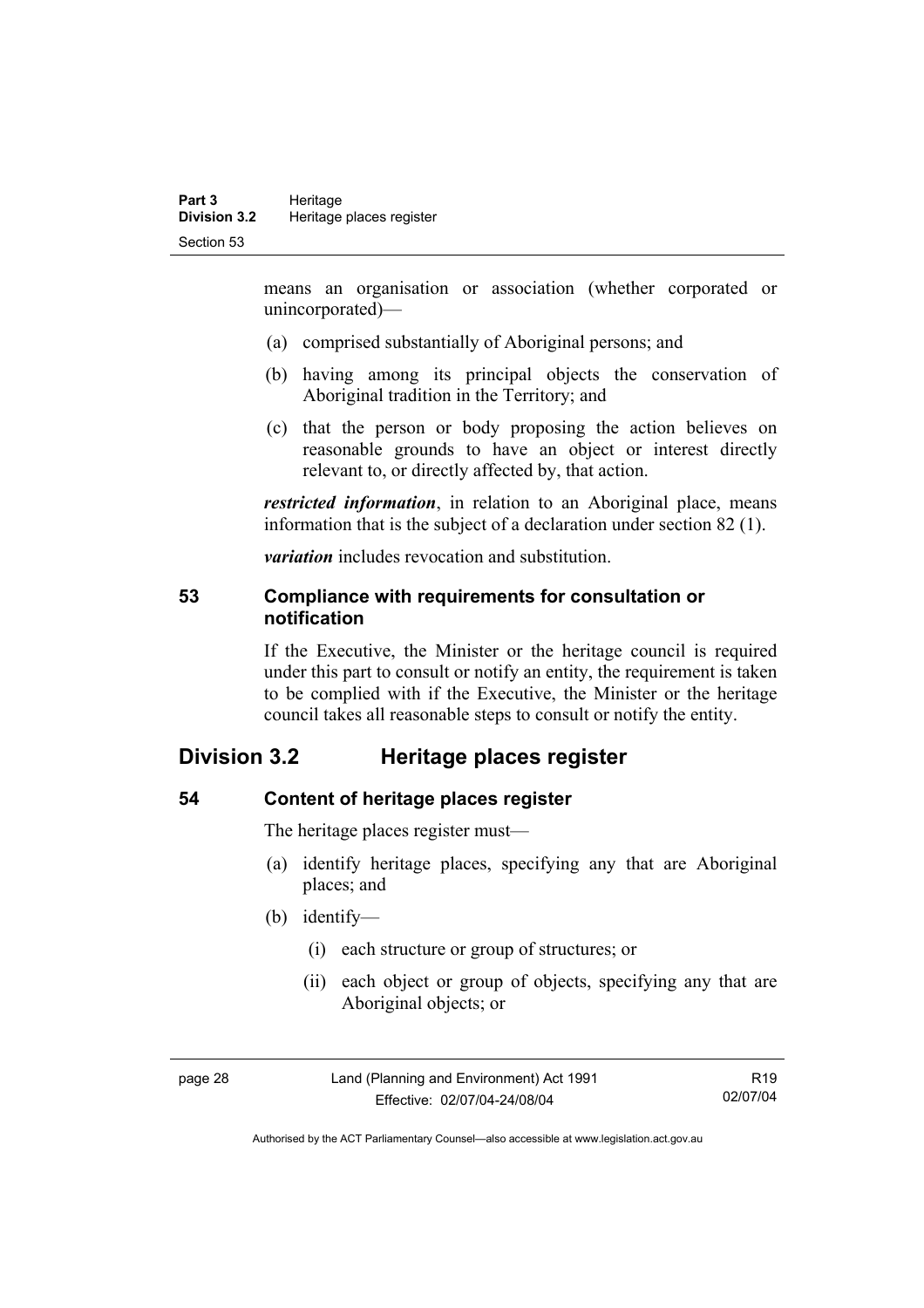- (iii) each landform or group of landforms; or
- (iv) each plant or group of plants; or
- (v) each animal habitat; or
- (vi) each other feature (whether manufactured or natural);

that is located on each identified heritage place and that is intrinsic to the heritage significance of the place; and

- (c) include a statement of the heritage significance of each identified heritage place; and
- (d) specify requirements for the conservation of the heritage significance of each identified heritage place, including any requirements for the conservation of features identified as intrinsic to that heritage significance; and
- (e) specify any restricted information in the register in relation to an Aboriginal place referred to in the register.

# **Division 3.3 Interim heritage places registers**

## **Subdivision 3.3.1 Effect**

#### **55 Effect of interim registers**

- (1) If there is no heritage places register, during the defined period an interim heritage places register has effect as if it were the heritage places register.
- (2) If an interim heritage places register is in the form of an interim variation to the heritage places register, during the defined period the Territory, the Executive, a Minister or a Territory authority shall not do any act, or approve the doing of any act, that—
	- (a) would be inconsistent with the heritage places register if it were varied in accordance with the interim variation; or
	- (b) is inconsistent with the heritage places register.

| R19      | Land (Planning and Environment) Act 1991 | page 29 |
|----------|------------------------------------------|---------|
| 02/07/04 | Effective: 02/07/04-24/08/04             |         |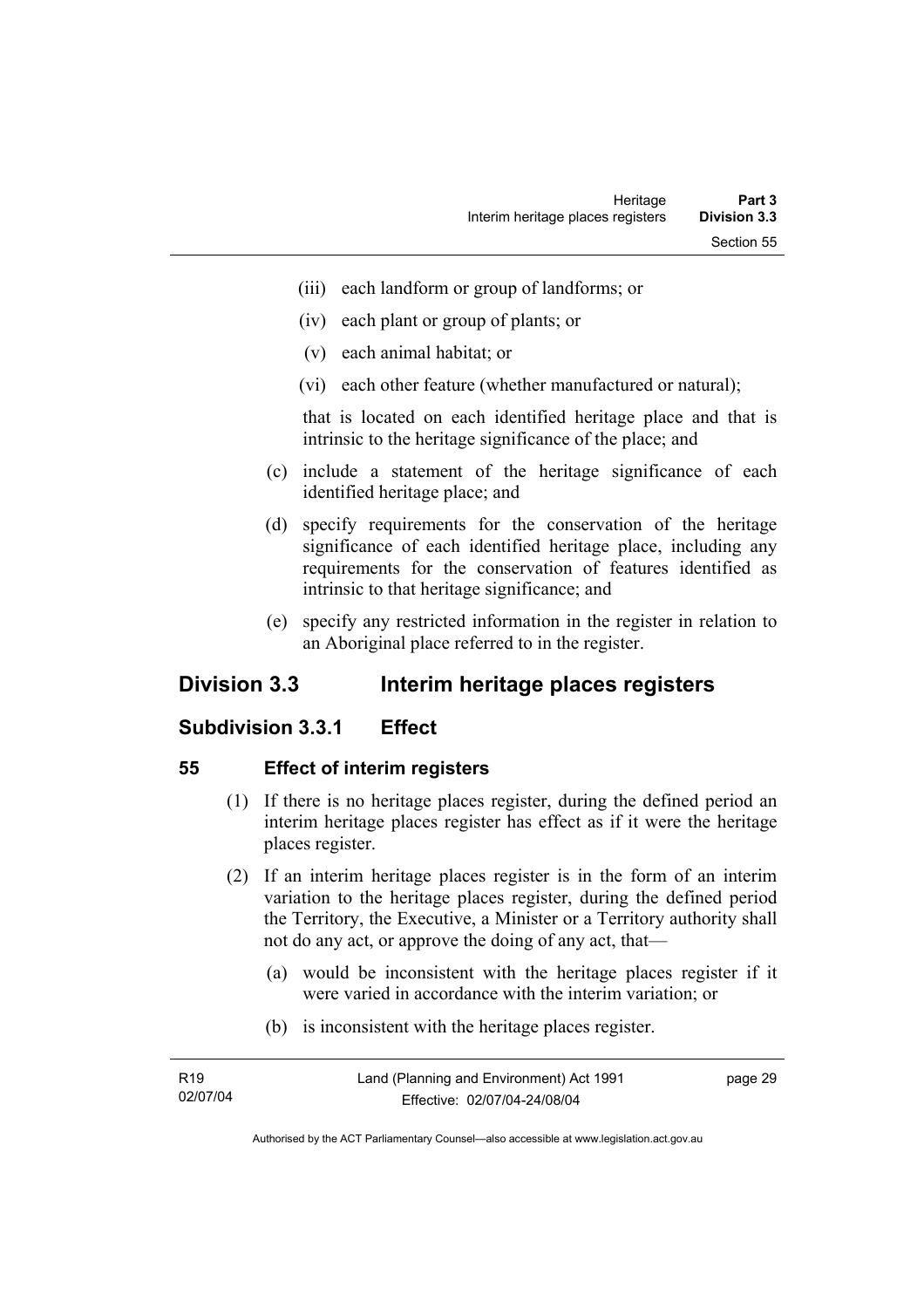(3) In this section:

*defined period* means the period beginning on the day the interim heritage places register is notified (other than in a newspaper) as required by section 60 (Public notification) and ending at the end of the earlier of—

- (a) the day before the heritage places register prepared in consideration of the interim register commences under section 29 (7) (Consideration of plan variation by Legislative Assembly) or section 30A (5) (Partial rejection of plan variation by Legislative Assembly); or
- (b) the last day of the period specified in the notification of the interim register as required by section 60 (1) (b).

# **Subdivision 3.3.2 Preparation, notification and submission of registers**

## **56 Criteria for preparation**

In preparing an interim heritage places register, the heritage council shall—

- (a) assess the heritage significance of a place in accordance with the criteria specified in schedule 2; and
- (b) consider the need to take measures that are prudent and feasible to conserve the heritage significance of each heritage place.

## **57 Ministerial directions and declarations under div 3.5**

 (1) If the Minister issues a direction under section 69 (1) (a) or section 73 (1) (a) to the heritage council to notify an interim heritage places register in relation to a place, the heritage council shall comply with that direction.

R19 02/07/04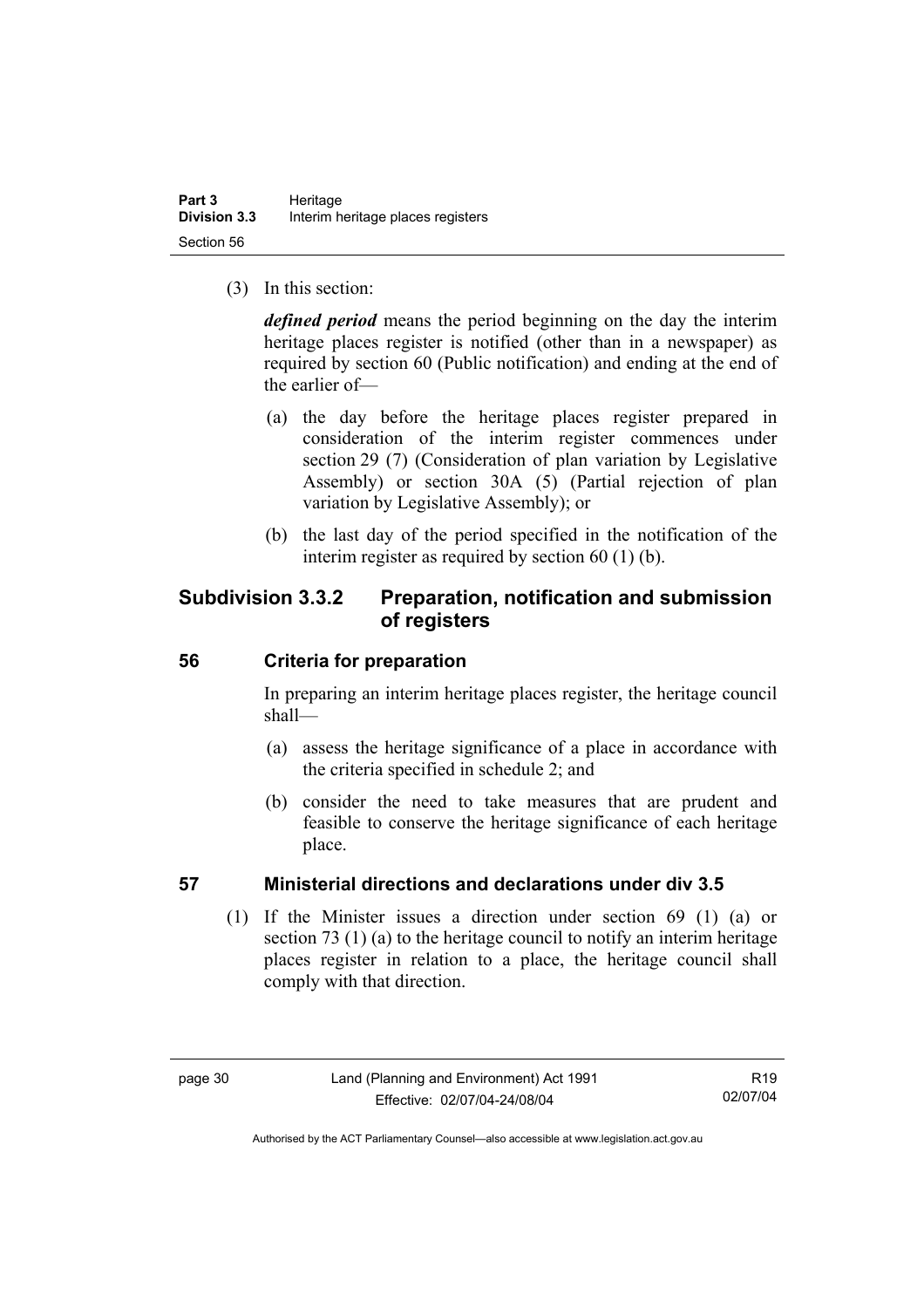(2) While a declaration of the Minister under section 69 (1) (b) or section 73 (1) (b) is in force, the heritage council shall not notify an interim heritage places register that would have the effect of listing that place on the heritage places register.

## **58 Public consultation**

- (1) In preparing an interim heritage places register, the heritage council shall—
	- (a) obtain the information about the public attitude to its proposals that the heritage council considers appropriate; and
	- (b) consider that information.
- (2) Before notifying an interim heritage places register under section 60, the heritage council shall consult with, and consider the views of, any person whose interests, in the opinion of the heritage council based on reasonable grounds, would be affected by its proposals.
- (3) This section does not apply if section 57 (1) applies.

#### **59 Application for inclusion of places in interim register**

- (1) A person may apply in writing to the heritage council for the inclusion of a provision in an interim heritage places register that would have the effect of including an entry in relation to that place on the heritage places register.
- (2) An application shall be accompanied by a statement of the reasons why the applicant considers that the place should be included on the heritage places register.
- (3) On application in accordance with this section, the heritage council may, in consideration of the matters referred to in section 56—
	- (a) include a provision in an interim heritage places register that would have the effect of including an entry in relation to the relevant place in the heritage places register; or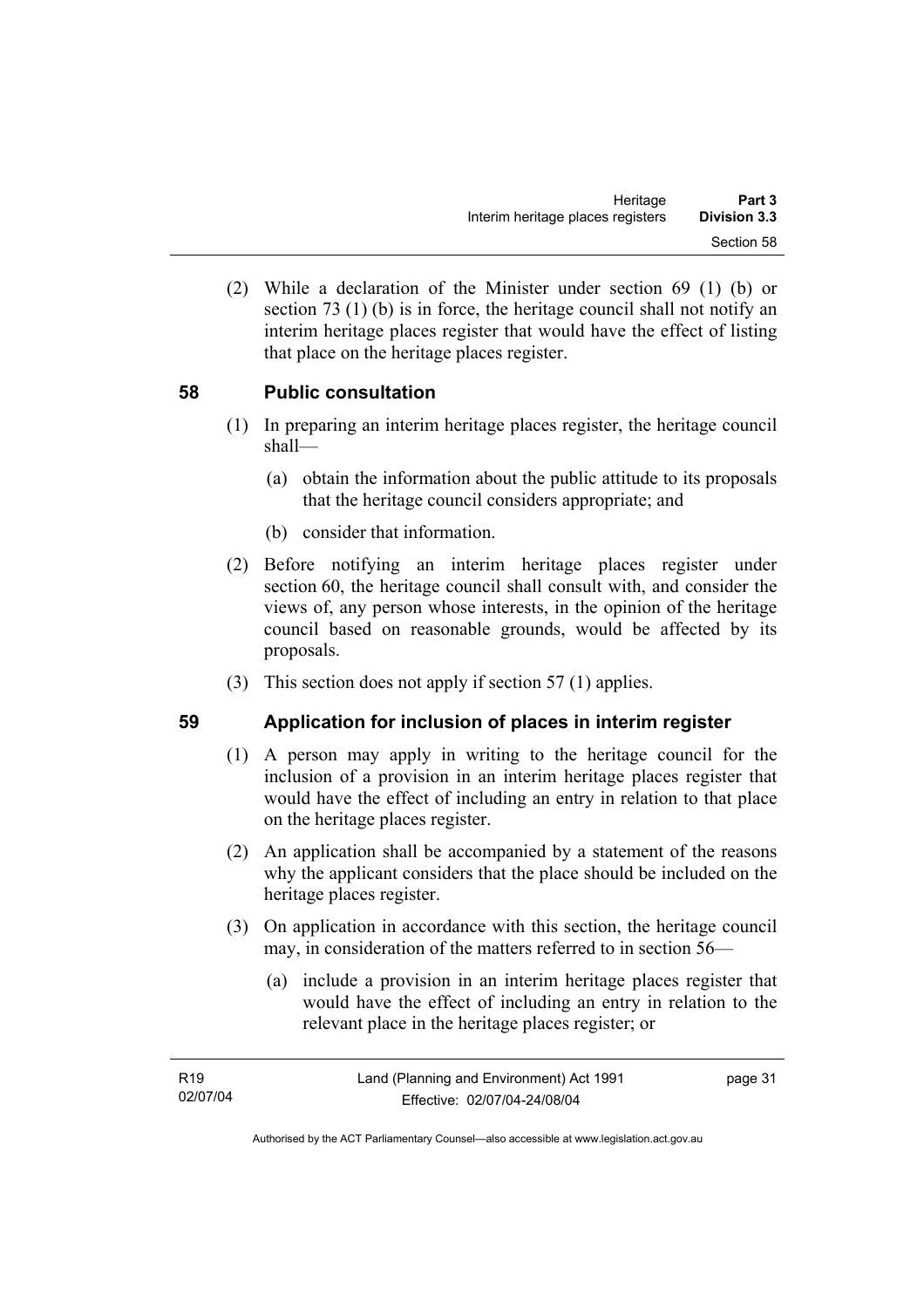(b) refuse to approve the application.

 (4) This section is not to be read as limiting the power of the heritage council to prepare interim heritage places registers.

## **60 Public notification**

- (1) After preparing an interim heritage places register, the heritage council must prepare a written notice—
	- (a) stating that copies of the interim register are available for public inspection at specified places; and
	- (b) specifying, for section 55, the maximum period during which the interim register, or each part of it, is to have effect under that section; and
	- (c) including—
		- (i) a statement of the effect of section 55; and
		- (ii) a statement to the effect that, subject to the *Administrative Appeals Tribunal Act 1989*, a person whose interests in relation to land are affected may apply to the administrative appeals tribunal for a review of a decision of the heritage council to include a provision in the interim register.
- (2) A notice under subsection (1) is a notifiable instrument.

*Note* A notifiable instrument must be notified under the Legislation Act.

- (3) The heritage council must also publish the notice under subsection (1) in a daily newspaper.
- (4) The heritage council shall make copies of the interim register available for public inspection during office hours at the places specified in the notice under subsection (1).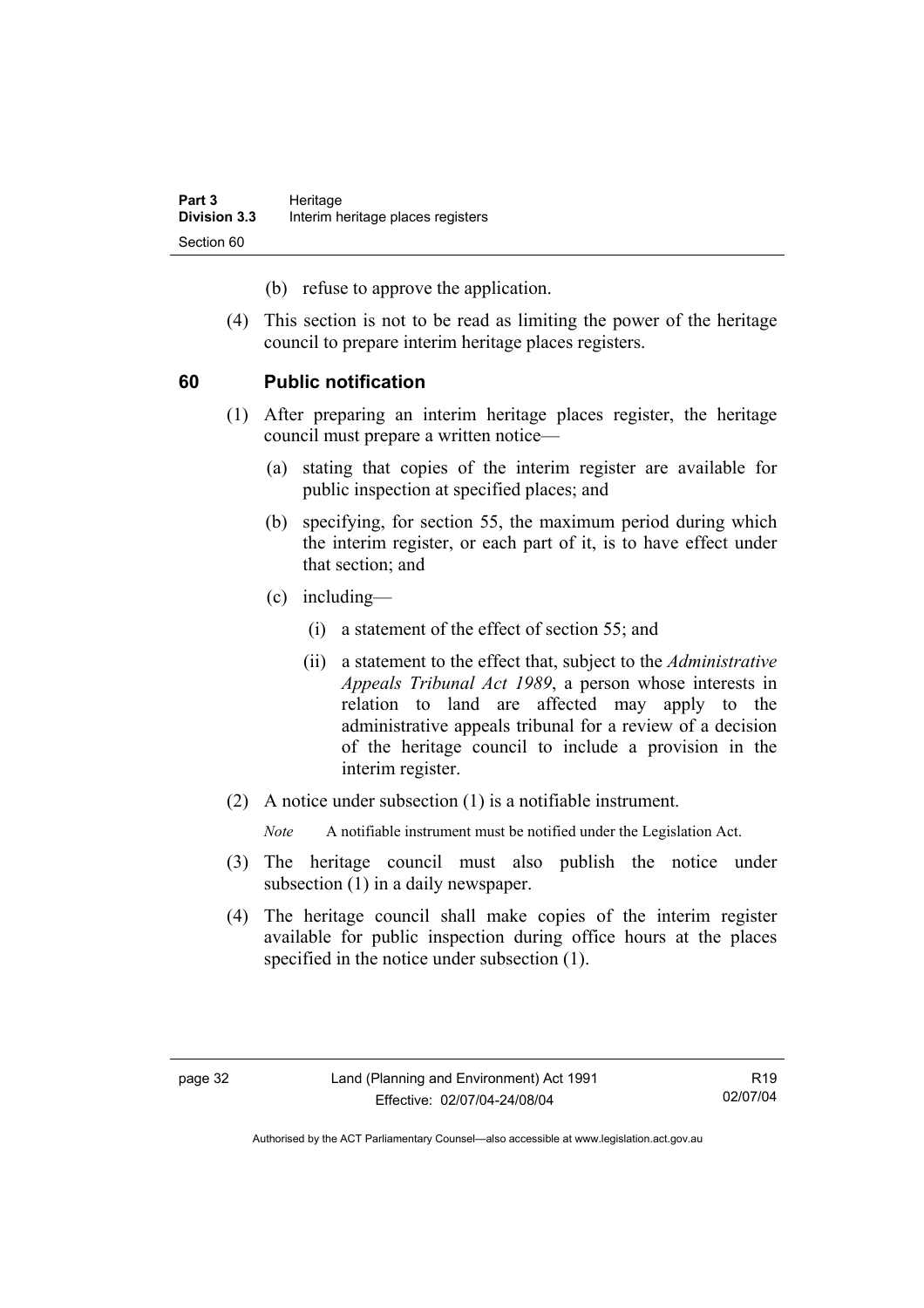- (5) A copy of an interim register made available for public inspection under subsection (4) shall not include any restricted information in relation to an Aboriginal place.
- (6) The validity of a decision of the heritage council to include a provision in an interim heritage places register is not affected by a failure to comply with subsection  $(1)$   $(a)$  or  $(c)$ ,  $(4)$  or  $(5)$ .

## **61 Notification of lessees and occupiers**

- (1) As soon as practicable after an interim heritage places register is notified (other than in a newspaper) as required by section 60 (Public notification), the heritage council shall give each lessee, and each occupier, of land affected by a decision of the heritage council to include a provision in the interim register a notice—
	- (a) specifying that provision; and
	- (b) specifying, and identifying as such, any relevant restricted information about Aboriginal places on that land; and
	- (c) including the statements referred to in section 60 (1) (c) in relation to the interim register; and
	- (d) including a statement of the effect of section 84 in relation to the publication of restricted information.
	- *Note* For how documents may be given, see Legislation Act, pt 19.5.
- (2) The validity of a decision of the heritage council to include a provision in an interim heritage places register is not affected by a failure to comply with subsection (1).

## **62 Revision of interim register**

- (1) After the notification of an interim heritage places register under section 60, the heritage council may, in writing, revise the interim register—
	- (a) to correct a formal error; or

page 33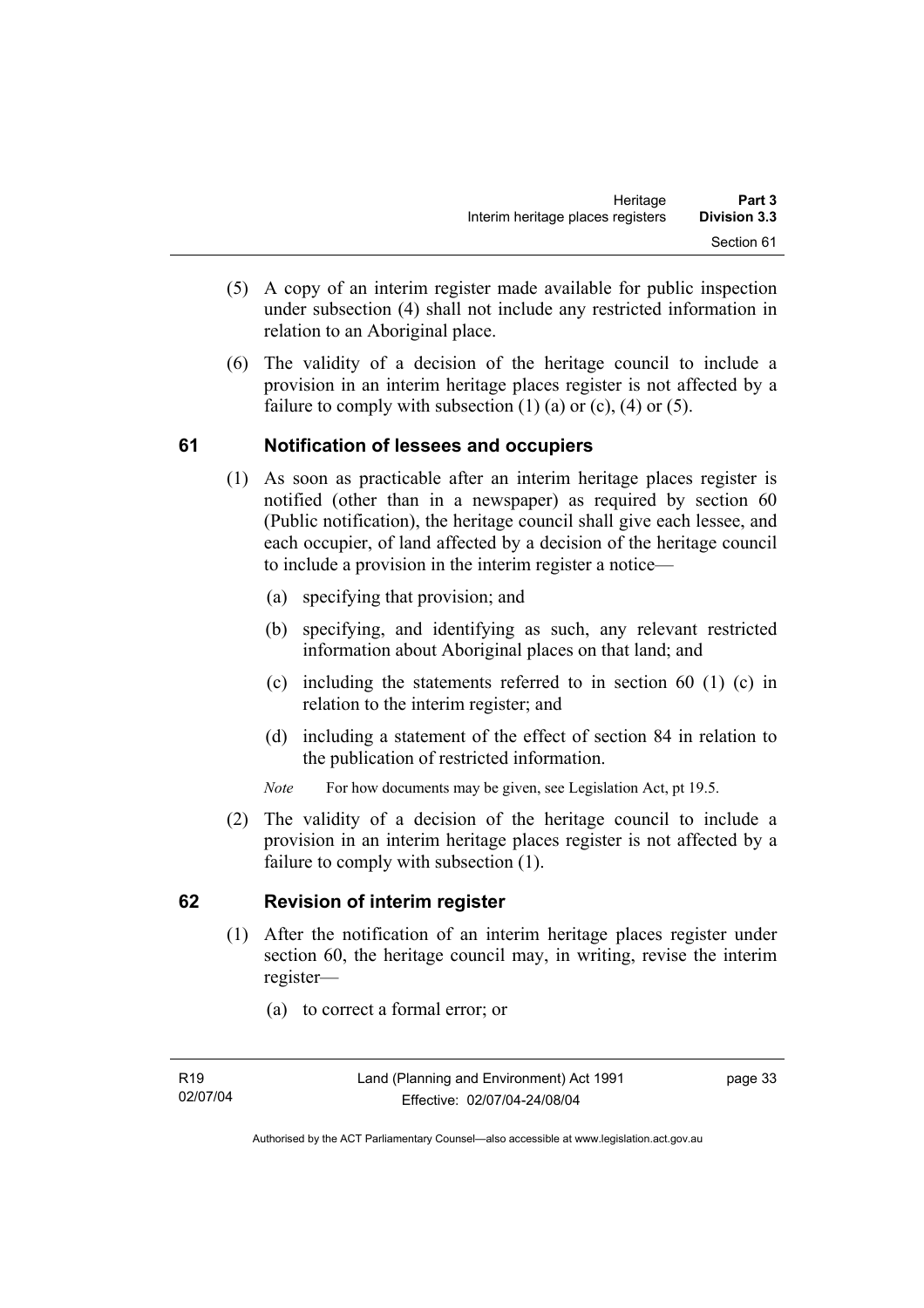- (b) except if section 57 (1) applies—to provide for the removal of a provision of the interim register that would have had the effect of including an entry in the heritage places register.
- (2) A revision under subsection (1) is a notifiable instrument.
	- *Note* A notifiable instrument must be notified under the Legislation Act.
- (3) The heritage council shall publish a copy of a revision under subsection  $(1)$  in a daily newspaper.
- (4) A revision under subsection (1) (b) shall include—
	- (a) a statement that copies of the interim register, as revised, are available for public inspection at specified places; and
	- (b) a statement of the effect of section 55 in relation to the interim register as revised; and
	- (c) a statement to the effect that, subject to the *Administrative Appeals Tribunal Act 1989*, a person whose interests in relation to land are affected may apply to the administrative appeals tribunal for a review of the heritage council's decision to revise a provision of the interim register.
- (5) The heritage council shall make copies of the interim register, as revised, available for public inspection during office hours at the places specified in the revision under subsection (4).
- (6) If subsection (1) (b) applies, the heritage council shall give each lessee, and each occupier, of land affected by the decision of the heritage council to revise the interim register a notice—
	- (a) specifying the revision; and
	- (b) including the statements referred to in subsection (4).
	- *Note* For how documents may be given, see Legislation Act, pt 19.5.
- (7) The validity of a decision of the heritage council to revise a provision of an interim heritage places register under subsection

R19 02/07/04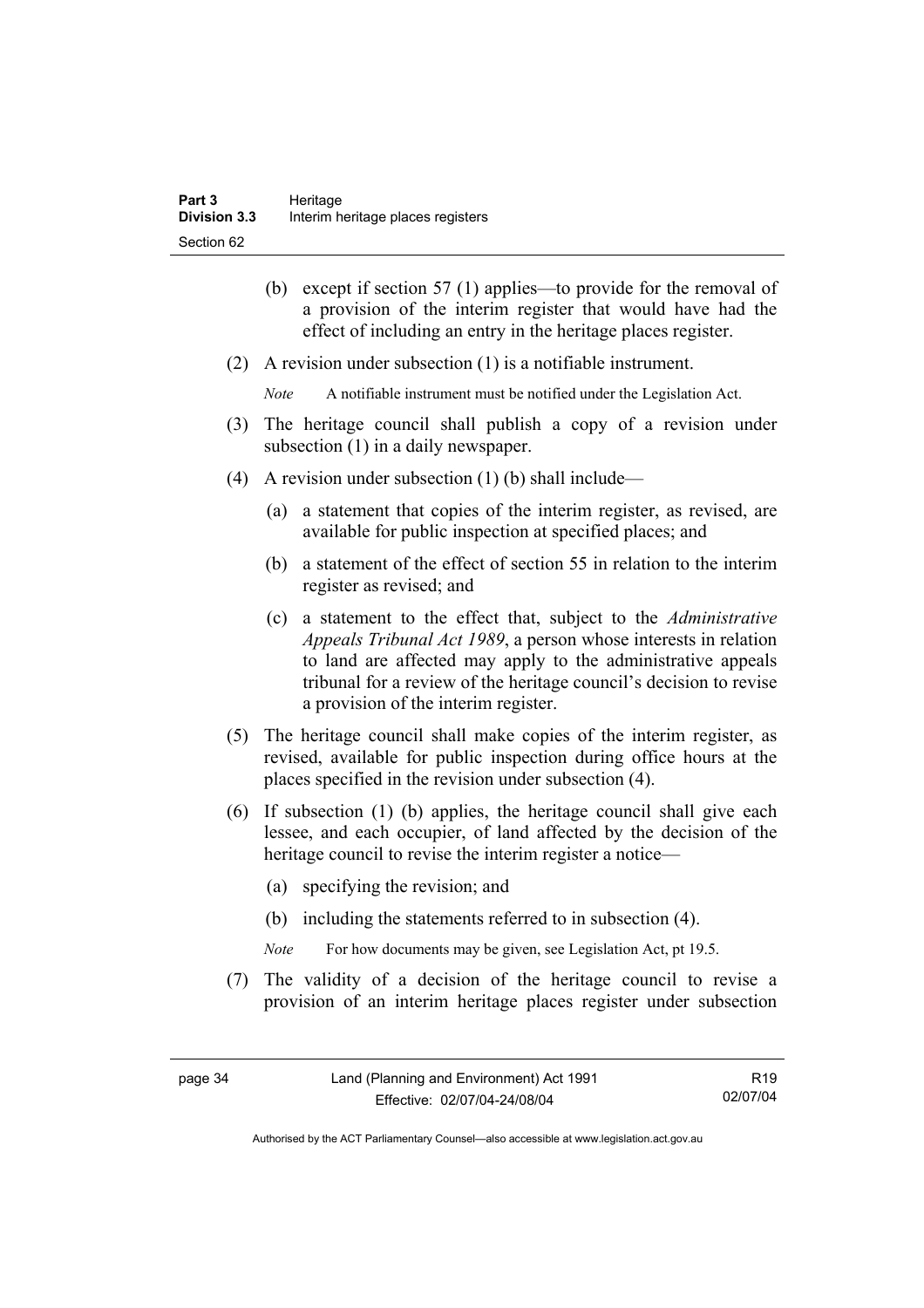(1) (b) is not affected by a failure to comply with subsection (3), (4), (5) or (6).

# **63 Submission of interim register to planning and land authority**

- (1) For section 17, the heritage council shall submit an interim heritage places register to the planning and land authority in accordance with this section.
- (2) The heritage council shall submit an interim heritage places register to the planning and land authority after the end of 28 days after the interim register is notified (other than in a newspaper) as required by section 60 (Public notification), except if there is an application for review of a decision referred to in section 282A (1) (a) or (3) (b) in relation to the interim register.
- (3) If there is an application for review of a decision referred to in section 282A (1) (a) or (3) (b) in relation to an interim heritage places register, the heritage council shall—
	- (a) in relation to those provisions of the interim register that are not the subject of such an application—submit those provisions to the planning and land authority after the end of 28 days after the interim register is notified (other than in a newspaper) as required by section 60 (Public notification); and
	- (b) in relation to each provision of the interim register that is the subject of such an application—if appropriate, submit that provision to the authority, as varied (if at all) to reflect the administrative appeals tribunal's decision, after the resolution of the application.
- (4) If there is an application under section 282A (AAT Review of decisions) for the review of a decision of the heritage council to refuse to approve an application under section 59 for the inclusion of a provision in an interim heritage places register—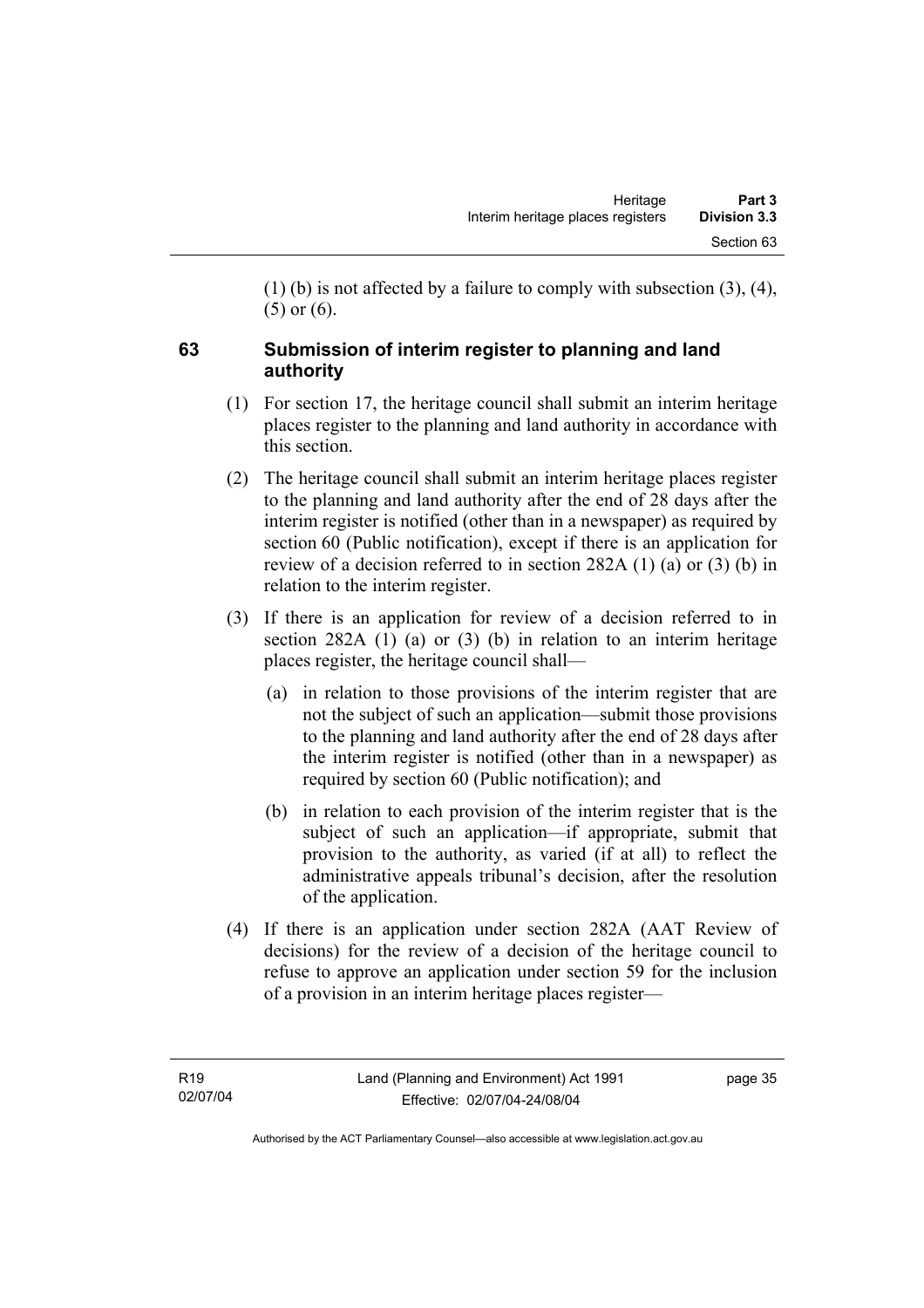- (a) subsection (1) applies notwithstanding the application for review; and
- (b) if the application for review is successful—the heritage council shall submit that provision to the planning and land authority in the form approved by the administrative appeals tribunal in its decision.
- (5) If there is an application under section 282A (AAT Review of decisions) for the review of a decision of the heritage council to revise an interim heritage places register to remove a provision—
	- (a) subsection (1) applies notwithstanding the application; and
	- (b) if the application is successful—the heritage council shall submit that provision to the planning and land authority as reinstated in the interim register in accordance with the decision of the administrative appeals tribunal.

# **Division 3.4 Acquisition of heritage places and objects**

# **64 Acquisition**

- (1) The Minister may, on behalf of the Territory, acquire a place listed on the heritage places register if the Minister is satisfied that—
	- (a) the place has substantial heritage significance; and
	- (b) acquisition is the most prudent and feasible means to ensure the conservation of the heritage significance; and
	- (c) it is in the public interest for the Territory to acquire the place.
- (2) If subsection (1) applies in relation to a place, the Minister may acquire an object identified in the heritage places register as intrinsic to the heritage significance of that place.
- (3) The Minister shall acquire a place or an object under this section on just terms.

| page - | 36 |
|--------|----|
|--------|----|

R19 02/07/04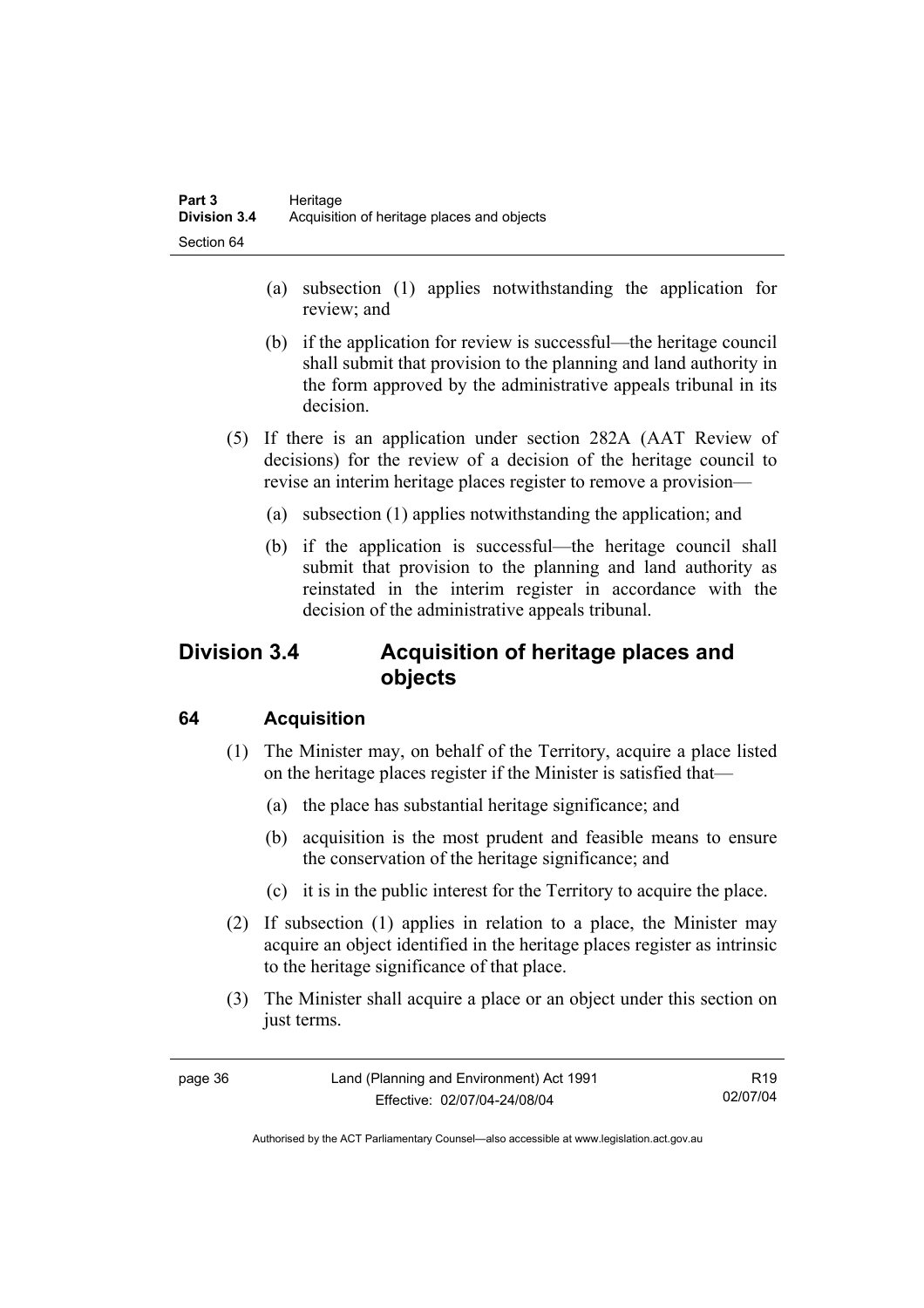- (4) The Minister shall not acquire a place or an object under this section without first consulting with, and considering the views of—
	- (a) the lessee and the occupier of the place; and
	- (b) if an object is to be acquired—the owner and the possessor of the object; and
	- (c) the heritage council; and
	- (d) any relevant Aboriginal organisation;

about the proposed acquisition.

# **Division 3.5 Aboriginal heritage**

# **Subdivision 3.5.1 Preliminary**

#### **66 Definitions for div 3.5**

In this division:

*registered*, in relation to a place, means a place for which—

- (a) there is an entry in the heritage places register; or
- (b) there is a provision in an interim heritage places register that has the effect of including an entry for the place in the heritage places register.

*registration*, in relation to a place, means—

- (a) making an entry for the place in a heritage places register; or
- (b) including a provision in an interim heritage places register that has the effect of including an entry for the place in a heritage places register.

*unregistered*, in relation to a place, means a place that is not a registered place.

page 37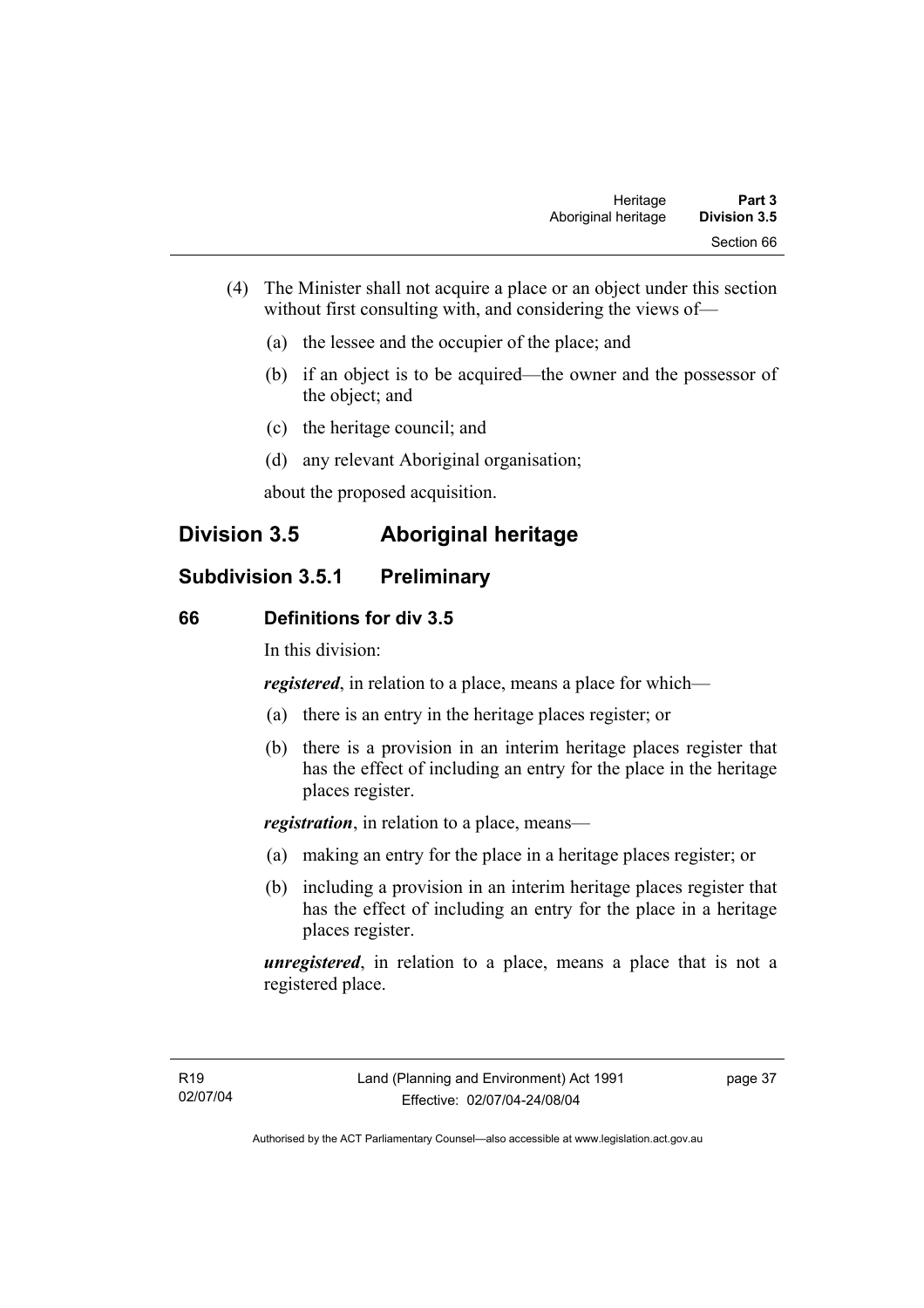# **Subdivision 3.5.2 Reporting discoveries of unregistered Aboriginal places**

## **67 Reports**

- (1) A person who discovers a place that he or she believes on reasonable grounds to be an unregistered Aboriginal place shall, within 7 days, report that discovery to the Minister in accordance with subsection  $(2)$ .
- (2) A report under subsection (1) shall—
	- (a) be in writing; and
	- (b) specify the name and address of—
		- (i) the person giving the report; and
		- (ii) the lessee and each occupier of the land where the place is located (if the identity of those persons is known to the person giving the report); and
	- (c) specify the nature and location of the discovery.
- (3) A person shall not, without reasonable excuse, fail to comply with subsection  $(1)$ .

Maximum penalty: 5 penalty units.

- (4) This section does not apply in relation to a person who—
	- (a) in accordance with Aboriginal tradition, has traditional affiliations with the land where the place is located; or
	- (b) believes on reasonable grounds that a declaration under section  $69$  (1) (b) or section  $73$  (1) (b) (that the place is not to be registered) is in force; or
	- (c) believes on reasonable grounds that the place has previously been registered.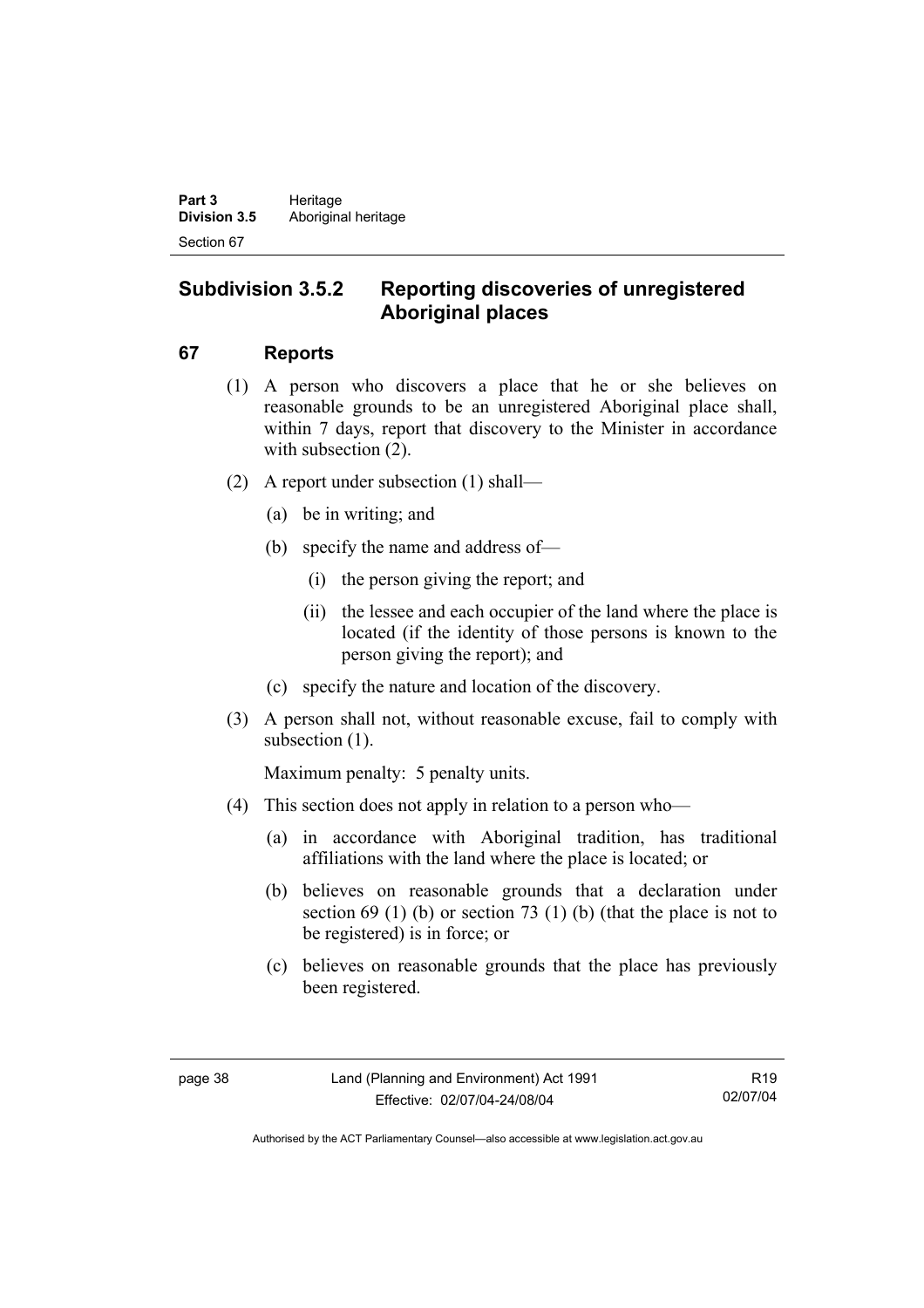(5) Notwithstanding subsection (4) (a), a person who, in accordance with Aboriginal tradition, has traditional affiliations with particular land may, for this subdivision, report the discovery of an Aboriginal place on that land in accordance with subsection (1).

## **68 Aboriginal heritage discoveries—consideration of reports**

- (1) On receiving a report of a discovery under section 67, the Minister shall—
	- (a) if the place is registered, or has previously been registered give the lessee and the occupier of the land where the place was discovered written notice of the details of that registration, including any relevant restricted information, together with a statement of the effect of that registration (if it is still in force); or
	- (b) if the place has never been registered—direct the heritage council to report to the Minister within 21 days about the heritage significance of the place or object.
	- *Note* For how documents may be given, see Legislation Act, pt 19.5.
- (2) The heritage council shall—
	- (a) prepare a report for submission to the Minister in compliance with a direction under subsection (1) (b); and
	- (b) in preparing that report, consult with, and consider the views of—
		- (i) the lessee and the occupier of the place; and
		- (ii) the person who reported the discovery; and
		- (iii) any relevant Aboriginal organisation.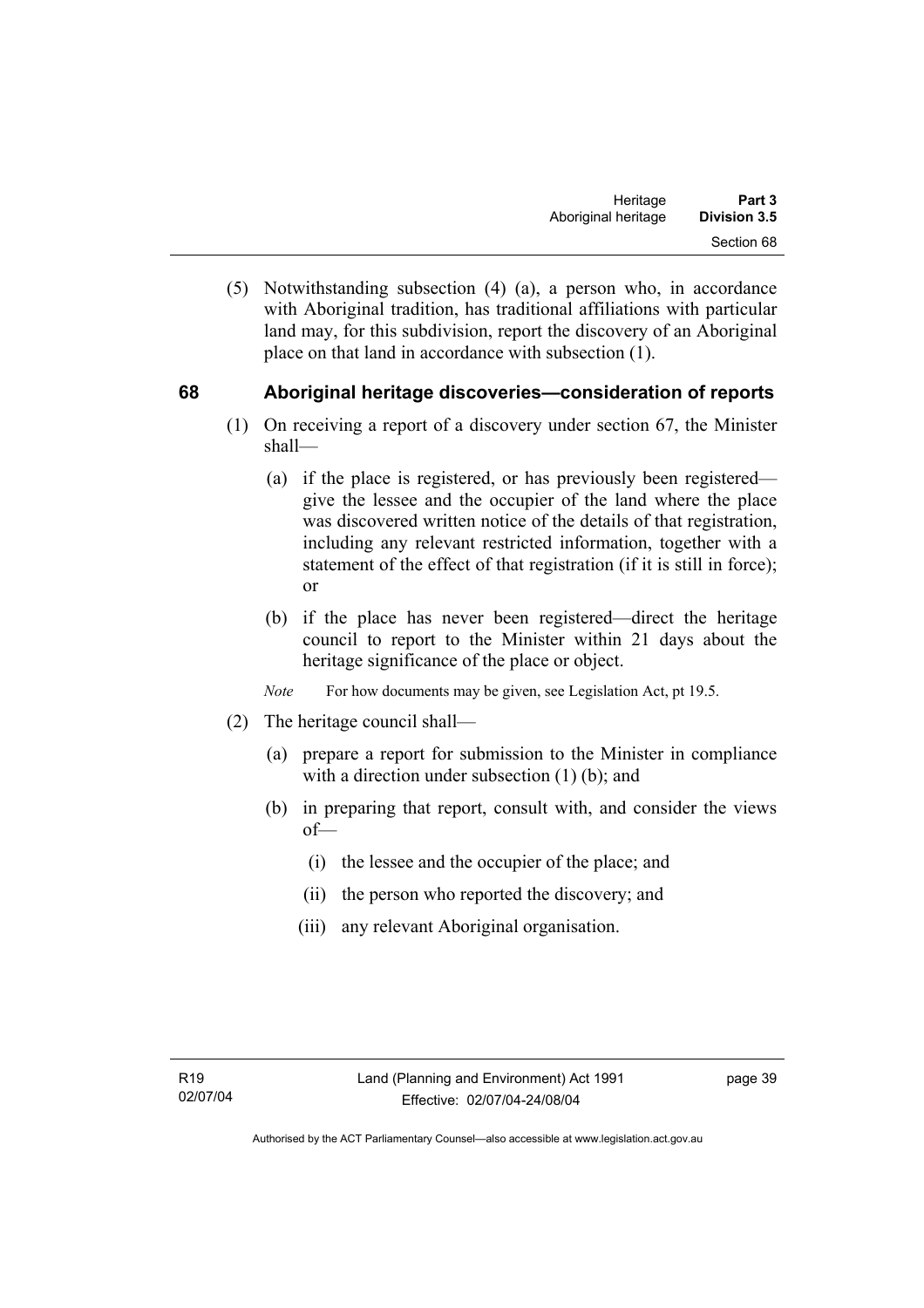## **69 Aboriginal heritage discoveries—Ministerial directions and declarations**

- (1) Within 14 days after receiving a report from the heritage council under section 68, the Minister must, in writing—
	- (a) direct the heritage council to notify an interim heritage places register under section 60 that would have the effect of registering the place on particular terms; or
	- (b) declare that the place is not to be registered, and give written notice of the declaration to—
		- (i) the lessee and the occupier of the land where the place was discovered; and
		- (ii) the person who reported the discovery; and
		- (iii) any relevant Aboriginal organisation.
- (2) Before making a decision under subsection (1), the Minister shall consult with the people mentioned in subsection (1) (b).
- (3) In making a decision under subsection (1), the Minister shall—
	- (a) after taking into account the report of the heritage council consider whether the place is of sufficient heritage significance to be registered; and
	- (b) after taking into account the views of the people consulted under subsection (2), consider the effect of registration on their interests.
- (4) If the Minister makes a decision under subsection (1) (a), section 60 and section 61 apply in relation to a decision of the Minister under subsection (1) (a) as if the references in those sections to a decision of the heritage council to include a provision in an interim heritage places register were references to that decision of the Minister.
- (5) The following are notifiable instruments:
	- (a) a direction under subsection (1) (a);

| page 40 | Land (Planning and Environment) Act 1991 | R <sub>19</sub> |
|---------|------------------------------------------|-----------------|
|         | Effective: 02/07/04-24/08/04             | 02/07/04        |

Authorised by the ACT Parliamentary Counsel—also accessible at www.legislation.act.gov.au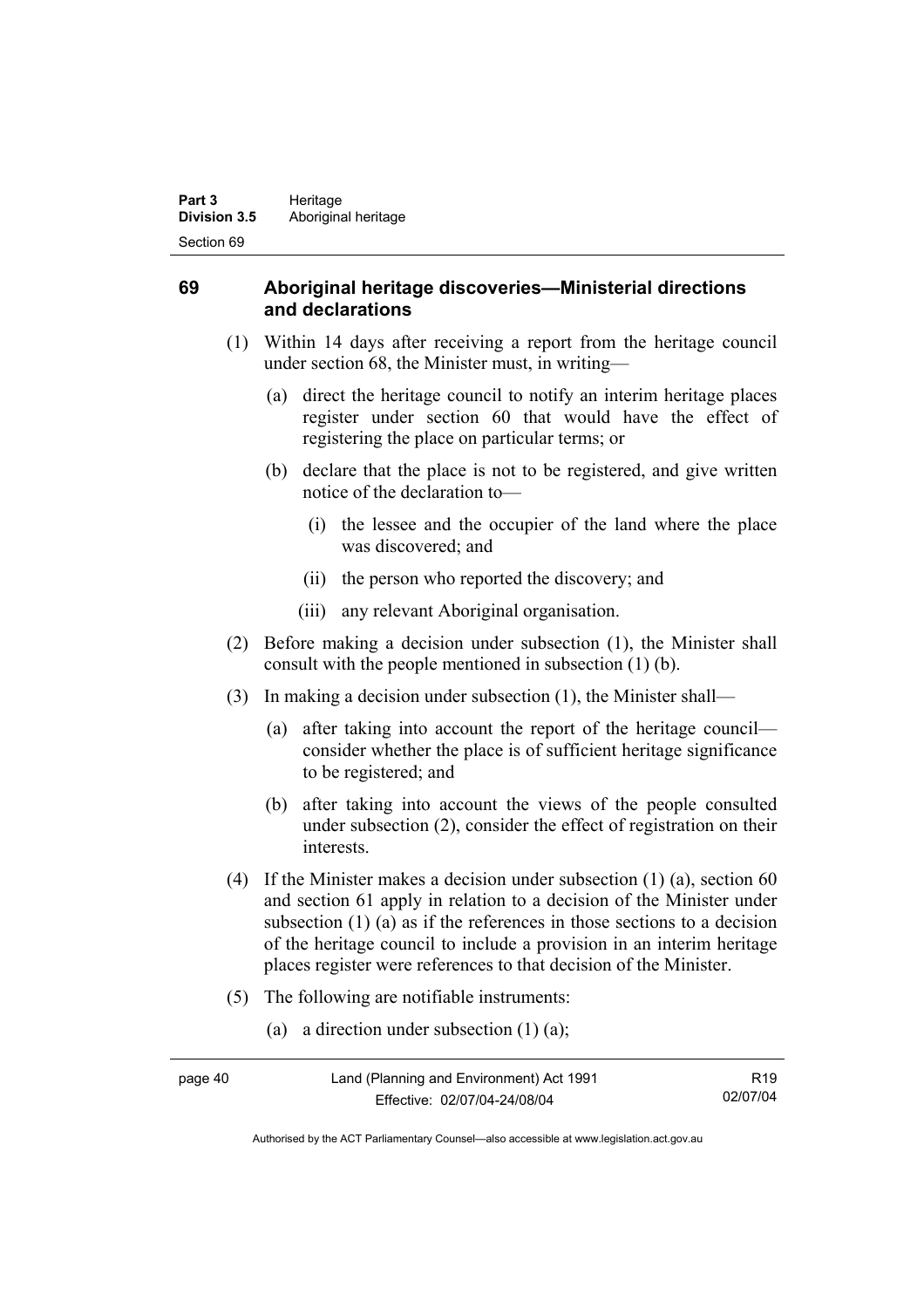- (b) a declaration under subsection (1) (b).
- *Note* A notifiable instrument must be notified under the Legislation Act.
- (6) A direction or declaration must be notified under the Legislation Act within 14 days after it is made.

## **Subdivision 3.5.3 Protection of unregistered Aboriginal heritage**

#### **70 Damaging unregistered Aboriginal places**

A person shall not without reasonable excuse, disturb, damage or destroy or cause or permit to be disturbed, damaged or destroyed an unregistered Aboriginal place, unless—

- (a) that place has previously been registered; and
- (b) that registration has been cancelled.

Maximum penalty: 50 penalty units, imprisonment for 6 months or both.

## **71 Orders for protection of unregistered Aboriginal places application of pt 6**

(1) In this section:

*order* means an order referred to in subsection (2).

- (2) The Minister may make an order under division 6.3 in relation to the disturbance, damage or destruction of an unregistered Aboriginal place except if—
	- (a) a declaration under section  $69 (1) (b)$  or section  $73 (1) (b)$  is in force in relation to that place; or
	- (b) the place has previously been registered.
- (3) For division 6.3 in its application to an order, the disturbance, damage or destruction referred to in subsection (2) is to be taken to be a controlled activity.

| R19      | Land (Planning and Environment) Act 1991 | page 41 |
|----------|------------------------------------------|---------|
| 02/07/04 | Effective: 02/07/04-24/08/04             |         |

Authorised by the ACT Parliamentary Counsel—also accessible at www.legislation.act.gov.au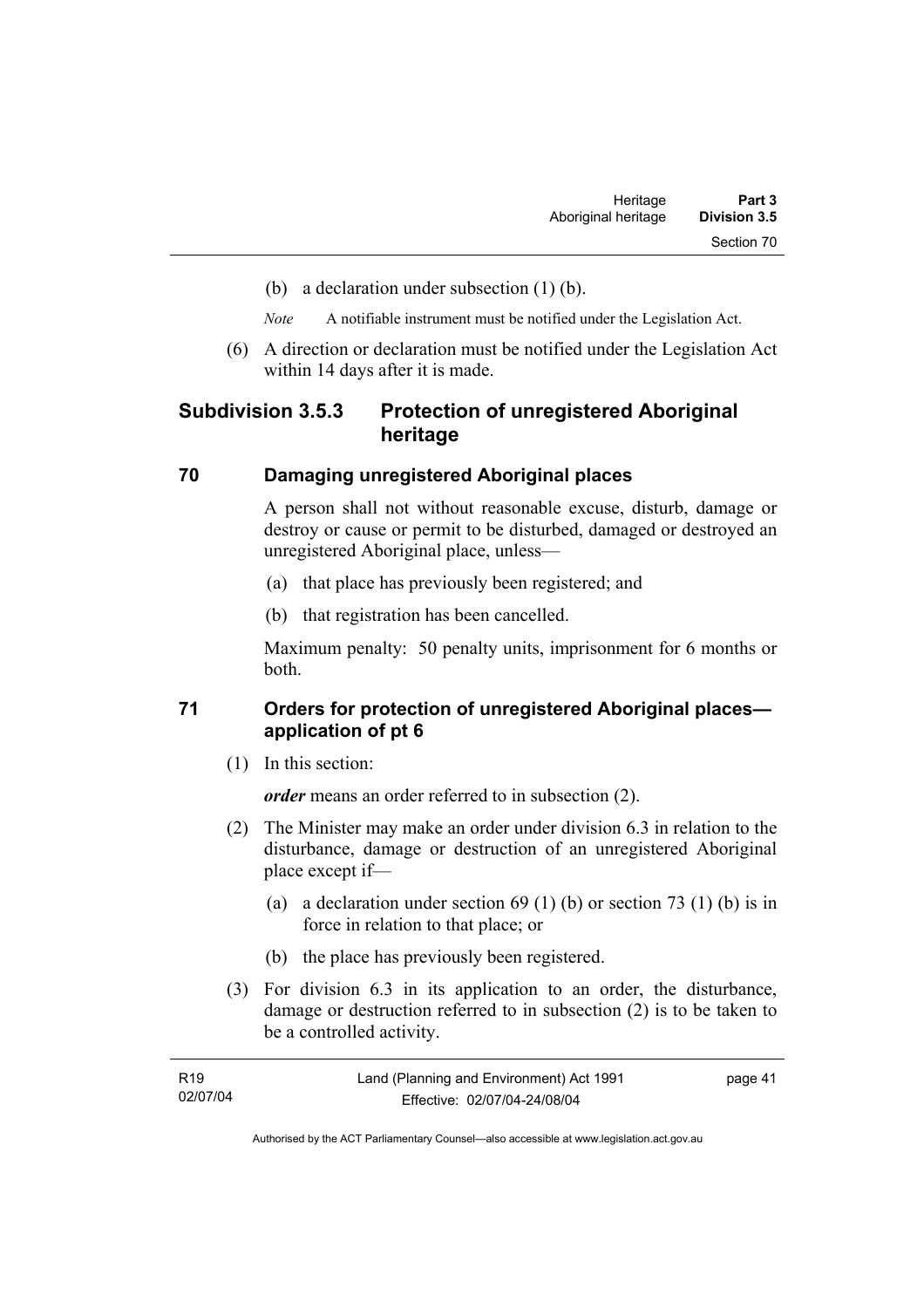- (4) In deciding whether to make an order, the Minister shall consider whether the relevant controlled activity is likely to affect adversely the heritage significance of the place.
- (5) An order—
	- (a) shall specify the grounds on which the order is made; and
	- (b) may direct any person against whom it is made—
		- (i) to stop disturbing, damaging or destroying an unregistered Aboriginal place; or
		- (ii) not to begin disturbing, damaging or destroying such a place.
- (6) An order shall remain in force for the period, not longer than 35 days, specified in the order.
- (7) Section 257 (Content of orders) does not apply to an order made for this section.

#### **72 Orders—reports by heritage council**

- (1) If the Minister makes an order for section 71, he or she shall direct the heritage council to report within 21 days about the heritage significance of the relevant place.
- (2) The heritage council shall—
	- (a) prepare a report for submission to the Minister in compliance with a direction under subsection (1); and
	- (b) in preparing that report, consult with, and consider the views of—
		- (i) the lessee and the occupier of the place; and
		- (ii) the person who reported the discovery; and
		- (iii) any relevant Aboriginal organisation.

page 42 Land (Planning and Environment) Act 1991 Effective: 02/07/04-24/08/04

R19 02/07/04

Authorised by the ACT Parliamentary Counsel—also accessible at www.legislation.act.gov.au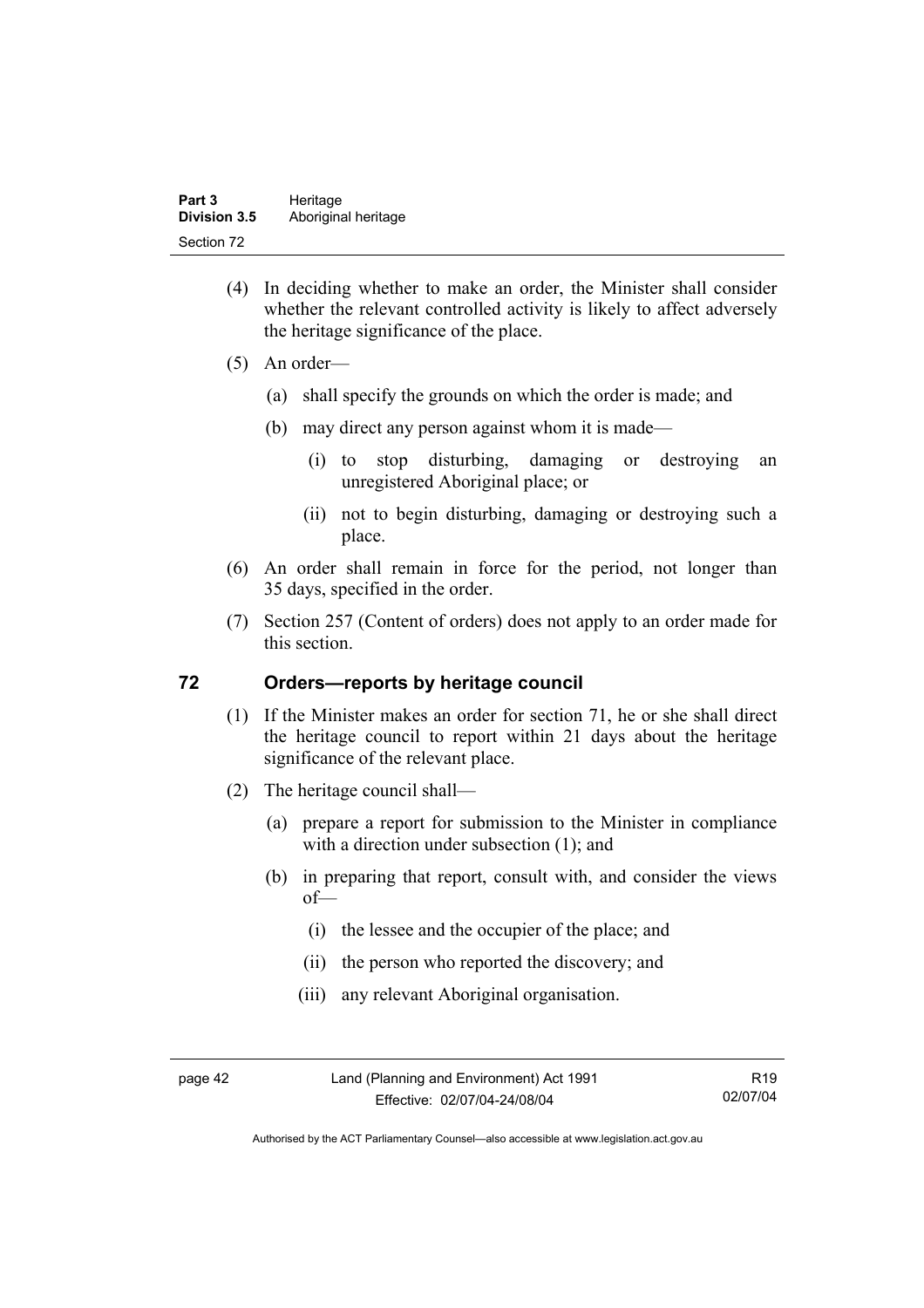#### **73 Orders—Ministerial directions and declarations**

- (1) Within 14 days after receiving a report from the heritage council under section 72, the Minister must, in writing—
	- (a) direct the heritage council to notify an interim heritage places register under section 60 that would have the effect of registering the place on particular terms; or
	- (b) declare that the place is not to be registered, and give written notice of the declaration to—
		- (i) the lessee and the occupier of the land where the place was discovered; and
		- (ii) any relevant Aboriginal organisation.
- (2) Before making a decision under subsection (1), the Minister shall consult with the persons referred to in subsection (1) (b).
- (3) In making a decision under subsection (1), the Minister shall—
	- (a) taking into account the report of the heritage council, consider whether the place is of sufficient heritage significance to be registered; and
	- (b) taking into account the views of the people consulted under subsection (2), consider the effect of registration on their interests; and
	- (c) taking into account that report and those views, consider whether there is any prudent and feasible alternative to the activity in relation to which the order is in force.
- (4) If the Minister makes a decision under subsection  $(1)$  (a), section 60 and section 61 apply in relation to a decision of the Minister under subsection (1) (a) as if the references in those sections to a decision of the heritage council to include a provision in an interim heritage places register were references to that decision of the Minister.
- (5) The following are notifiable instruments:

page 43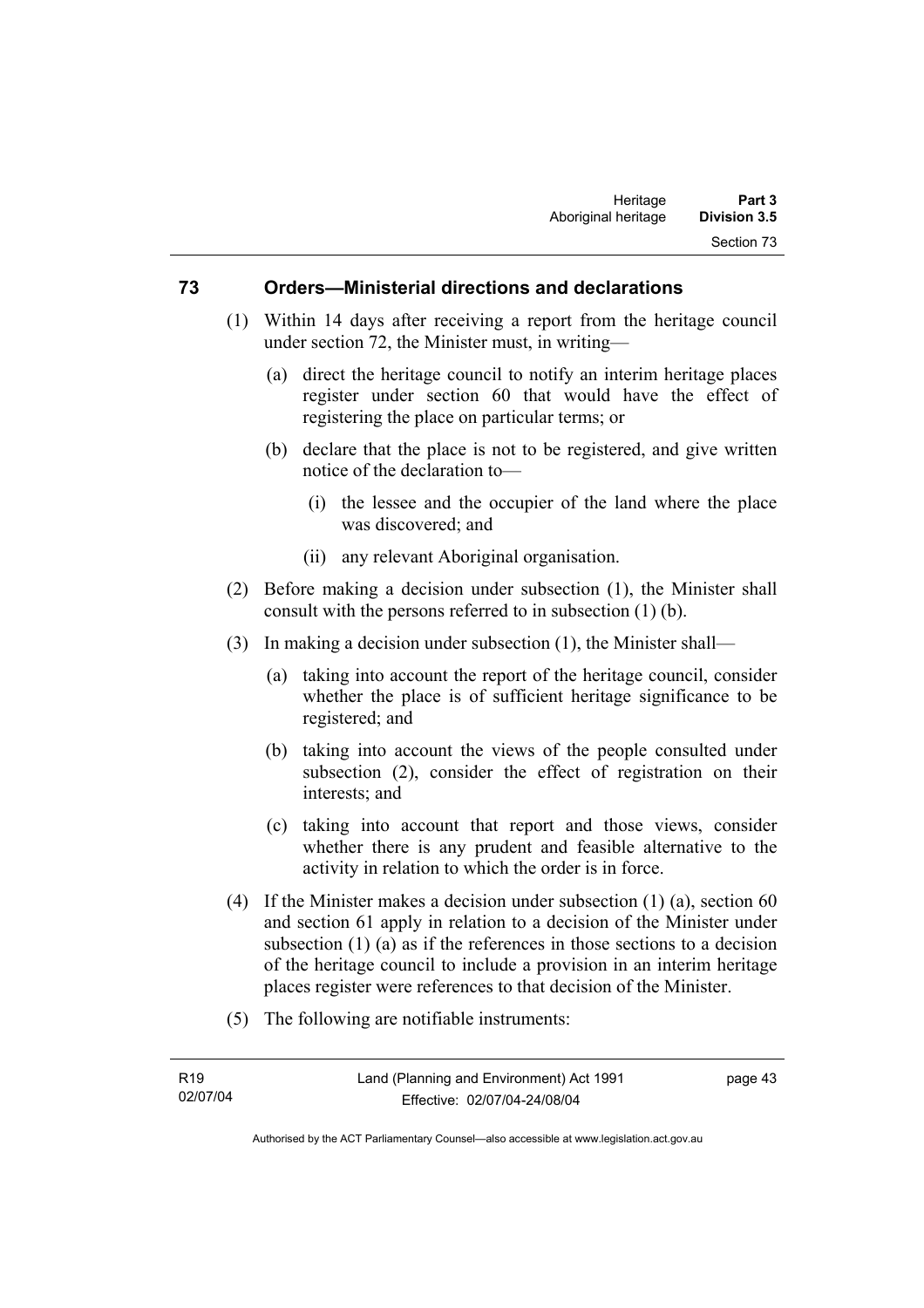- (a) a direction under subsection  $(1)$   $(a)$ ;
- (b) a declaration under subsection (1) (b).
- *Note* A notifiable instrument must be notified under the Legislation Act.
- (6) A direction or declaration must be notified under the Legislation Act within 14 days after it is made.

## **Subdivision 3.5.4 Compensation claims**

#### **74 Definitions for sdiv 3.5.4**

In this subdivision:

*compensation* means compensation under section 78.

#### **75 Application of sdiv 3.5.4**

This subdivision applies if—

- (a) a person reports the discovery of an unregistered place in accordance with section 67; or
- (b) an order referred to in section 71 (2) is made in relation to a place; or
- (c) a place is registered in an interim heritage places register under a direction under section 69 (1) (a) or section 73 (1) (a) following a report or order mentioned in paragraph (a) or (b); or
- (d) a place is registered in the heritage places register because of its registration in an interim heritage places register under a direction under section 69 (1) (a) or section 73 (1) (a).

#### **76 Right to compensation**

 (1) In a circumstance in which this subdivision applies, on application in accordance with subsection (4) the Minister shall, on behalf of the Territory, compensate the applicant for loss or damage—

R19 02/07/04

Authorised by the ACT Parliamentary Counsel—also accessible at www.legislation.act.gov.au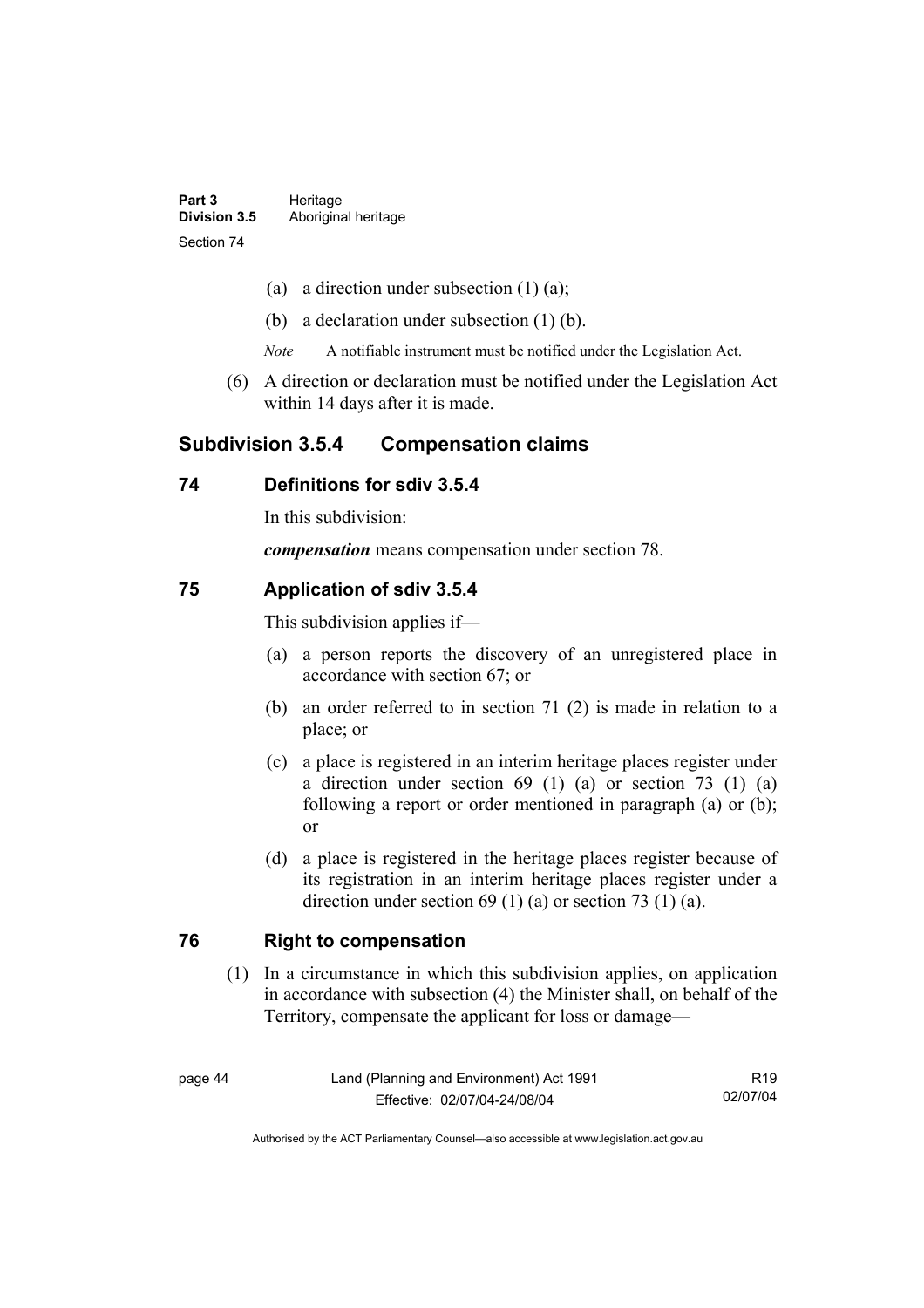- (a) directly attributable to that circumstance; and
- (b) that arises out of any contractual or statutory obligations incurred by the applicant before the occurrence of that circumstance.
- (2) If this subdivision applies in relation to more than 1 circumstance relating to the same land—
	- (a) the Minister may compensate the applicant under subsection (1) for the combined loss or damage directly attributable to that combination of circumstances; and
	- (b) such compensation is only payable for loss or damage in relation to contractual or statutory obligations incurred by the applicant before the occurrence of the earliest of those circumstances.
- (3) If an order referred to in section 71 is made against a person, no compensation is payable to that person for any loss or damage attributable to that order being made, or to any subsequent registration of the relevant place, that arises out of an obligation incurred by the applicant if, at the time the obligation was incurred, the applicant believed that the relevant place was an Aboriginal place.
- (4) An application for compensation shall be made within 1 year of the date of occurrence of the latest of the relevant circumstances because of which this subdivision applies.
- (5) If this subdivision applies, no amount for damages or compensation is payable to any person only because of the circumstances of that application, except under this subdivision.

#### **77 Loss for which compensation is recoverable**

 (1) Compensation is only payable for loss or damage attributable to the application of this subdivision that—

page 45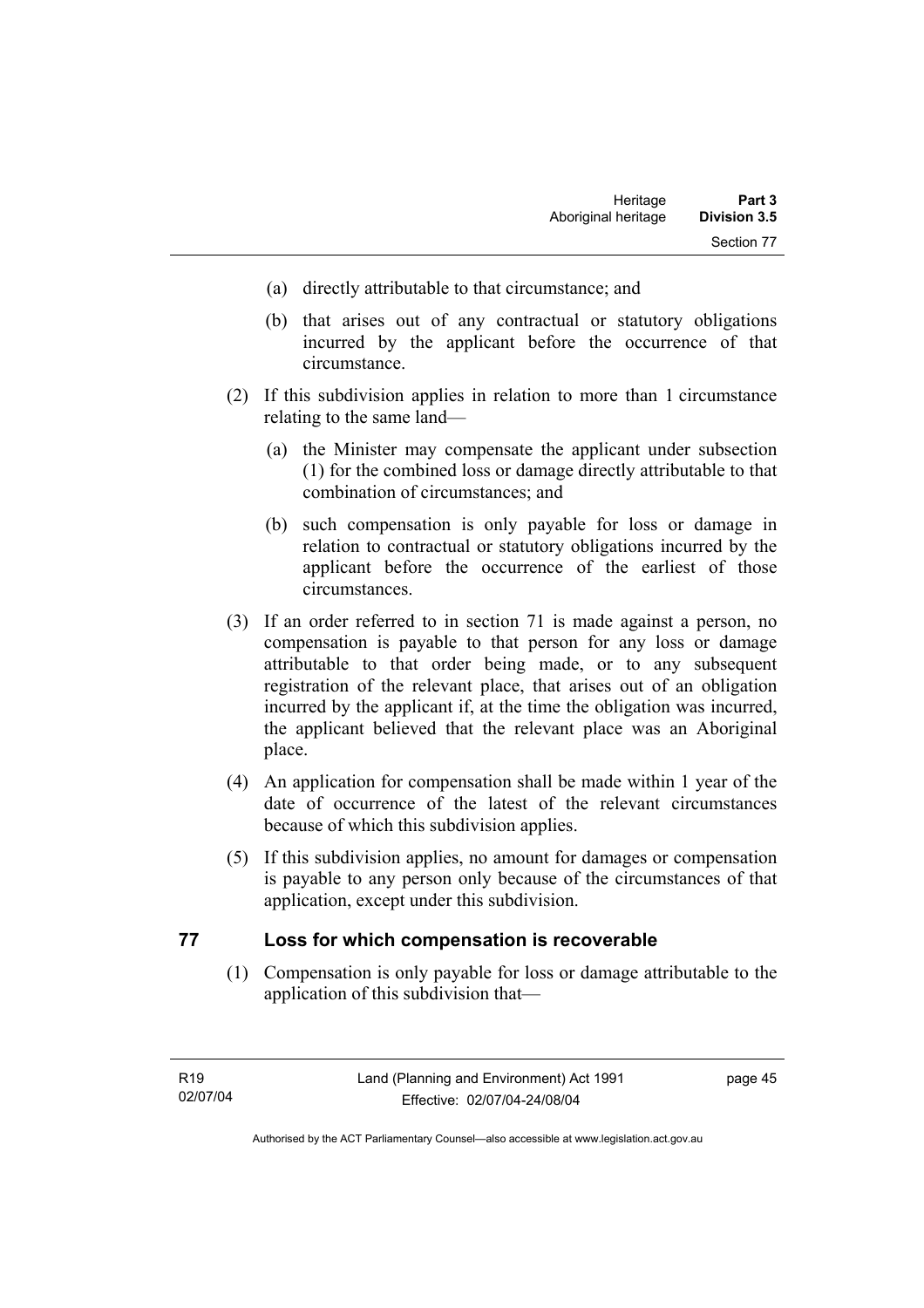- (a) is capable of being assessed by way of a liquidated amount; and
- (b) takes into account any opportunity for recovery of taxes or diminution of tax liabilities; and
- (c) is not otherwise capable of recovery or mitigation, or further recovery or mitigation.
- (2) Loss for which compensation is payable includes—
	- (a) expenditure incurred in the preparation of plans for the purposes of any work in relation to which the compensation is sought; and
	- (b) any other expenditure necessarily preparatory to carrying out that work; and
	- (c) the cost of acquisition of any land or object, including any incidental costs.
- (3) Loss for which compensation is payable does not include—
	- (a) any capital costs or capital depreciation except for expenditure or costs referred to in subsection (2); or
	- (b) any amount in relation to the prospective use of the land in relation to which this subdivision applies, except if—
		- (i) that land is registered in the heritage places register; and
		- (ii) that use is consistent with the requirements of the register.

#### **78 Amount of compensation**

- (1) Subject to section 77, if the Minister decides that compensation should be paid to an applicant, the Territory shall pay the applicant the amount determined by the Minister by written notice to the applicant.
- (2) If an applicant, by written notice to the Minister, disputes the amount of compensation determined under subsection (1), the

| Land (Planning and Environment) Act 1991<br>page 46 |                              | R <sub>19</sub> |
|-----------------------------------------------------|------------------------------|-----------------|
|                                                     | Effective: 02/07/04-24/08/04 | 02/07/04        |

Authorised by the ACT Parliamentary Counsel—also accessible at www.legislation.act.gov.au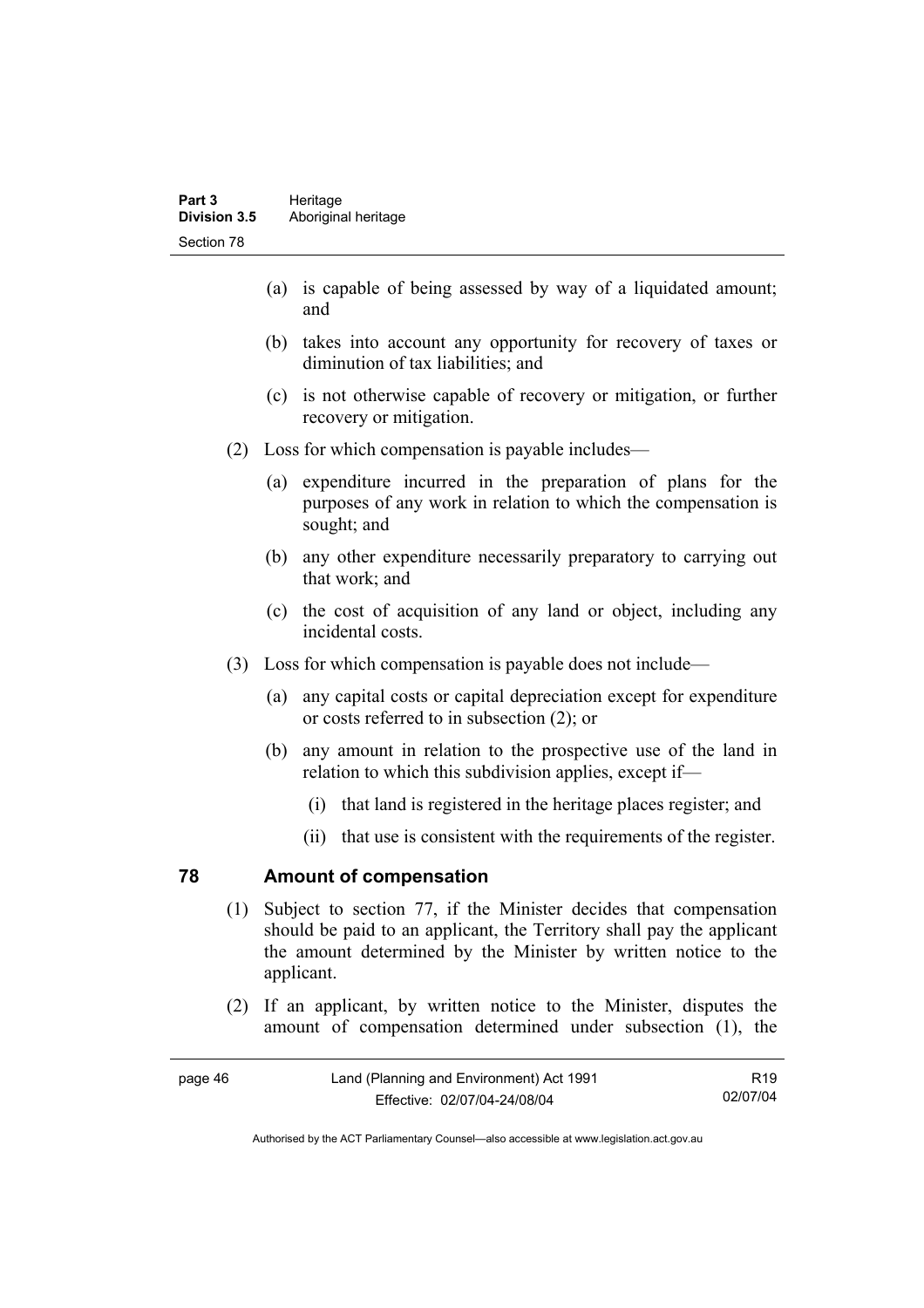Minister may, by written notice to the applicant, revise that determination in accordance with a determination—

- (a) of a valuer appointed by agreement between the Minister and the applicant; or
- (b) arrived at by another method agreed between the Minister and the applicant.

# **79 Consultation with applicants**

Before giving an applicant for compensation a notice in accordance with section 282A (1) (b), the Minister shall—

- (a) consult with the applicant; and
- (b) consider the views of the applicant;

about the Minister's proposed decision.

# **80 Notice of decisions about compensation**

- (1) If the Minister decides to grant an applicant compensation, he or she shall notify the applicant within 60 days after receiving the application.
- (2) Notice in accordance with section 282A (1) (b) shall be given within 60 days of receiving the application to which the notice relates.

# **Subdivision 3.5.5 Consultation in relation to registers**

# **81 Consultation with Aboriginal organisations**

- (1) This section applies if the heritage council is preparing an interim heritage places register, or a revision of such a register, that relates to an Aboriginal place.
- (2) If this section applies, the heritage council shall consult with, and consider the views of, any relevant Aboriginal organisation about the effect of the interim register or revision on Aboriginal tradition.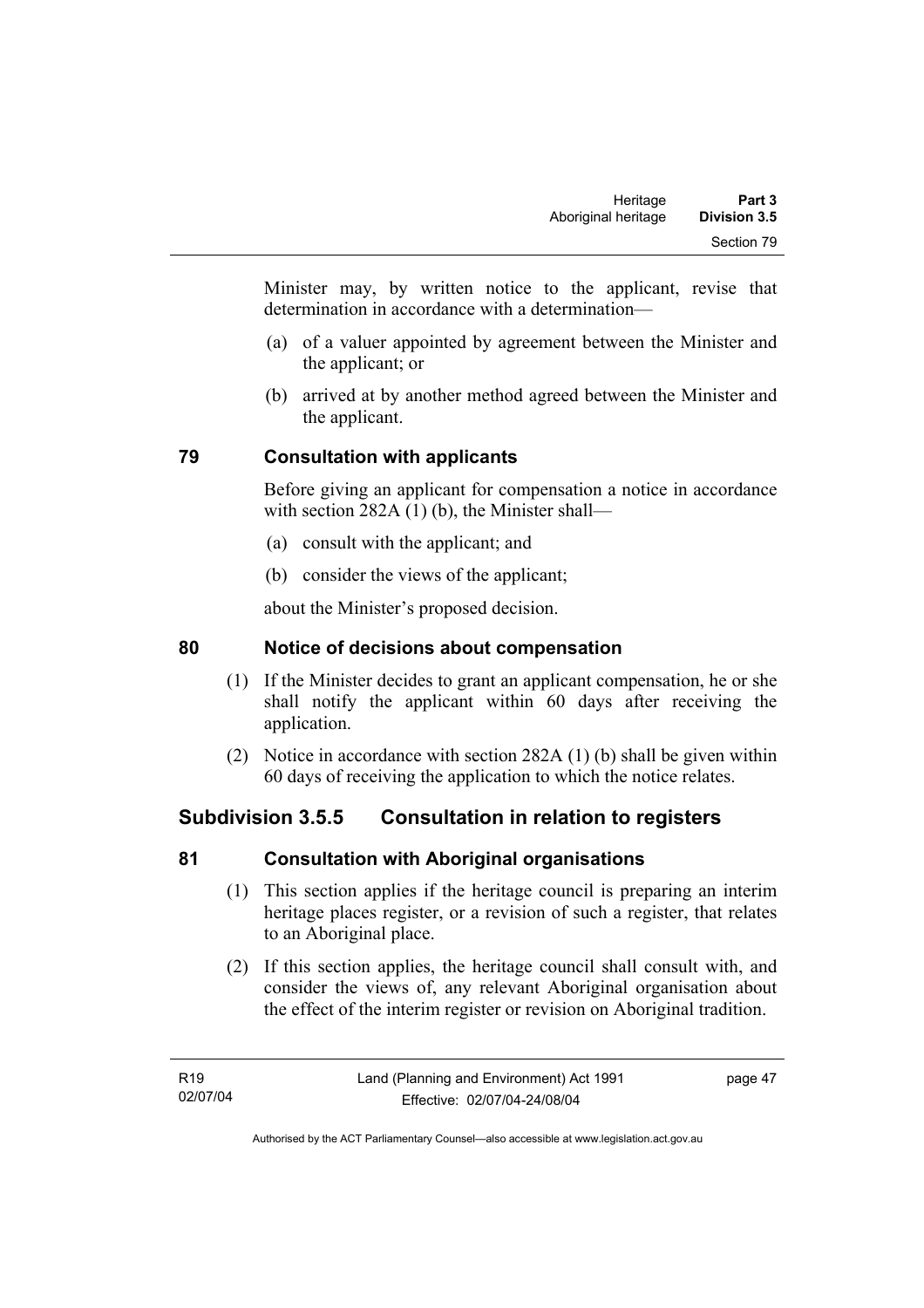| Part 3              | Heritage            |  |
|---------------------|---------------------|--|
| <b>Division 3.5</b> | Aboriginal heritage |  |
| Section 82          |                     |  |

(3) In this section:

*Aboriginal place* includes a place that the heritage council at one time considered to be an Aboriginal place, but that the heritage council no longer considers to be an Aboriginal place.

## **Subdivision 3.5.6 Restricted information**

#### **82 Restricted information**

- (1) If, in the Minister's opinion, the public disclosure of particular information about the location or nature of an Aboriginal place would be likely to have a significant adverse effect on—
	- (a) Aboriginal tradition; or
	- (b) the heritage significance of the place;

the Minister shall, in writing, declare that information to be restricted information for this Act.

- (2) The Minister shall not make a declaration under subsection (1) without first consulting with, and considering the views of—
	- (a) the heritage council; and
	- (b) any relevant Aboriginal organisation;

about the relevant information.

- (3) The Minister shall give a copy of a declaration under subsection (1)  $to$ —
	- (a) the lessee and the occupier of any land in relation to which the declaration is given; and
	- (b) the heritage council; and
	- (c) any relevant Aboriginal organisation.
	- *Note* For how documents may be given, see Legislation Act, pt 19.5.

R19 02/07/04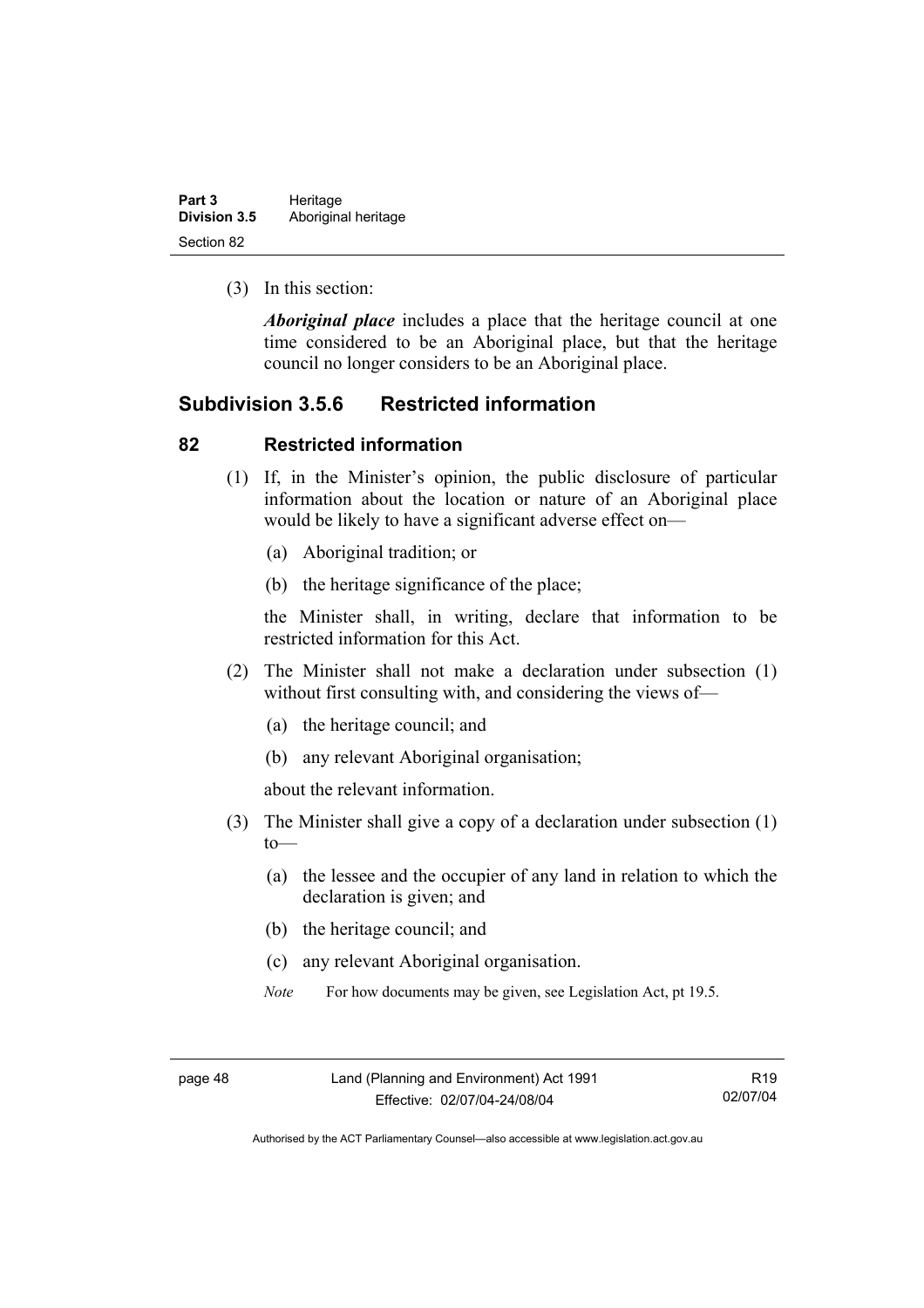- (4) A copy of a declaration given under subsection (3) (a) to the lessee or occupier of any land must be accompanied by a notice under section 282A (1) (Review of decisions).
- (5) The validity of a decision of the Minister to make a declaration under subsection (1) is not affected by a failure to comply with subsections  $(2)$ ,  $(3)$  and  $(4)$ .

## **83 Publication of restricted information by public officials**

- (1) The Territory, the Executive, a Minister or a Territory authority shall not publish or cause to be published any restricted information about an Aboriginal place except—
	- (a) for this part or part 2; or
	- (b) in accordance with subsection (2); or
	- (c) in accordance with the prescribed procedures.
- (2) For subsection (1) (b), restricted information may be published if the person or body responsible for its publication is satisfied on reasonable grounds that the publication would not have a significant adverse effect on—
	- (a) Aboriginal tradition; or
	- (b) the heritage significance of the relevant place.

## **84 Publication of restricted information generally**

- (1) A person (other than a person referred to in section 83 (1)) shall not, without reasonable excuse, publish or cause to be published
	- restricted information about an Aboriginal place except—
		- (a) in accordance with an approval under subsection (2); and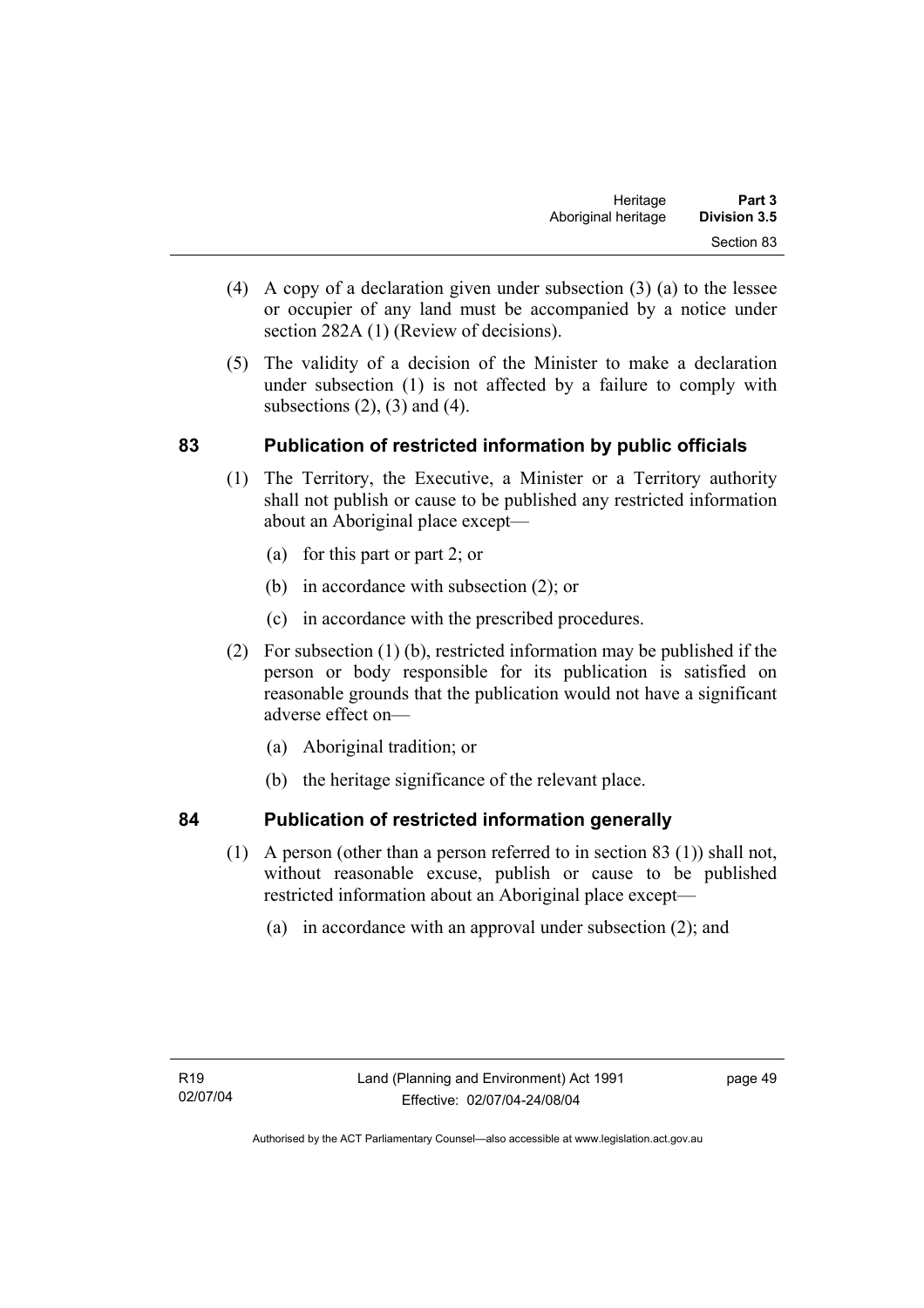(b) if that publication is accompanied by a written statement in the form referred to in section 82 (4) (a).

Maximum penalty: 50 penalty units, imprisonment for 6 months or both.

- (2) On application in accordance with subsection (3), the heritage council shall, by written notice to the applicant, approve the publication of restricted information about an Aboriginal place if it is satisfied on reasonable grounds that the publication would not have a significant adverse effect on—
	- (a) Aboriginal tradition; or
	- (b) the heritage significance of the relevant place.
- (3) An application under subsection (2) shall be in writing specifying—
	- (a) the nature of the restricted information; and
	- (b) the reason for the proposed publication; and
	- (c) the nature of the proposed publication, including the person, persons or class of persons to whom or to which it is directed.

#### **85 Access to restricted information**

- (1) On application in accordance with subsection (2) by—
	- (a) a lessee or an occupier of land; or
	- (b) if an interest in relation to land is being offered for sale—a person who is considering purchasing that interest;

the heritage council shall publish to that person any restricted information relevant to the conservation and use of that land.

- (2) An application shall be in writing accompanied by a written declaration—
	- (a) for subsection (1) (a)—specifying the capacity in which the applicant is applying; or

R19 02/07/04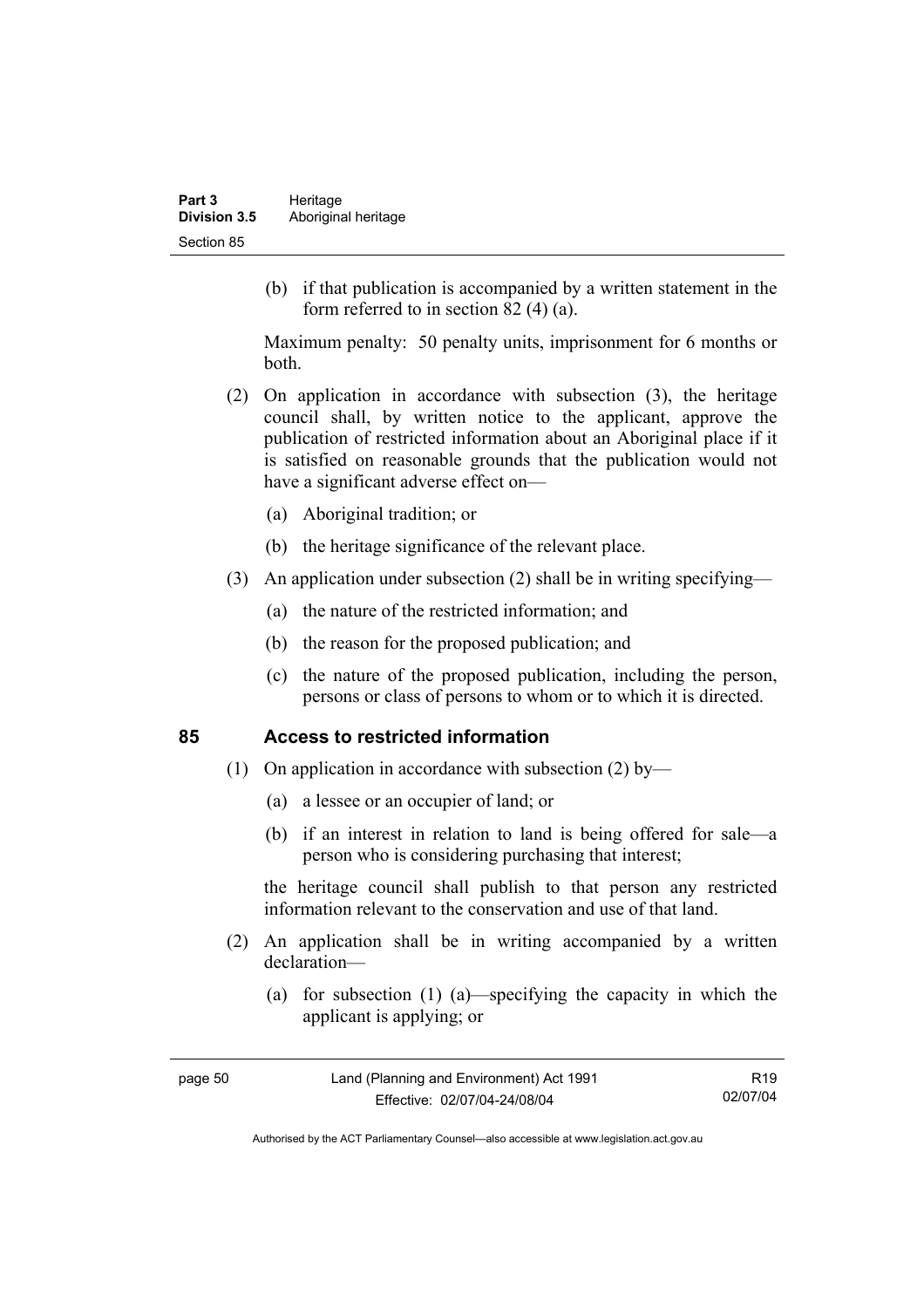- (b) for subsection (1) (b)—specifying the interest being offered for sale, and stating that the applicant is considering the purchase of that interest.
- (3) If the heritage council publishes restricted information to a person under subsection (1), the council shall give the person a written statement explaining the effect of the Minister's declaration that information is restricted information for this Act.

# **Division 3.6 Public access to heritage information**

# **Subdivision 3.6.1 Information about administrative action**

# **87 Application of sdiv 3.6.1**

This subdivision applies in relation to the following documents:

- (a) reports under section 67;
- (b) declarations under section 69 (1) (b), while the declarations are in force;
- (c) orders referred to in section 71, while the orders are in force;
- (d) declarations under section 73 (1) (b), while the declarations are in force.

# **88 Searching administrative records**

- (1) A person may, during office hours, inspect a document to which this subdivision applies, excluding any part of the document that—
	- (a) contains restricted information; or
	- (b) contains information that is the subject of a declaration under subsection (3).
- (2) On application by a person, the Minister shall give the person a copy of a document to which this subdivision applies, or any part of such document, excluding any part of the document that—

page 51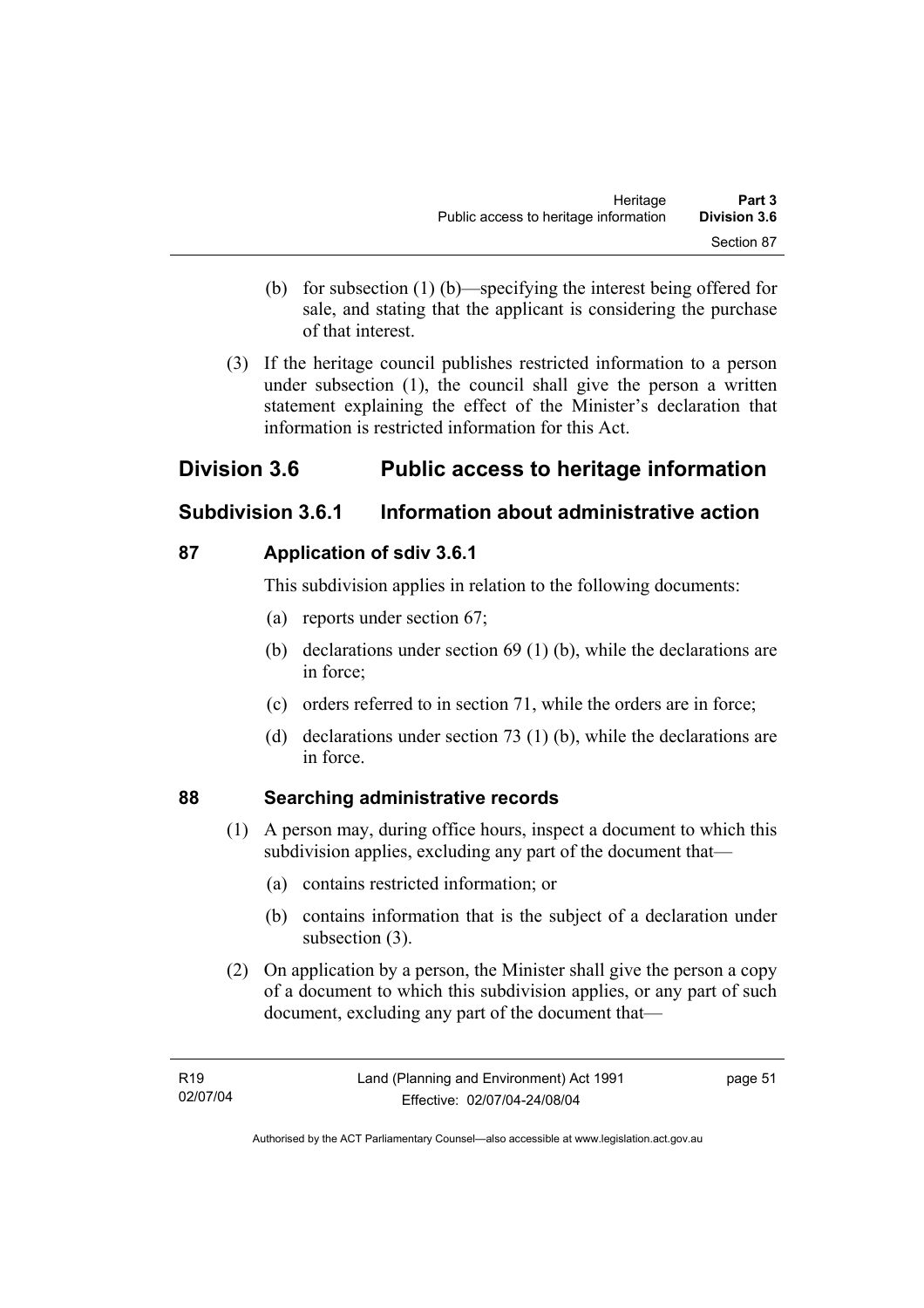- (a) contains restricted information; or
- (b) contains information that is the subject of a declaration under subsection (3).
- *Note* A fee may be determined under s 287 for this subsection.
- (3) The Minister may, by written notice to the applicant, declare that a document to which this subdivision applies, or a specified part of such a document, is not to be available for public inspection under subsection  $(1)$  or  $(2)$ .
- (4) The Minister shall only make a declaration under subsection (3) if he or she is satisfied that—
	- (a) information in the relevant application or part—
		- (i) relates to the personal or business affairs of a person; and
		- (ii) was supplied to the Minister in confidence; and
	- (b) the publication of that information would not be in the public interest.

## **Subdivision 3.6.2 Access to heritage registers**

#### **89 Searching heritage registers**

- (1) Anyone may, during office hours, inspect the heritage places register or interim heritage places register, other than any part that contains restricted information.
- (2) On application, the heritage council must give the applicant a copy of, or of any part of, the heritage places register or interim heritage places register, other than a part that contains restricted information.

 (3) On application to the heritage council in relation to a place mentioned in subsection (4), the heritage council must give the applicant a certificate stating—

| Land (Planning and Environment) Act 1991<br>page 52 |                              | R19      |
|-----------------------------------------------------|------------------------------|----------|
|                                                     | Effective: 02/07/04-24/08/04 | 02/07/04 |

*Note* A fee may be determined under s 287 for this subsection and subsection (3).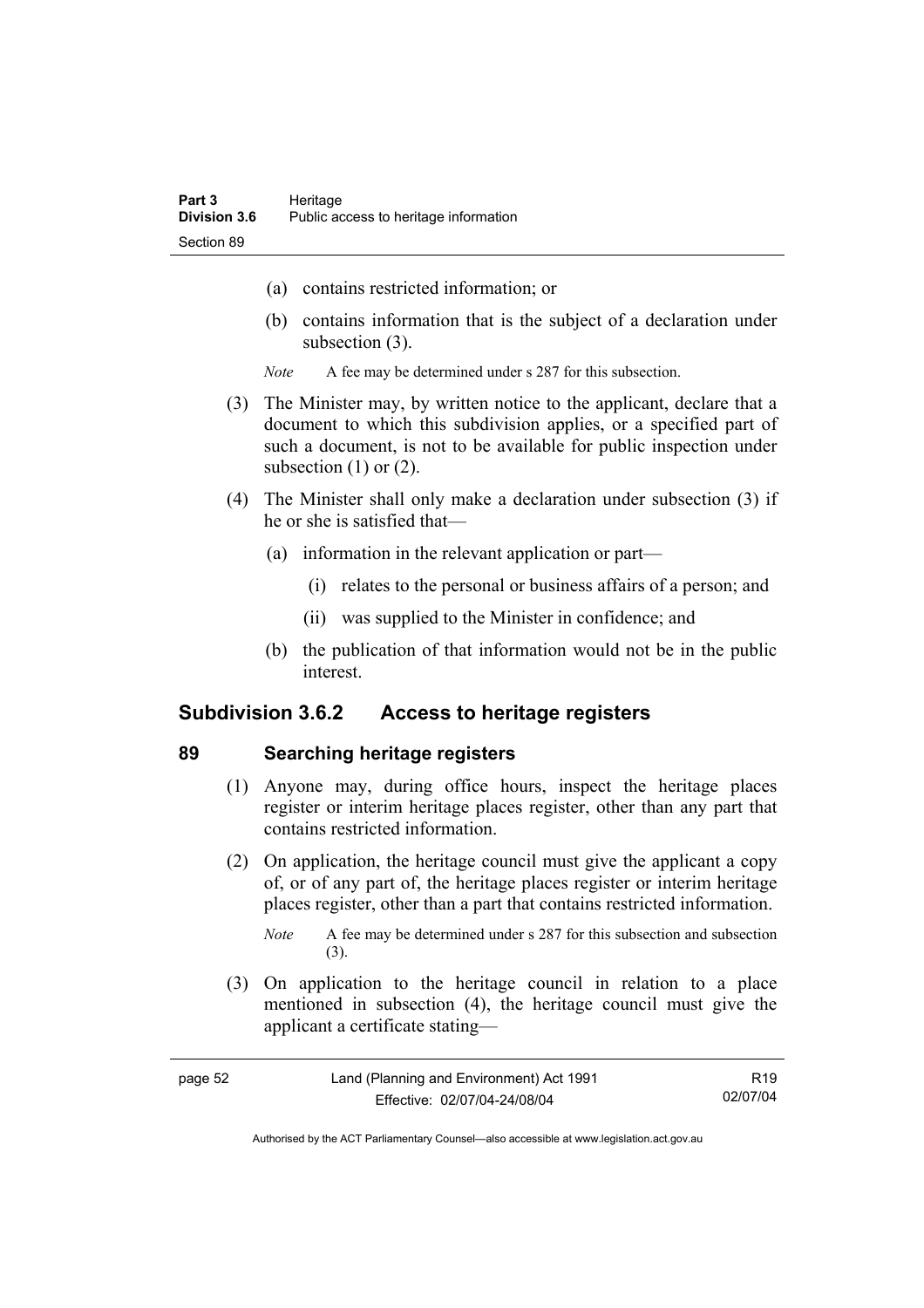- (a) whether a declaration in relation to the place is in force under section 69 (1) (a) or section 73 (1) (a); or
- (b) whether the place has previously been so listed, or proposed to be so listed.
- (4) Subsection (3) applies to a place that—
	- (a) is not listed in the heritage places register or an interim heritage places register; and
	- (b) is not, in an interim heritage places register, proposed to be listed in the corresponding heritage places register.

# **Division 3.7 Australian Capital Territory Heritage Council**

#### **90 Definitions for div 3.7**

In this division:

*chairperson* means the chairperson of the heritage council appointed under section 99 (1).

*deputy chairperson* means the deputy chairperson of the heritage council appointed under section 99 (1).

*expert member* means a member appointed under section 96 (1).

*heritage objects register*—see the *Heritage Objects Act 1991*, section 4.

*member* means a member of the heritage council.

*permanent member* means a member mentioned in section 92 (a), and includes a deputy of a permanent member appointed under section 95 (1).

*secretary* means the secretary to the heritage council appointed under section 99 (2).

page 53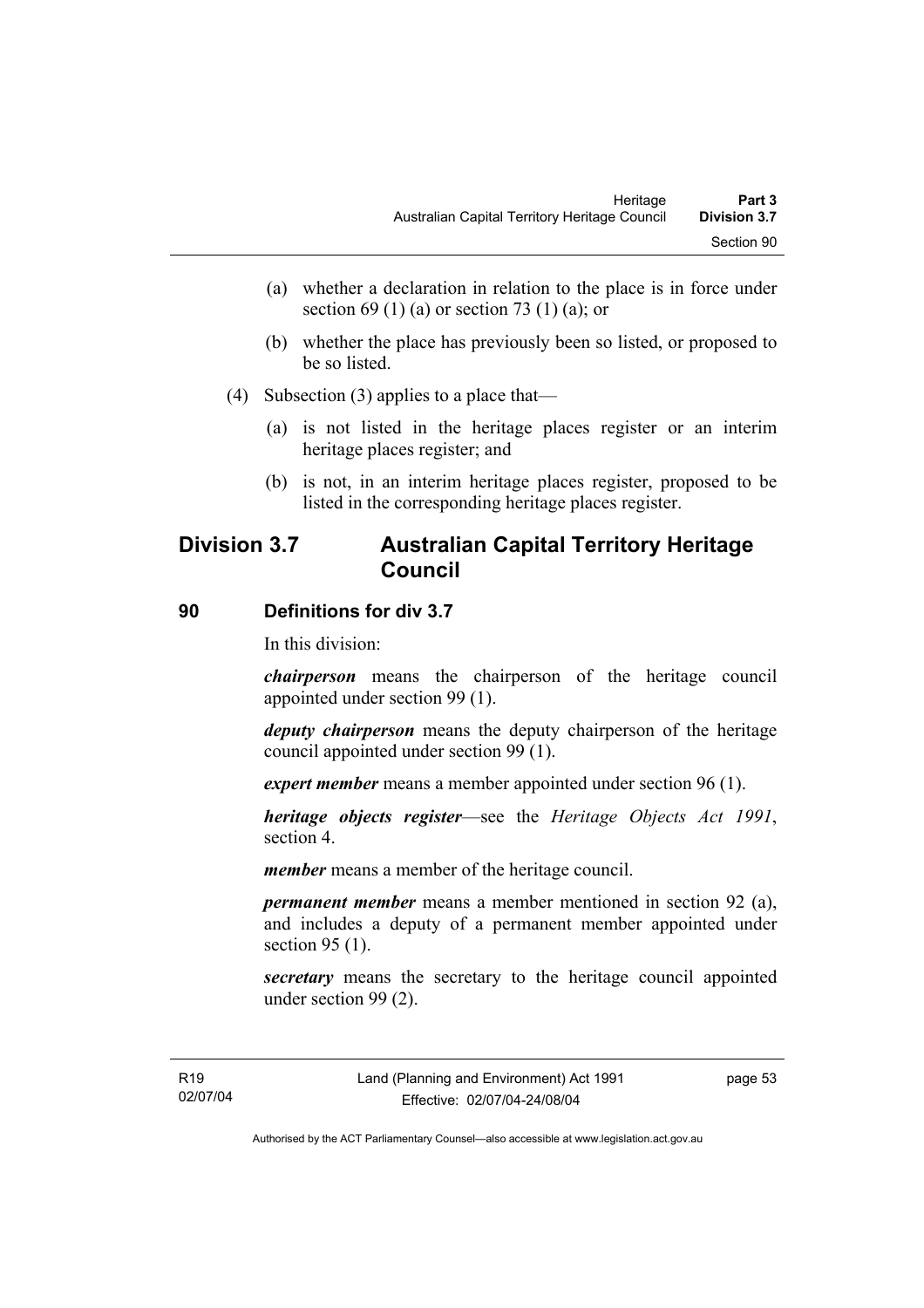## **91 Establishment of heritage council**

The Australian Capital Territory Heritage Council is established.

#### **92 Constitution**

The heritage council consists of—

- (a) the planning and land authority and the conservator as permanent members; and
- (b) not more than 9 expert members.

## **93 Functions of heritage council**

The heritage council has the following functions:

- (a) to advise the Minister about—
	- (i) the criteria for this part and the *Heritage Objects Act 1991* for deciding the heritage significance of places and objects; and
	- (ii) incentives for the conservation of the heritage significance of heritage places and heritage objects; and
	- (iii) the promotion of public awareness of heritage places and heritage objects; and
	- (iv) other matters about heritage significance in the ACT;
- (b) at the request of a Territory authority, to advise the authority about the matters mentioned in paragraph (a) as they relate to the exercise of the authority's functions under this Act or another Territory law;
- (c) to prepare an initial interim heritage places register and an initial interim heritage objects register and, subsequently, to prepare interim variations to the heritage places register and the heritage objects register;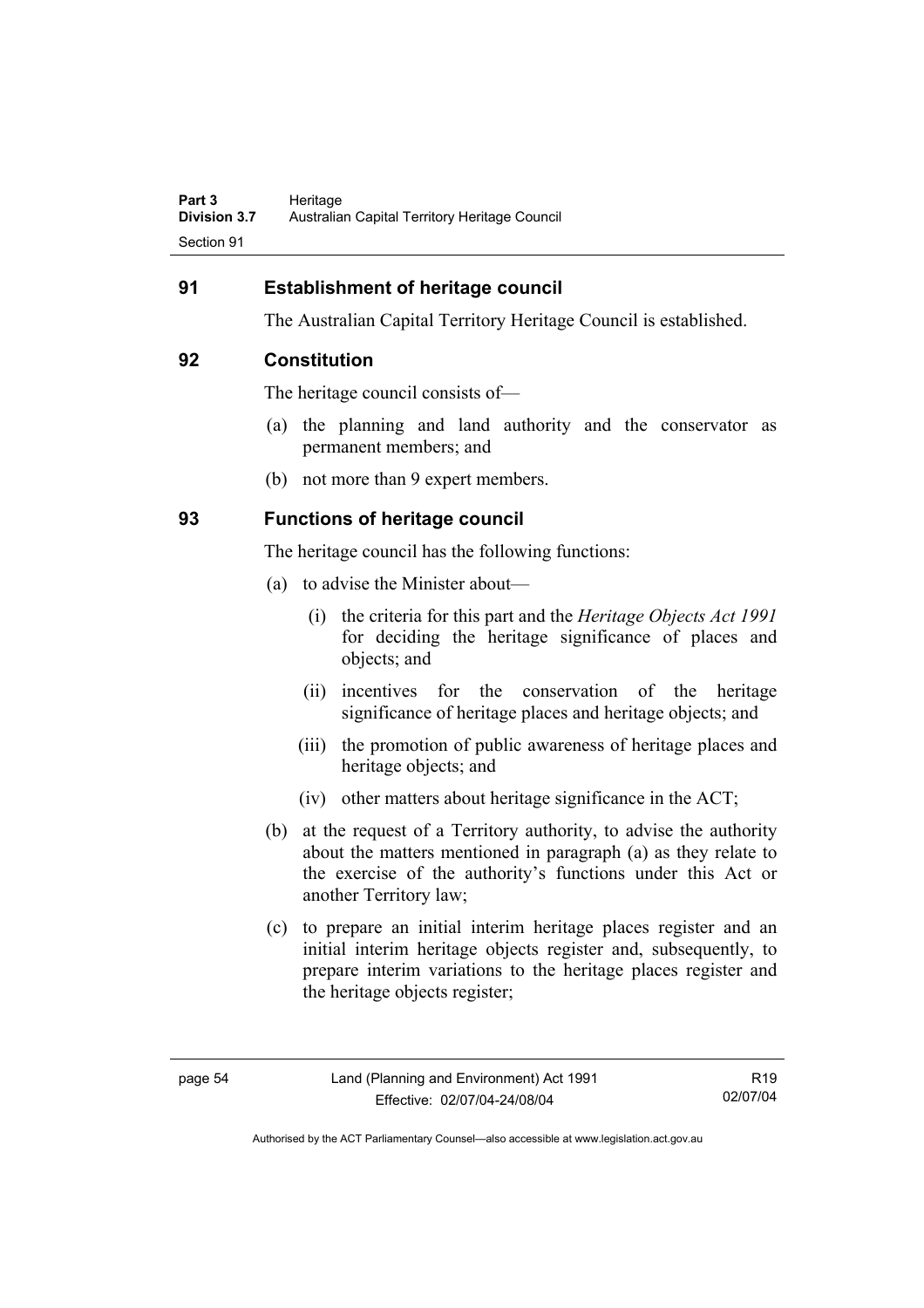- (d) any other function given to it under this Act or another Territory law.
- *Note* A provision of a law that gives an entity (including a person) a function also gives the entity powers necessary and convenient to exercise the function (see Legislation Act, s 196 and dict, pt 1, def of *entity*).

#### **94 Ministerial directions**

- (1) The Minister may give the heritage council written directions—
	- (a) about the policy and objectives it should pursue in the exercise of its functions; or
	- (b) to review the heritage places register or the heritage objects register in consideration of any stated matters.
- (2) A direction is a notifiable instrument.

*Note* A notifiable instrument must be notified under the Legislation Act.

 (3) A direction must be notified under the Legislation Act within 14 days after the day it is made.

#### **95 Deputies of permanent members**

- (1) The Minister may appoint a person to be the deputy of a permanent member.
- *Note 1* For the making of appointments (including acting appointments), see Legislation Act, pt 19.3.
- *Note 2* In particular, an appointment may be made by naming a person or nominating the occupant of a position (see Legislation Act, s 207).
- (2) If a permanent member is absent from a heritage council meeting, the member's deputy may exercise the member's functions.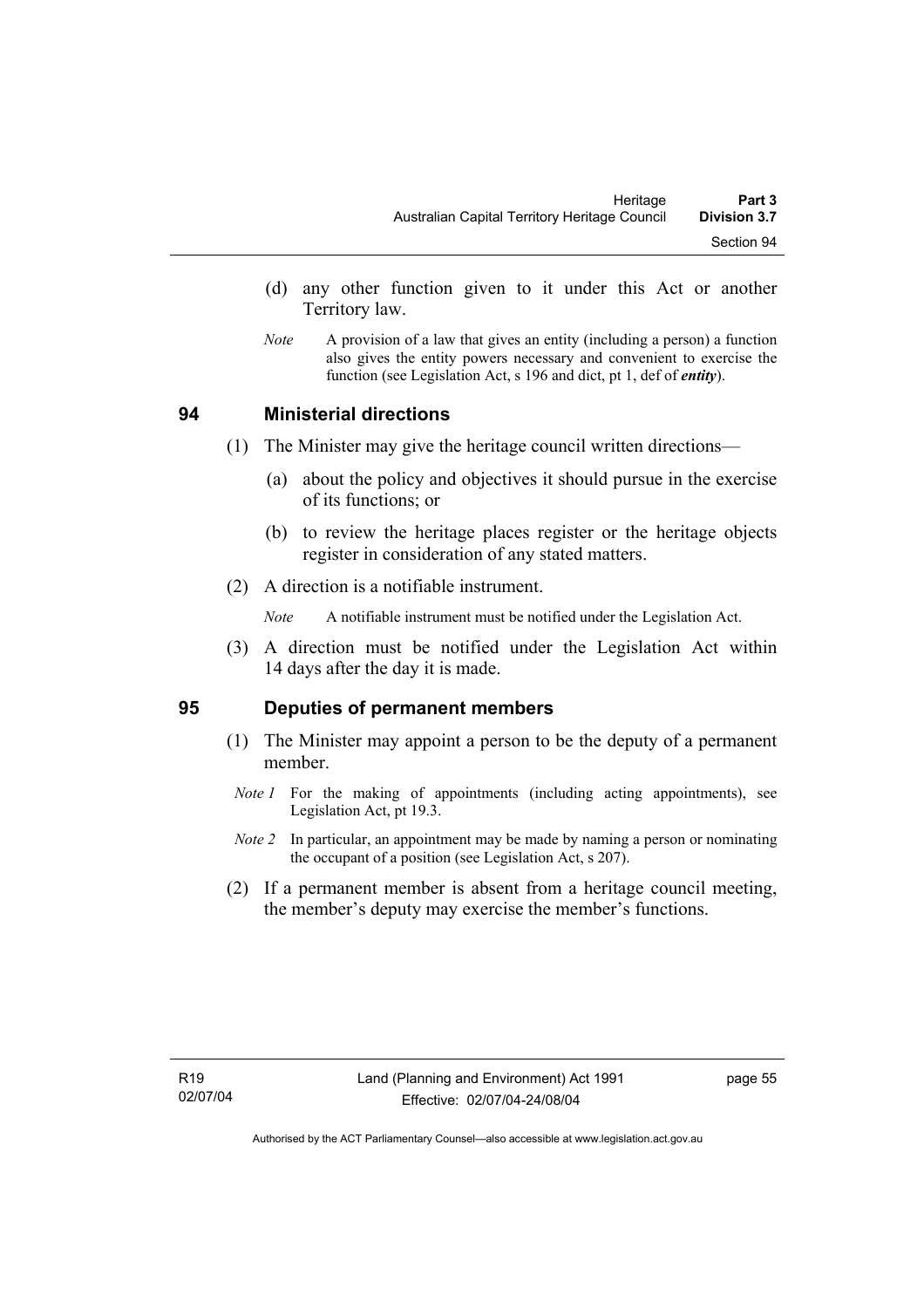## **96 Appointment of expert members**

- (1) The Minister may appoint a person to be an expert member of the heritage council.
	- *Note 1* For the making of appointments (including acting appointments), see Legislation Act, pt 19.3.
- *Note 2* In particular, a person may be appointed for a particular provision of a law (see Legislation Act, s 7 (3)) and an appointment may be made by naming a person or nominating the occupant of a position (see s 207).
- (2) In making appointments under subsection (1), the Minister must endeavour to ensure that the following disciplines and areas of expertise are represented among the people appointed:
	- (a) archaeology;
	- (b) Aboriginal tradition;
	- (c) local history;
	- (d) town planning;
	- (e) engineering;
	- (f) architectural history and conservation;
	- (g) landscape architecture;
	- (h) the natural environment and its conservation;
	- (i) archivism;
	- (j) librarianship;
	- (k) preservation of Australian material culture;
	- (l) knowledge of objects in an Australian context.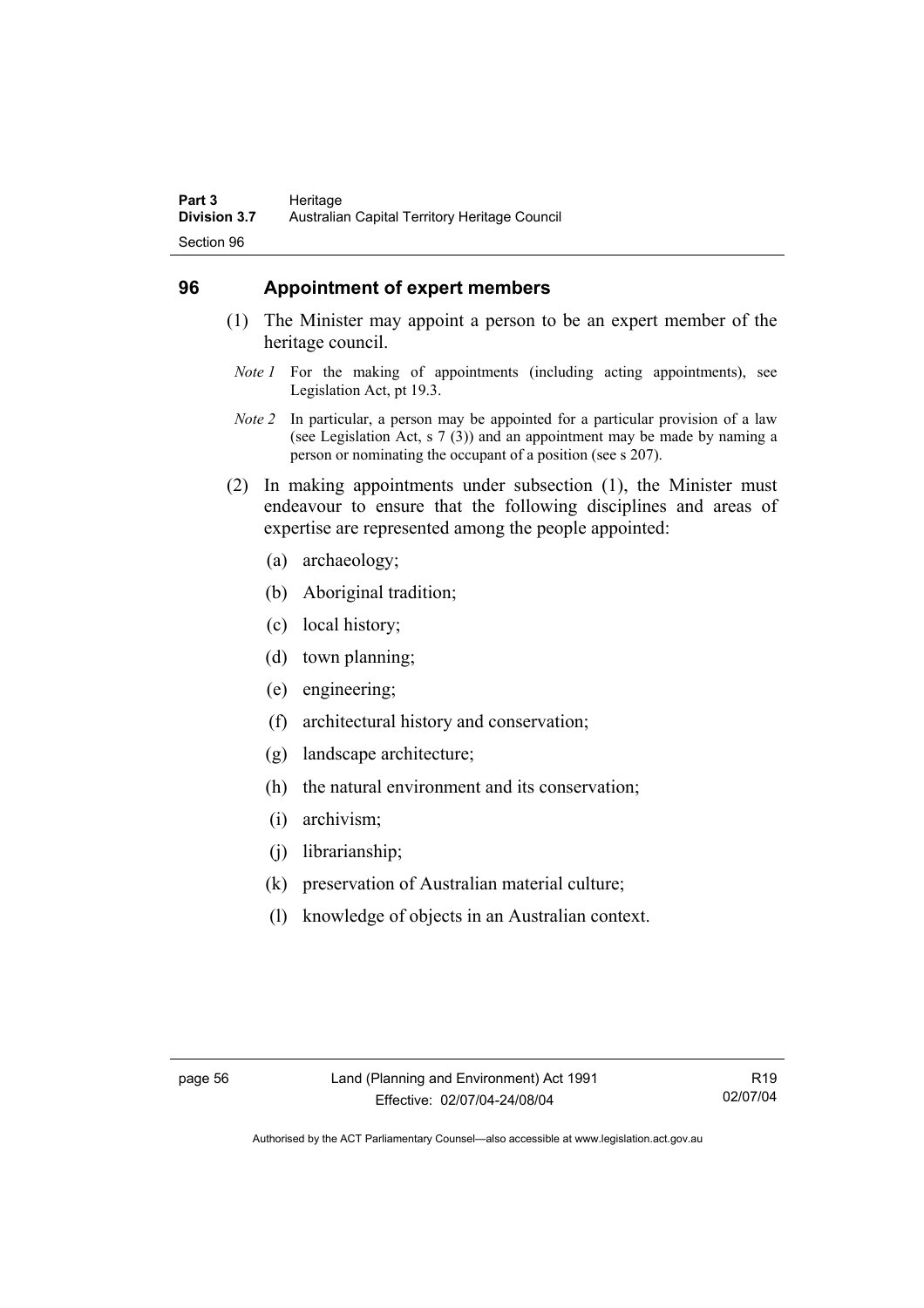### **97 Term of appointment of expert members**

An expert member must not be appointed for a term longer than 3 years.

*Note* A person may be reappointed to a position if the person is eligible to be appointed to the position (see Legislation Act, s 208 and dict, pt 1, def *appoint*).

### **98 Conditions of appointment of expert members generally**

An expert member holds office on the conditions decided by the Minister.

### **99 Chairperson, deputy chairperson and secretary**

- (1) The Minister must appoint members of the heritage council as the chairperson and the deputy chairperson of the heritage council.
- (2) The Minister must appoint a public servant as the secretary to the heritage council.
- (3) However, a member must not be appointed as the secretary.

#### **100 Leave of absence**

The Minister may give a member leave of absence on conditions about remuneration and other matters decided by the Minister.

### **101 Disclosure of interests**

- (1) A member who has a direct or indirect financial interest in a matter being considered or about to be considered by the heritage council must, as soon as practicable after the relevant facts have come to the member's knowledge, disclose the nature of the interest at a heritage council meeting.
- (2) A disclosure must be recorded in the minutes of the meeting and, unless the Minister otherwise decides, the member must not—

page 57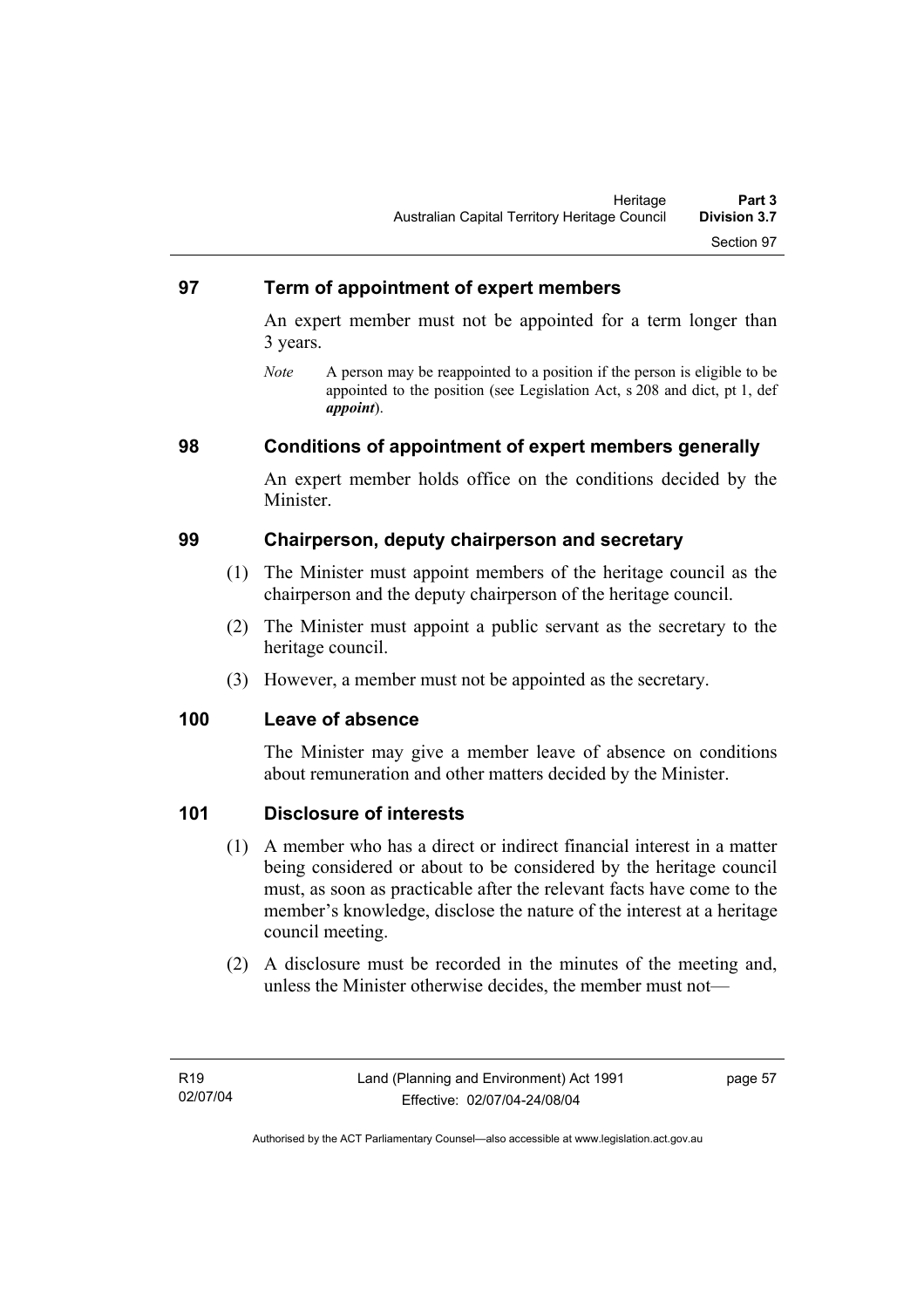- (a) be present during any deliberation of the heritage council about the matter; or
- (b) take part in any decision of the heritage council about the matter.

# **102 Ending of appointments**

- (1) The Minister may end the appointment of a member for misbehaviour or physical or mental incapacity.
- (2) The Minister must end the appointment of a member if the member—
	- (a) is absent from 3 consecutive meetings of the committee, except on leave granted under section 100 (Leave of absence); or
	- (b) contravenes section 101 (Disclosure of interests) without reasonable excuse.
	- *Note* A person's appointment also ends if the person resigns (see Legislation Act, s 210).

# **103 Calling meetings**

- (1) The chairperson, or if the chairperson cannot do so, the deputy chairperson—
	- (a) may at any time call a meeting of the heritage council; and
	- (b) must call a meeting of the heritage council if asked by the Minister.
- (2) The person who calls a meeting of the heritage council must, at least 5 days before the day of the meeting, give the other members written notice of—
	- (a) the date, time and place of the meeting; and
	- (b) the matters to be considered at the meeting.

R19 02/07/04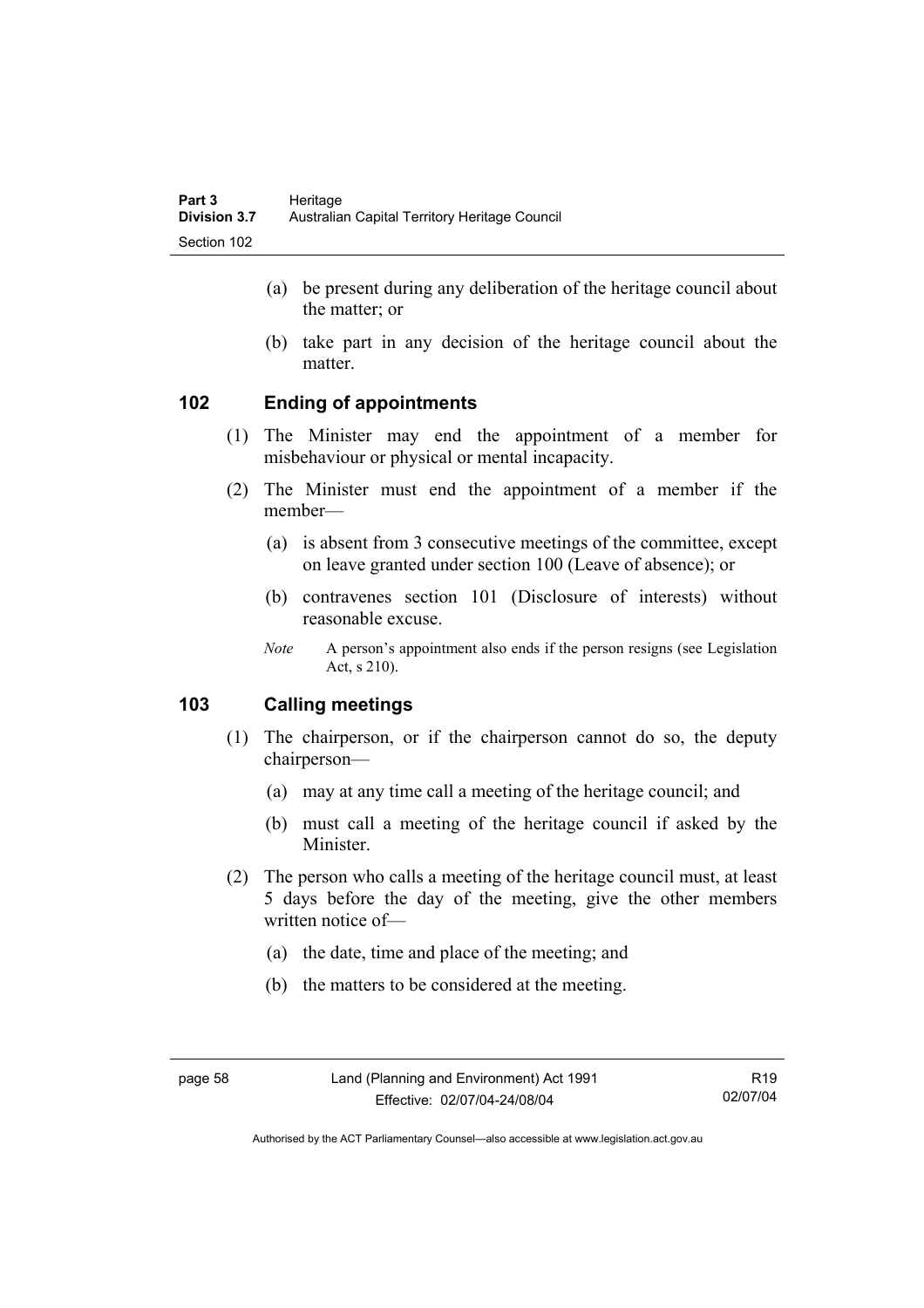### **104 Procedure at meetings**

- (1) The chairperson presides at all heritage council meetings at which the chairperson is present.
- (2) If the chairperson is absent, the deputy chairperson presides.
- (3) If both the chairperson and deputy chairperson are absent from a meeting, the member chosen by the member's present presides.
- (4) The presiding member may give directions about the procedure to be followed in relation to the meeting.
- (5) Business may be carried out at a meeting only if a majority of members are present.
- (6) At a meeting each member has a vote on each question to be decided.
- (7) However, a permanent member must not vote on a question that relates to an interim heritage places register.
- (8) A question is to be decided by a majority of the votes of the members present and voting, but, if the votes are equal the member presiding has a casting vote.
- (9) The heritage council must keep minutes of its meetings.

#### **105 Delegation to secretary**

The heritage council may delegate the council's functions under this Act to the secretary.

*Note* For the making of delegations and the exercise of delegated functions, see Legislation Act, pt 19.4.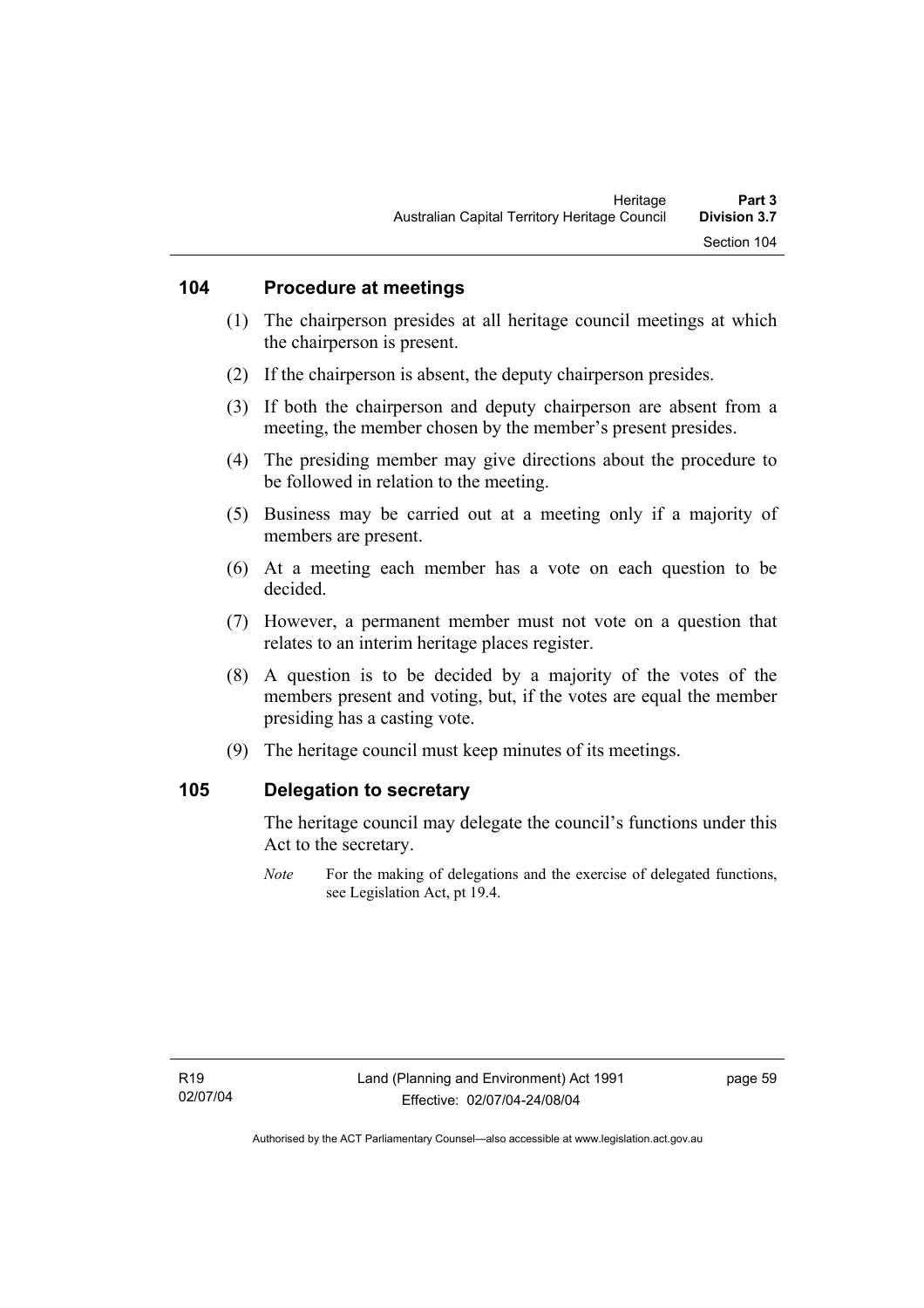# **Part 4 Environmental assessments and inquiries**

# **Division 4.1 Preliminary**

*Note* The Environment Minister may delegate a function of the Environment Minister under this part to the planning and land authority (see Legislation Act, s 254A).

# **111 Definitions for pt 4**

In this part:

*defined decision* means a decision of the Territory, the Executive, a Minister or a Territory authority about a proposal, being a proposal in relation to which a Minister is empowered under part 2, part 5 or part 6, an Act other than this Act or a subordinate law—

- (a) to direct that an assessment be made; or
- (b) to establish a panel to conduct an inquiry.

*environmental impact*, in relation to a proposal that is the subject of a defined decision, includes the following potential effects of the proposal (if carried out), either by itself or in combination with the potential effects of another such proposal:

- (a) environmental effect on a community;
- (b) physical, biological or cultural transformation of an area;
- (c) environmental effect on the social system or the ecosystems of an area;
- (d) change to the aesthetic, recreational, scientific or other environmental qualities, or values, of an area;

R19 02/07/04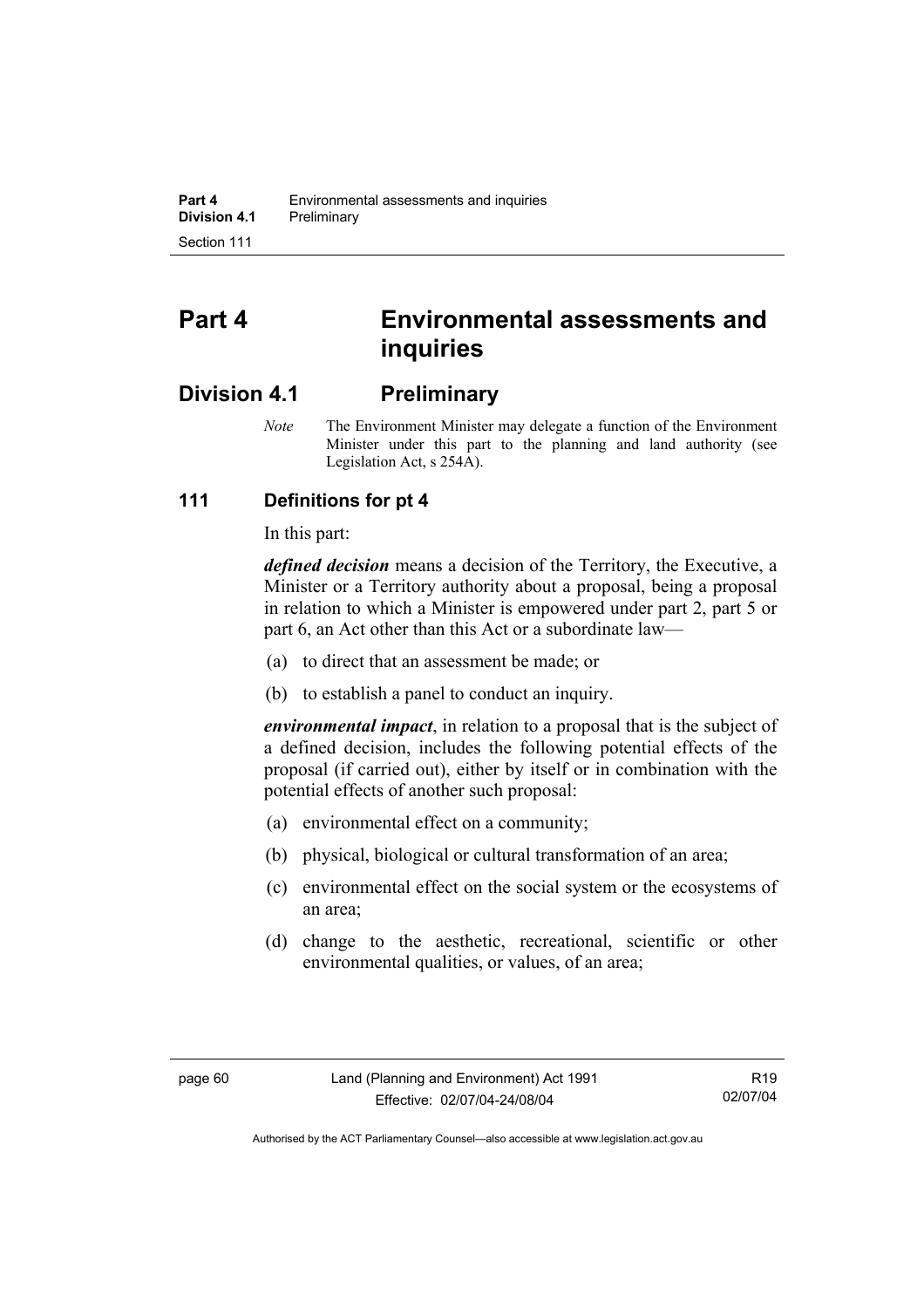- (e) environmental effect on any premises or land or the surroundings of any premises or land, that has heritage significance;
- (f) the endangering, or further endangering, of a community or an area;
- (g) the endangering, or further endangering, of any species of fauna or flora;
- (h) long-term environmental effects including those with potential to place demands on the social system;
- (i) curtailing of the range of beneficial uses of the environment;
- (j) pollution;
- (k) problems associated with the disposal of waste;
- (l) increased demands on natural resources that are, or are likely to be, in short supply;
- (m) change to the values or lifestyles of particular groups and communities or to existing social relationships;
- (n) socioeconomic effect.

*environmental impact statement* means an environmental impact statement prepared in accordance with division 4.3.

*land* includes water.

*panel* means a panel established to conduct an inquiry.

*preliminary assessment* means an assessment made under division 4.2.

*proponent*, in relation to a defined decision, means the person designated as the proponent under section 112.

*public environment report* means a public environment report prepared in accordance with division 4.3.

page 61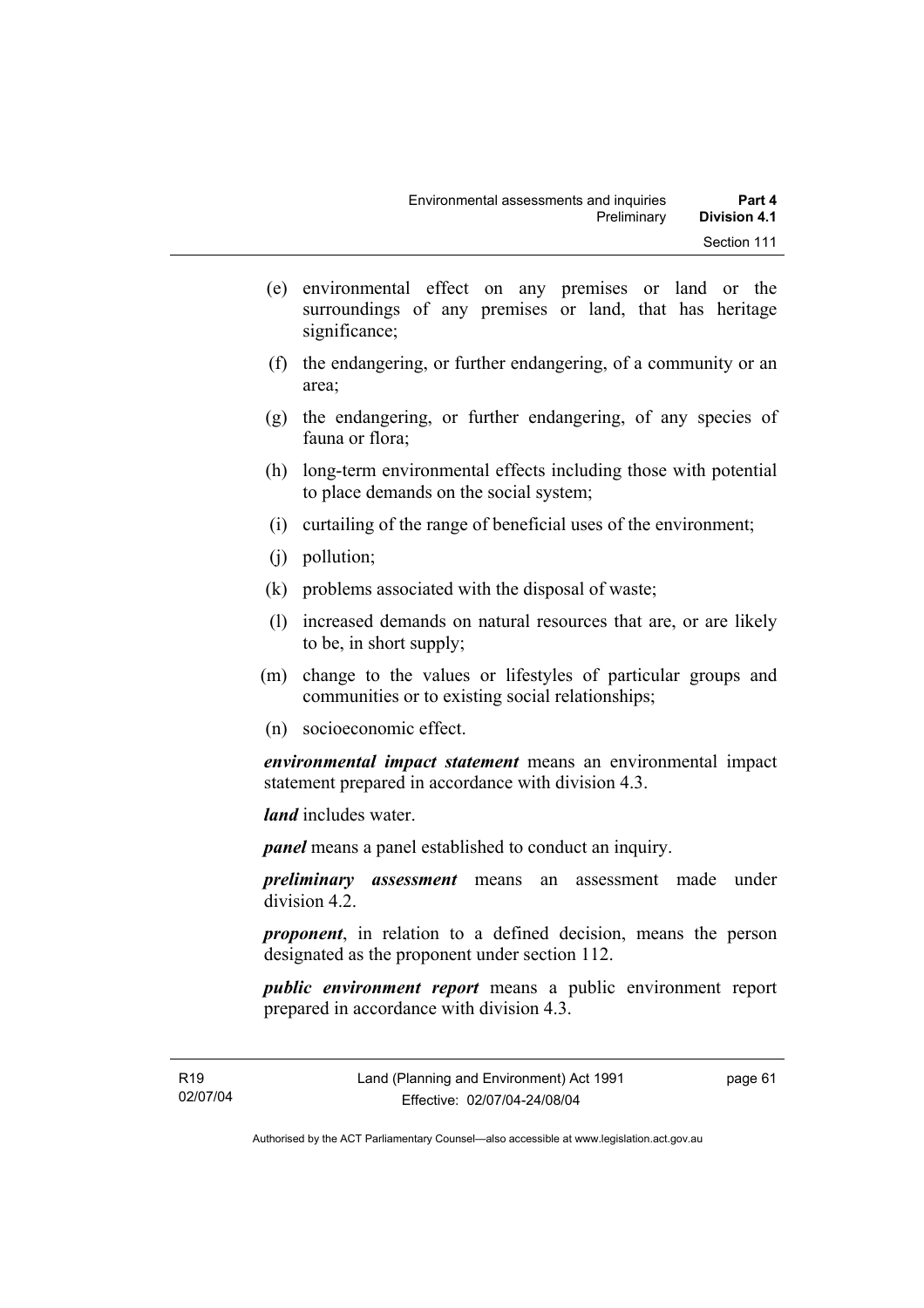*relevant Minister*, means the Minister responsible for the administration of the Act or subordinate law under which—

- (a) in relation to an assessment or inquiry—that assessment or inquiry is authorised to be made or conducted; or
- (b) in relation to a defined decision—the relevant decision is authorised to be made.

### **112 Proponents**

- (1) For this part, the relevant Minister in relation to a defined decision may, in writing, designate a person or Territory authority as the proponent in relation to the decision.
- (2) The relevant Minister shall designate, as the proponent in relation to a defined decision, the person or Territory authority whose interests would be most directly affected by the decision, unless, in the opinion of that Minister, the public interest requires otherwise.

# **Division 4.2 Preliminary assessments**

# **113 Directions**

The relevant Minister in relation to a defined decision, or the Environment Minister, may, by written notice to the relevant proponent within 28 days after the day when the decision that a preliminary assessment be required is made, direct the proponent to prepare a preliminary assessment of the environmental impact of the relevant proposal.

### **114 Mandatory preliminary assessments**

If a defined decision is of a class prescribed by the plan, the relevant Minister shall, within the period referred to in section 113, issue a notice under that section in relation to the relevant proposal.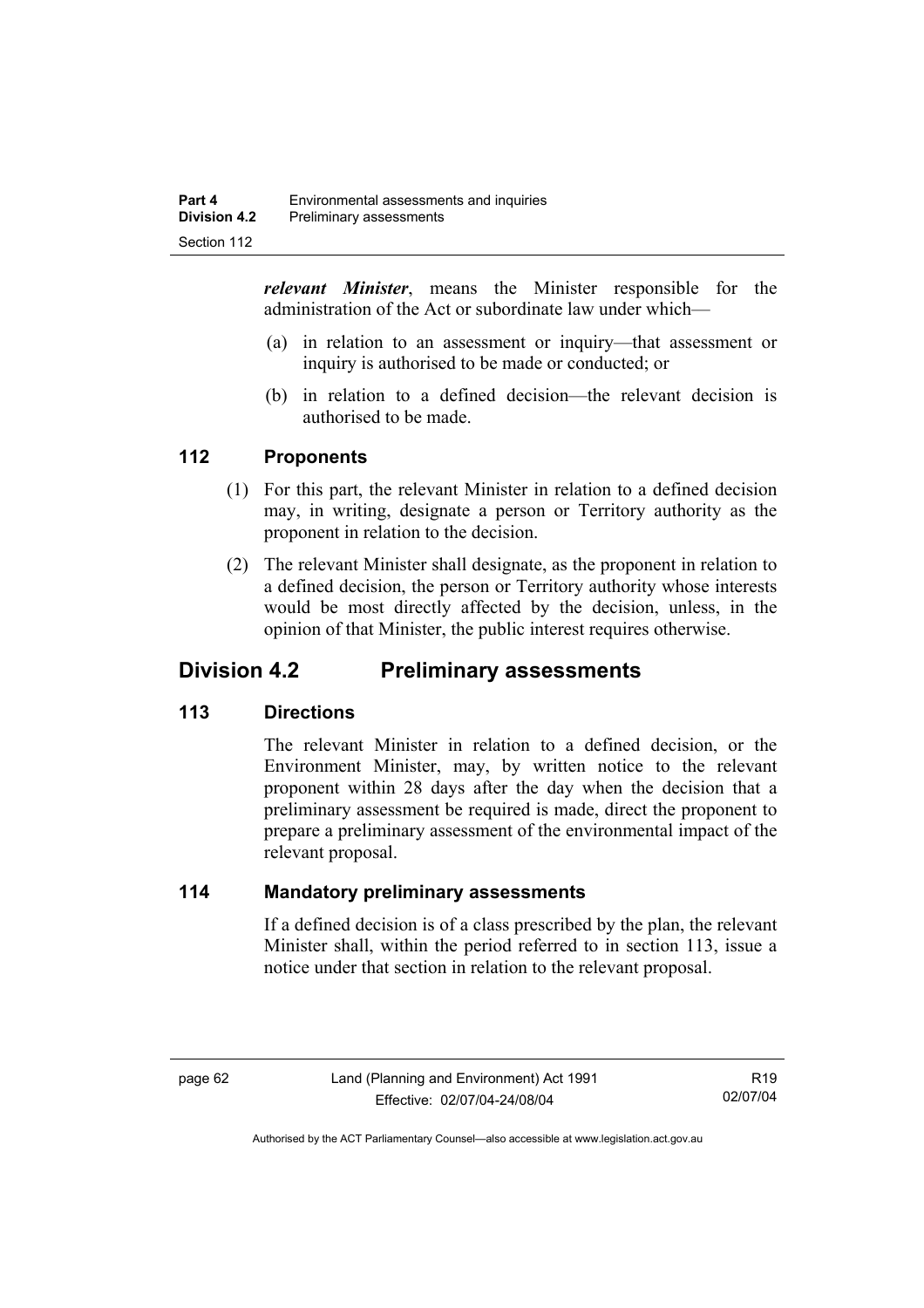### **115 Content**

A preliminary assessment shall consist of the matters specified in schedule 3.

#### **116 Submission to Minister**

 (1) On notice under section 113, the proponent shall submit a preliminary assessment to the Environment Minister in accordance with the notice.

*Note* A fee may be determined under s 287 for this subsection.

 (2) If the Environment Minister is not the relevant Minister in relation to a preliminary assessment, the Environment Minister shall forward the preliminary assessment to the relevant Minister.

#### **117 Public inspection**

- (1) After a preliminary assessment is submitted to the Environment Minister under section 116, the Environment Minister must prepare a written notice stating that copies of the preliminary assessment are available for public inspection during a specified period of not less than 15 business days at specified places.
- (2) The Environment Minister may, in writing, extend or further extend the period stated in the notice.
- (3) The power under subsection (2) may be exercised after the end of the period to be extended.
- (4) The following are notifiable instruments:
	- (a) a notice under subsection (1);
	- (b) an extension or further extension under subsection (2).
	- *Note* A notifiable instrument must be notified under the Legislation Act.
- (5) The planning and land authority must also publish a notice under subsection (1), or an extension or further extension under subsection (2), in a daily newspaper.

| R <sub>19</sub> | Land (Planning and Environment) Act 1991 | page 63 |
|-----------------|------------------------------------------|---------|
| 02/07/04        | Effective: 02/07/04-24/08/04             |         |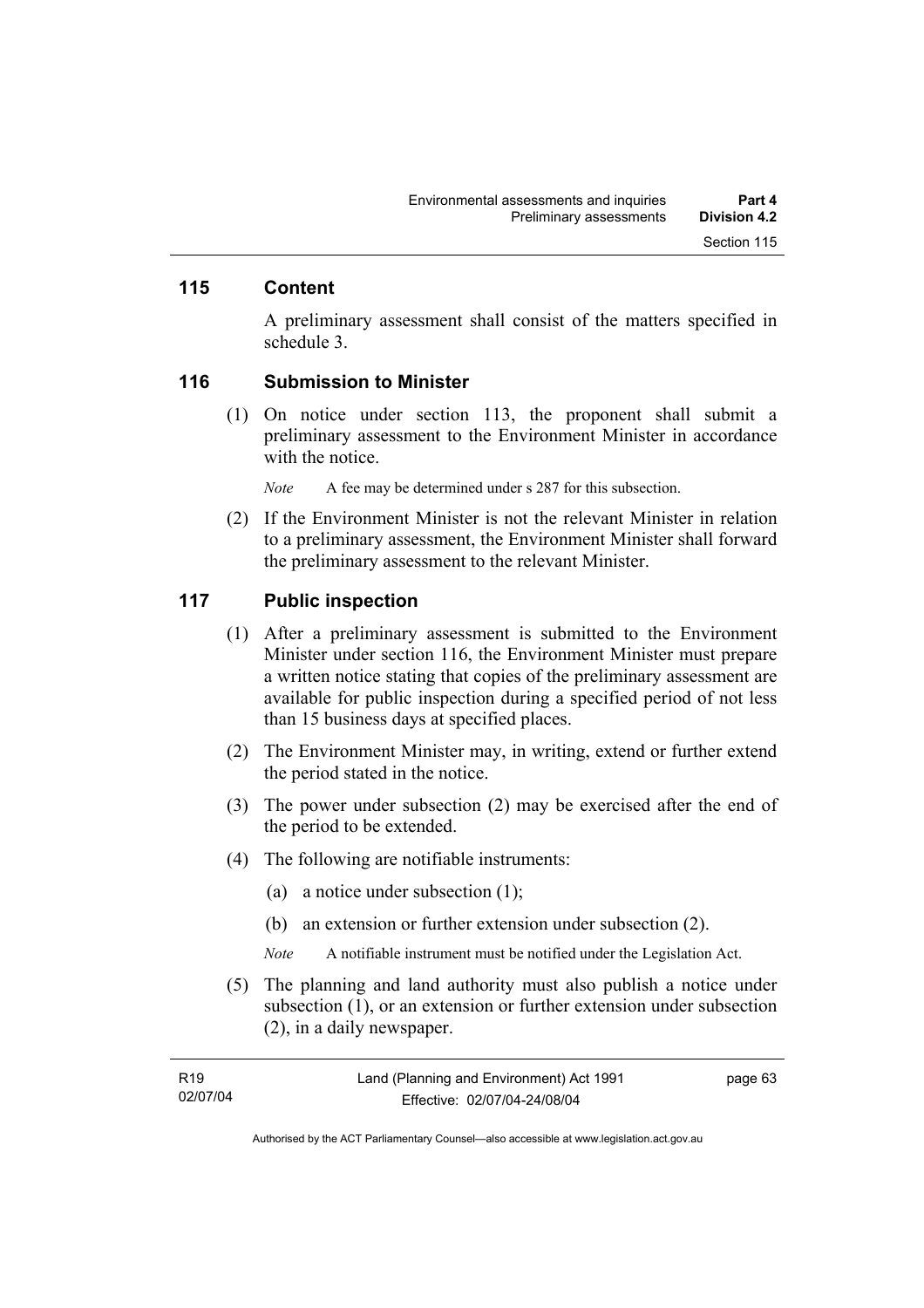- (6) The Environment Minister shall, at the places, and within the period, specified in a notice under subsection (1)—
	- (a) make copies of the preliminary assessment mentioned in the notice available for public inspection; and
	- (b) give a copy of the preliminary assessment to any person on request.

*Note* A fee may be determined under s 287 for par (b).

 (7) The Environment Minister shall send a copy of the preliminary assessment mentioned in the notice under subsection (1), without charge, to the Conservation Council of the South-East Region and Canberra (Inc.).

# **118 Exclusion of material**

- (1) If, in the opinion of the Environment Minister based on reasonable grounds—
	- (a) a part of a preliminary assessment contains information related to the personal or business affairs of a person, being information—
		- (i) supplied to the proponent or the Minister in confidence; or
		- (ii) the publication of which would reveal a trade secret; or
		- (iii) the disclosure of which would, or would reasonably be expected to, adversely affect a person in relation to the lawful business affairs of that person; and
	- (b) it would not be in the public interest for that part to be published;

the Environment Minister shall exclude that part from each copy of the preliminary assessment made available to the public or for public inspection.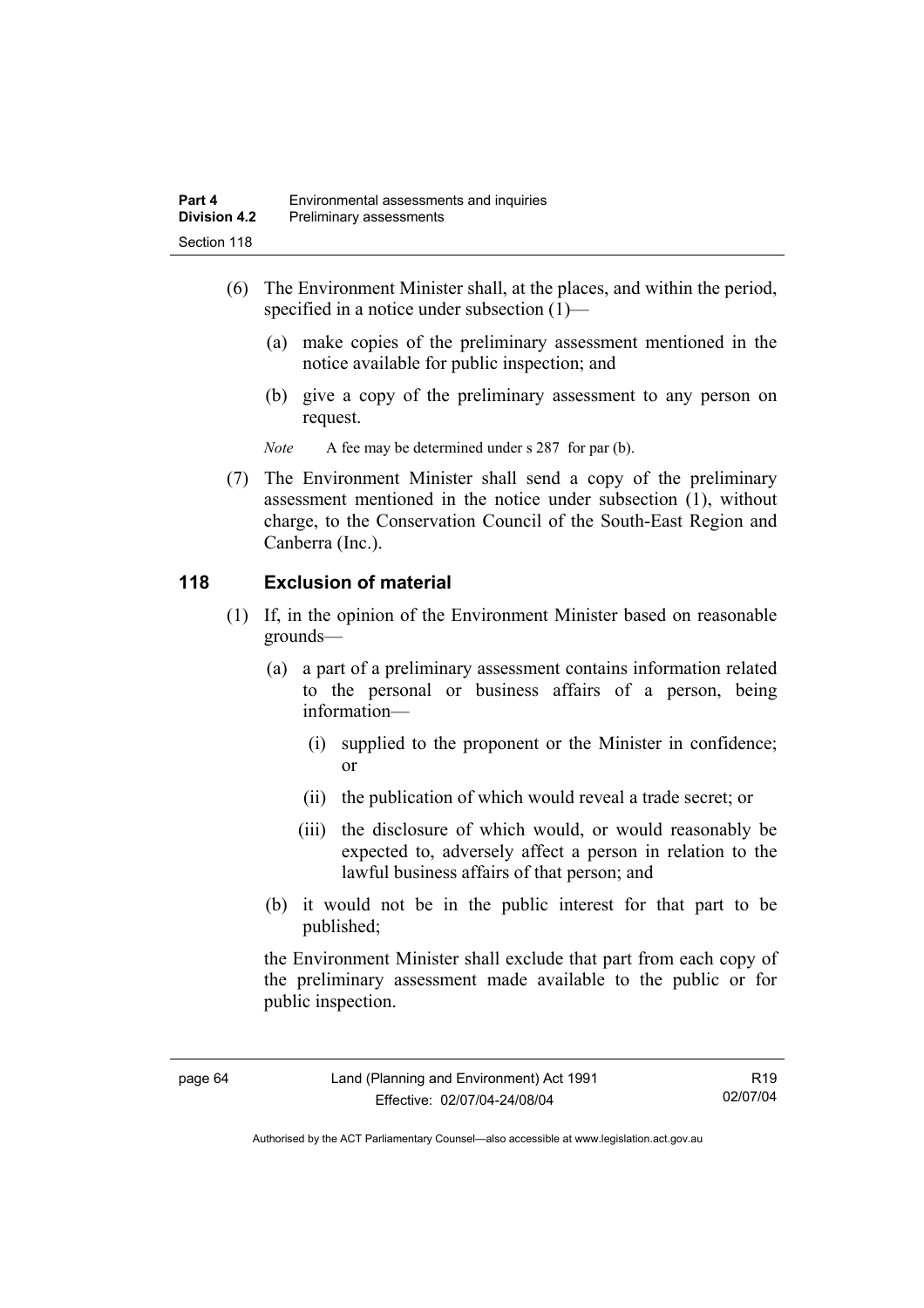(2) If a part of a preliminary assessment is excluded from the copies of that assessment made available to the public or for public inspection, each copy shall include a statement to the effect that an unspecified part of the assessment has been excluded for the purpose of protecting the confidentiality of information included in that part.

# **Division 4.3 Assessments**

# **Subdivision 4.3.1 Form and content**

# **119 Form**

Unless otherwise specified in the Act or subordinate law under which it is directed, an assessment consists of—

- (a) a public environment report; or
- (b) an environmental impact statement;

about the proposal that is the subject of a defined decision, together with the report under section 131 evaluating that public environment report or environmental impact statement.

# **120 Content of public environment reports and environmental impact statements**

Public environment reports and environmental impact statements are each to include the matters that are—

- (a) prescribed; and
- (b) directed under section 123.

# **Subdivision 4.3.2 Direction of assessments**

# **121 Decisions to direct assessments**

 (1) The relevant Minister may direct that an assessment be made of the proposal if, in the opinion of the relevant Minister based on

| R <sub>19</sub> | Land (Planning and Environment) Act 1991 | page 65 |
|-----------------|------------------------------------------|---------|
| 02/07/04        | Effective: 02/07/04-24/08/04             |         |

Authorised by the ACT Parliamentary Counsel—also accessible at www.legislation.act.gov.au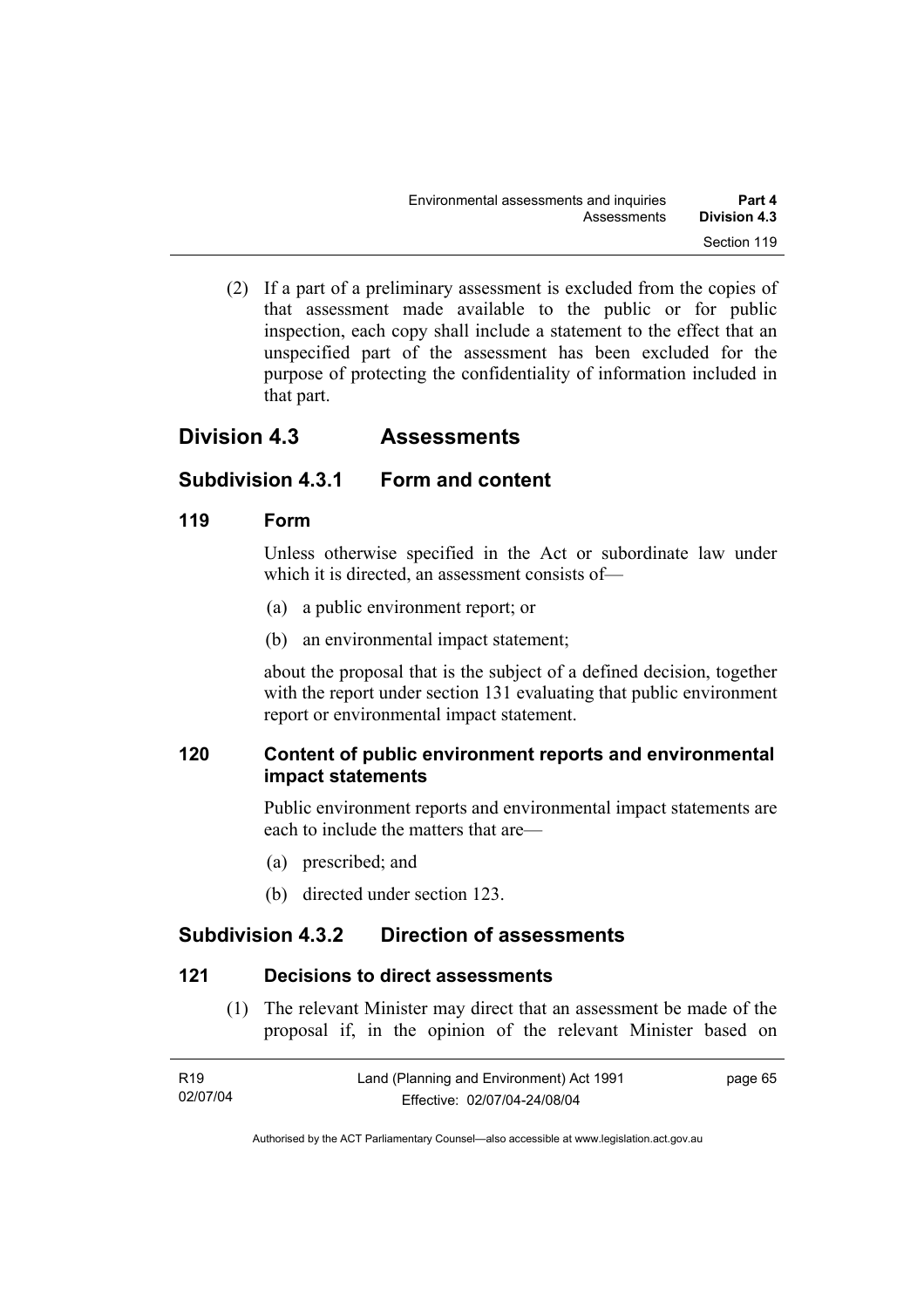reasonable grounds, the environmental impact of the proposal would be of sufficient significance.

- (2) A direction may only be given within the prescribed time after a proponent submits a preliminary assessment to the Environment Minister or such further time as the Minister administering this Act allows.
- (3) In making a decision under subsection (1), the relevant Minister shall consider—
	- (a) the preliminary assessment; and
	- (b) the report of any meeting called under section 128; and
	- (c) whether any aspect of the environmental impact of that proposal is, or could be, the subject of—
		- (i) an inquiry or another assessment; or
		- (ii) any environmental assessment action taken by or on behalf of the Commonwealth, a State or the Northern Territory.
- (4) This section does not apply if a Minister is required under an Act or subordinate law to direct that an assessment be made.

### **122 Environment Minister's power to direct assessments**

If a Minister other than the Environment Minister has the power under an Act or subordinate law to direct that an assessment be made, the Environment Minister also has that power.

### **123 Directions**

- (1) A direction by a Minister that an assessment be made in relation to a defined decision shall be in writing given to the proponent.
- (2) Within 14 days after a direction by a Minister under subsection (1) that an assessment is to be made in relation to a defined decision,

R19 02/07/04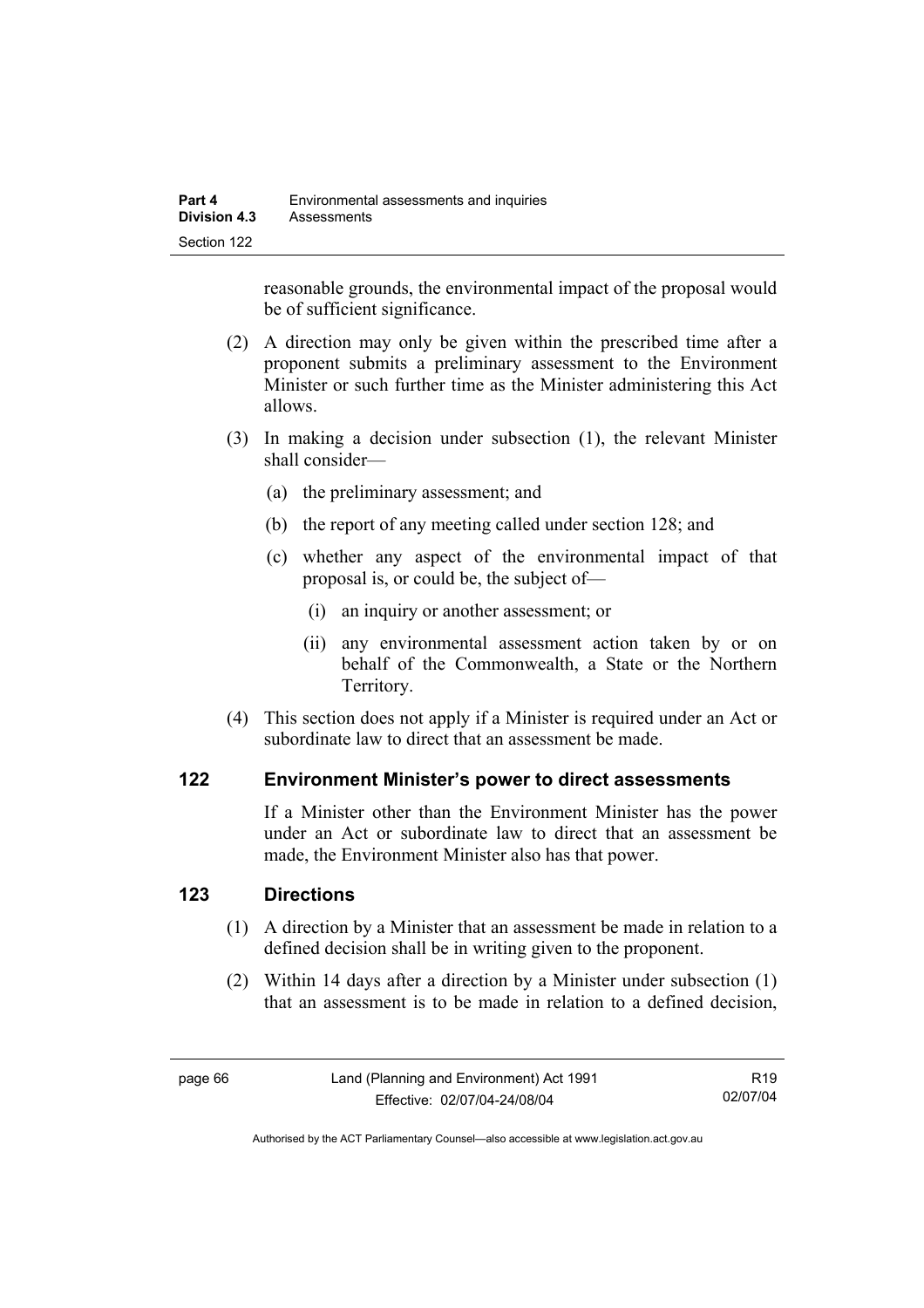the Minister shall give the proponent detailed directions specifying the following:

- (a) the form of the assessment;
- (b) the matters to be included in the public environment report or the environmental impact statement (as the case requires) and the relative emphasis to be given to each such matter;
- (c) subject to section 124 or section 125 and section 126, as the case requires—how the report or statement is to be prepared;
- (d) if, in the opinion of the Environment Minister based on reasonable grounds, the environmental impact of a proposal that is the subject of another defined decision is relevant to the environmental impact of the relevant proposal—sufficient details of the firstmentioned proposal to enable the proponent to assess the potential combined effects of the proposals.
- (3) The Environment Minister shall, in consultation with the relevant Minister, determine the matters to be specified under subsection (2).
- (4) If a Minister gives detailed directions for an assessment under subsection (2), that Minister must prepare a written notice that sets out—
	- (a) the name of the proponent; and
	- (b) the matters specified in the directions; and
	- (c) the name of any consultant nominated by the Minister under subsection (7) to assist in the preparation of the assessment.
- (5) The notice is a notifiable instrument.

*Note* A notifiable instrument must be notified under the Legislation Act.

- (6) The Minister who prepared the notice must also publish it in a daily newspaper.
- (7) A Minister who directs that an assessment be made may, under subsection (2) (c), direct the proponent in relation to an assessment

| R <sub>19</sub> | Land (Planning and Environment) Act 1991 | page 67 |
|-----------------|------------------------------------------|---------|
| 02/07/04        | Effective: 02/07/04-24/08/04             |         |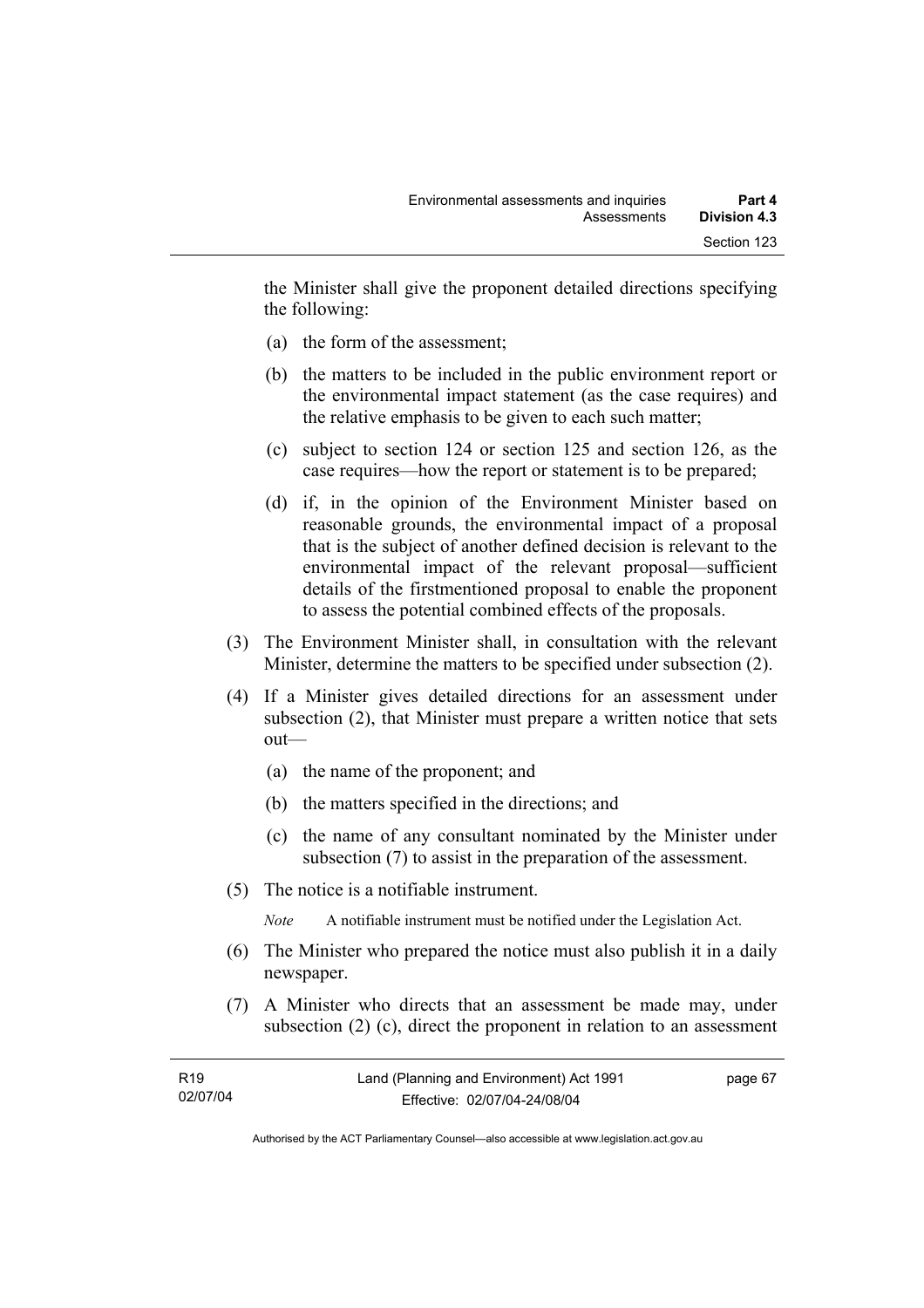| Part 4       | Environmental assessments and inquiries |  |
|--------------|-----------------------------------------|--|
| Division 4.3 | Assessments                             |  |
| Section 124  |                                         |  |

to engage the services of a consultant specified by the Minister in accordance with the prescribed criteria to assist the proponent in the preparation of the assessment.

# **Subdivision 4.3.3 Preparation, evaluation and consideration by Legislative Assembly**

### **124 Public environment reports—preparation**

- (1) The Environment Minister may, in writing, direct the proponent in relation to a public environment report—
	- (a) to undertake the consultation in relation to the preparation of the report that is specified; and
	- (b) after any such consultation—to make the report available, in a specified way and form, for public inspection, with the notice of that availability that is specified.
- (2) The proponent in relation to a public environment report shall comply with a direction under subsection (1).
- (3) This section does not apply in relation to the preparation of a public environment report for the purposes of an assessment that will be—
	- (a) a background paper within the meaning of part 2; or
	- (b) notified together with a draft plan of management under division 5.7.

### **125 Environmental impact statements—consultation and public inspection**

- (1) The proponent in relation to an environmental impact statement must prepare a written notice approved in writing by the Environment Minister—
	- (a) stating that copies of the draft environmental impact statement are available for public inspection and purchase from the proponent at specified places and times; and

| page 68 | Land (Planning and Environment) Act 1991 | R <sub>19</sub> |
|---------|------------------------------------------|-----------------|
|         | Effective: 02/07/04-24/08/04             | 02/07/04        |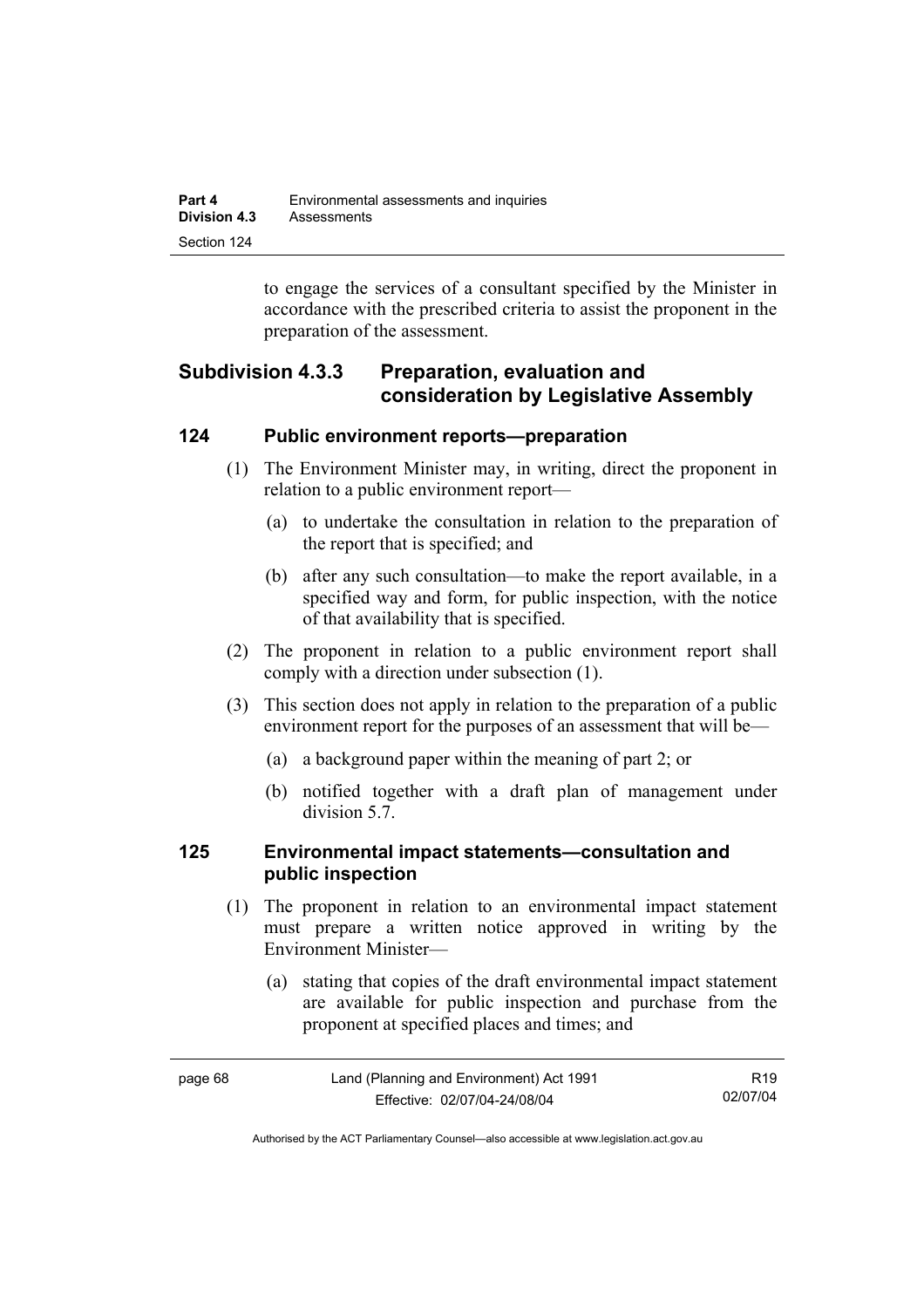- (b) inviting interested persons to submit written comments about the draft to the proponent at a specified address and within a period of 20 business days or the longer period directed in writing by the relevant Minister.
- (2) The notice approved by the Environment Minister is a notifiable instrument.

*Note* A notifiable instrument must be notified under the Legislation Act.

- (3) The proponent must also publish the notice approved by the Environment Minister in a daily newspaper.
- (4) The proponent in relation to an environmental impact statement shall make copies of the draft statement available for inspection and purchase at the places and times specified in the notice under subsection  $(1)$ .
- (5) A proponent shall not sell a copy of a draft environmental impact statement that he or she has made available for purchase under subsection (4) at a price that exceeds a price fixed by the Environment Minister as the maximum price for the sale of a copy of the statement.
- (6) In fixing a maximum price at which a proponent may sell a copy of a draft environmental impact statement, the Environment Minister shall fix a price that will reimburse the proponent for the cost of producing the copy but not for the expense incurred by the proponent in preparing the draft statement.
- (7) A notice under section 282A (3) (AAT Review of decisions) must include particulars of the calculation of the amount fixed as the maximum price that the proponent may charge for a copy of the draft environmental impact statement.
- (8) This section does not apply in relation to the preparation of an environmental impact statement for the purposes of an assessment which will be—
	- (a) a background paper within the meaning of part 2; or

| R <sub>19</sub> | Land (Planning and Environment) Act 1991 | page 69 |
|-----------------|------------------------------------------|---------|
| 02/07/04        | Effective: 02/07/04-24/08/04             |         |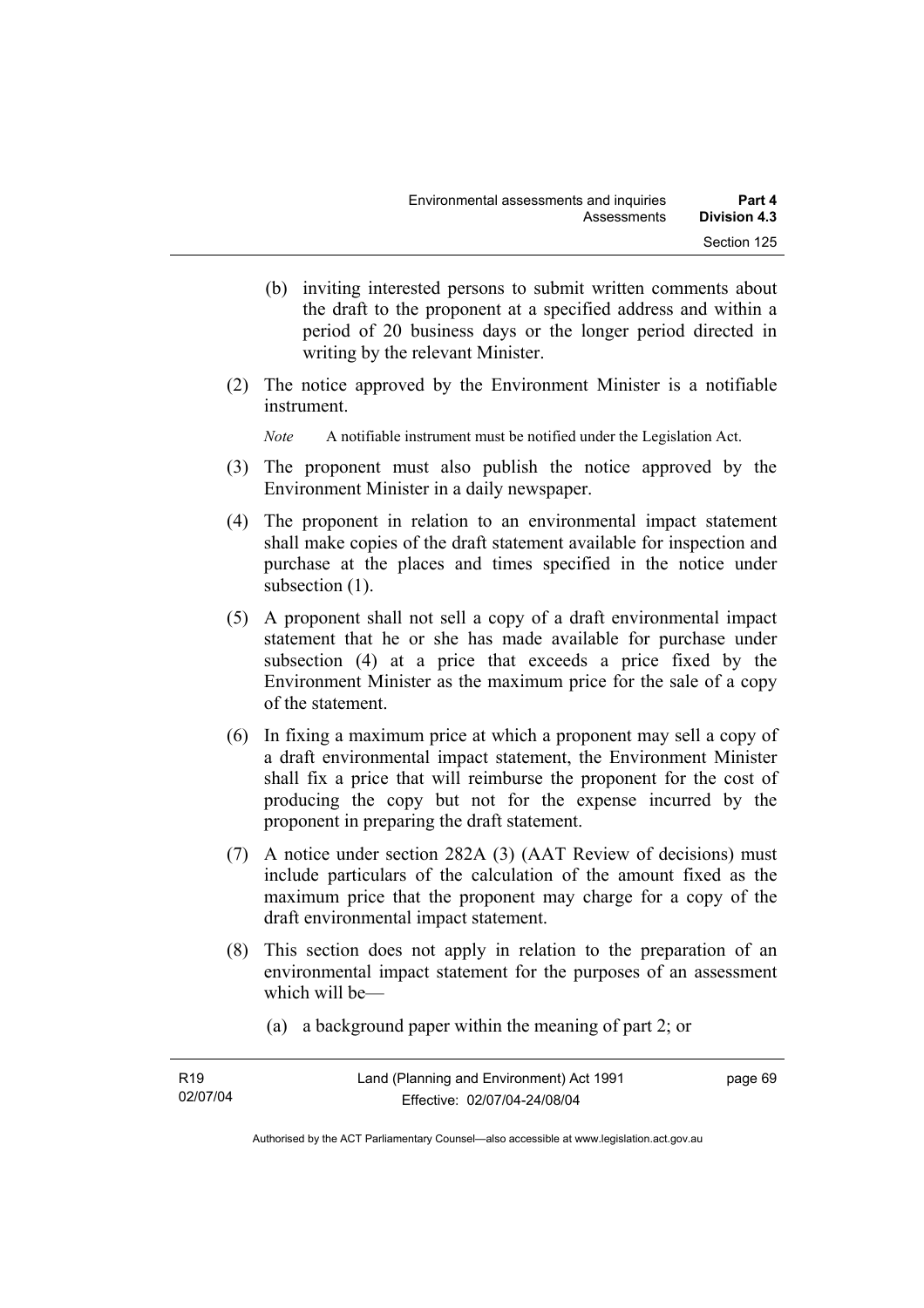(b) notified together with a draft plan of management under division 5.7.

### **126 Environmental impact statements—consideration of relevant comments and reports**

The proponent in relation to an environmental impact statement shall, in preparing the statement, consider any written comments from any person or Territory authority, and any reports, related to the environmental impact of the relevant proposal.

# **127 Submission of reports and statements to Environment Minister**

The proponent shall submit the relevant public environment report or environmental impact statement to the Environment Minister, together with—

- (a) a written report about the proponent's consultation in relation to the report or statement; and
- (b) a copy of each written comment about the report or statement received by the proponent; and
- (c) a copy of each report referred to in section 126 that is not available to the public.

# **128 Consultation**

- (1) The Environment Minister may, by giving reasonable notice to—
	- (a) the proponent of a proposal that has an environmental impact;
	- (b) any other person that the Environment Minister believes on reasonable grounds to have an interest directly affected by the proposal; and
	- (c) any other person that the Environment Minister considers appropriate;

| page 70 | Land (Planning and Environment) Act 1991 | R19.     |
|---------|------------------------------------------|----------|
|         | Effective: 02/07/04-24/08/04             | 02/07/04 |

call a meeting of such persons for the purposes of—

Authorised by the ACT Parliamentary Counsel—also accessible at www.legislation.act.gov.au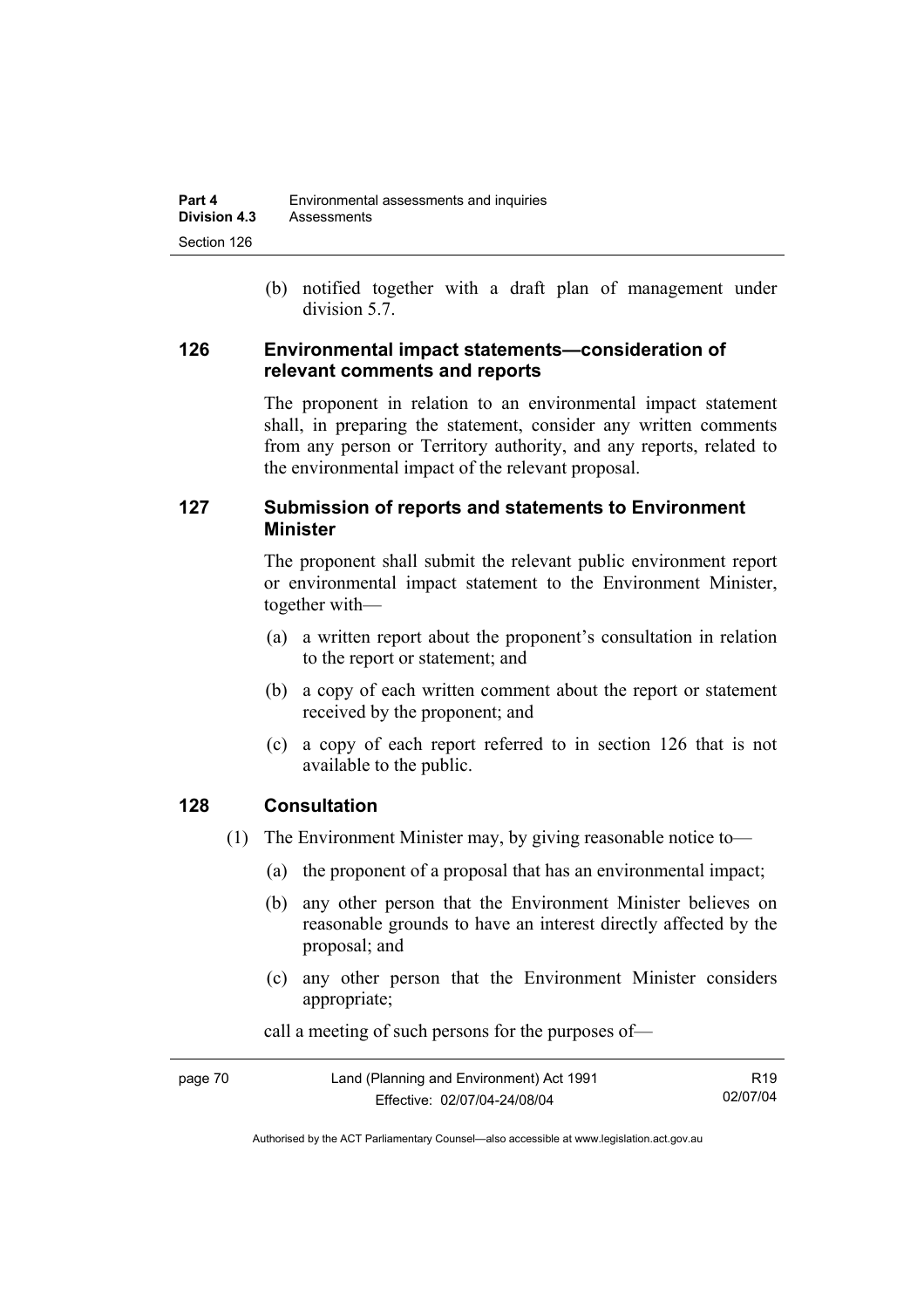- (d) clarifying the proposal or concerns relating to the proposal; or
- (e) clarifying the report of a panel established to conduct an inquiry into the proposal; or
- (f) discussing any ways in which the proposal could be modified to reduce or eliminate any potential adverse environmental impact.
- (2) The Environment Minister shall give a written report to each participant in the meeting stating—
	- (a) the outcome of the meeting; and
	- (b) any recommendations that the Environment Minister intends to include in his or her report under section 131 as a result of the meeting.
- (3) If a meeting recommends that a proposal be varied, the Environment Minister shall make copies of the report prepared in relation to the meeting for subsection (2) available for public inspection at times and places determined, in writing, by the Environment Minister.
- (4) The determination is a notifiable instrument.

*Note* A notifiable instrument must be notified under the Legislation Act.

(5) The Environment Minister must also publish the determination in a daily newspaper.

### **129 Further information**

- (1) Within the prescribed period after the submission of a public environment report or an environmental impact statement to the Environment Minister, that Minister may, by written notice to the proponent, direct the proponent to provide further specified information in relation to the proposal, report or statement.
- (2) On notice under subsection (1), the proponent shall, in writing, provide the specified information to the Environment Minister.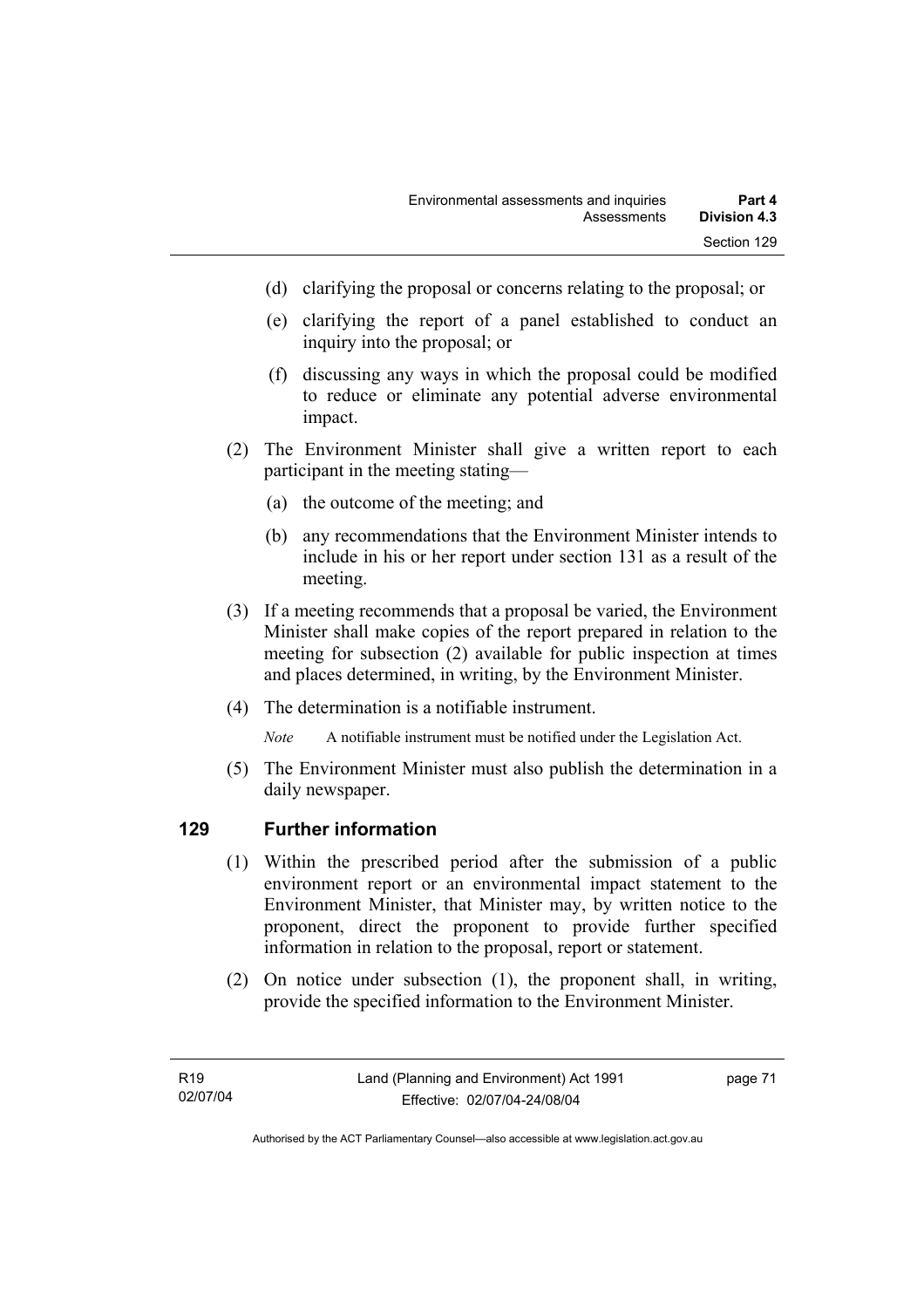### **130 Further revision**

- (1) Within the prescribed period after the submission of a public environment report or an environmental impact statement to the Environment Minister, that Minister may, by written notice to the proponent, request the proponent to revise the report or statement in consideration of specified matters.
- (2) On notice under subsection (1), the proponent may revise the report or statement in consideration of the specified matters.
- (3) The proponent shall—
	- (a) if the report or statement is revised—resubmit the revised report or statement to the Environment Minister; or
	- (b) if the report or statement is not revised—submit a written report to the Environment Minister stating the reasons why the proponent has not revised the report or statement.

### **131 Evaluation by Environment Minister**

- (1) Unless subsection (2) applies, within the prescribed period after the submission of a public environment report or environmental impact statement to the Environment Minister, he or she shall prepare a written report evaluating it.
- (2) If the Environment Minister gives a notice to a proponent under section 130 (1), that Minister shall prepare a written report evaluating a public environment report or statement within the prescribed period after the proponent—
	- (a) resubmits the report or statement under section 130 (3) (a); or
	- (b) submits a report under section  $130(3)$  (b);

as the case requires.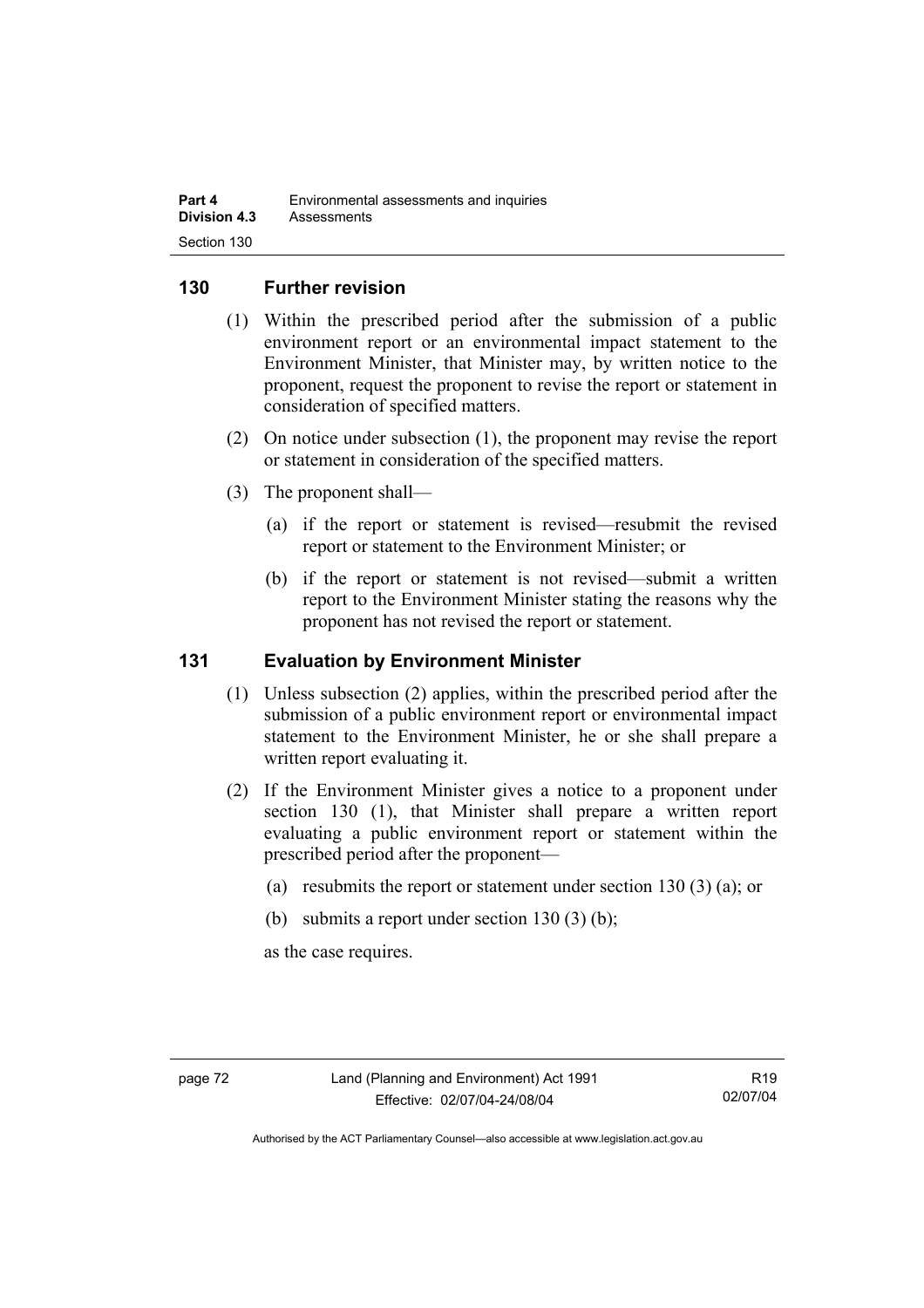- (3) A report under subsection (1) shall include—
	- (a) a statement about whether, in the opinion of the Environment Minister, the public environment report or environmental impact statement has been prepared in accordance with this division, and with the relevant directions under this division; and
	- (b) any comment by that Minister about the environmental impact of the relevant proposal; and
	- (c) if that Minister has called a meeting under section 128—the report of that meeting referred to in section 128 (2); and
	- (d) any recommendation of that Minister about the conditions subject to which the proposal should be approved.

### **132 Presentation to Legislative Assembly and public inspection**

- (1) Within 6 sitting days after the completion of a report referred to in section 131, the relevant Minister shall present to the Legislative Assembly a copy of—
	- (a) the relevant assessment; and
	- (b) any notice given by the Environment Minister under section 129 or section 130; and
	- (c) any report, comment or written information submitted to the Environment Minister under section 127, section 129 or section 130.
- (2) After an assessment is finished, the relevant Minister must make copies of the assessment, together with copies of any documents mentioned in subsection (1) (c), available to the public during office hours at places stated in a written notice prepared by the relevant Minister.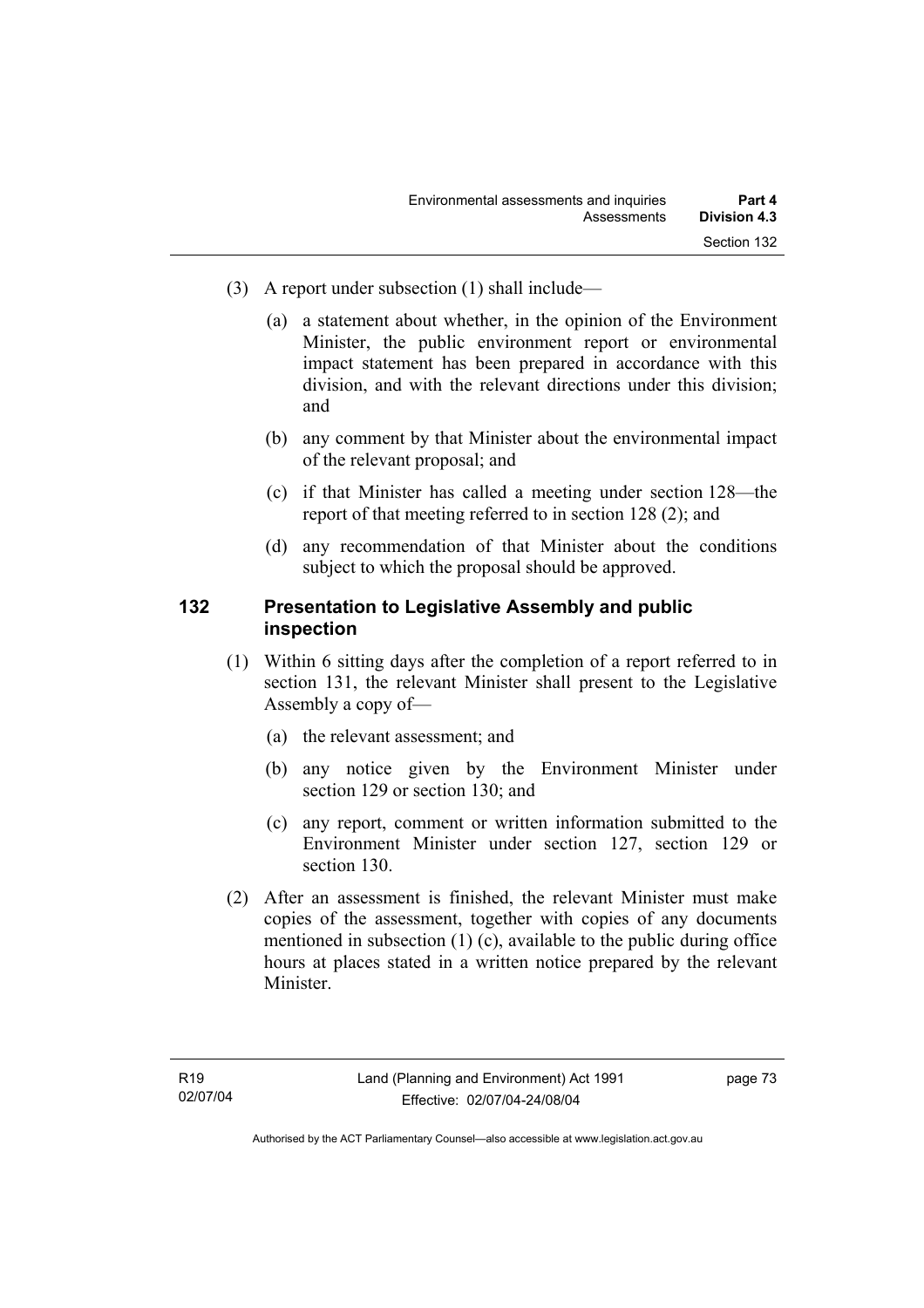(3) The notice under subsection (2) is a notifiable instrument.

*Note* A notifiable instrument must be notified under the Legislation Act.

(4) The relevant Minister must also publish the notice under subsection (2) in a daily newspaper.

### **133 Exclusion of material**

- (1) If, in the relevant Minister's opinion, based on reasonable grounds—
	- (a) a part of an assessment contains information related to the personal or business affairs of a person, being information—
		- (i) supplied to the proponent or that Minister in confidence; or
		- (ii) the publication of which would reveal a trade secret; and
	- (b) it would not be in the public interest for that part to be published;

the relevant Minister must exclude that part from the copy of the assessment presented to the Legislative Assembly, and from any copy of the assessment made available to the public or for public inspection.

 (2) If a part of an assessment is excluded from the copies of that assessment made available to the public or for public inspection, each copy shall include a statement to the effect that an unspecified part of the assessment has been excluded for the purpose of protecting the confidentiality of information included in that part.

### **134 Exemptions**

- (1) The Environment Minister may, in writing (by an *exemption*)—
	- (a) exempt a specified defined decision, or defined decisions of a specified class, from being the subject of an assessment directed under any Act or subordinate law; or

R19 02/07/04

Authorised by the ACT Parliamentary Counsel—also accessible at www.legislation.act.gov.au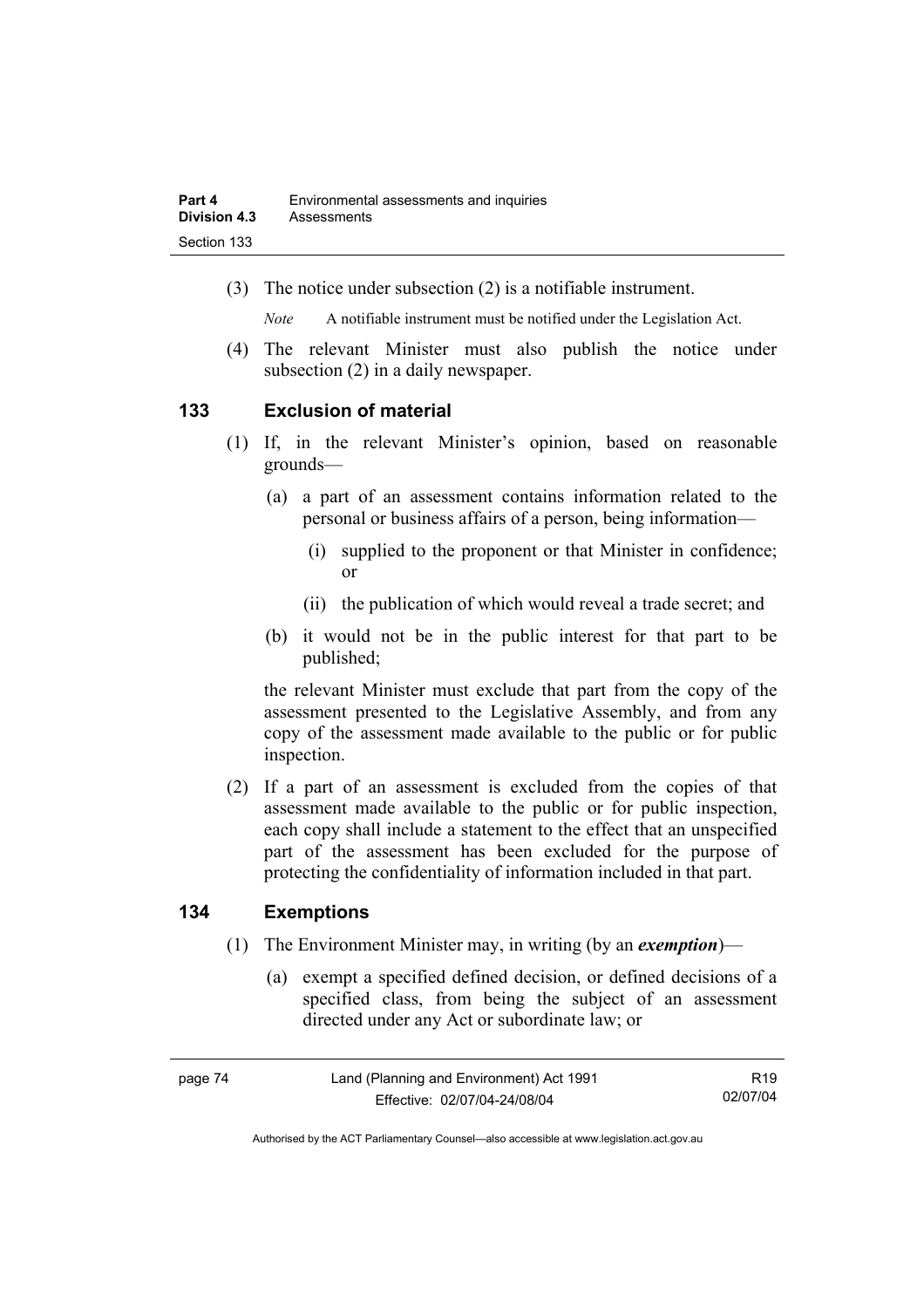- (b) declare that specified provisions of this division are not to apply in relation to a specified assessment, or to assessments of a specified class.
- (2) An exemption is a disallowable instrument.
	- *Note* A disallowable instrument must be notified, and presented to the Legislative Assembly, under the Legislation Act.
- (3) The Legislation Act, chapter 7 (Presentation, amendment and disallowance of subordinate laws and disallowable instruments) applies to an exemption as if each reference in that chapter to 6 sitting days were a reference to 5 sitting days.
- (4) Subject to any disallowance under the Legislation Act, chapter 7, the exemption commences—
	- (a) on the day after the 5th sitting day after the day it is presented to the Legislative Assembly under that chapter; or
	- (b) if the exemption provides for a later date or time of commencement—on that date or at that time.
- (5) The Environment Minister shall notify an exemption in a daily newspaper.
- (6) The validity of an exemption is not affected by a failure to comply with subsection  $(5)$ .

# **Division 4.4 Inquiries**

# **Subdivision 4.4.1 Establishment of panels and terms of reference**

# **135 Constitution**

 (1) If the relevant Minister in relation to a defined decision decides to establish a panel to inquire into the proposal that is the subject of that decision he or she shall, in writing, appoint a person or persons to constitute a panel to conduct the inquiry.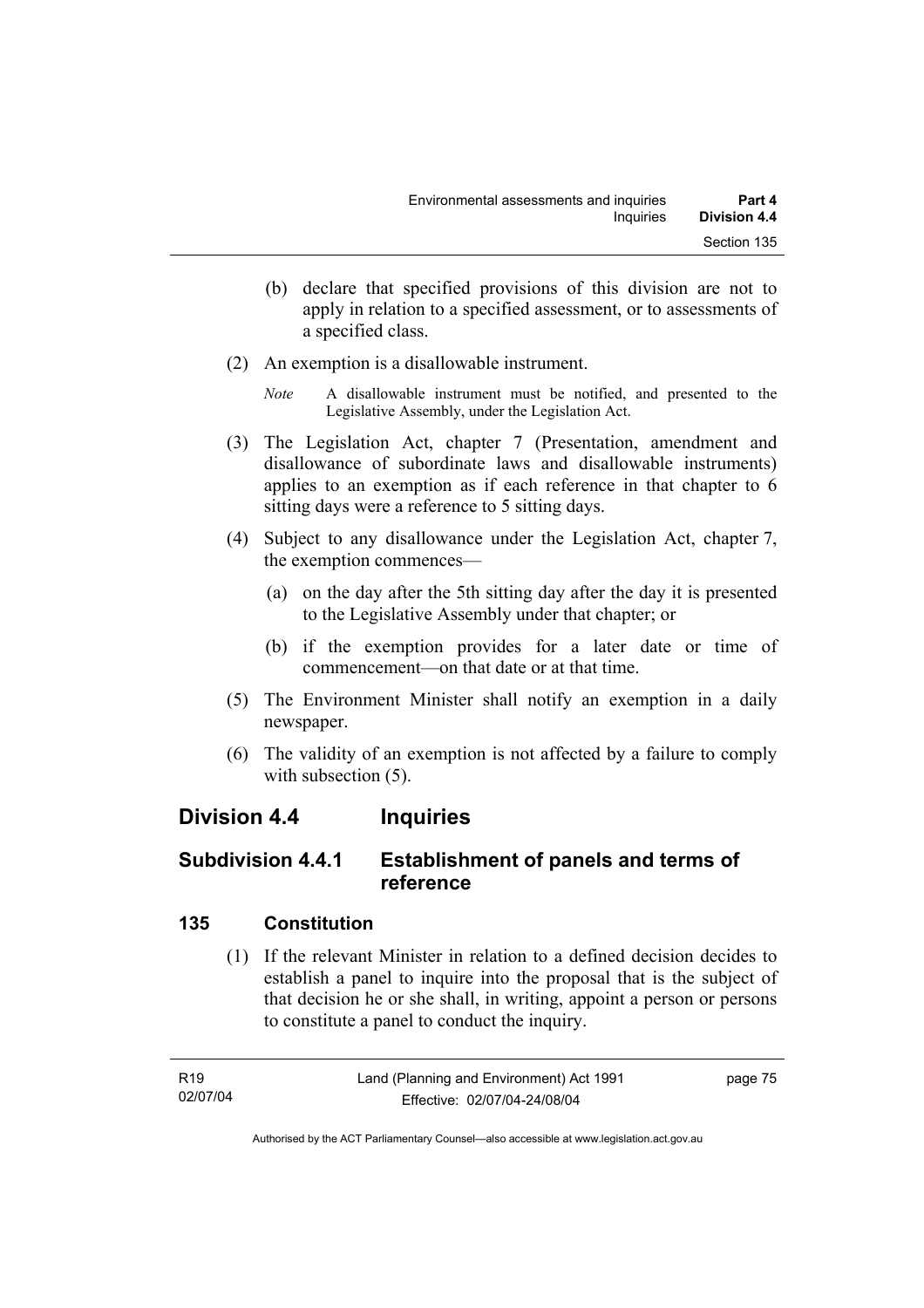(2) The relevant Minister shall nominate 1 member (or, in the case of a panel constituted by 1 member, that member) of the panel as the presiding member.

# **136 Combined inquiries**

If 2 or more proposals, being the subject of 2 or more defined decisions, would in the opinion of the Environment Minister have substantially interconnected effects, he or she may, under section 135, with the consent of the relevant Minister in relation to each decision, establish a panel to conduct an inquiry into the potential combined effect of those proposals.

### **138 Terms of reference**

- (1) The relevant Minister shall, in writing, determine the terms of reference of an inquiry.
- (2) The terms of reference of an inquiry—
	- (a) shall—
		- (i) specify the defined decision; and
		- (ii) require the panel to assess the potential costs and benefits to the community and to the Territory of the proposal that is the subject of that decision; and
		- (iii) specify a reasonable period within which the panel is to report; and
	- (b) may require the panel—
		- (i) to investigate specified aspects of that proposal; or
		- (ii) to consider any specified report.
- (3) The relevant Minister may, at the request of a panel, or on his or her own initiative, in writing, vary the terms of reference of the relevant inquiry.

R19 02/07/04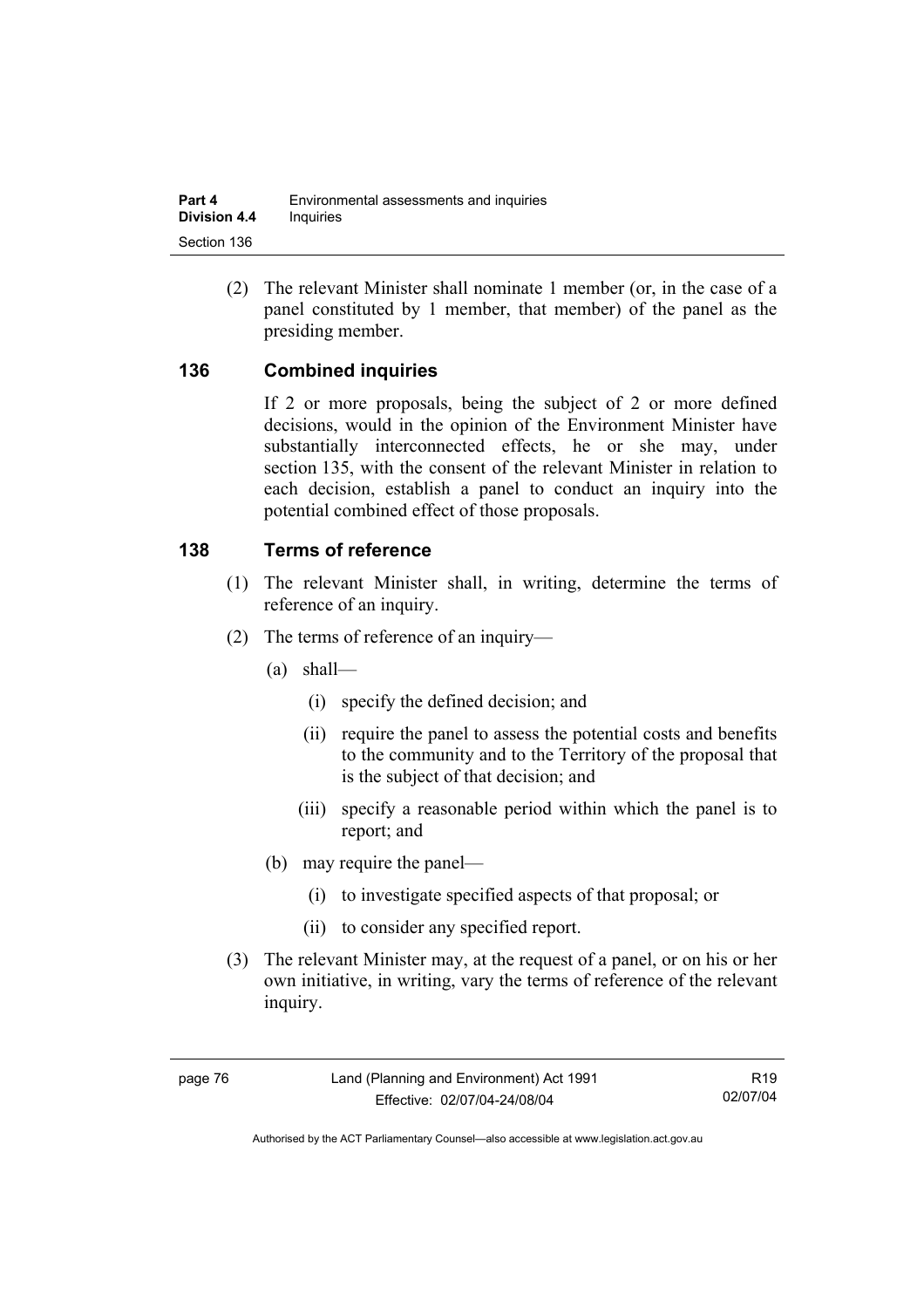(4) A variation of terms of reference is a notifiable instrument. *Note* A notifiable instrument must be notified under the Legislation Act.

# **139 Notification**

- (1) The relevant Minister for an inquiry must, in writing, determine—
	- (a) the members of the panel, and the presiding member; and
	- (b) the terms of reference of the inquiry; and
	- (c) the period within which the panel is to report; and
	- (d) the other matters that Minister considers necessary.
- (2) A determination is a notifiable instrument.

*Note* A notifiable instrument must be notified under the Legislation Act.

# **Subdivision 4.4.2 Inquiry reports**

# **140 Inquiry reports**

A panel shall report its findings and recommendations in writing to the relevant Minister in accordance with the terms of reference determined under section 138.

# **141 Presentation to Legislative Assembly and public inspection**

- (1) The relevant Minister must present a copy of the report of a panel's findings and recommendations to the Legislative Assembly within 6 sitting days after the day the Minister receives the report.
- (2) After a report is completed, the relevant Minister must make copies of the report available to the public during office hours at places stated in a written notice prepared by the relevant Minister.
- (3) The notice is a notifiable instrument.

*Note* A notifiable instrument must be notified under the Legislation Act.

page 77

Authorised by the ACT Parliamentary Counsel—also accessible at www.legislation.act.gov.au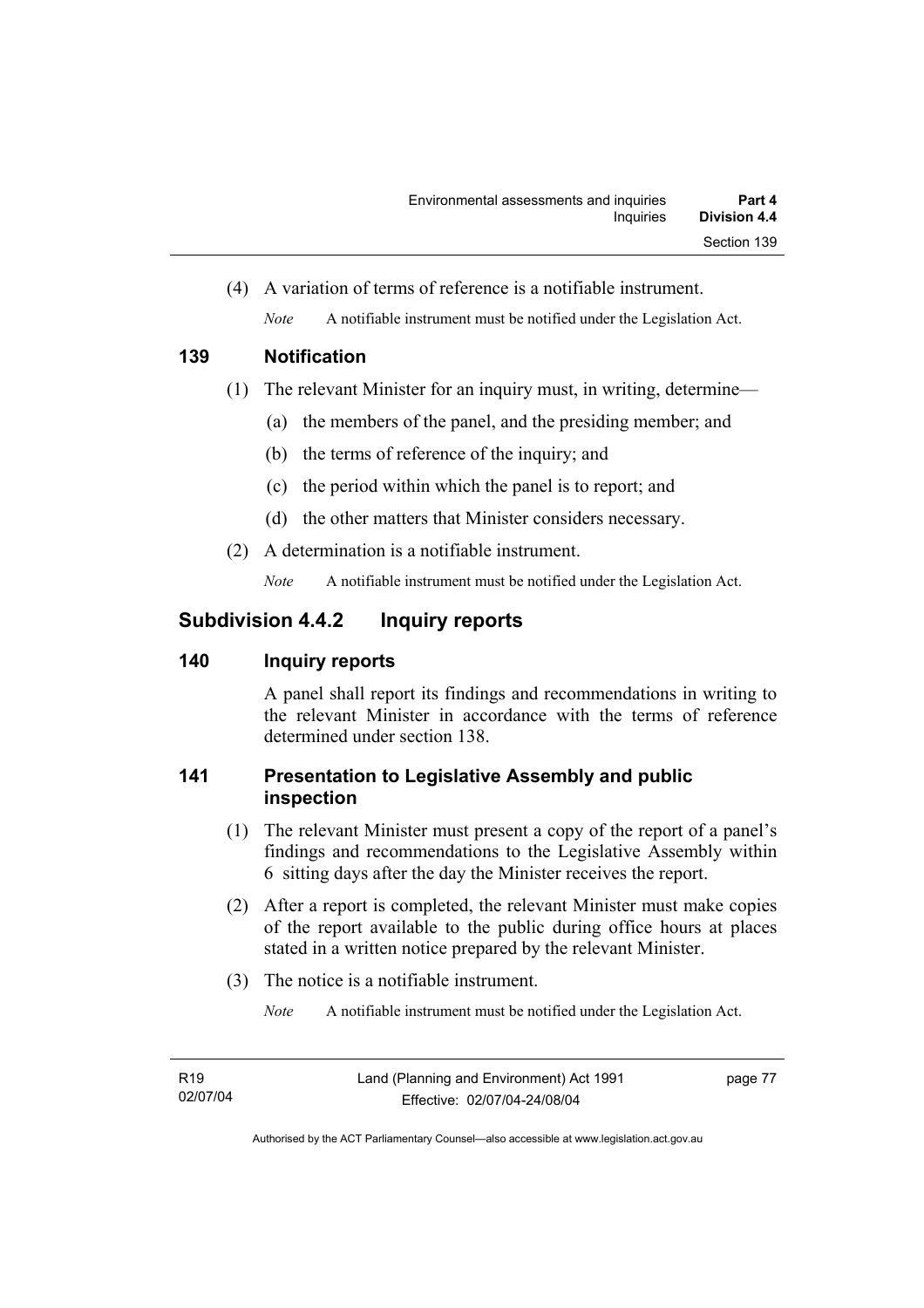(4) The relevant Minister must also publish the notice in a daily newspaper.

# **142 Exclusion of material**

- (1) If, in the panel's opinion based on reasonable grounds and expressed in its report—
	- (a) a part of a report contains information related to the personal or business affairs of a person, being information—
		- (i) supplied to the panel in confidence; or
		- (ii) the publication of which would reveal a trade secret; and
	- (b) it would not be in the public interest for that part to be published;

the relevant Minister may exclude that part from the copy of the report presented to the Legislative Assembly, and from any copy made available to the public or for public inspection.

 (2) If a part of a report is excluded under subsection (1), each copy of the report presented to the Legislative Assembly or made available to the public or for public inspection shall include a statement to the effect that an unspecified part of the report has been excluded for the purpose of protecting the confidentiality of information included in that part.

# **Subdivision 4.4.3 Procedures and powers**

### **143 Definitions for sdiv 4.4.3**

In this subdivision:

#### *authorised person* means—

- (a) a panel member; or
- (b) a person assisting a panel member in a way authorised in writing by the member.

| page 78 | Land (Planning and Environment) Act 1991 | R <sub>19</sub> |
|---------|------------------------------------------|-----------------|
|         | Effective: 02/07/04-24/08/04             | 02/07/04        |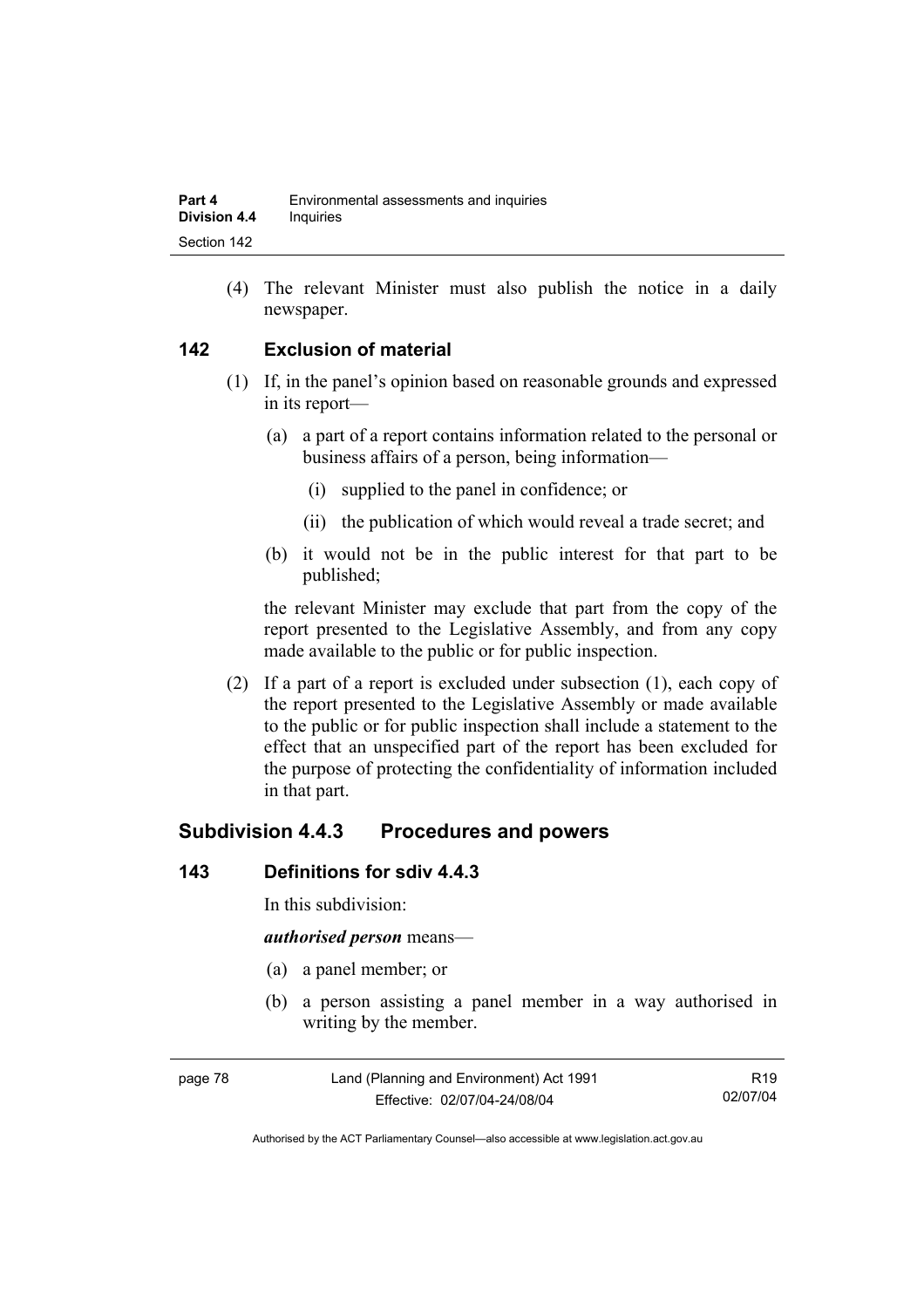*occupier*, of a place, includes—

- (a) a person believed, on reasonable grounds, to be an occupier of the place; and
- (b) a person apparently in charge of the place.

*place* includes premises, land, vehicle, aircraft or vessel.

### **144 Notice of inquiry hearings**

- (1) At a reasonable time before the beginning of an inquiry, the presiding member of a panel must prepare a notice stating—
	- (a) the subject matter of the inquiry; and
	- (b) the time when, and place where, the inquiry is to begin.
- (2) The notice is a notifiable instrument.

*Note* A notifiable instrument must be notified under the Legislation Act.

(3) The presiding member must also publish the notice in a daily newspaper.

### **145 Public hearings**

- (1) A panel shall conduct its inquiry in public, except as provided by subsection (2).
- (2) A panel may—
	- (a) direct that the inquiry or any part of it be held in private, and give directions about who may be present during any private hearing; or
	- (b) give directions prohibiting or restricting the publication of evidence given before the inquiry, or of matters contained in documents lodged with the inquiry; or
	- (c) give directions prohibiting or restricting the disclosure to any specified person of such evidence or such matters.

page 79

Authorised by the ACT Parliamentary Counsel—also accessible at www.legislation.act.gov.au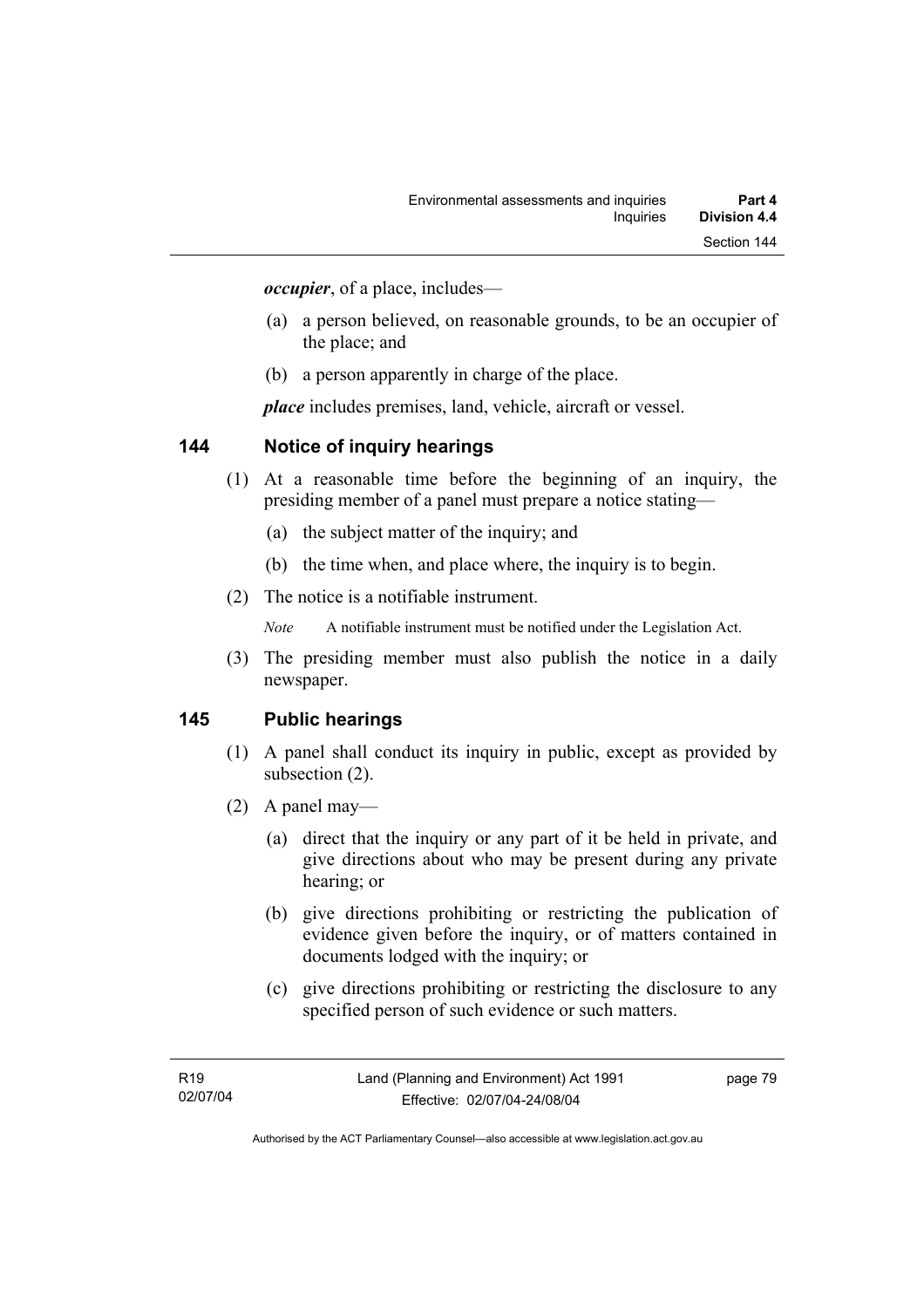- (3) In making a direction under subsection (2), a panel shall consider—
	- (a) the principle that it is desirable that the inquiry should be held in public, and that evidence given before the inquiry, and documents lodged with the inquiry, should be available to interested persons and to the public; and
	- (b) in the circumstances, whether confidentiality is required for the relevant proceedings, evidence or matter.
- (4) A panel may issue a direction under subsection (2) for a special hearing under section 147.

# **146 General procedure**

- (1) At a hearing of an inquiry, the panel—
	- (a) shall not conduct the hearing in an unduly formal way; and
	- (b) is not bound by the rules of evidence, and may inform itself—
		- (i) in any way it considers appropriate; and
		- (ii) without notice to any person who has made a submission to the inquiry; and
	- (c) may take evidence on oath, or affirmation, administered by a member of the panel; and
	- *Note* For the taking of an oath or the making of an affirmation, see the *Oaths and Affirmations Act 1984.*
	- (d) may prohibit or regulate cross-examination; and
	- (e) subject to this subdivision, may otherwise determine its own procedures.
- (2) Unless otherwise required by the panel, a person may make a submission to an inquiry orally or in writing or partly orally and partly in writing.
- (3) The panel may adjourn an inquiry from time to time and from place to place (whether within or outside the ACT).

| page 80 | Land (Planning and Environment) Act 1991 | R <sub>19</sub> |
|---------|------------------------------------------|-----------------|
|         | Effective: 02/07/04-24/08/04             | 02/07/04        |

Authorised by the ACT Parliamentary Counsel—also accessible at www.legislation.act.gov.au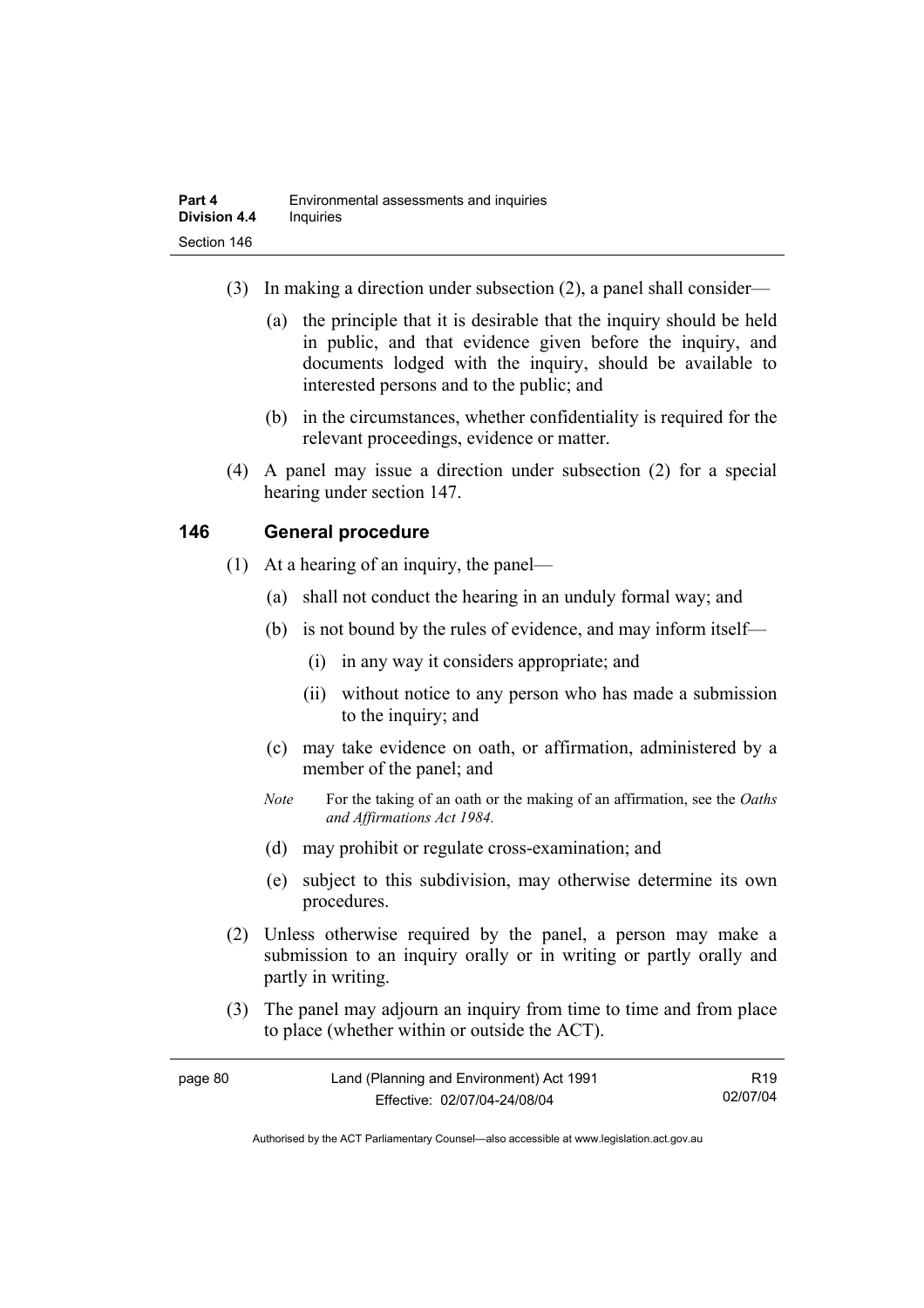### **147 Special hearings—consultation with interested persons**

- (1) A panel may hold a special hearing of the inquiry to consult with—
	- (a) the proponent; and
	- (b) any other person that the panel believes on reasonable grounds to have an interest directly affected by the proposal; and
	- (c) any other person the panel considers appropriate;

for the purposes of—

- (d) clarifying the proposal; and
- (e) discussing ways in which the proposal could be modified to reduce or eliminate any potential environmental impact.
- (2) The panel shall give each person referred to in subsection (1) reasonable written notice of the special hearing.

*Note* For how documents may be given, see Legislation Act, pt 19.5.

- (3) The panel shall conduct a special hearing in an informal way.
- (4) The panel shall include in the report of an inquiry a report stating—
	- (a) the outcome of the special hearing; and
	- (b) any influence the special hearing has had on the panel's recommendations in relation to the proposal.

#### **148 Assessments for purpose of inquiries**

- (1) For the purposes of an inquiry, the relevant Minister may, at the written request of the panel, or on his or her own initiative, direct that an assessment be made of the environmental impact of any aspect of the proposal that is the subject of the relevant defined decision.
- (2) An assessment under subsection (1) consists of a public environment report or an environmental impact statement, but does not include a report of the Environment Minister under section 131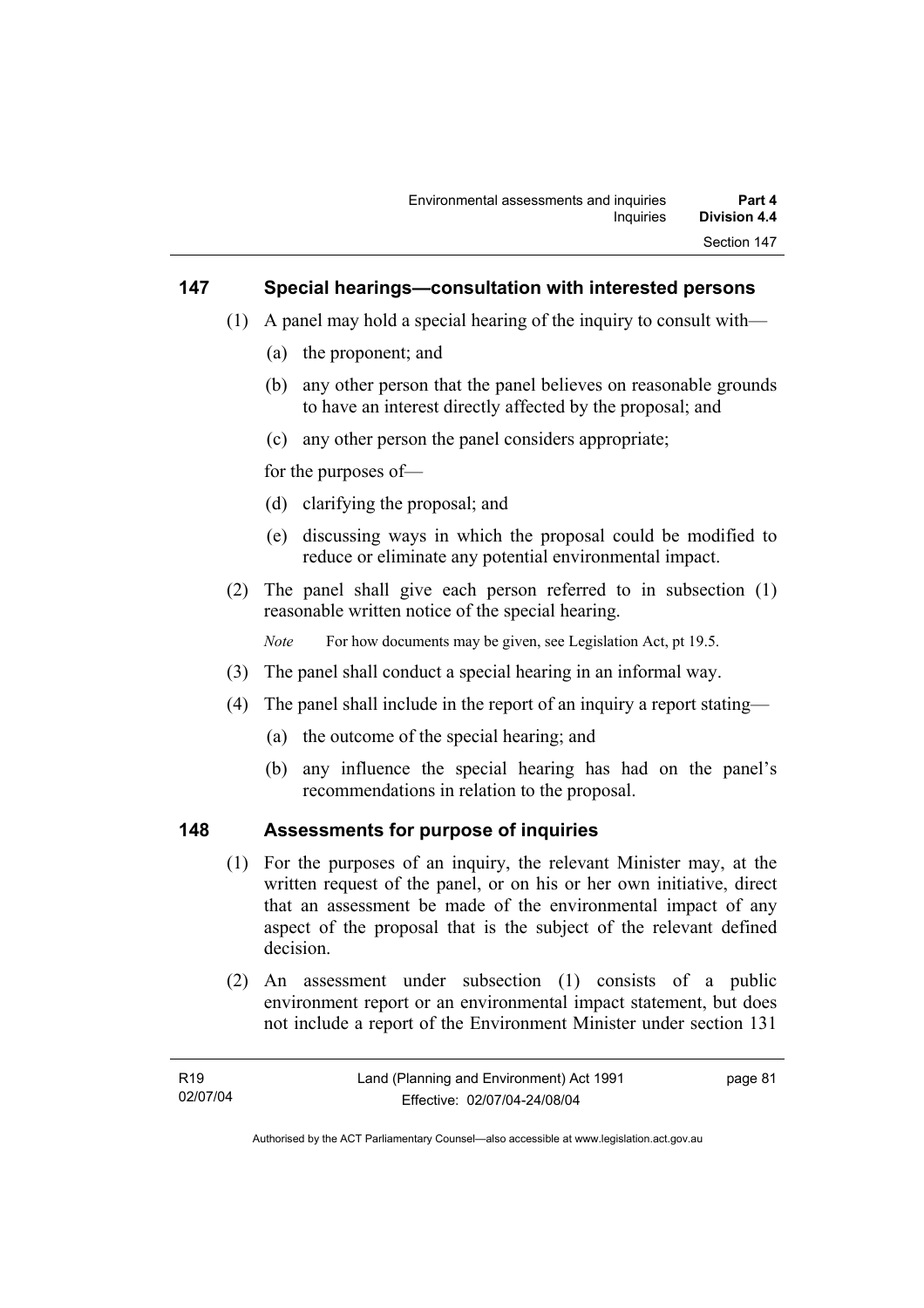evaluating the public environment report or environmental impact statement.

- (3) Sections 127, 128, 129 and 130 apply to an assessment under subsection (1) as if the references to the Environment Minister in those sections were references to the relevant Minister.
- (4) Section 131 does not apply in relation to an assessment under subsection  $(1)$ .
- (5) For section 132 (1), the relevant Minister must present a copy of an assessment under subsection (1), together with any notice, report, comment or information mentioned in section 132 (1) (b) or (c), to the Legislative Assembly within 6 sitting days after—
	- (a) receiving the assessment under section 127; or
	- (b) if he or she issues a notice under section 129, but does not issue a notice under section 130—receiving the relevant information under section 129 (2); or
	- (c) if he or she issues a notice under section 130—receiving the assessment or report under section 130 (3).

### **149 Witnesses—summons to appear**

- (1) The presiding member of a panel may, by writing, summon a person to attend a hearing of the inquiry at a specified time and place to give evidence and to produce the books and documents that are—
	- (a) relevant to any matter at issue in the inquiry; and
	- (b) specified in the summons.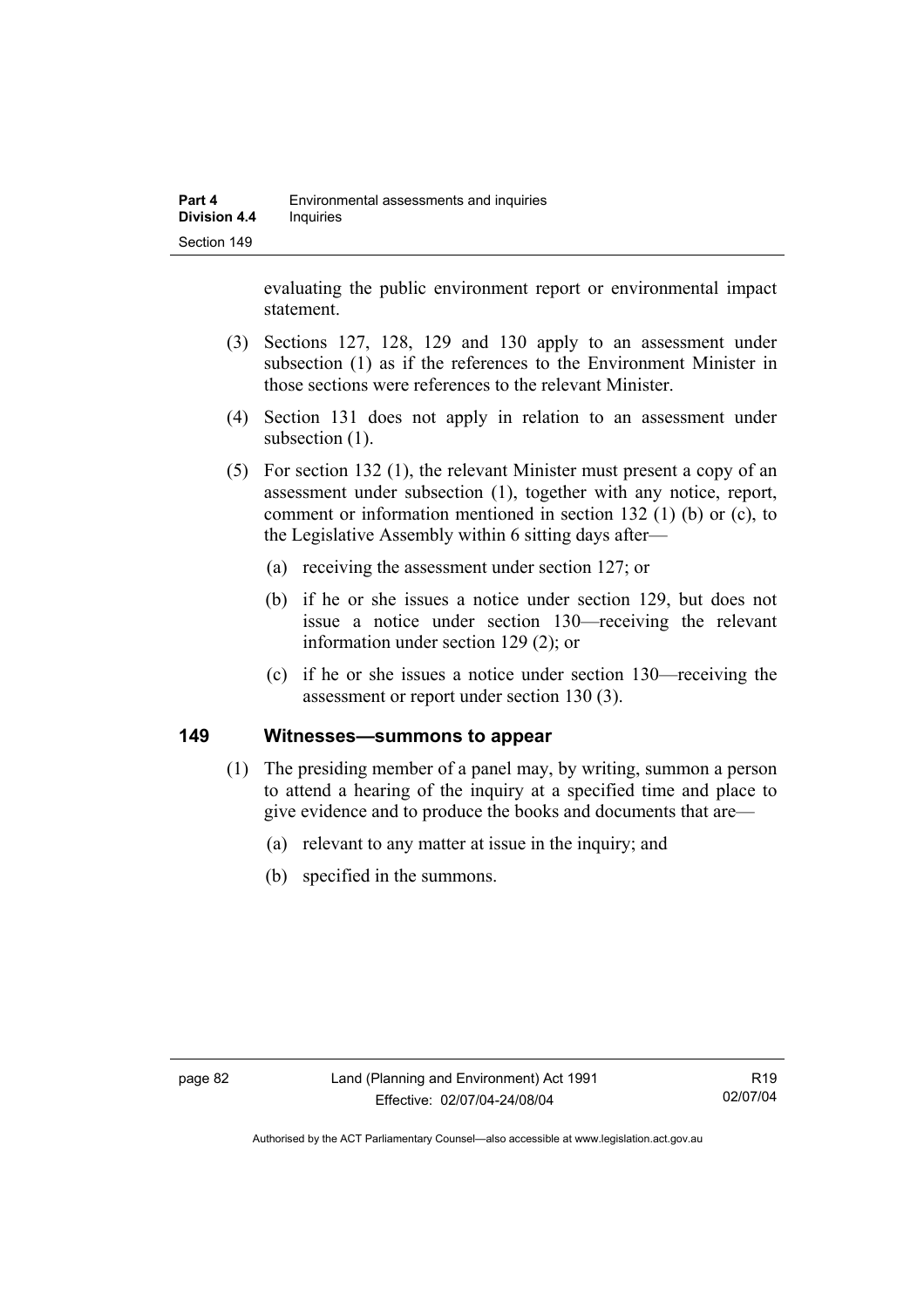(2) A person served with a summons under subsection (1) shall not, without reasonable excuse, fail to comply with the summons.

Maximum penalty: 50 penalty units, imprisonment for 6 months or both.

 (3) The Territory shall pay a witness summoned to appear at an inquiry the allowances that are prescribed.

# **150 Victimisation of witnesses**

- (1) A person shall not—
	- (a) use violence to or inflict injury on; or
	- (b) cause or procure violence, damage, loss or disadvantage to; or
	- (c) cause or procure the punishment of;

a person on account of the person's giving, or proposing to give, evidence to an inquiry.

Maximum penalty: 100 penalty units, imprisonment for 1 year or both.

- (2) An employer shall not—
	- (a) dismiss an employee from his or her employment, or prejudice an employee in his or her employment, on account of the employee's giving, or proposing to give, evidence to an inquiry; or
	- (b) threaten so to dismiss, or so to prejudice, an employee on account of the employee's proposing to give evidence to an inquiry.

Maximum penalty: 100 penalty units, imprisonment for 1 year or both.

 (3) For subsection (2) (a), in proceedings for an offence against subsection (2), if it is established that an employer dismissed an employee from his or her employment, or prejudiced an employee in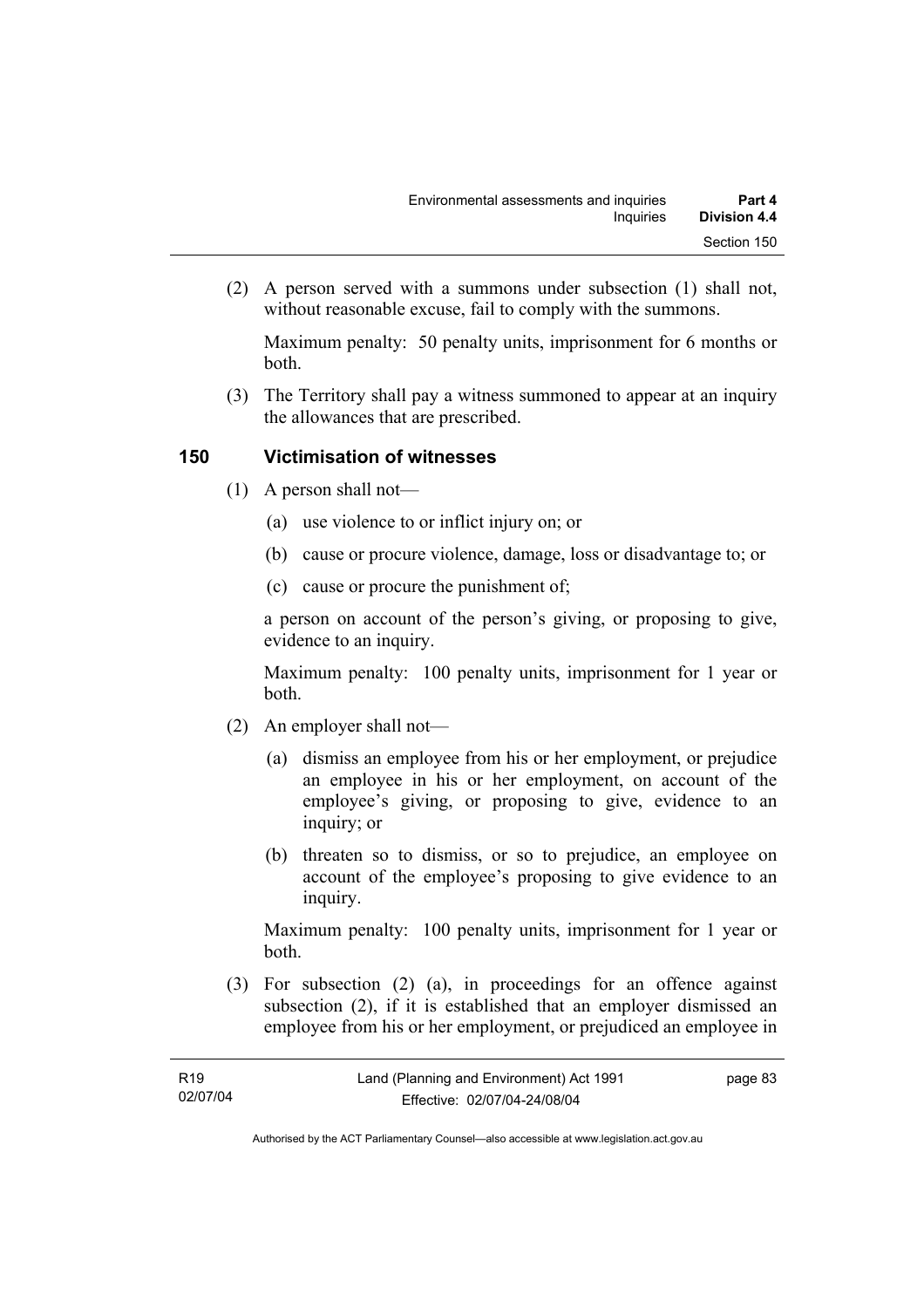his or her employment, after the employee gave, or proposed to give, evidence to an inquiry, it is to be presumed that that dismissal or prejudice was because of the employee's giving, or proposing to give, evidence at the inquiry, but that presumption is rebuttable.

 (4) For subsection (2) (b), in proceedings for an offence against subsection (2), if it is established that an employer threatened to dismiss an employee from his or her employment, or to prejudice an employee in his or her employment, after the employee proposed to give evidence to an inquiry, it is to be presumed that that threat was because of the employee's proposal, but that presumption is rebuttable.

### **151 Inspection of books and documents**

- (1) An authorised person may inspect any book or document given in evidence to the inquiry, and may make copies of, or copy extracts from, such a book or document.
- (2) A book or document given in evidence to an inquiry may be kept by the panel for the reasonable period the panel considers appropriate.
- (3) A panel shall allow the owner of a book or document kept by the panel reasonable access to the book or document.

# **152 Power of entry**

- (1) For an inquiry, an authorised person may enter any place—
	- (a) with the consent of the occupier; or
	- (b) under a warrant issued under section 153.
- (2) Before seeking the consent of the occupier of a place for subsection (1), an authorised person shall—
	- (a) if the authorised person is a panel member—produce written evidence of his or her appointment; and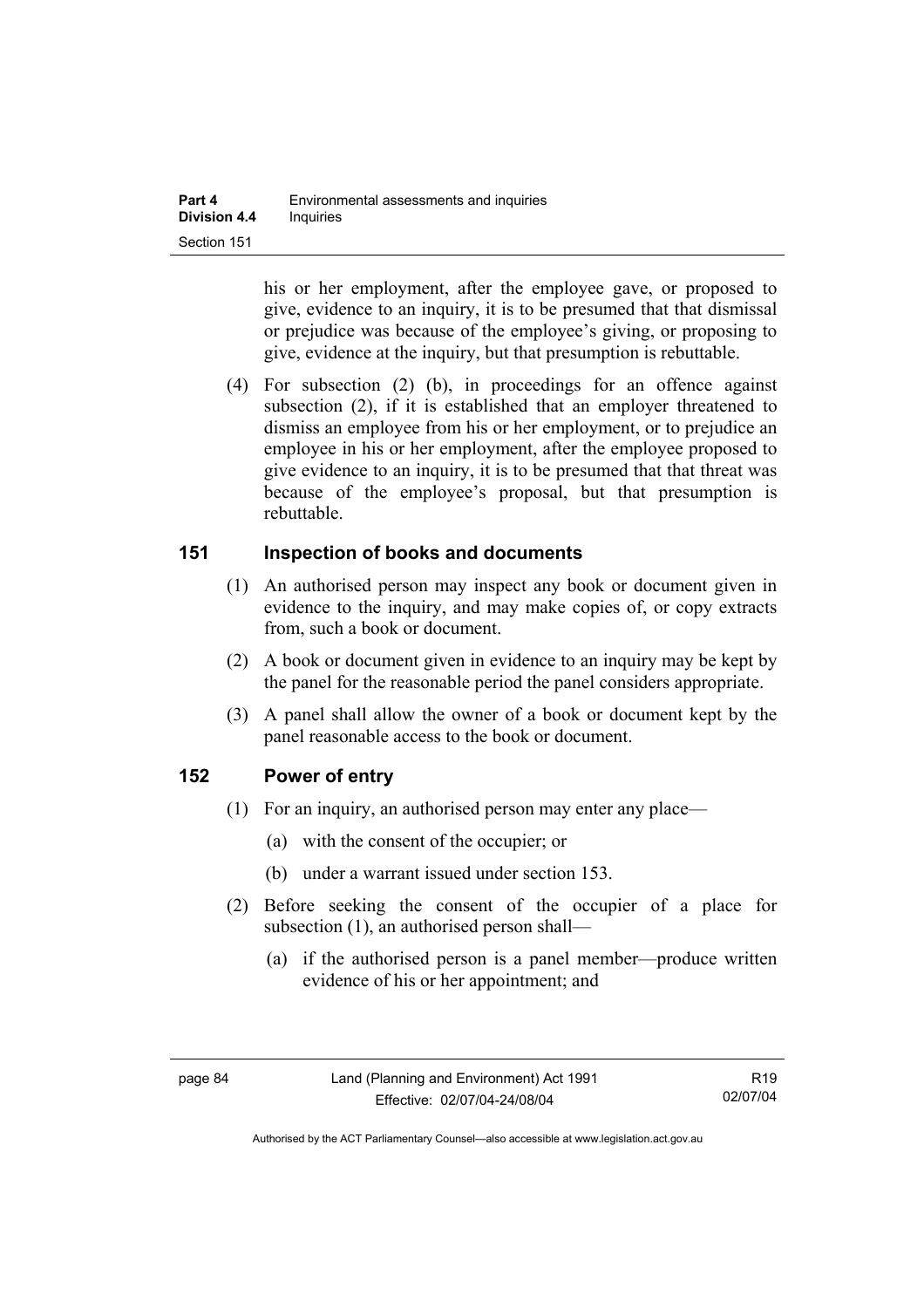- (b) if the authorised person is the assistant of a panel member produce written evidence of his or her authority; and
- (c) inform the occupier that he or she may refuse to give consent.
- (3) If an authorised person obtains the consent of the occupier to enter a place under subsection (1), the authorised person shall ask the occupier to sign a written acknowledgment—
	- (a) that the occupier has been informed that he or she may refuse to so consent; and
	- (b) that the occupier has consented; and
	- (c) of the day and time when the occupier consented.
- (4) If it is material, in any proceedings, for a court to be satisfied that an occupier has consented to the entry of premises by an authorised person under subsection (1) and an acknowledgment in accordance with subsection (3) signed by the occupier is not produced in evidence, it shall be presumed that the occupier did not consent, but that presumption is rebuttable.

# **153 Search warrants**

- (1) If a panel member believes on reasonable grounds that it is necessary, for the inquiry, for an authorised person to enter and inspect any place and to search for and inspect anything or any kind of thing, within the next following 28 days the member may—
	- (a) lay before a magistrate an information on oath setting out those grounds; and
	- (b) apply for the issue of a warrant to search the place for such a thing or things, and to inspect it or them.
- (2) On application under subsection (1), the magistrate may issue a warrant authorising the authorised person named in the warrant, with the assistance and by the force that is necessary and reasonable—

page 85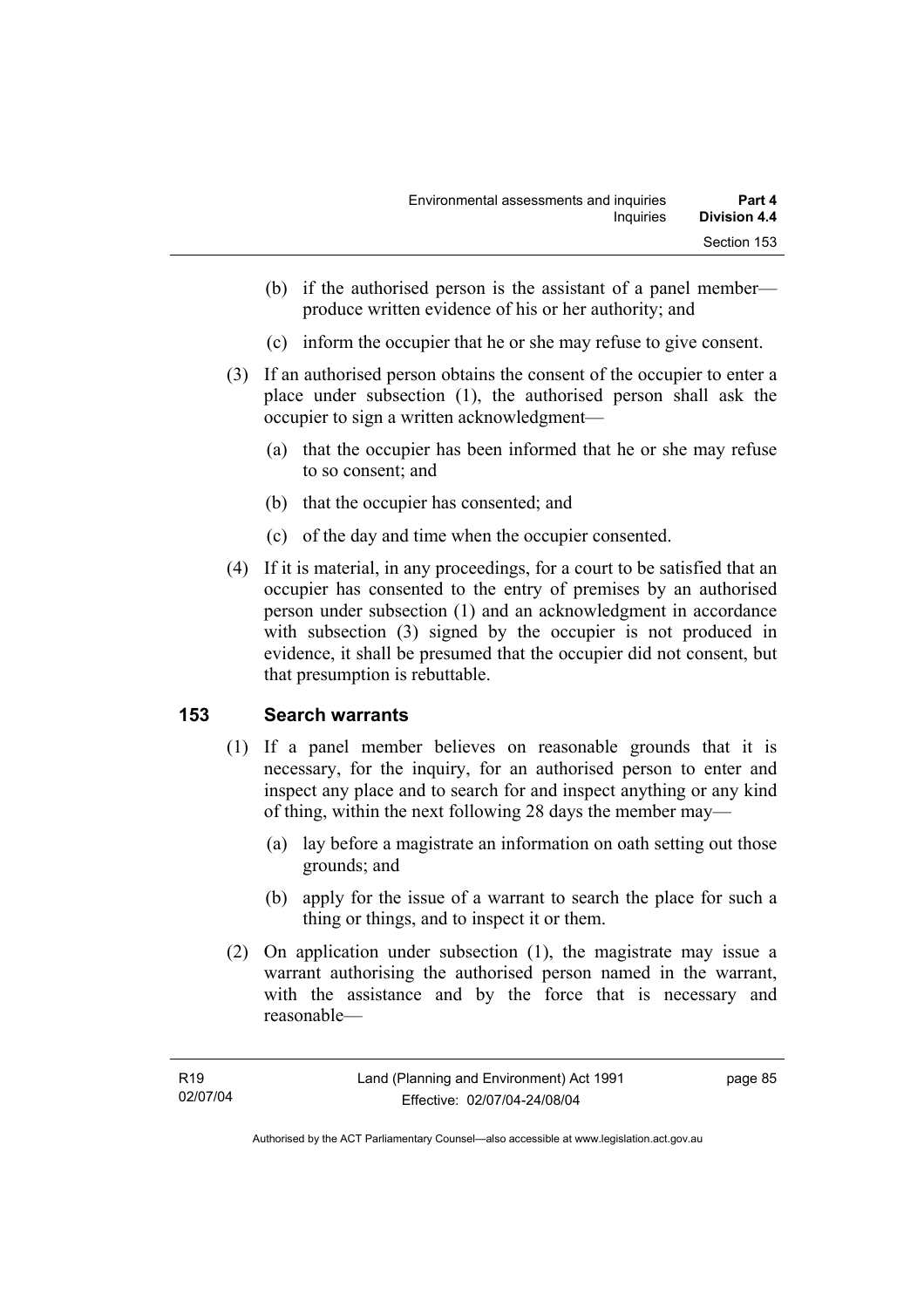- (a) to enter the place; and
- (b) to search for any specified thing or anything of a specified kind; and
- (c) to inspect any such thing.
- (3) A magistrate shall not issue a warrant unless—
	- (a) the applicant or another person has given the magistrate, either orally or by affidavit, any further information that the magistrate requires about the grounds on which the issue of the warrant is sought; and
	- (b) the magistrate is satisfied that there are reasonable grounds for issuing the warrant.
- (4) A warrant shall—
	- (a) specify the inquiry in relation to which the entry, search and inspection are authorised; and
	- (b) state the purpose for which it is issued; and
	- (c) specify particular hours during which the entry is authorised, or state that the entry is authorised at any time of the day or night; and
	- (d) include a description of the things, or kinds of things, in relation to which any power under section 154 may be exercised; and
	- (e) specify a date not later than 28 days after the date of issue of the warrant when the warrant ceases to have effect.

### **154 Powers of search and inspection**

- (1) Subject to the terms of any warrant issued under section 153, if an authorised person enters a place in accordance with section 152, he or she may, for the purposes of the inquiry—
	- (a) inspect the place; or

R19 02/07/04

Authorised by the ACT Parliamentary Counsel—also accessible at www.legislation.act.gov.au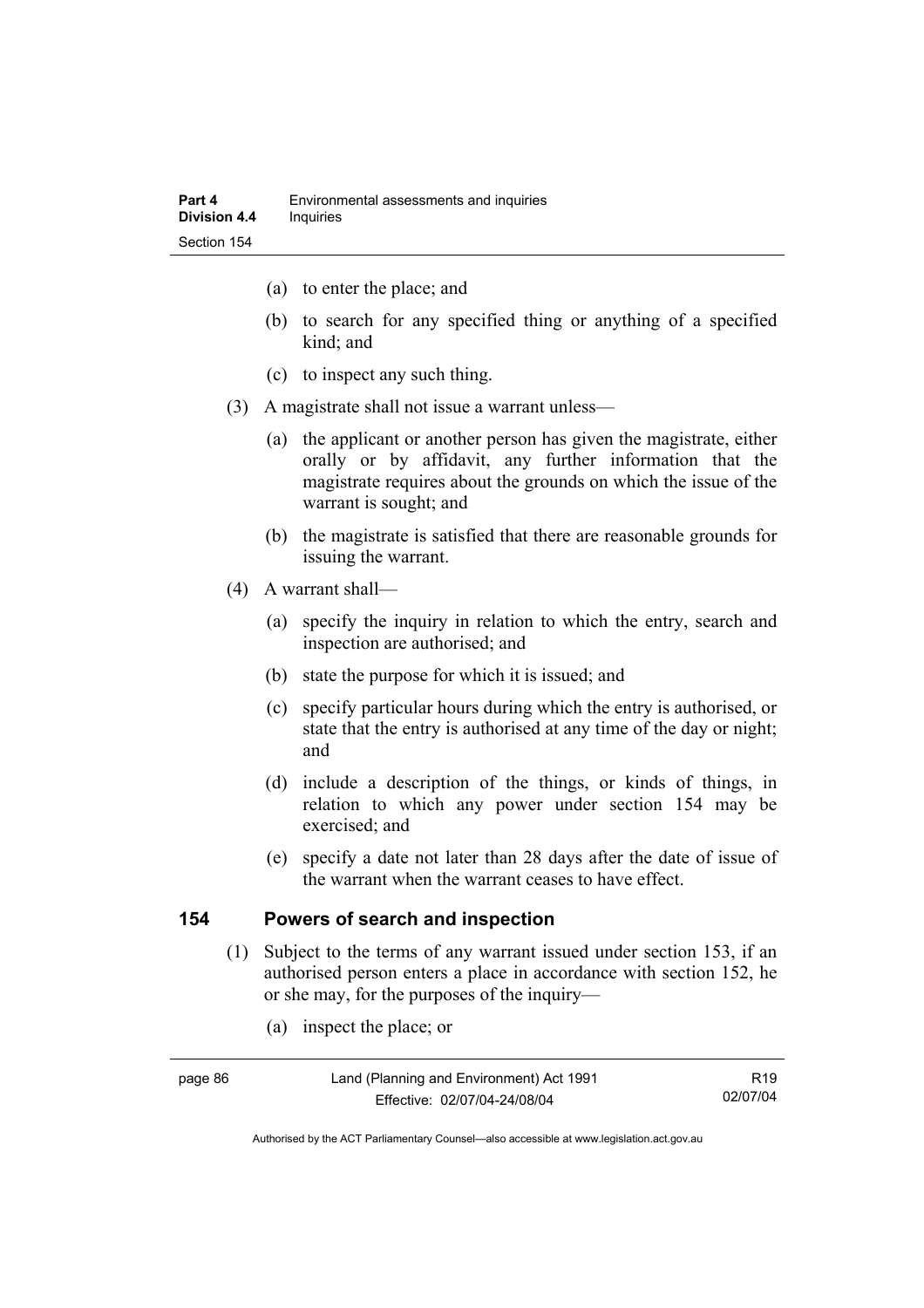- (b) search for and inspect anything; or
- (c) require the occupier to give the authorised person the assistance that is reasonable to enable the authorised person to exercise his or her powers under this section.
- (2) A person shall not, without reasonable excuse, contravene a requirement made of the person under subsection (1) (c).

Maximum penalty: 50 penalty units.

### **156 Contempt**

A person shall not, without reasonable excuse—

- (a) contravene a direction lawfully given by a panel member; or
- (b) disturb a panel member in the exercise of the member's functions; or
- (c) interrupt a hearing of an inquiry; or
- (d) use insulting language, or act in an insulting way, towards a panel member; or
- (e) create a disturbance, or participate in the creation or continuation of a disturbance, in or near a place where a hearing of an inquiry is taking place; or
- (f) do any other act or thing that would, if the panel were a court of record, constitute a contempt of that court.

Maximum penalty: 50 penalty units, imprisonment for 6 months or both.

### **157 Protection of panel members and witnesses**

 (1) A panel member has, in the exercise of the member's functions, the same protection and immunity as a judge of the Supreme Court.

page 87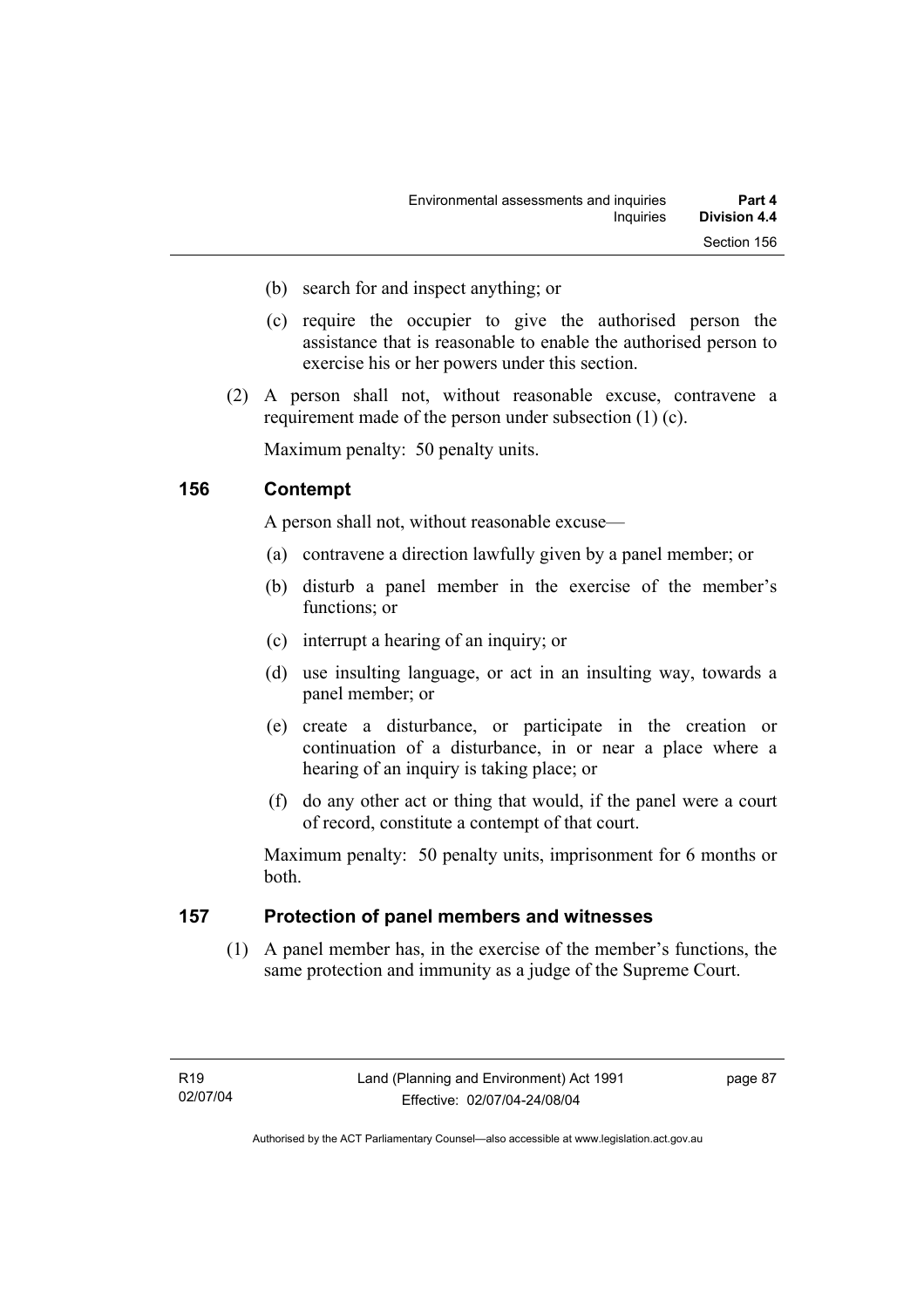| Part 4              | Environmental assessments and inquiries |  |
|---------------------|-----------------------------------------|--|
| <b>Division 4.4</b> | <b>Inquiries</b>                        |  |
| Section 157         |                                         |  |

 (2) Subject to this division, a person giving evidence to an inquiry has the same protection, and is subject to the same liabilities, in any civil or criminal proceedings as a witness in proceedings in the Supreme Court.

page 88 Land (Planning and Environment) Act 1991 Effective: 02/07/04-24/08/04

R19 02/07/04

Authorised by the ACT Parliamentary Counsel—also accessible at www.legislation.act.gov.au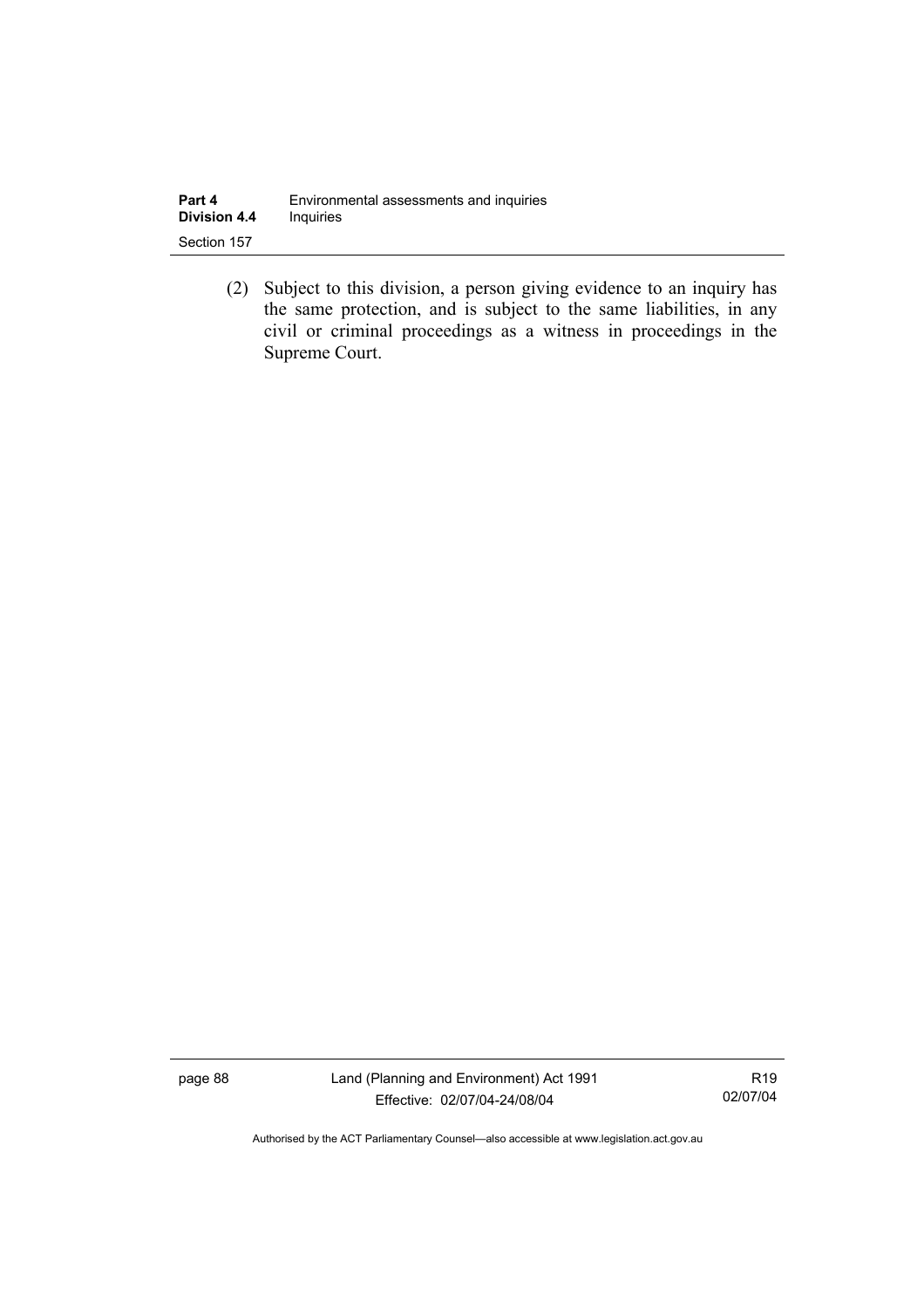# **Part 5 Land administration**

# **Division 5.1 Preliminary**

# **159 Definitions for pt 5**

In this part:

*building and development provision*, in relation to a lease, means a provision of the lease that requires the lessee to carry out specified works on the land comprised in the lease or on any unleased Territory land.

*consolidation* means the surrender of 2 or more leases held by the same lessee and the grant of a new lease or leases to that lessee for the purpose of consolidating the parcels of land comprised in the surrendered leases.

*lease* means a lease (other than a sublease)—

- (a) granted under this Act; or
- (b) that is taken under section 289 (Status of leases and licences) to have been granted under this Act; or
- (c) granted or arising under the *Unit Titles Act 2001*.

*lessee* means the person who is the proprietor of a lease, whether or not he or she is the registered proprietor of the lease, and whether or not the lease was granted to him or her or the lease passed to him or her by assignment, transfer, devolution or operation of law.

*market value*, of a lease, means the amount that could be expected to be paid for the lease on the open market if it were sold by a willing but not anxious seller to a willing but not anxious buyer.

*nominal rent lease* means a lease of Territory land for nominal rent.

R19 02/07/04 page 89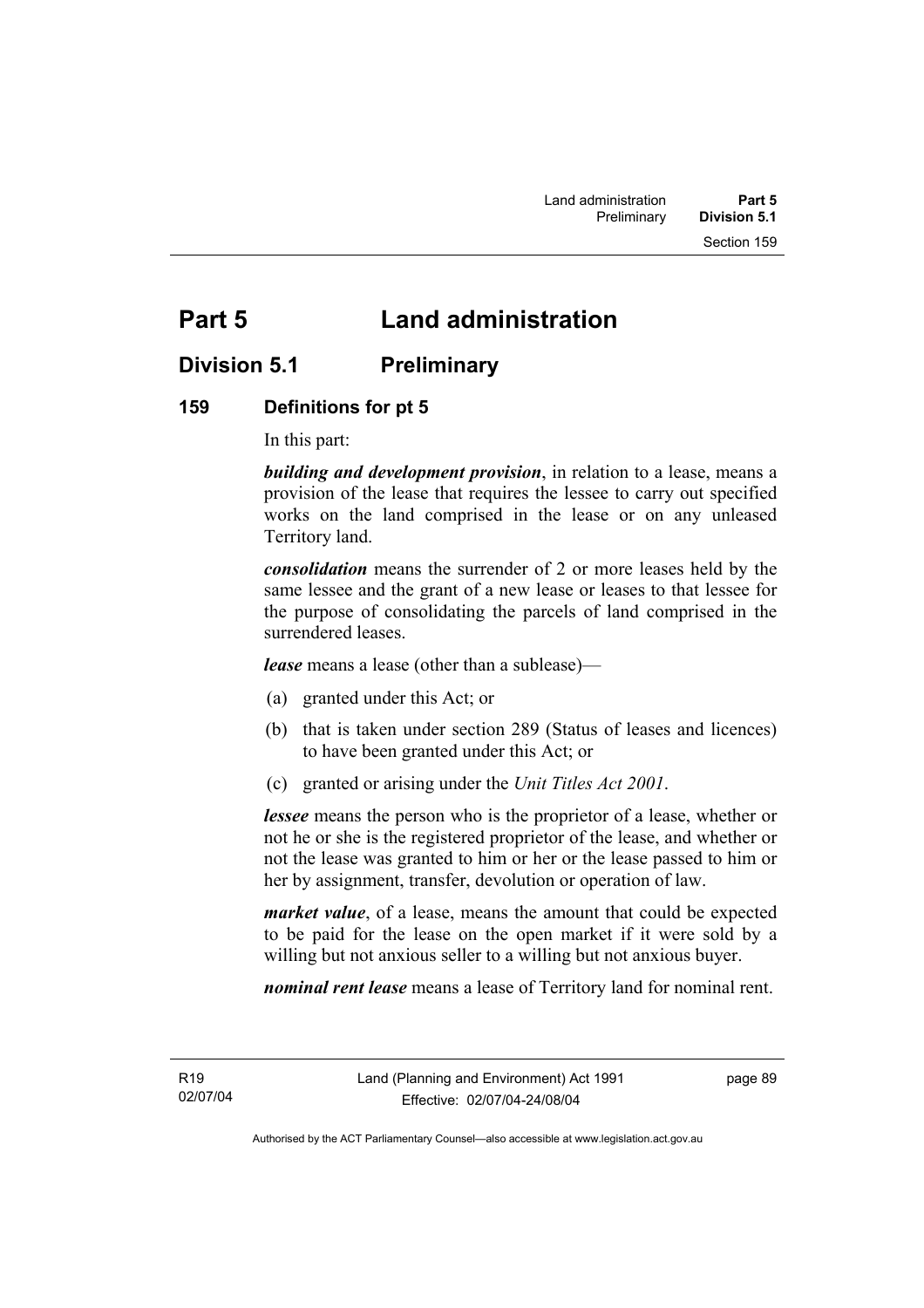| Part 5       | Land administration |
|--------------|---------------------|
| Division 5.1 | Preliminary         |
| Section 159  |                     |

*provision*, of a lease, includes a provision incorporated in the lease by reference and any other provision to which the lease is subject.

*public car park* means a road related area within the meaning of the *Road Transport (Safety and Traffic Management) Act 1999*, section 42 (Regulations about parking) that is available for use by the public for parking without the payment of money.

*registered lease* means a lease registered in the register kept under the *Land Titles Act 1925.*

*registered proprietor*, in relation to a lease, means the person who is registered under the *Land Titles Act 1925* as proprietor of the lease.

*rental lease* means a lease of Territory land for rent in excess of nominal rent.

*residential lease* means a lease of Territory land granted for residential purposes only.

*rural lease* means a lease of Territory land granted for rural purposes or purposes including rural purposes.

*subdivision* means the surrender of 1 lease, or the surrender of more than 1 lease, held by the same lessee, and the grant of new leases to that lessee for the purpose of subdividing the parcel or parcels of land comprised in the surrendered lease or leases, but does not include the subdivision of land under the *Unit Titles Act 2001.* 

*sublease* means a sublease of a parcel of land, or part of a parcel of land, subject to a lease, or of a building, or a part of a building, on a parcel of land subject to a lease.

*sublessee* means the person who is the proprietor of a sublease, whether the sublease was granted to him or her or the sublease has passed to him or her by assignment, transfer, devolution or operation of law.

R19 02/07/04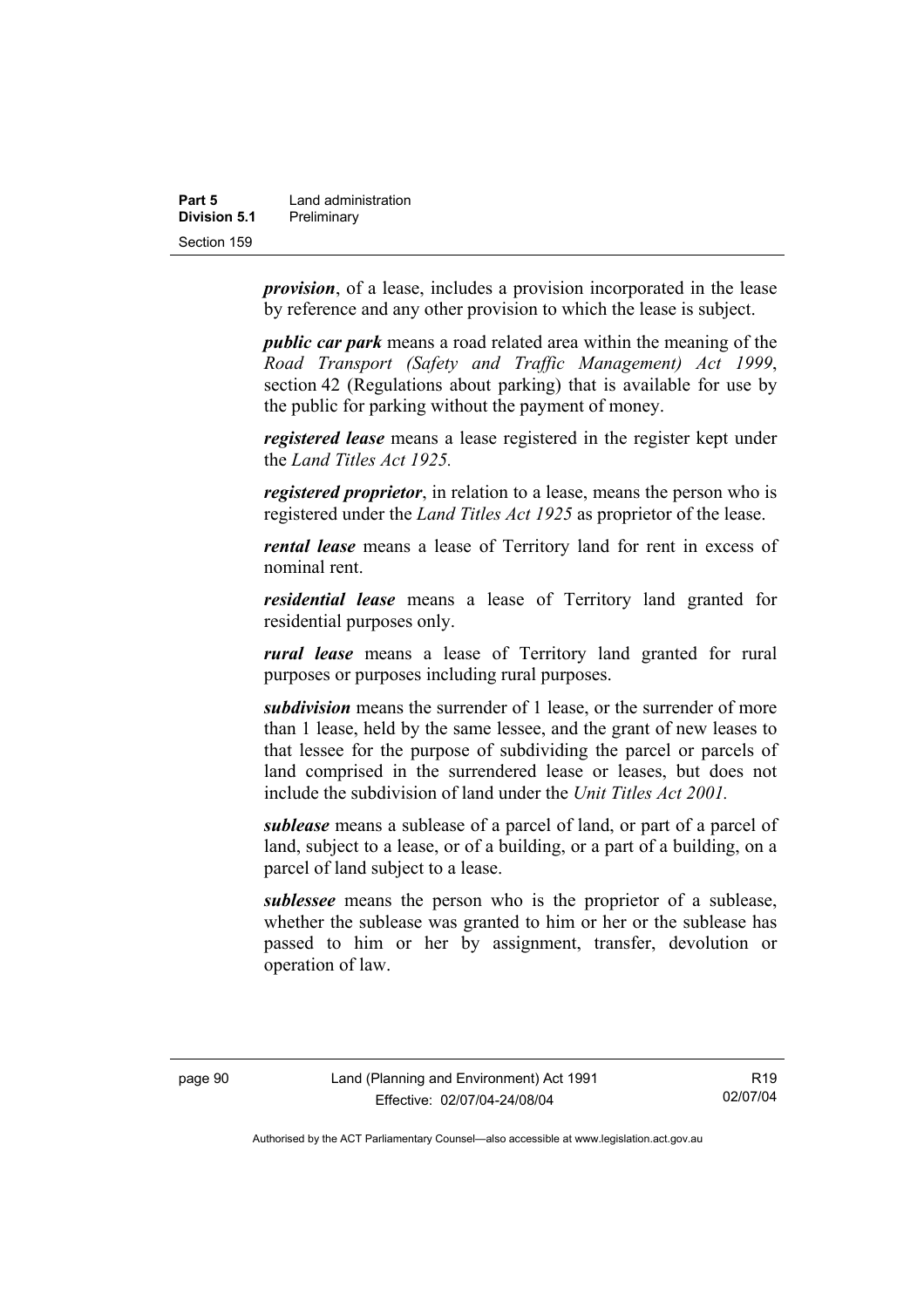### **160 Application of pt 5**

- (1) This part applies to the grant of an interest in Territory land by the planning and land authority on behalf of the Executive.
- (2) This part does not apply to a transfer by the Territory of a registered lease of which the Territory is the registered proprietor.

# **Division 5.2 Leases**

### **160A Effect qualified**

This division has effect subject to division 5.4 (Restrictions on rural leases).

### **160B Planning and land authority may grant leases**

- (1) The planning and land authority is authorised to grant, on behalf of the Executive, leases that the Executive may grant on behalf of the Commonwealth.
- (2) In this section:

*lease* means a lease of Territory land.

### **161 Granting of leases**

- (1) The planning and land authority may grant a lease by—
	- (a) auction; or
	- (b) tender; or
	- (c) ballot; or
	- (d) direct grant.

*Note* A fee may be determined under s 287 for this section.

- (2) A lease granted under this section may include provisions—
	- (a) requiring the lessee to develop the land comprised in the lease, or any unleased Territory land, in a specified way; or

| R19      | Land (Planning and Environment) Act 1991 | page 91 |
|----------|------------------------------------------|---------|
| 02/07/04 | Effective: 02/07/04-24/08/04             |         |

Authorised by the ACT Parliamentary Counsel—also accessible at www.legislation.act.gov.au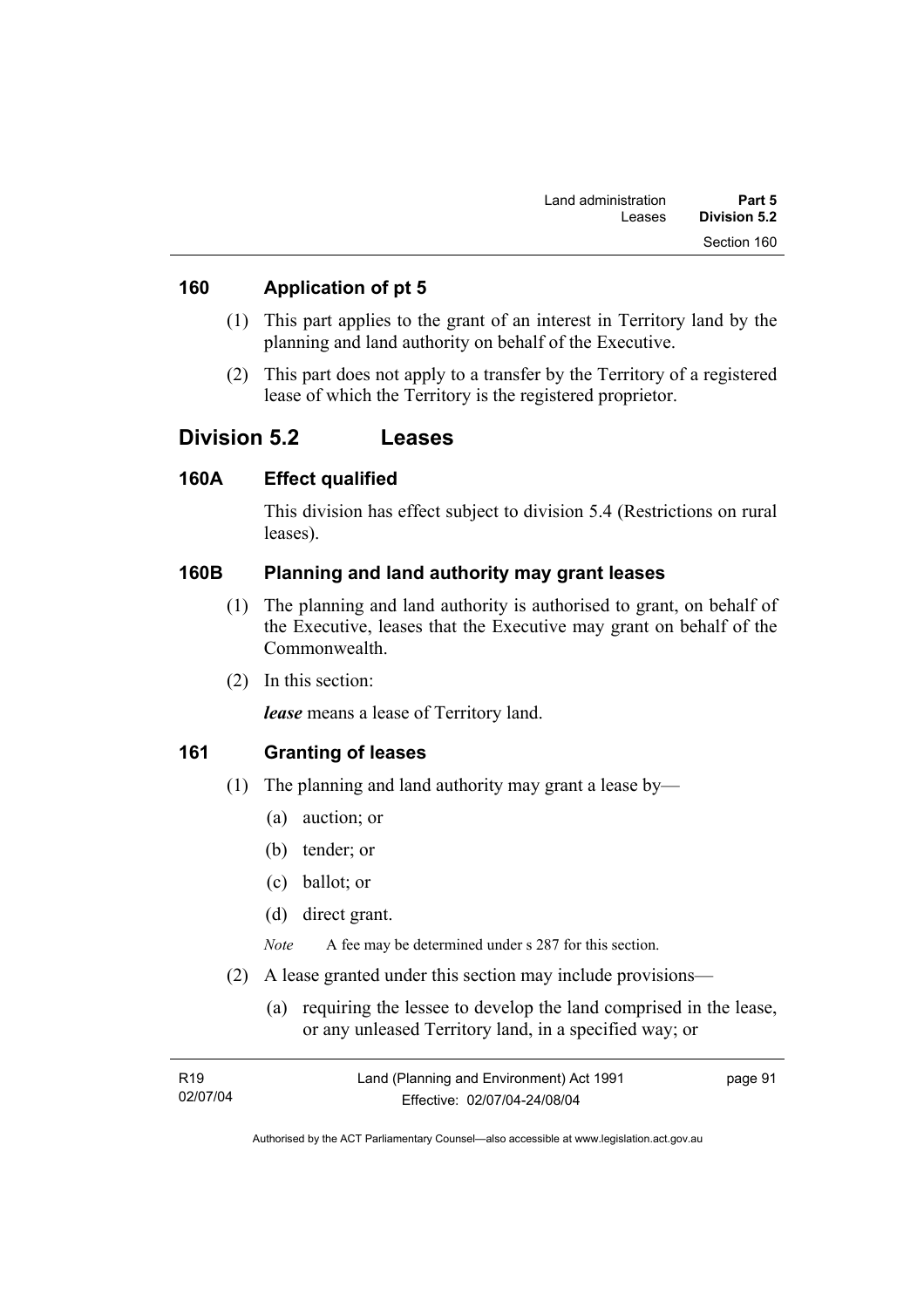| Part 5              | Land administration |
|---------------------|---------------------|
| <b>Division 5.2</b> | Leases              |
| Section 163         |                     |

- (b) requiring the lessee to give security for the performance of any of his or her obligations under the lease.
- (3) The planning and land authority may restrict the persons eligible for the grant of a lease under subsection  $(1)$   $(a)$ ,  $(b)$  or  $(c)$  by specifying, in the relevant notice of auction, tender or ballot, a class of persons eligible or ineligible for the grant of a lease under the auction, tender or ballot.
- (4) If, under a restriction imposed under subsection (3), only 1 person is eligible for the grant of a lease under subsection  $(1)$   $(a)$ ,  $(b)$  or  $(c)$ , the planning and land authority may grant a lease to that person under subsection (1) (d) without auctioning the lease, calling tenders or conducting a ballot (as the case may be).
- (5) A lease granted under subsection (1) (d) shall be granted subject to the provisions that are agreed between the planning and land authority and the applicant for the lease.
- (6) The planning and land authority shall not grant a lease of Territory land under subsection (1) (d) otherwise than in accordance with criteria specified under subsection (7).
- (7) The Executive may, for this section, in writing—
	- (a) specify criteria for the granting of leases under subsection (1) (d); or
	- (b) amend or revoke criteria so specified.
- (8) An instrument under subsection (7) is a disallowable instrument.
	- *Note* A disallowable instrument must be notified, and presented to the Legislative Assembly, under the Legislation Act.

### **163 Leases to community organisations**

(1) In this section: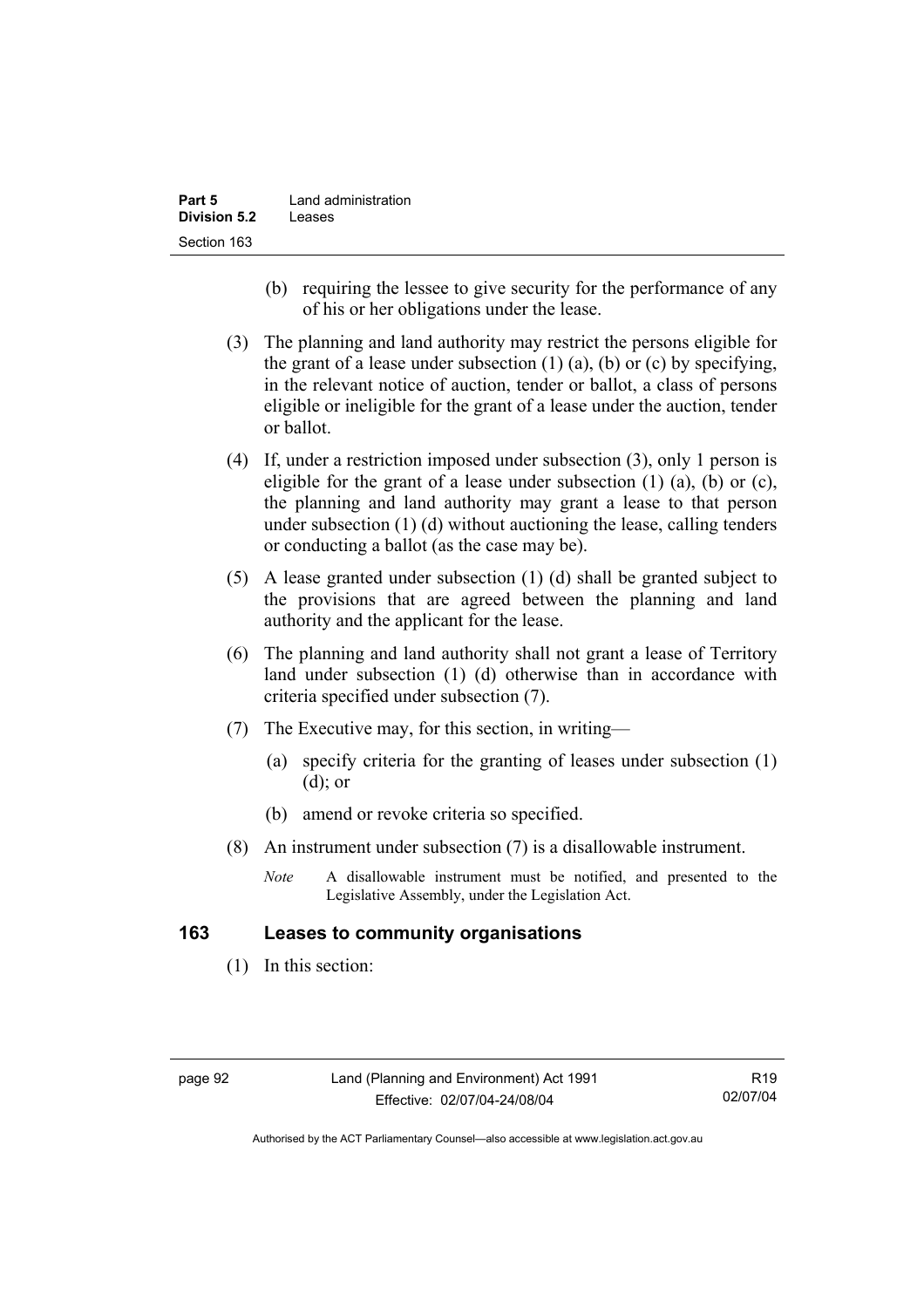*community organisation* means a body corporate that—

- (a) has as its principal purpose the provision of a service, or a form of assistance, to persons living or working in the ACT; and
- (b) is not carried on for the pecuniary profit or gain of its members; and
- (c) does not hold a club licence under the *Liquor Act 1975*.
- (2) The planning and land authority may grant a lease of Territory land to a community organisation without charge or for a charge that is less than the market value of the lease.
- (3) The planning and land authority shall not grant a lease under this section otherwise than in accordance with criteria for the granting of leases to community organisations specified under subsection (4).
- (4) The Executive may, for this section, in writing—
	- (a) specify criteria for the granting of leases to community organisations; or
	- (b) amend or revoke criteria so specified.
- (5) An instrument under subsection (4) is a disallowable instrument.
	- *Note* A disallowable instrument must be notified, and presented to the Legislative Assembly, under the Legislation Act.
- (6) A community organisation shall not transfer a lease granted under this section and a purported transfer of such a lease shall be of no effect.
- (7) This section does not limit the power of the planning and land authority to grant a lease of Territory land to a community organisation otherwise than under this section.

#### **164 Special leases**

 (1) The planning and land authority may grant a lease of Territory land for a charge that is less than the market value of the lease if the

page 93

Authorised by the ACT Parliamentary Counsel—also accessible at www.legislation.act.gov.au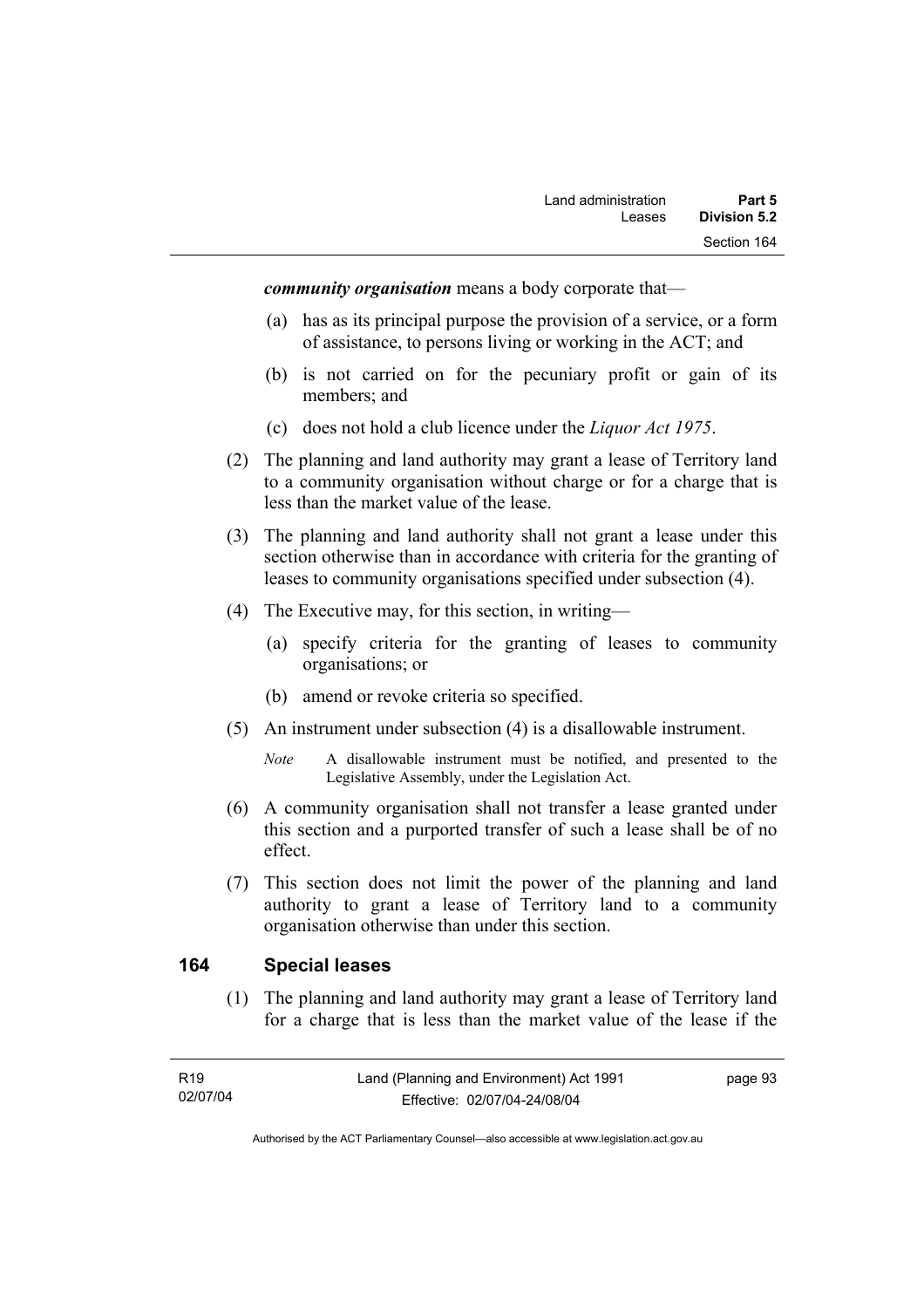authority is satisfied it is desirable and in the public interest to do so to facilitate—

- (a) the economic development of the ACT; or
- (b) the development of business in the ACT.
- (2) The planning and land authority shall not grant a lease of Territory land under this section otherwise than in accordance with criteria for the granting of special leases specified under subsection (3).
- (3) The Executive may, for this section, in writing—
	- (a) specify criteria for the granting of special leases; or
	- (b) amend or revoke criteria so specified.
- (4) An instrument under subsection (3) is a disallowable instrument.

```
Note A disallowable instrument must be notified, and presented to the 
Legislative Assembly, under the Legislation Act.
```
- (5) The lessee under a lease to which this section applies shall not, for a period of 5 years after the day when the lease is granted—
	- (a) assign or transfer the lease; or
	- (b) sublet the land comprised in the lease or any part of it; or
	- (c) part with possession of the land comprised in the lease or any part of it;

without having obtained the written consent of the planning and land authority and any assignment, transfer, sublease, agreement or arrangement made or entered into in contravention of this subsection shall be of no effect.

- (6) The planning and land authority shall not consent to the lessee under a lease to which this section applies—
	- (a) assigning or transferring the lease; or
	- (b) subletting the land comprised in the lease or any part of it; or

page 94 Land (Planning and Environment) Act 1991 Effective: 02/07/04-24/08/04 R19 02/07/04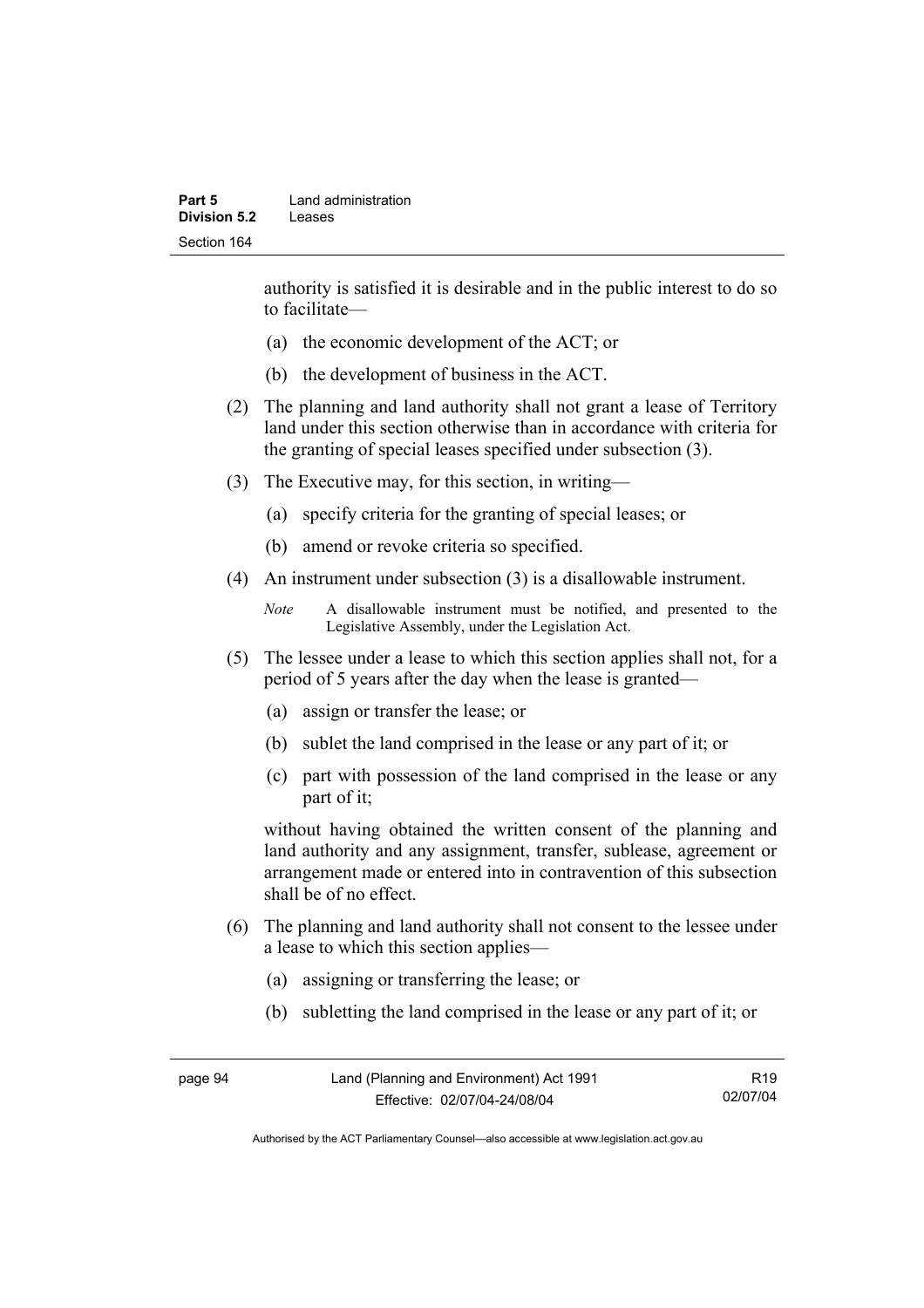(c) parting with possession of the land comprised in the lease or any part of it;

unless it is satisfied that the person to whom it is proposed that the lease should be assigned or transferred, the person to whom it is proposed that a sublease should be granted or the person to whom it is proposed that possession of the land should be given, as the case may be, is a person who satisfies the criteria of eligibility specified under subsection (2) in relation to the class of leases in which the lease is included.

## **166 Inquiries and assessments in relation to granting of leases**

If it is proposed that a lease of Territory land be granted, the Minister may—

- (a) establish a panel to conduct an inquiry into whether the proposed lease should be granted; or
- (b) direct that an assessment be made into the possible environmental impact of a decision to grant the lease.

## **166A Grants of leases after inquiries or assessments**

- (1) This section applies if the Minister, under section 166, establishes a panel to conduct an inquiry, or directs that an assessment be made, in relation to the proposed grant of a lease.
- (2) The Minister must—
	- (a) consider the report of the panel or the assessment; and
	- (b) review the provisions of the proposed lease taking the report or assessment into account; and
	- (c) direct the planning and land authority—
		- (i) to grant the proposed lease; or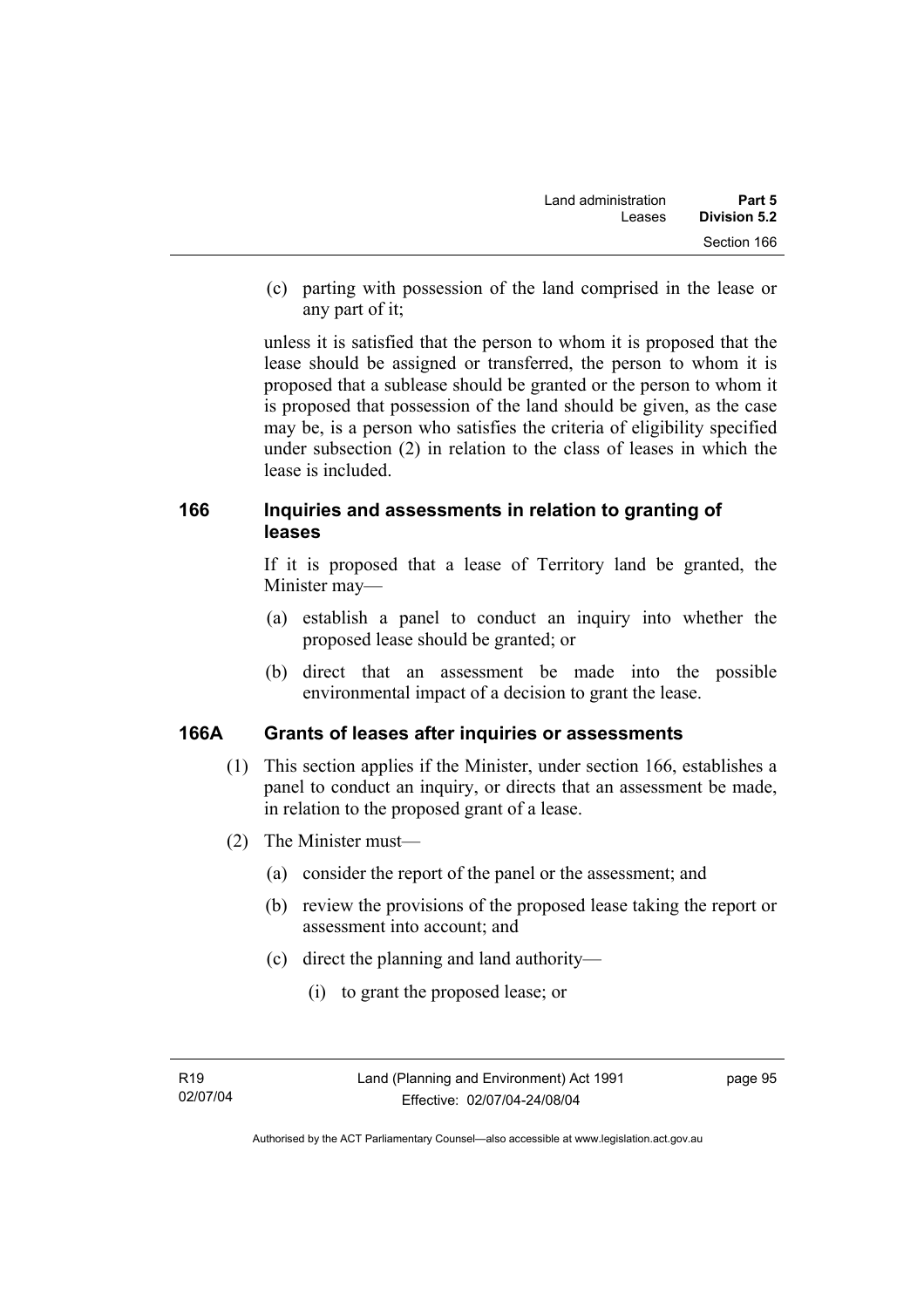| Part 5       | Land administration |
|--------------|---------------------|
| Division 5.2 | Leases              |
| Section 167  |                     |

- (ii) to grant the proposed lease as varied in accordance with the direction; or
- (iii) to refuse to grant the proposed lease.
- (3) The planning and land authority may grant the proposed lease only in accordance with a direction of the Minister under subsection (2) (c).

#### **167 Eligibility for certain classes of leases**

- (1) The Executive may, in writing—
	- (a) declare a specified class of leases to be leases to which this section applies; or
	- (b) specify, in relation to a class of leases declared under paragraph (a) to be leases to which this section applies, criteria for determining whether a person is eligible to hold the land comprised in a lease included in that class; or
	- (c) amend or revoke a declaration under paragraph (a) or criteria specified under paragraph (b).
- (2) An instrument under subsection (1) is a disallowable instrument.

*Note* A disallowable instrument must be notified, and presented to the Legislative Assembly, under the Legislation Act.

- (3) The planning and land authority shall not grant a lease to which this section applies to a person who does not satisfy the criteria specified under subsection (1) (b) in relation to the class of leases in which the lease is included.
- (4) The validity of a lease to which this section applies is not to be taken to be affected by a failure to comply with subsection (3).
- (5) The lessee under a lease to which this section applies, or any other person having an interest in such a lease, shall not—
	- (a) assign or transfer the lease; or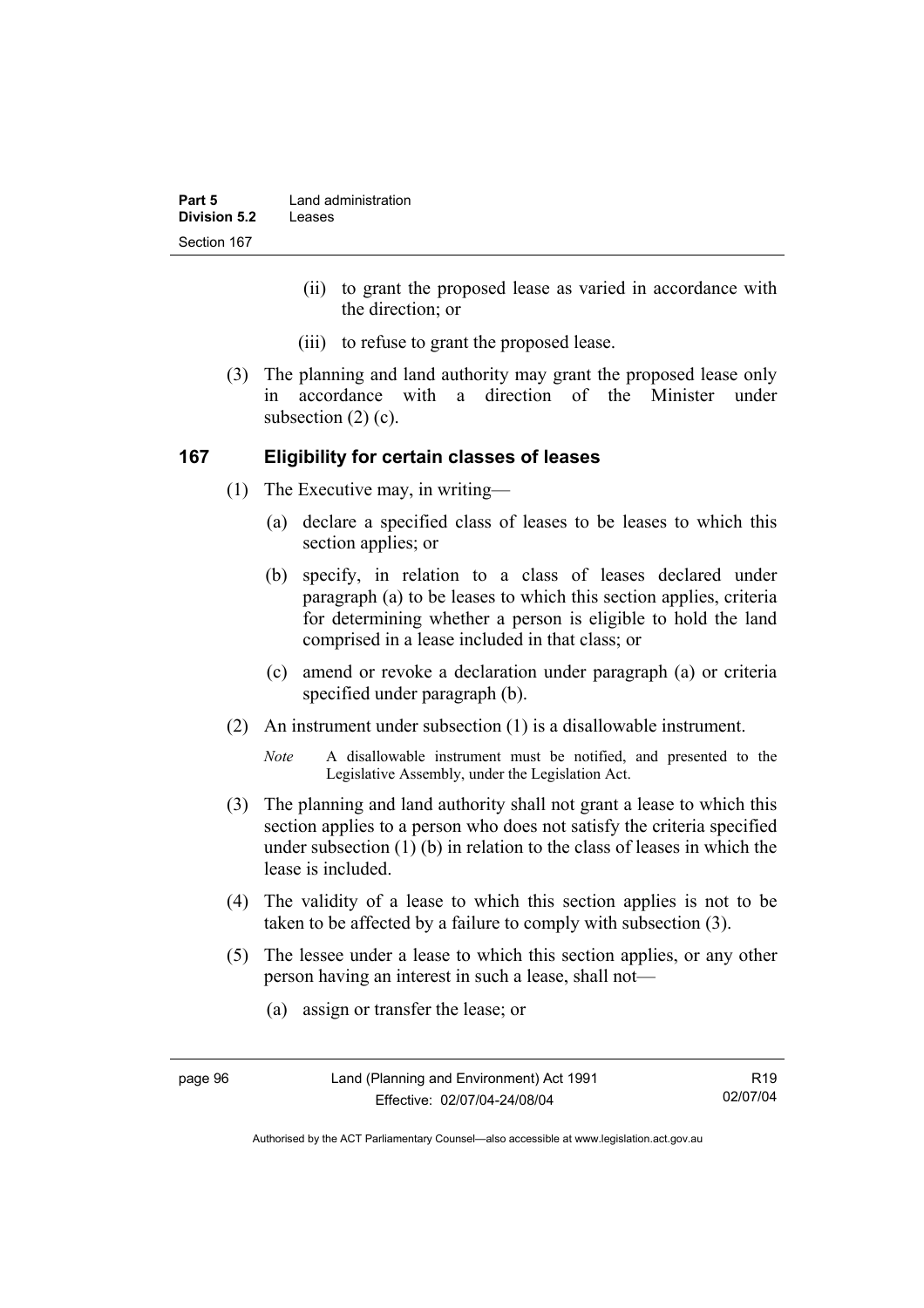- (b) sublet the land comprised in the lease or any part of it; or
- (c) part with possession of the land comprised in the lease or any part of it;

without having obtained the written consent of the planning and land authority and any assignment, transfer, sublease, agreement or arrangement made or entered into in contravention of this subsection shall be of no effect.

- (6) The planning and land authority shall not consent to the lessee under a lease to which this section applies, or to any other person having an interest in such a lease—
	- (a) assigning or transferring the lease; or
	- (b) subletting the land comprised in the lease or any part of it; or
	- (c) parting with possession of the land comprised in the lease or any part of it;

unless it is satisfied that the person to whom it is proposed that the lease should be assigned or transferred, the person to whom it is proposed that a sublease should be granted or the person to whom it is proposed that possession of the land should be given, as the case may be, is a person who satisfies the criteria of eligibility specified under subsection (1) (b) in relation to the class of leases in which the lease is included.

## **168 Authority need not grant lease**

- (1) The planning and land authority need not grant a lease of Territory land to an applicant, even if applications for the lease have been invited.
- (2) If applications for a lease have been invited subject to conditions, the planning and land authority may, without granting a lease, invite fresh applications for the lease subject to the same or other conditions.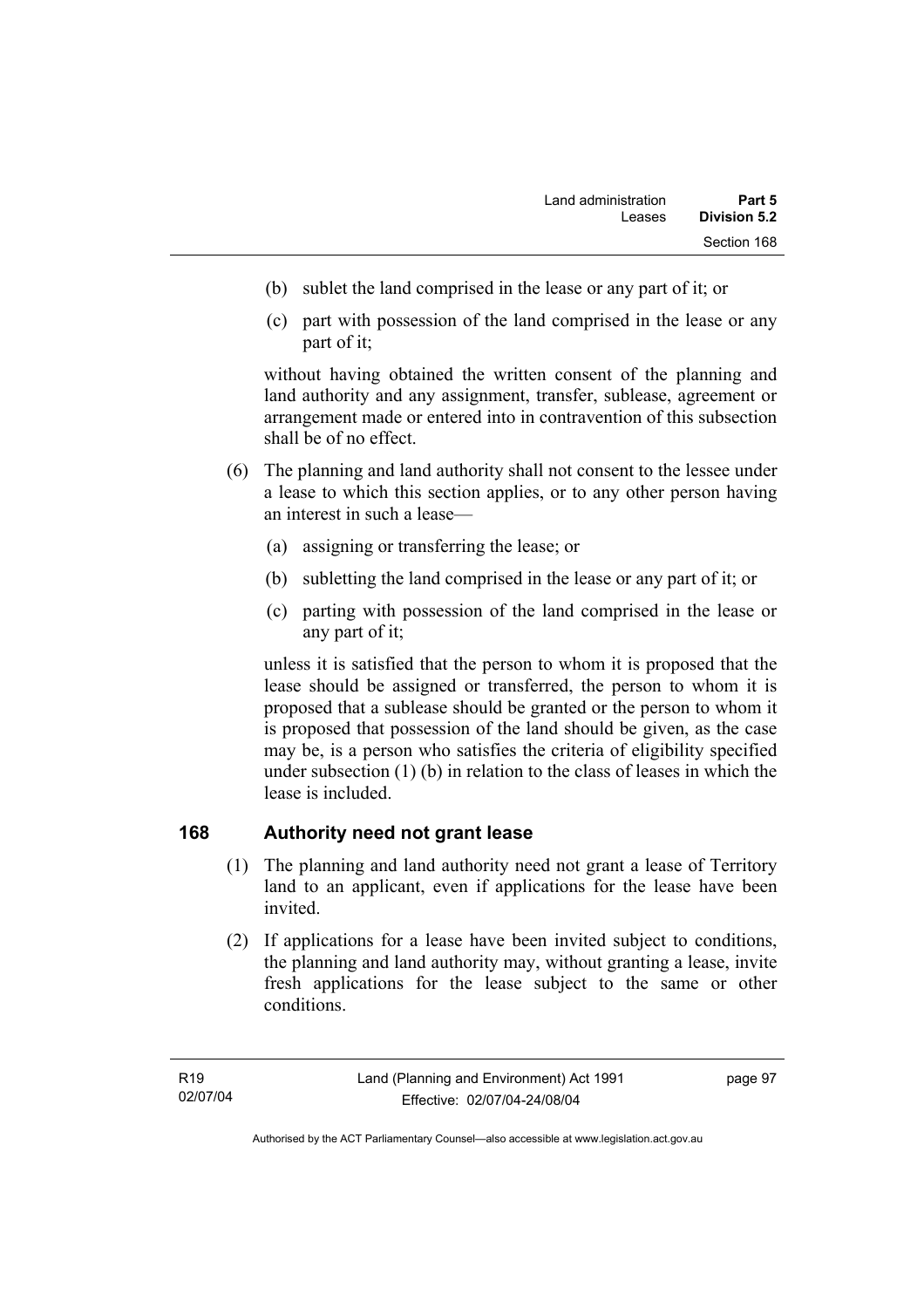| Part 5       | Land administration |
|--------------|---------------------|
| Division 5.2 | Leases              |
| Section 169  |                     |

#### **169 Payment for leases**

- (1) Subject to subsection (2), the planning and land authority shall not grant a lease of Territory land otherwise than for payment of an amount that is not less than the market value of the lease.
- (2) Subsection (1) does not apply in relation to—
	- (a) a lease granted for a rent that is the full market rental value of the lease; or
	- (b) a lease granted under section 161 (1) (d), 163, 164, 171, 171A or 172.

#### **170 Failure to accept and execute lease**

- (1) Subject to subsection (2), if a person who is entitled to the grant of a lease of Territory land under this part fails to—
	- (a) accept and execute the lease; or
	- (b) pay any amount that he or she is required to pay before being granted the lease;

within the prescribed period, the planning and land authority may, by instrument served on the person, terminate his or her right to the grant of the lease.

- (2) An instrument under subsection (1) shall—
	- (a) specify the ground on which it is given; and
	- (b) state that it takes effect on the day 28 days after the day it is served.
- (3) An instrument under subsection (1) may be served on a person by—
	- (a) delivering it to the person personally; or
	- (b) sending it to the person by post; or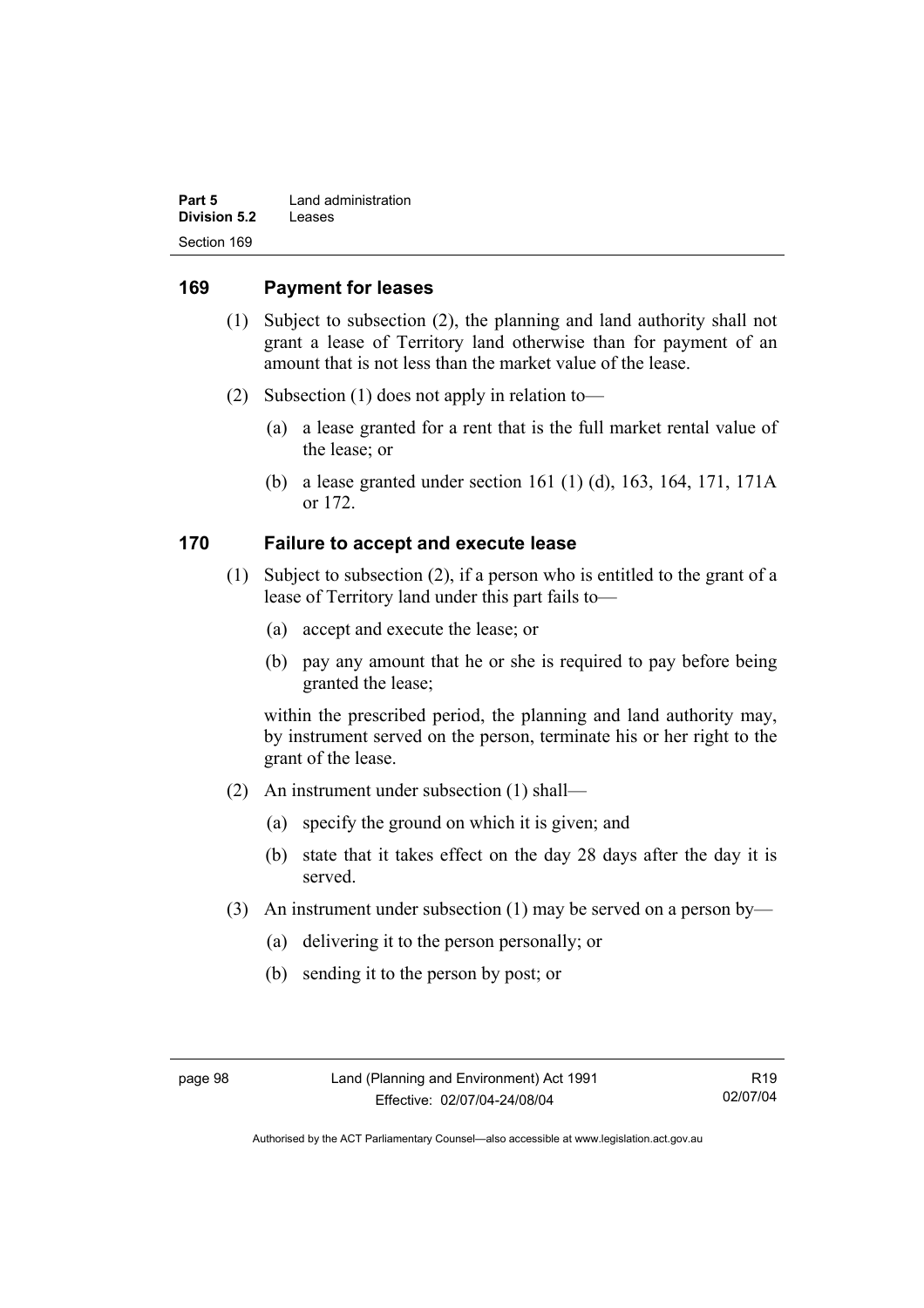- (c) if the residential address of the person is not known to the planning and land authority—publishing a copy of the instrument in a daily newspaper.
- (4) An instrument under subsection (1) shall take effect on the day 28 days after the day it is served.
- (5) A person whose right to the grant of a lease has been terminated under this section shall not have any claim for compensation in relation to the termination of the right or for the recovery of any money paid to the planning and land authority in relation to the grant of the lease.

## **171 Grant of further residential leases**

- (1) This section applies if—
	- (a) the holder of a residential lease of land applies to the planning and land authority for the grant of a further residential lease of the land; and
	- (b) neither the Territory nor the Commonwealth needs the land for a public purpose; and
	- (c) the lessee pays the fee worked out under the determination under subsection (3); and
	- (d) the lessee surrenders the existing lease.
- (2) The planning and land authority must grant the lessee a further residential lease of the land for a term not longer than 99 years to begin on the day after the day the existing lease is surrendered.
- (3) The Minister may make a determination, in writing, for subsection (1) (c).
- (4) If the term of a further lease granted under subsection (2) is not longer than the term of the existing lease, the fee payable under subsection (1) (c) must not be more than the cost of granting the lease.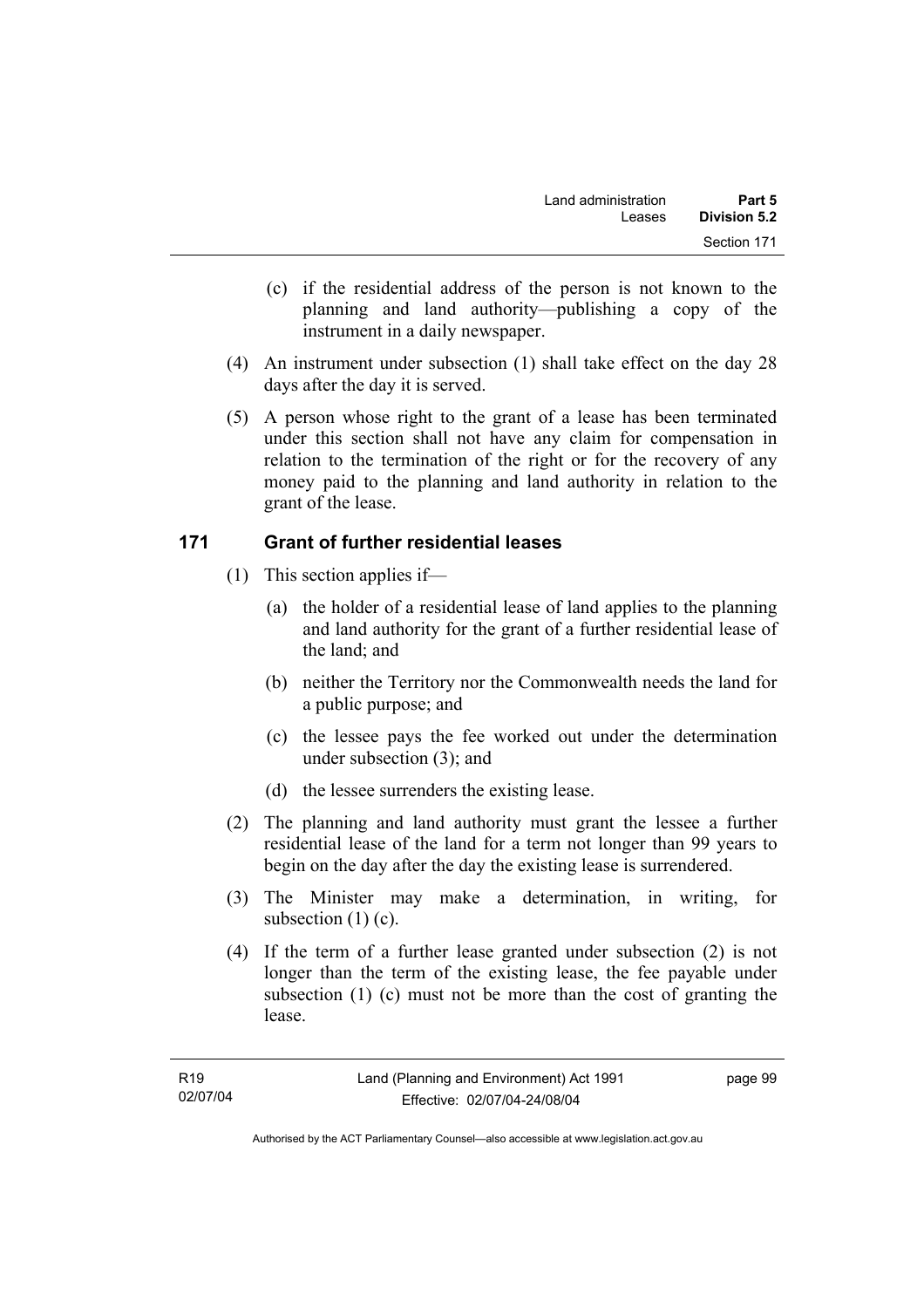- (5) A determination under subsection (3) is a disallowable instrument.
	- *Note* A disallowable instrument must be notified, and presented to the Legislative Assembly, under the Legislation Act.

#### **171A Grant of further rural leases**

- $(1)$  If—
	- (a) the holder of a rural lease applies to the planning and land authority for the grant of a further rural lease of the same land; and
	- (b) neither the Territory nor the Commonwealth requires the land for a public purpose; and
	- (c) all rent due under the existing lease is paid; and
	- (d) the lessee pays the determined fee; and
	- (e) the lessee surrenders the existing lease;

the authority must grant the lessee a further rural lease of that land for a term not exceeding the maximum set out in the determination under subsection (2), and subject to any conditions set out in that determination, to begin on the day immediately following the date of surrender of the existing lease.

- (2) The Minister may make a determination, in writing, for subsection  $(1)$ .
- (3) A determination under subsection (2) may—
	- (a) include a condition that a lessee pays, for the grant of a further lease—
		- (i) an amount stated in, or worked out in accordance with, the determination (an *amount condition*); or
		- (ii) the market value of the lease; and
	- (b) provide that an amount condition ceases to apply to a lessee if the lessee—

| page 100 | Land (Planning and Environment) Act 1991 | R19      |
|----------|------------------------------------------|----------|
|          | Effective: 02/07/04-24/08/04             | 02/07/04 |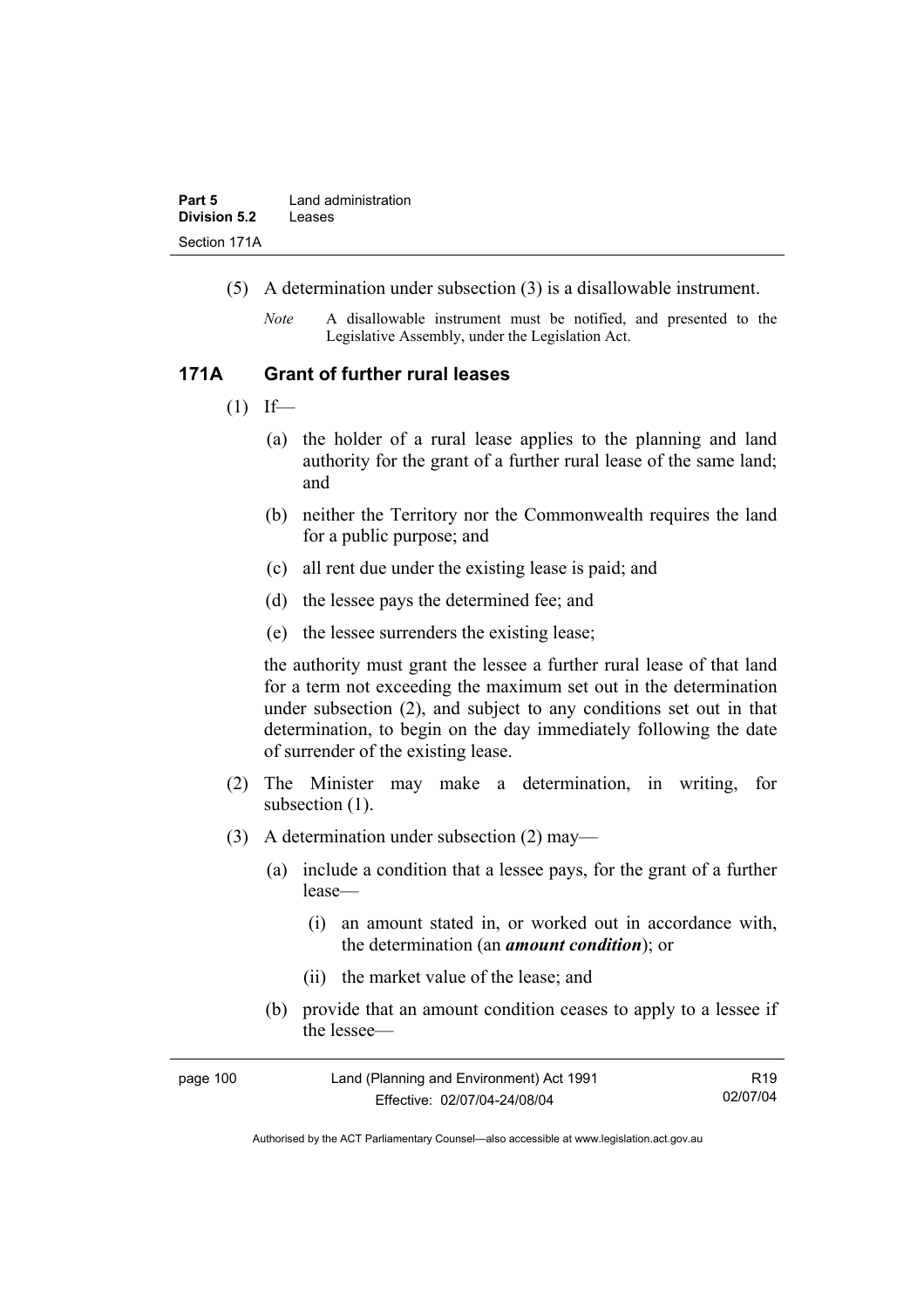- (i) has not applied for the grant of a further rural lease under subsection (1) within the period stated in the determination for applying for such a grant; and
- (ii) has not accepted in writing an offer for the grant of such a lease within the period stated in the determination for accepting such an offer.
- (4) A provision mentioned in subsection (3) (b) may apply to an amount condition of a determination made before or after the commencement of that subsection.
- (5) If the national capital authority has set a maximum term for a rural lease of land in a designated area, a determination under subsection (2) relating to the land must not set a term for a further rural lease of the land that is longer than the maximum term.
- (6) In subsection (5):

*designated area*—see the *Australian Capital Territory (Planning and Land Management) Act 1988* (Cwlth), section 4.

- (7) If the term of a further lease granted under subsection (1) does not exceed the term of the existing lease, the fee payable under subsection (1) (d) shall not exceed the cost of granting the lease.
- (8) A determination under subsection (2) is a disallowable instrument.
	- *Note* A disallowable instrument must be notified, and presented to the Legislative Assembly, under the Legislation Act.

## **172 Grant of further leases for purposes other than residential or rural**

- (1) This section applies if—
	- (a) the holder of a lease of Territory land other than a residential lease or a rural lease applies to the planning and land authority for the grant of a further lease of the land for the same purposes; and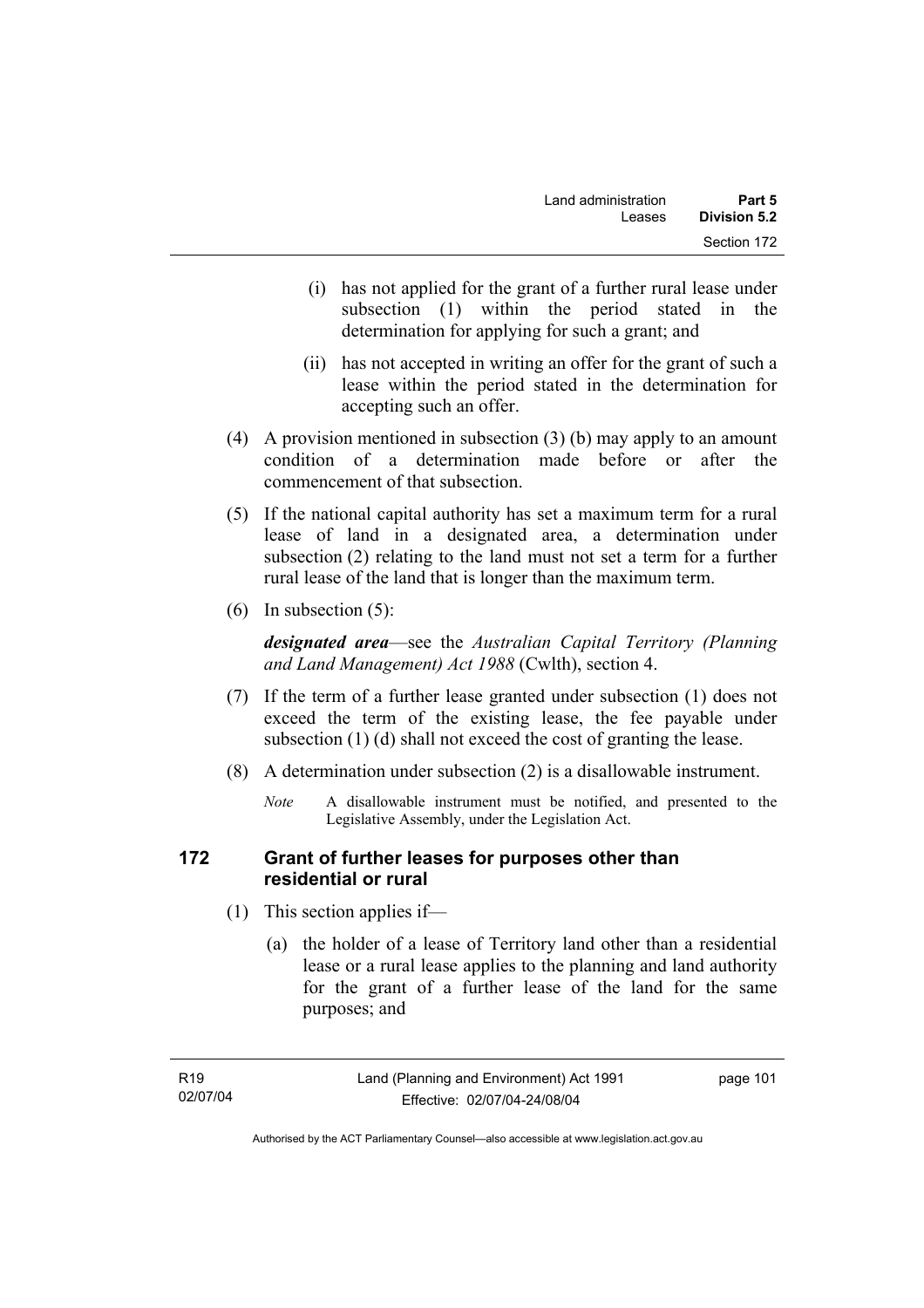- (b) neither the Territory nor the Commonwealth needs the land for a public purpose; and
- (c) all rent due under the existing lease is paid; and
- (d) the lessee pays the fee worked out under the determination under subsection (3); and
- (e) the lessee surrenders the existing lease.
- (2) The planning and land authority must grant the lessee a further lease of the land for the same purposes for a term not longer than 99 years to begin on the day after the day the existing lease is surrendered.
- (3) The Minister may make a determination, in writing, for subsection (1) (d).
- (4) If the term of a further lease granted under subsection (2) is not longer than the term of the existing lease, the fee payable under subsection (1) (d) must not be more than the cost of granting the lease.
- (5) A determination under subsection (3) is a disallowable instrument.
	- *Note* A disallowable instrument must be notified, and presented to the Legislative Assembly, under the Legislation Act.

# **172A Grant of further lease—unit titles**

- (1) The planning and land authority may grant a further lease of a unit, or the common property, under a units plan only on an application by the owners corporation.
- (2) The planning and land authority may grant a further lease of a unit, or the common property, under a units plan only if—
	- (a) the authority grants further leases for all the units and the common property; and
	- (b) the further leases are all granted for the same term.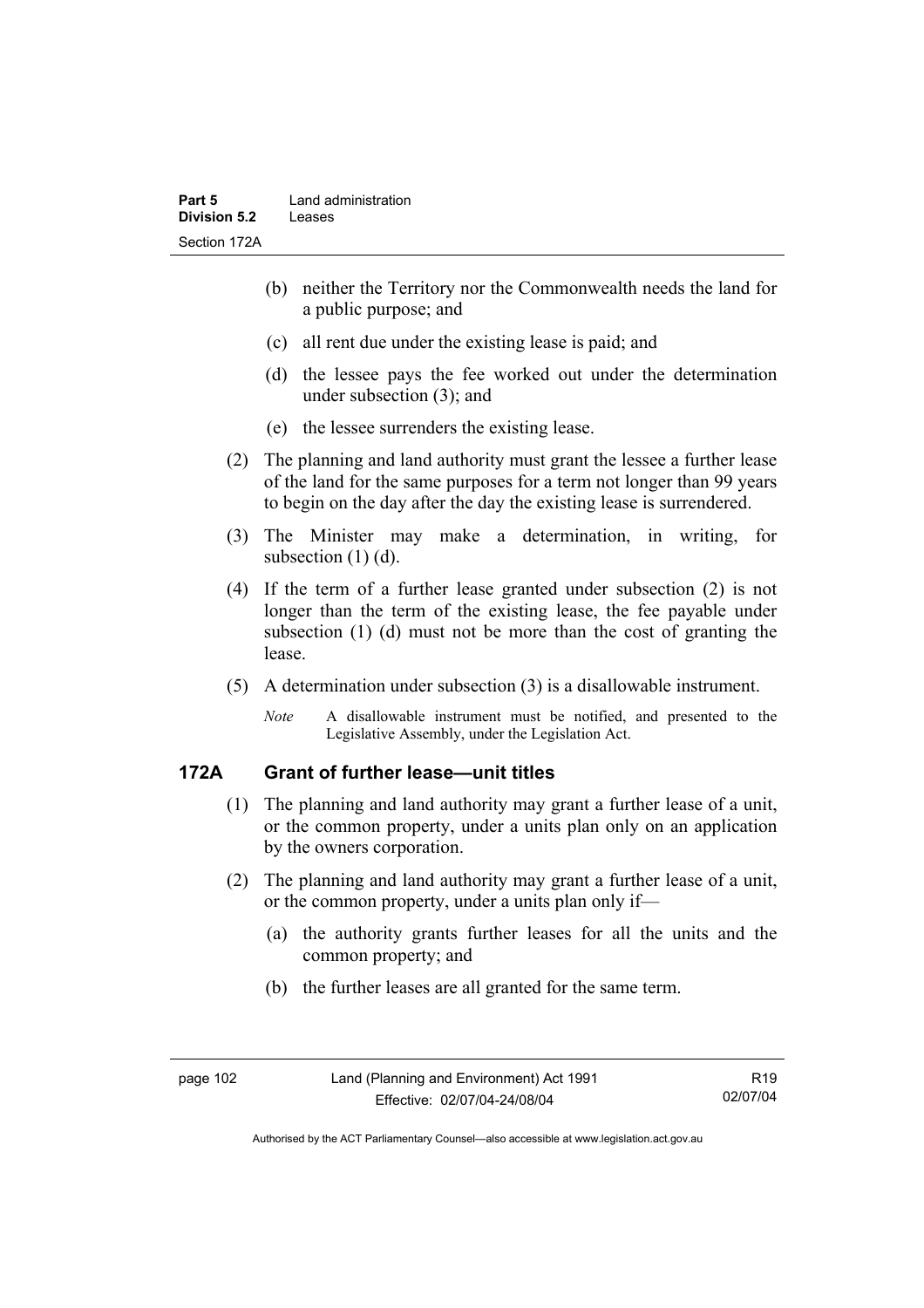- (3) An application must be supported by an ordinary resolution of the owners corporation.
- (4) A certificate under the *Unit Titles Act 2001*, section 109 about the resolution must be attached to the application.
- (5) In this section:

*further lease* means a lease under section 171, section 171A or section 172.

*units plan*—see the *Unit Titles Act 2001*, section 7.

## **172B Grant of further lease—community title**

- (1) The planning and land authority may grant a further lease of a lot in a community title scheme only on an application by the body corporate of the scheme.
- (2) The planning and land authority may grant a further lease of a lot in a community title scheme only if—
	- (a) the authority grants further leases for all the lots in the scheme; and
	- (b) the further leases are all granted for the same term.
- (3) An application must be supported by an ordinary resolution of the body corporate.
- (4) An application must have attached to it a certificate under the seal of the body corporate that states that at a general meeting of the body corporate held on a stated day a resolution was passed for subsection (3) in the terms set out in the certificate.

## **172C No right to use, flow and control of water**

A lease or further lease of Territory land granted under this division after the commencement of this section shall not be taken to confer a right to the use, flow and control of water (including water containing impurities) under the land the subject of the lease.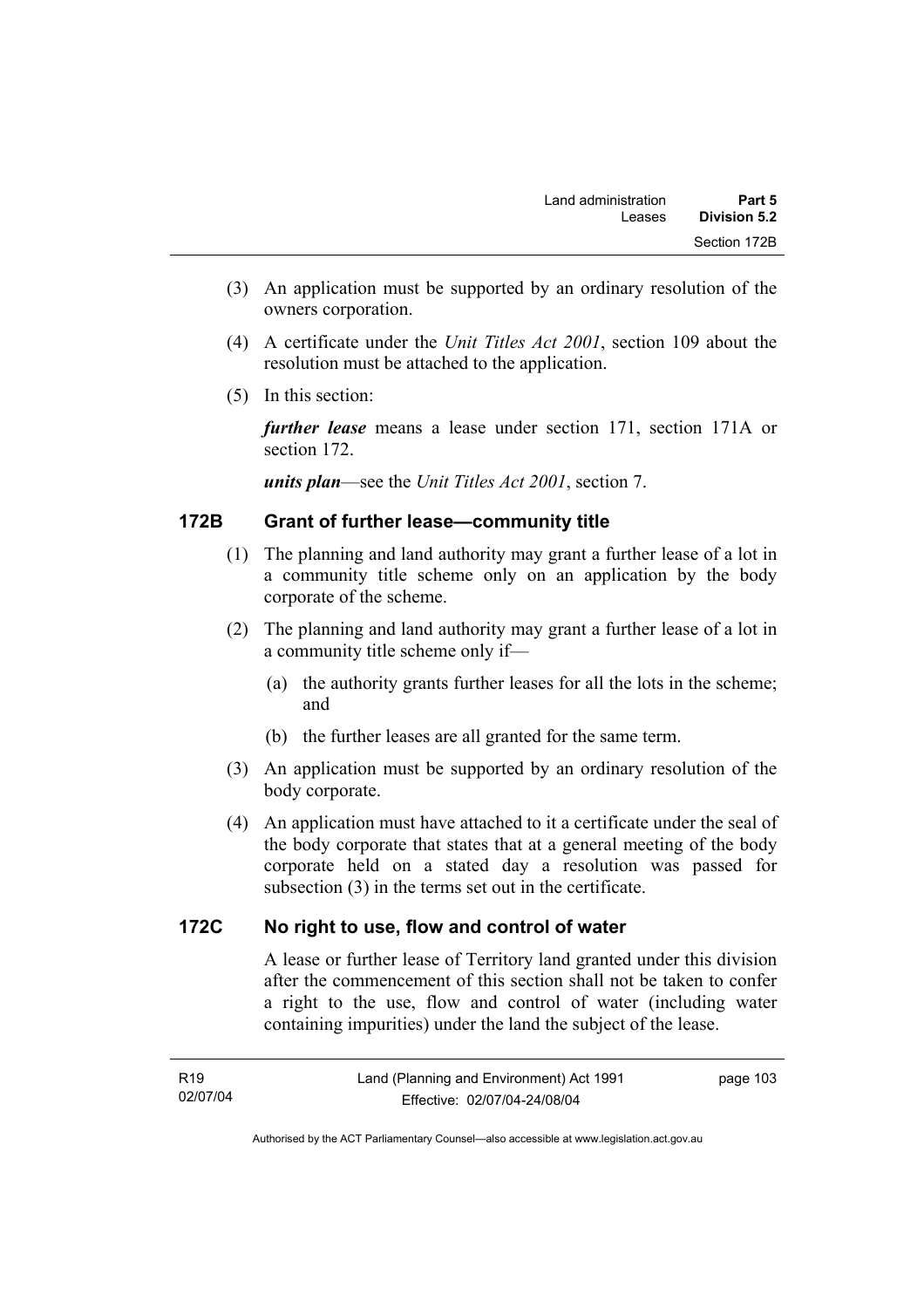| Part 5       | Land administration |
|--------------|---------------------|
| Division 5.2 | Leases              |
| Section 173  |                     |

#### **173 Lessee's rights in relation to improvements**

(1) In this section:

*improvement*, in relation to land, means—

- (a) a building or a structure on the land; or
- (b) in relation to land held under a rural lease—
	- (i) a building or structure on or under the land; or
	- (ii) any improvement to the land reasonably undertaken for rural purposes.

*lessee,* for a lease that has been surrendered or ended, or the term of that has ended, means the person who was the lessee under the lease at the time of the surrender or ending.

*undertaken*, in relation to an improvement that is a building or structure, means the construction, erection or installation of the building or structure.

- (2) This section applies only to the following improvements to land:
	- (a) an improvement undertaken in a way consistent with the law of the Territory, and with any lease over the land, except—
		- (i) an improvement undertaken by the Territory or the Commonwealth (subject to paragraph (b)); or
		- (ii) an improvement acquired by the Territory or the Commonwealth (subject to paragraph (c));
	- (b) an improvement undertaken by the Territory or the Commonwealth, if the Territory or the Commonwealth has received, or is entitled to receive, payment for that improvement;
	- (c) an improvement acquired by the Territory or the Commonwealth, if the Territory or the Commonwealth has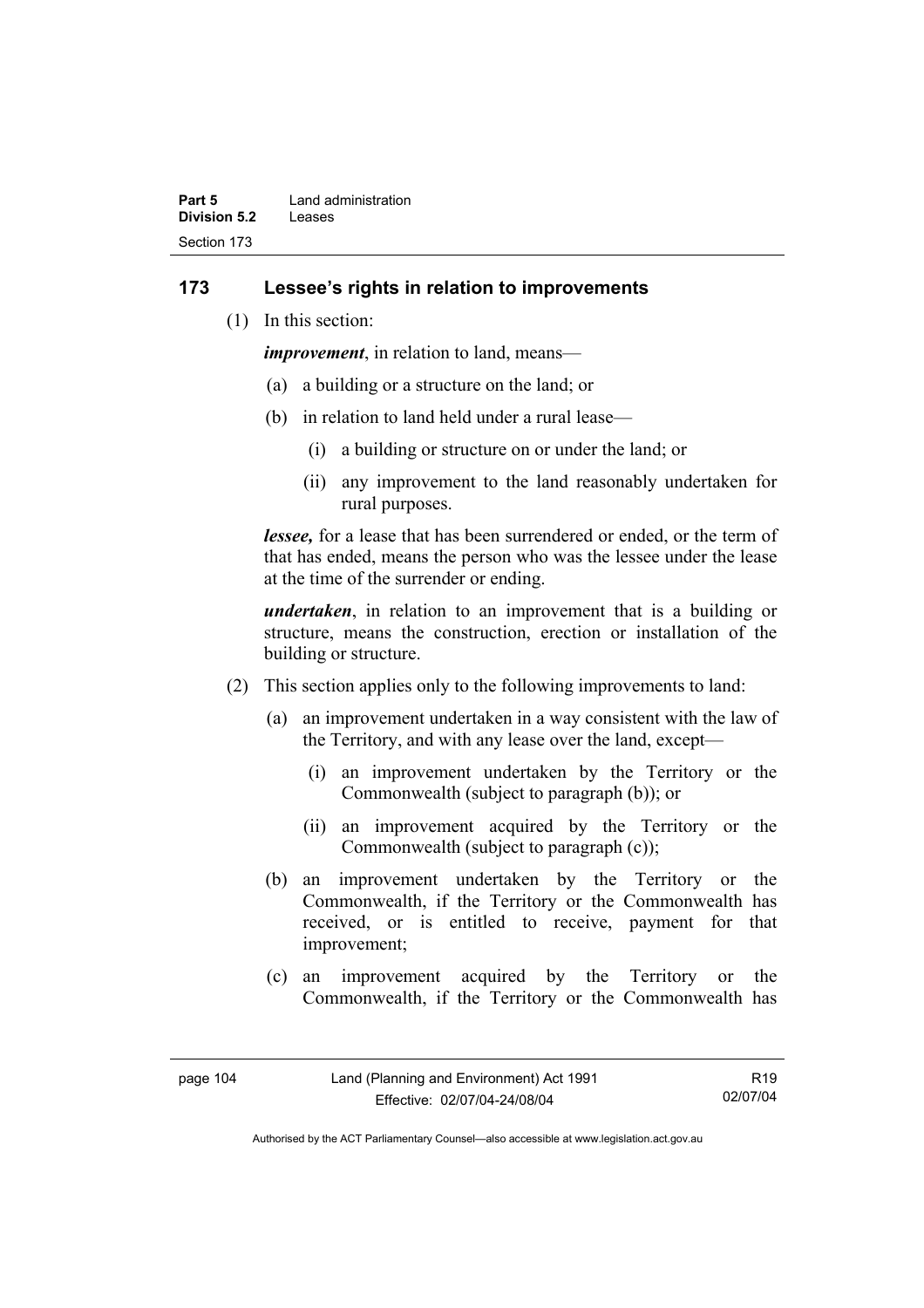received, or is entitled to receive, payment for the improvement.

- (3) If, on the expiry of the term of a lease of Territory land on which there are improvements to which this section applies, the lessee is granted a further lease of that land or any part of it, he or she shall not be liable to make any payment to the planning and land authority for the improvements on the land or part of the land.
- (4) Subject to subsections (5) and (12), if, on the expiry of the term of a lease of Territory land on which there are improvements to which this section applies, the lessee is not granted a further lease of the land, or is granted a lease of part only of the land, the planning and land authority shall be liable to pay the lessee—
	- (a) if no further lease of the land is granted to the lessee—the amount determined by the planning and land authority to be the value of the improvements on the land; or
	- (b) if a further lease of part only of the land is granted to the lessee—the amount determined by the planning and land authority to be the value of the improvements to which this section applies on the part of the land not so leased.
- (5) Before the end of the term of a lease of Territory land, the planning and land authority may declare that the land comprised in the lease, or part of the land, is available for a further lease.
- (6) If the lessee does not elect to take a further lease of the land, or part of the land, declared to be available within 6 months after the end of the term of the lease, the amount of any expenditure reasonably incurred by the Territory, the planning and land authority or both, in relation to the grant of a lease of the land, or part of the land, to anyone else must be deducted from the amount payable to the lessee under this section.
- (7) Subject to subsections (9), (10) and (12), if a lease is surrendered or ended the provisions of this section relating to the payment to the lessee of the value of the improvements on the land comprised in the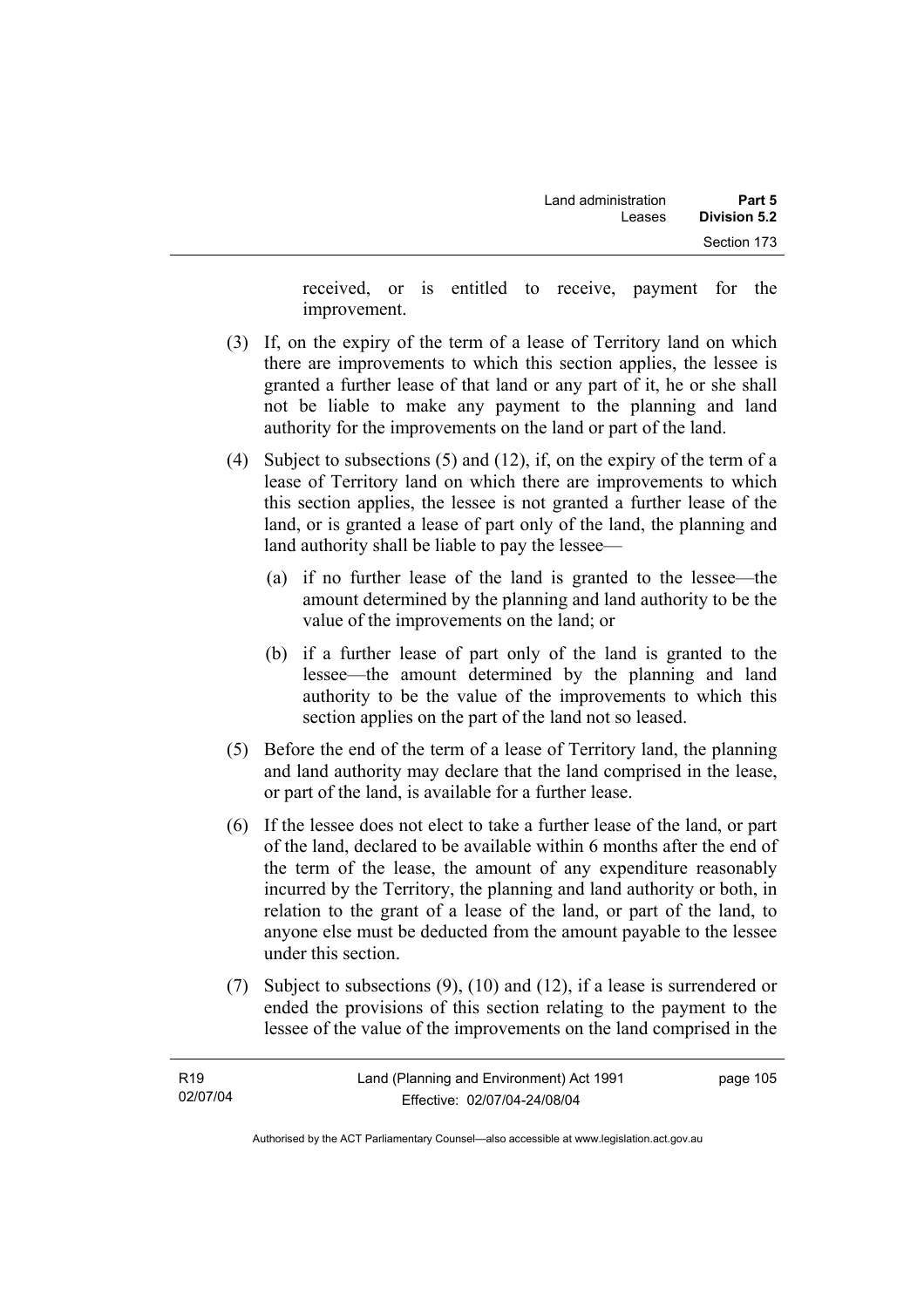| Part 5              | Land administration |
|---------------------|---------------------|
| <b>Division 5.2</b> | Leases              |
| Section 174         |                     |

lease on the expiration of the term shall (so far as applicable) apply as if the term of the lease had expired on the day of the surrender or ending.

- (8) Subject to subsections (9) and (12), if, before the expiry of the term of a lease of Territory land, the planning and land authority withdraws all or part of the leased land from the lease under a provision of the lease, the provisions of this section relating to the payment to the lessee of the value of the improvements on the land on the expiry of the term shall (so far as applicable) apply as if the term of the lease had expired on the day of the withdrawal.
- (9) Subsection (7) or (8) applies in relation to a lease only if the lessee has fully complied with the provisions (if any) of the lease relating to the erection of a building on the land comprised in the lease.
- (10) If a lease is surrendered or ended, the planning and land authority may work out the amount of the expenditure reasonably incurred by the Territory, the planning and land authority or both, in relation  $to$ —
	- (a) the surrender or ending of the lease; and
	- (b) any grant of a further lease of the land or part of the land.
- (11) The amount worked out under subsection (10) must be deducted from any amount payable under subsection (7) to the lessee of the surrendered or ended lease.
- (12) Subsections (4), (7) and (8) apply in relation to a lease subject to any provisions of the lease that preclude or limit the right of the lessee to payment in relation to improvements on the land comprised in the lease.

### **174 Determination of value of improvements**

(1) In this section:

| page 106 |  |
|----------|--|
|----------|--|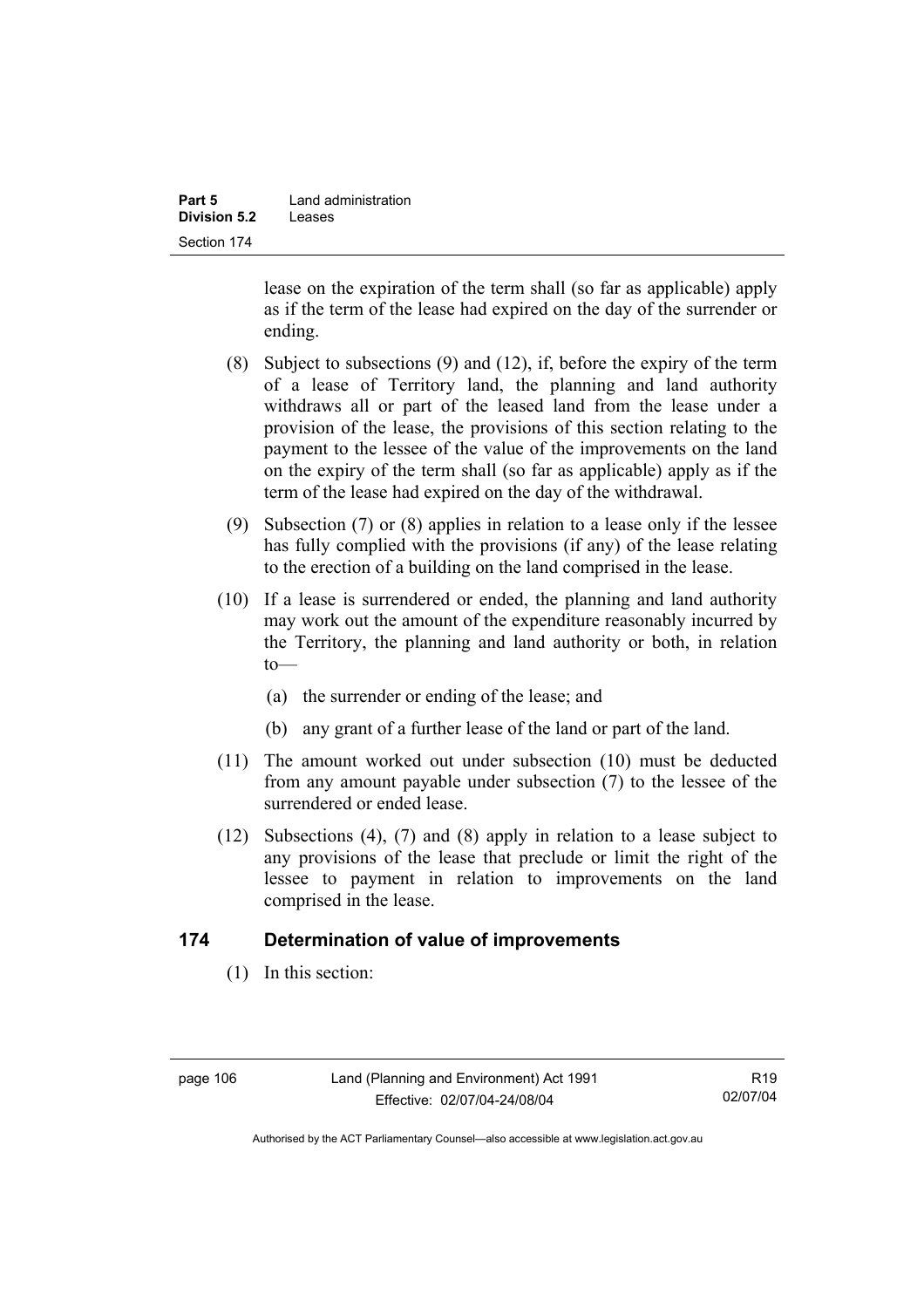#### *assessment day* means—

- (a) in relation to land a lease of which has expired—the day of expiry; or
- (b) in relation to land a lease of which has been terminated or surrendered—the day of termination or surrender, as the case may be; or
- (c) in relation to land that has been withdrawn from a lease—the day of withdrawal.

*lessee*—see section 173.

*market value*, in relation to improvements on land, means the amount by which the improvements increase the value of the lease of the land, assuming that the lease, together with the improvements, were offered for sale on the open market on the day immediately before the prescribed day on the reasonable terms and conditions that a genuine seller might require.

- (2) If compensation is payable under section 173 in relation to improvements, the planning and land authority shall, as soon as practicable after the assessment day in relation to the land on which the improvements are situated, in writing, determine, in accordance with this section, the market value of the improvements on the land as at the assessment day.
- (3) If compensation is payable under section 173 (4), the planning and land authority shall, in valuing the improvements, assume that a further lease of the land had been granted subject to the same provisions, and for the same term, as the lease that has expired.
- (4) If compensation is payable under section 173 (7), the planning and land authority shall, in valuing the improvements, assume that the lease of the land had not been terminated or surrendered.
- (5) If compensation is payable under section 173 (8), the planning and land authority shall, in valuing the improvements, assume that the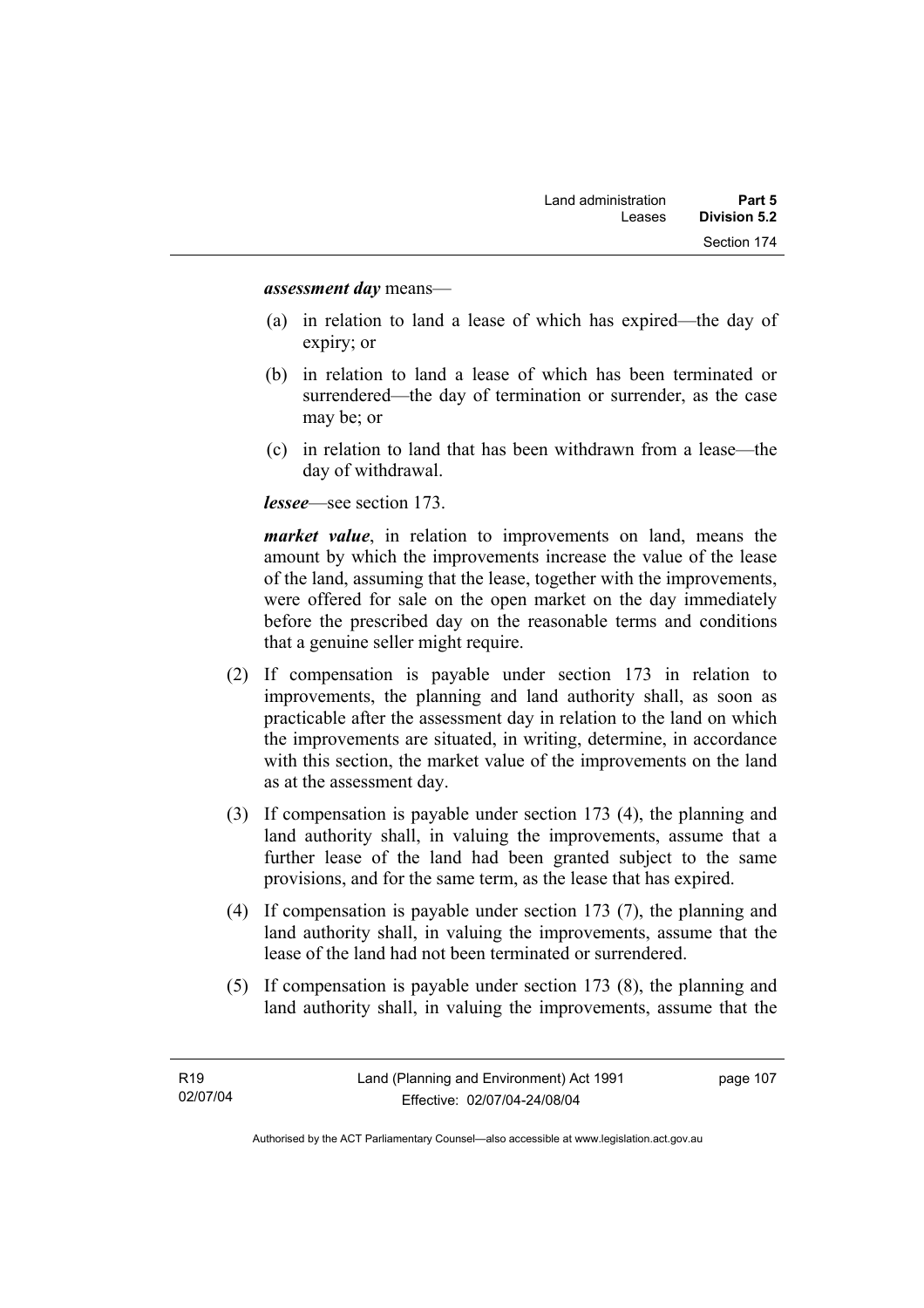| Part 5       | Land administration |
|--------------|---------------------|
| Division 5.2 | Leases              |
| Section 175  |                     |

leased land or part of the leased land (as the case may be) had not been withdrawn from the lease.

## **175 Use of land for leased purpose**

- (1) Territory land in relation to which a lease has been granted, whether before or after the commencement of this part, shall not be used for any purpose other than a purpose authorised by the lease, subject to this section.
- (2) Notwithstanding the lease of Territory land for residential purposes, such land may also be used—
	- (a) for a home occupation within the meaning of the plan; or
	- (b) for a home business within the meaning of the plan, in accordance with an approval under part 6.
- (3) Notwithstanding the purpose permitted by a lease of Territory land, the land may be used—
	- (a) for a development of a type prescribed by the regulations, in accordance with an approval under part 6; or
	- (b) for any other activity prescribed by the regulations.

## **176 Variation of rent**

- (1) If the rent payable under a lease of Territory land is varied in accordance with the provisions of the lease, the planning and land authority shall give the lessee written notice of the variation by post.
- (2) A variation of rent referred to in a notice under subsection (1) shall come into operation on—
	- (a) the day 28 days after the day the notice is given; or
	- (b) if the lease under which the variation is made provides that the variation shall come into operation on a later day—that later day.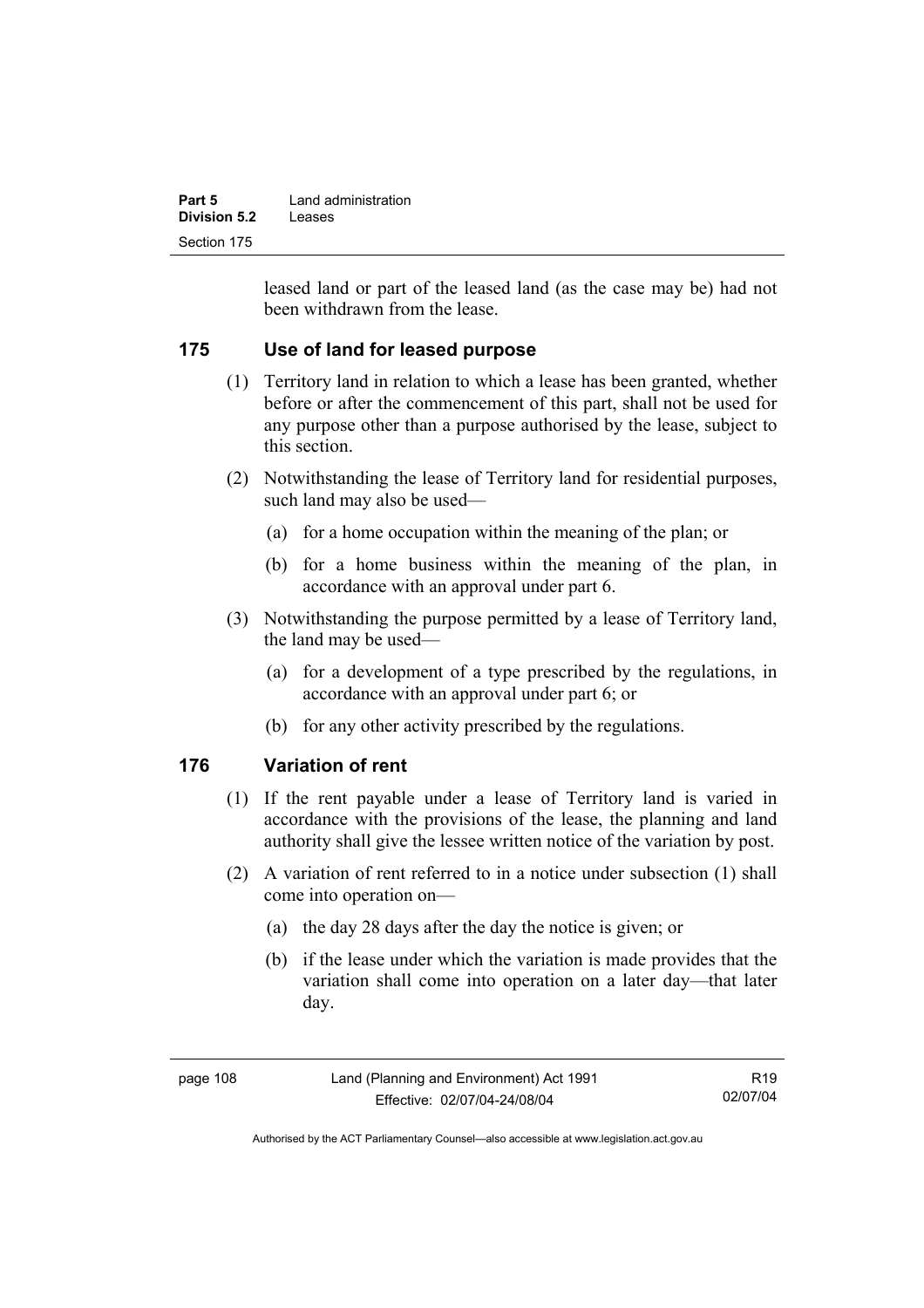### **177 Review of variations of rent**

- $(1)$  If—
	- (a) the rent payable under a lease of Territory land is varied in accordance with the provisions of the lease; and
	- (b) the lease does not provide for the submission to arbitration of differences between the parties to the lease regarding variation of the rent;

the lessee may, within 28 days after receiving the notice under section 176 (1) relating to the variation, serve on the planning and land authority a written request that he or she review the variation.

- (2) The making of a request under subsection (1) does not affect the operation of the variation to which the request relates or prevent the taking of action to implement the variation.
- (3) If a request is made under subsection (1) in relation to a variation, the planning and land authority must review the variation and may confirm the variation or set it aside and substitute any other variation the authority considers appropriate.

## **178 Refund of amount paid for grant of lease**

- (1) Subject to subsection (2), the planning and land authority may authorise the payment to—
	- (a) a person who has surrendered a lease of Territory land; or
	- (b) a person who held a lease of Territory land that has been terminated under this Act;

of an amount that is equal to the amount paid by the person for the grant of the lease less any charge determined for this subsection in relation to the refund of the amount paid for the grant of a lease of that kind.

 (2) The planning and land authority shall not authorise the payment of an amount under this section otherwise than in accordance with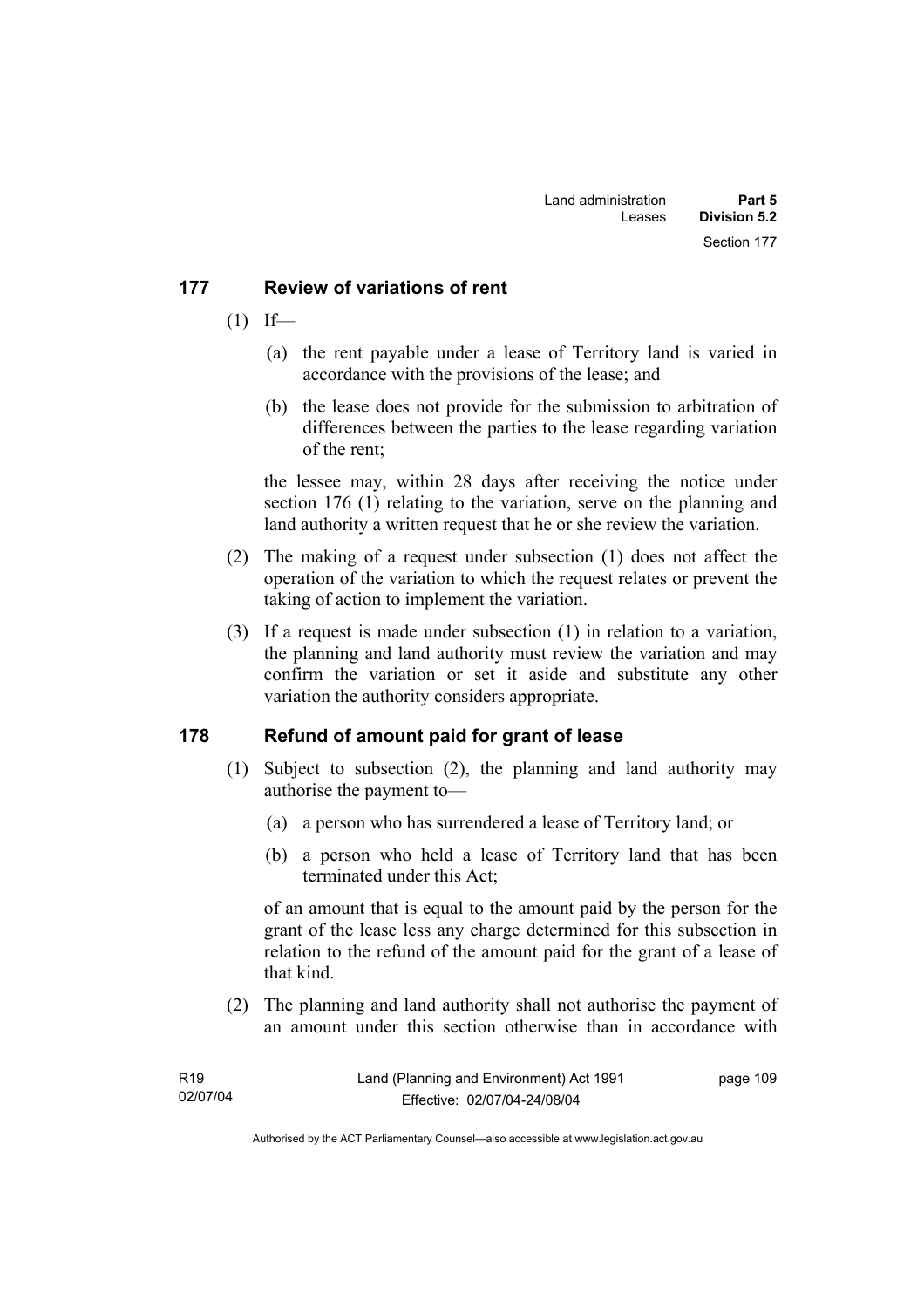criteria for the authorisation of payments specified under subsection (3).

- (3) The Executive may, for this section, in writing—
	- (a) specify criteria for the authorisation of payments under this section; or
	- (b) amend or revoke criteria so specified.
- (4) An instrument under subsection (3) is a disallowable instrument.
	- *Note* A disallowable instrument must be notified, and presented to the Legislative Assembly, under the Legislation Act.

### **179 Certificates of compliance**

 (1) Subject to subsection (4), if a building and development provision of a lease of Territory land has been fully complied with, the planning and land authority shall, on application by the lessee, issue a certificate of compliance to the effect that the provision has been so complied with.

*Note* A fee may be determined under s 287 for this subsection.

- (2) Subject to subsection (4), if a building and development provision of a lease of Territory land has been partially complied with, the planning and land authority may issue a certificate of compliance to that effect.
- (3) A certificate of compliance under subsection (2) may be issued subject to a condition (specified in the certificate) that the lessee provide security in a specified form against failure to complete specified outstanding work.
- (4) The planning and land authority must not issue a certificate of compliance in relation to a building and development provision to which a lease under the *Unit Titles Act 2001* is subject unless the other requirements of this section are satisfied and the authority is satisfied—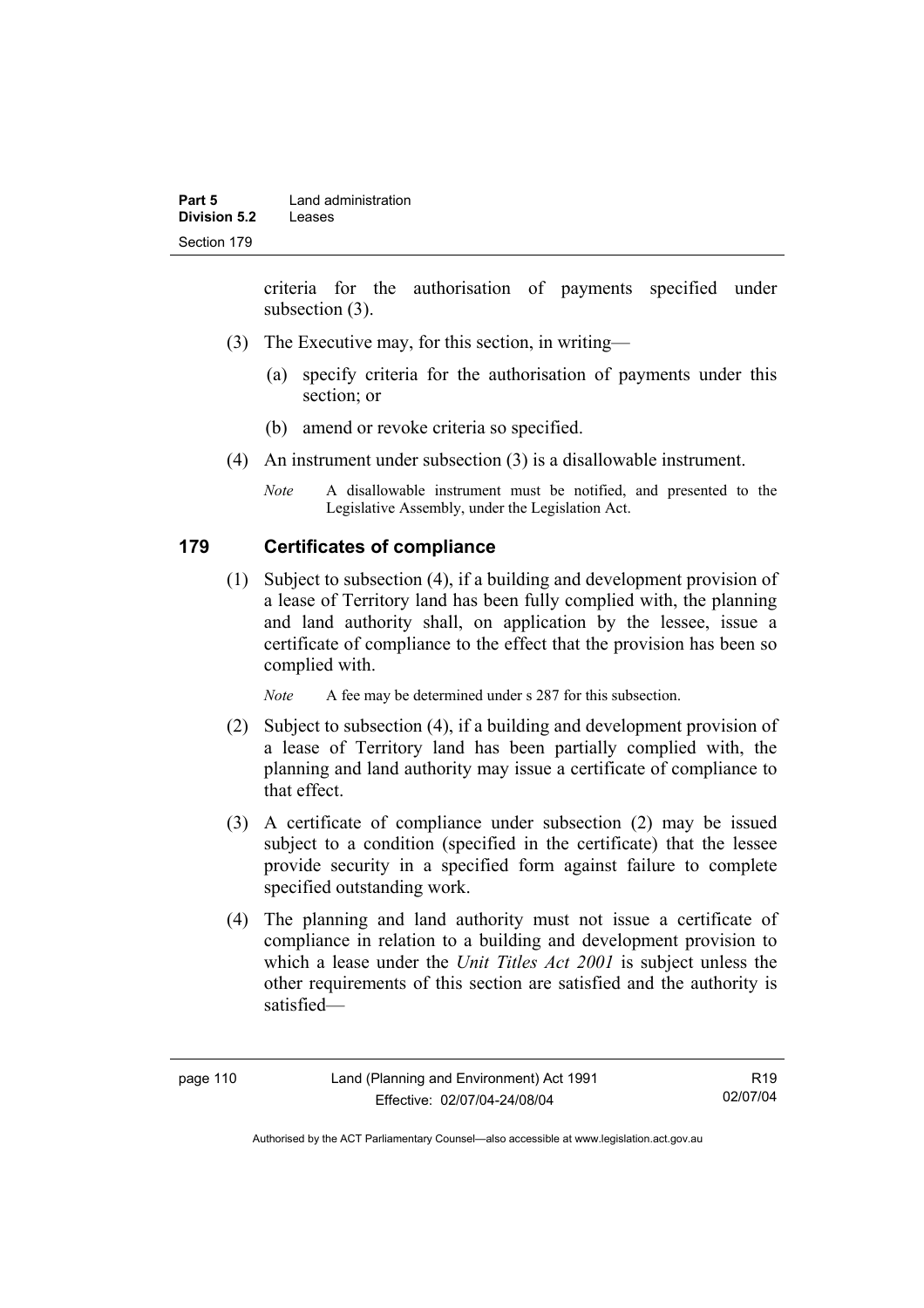- (a) for every other lease in relation to the same subdivision under the *Unit Titles Act 2001* that is subject to a building and development provision—that the provision has been complied with, or a certificate of compliance has been issued under this section in relation to that provision; or
- (b) that the occupier of the unit that is held under the lease will not, as occupier, be substantially inconvenienced by works being carried out, or that are to be carried out, in compliance with a building and development provision to which the lease of the common property or another unit contained in the same subdivision under the *Unit Titles Act 2001* is subject.

### **180 Transfer of land subject to building and development provision**

- (1) If a lease of Territory land contains a building and development provision, the lease, or an interest in the lease, is not capable of being assigned or transferred, either at law or in equity unless—
	- (a) the lessee has died; or
	- (b) the transfer or assignment is made under any of the following orders:
		- (i) an order of the Family Court;
		- (ii) an order of another court having jurisdiction under the *Family Law Act 1975* (Cwlth);
		- (iii) an order under the *Domestic Relationships Act 1994,*  part 3.2 adjusting the property interests of the parties in a domestic relationship; or
	- (c) the transfer or assignment occurs by operation of, or under, bankruptcy or insolvency; or
	- (d) the lessee has obtained—
		- (i) a certificate of compliance under section 179; or

| R <sub>19</sub> | Land (Planning and Environment) Act 1991 | page 111 |
|-----------------|------------------------------------------|----------|
| 02/07/04        | Effective: 02/07/04-24/08/04             |          |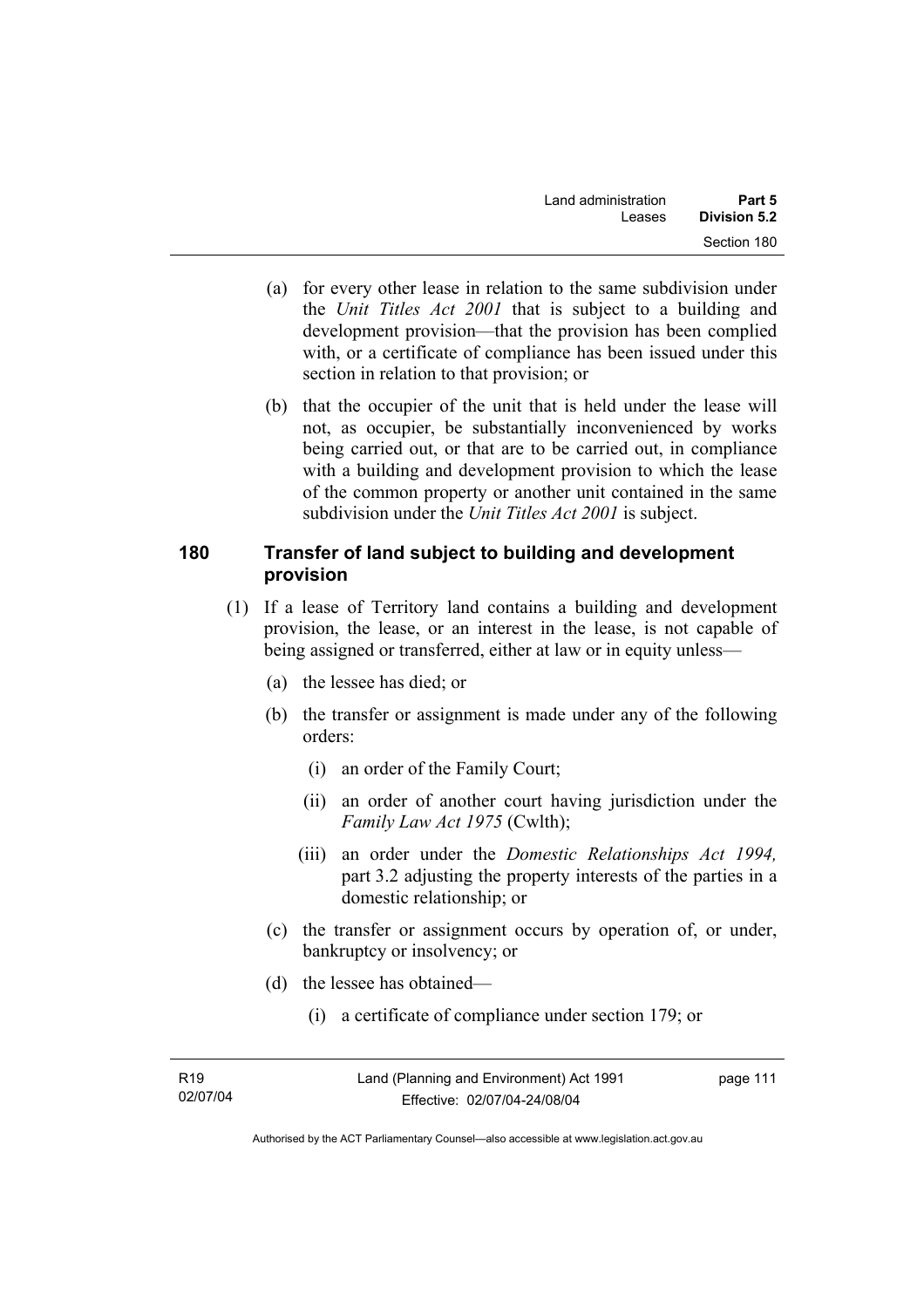- (ii) the consent of the planning and land authority under subsection (2).
- *Note* A consent under the *City Area Leases Ordinance 1936* may be taken to be a consent under s (2) (see s 292).
- (2) The planning and land authority may, in writing, consent to a legal or equitable assignment or transfer of a lease, or an interest in a lease, mentioned in subsection (1) if—
	- (a) the lessee or a proposed assignee or transferee applies for the assignment or transfer; and
	- (b) the authority is satisfied the proposed assignee or transferee intends to comply with the building and development provision; and
	- (c) the authority has been given any security required by the authority for compliance with the provision by the proposed assignee or transferee.

*Note* A fee may be determined under s 287 for this subsection.

- (3) In deciding under subsection (2) whether to consent to an assignment or transfer of a lease, the planning and land authority shall take into consideration any matters determined by the Minister, in writing, for this section.
- (4) A determination under subsection (3) is a disallowable instrument.
	- *Note* A disallowable instrument must be notified, and presented to the Legislative Assembly, under the Legislation Act.

#### **181 Mortgage of leasehold subject to building and development provision**

If a lease contains a building and development provision, the lease, or an interest in the lease, shall not be capable of being mortgaged unless—

 (a) the lessee has obtained a certificate of compliance under section 179; or

| page 112 | Land (Planning and Environment) Act 1991 | R19      |
|----------|------------------------------------------|----------|
|          | Effective: 02/07/04-24/08/04             | 02/07/04 |

Authorised by the ACT Parliamentary Counsel—also accessible at www.legislation.act.gov.au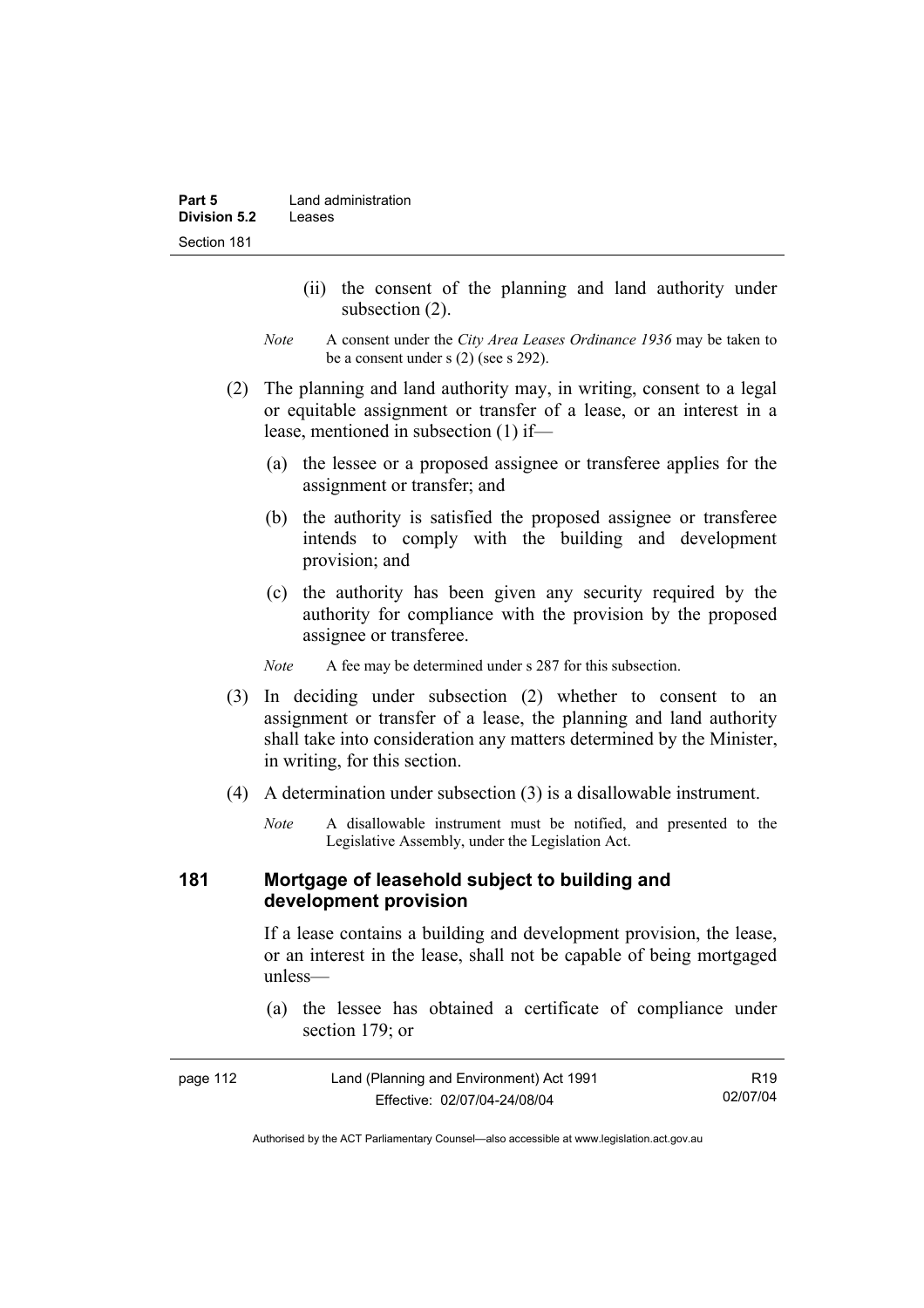- (b) the mortgage is required by the lessee—
	- (i) to enable the lessee to repay money borrowed by him or her for the purpose of acquiring the lease or interest; or
	- (ii) to secure money borrowed by the lessee for the purpose of acquiring the lease or interest; or
	- (iii) to enable the lessee to comply with a building and development provision of the lease.

### **182 Land leased to be held as undivided parcel**

- (1) Subject to section 183, the land comprised in a lease of Territory land shall at all times be held and occupied by or under the lessee as 1 undivided parcel.
- (2) Subject to this part, the land comprised in a lease of Territory land may be sublet and the lease and any interest in it may be assigned, transferred or mortgaged.

#### **183 Power of lessee to sublet part of building or land in certain cases**

- (1) Any part of a building erected on land comprised in a lease of Territory land may, subject to the lease and any sublease of the land, be sublet separately from the remainder of that building.
- (2) If a part of a building is sublet separately from the remainder of the building, any part of the parcel of land where the building is erected may be sublet with the part of the building separately from the remainder of the parcel of land, provided that the part of the parcel of land so sublet adjoins that part of the parcel of land where the building is erected.
- $(3)$  If—
	- (a) a lease of Territory land authorises the use of the land comprised in the lease as a mobile home park; and

Authorised by the ACT Parliamentary Counsel—also accessible at www.legislation.act.gov.au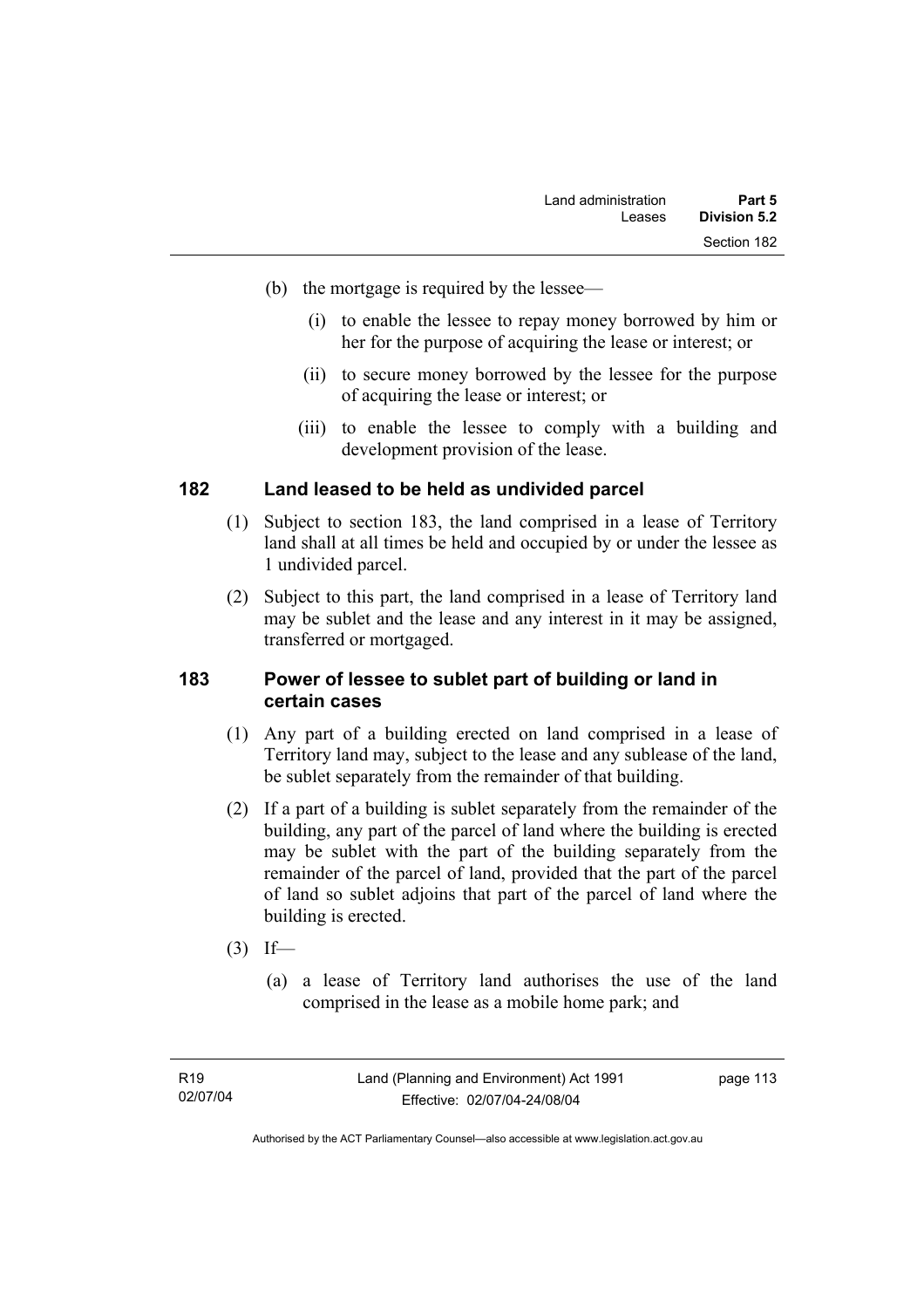| Part 5       | Land administration |
|--------------|---------------------|
| Division 5.3 | Variation of leases |
| Section 183A |                     |

 (b) any part of the land is being used, or intended to be used, for the siting of a mobile home;

that part may, subject to the lease and any sublease of the land, be sublet separately from the remainder of the land.

(4) In subsection (3):

*mobile home* means a dwelling (whether on wheels or not) capable of being transferred from place to place and re-erected.

*mobile home park* means land used for the purpose of accommodating mobile homes or caravans, and includes a caravan park or camping ground.

# **Division 5.3 Variation of leases**

#### **183A Effect qualified**

This division has effect subject to division 5.4 (Restrictions on rural leases).

#### **184 Application to surrender and regrant of leases**

A reference in this division to the *variation* of a lease includes a reference to the surrender of a lease and the grant of a new lease to the same lessee, subject to different provisions, over land—

- (a) that is the whole or part of the land comprised in the surrendered lease; and
- (b) that is not defined land within the meaning of subdivision 2.3.4;

except if a lease is surrendered and a further lease is granted under section 171, section 171A or section 172.

#### **184A Variation of nominal rent lease—change of use charge**

 (1) The planning and land authority must not execute a variation of a nominal rent lease unless the lessee has paid the Territory any

| page 114 | Land (Planning and Environment) Act 1991 | R <sub>19</sub> |
|----------|------------------------------------------|-----------------|
|          | Effective: 02/07/04-24/08/04             | 02/07/04        |

Authorised by the ACT Parliamentary Counsel—also accessible at www.legislation.act.gov.au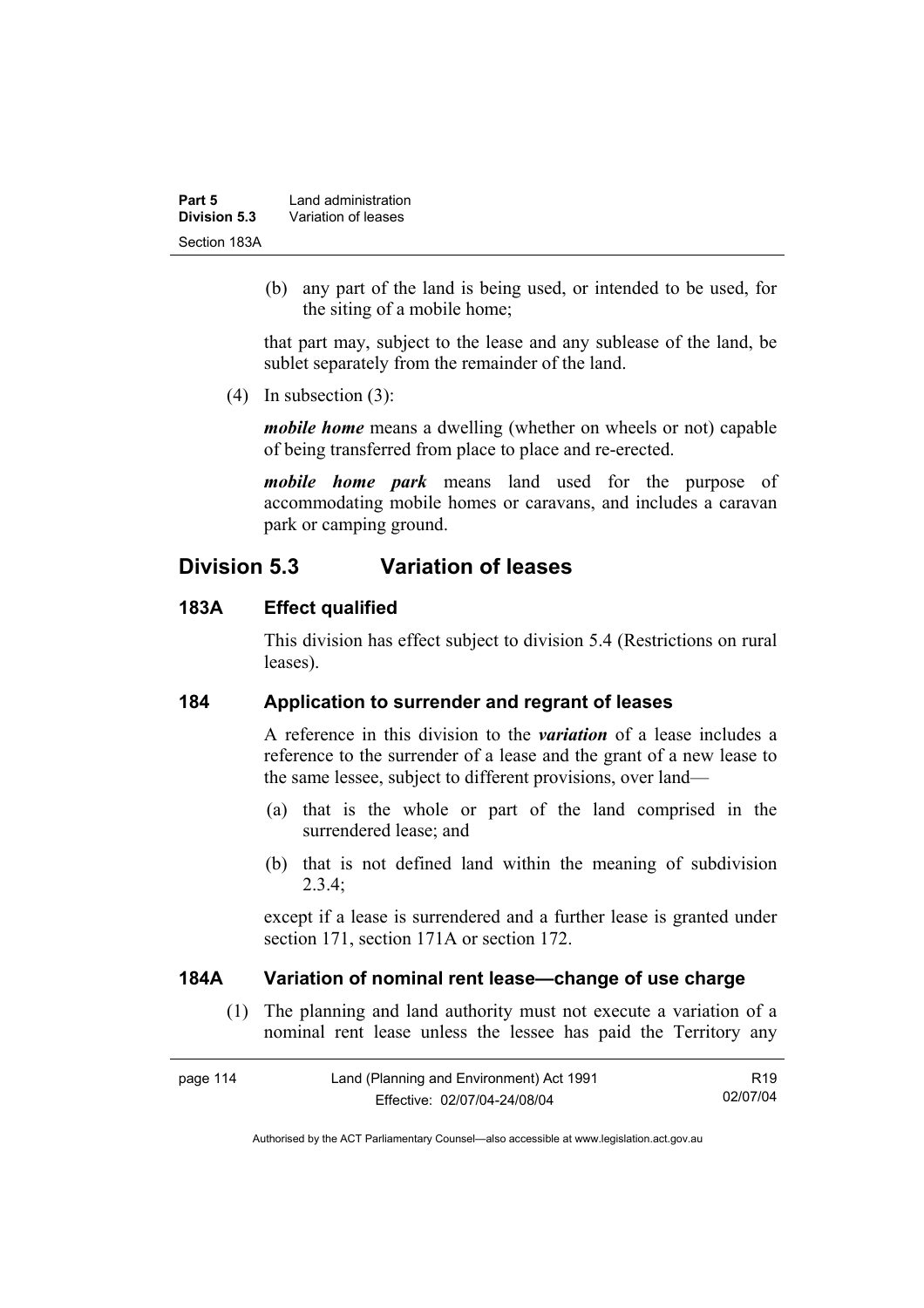change of use charge determined by the authority under subsection (2), subject to any remission or increase under section 184C.

 (2) The planning and land authority shall determine the change of use charge for a variation of a nominal rent lease in accordance with the formula—

$$
CUC = (V_1 - V_2) \times 75\%
$$

(3) In subsection (2):

*CUC* means the change of use charge payable for the variation of the lease.

 $V_1$  means the capital sum that the lease might be expected to realise if—

- (a) the lease were to be varied as proposed; and
- (b) the lease were offered for sale in good faith immediately after the variation on the reasonable terms and conditions that a genuine seller would require; and
- (c) the rent payable throughout the term of the lease were a nominal rent.

 $V_2$  means the capital sum that the lease might be expected to realise if—

- (a) the lease were not to be varied during the remainder of its term; and
- (b) the lease were offered for sale in good faith immediately before the variation on the reasonable terms and conditions that a genuine seller would require; and
- (c) the rent payable throughout the term of the lease were a nominal rent.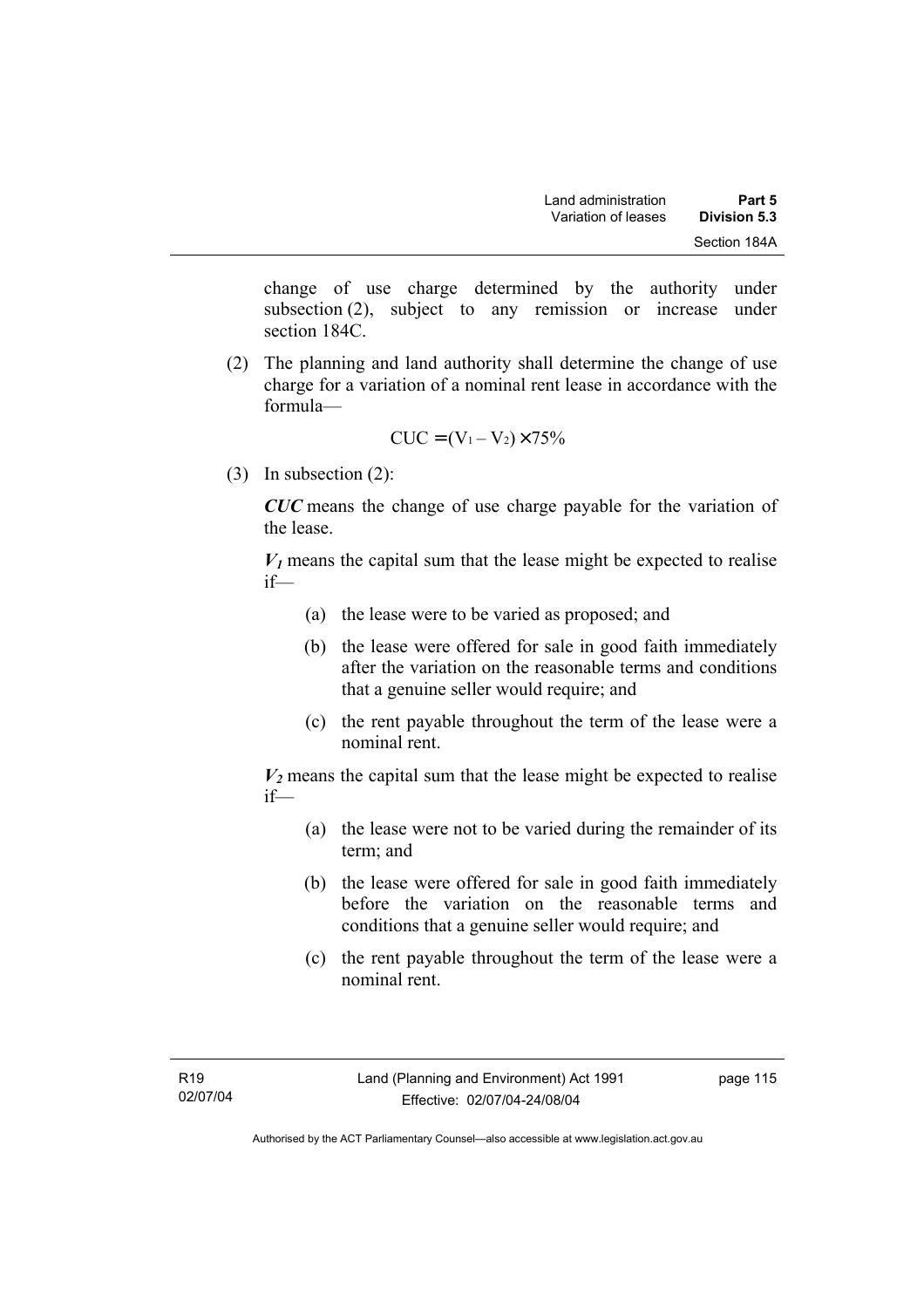| Part 5       | Land administration |
|--------------|---------------------|
| Division 5.3 | Variation of leases |
| Section 184C |                     |

- (4) If the capital value assessed as  $V_I$  under subsection (3) is equal to or less than the capital value assessed as  $V_2$  under that subsection, no change of use charge is payable under subsection (1).
- (5) So far as this section applies, because of section 184, to the surrender of a lease and the grant of a new lease—
	- (a) the reference in subsection (3), definition of  $V_I$ , paragraph (c) to the term of the lease is a reference to the term of the new lease; and
	- (b) the reference in subsection (3), definition of  $V_2$ , paragraph (c) to the term of the lease is a reference to the term of the lease to be surrendered.
- (6) A variation of a lease has no effect if the change of use charge payable under subsection (1) for the variation is not paid.

## **184C Change of use charge for variations of nominal rent leases**

- (1) On application by the lessee of a nominal rent lease who applies for a variation of the lease, the planning and land authority must remit a change of use charge under section 184A (Variation of nominal rent lease—change of use charge) in circumstances prescribed under the regulations.
- (2) The planning and land authority must increase a change of use charge under section 184A in circumstances prescribed under the regulations.

## **184D Variation of rental leases**

- (1) The planning and land authority shall not execute a variation of a rental lease unless any rent and additional rent payable under the lease up to the day of variation has been paid.
- (2) If the planning and land authority executes a variation of a rental lease, the authority must reappraise the rent payable under the lease,

R19 02/07/04

Authorised by the ACT Parliamentary Counsel—also accessible at www.legislation.act.gov.au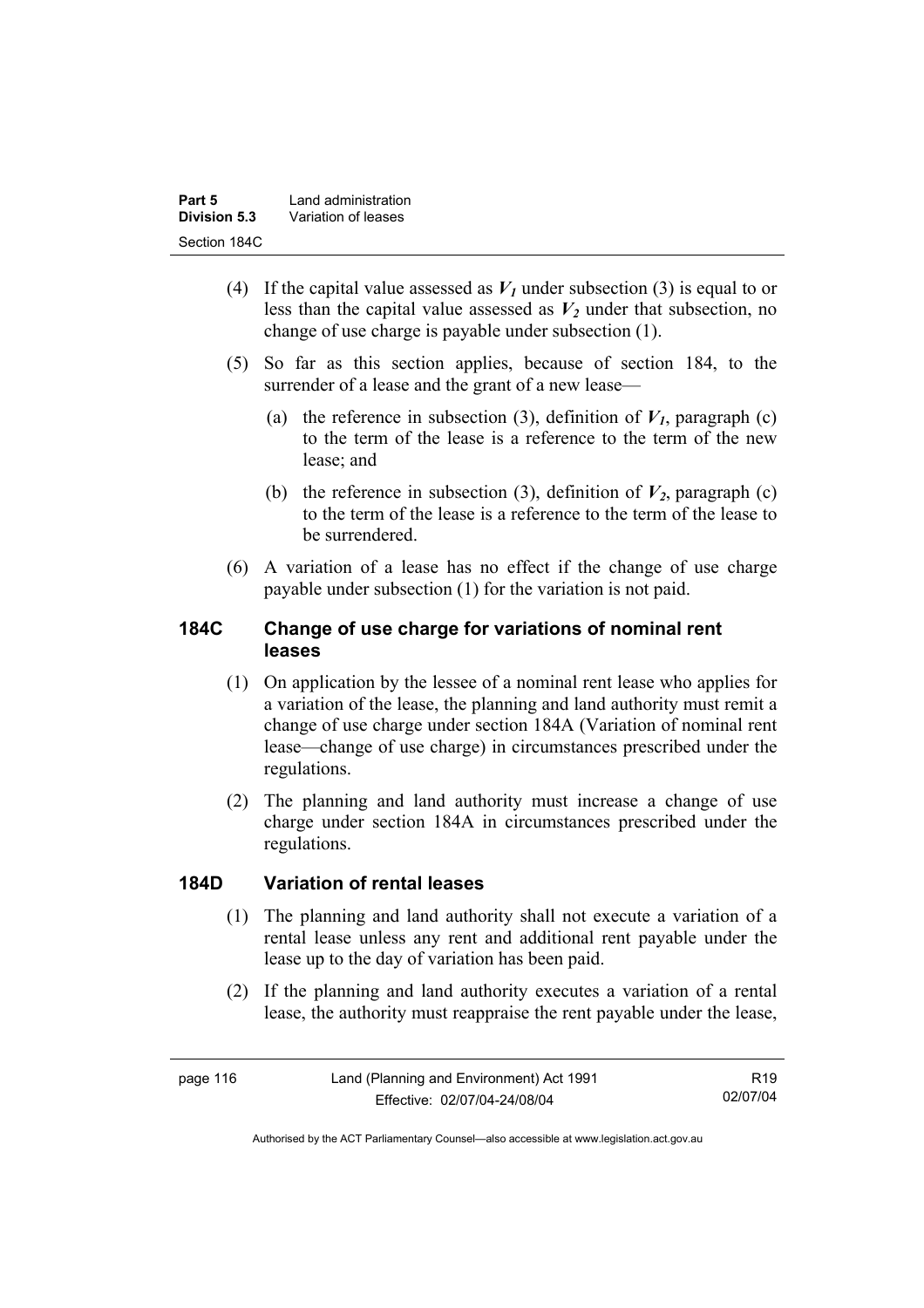following (to the extent possible) the method provided by the rental provisions of the lease.

- (3) If the planning and land authority executes a variation of a rental lease, the rent payable under the lease is to be adjusted in accordance with the reappraisal under subsection (2) with effect from the date of variation.
- (4) Subsections (2) and (3) do not apply to a variation of a rental lease—
	- (a) to reduce the rent payable to a nominal rent; or
	- (b) otherwise affecting the rental provisions of the lease.

## **185 Advice of rent payable on variation of lease**

If the planning and land authority agrees to a variation of a lease of Territory land, being a lease under which rent or additional rent is payable, it shall—

- (a) calculate the amount that would be payable under the lease for rent and additional rent up to the day when it expects the variation to be executed; and
- (b) give the lessee written notice of—
	- (i) the amount calculated for rent and additional rent under paragraph (a); and
	- (ii) the day up to which the amount payable for rent and additional rent has been calculated; and
	- (iii) the day by which the authority requires payment of the amount specified under subparagraph (i) to enable the variation of the lease to be executed on the day specified under subparagraph (ii).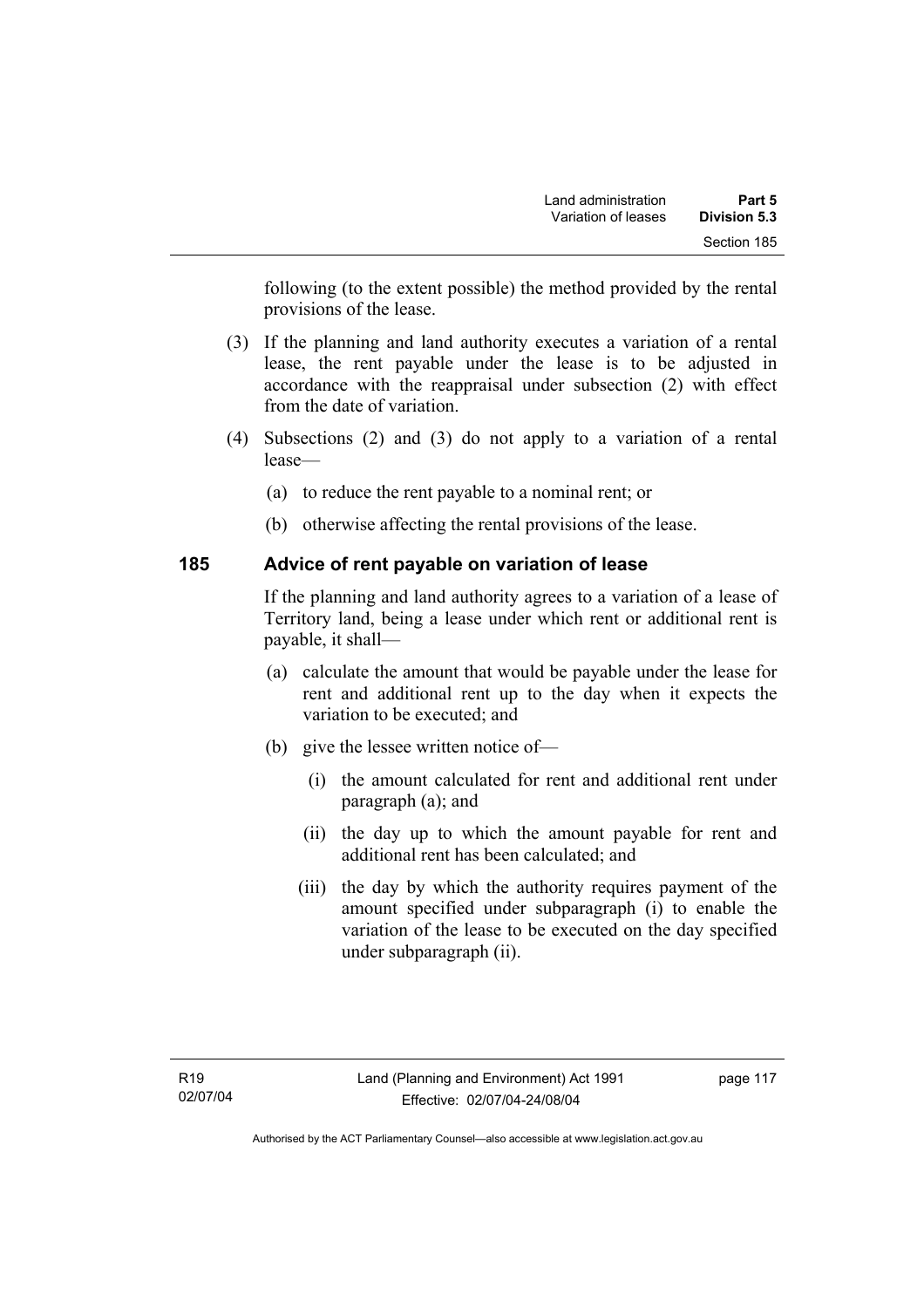### **186 Variation of lease to pay out rent**

- (1) A lease shall not be varied to reduce the rent payable to a nominal rent unless—
	- (a) the lease is included in a prescribed class of leases; and
	- (b) all amounts payable to the Territory up to the day of variation of the lease for rates and land tax levied in relation to the land comprised in the lease have been paid; and
	- (c) the provisions of the lease requiring the lessee to develop the land comprised in the lease have been complied with up to the day of the variation; and
	- (d) the lessee has paid the Territory an amount determined by the planning and land authority by reference to any policy direction made under subsection (2).
- (2) The Minister may, in writing, make policy directions for subsection (1) (d).
- (3) A policy direction under subsection (2) is a disallowable instrument.

*Note* A disallowable instrument must be notified, and presented to the Legislative Assembly, under the Legislation Act.

- (4) If a lease of Territory land is varied to reduce the rent payable to a nominal rent, the lease as varied shall provide that the lessee is to pay a rent of 5 cents per annum if and when that rent is demanded.
- (5) The requirements of this section are in addition to, and not in substitution for, the requirements of the other provisions of this Act relating to the variation of leases.

### **186A No variations to extend term**

The planning and land authority shall not execute a variation of a lease of Territory land to extend the term of the lease.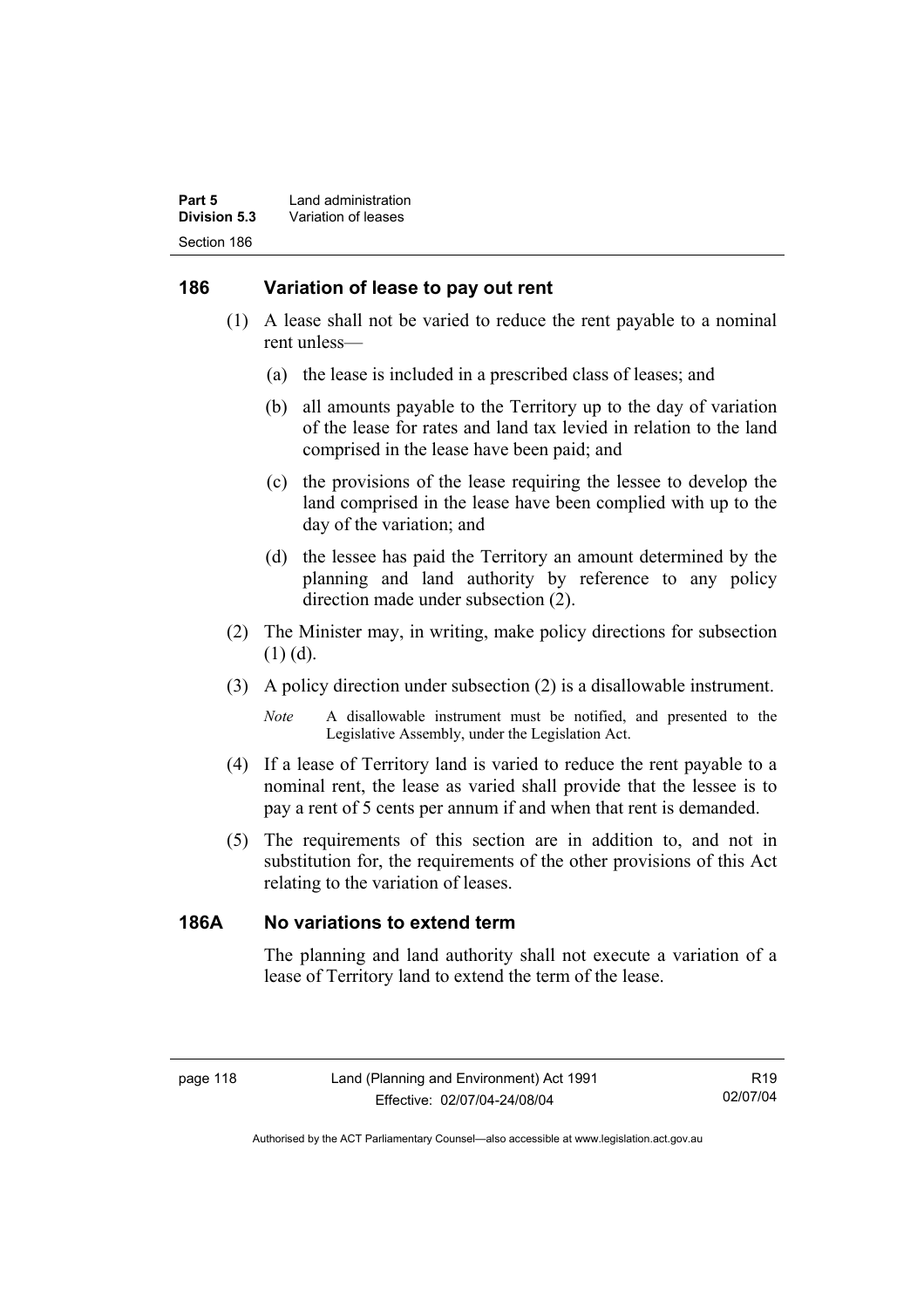# **Division 5.4 Restrictions on rural leases**

#### **186B Definitions for div 5.4**

In this division:

*dealing*, in relation to a lease, means—

- (a) assigning or transferring the lease; or
- (b) subletting the land comprised in the lease or any part of it; or
- (c) parting with possession of the land comprised in the lease or any part of it.

#### *discharge amount—*

- (a) in relation to a special Pialligo lease—means an amount determined in accordance with section 186F; or
- (b) in any other case—means an amount determined in accordance with section 186E.

*earlier index number***,** for a lease, means the last index number issued before the lease was granted under section 161 or section 171A.

#### *holding period* is a period ending—

- (a) in relation to a long lease—10 years after the lease is granted; or
- (b) in relation to a short lease—at the end of  $\frac{1}{3}$  the term of the lease.

*index number*—see section 186G.

#### *later index number* means—

 (a) for a special Pialligo lease—the last index number issued before the discharge amount is to be paid; or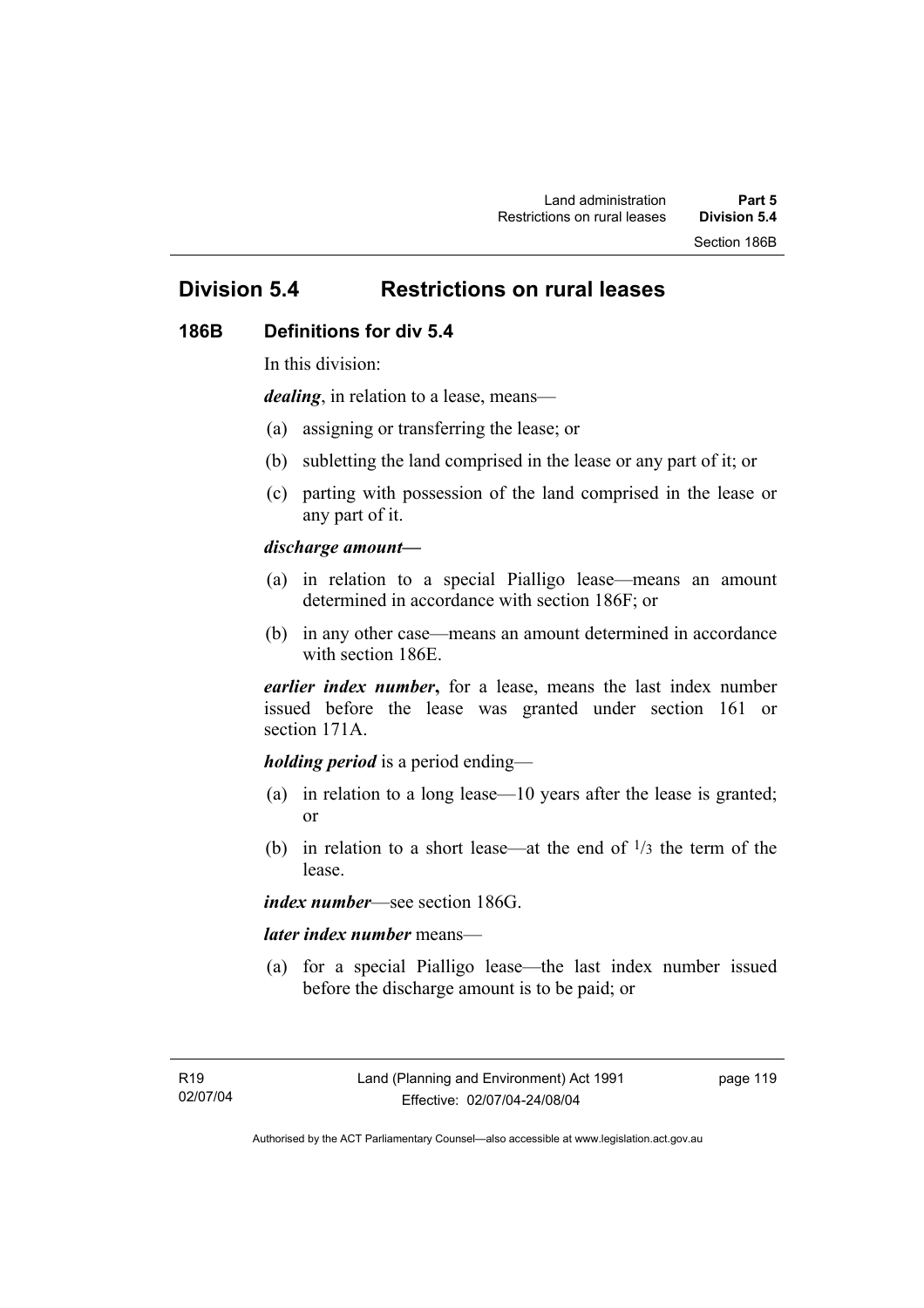| Part 5       | Land administration          |
|--------------|------------------------------|
| Division 5.4 | Restrictions on rural leases |
| Section 186C |                              |

 (b) for any other lease—the last index number issued before the last amount is worked out under section 186E.

*long lease* means a lease for a term of at least 21 years.

*short lease* means a lease for a term less than 21 years.

*special Pialligo lease* means a lease comprising land in block 6, 12, 13, 14, 15, 19, 20 or 52 of section 2 of the district of Majura.

### **186C Land management agreements**

- (1) The planning and land authority may—
	- (a) grant a rural lease; or
	- (b) grant a further rural lease; or
	- (c) vary a rural lease; or
	- (d) consent to the assignment or transfer of a rural lease;

only if the person to whom the lease is to be granted, assigned or transferred, or the person whose lease is to be varied, (the *relevant person*) has entered into an agreement that complies with this section with the Territory about managing the rural land subject to the lease.

- (2) An agreement complies with this section if it is—
	- (a) in accordance with a form approved by the Minister under section 287A (Approved forms) for this section; and
	- (b) signed by—
		- (i) the planning and land authority; and
		- (ii) the relevant person.
- (3) An agreement may contain a provision allowing the agreement to be varied other than by agreement between the parties.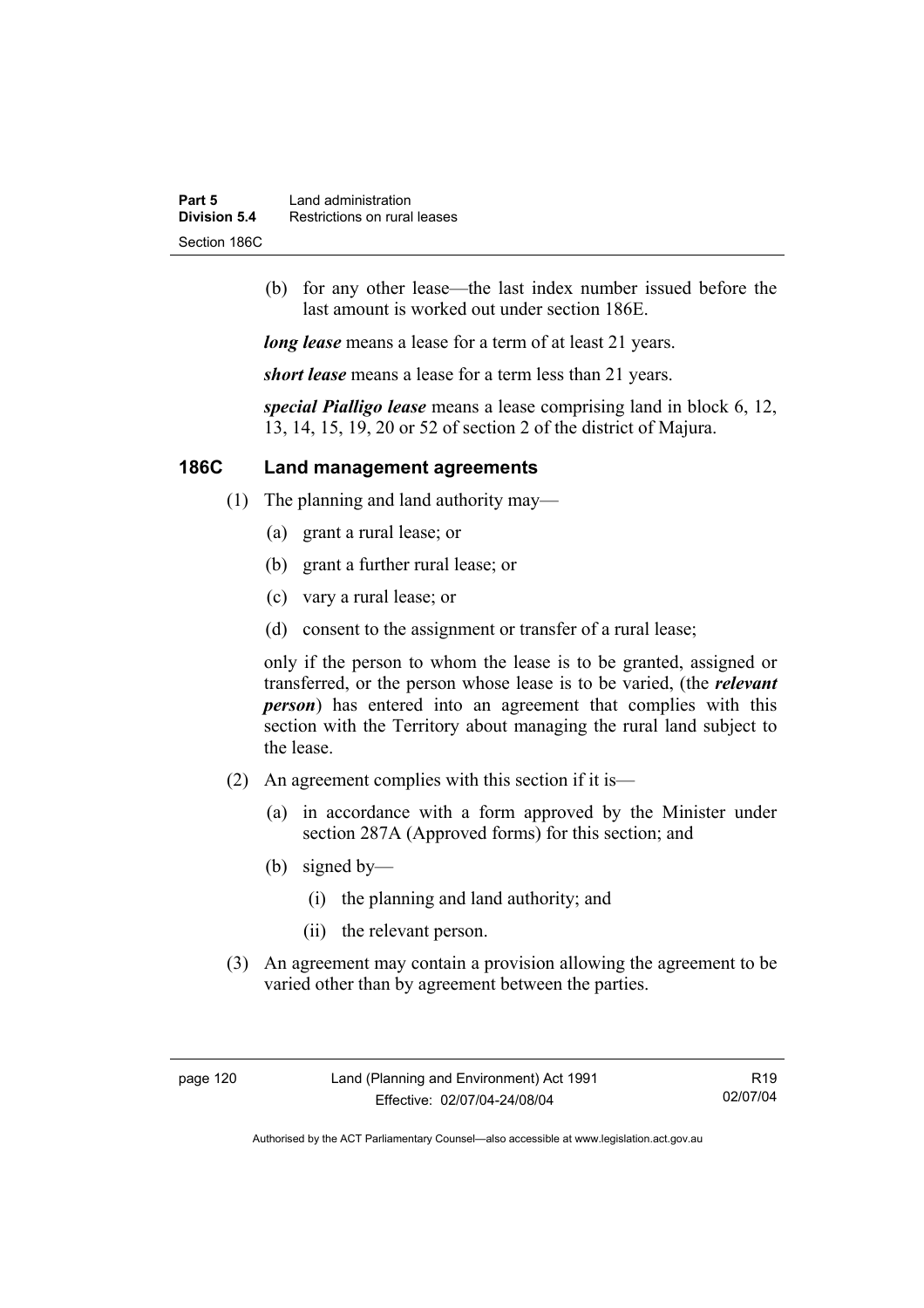#### **186D Dealings with rural leases**

- (1) This section applies to—
	- (a) a rural lease granted under section 161 (Granting of leases) after 15 December 1999 for consideration less than the market value of the lease; and
	- (b) a lease granted under section 171A (Grant of further rural leases) after 15 December 1999 on the payment of an amount worked out on the application of an amount condition mentioned in section 171A (3) (a).
- (2) However, this section does not apply to a lease mentioned in subsection (1) (b) that was granted on the surrender of a lease for which a discharge amount had been paid.
- (3) A lessee, or other person with an interest in the lease, may deal with a lease to which this section applies within the holding period only with the written consent of the planning and land authority.
- (4) A dealing in relation to a lease made or entered into without consent has no effect.
- (5) The planning and land authority must consent under this section to a dealing if—
	- (a) the person to whom—
		- (i) the lease is being assigned or transferred; or
		- (ii) the land comprised in the lease, or part of it, is sublet; or
		- (iii) possession of the land comprised in the lease, or part of it, is being given;

is the lessee's domestic partner or child; or

(b) the discharge amount has been paid in relation to the lease;

but may not consent otherwise.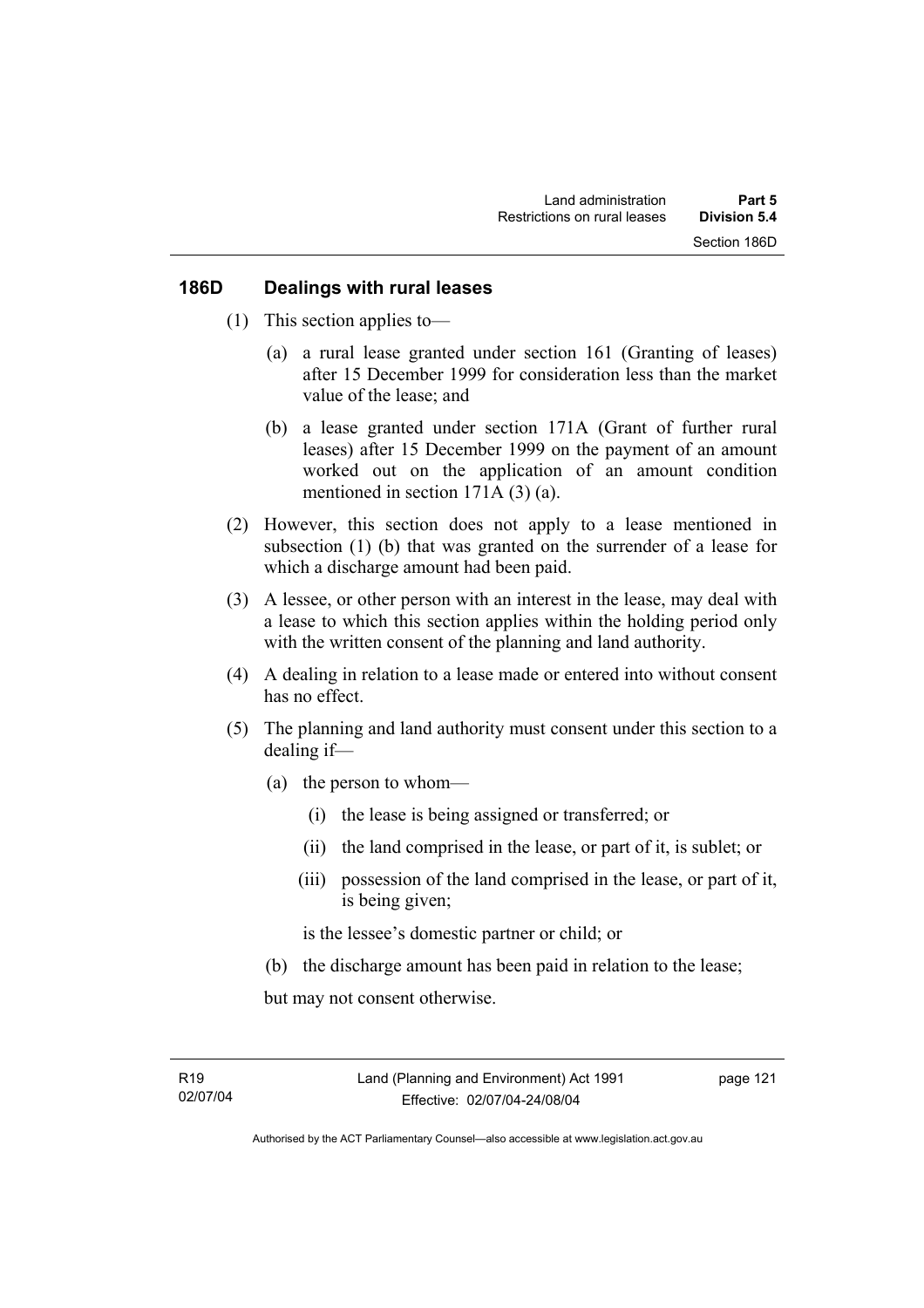- (6) The validity of a dealing made or entered into with the consent of the planning and land authority under subsection (5) is not affected—
	- (a) by a defect or irregularity in relation to the giving of the consent; or
	- (b) because a ground, or all grounds, for the consent had not arisen.
- (7) In this section:

*child*, of a lessee, includes a child of the lessee's domestic partner.

### **186E Discharge amount**

 (1) The discharge amount for a lease (other than a special Pialligo lease) is the amount determined in accordance with the formula—

 $(y) \times 50\%$  + owed amount earlier index no ((last amount - (first amount  $\times \frac{\text{later index no}}{\text{inter index}}$ )) $\times$  50%) +

(2) In this section:

*earlier index no*—see section 186B, definition of *earlier index number*.

*first amount* means—

- (a) in relation to a nominal rent lease—the consideration for the lease when granted under section 161 or section 171A; or
- (b) in relation to a short lease—the value of the lease determined when the lease was granted under section 161 or section 171A; or
- (c) in relation to any other lease—any consideration for the lease when granted under section 161 or section 171A plus any amount to be paid under the lease;

other than an amount attributable to lessee-owned improvements to the land comprised in the lease.

| page 122 | Land (Planning and Environment) Act 1991 | R <sub>19</sub> |
|----------|------------------------------------------|-----------------|
|          | Effective: 02/07/04-24/08/04             | 02/07/04        |

Authorised by the ACT Parliamentary Counsel—also accessible at www.legislation.act.gov.au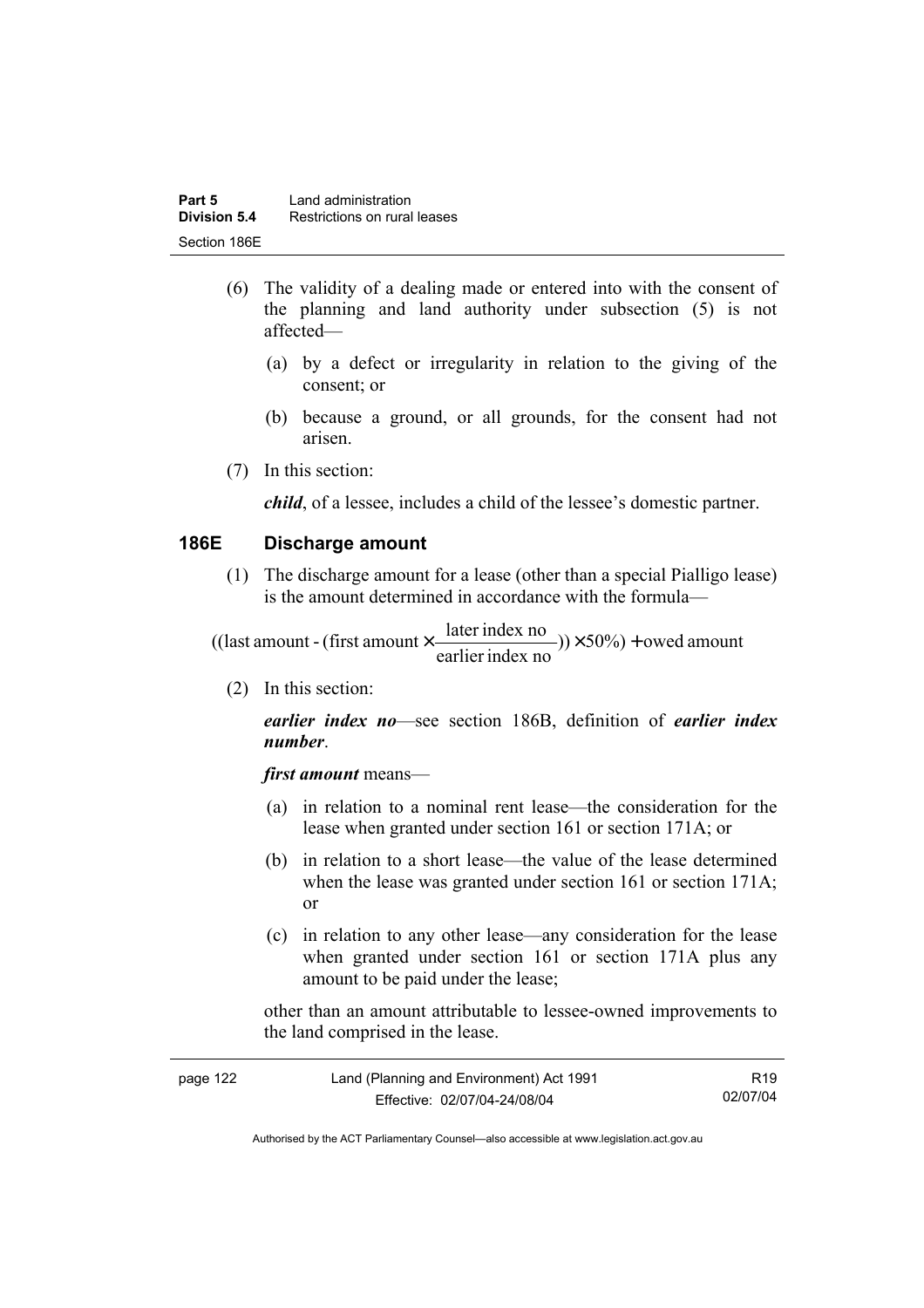*last amount*, in relation to a lease, means—

- (a) the consideration for the dealing with the lease, not including any amount attributable to lessee-owned improvements to the land comprised in the lease; or
- (b) if—
	- (i) there is no consideration; or
	- (ii) the dealing relates to only part of the land comprised in the lease; or
	- (iii) the consideration is less than the market value of the lease;

the market value of the lease, not including any amount attributable to the lessee-owned improvements to the land comprised in the lease.

#### *later index no*—see section 186B, definition of *later index number*.

#### *owed amount* means—

- (a) in relation to a long lease—any amount remaining to be paid under the lease, even if the amount is not due; or
- (b) in relation to a short lease—any rent and additional rent payable under the lease up to the day of the dealing with the lease.

## **186F Discharge amount—special Pialligo leases**

- (1) The discharge amount for a special Pialligo lease granted less than 1 year before the discharge amount is to be paid is an amount equal to the total of the amount paid and the owed amount for the lease.
- (2) The discharge amount for a special Pialligo lease granted at least 1 year before the discharge amount is to be paid is the amount determined in accordance with the formula—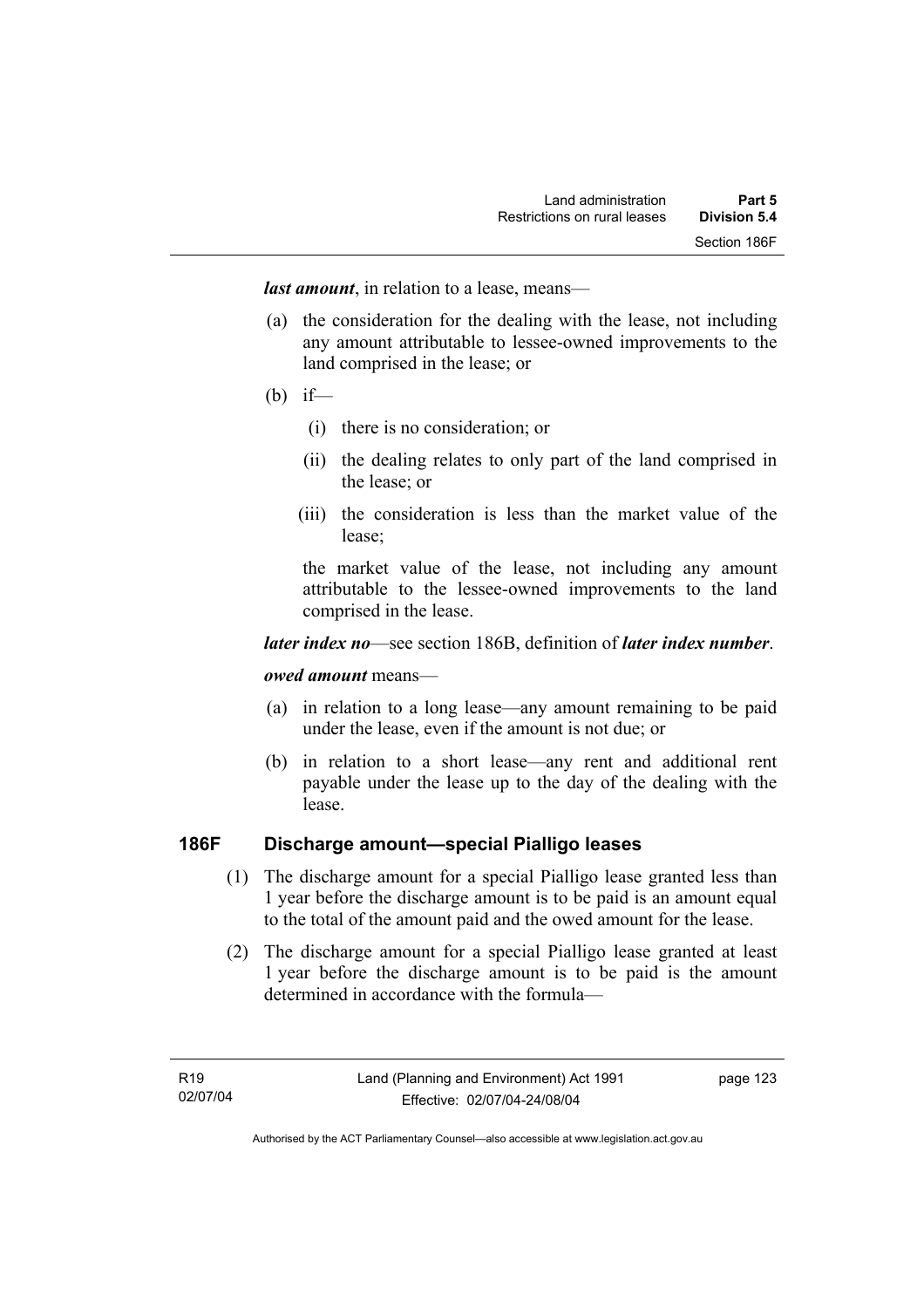$) +$  owed amount 10 amount paid - (cpi adjusted amount  $\times \frac{\text{years since grant}}{10}$ ) +

 (3) The cpi adjusted amount in relation to a lease is the amount determined in accordance with the formula—

> earlier index number amount paid  $\times \frac{\text{later index number}}{\text{lintermax}}$

(4) In this section:

*amount paid* means—

- (a) in relation to a nominal rent lease—the consideration for the lease when granted under section 161 or section 171A; or
- (b) in relation to any other lease—any consideration for the lease when granted under section 161 or section 171A plus any amount to be paid under the lease;

other than an amount attributable to lessee-owned improvements to the land comprised in the lease.

*years since grant*, in relation to a lease, means the number of whole years since the lease was granted under section 161 or section 171A.

*owed amount*, in relation to a lease, means any amount remaining to be paid under the lease, even if the amount is not due.

## **186G Index numbers**

(1) In this division:

*index number* means the All Groups Consumer Price Index number, being the weighted average of the 8 capital cities, published by the Australian Statistician from time to time.

- (2) However, in determining index numbers for this division—
	- (a) if the Australian Statistician revises the calculation of an index number for a reason other than a change in the reference base

| page 124 | Land (Planning and Environment) Act 1991 | R19.     |
|----------|------------------------------------------|----------|
|          | Effective: 02/07/04-24/08/04             | 02/07/04 |

Authorised by the ACT Parliamentary Counsel—also accessible at www.legislation.act.gov.au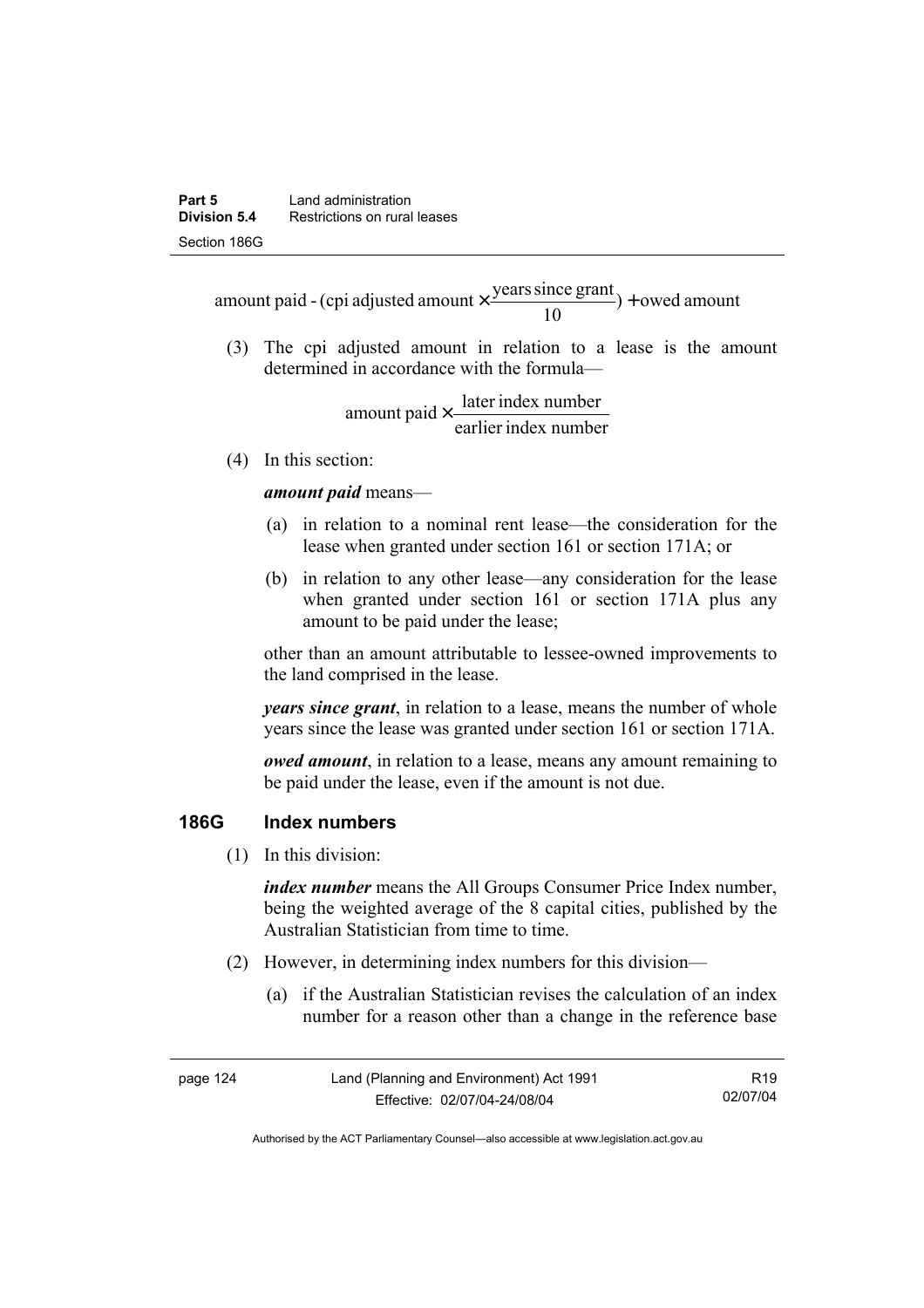for the All Groups Consumer Price Index and, as a result of the calculation, publishes an index number for a period in substitution for the previous index number—the later index number is disregarded; and

 (b) if the Australian Statistician changes the reference base for the consumer price index after the lease is granted but before the calculation of the later index number—the earlier index number is the index number that would have been applicable if the new reference base had been in effect when the lease was granted.

## **186H No subdivision or consolidation**

The planning and land authority may not consent to the consolidation or subdivision of a lease to which section 186D applies during the holding period.

# **Division 5.5 Consolidation and subdivision**

# **187AA Effect qualified**

This division has effect subject to division 5.4 (Restrictions on rural leases).

# **187 Application—nominal rent leases of Territory land**

This division applies only in relation to the consolidation and subdivision of nominal rent leases.

# **187A Consolidation and subdivision—change of use charge**

 (1) The planning and land authority must not execute a consolidation or a subdivision unless the lessee has paid the Territory any change of use charge determined by the authority under subsection (2), subject to any remission or increase under section 187C.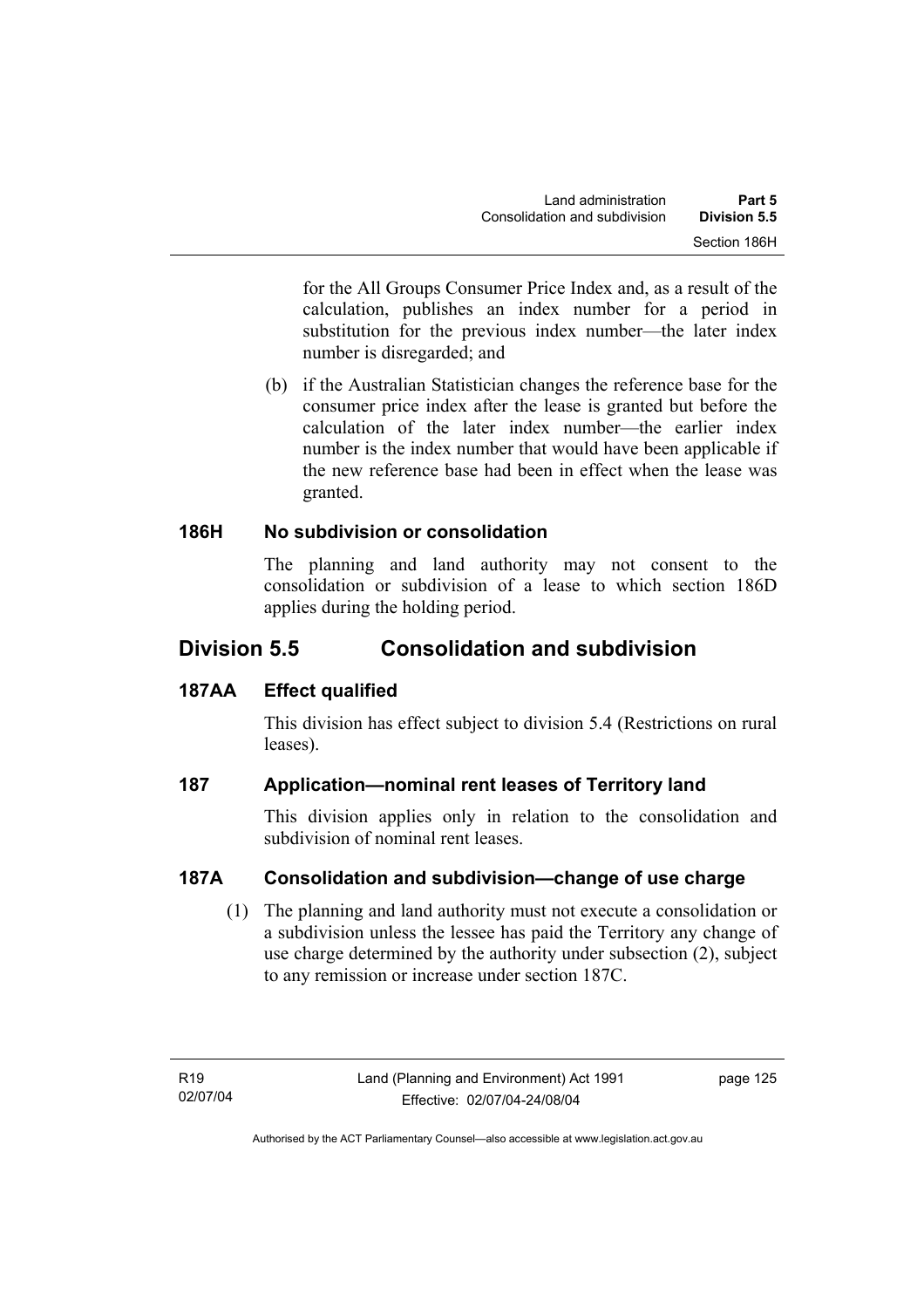(2) The planning and land authority shall determine the change of use charge for a consolidation or a subdivision in accordance with the formula—

$$
CUC = (V_1 - V_2) \times 75\%
$$

(3) In subsection (2):

*CUC* means the change of use charge payable for the consolidation or subdivision.

 $V_1$  means the capital sum that the new lease or leases to be granted under the consolidation or subdivision might be expected to realise if—

- (a) the consolidation or subdivision were to take place as proposed; and
- (b) the new lease or leases were offered for sale in good faith immediately after the variation on the reasonable terms and conditions that a genuine seller would require; and
- (c) the rent payable throughout the term of the new lease or leases were a nominal rent.

 $V_2$  means the capital sum that the lease or leases to be surrendered under the consolidation or subdivision might be expected to realise if—

- (a) no consolidation or subdivision were to take place during the remainder of the term of the surrendered lease or leases; and
- (b) the lease or leases were offered for sale in good faith immediately before the consolidation or subdivision on the reasonable terms and conditions that a genuine seller would require; and
- (c) the rent payable throughout the term of the lease or leases to be surrendered were a nominal rent.

| page 126 | Land (Planning and Environment) Act 1991 | R <sub>19</sub> |
|----------|------------------------------------------|-----------------|
|          | Effective: 02/07/04-24/08/04             | 02/07/04        |

Authorised by the ACT Parliamentary Counsel—also accessible at www.legislation.act.gov.au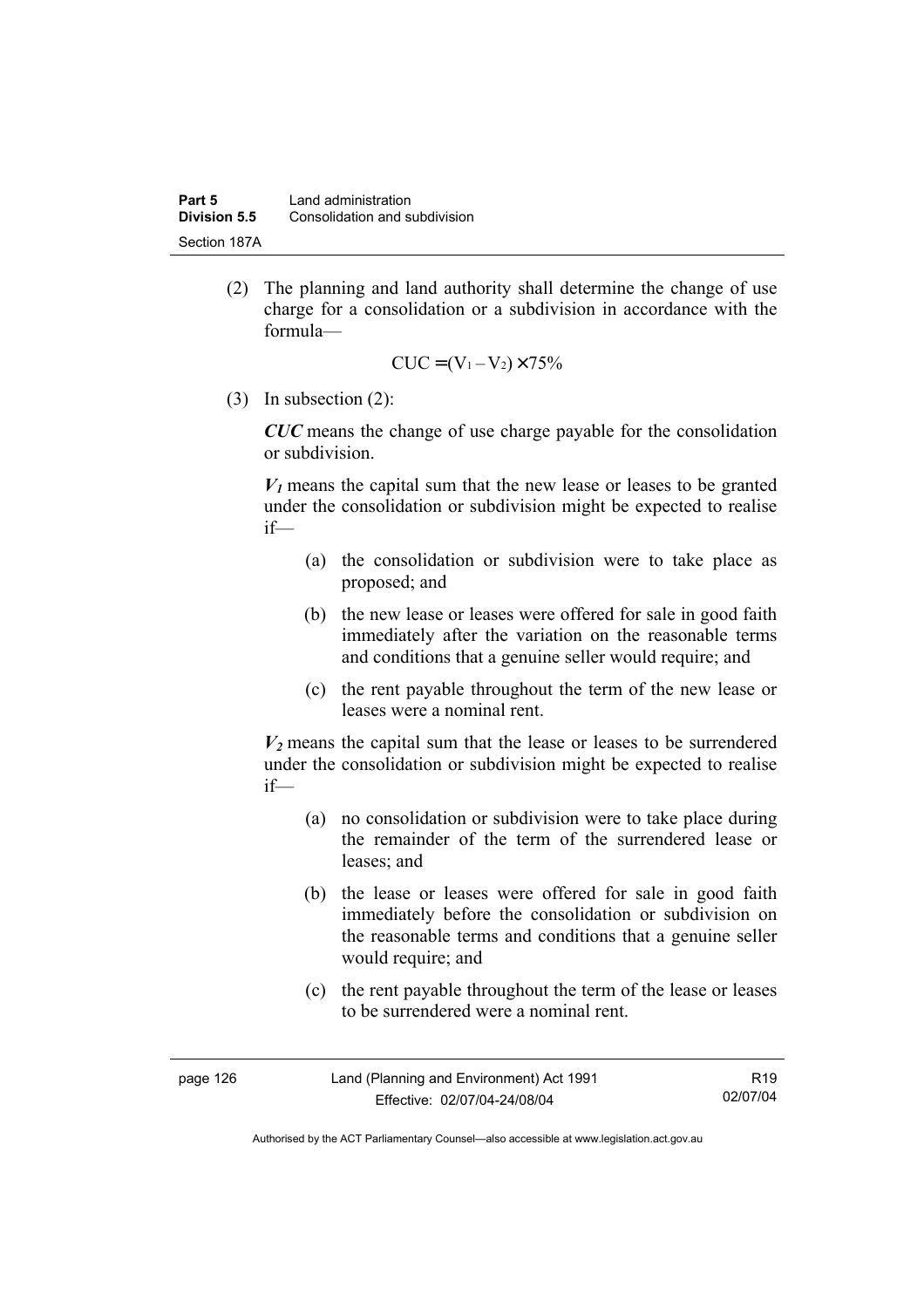- (4) If the capital value assessed as  $V_I$  under subsection (3) is equal to or less than the capital value assessed as  $V_2$  under that subsection, no change of use charge is payable under subsection (1).
- (5) A consolidation or subdivision has no effect if the change of use charge payable under subsection (1) for the consolidation or subdivision is not paid.

## **187C Change of use charge for consolidations and subdivisions**

- (1) On application by a lessee who applies for a consolidation or subdivision of a lease or leases, the planning and land authority must remit a change of use charge under section 187A (Consolidation and subdivision—change of use charge) in circumstances prescribed under the regulations.
- (2) The planning and land authority must increase a change of use charge under section 187A in circumstances prescribed under the regulations.

# **Division 5.6 Recovery of land**

# **188 Termination of leases**

- (1) Subject to subsection (6), if a lessee of Territory land contravenes this part or the lease, the planning and land authority may, by written notice served on the lessee by post, terminate the lease.
- (2) A notice under subsection (1) takes effect on the day 14 days after the day it is served.
- (3) The planning and land authority shall serve a copy of a notice of the termination of a lease of Territory land under subsection (1) on—
	- (a) the registrar-general; and
	- (b) any person having an interest in the land, being an interest registered under the *Land Titles Act 1925*;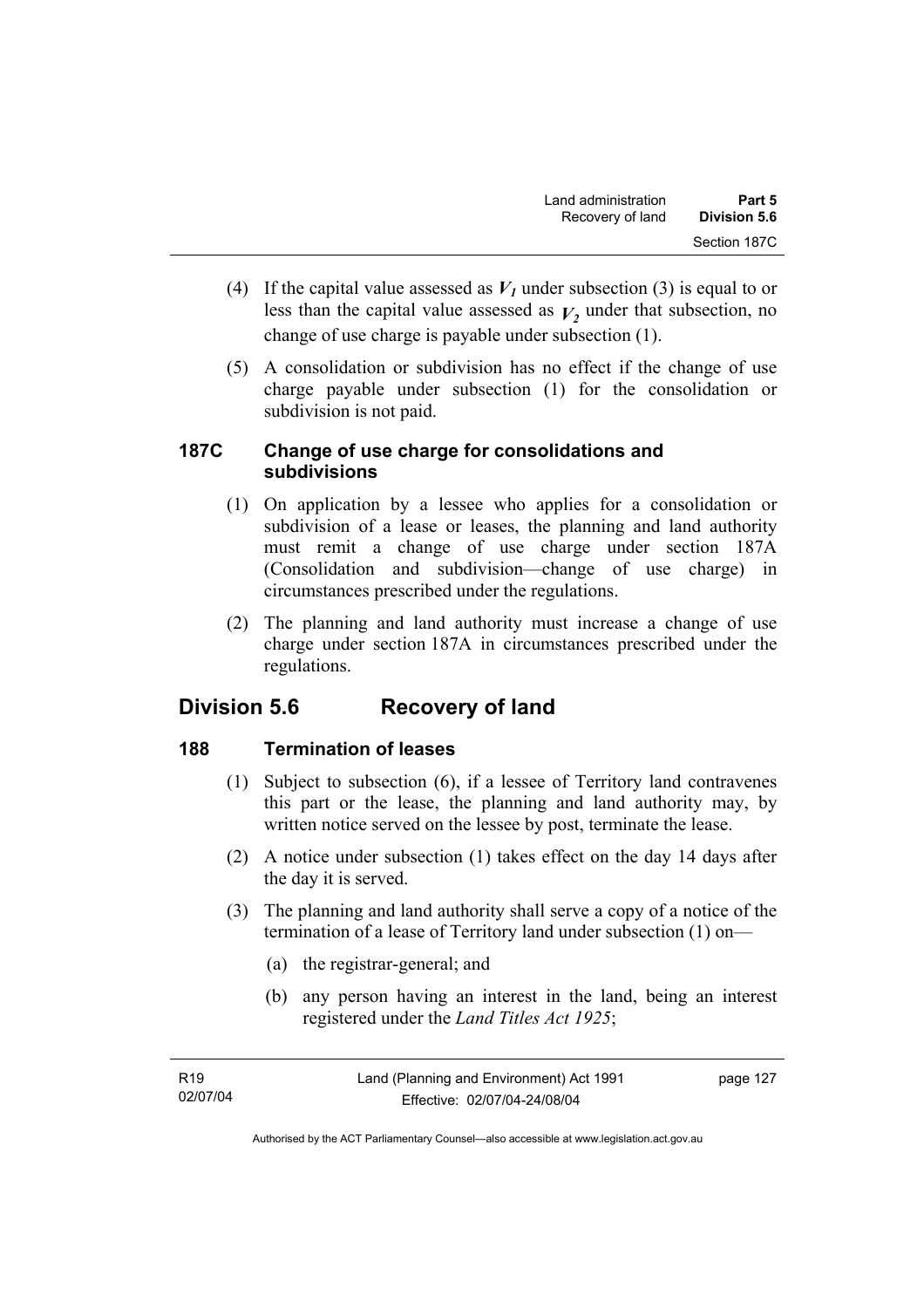| Part 5       | Land administration |
|--------------|---------------------|
| Division 5.6 | Recovery of land    |
| Section 189  |                     |

at the same time as, or as soon as practicable after, the notice under subsection (1) is served.

- (4) Subject to subsection (6), if a person who occupies Territory land under a licence from the Commonwealth or the Territory contravenes this part or the licence, the planning and land authority may, by written notice served on the licensee by post, terminate the licence.
- (5) A notice under subsection (4) takes effect on the day 7 days after the day it is served.
- (6) The planning and land authority shall not terminate a lease or a licence under this section unless it has—
	- (a) by written notice served on the lessee or licensee by post—
		- (i) informed the lessee or licensee that it is considering terminating the lease or licence; and
		- (ii) specified the grounds on which it is considering taking that action; and
		- (iii) invited the lessee or licensee to notify the authority in writing within 21 days after the date of the notice of any reasons why the lessee or licensee considers that the lease or licence should not be terminated; and
	- (b) taken into account any reasons for not terminating the lease or licence notified to the authority by the lessee or licensee in accordance with the notice served on him or her under paragraph (a).
- (7) The validity of the termination of a lease is not affected by a failure to comply with subsection (3).

#### **189 How land may be recovered**

(1) This section applies if—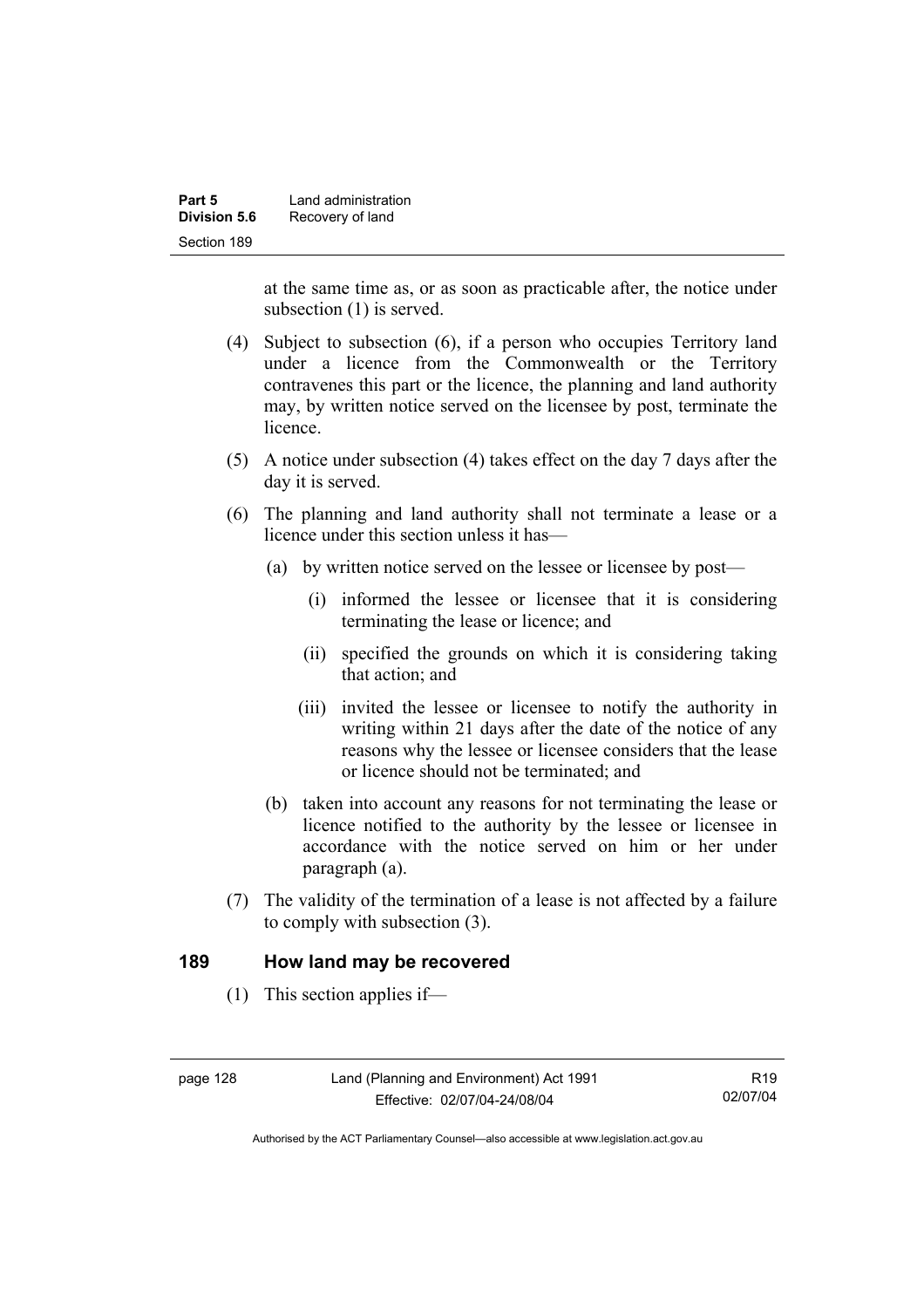- (a) a person who has been a lessee of Territory land remains in possession of the land after—
	- (i) the term of the lease has ended; or
	- (ii) the lease has been surrendered or ended; or
- (b) a person who has been a licensee of Territory land remains in possession of the land after—
	- (i) the term of the licence has ended; or
	- (ii) the licence has been surrendered or ended.
- (2) The Executive may, by written notice to the person (the *unlawful occupier*), demand that the unlawful occupier give possession of the land to the Executive within the reasonable period stated in the demand.
- (3) If a demand is not complied with—
	- (a) the Executive may apply to the Magistrates Court for an order that possession of the land be given to the Executive; and
	- (b) the court may issue a warrant authorising a police officer, within 30 days after the day the warrant is issued, to enter the land with the assistance and by the force that is reasonable, and give possession of the land to the Executive.
- (4) The planning and land authority is authorised to do any of the following on behalf of the Executive:
	- (a) make a demand under subsection (2);
	- (b) make an application to the Magistrates Court under subsection  $(3)$   $(a)$ ;
	- (c) take possession of land under this section.
- (5) In this section:

*licence* means a licence granted by the Territory, the Commonwealth or the planning and land authority.

| R19      | Land (Planning and Environment) Act 1991 | page 129 |
|----------|------------------------------------------|----------|
| 02/07/04 | Effective: 02/07/04-24/08/04             |          |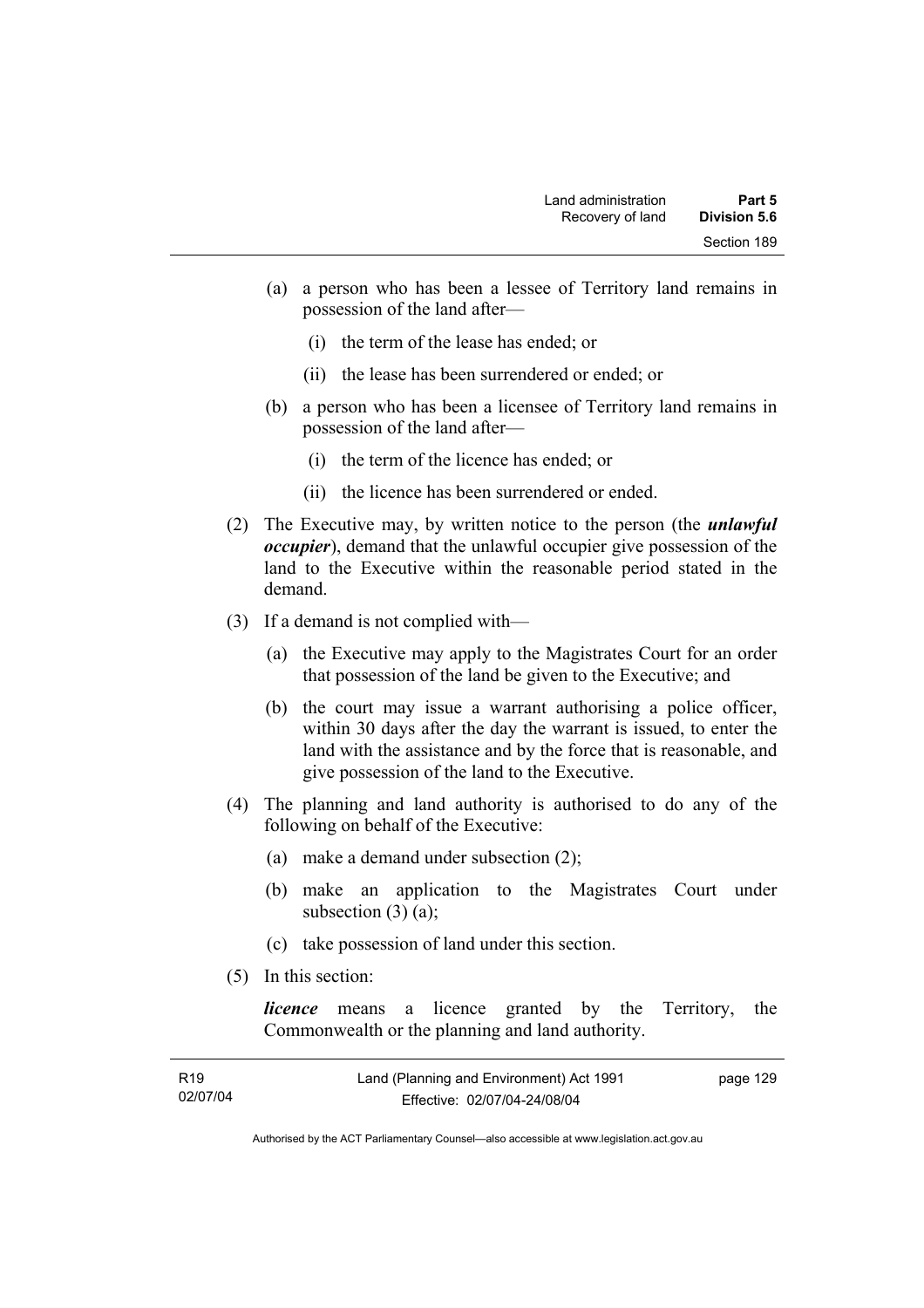| Part 5       | Land administration |
|--------------|---------------------|
| Division 5.7 | Public land         |
| Section 190  |                     |

### **190 Evidence of ending of lease**

- (1) The planning and land authority may certify in writing that a lease of Territory land mentioned in the certificate has ended.
- (2) A certificate under subsection (1) is evidence of the matter it states.
- (3) A document that purports to be a certificate under subsection (1) is taken to be such a certificate, unless the contrary is proved.

# **Division 5.7 Public land**

# **Subdivision 5.7.1 Preliminary**

### **191 Definitions for div 5.7**

In this division:

*plan of management* means a plan of management prepared under subdivision 5.7.4, as varied and in effect from time to time.

*variation*, in relation to a plan of management, includes the revocation of the plan and its substitution with a new plan.

# **Subdivision 5.7.2 Public land**

# **192 Recommendations to planning and land authority**

The conservator may, in writing, recommend to the planning and land authority that the plan be varied to provide for—

- (a) the identification of an area of land as public land and its reservation for a purpose referred to in section 193; or
- (b) in relation to an area already identified in the plan as public land—
	- (i) the variation of its boundaries to reduce or increase the size or the area, or to alter the shape of the area; or
	- (ii) the variation of the purpose for which it is reserved; or

| page 130 | Land (Planning and Environment) Act 1991 | R <sub>19</sub> |
|----------|------------------------------------------|-----------------|
|          | Effective: 02/07/04-24/08/04             | 02/07/04        |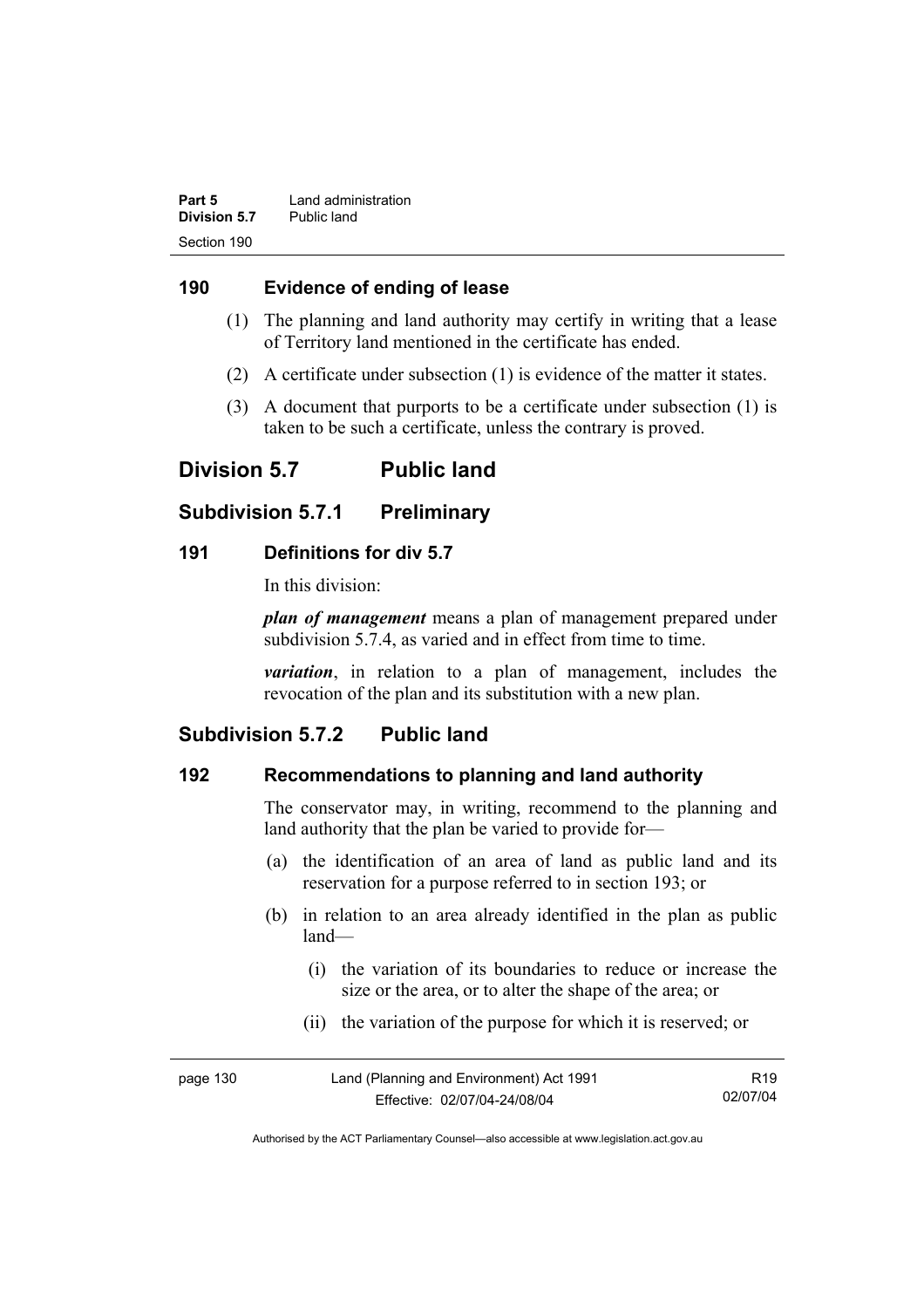(iii) the cessation of its designation as public land.

# **Subdivision 5.7.3 Management of public land**

### **193 Reserved areas**

Public land may be reserved by the plan under section 7 (3) (f) for any of the following purposes:

- (a) a wilderness area;
- (b) a national park;
- (c) a nature reserve;
- (d) a special purpose reserve;
- (e) an urban open space;
- (f) a cemetery or burial ground;
- (g) a lake; or
- (h) a sport and recreation reserve.

# **194 Management**

An area of public land shall be managed in accordance with—

- (a) the management objectives applying to the area; and
- (b) the plan of management (if any) for the area.

# **195 Management objectives**

- (1) For section 194, the management objectives for an area of public land reserved for a particular purpose are—
	- (a) objectives specified in schedule 1; and
	- (b) objectives specified by the conservator under subsection (2);

in relation to areas of land reserved for that purpose.

R19 02/07/04 page 131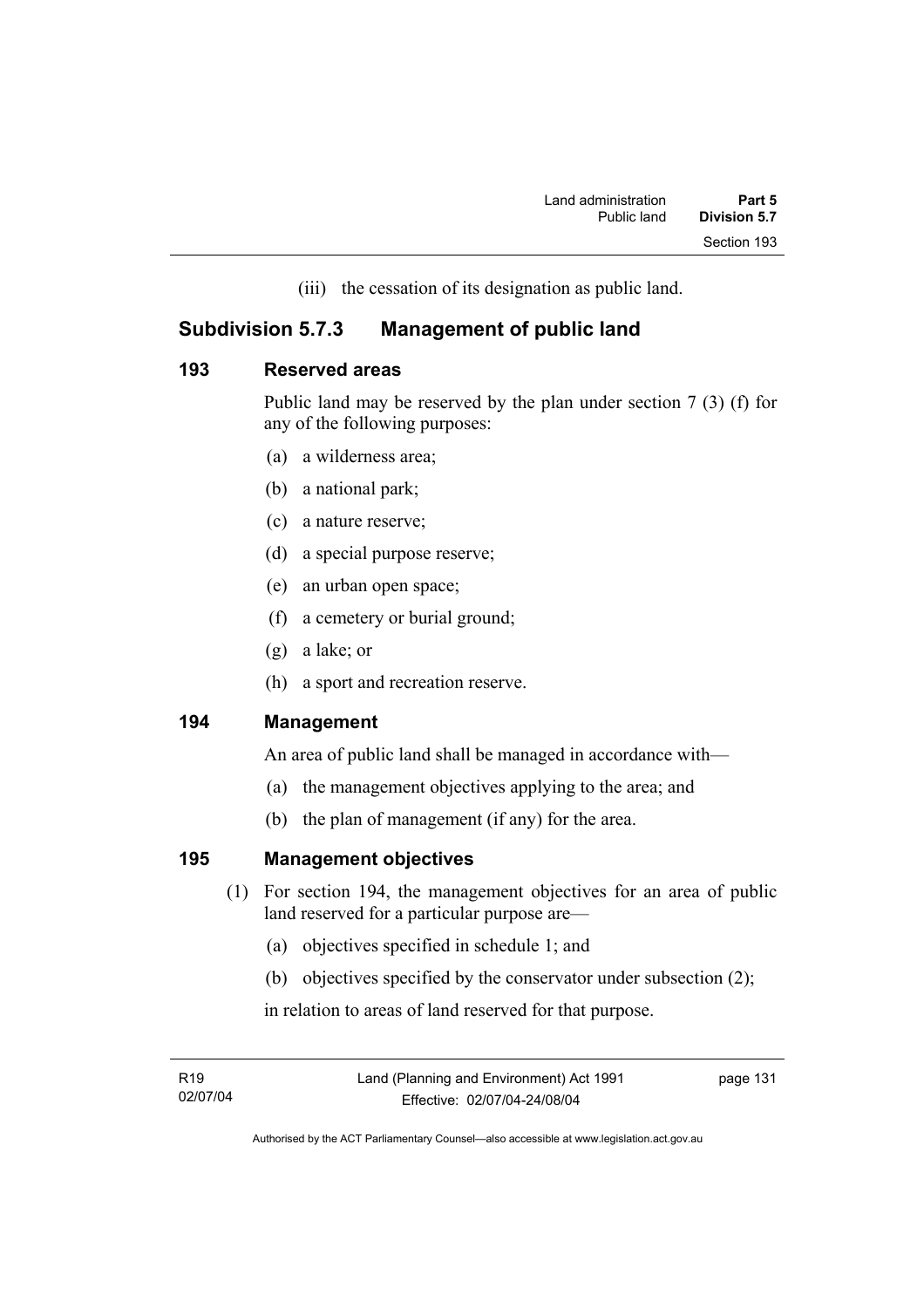- (2) The conservator may, in writing, determine management objectives for an area of public land reserved for a purpose mentioned in schedule 1.
	- *Note* A power given under an Act to make a statutory instrument (including a determination of management objectives) includes power to amend or repeal the instrument (see Legislation Act, s 46 (1)).
- (3) A determination of management objectives is a disallowable instrument.
	- *Note 1* A disallowable instrument must be notified, and presented to the Legislative Assembly, under the Legislation Act.
	- *Note 2* An amendment or repeal of a determination of management objectives is also a disallowable instrument (see Legislation Act, s 46 (2))*.*
- (4) If there is an inconsistency between the application of 2 management objectives specified in schedule 1 in relation to an area of public land, the objective appearing later in the schedule is to be read subject to the other objective.
- (5) If there is an inconsistency between the application of a management objective specified in schedule 1 and a management objective specified by the conservator under subsection (2) in relation to an area of public land, the objective specified by the conservator is to be read subject to the other objective.
- (6) In schedule 1:

*natural environment* means all biological, physical and visual elements of the earth and its atmosphere, whether natural or modified.

# **Subdivision 5.7.4 Plans of management**

### **196 Content**

A plan of management includes—

(a) a description of the area of public land to which it applies; and

| page 132 | Land (Planning and Environment) Act 1991 | R19      |
|----------|------------------------------------------|----------|
|          | Effective: 02/07/04-24/08/04             | 02/07/04 |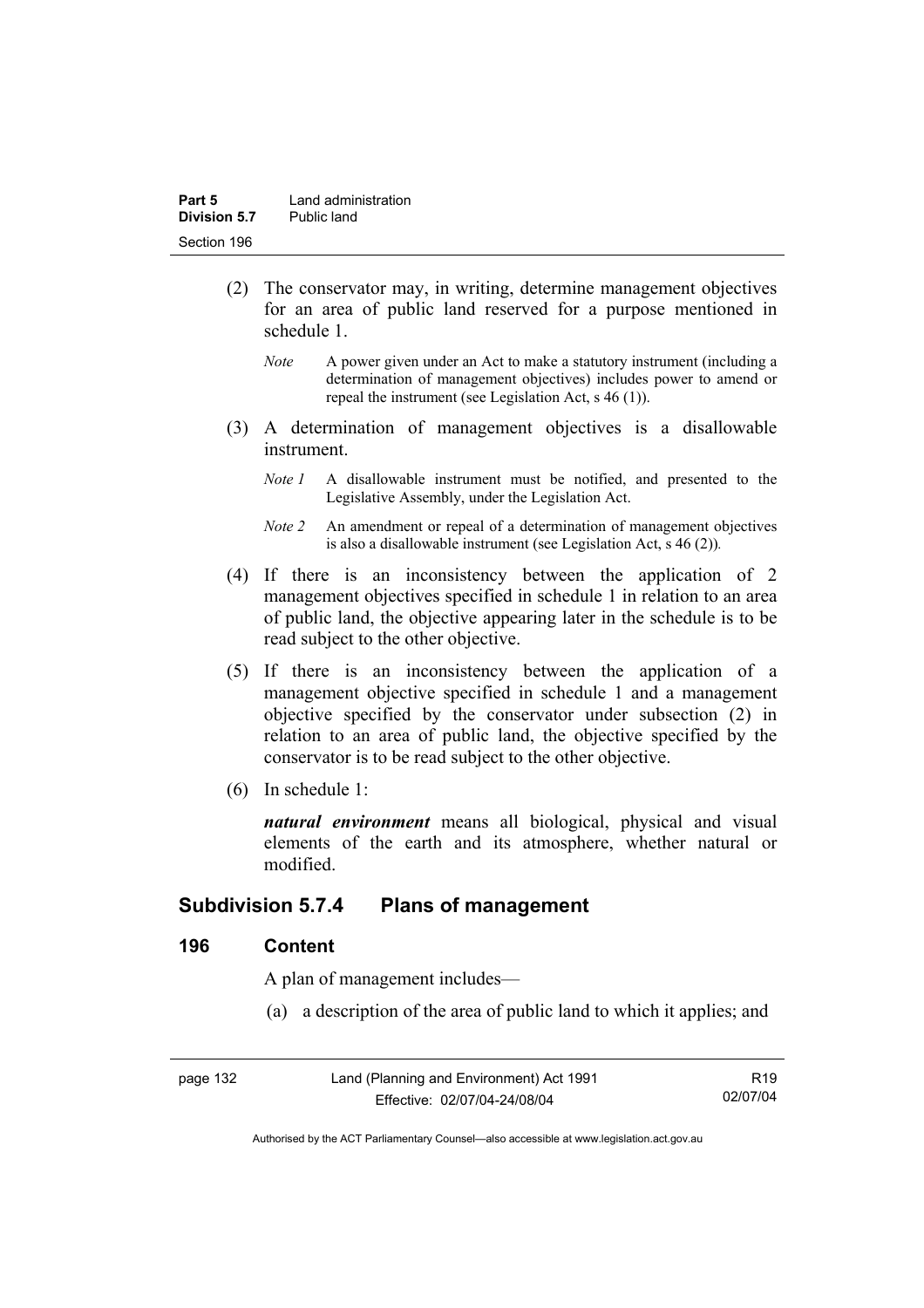(b) how the relevant management objectives referred to in section 195 (1) are to be implemented or promoted in that area.

### **197 Preparation**

- (1) The conservator shall prepare a draft plan of management for an area of public land as soon as practicable after the area is identified as such in the plan.
- (2) In preparing a draft plan of management, the conservator shall consider any recommendation submitted by the authority.

### **198 Variations**

- (1) The conservator may prepare a draft variation of a plan of management in the same way as a draft plan of management.
- (2) This subdivision applies to a draft variation of a plan of management as if it were a draft plan of management.

# **199 Environmental assessments and inquiries**

- (1) At the written request of the conservator, or on his or her own initiative, at any time before a draft plan of management is approved under section 204 (a) the Minister may—
	- (a) direct that an assessment be made; or
	- (b) establish a panel to conduct an inquiry;

about any aspect of the draft plan.

 (2) In preparing or revising a draft plan of management, the conservator shall consider any relevant assessment or the report of any relevant inquiry.

# **200 Public consultation**

 (1) This section applies to a draft plan of management for an area of public land if—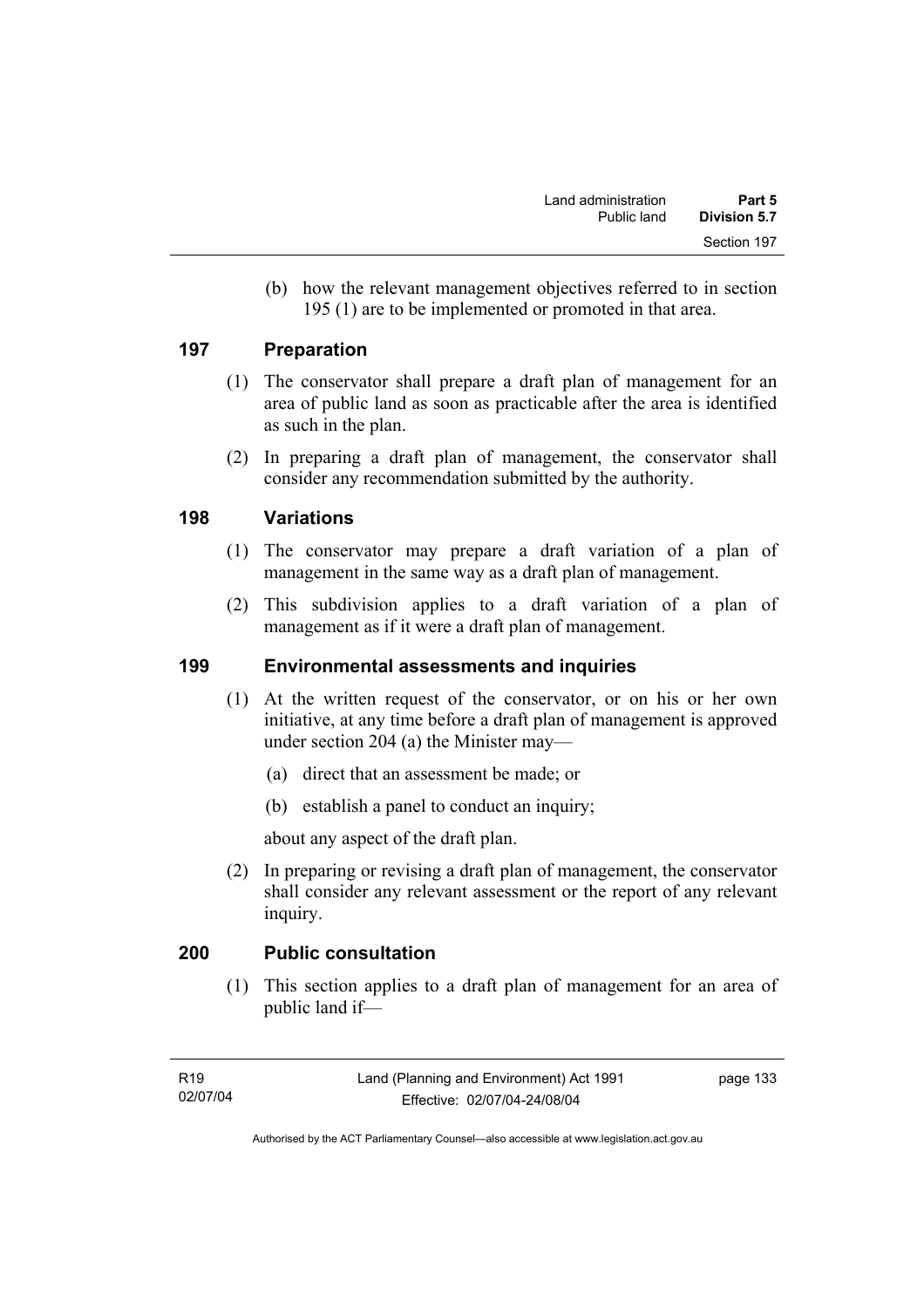- (a) no corresponding preliminary draft plan of management for that area has been notified under section 19; or
- (b) if such a preliminary draft has been so notified—the firstmentioned draft plan of management differs significantly from that preliminary draft.
- (2) The conservator shall make copies of a draft plan of management to which this section applies available to an appropriate committee of the Legislative Assembly.
- (3) The conservator shall make copies of a draft plan of management to which this section applies available for public inspection during office hours at the places specified in a written notice prepared by the conservator.
- (4) A notice under subsection (3) shall include a statement inviting persons to submit written comments about the draft plan of management to the conservator at a specified address and within a specified period of not less than 21 days from the date of the notice.
- (5) A notice under subsection (3) is a notifiable instrument.

*Note* A notifiable instrument must be notified under the Legislation Act.

(6) The conservator must also publish the notice in a daily newspaper.

# **201 Revision**

The conservator may revise a draft plan of management—

- (a) in consideration of any written comments received from any person about the draft plan; or
- (b) to correct any formal error.

# **202 Submission to Minister**

The conservator shall submit a draft plan of management (as revised under section 201) to the Minister for approval, together with—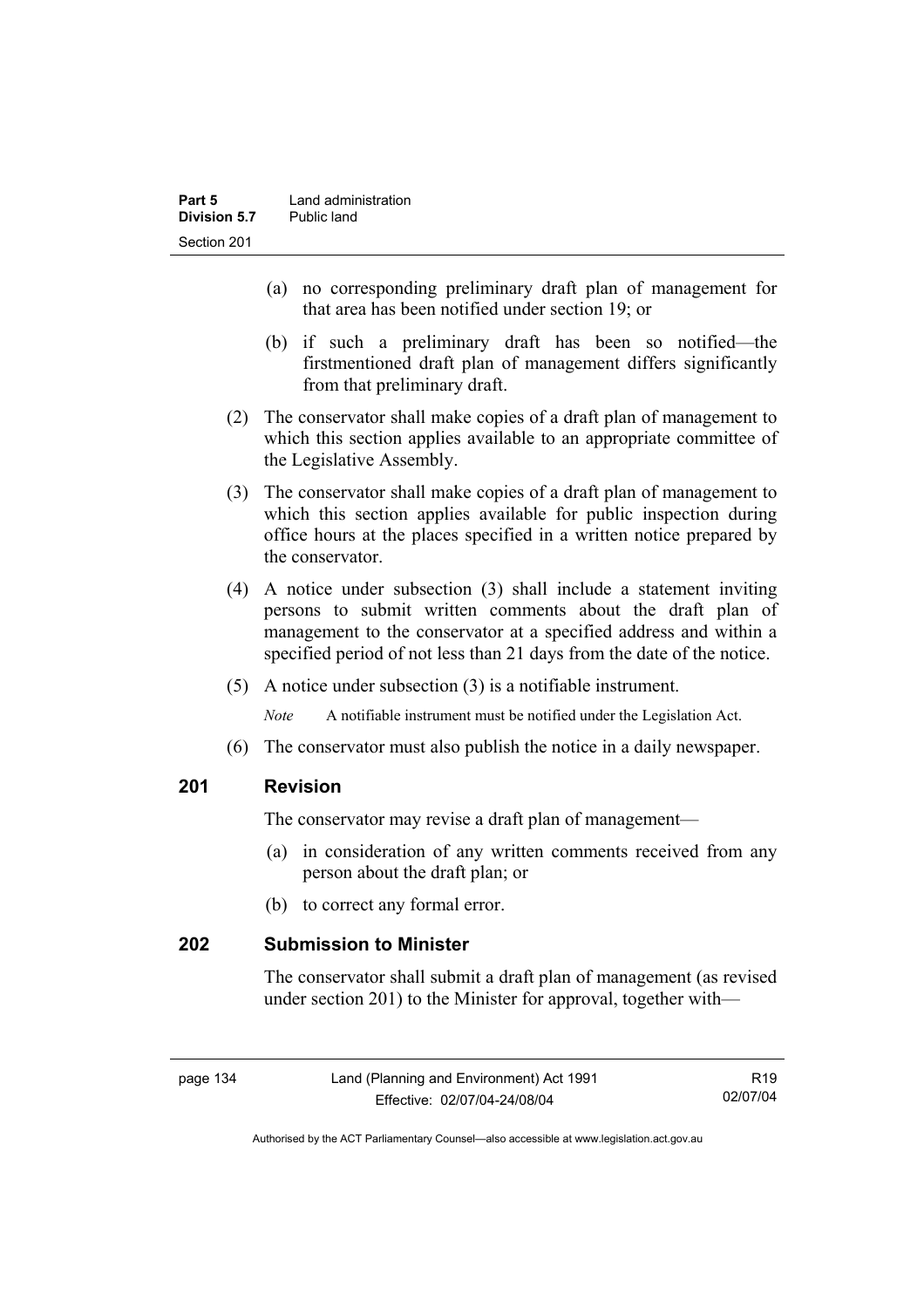- (a) a written report setting out the issues raised in any written comments submitted to the conservator in relation to the draft; and
- (b) a written report about the conservator's consultation with the public and with any other person or authority about the draft.

## **203 Consideration of plan of management by Legislative Assembly committee**

If the conservator submits a draft plan of management to the Minister under section 202, the Minister shall, within 7 days of receiving the draft plan give—

- (a) a copy of the draft plan; and
- (b) a copy of the reports referred to in section 202 (a) and (b) relating to the draft plan; and
- (c) all other documents relating to the draft plan submitted to the Minister by the conservator;

to an appropriate committee of the Legislative Assembly.

# **204 Minister's powers**

- (1) On receipt of a draft plan of management submitted under section 202 or section 205 for approval, the Minister shall consider any recommendation relating to the draft by a committee of the Legislative Assembly that considers the draft under section 203 and—
	- (a) in writing, approve a plan of management in the form in which the draft is submitted; or
	- (b) refer the draft to the conservator together with any of the following written directions:
		- (i) to conduct further specified consultation;
		- (ii) to consider any revision suggested by the Minister;

| R <sub>19</sub> | Land (Planning and Environment) Act 1991 | page 135 |
|-----------------|------------------------------------------|----------|
| 02/07/04        | Effective: 02/07/04-24/08/04             |          |
|                 |                                          |          |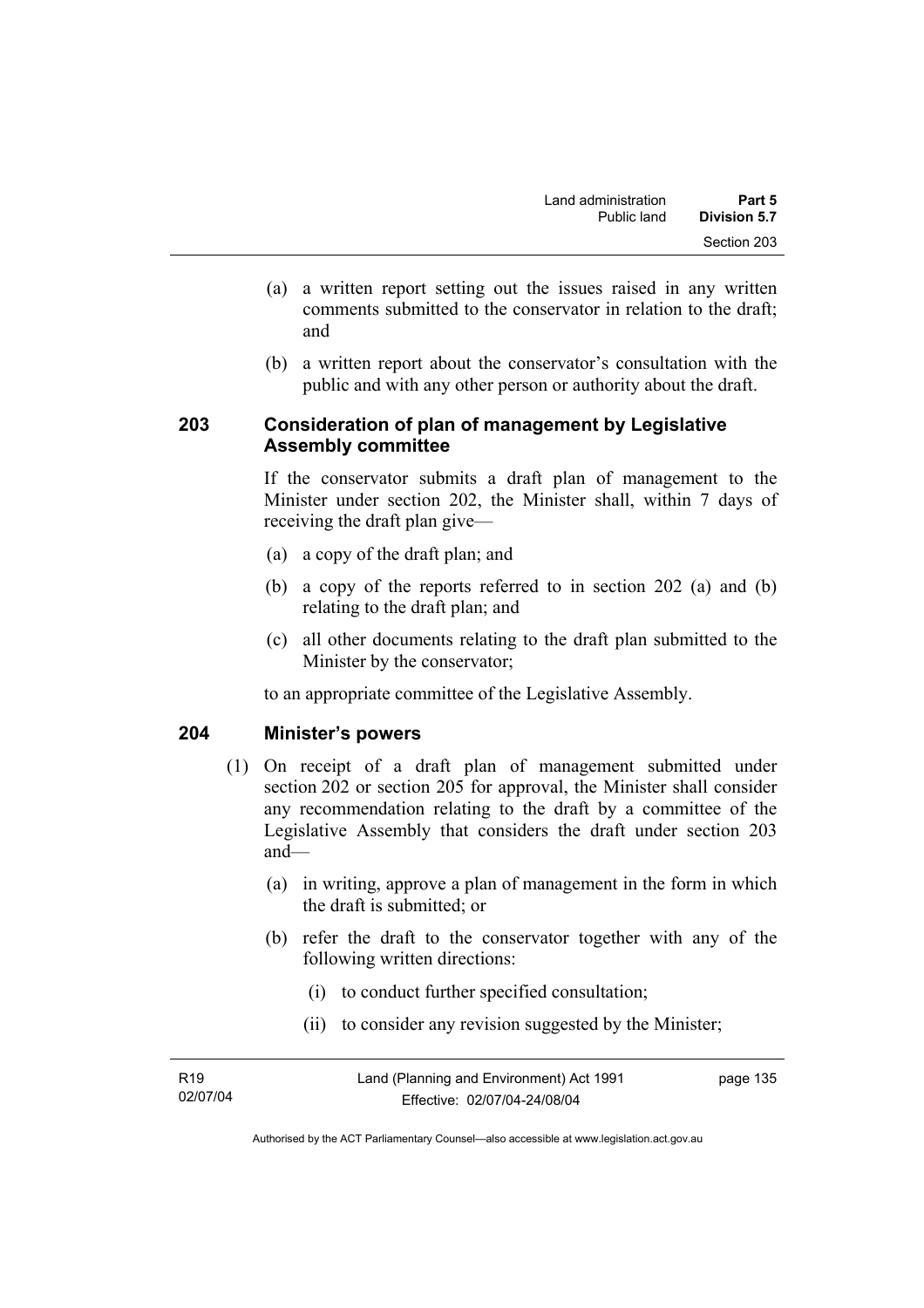- (iii) to revise the draft in a specified way;
- (iv) to defer, in writing, until a specified date or the occurrence of a specified event, the resubmission of the draft to the Minister;
- (v) to withdraw the draft in writing.
- (2) The following are notifiable instruments:
	- (a) a deferral directed under subsection (1) (b) (iv);
	- (b) a withdrawal directed under subsection (1) (b) (v).
	- *Note* A notifiable instrument must be notified under the Legislation Act.

### **205 Referral back to conservator**

If the Minister refers a draft plan of management to the conservator under section 204 (1) (b), the conservator shall—

- (a) comply with the Minister's directions; and
- (b) if the Minister gives a direction under section 204 (1) (b) (i) or (ii)—if the conservator considers appropriate, revise the draft plan; and
- (c) revise the draft to correct any formal error; and
- (d) resubmit the draft plan of management (as revised) to the Minister for approval together with a written report about the conservator's compliance with the Minister's directions and about any revision of the draft under paragraph (c).

### **206 Notice of revival of deferred draft plan of management**

(1) If the conservator defers a draft plan of management as directed under section 204 (1) (b) (iv) (Minister's powers), on the day stated in the deferral, or as soon as possible after the event mentioned in the deferral, the conservator must prepare a written notice stating that the draft plan of management is revived.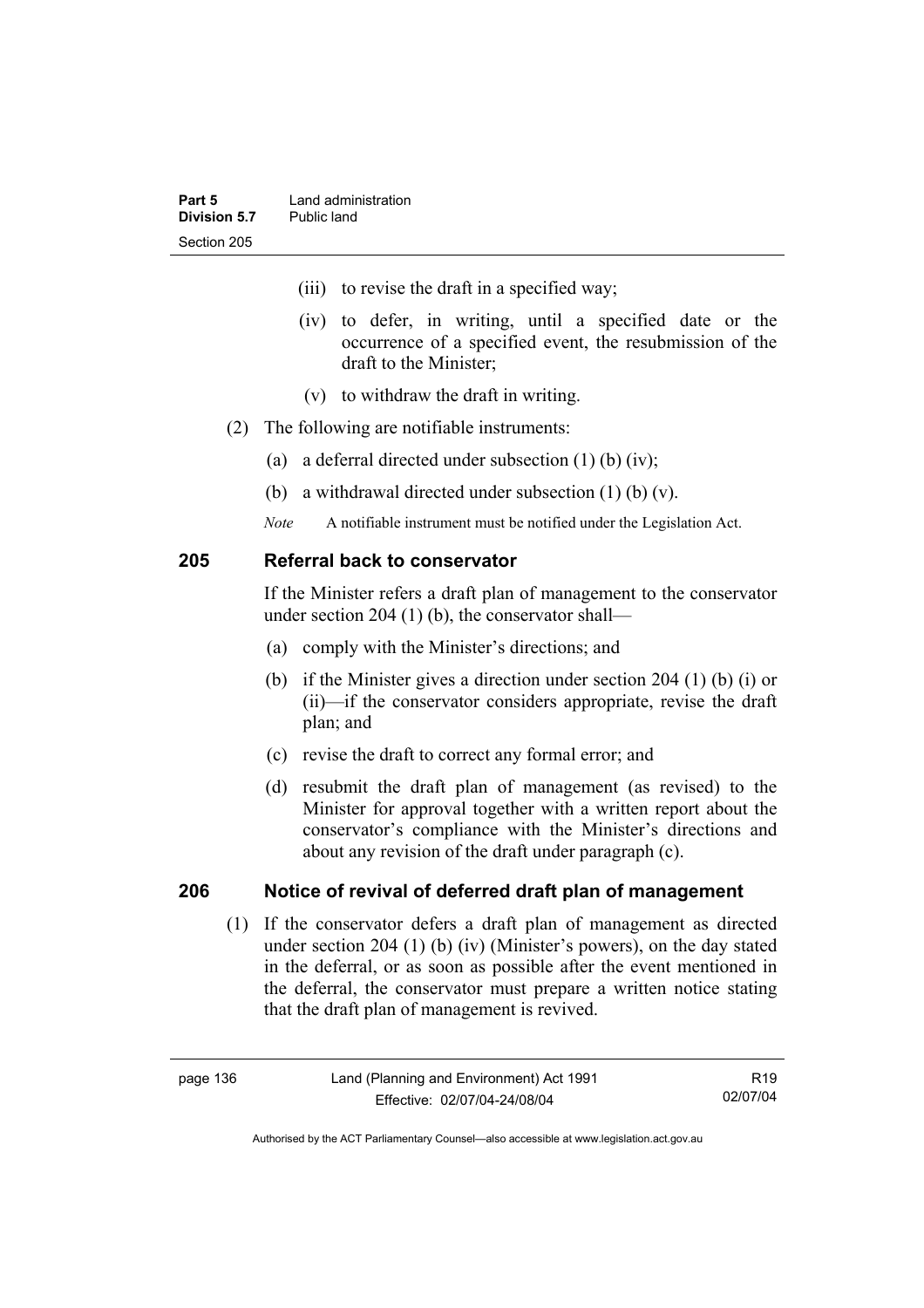(2) A notice is a notifiable instrument.

*Note* A notifiable instrument must be notified under the Legislation Act.

(3) The conservator must also publish the notice in a daily newspaper.

### **207 Notification, presentation, disallowance and date of effect**

 (1) A plan of management, as approved by the Minister under section 204, is a disallowable instrument.

- (2) The Legislation Act, chapter 7 (Presentation, amendment and disallowance of subordinate laws and disallowable instruments) applies to a plan of management as if each reference in that chapter to 6 sitting days were a reference to 5 sitting days.
- (3) Subject to any disallowance under the Legislation Act, chapter 7, the plan of management commences—
	- (a) on the day after the 5th sitting day after the day it is presented to the Legislative Assembly under that chapter; or
	- (b) if the plan provides for a later date or time of commencement—on that date or at that time.

# **Subdivision 5.7.5 Leases and licences**

### **208 Leases—generally**

- (1) Except as provided by section 209, the planning and land authority shall not grant a lease—
	- (a) of public land; or
	- (b) during the defined period, of land designated, in a draft variation of the plan notified under section 19, to become public land.

*Note* A disallowable instrument must be notified, and presented to the Legislative Assembly, under the Legislation Act.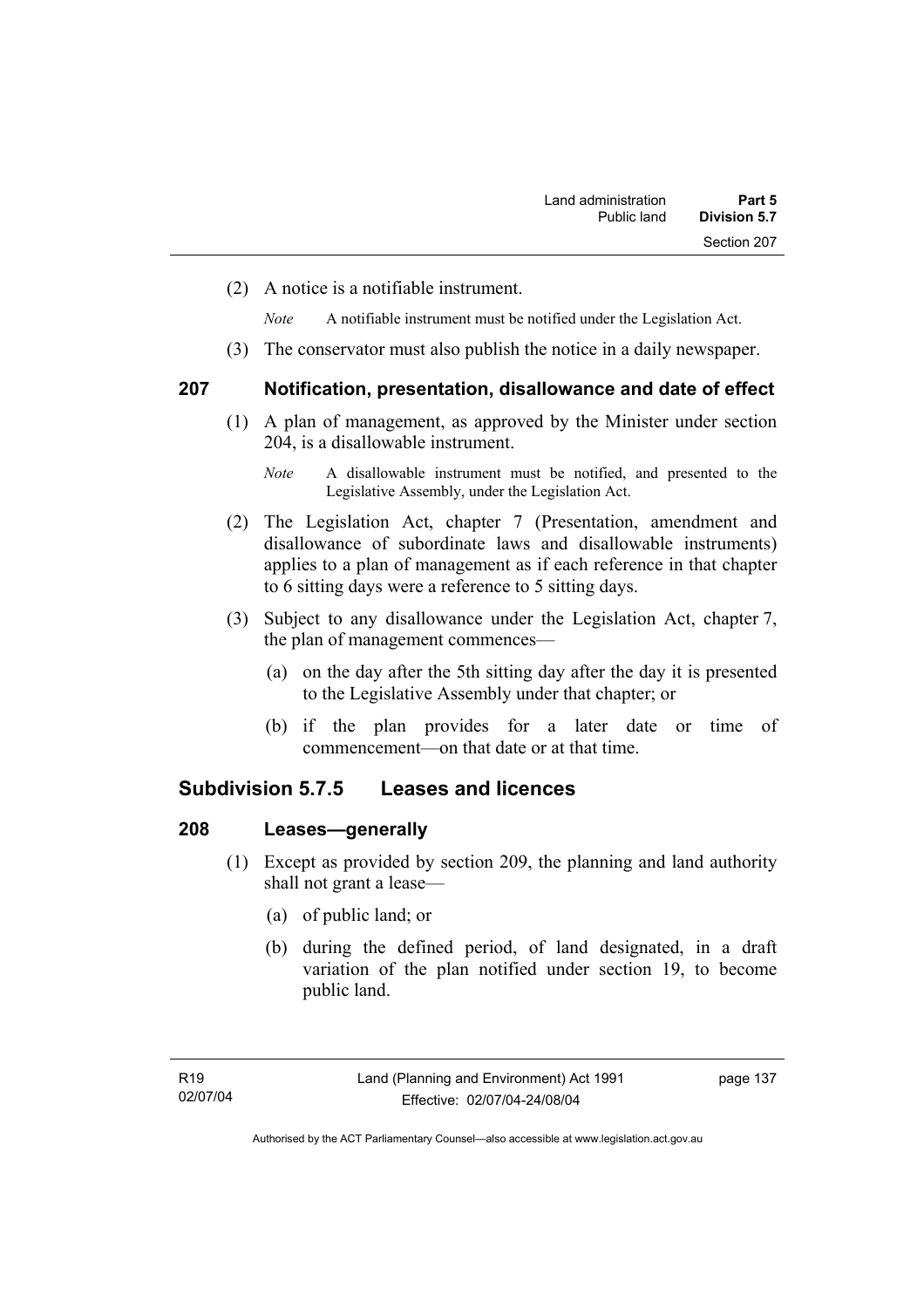| Part 5       | Land administration |
|--------------|---------------------|
| Division 5.7 | Public land         |
| Section 209  |                     |

(2) In subsection (1):

*defined period*, in relation to land designated, in a draft variation of the plan, to become public land, means the period of interim effect, under part 2, of that draft variation.

### **209 Grant of leases**

- (1) On the written recommendation of the conservator, the planning and land authority may grant a lease of an area, or part of an area, of public land except if that area is reserved under the plan as a wilderness area.
- (2) On the written recommendation of the conservator, the planning and land authority may during the defined period referred to in section 208 (2), grant a lease of an area, or part of an area, of land designated in a draft variation of the plan to become public land except if it is proposed in that draft variation that the area be reserved as a wilderness area.

### **210 Licences**

 (1) The planning and land authority may, on the written recommendation of the conservator, grant a licence to a person to occupy or use an area of unleased public land.

#### **Example of when a licence might be given to a person**

to allow a building (including a fitting attached to the building) owned or occupied by the person to encroach onto, over or under an area of unleased public land

- *Note* An example is part of the Act, is not exhaustive and may extend, but does not limit, the meaning of the provision in which it appears (see Legislation Act, s 126 and s 132).
- (2) An application for a licence under subsection (1) shall—
	- (a) be in writing signed by the applicant; and
	- (b) specify—
		- (i) the land in relation to which the licence is sought; and

| Land (Planning and Environment) Act 1991<br>page 138 |                              | R <sub>19</sub> |
|------------------------------------------------------|------------------------------|-----------------|
|                                                      | Effective: 02/07/04-24/08/04 | 02/07/04        |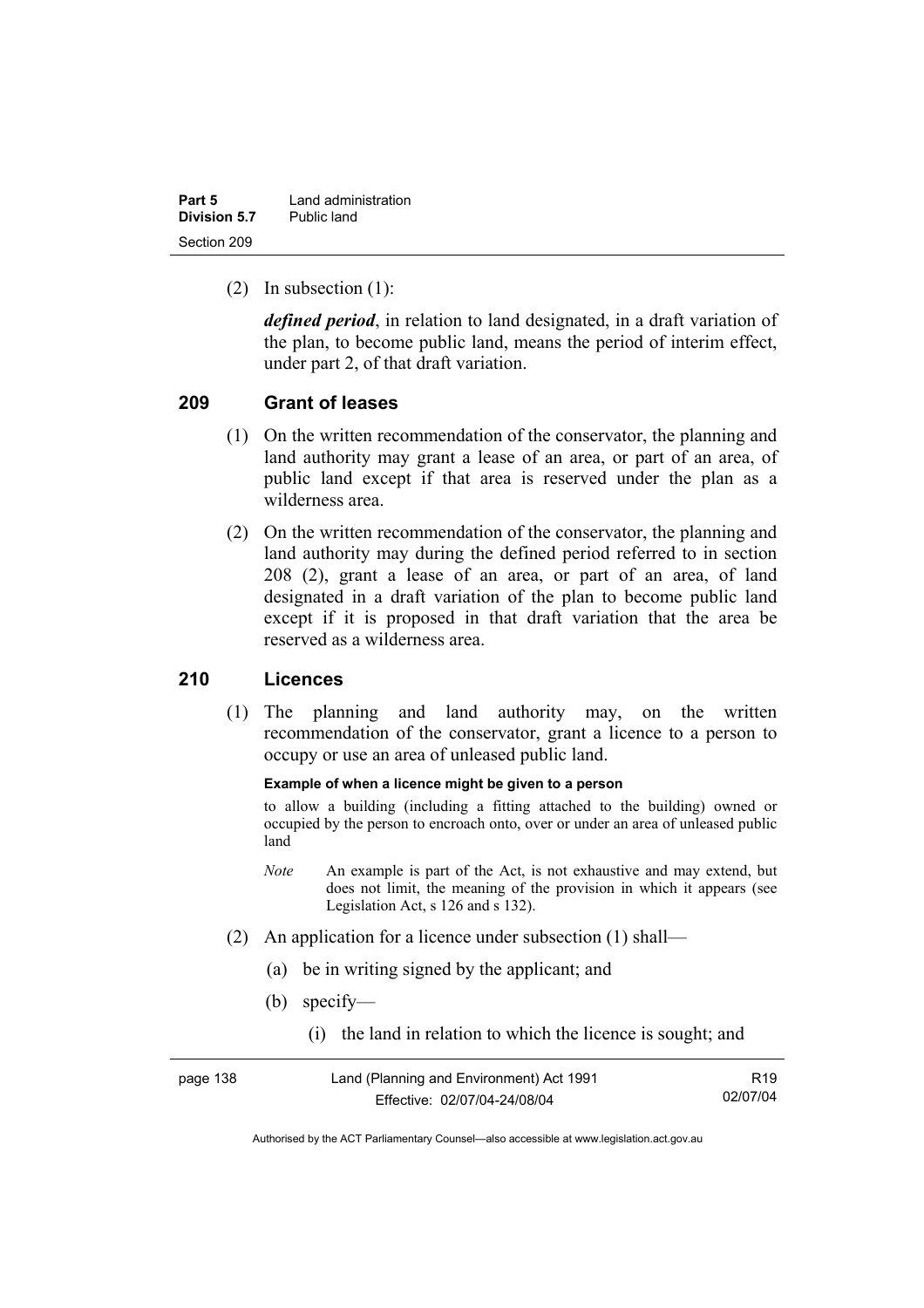- (ii) the period for which the licence is sought; and
- (iii) the purposes for which it is proposed that the land should be used under the licence.
- *Note* A fee may be determined under s 287 for this subsection.
- (3) A licence under subsection (1) shall—
	- (a) be in writing; and
	- (b) apply to the person to whom it is granted and to all other persons to whom it is expressed to apply; and
	- (c) specify the period for which it is granted; and
	- (d) be subject to the conditions (if any) specified in the licence.
- (4) A person is not required to hold a licence under this section to occupy or use an area of unleased public land if—
	- (a) the person holds a permit under the *Roads and Public Places Act 1937* to place an object in, over or across the area; and
	- (b) the area is being occupied or used in accordance with the permit; and
	- (c) for an occupation or use that requires an approval under division 6.2 (Approvals)—
		- (i) the occupation or use has been approved under that division; and
		- (ii) the person is complying with any conditions under section 245 (Conditional approvals) that apply to the approval.

### **211 Miner's rights in relation to public land**

A miner's right must not be granted in relation to public land.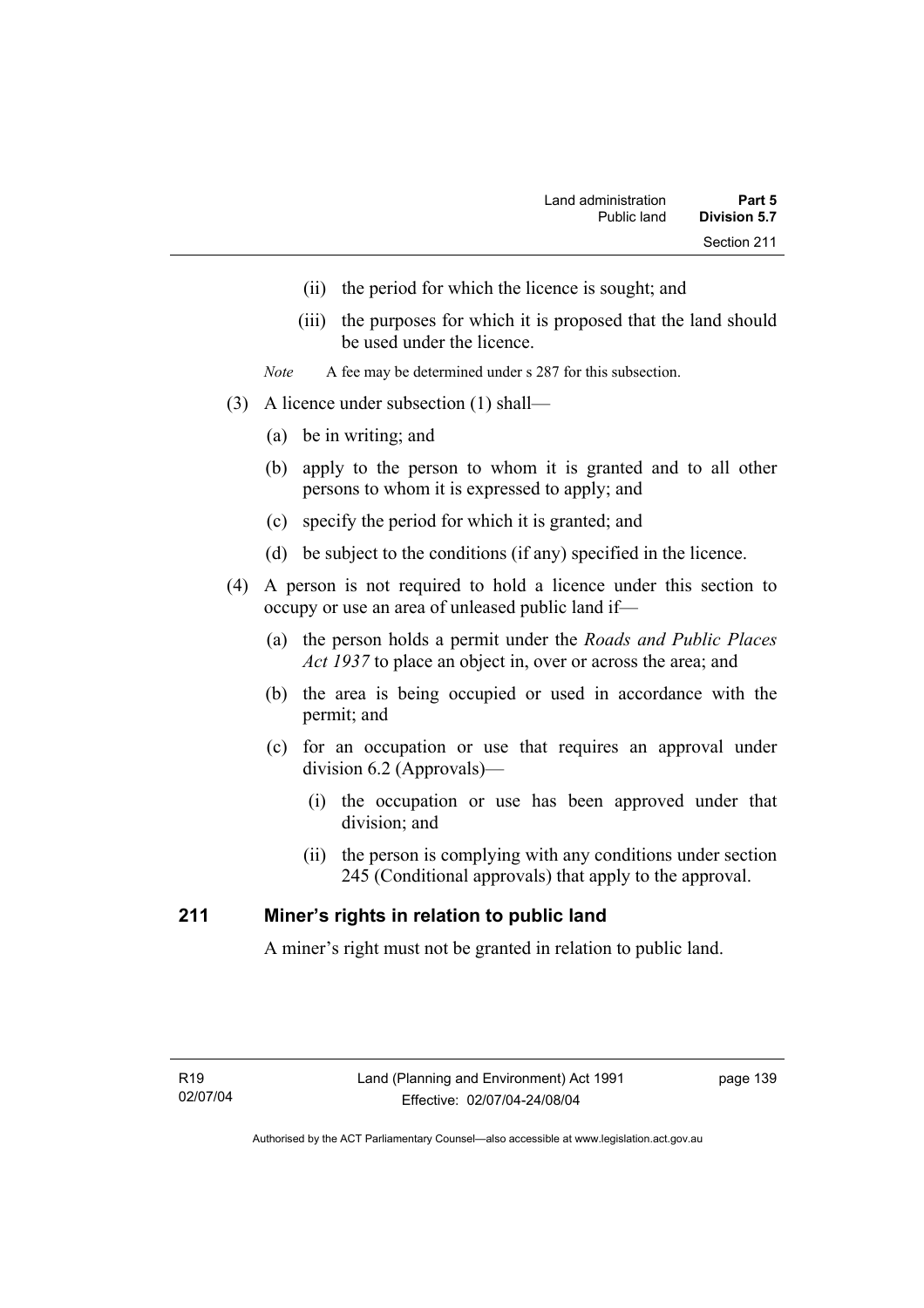**Part 5 Land administration Division 5.8** Miscellaneous Section 214

# **Division 5.8 Miscellaneous**

# **214 Lessee may surrender lease or part of lease**

- (1) A person who holds a lease of Territory land may, at any time, with the consent of the planning and land authority, surrender the lease or any part of the land comprised in the lease.
- (2) The planning and land authority may agree to accept the surrender of a lease, or part of the land comprised in a lease, under subsection (1) either unconditionally or subject to any condition the authority considers appropriate.
- (3) The surrender of a lease, or of part of the land comprised in a lease, shall not entitle the lessee to a refund or remission of any rent already paid or due.

# **215 Reduction of rent and relief from provisions of lease**

- (1) The planning and land authority may approve—
	- (a) a reduction of the rent payable under a lease of Territory land, or of the amount payable, in relation to any occupation of Territory land; or
	- (b) the grant of relief, to a lessee or occupier of Territory land, from compliance, completely or partly, with any provision to which the person's lease or occupation is subject.
- (2) The reduction or grant of relief may be for any period (including a period before the commencement of this section or any other period before the approval).
- (3) If the planning and land authority gives an approval under subsection (1), the liability or obligation of the lessee or occupier under the lease, or in relation to the person's occupation, is discharged for the period approved, to the extent of the reduction or grant of relief approved.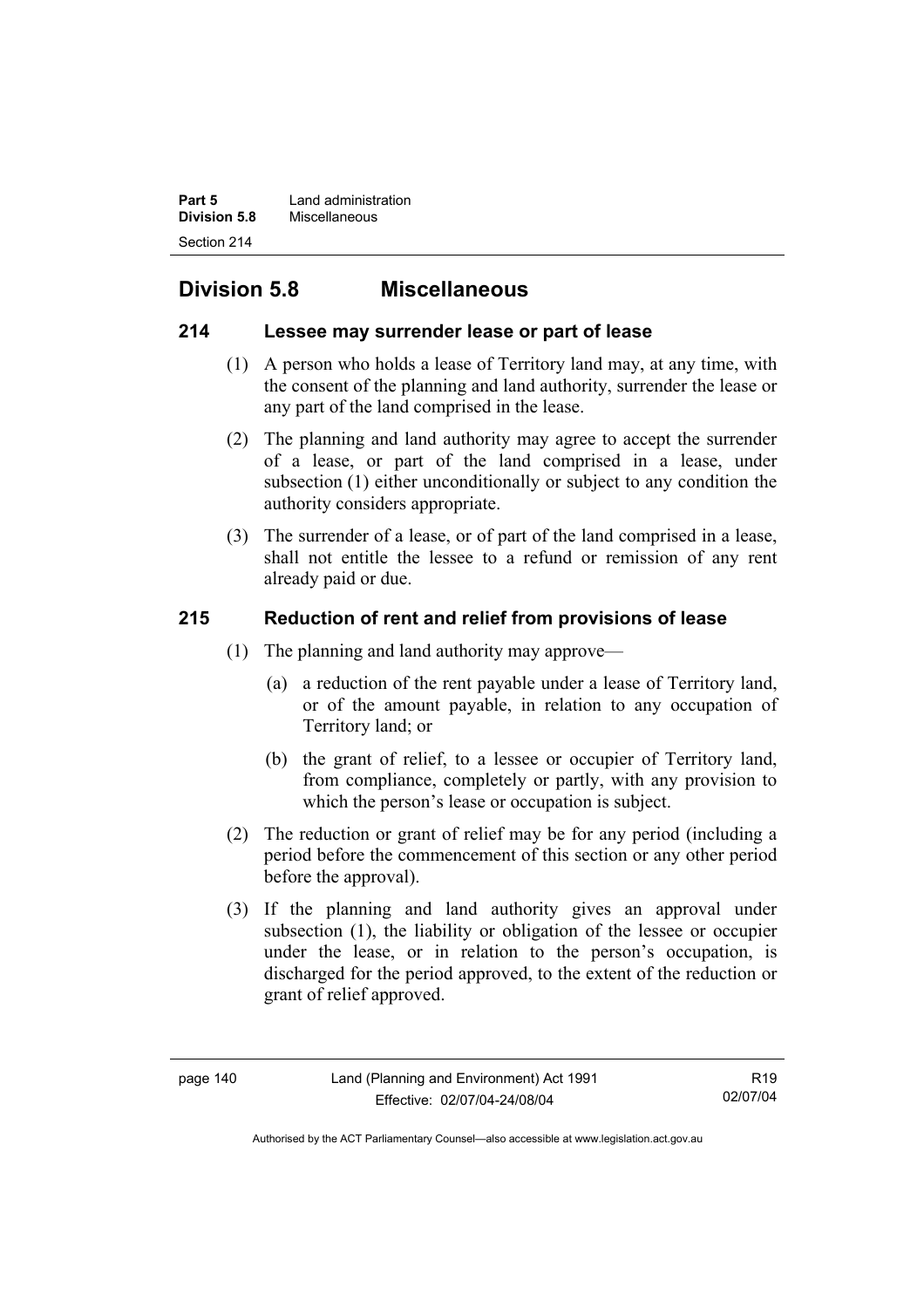- (4) An approval under subsection (1) may be made subject to conditions.
- (5) If the planning and land authority approves a grant of relief to a lessee or occupier under subsection (1), it must give to the lessee or occupier notice of the reduction of rent or other grant of relief approved.

*Note* For how documents may be given, see Legislation Act, pt 19.5.

### **216 Access to leased land from roads and road related areas**

- (1) The planning and land authority may grant a lease of Territory land only if satisfied that the lessee will, during the term of the lease, have—
	- (a) direct access to the leased land from a road or road related area; or
	- (b) access to the leased land from a road or road related area by way of an access road or track, or in another way, that the lessee may use without charge and for all purposes at any hour of the day or night.
- (2) A way of access to leased land provided by the planning and land authority because of subsection (1) (b)—
	- (a) must not interfere with a building, garden or stockyard on the land at the time the way of access is provided; and
	- (b) must be located in a way that causes as little damage or inconvenience to the lessee as possible.
- (3) The validity of a lease granted under this part is not affected by a failure to comply with this section.
- (4) In this section:

*road*—see the *Road Transport (General) Act 1999*, dictionary.

page 141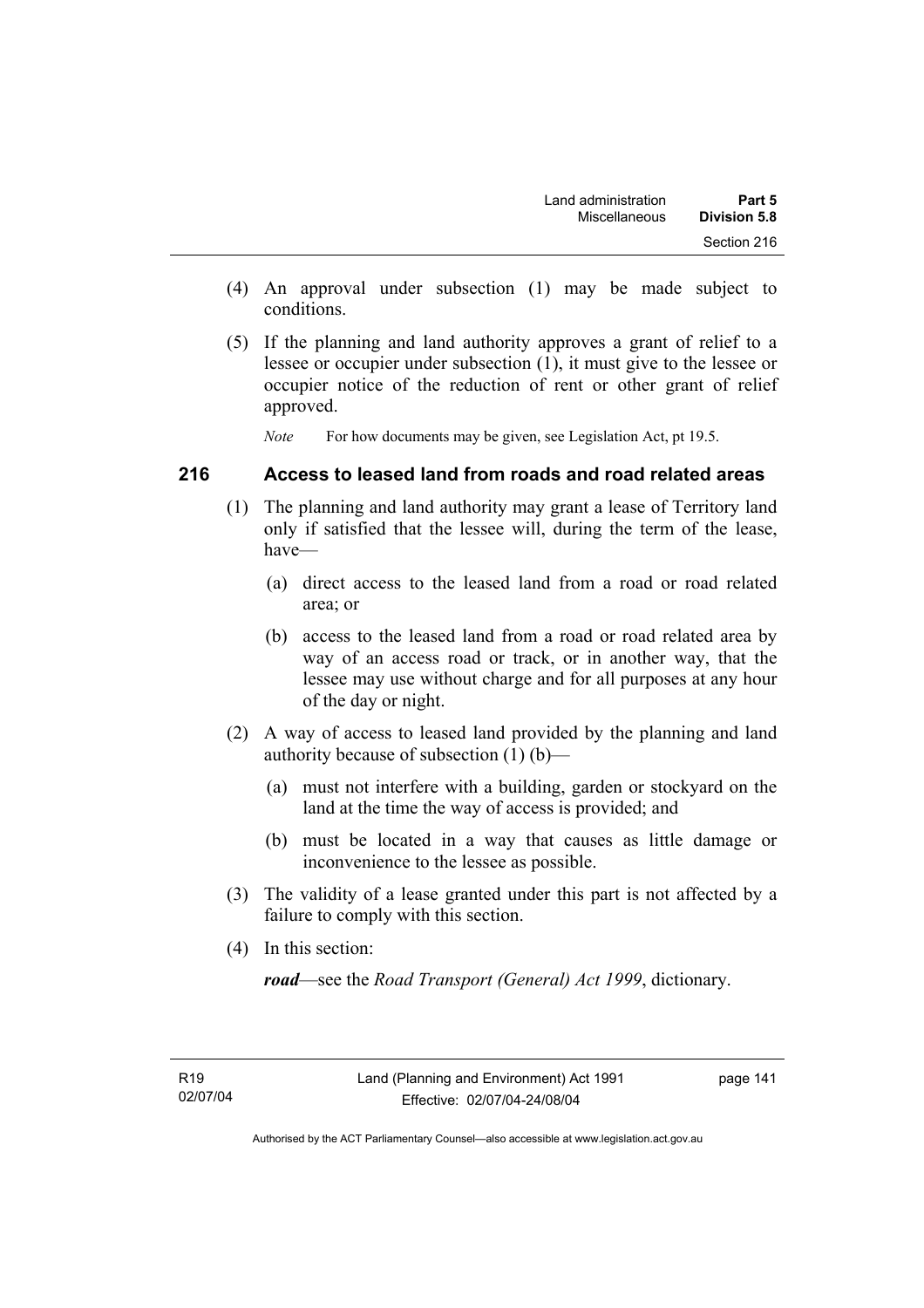| Part 5       | Land administration |
|--------------|---------------------|
| Division 5.8 | Miscellaneous       |
| Section 216A |                     |

*road related area*—see the *Road Transport (General) Act 1999*, dictionary.

### **216A Notification of certain leases**

- (1) This section applies if, during a quarter, the planning and land authority grants a lease—
	- (a) by direct grant; or
	- (b) under section 163 (Leases to community organisations), section 164 (Special leases) or section 209 (Grant of leases).
- (2) The planning and land authority must, within 5 working days after the end of the quarter, give the Minister a statement that sets out, in relation to any lease mentioned in subsection (1) granted during the quarter—
	- (a) the name of the lessee; and
	- (b) a description of the land comprised in the lease in accordance with the *Districts Act 2002*, section 9 (Description of parcel of land for dealings); and
	- (c) the amount (if any) paid for the grant of the lease; and
	- (d) the provision of this Act under which the lease was granted.
- (3) The Minister must present to the Legislative Assembly a copy of a statement received under subsection (2) within 5 sitting days after the day the Minister receives it.
- (4) The validity of a lease is not affected by a failure to comply with subsection  $(2)$  or  $(3)$ .
- (5) In this section—

*quarter* means a period of 3 months beginning on 1 January, 1 April, 1 July or 1 October in a year.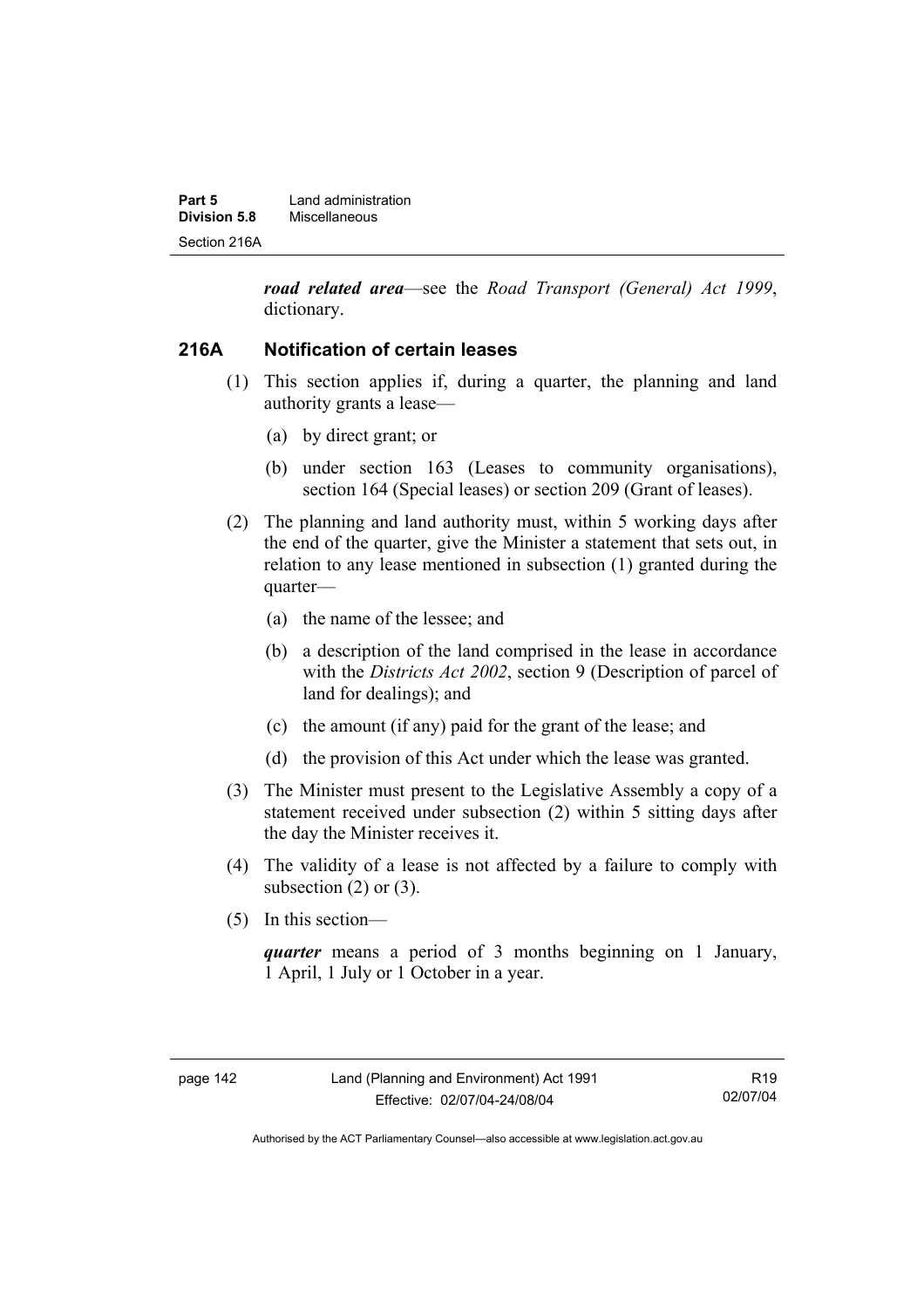# **217 Licences in relation to land that is not public land**

 (1) A person may apply to the planning and land authority for a licence to occupy or use an area of unleased Territory land that is not public land.

#### **Example of when a licence might be given to a person**

To allow a building (including a fitting attached to the building) owned or occupied by the person to encroach onto, over or under an area of unleased Territory land that is not public land.

- *Note* An example is part of the Act, is not exhaustive and may extend, but does not limit, the meaning of the provision in which it appears (see Legislation Act, s 126 and s 132).
- (2) An application under subsection (1) shall—
	- (a) be in writing signed by the applicant; and
	- (b) specify—
		- (i) the land in relation to which the licence is sought; and
		- (ii) the period for which the licence is sought; and
		- (iii) the purposes for which it is proposed that the land should be used under the licence.
	- *Note* A fee may be determined under s 287 for this subsection.
- (3) On receiving an application under subsection (1) the planning and land authority may grant the applicant a licence to occupy or use the land specified in the application for the purposes and period specified in the application.
- (4) A licence under subsection (1) shall—
	- (a) be in writing; and
	- (b) apply to the person to whom it is granted and to all other persons to whom it is expressed to apply; and
	- (c) specify the period for which it is granted; and

page 143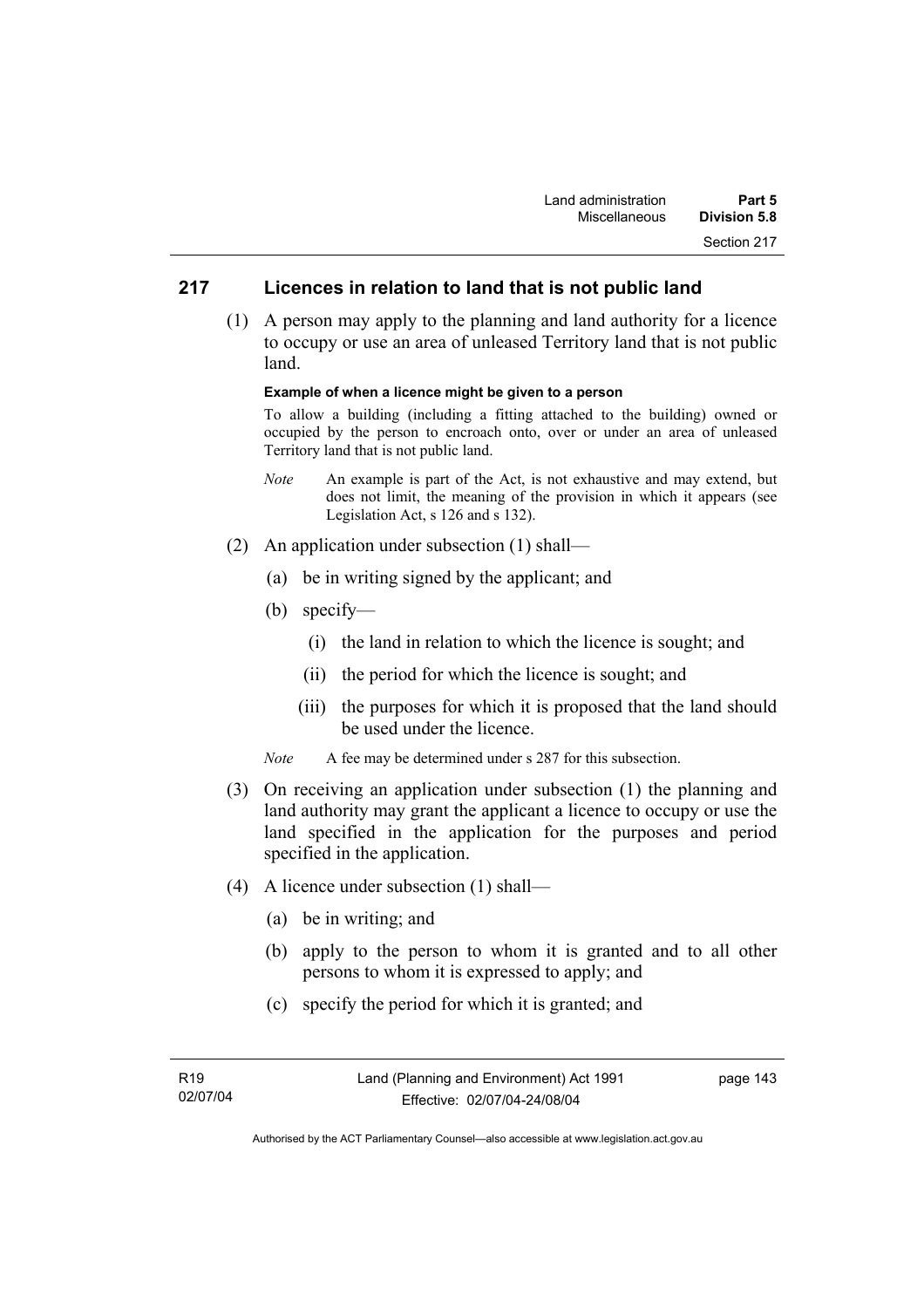| Part 5       | Land administration |  |
|--------------|---------------------|--|
| Division 5.8 | Miscellaneous       |  |
| Section 218  |                     |  |

- (d) be subject to the conditions (if any) that are specified in the licence.
- (5) A person is not required to hold a licence under this section to occupy or use an area of unleased Territory land that is not public land if—
	- (a) the person holds a permit under the *Roads and Public Places Act 1937* to place an object in, over or across the area; and
	- (b) the area is being occupied or used in accordance with the permit; and
	- (c) for an occupation or use that requires an approval under division 6.2 (Approvals)—
		- (i) the occupation or use has been approved under that division; and
		- (ii) the person is complying with any conditions under section 245 (Conditional approvals) that apply to the approval.

### **218 Reservation of minerals**

A reservation of minerals contained in a lease of Territory land shall be read as a reservation of all minerals and mineral substances in or on the land, including gold, silver, copper, tin, other metals, ores and substances containing metals, gems, precious stones, coal, limestone, shale, mineral oils, valuable earths and substances, stone, clay, gravel and sand.

### **219 Rights to extract minerals**

- (1) The planning and land authority may, by a lease or other agreement, grant a person the right to extract minerals from specified Territory land.
- (2) The provisions of a lease or other agreement entered under subsection (1) shall be the provisions agreed between the parties.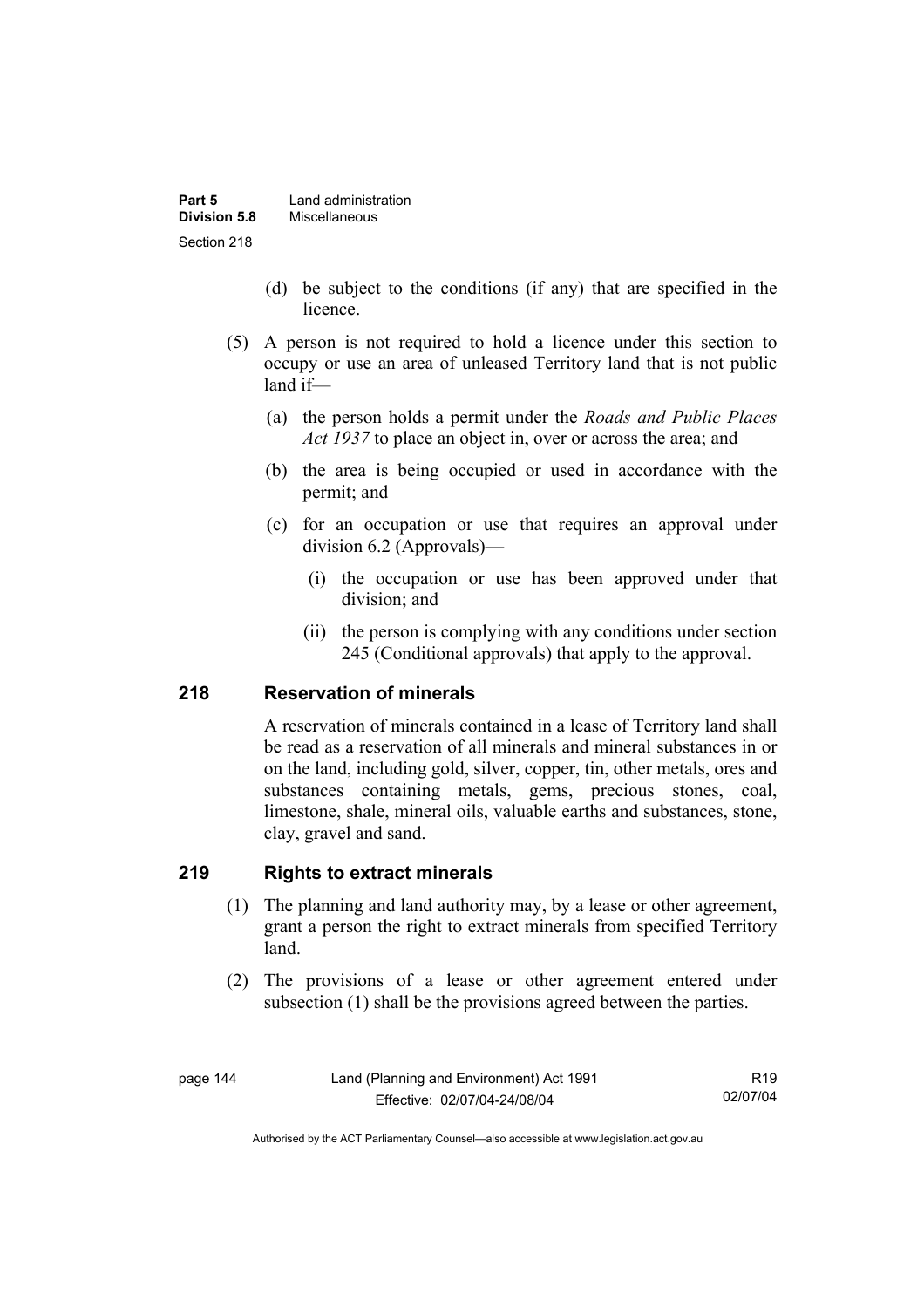### **220 Access to lease documents and development agreements**

- (1) The *Freedom of Information Act 1989*, section 11 (2) does not apply to a document that is—
	- (a) a lease; or
	- (b) a variation of a lease; or
	- (c) a renewal of a lease;

if the document became a document of a Commonwealth agency before 1 January 1977.

- (2) A document that is—
	- (a) a lease; or
	- (b) a variation of a lease; or
	- (c) a renewal of a lease;

shall be deemed not to be an exempt document for the *Freedom of Information Act 1989*.

 (3) A reference in this section to a *lease* is a reference to a lease of Territory land.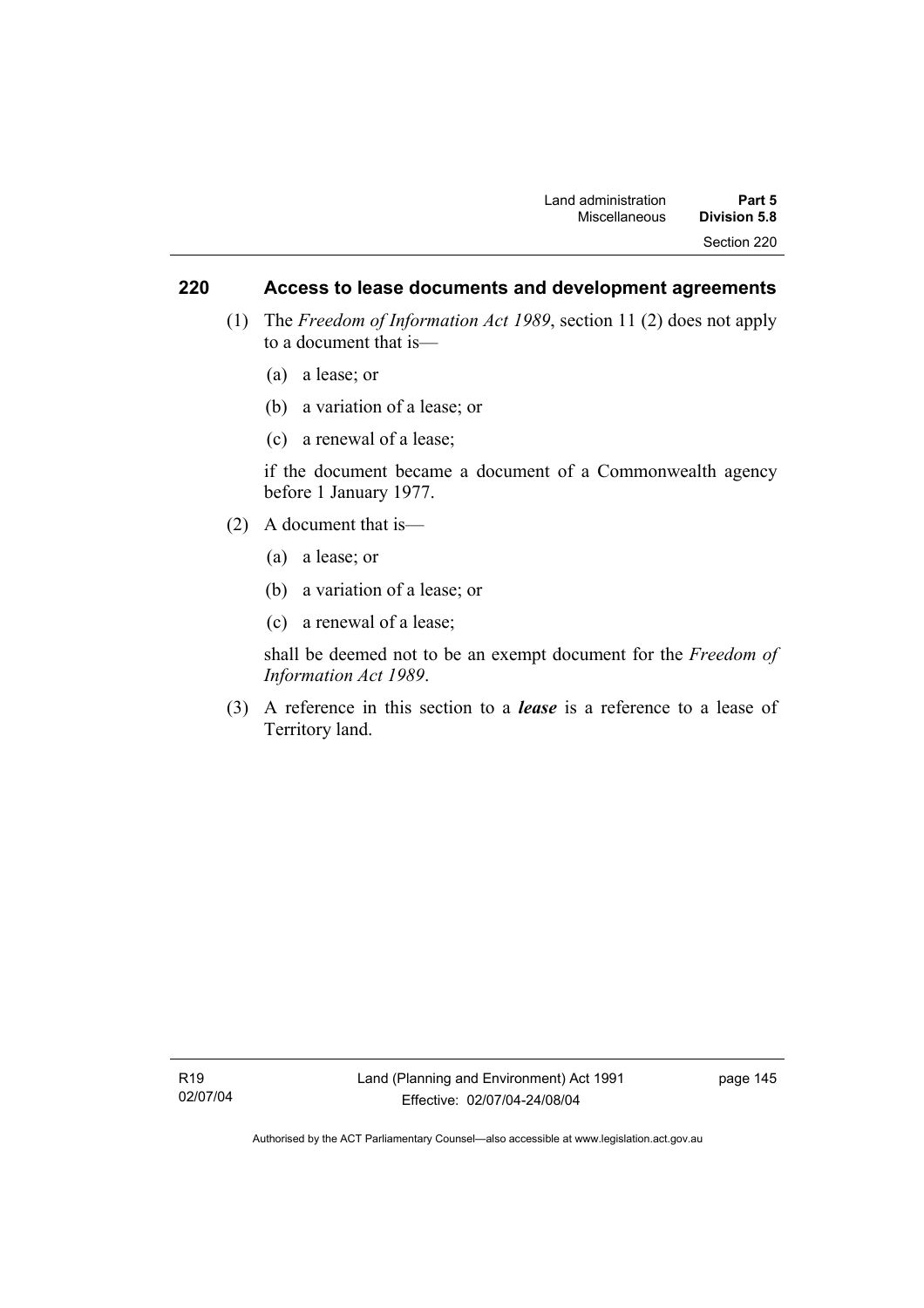**Part 6 Approvals and orders**<br>**Division 6.1 Preliminary Division 6.1** Preliminary Section 222

# **Part 6 Approvals and orders**

# **Division 6.1 Preliminary**

### **U 222 Definitions for pt 6**

In this part:

*application* means an application for approval to undertake a development.

*approval* means—

- (a) an approval under section 230 (Approvals); or
- (b) if, on reconsideration of an original decision, an application for development is approved—an approval on reconsideration.
- *Note* Subdiv 6.2.4 deals with reconsideration of original decisions.

### *building* includes—

- (a) an addition to a building; and
- (b) a structure attached to a building; and
- (c) a part of a building.

*building work*—see the *Building Act 1972*, section 5.

*consolidation*—see section 159.

*development* means activity in relation to land that consists of 1 or more of the following activities:

- (a) the erection, alteration or demolition of a building or structure on or under the land;
- (b) the carrying out of earthworks or other construction work on or under the land;

page 146 Land (Planning and Environment) Act 1991 Effective: 02/07/04-24/08/04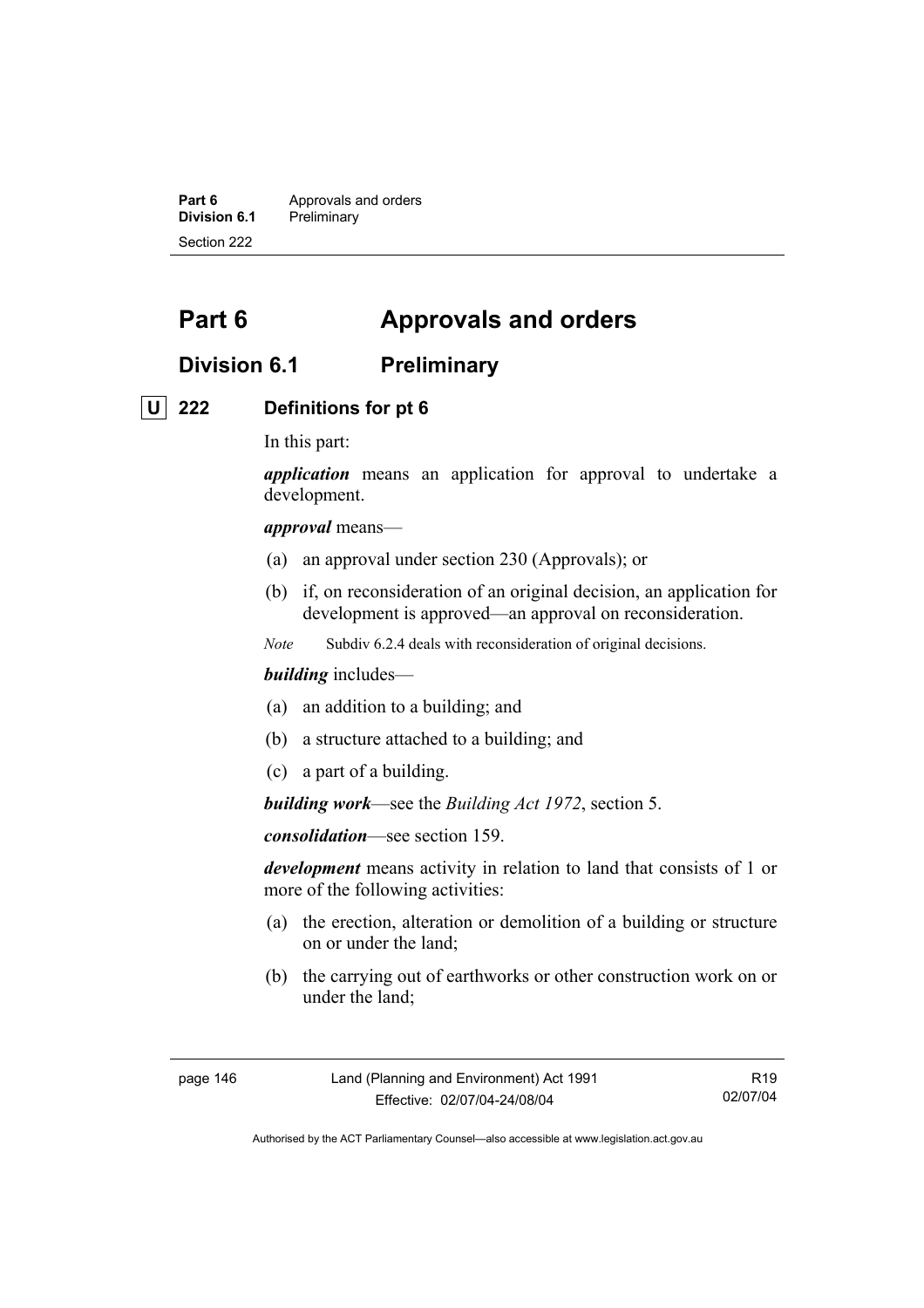- (c) the carrying out of work that would affect the landscape of the land except if the land is leased for residential purposes only and is not specified in the heritage places register, or an interim heritage places register, as a heritage place;
- (d) a use of the land for a business—
	- (i) that is a home business within the meaning of the plan; and
	- (ii) that is not expressly authorised by a current lease;
- (e) a use of the land for an activity—
	- (i) that is prescribed for section  $175(3)(a)$ ; and
	- (ii) that is not expressly authorised by a current lease;
- (f) if the land is unleased Territory land—a use of the land that is not authorised by a current licence or permit granted for the land under an Act;
- (g) the erection, fixing or displaying of a sign or advertising material on the land, or on a structure or building on the land, otherwise than in accordance with a right to do so expressly given by a current licence granted under this Act, a current lease or a current permit under the *Roads and Public Places Act 1937*;
- (h) a variation of a lease of the land;
- (i) an activity declared by another Act to be a development activity for the purposes of this part;

but does not include a use of unleased Territory land by or on behalf of the Territory for a purpose for which it was used before the commencement of this Act.

*Executive* includes a Minister acting on behalf of the Executive.

*inspector* means a person appointed as an inspector under section 263 (1).

| R <sub>19</sub> | Land (Planning and Environment) Act 1991 | page 147 |
|-----------------|------------------------------------------|----------|
| 02/07/04        | Effective: 02/07/04-24/08/04             |          |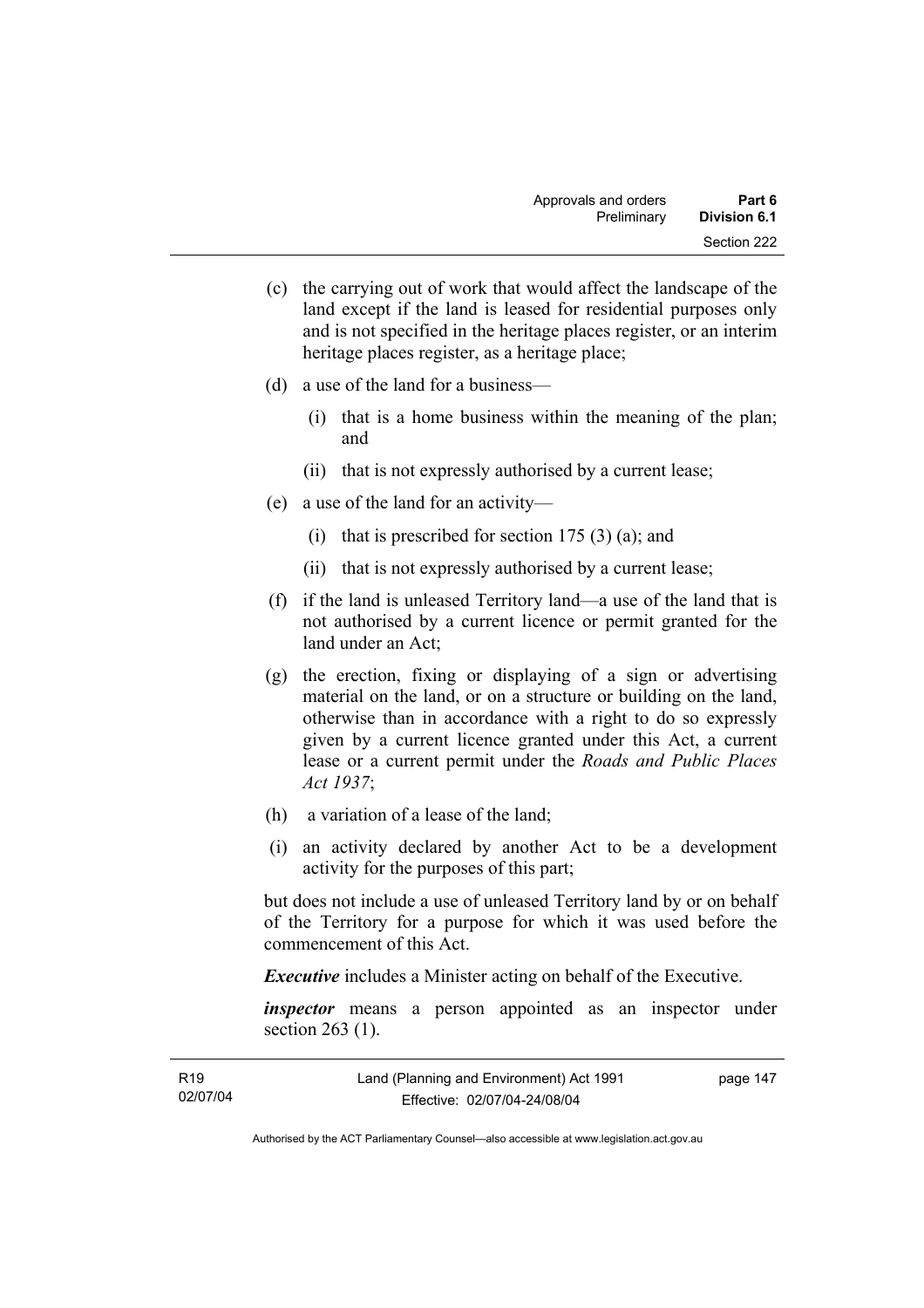| Part 6       | Approvals and orders |  |
|--------------|----------------------|--|
| Division 6.1 | Preliminary          |  |
| Section 223  |                      |  |

*lease*—see section 159.

*lessee*—see section 159.

*objection* means an objection under section 237.

*order* means—

- (a) an order under division 6.3; or
- (b) a decision under another Act that is declared by an Act to be an order for this part.

*original decision*—see section 246 (1).

*prescribed period* means the period specified in, or ascertained in accordance with, the regulations.

*prohibition notice*—see section 260 (1).

*relevant authority*, in relation to an application, means—

- (a) if the Minister has, under section 229B (Minister may decide some applications), decided to consider an application—the Minister; or
- (b) the planning and land authority.

*structure* includes a fence, mast, antenna, aerial, road, footpath, driveway, carpark, culvert or service conduit or cable.

*subdivision—*see section 159.

*variation*, of a lease—see section 223.

### **223 Meaning of** *variation* **for pt 6**

- (1) In this part, *variation*, of a lease, includes—
	- (a) the surrender of a lease and the granting of a new lease subject to different provisions to the same lessee over all or part of the land comprised in the surrendered lease; and
	- (b) a consolidation; and

page 148 Land (Planning and Environment) Act 1991 Effective: 02/07/04-24/08/04

R19 02/07/04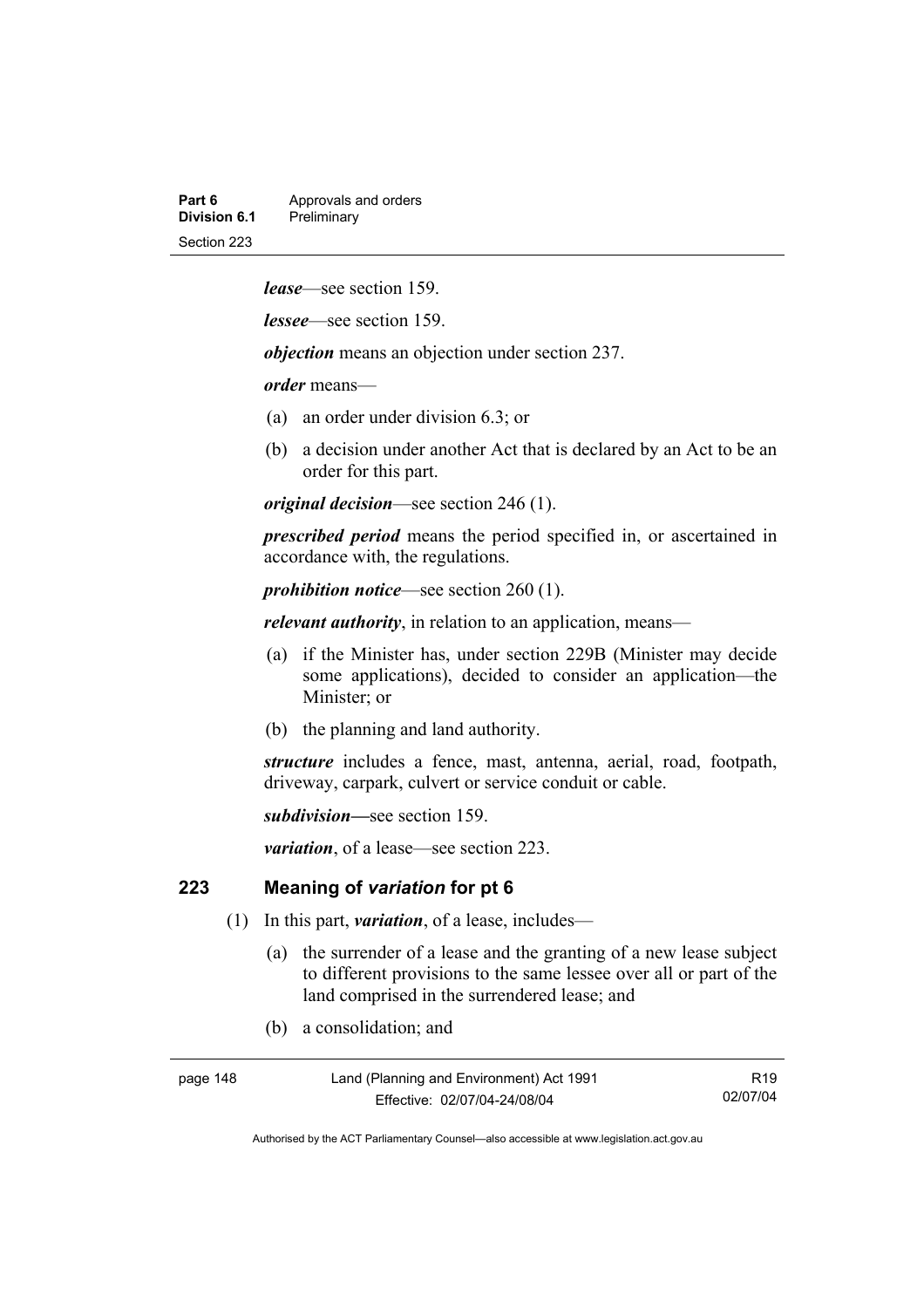- (c) a subdivision.
- (2) However, the *variation* of a lease does not include the surrender of a lease and the granting of a new lease to the same lessee over all or part of the land comprised in the surrendered lease if—
	- (a) the land is defined land within the meaning of section 31; or
	- (b) the new lease is granted under any of the following provisions:
		- (i) section 171 (Grant of further residential leases);
		- (ii) section 171A (Grant of further rural leases);
		- (iii) section 172 (Grant of further leases for purposes other than residential or rural).

# **Division 6.2 Approvals**

### **Subdivision 6.2.1 General**

### **225 Offence—development**

 (1) A person shall not, without reasonable excuse, undertake a development otherwise than in accordance with an approval.

Maximum penalty: 50 penalty units.

 (2) A Territory authority shall not, without reasonable excuse, undertake a development except in accordance with an approval.

### **226 Application to undertake development**

- (1) An application for approval must—
	- (a) be signed by the applicant; and
	- (b) if the application is for approval of a variation of a lease—be accompanied by an assessment by an accredited valuer that sets out the amounts of the values represented by  $V_1$  and  $V_2$ in—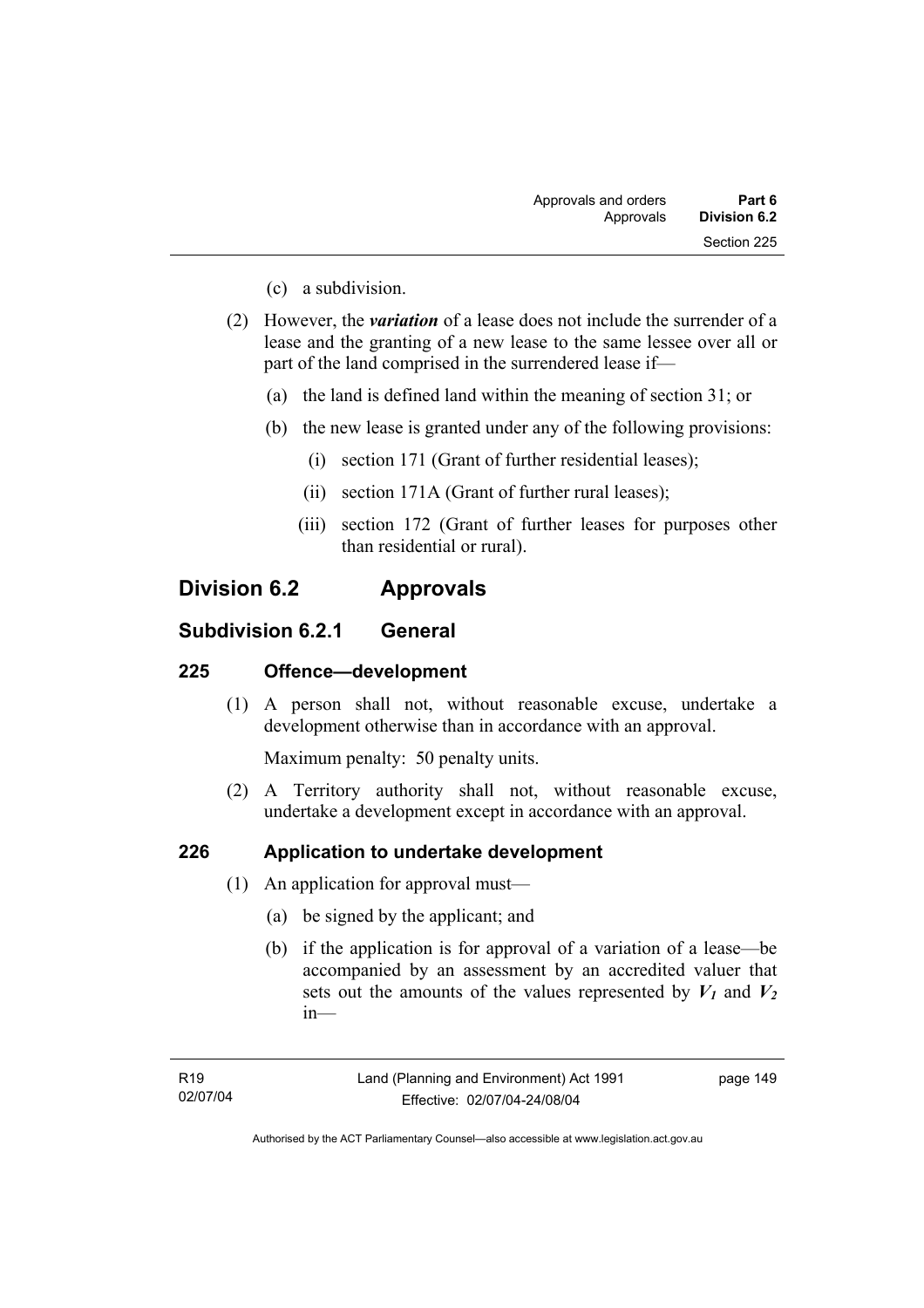- (i) for a variation that is not a consolidation or subdivision section 184A; or
- (ii) for a variation consisting of a consolidation or subdivision—section 187C.
- *Note 1* A fee may be determined under s 287 for this subsection.
- *Note 2* If a form is approved under s 287A for an application or a declaration, the form must be used.
- (2) If the development to which the application relates requires construction work to be carried out on land that has previously been developed, and that is not leased for rural purposes, the application must be accompanied by a survey certificate given by a registered surveyor that shows—
	- (a) the boundaries of the land where the development is to be undertaken; and
	- (b) the location of each building or structure on the land; and
	- (c) the existing contours of the land.
- (3) A person is not entitled to apply to undertake a development of a rural lease if—
	- (a) the development is a variation of the lease that is a consolidation or subdivision; and
	- (b) the planning and land authority may not consent to the consolidation or subdivision under section 186H.
- (4) If an application is made by a person who is not the lessee of the place to which the application relates, the application shall, in addition to being signed by the person by whom it is made, be signed by—
	- (a) if the place to which the application relates is subject to a lease—the lessee of the place; or
	- (b) in any other case—the planning and land authority.

| page 150 | Land (Planning and Environment) Act 1991 | R <sub>19</sub> |
|----------|------------------------------------------|-----------------|
|          | Effective: 02/07/04-24/08/04             | 02/07/04        |

Authorised by the ACT Parliamentary Counsel—also accessible at www.legislation.act.gov.au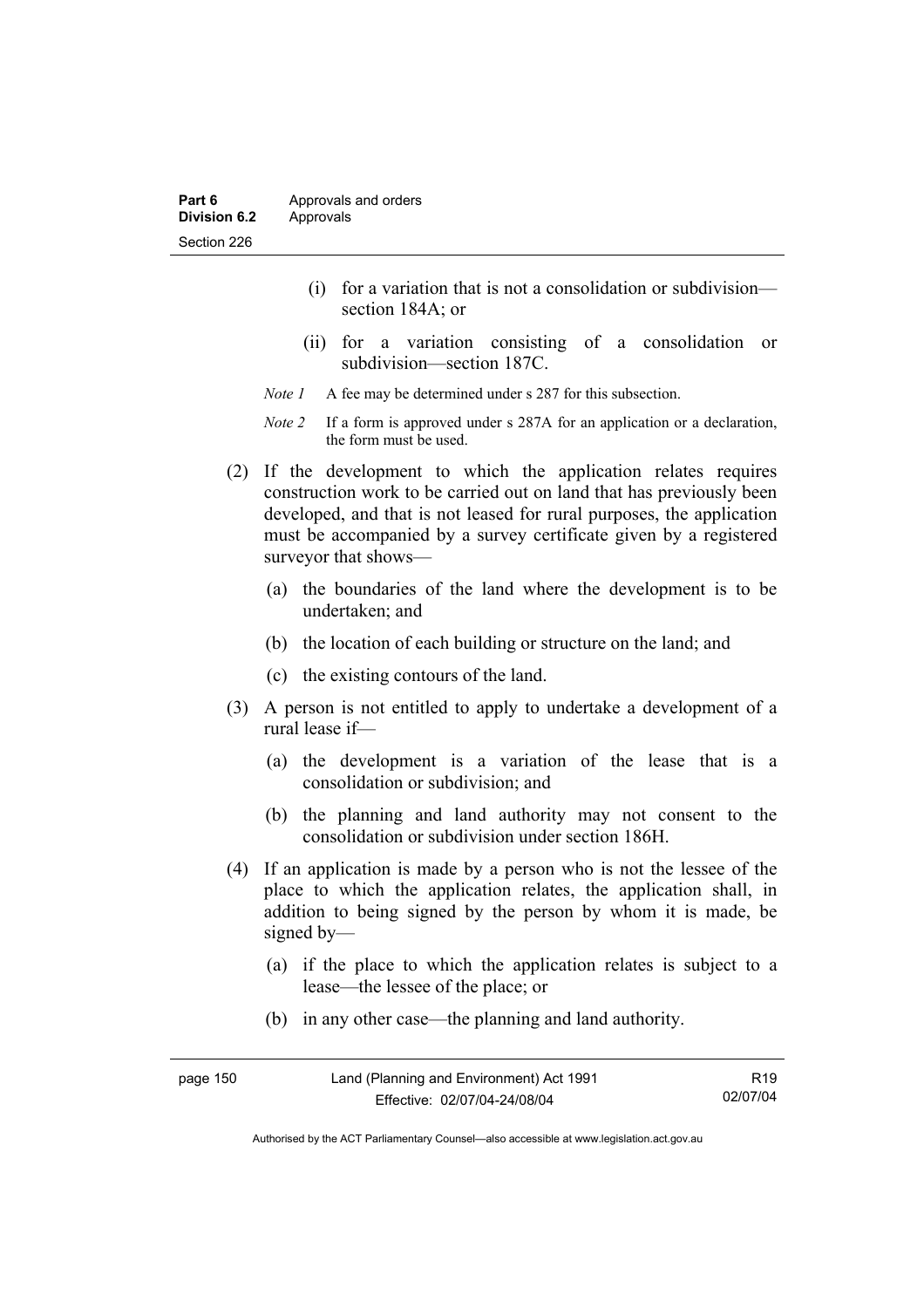- (5) A lessee may, by writing, appoint a person to act on his or her behalf in relation to an application.
- (6) A person who signs an application under subsection (4) (a) shall be taken to be an applicant in relation to the application.
- (7) The planning and land authority may—
	- (a) correct a formal error in an application; or
	- (b) at the request of the applicant, make an alteration to an application.
- (8) If the planning and land authority makes an alteration or correction under subsection (7), the authority must—
	- (a) advise the applicant, or if there is more than 1, each applicant, that the alteration or correction has been made; and
	- (b) if notice has been given under section 229 of the making of the application—give notice in accordance with that section of the application as so altered or corrected.
- (9) An application may be made under this section in relation to a development that has been undertaken without approval.
- (10) The Minister may, in writing, exempt developments mentioned in subsection (2) from the application of the subsection.
- (11) An exemption is a disallowable instrument.
	- *Note* A disallowable instrument must be notified, and presented to the Legislative Assembly, under the Legislation Act.
- (12) In this section:

*accredited valuer* means a person who is—

 (a) registered, licensed or approved under the law of the Commonwealth or a State to carry out valuations of property; or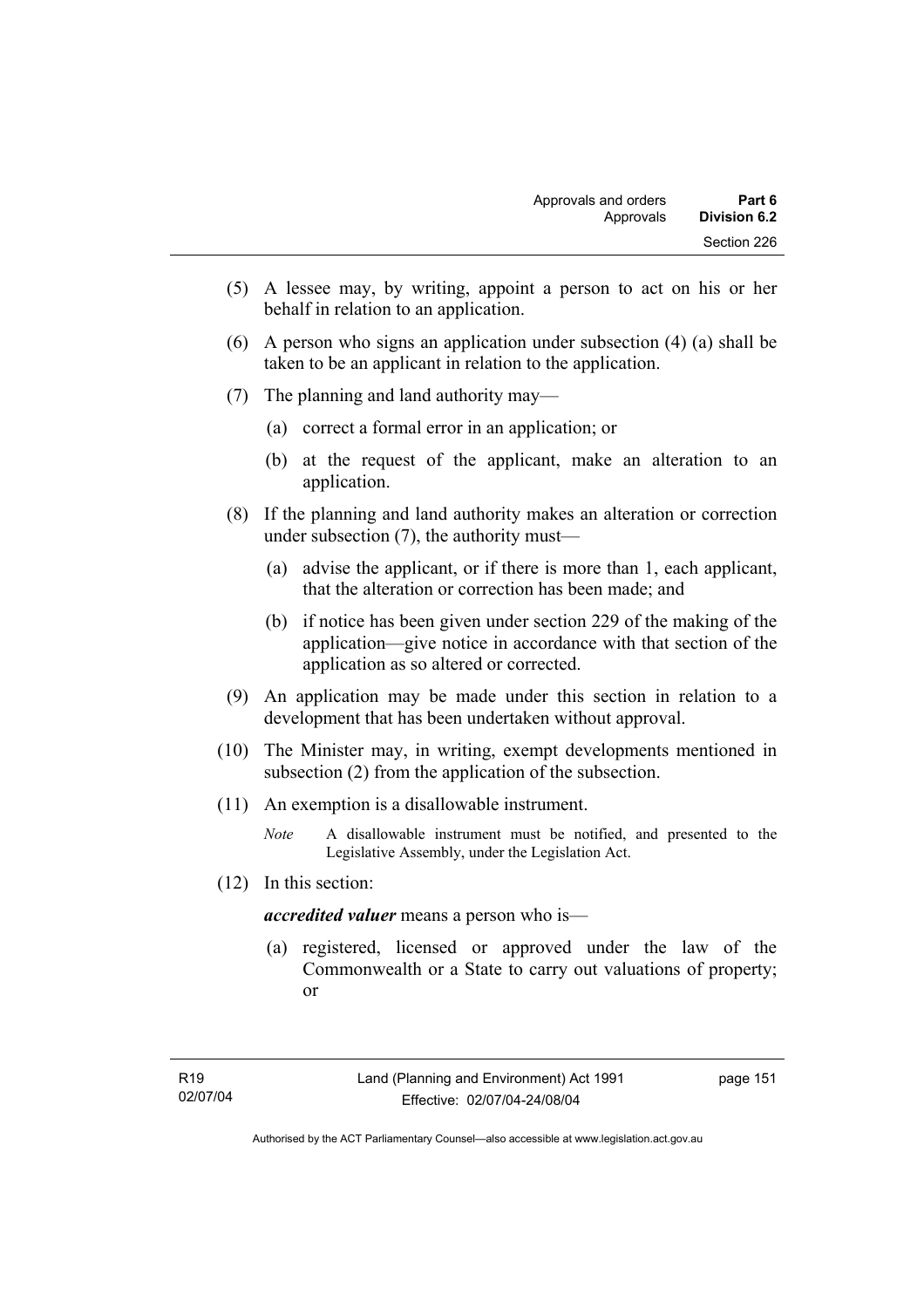| Part 6       | Approvals and orders |
|--------------|----------------------|
| Division 6.2 | Approvals            |
| Section 227  |                      |

 (b) accredited as a certified practising valuer by the body known as the Australian Property Institute.

### **227 Register of applications, approvals, orders and lease and development conditions**

- (1) The planning and land authority shall keep a register of—
	- (a) each alteration or correction to an application made under section 226 (7); and
	- (b) each application that has not been withdrawn, or that is not to be taken to have been withdrawn and in relation to which the period for making an application under section 275 or section 276 has not ended; and
	- (c) each approval in relation to which the period for making an application under section 275 or section 276 has not ended; and
	- (d) each approval, for the period for which it remains in force; and
	- (e) each order, for the period for which it remains in effect; and
	- (f) the lease and development conditions (if any) applicable to a lease granted after the commencement of this paragraph; and
	- (g) any comments of the planning and land authority or the planning and land council given to the planning and land authority for the Minister's consideration of an application under section 229B (Minister may decide some applications); and
	- (h) if an application has been reconsidered under subdivision 6.2.4—the date and details of the decision on reconsideration; and
	- (i) details of any minor amendment made under section 247.
- (2) The planning and land authority may enter in the register details of lease and development conditions applicable to a lease granted before the commencement of subsection (1) (f ).

| page 152 | Land (Planning and Environment) Act 1991 | R <sub>19</sub> |
|----------|------------------------------------------|-----------------|
|          | Effective: 02/07/04-24/08/04             | 02/07/04        |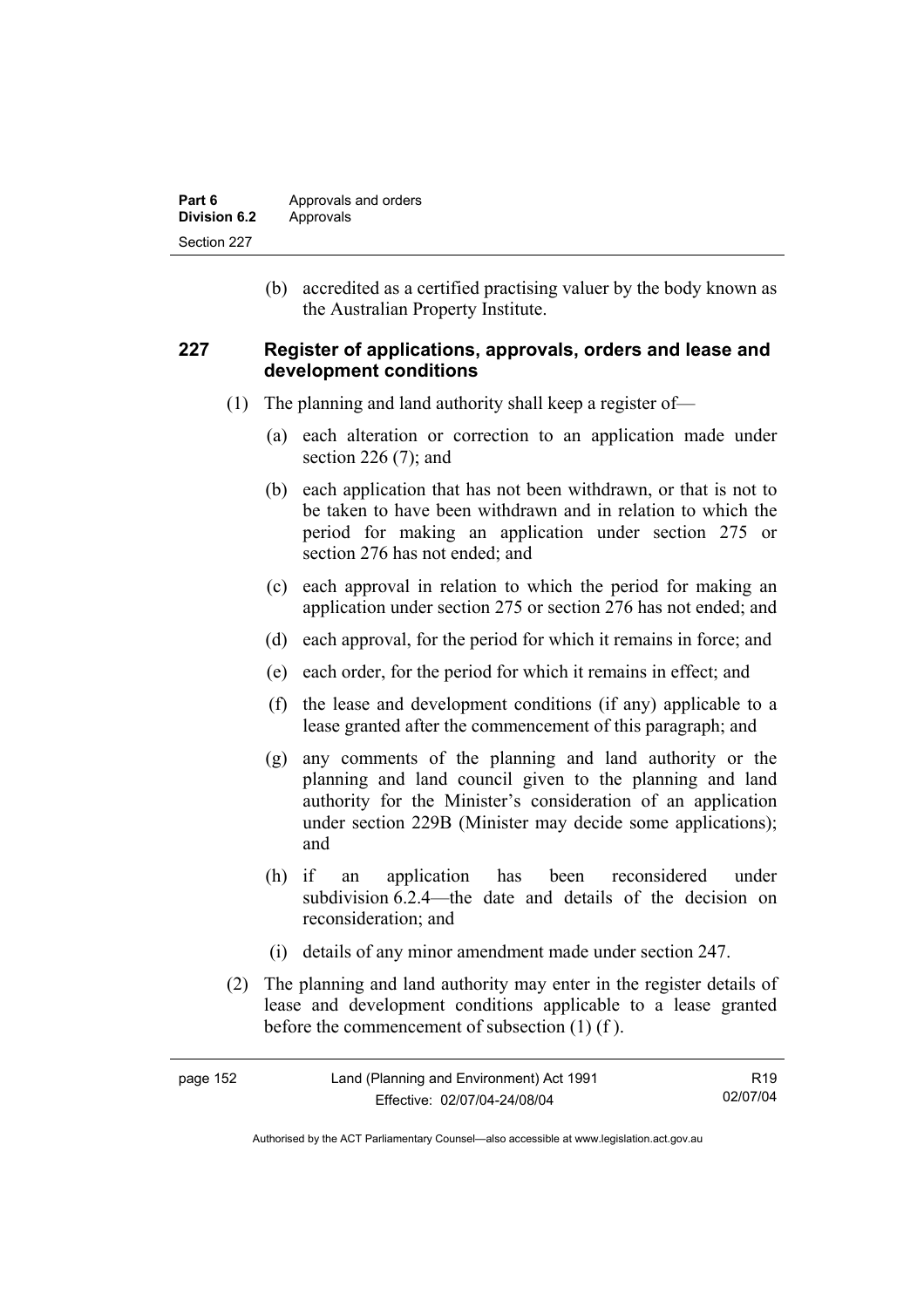- (3) A person may, during office hours—
	- (a) inspect the register; and
	- (b) make copies of, or take extracts from, the register or any part of a document relevant to an application.
	- *Note* A fee may be determined under s 287 for par (b).
- (4) In this section:

*lease and development condition*, for a lease, means a condition, other than a condition contained in the lease, that—

- (a) was approved by the Territory when the lease was granted; and
- (b) regulates the development or use of the land that is subject to the lease.

### **228 Restrictions on inspection of applications**

- (1) An applicant for approval to undertake a development may apply in writing to the planning and land authority for a part of any copy of the application to be excluded from being made available to the public or for public inspection.
- (2) The planning and land authority may approve or refuse to approve an application under subsection (1).
- (3) The planning and land authority must approve an application if satisfied that—
	- (a) the part of the application for approval to undertake a development to which the application under subsection (1) relates contains information—
		- (i) about the personal or business affairs of a person; or
		- (ii) that has been given to the authority in confidence; or
		- (iii) the publication of which would disclose a trade secret; or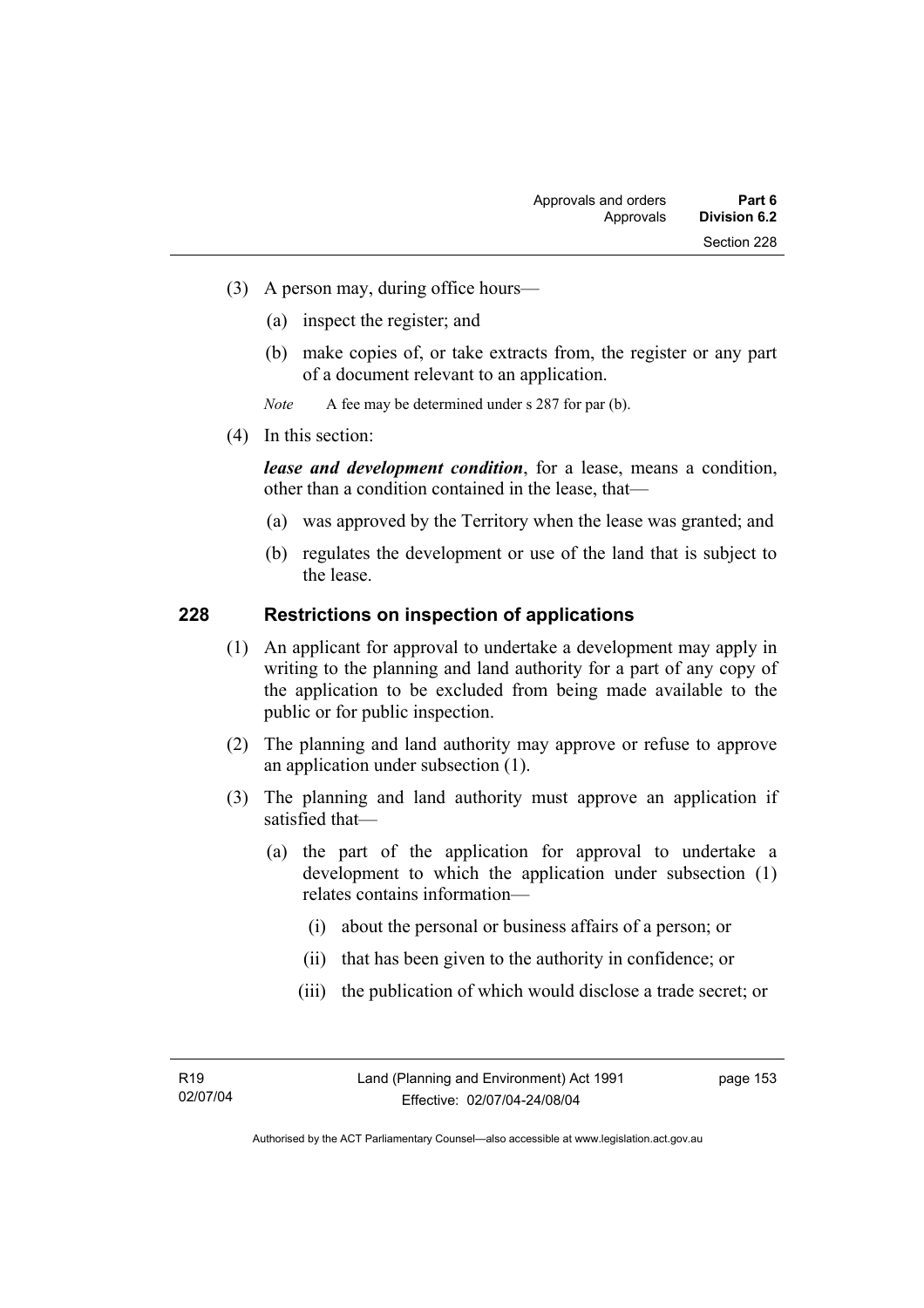- (iv) the disclosure of which is likely to affect the conduct of a person's lawful business affairs; and
- (b) it would not be in the public interest for the part to be published.
- (4) If a part of an application is excluded from the copies of that application made available to the public or for public inspection, each copy shall include a statement to the effect that an unspecified part of the application has been excluded for the purpose of protecting the confidentiality of information included in that part.

# **229 Notice of application**

- (1) The planning and land authority shall—
	- (a) if a place other than unleased land adjoining the place to which an application relates—
		- (i) is occupied—give notice by post of the making of the application to the lessee of the adjoining place at the address of the adjoining place; or
		- (ii) is unoccupied—give notice by post to the lessee of the adjoining place at the address of the lessee last-known to the authority; and
	- (b) publish notice of the making of each application in a daily newspaper.
- (2) Subsection (1) (a) does not apply—
	- (a) if, in the opinion of the planning and land authority, the number of places adjoining the place to which the application relates is such that it would be impractical to give notice by post to the lessee of each place; or
	- (b) in relation to a place adjoining the place to which the application relates that is leased by the applicant or a person for whom the applicant has been appointed to act as agent.

| page 154 | Land (Planning and Environment) Act 1991 | R <sub>19</sub> |
|----------|------------------------------------------|-----------------|
|          | Effective: 02/07/04-24/08/04             | 02/07/04        |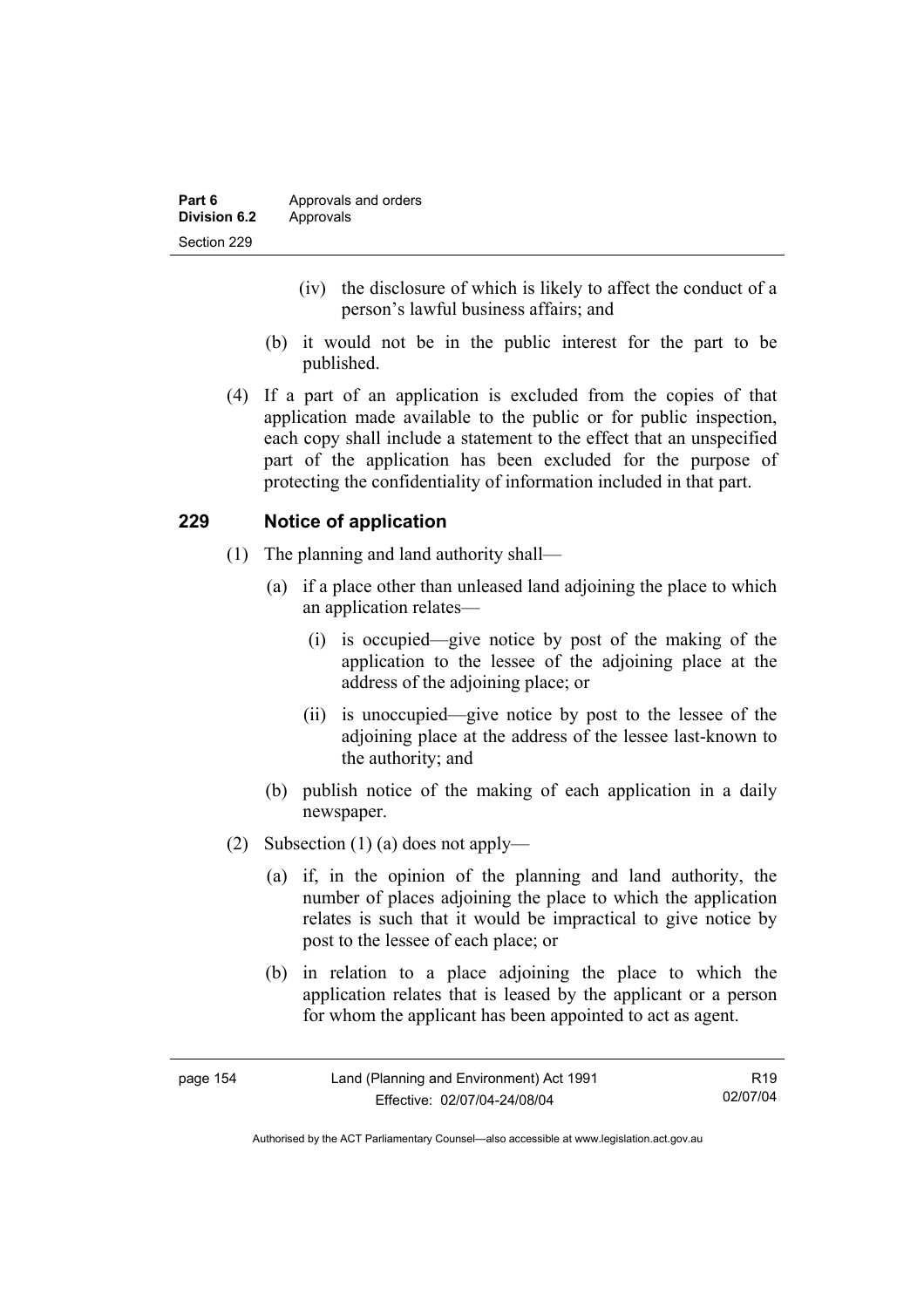(3) The planning and land authority shall, if the application relates to a development that is or includes a variation of a lease, give written notice of the making of the application to each person having an estate or interest in the land subject to the lease to be varied (being an estate or interest that is registered under the *Land Titles Act 1925*).

*Note* For how documents may be given, see Legislation Act, pt 19.5.

- (4) The planning and land authority
	- (a) must give to the heritage council for comment a copy of each application that relates to a place specified in the heritage places register, or an interim heritage places register, as a heritage place; and
	- (b) must give to the conservator a copy of each application that involves, or is likely to involve, damage to a significant tree under the *Tree Protection (Interim Scheme) Act 2001*; and
	- (c) must give to the conservator for comment a copy of each application that relates to public land; and
	- (d) may give a copy of an application to any other person or body for comment.
- (5) The planning and land authority shall give the environment management authority written notice of an application in relation to a development—
	- (a) listed in the *Environment Protection Act 1997*, schedule 1; or
	- (b) that has the potential to cause serious or material environmental harm within the meaning of that Act.
- (6) The planning and land authority shall cause to be erected on the place to which an application relates a sign that specifies the development proposed to be undertaken in relation to that place.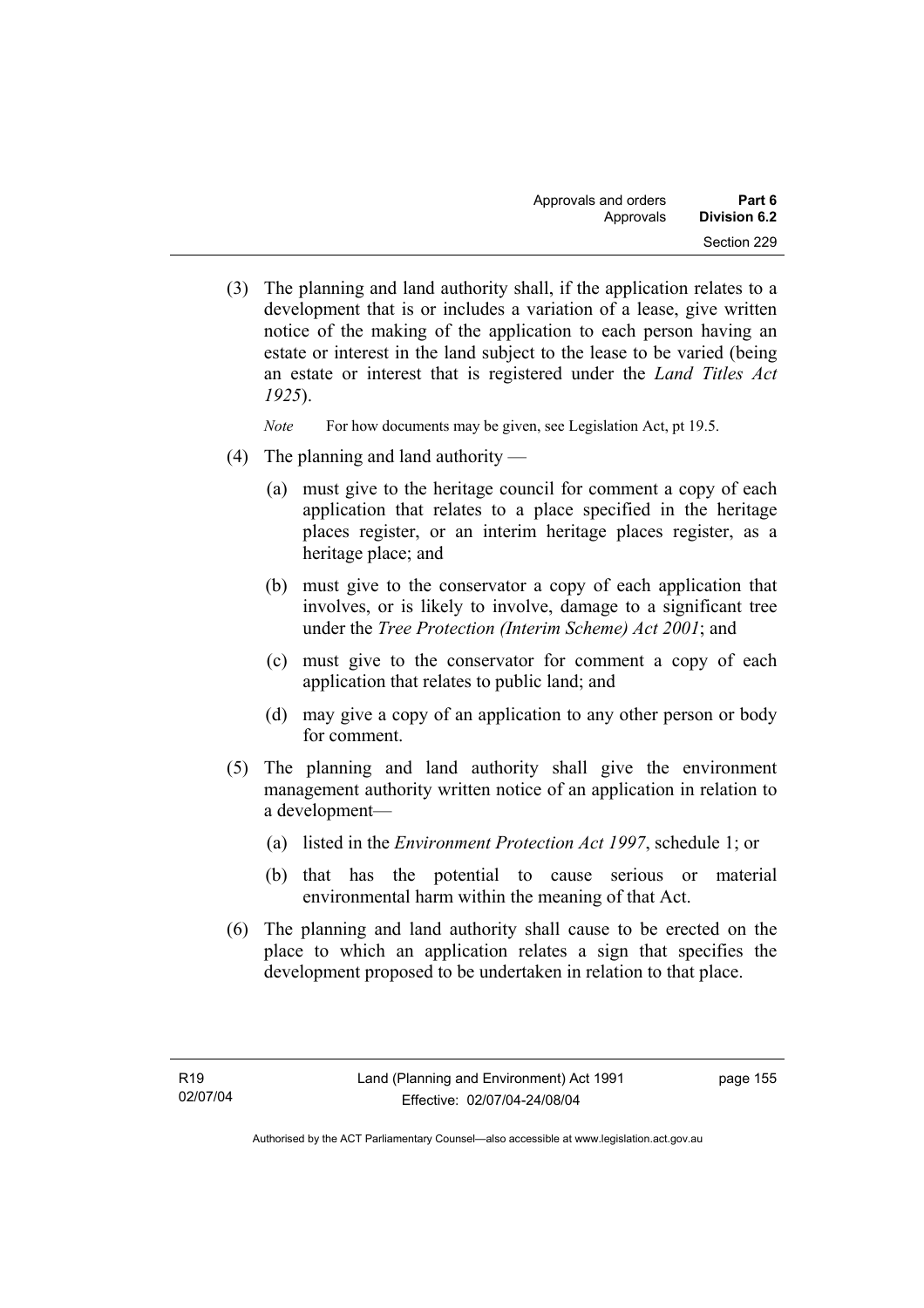| Part 6       | Approvals and orders |
|--------------|----------------------|
| Division 6.2 | Approvals            |
| Section 229A |                      |

 (7) A person shall not, without lawful excuse, move, deface, damage, obscure or otherwise interfere with a sign erected under subsection  $(6)$ .

Maximum penalty: 5 penalty units.

 (8) A person shall not, without reasonable excuse, prevent or restrict access to a sign erected under subsection (6).

Maximum penalty: 5 penalty units.

- (9) The validity of an approval is not to be taken to be affected by a failure by the planning and land authority to comply with subsection  $(6)$ .
- (10) A reference in subsection (1) to a *lessee* is a reference to the person registered as lessee in the register kept under the *Land Titles Act 1925* in relation to the place to which the application relates.

### **229A Direction that applications be submitted to Minister**

- (1) The Minister may, in writing, direct the planning and land authority to refer to the Minister an application that has not been decided by the authority.
	- *Note* The *Planning and Land Act 2002*, s 10 provides that the planning and land authority must comply with directions given to it under a Territory law.
- (2) When complying with the direction, the planning and land authority must also give the Minister—
	- (a) the information and documents received by the authority in relation to the application; and
	- (b) any other relevant information and documents held by the authority.
- (3) If the Minister gives a direction under subsection (1) in relation to an application, the planning and land authority must take no further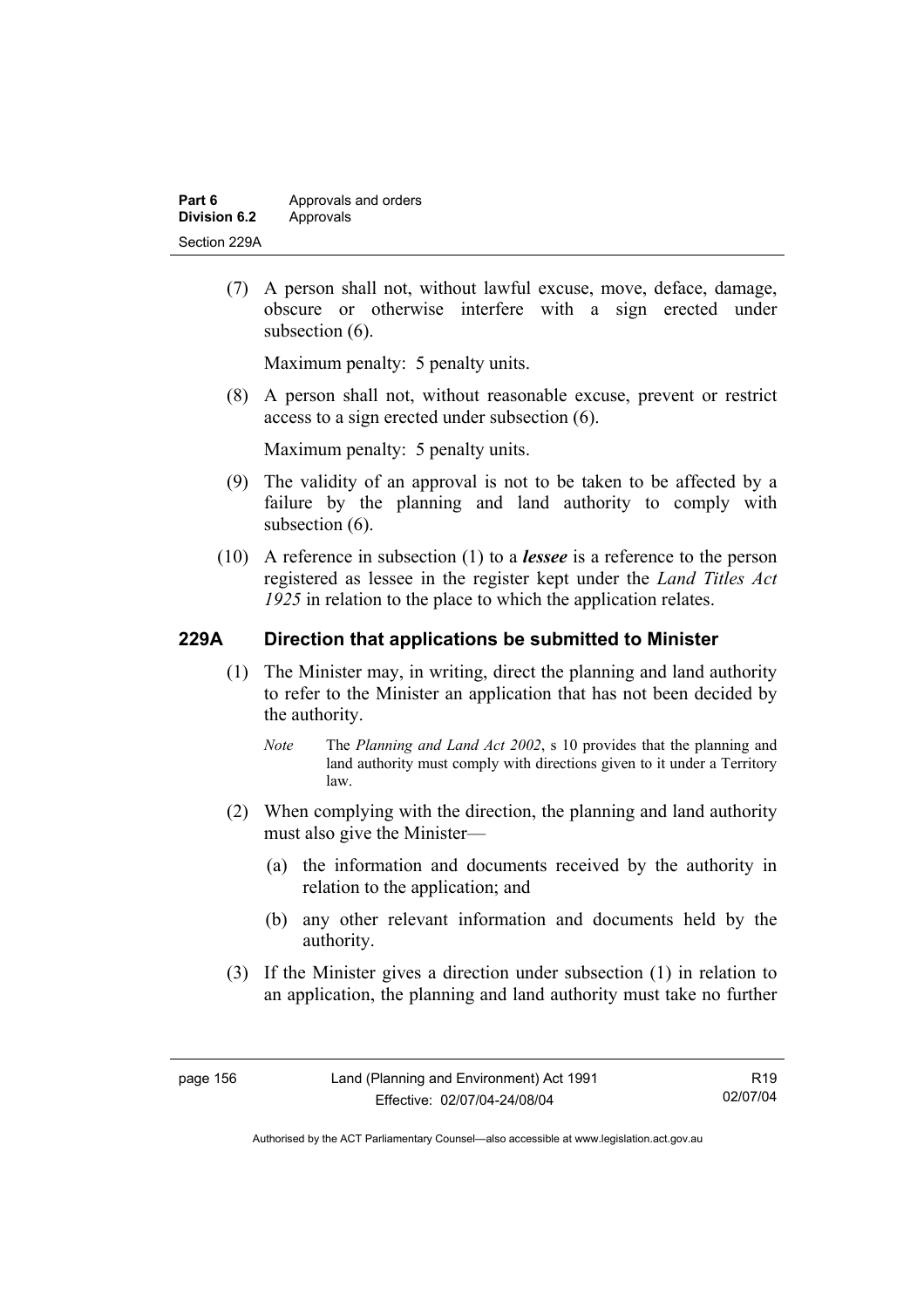action that would lead to a decision by the authority on the application.

### **229B Minister may decide some applications**

- (1) This section applies in relation to an application referred to the Minister under section 229A.
- (2) The Minister may decide to consider the application if, in the Minister's opinion—
	- (a) the application raises a major policy issue; or
	- (b) the application seeks approval for a development that may have a substantial effect on the achievement or development of objectives of the Territory plan; or
	- (c) the approval or refusal of the application would provide a substantial public benefit.
- (3) If the Minister decides to consider an application, the Minister must tell the planning and land authority in writing about the decision.
- (4) An advice under subsection (3) is a notifiable instrument.

*Note* A notifiable instrument must be notified under the Legislation Act.

- (5) An advice under subsection (3) must be notified under the Legislation Act within 3 weeks after the day it is given.
- (6) If the Minister decides to consider an application, the Minister must—
	- (a) tell the applicant in writing about the decision and the grounds on which the decision has been taken; and
	- (b) ensure that the Minister has the comments of the planning and land authority and the planning and land council on the application; and
	- (c) approve or refuse the application under section 230.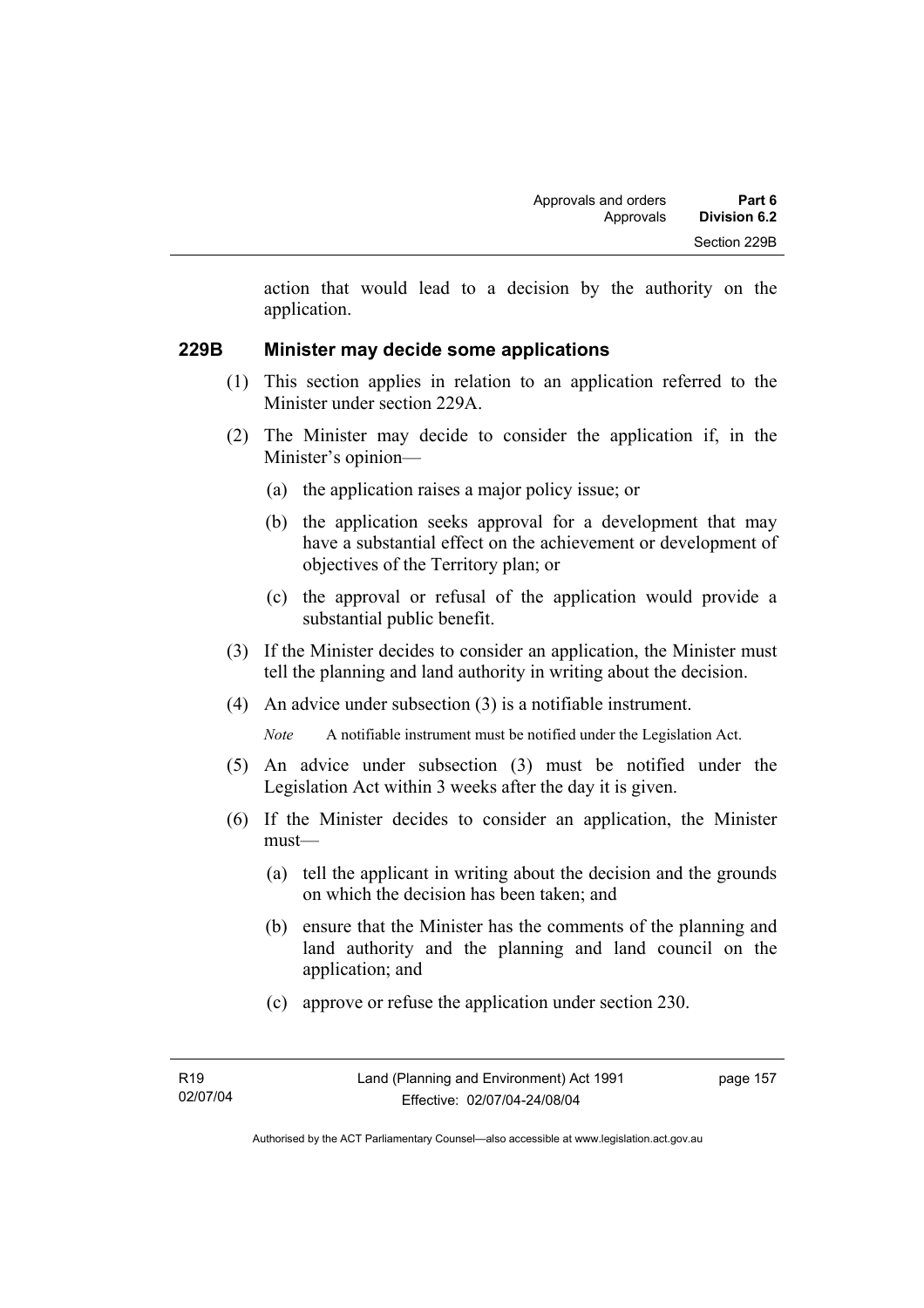| Part 6       | Approvals and orders |
|--------------|----------------------|
| Division 6.2 | Approvals            |
| Section 230  |                      |

- (7) Within 3 sitting days after the day the Minister decides an application, the Minister must present to the Legislative Assembly a statement containing—
	- (a) a description of the development to which the application relates; and
	- (b) details of the land where the development is proposed to take place; and
	- (c) the applicant's name; and
	- (d) details of the Minister's decision; and
	- (e) the grounds for the decision.
- (8) The statement under subsection (7) must be accompanied by a copy of the comments of the planning and land council on the application to which the statement relates.
- (9) If the Minister is satisfied that the Minister should not consider the application, the Minister must refer the application back to the planning and land authority for decision.

### **230 Approvals**

- (1) The relevant authority may approve or refuse to approve an application.
- (2) The relevant authority is to be taken to have refused to approve an application if he or she fails to make a decision in relation to the application before the end of the prescribed period.
- (3) Notwithstanding subsection (2), the relevant authority may approve an application at any time until the earliest of the following dates:
	- (a) the date when the administrative appeals tribunal has finally dealt with an application under section 275 to review the relevant authority's deemed refusal under subsection (2) of this section;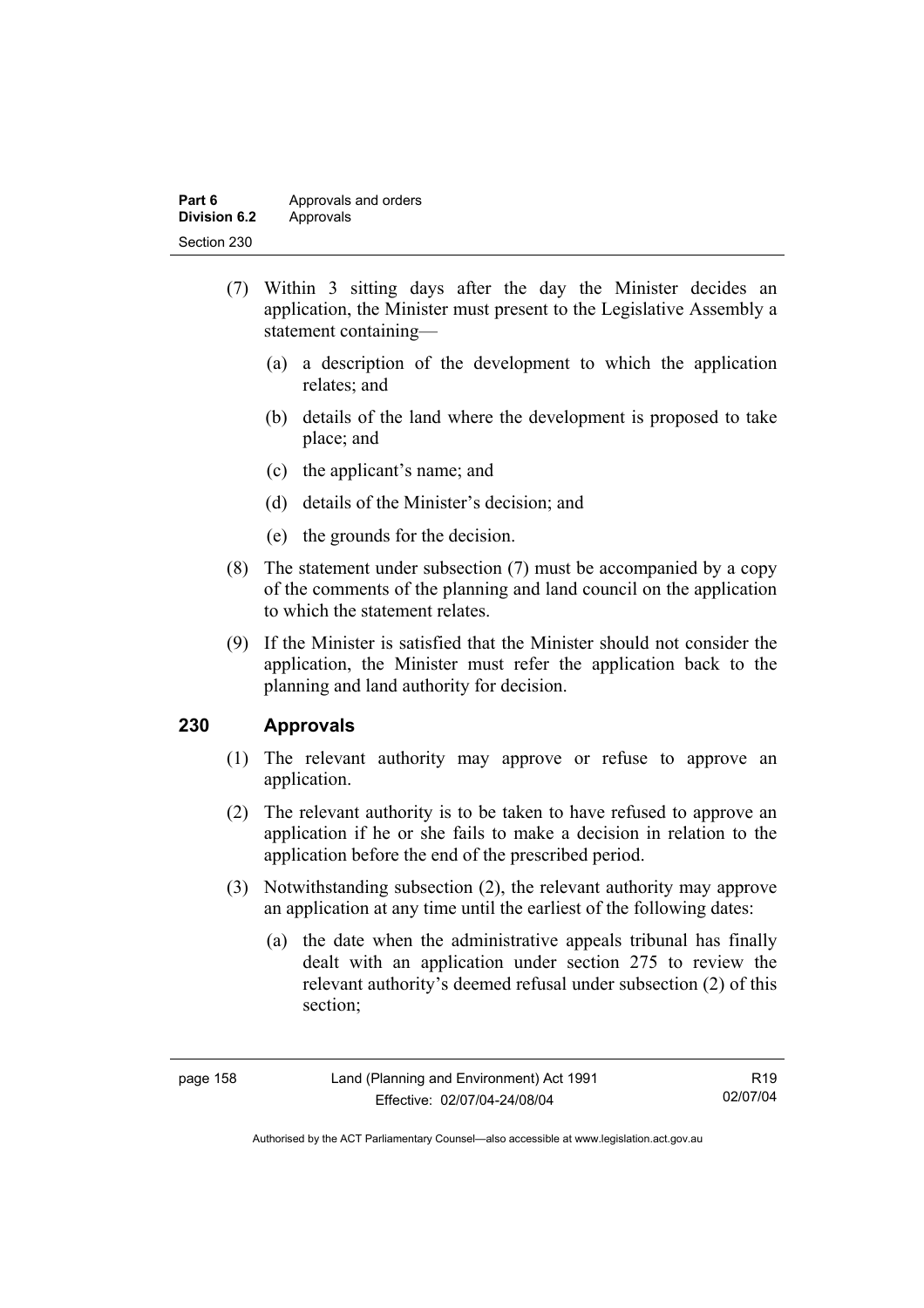- (b) 6 months after the date of the application, unless paragraph (c) applies;
- (c) if an assessment or a variation to the plan is required in relation to the application—12 months after the date of the application.
- (4) Subject to subsection (5), if the relevant authority approves an application to undertake a development that includes an activity that is not permitted by a lease of the land where the activity is to be carried out, the approval shall not take effect in relation to that activity until the lease is varied to permit the activity.
- (5) Subsection (4) does not apply in relation to—
	- (a) an activity referred to in section 222 (1), definition of *development*, paragraph (c); or
	- (b) an activity included in a development of a type prescribed for section 175 (3) (a); or
	- (c) an activity prescribed for section 175 (3) (b).

# **231 Matters to be considered**

- (1) Before approving or refusing to approve an application, the relevant authority must —
	- (a) consider—
		- (i) any comments of a person or body to which the application has been referred for comment; and
		- (ii) each objection or other submission the planning and land authority has received in relation to the application that has not been withdrawn; and
		- (iii) a preliminary assessment under division 4.2, or a report under section 128; and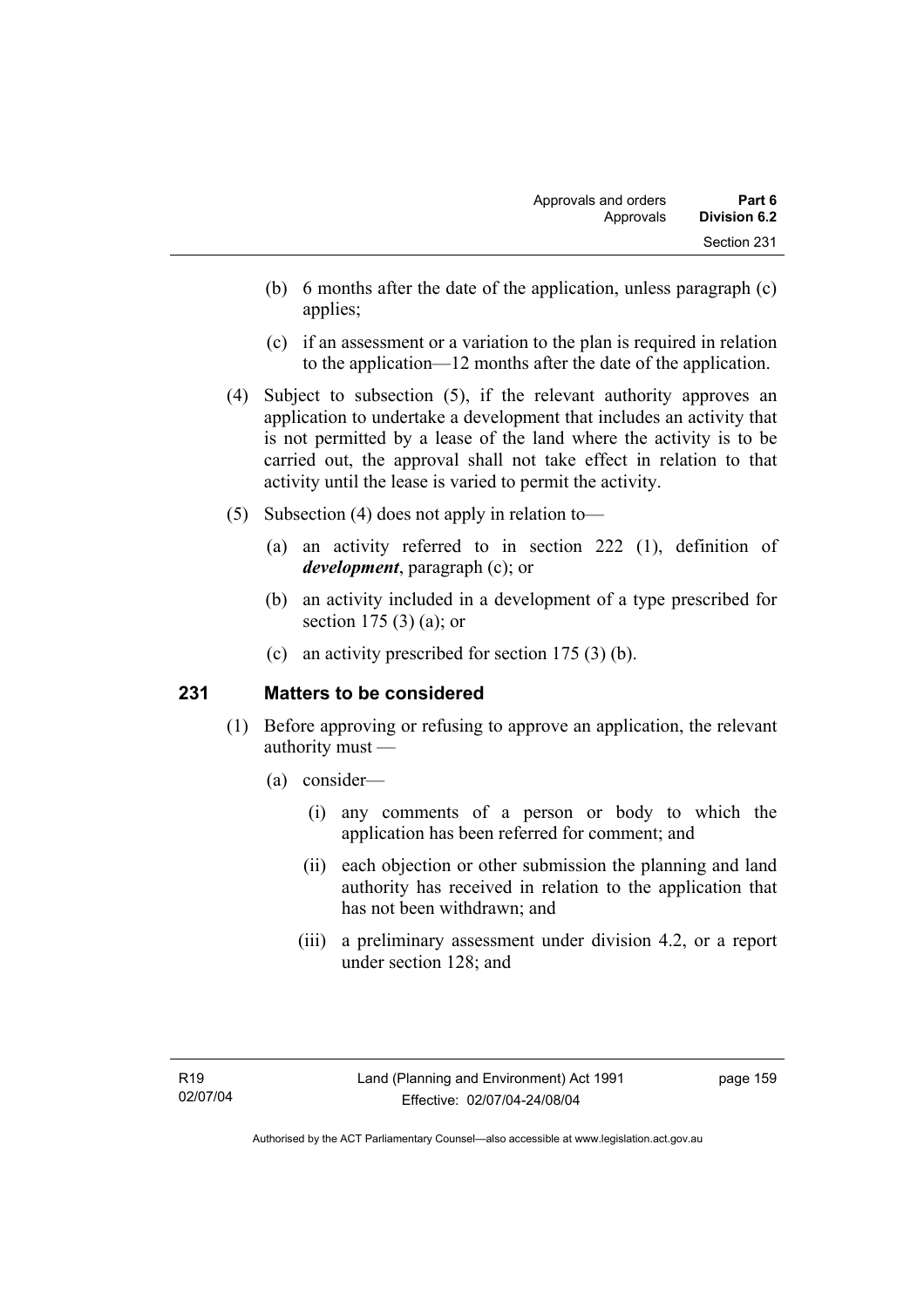| Part 6       | Approvals and orders |
|--------------|----------------------|
| Division 6.2 | Approvals            |
| Section 232  |                      |

- (iv) any assessment made, or the report of any inquiry conducted, in relation to the development to which the application relates; and
- (v) if the relevant authority is the Minister—the comments of the planning and land authority and the planning and land council; and
- (b) for an application for approval to undertake a development that would be affected by requirements relating to the conservation of the heritage significance of an Aboriginal place included in the heritage places register or an interim heritage places register—take all reasonable steps to consult with, and consider the views of, any relevant Aboriginal organisation.
- (2) In subsection  $(1)$  (b):

*Aboriginal place*—see section 52.

*relevant Aboriginal organisation*—see section 52.

### **232 Duty of applicants**

- (1) The planning and land authority may direct an applicant—
	- (a) to give the notice of the application that the authority would, apart from this section, be required to give; and
	- (b) to give notice to any other person.
- (2) The planning and land authority need not give notice of an application under section 229 (Notice of application) or another Act if the authority gives a direction under subsection (1).
- (3) If an applicant fails to comply with a direction under subsection (1), the application is to be taken to have been withdrawn.
- (4) The applicant shall pay the cost of a notice given in accordance with a direction under subsection (1).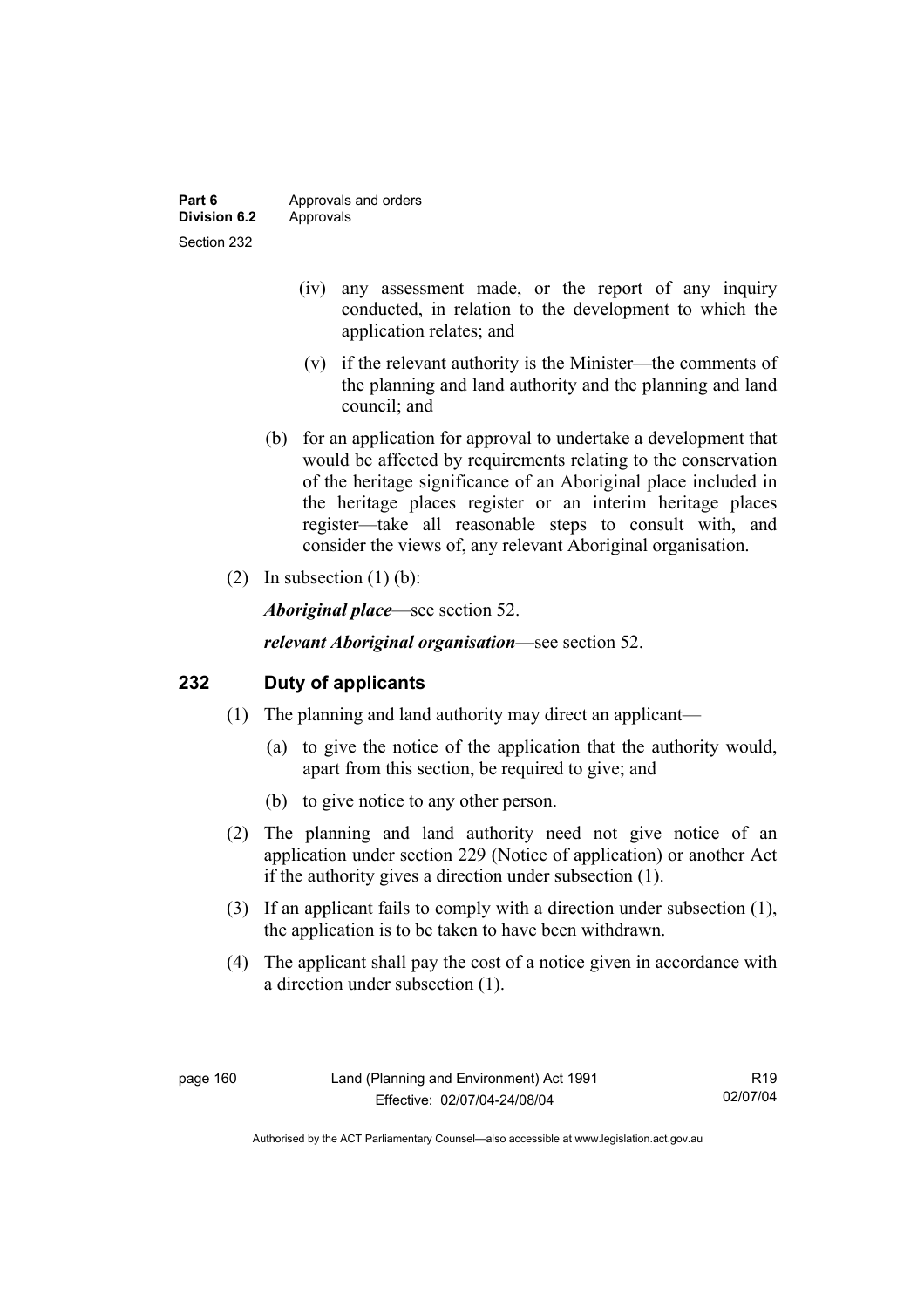- (5) If the planning and land authority publishes a notice under section 229 (1) (b), the reasonable cost of the notice is a debt payable by the applicant to the Territory.
	- *Note* If a form is approved under s 287A for a notice under par (a) or (b), the form must be used.

### **233 More information**

- (1) The planning and land authority may, by written notice, require an applicant to give to the authority, within the period specified in the notice (of not less than 28 days), either orally or in writing, the further information relating to the application that is specified in the notice.
- (2) An applicant may, at any time before the end of the period specified in a notice under subsection (1), apply to the planning and land authority for an extension of the period within which the applicant is to give information.
- (3) On receipt of an application under subsection (2), the planning and land authority may grant an extension of the period of not more than 6 months.

# **234 Effect of failure to give further information**

If a person fails to give information in accordance with a notice under section 233 (1), the planning and land authority shall, for the purposes of enabling an application to be made to the administrative appeals tribunal under section 275, be taken to have made a decision refusing the application for approval to undertake the development.

### **236 Environmental assessments and inquiries**

The Minister may—

- (a) direct that an assessment be made; or
- (b) establish a panel to conduct an inquiry;

Authorised by the ACT Parliamentary Counsel—also accessible at www.legislation.act.gov.au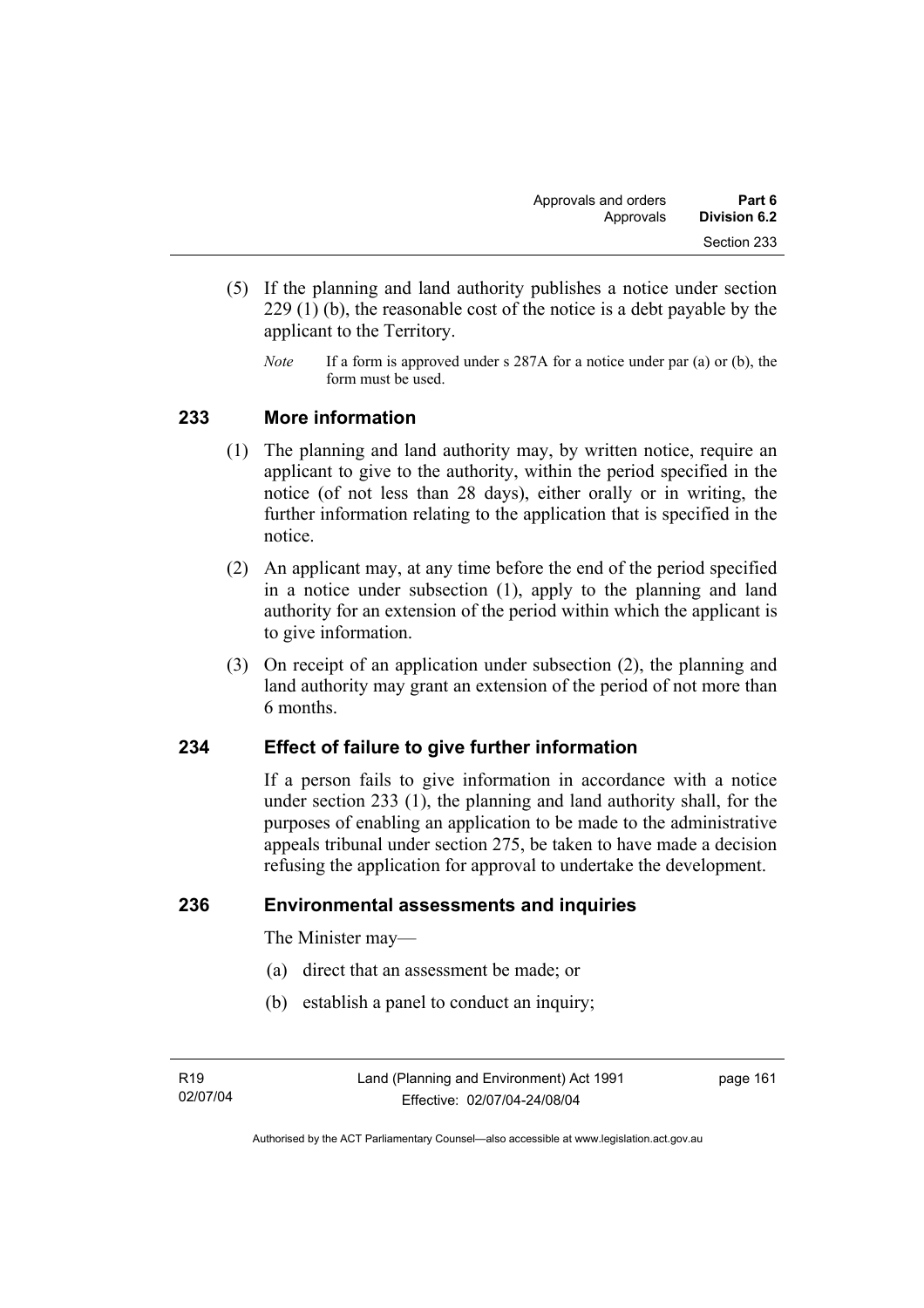| Part 6              | Approvals and orders |
|---------------------|----------------------|
| <b>Division 6.2</b> | Approvals            |
| Section 237         |                      |

about any aspect of an application.

# **Subdivision 6.2.2 Objections**

### **237 Objections—general**

- (1) Any person who may be affected by the approval of an application may, within the prescribed period (or that period as extended under this section), object to the grant of the approval.
- (2) The planning and land authority may, by notice published in a daily newspaper, extend or further extend the period allowed under subsection (1) for the objection to the grant of an approval of an application.
- (3) The power under subsection (2) may be exercised after the end of the period to be extended.
- (4) An objection shall be made to the planning and land authority in writing and shall set out the grounds of the objection.
- (5) The planning and land authority shall give an applicant for approval to undertake a development a copy of each objection to the application, and any other submission received by the authority in relation to the application, that has not been withdrawn.
- (6) In this section:

*person* includes an unincorporated association.

# **238 Inspection of objections**

The planning and land authority shall make a copy of each objection available for inspection by members of the public during office hours until the end of the period during which application may be made to the administrative appeals tribunal for a review of a decision in relation to the application.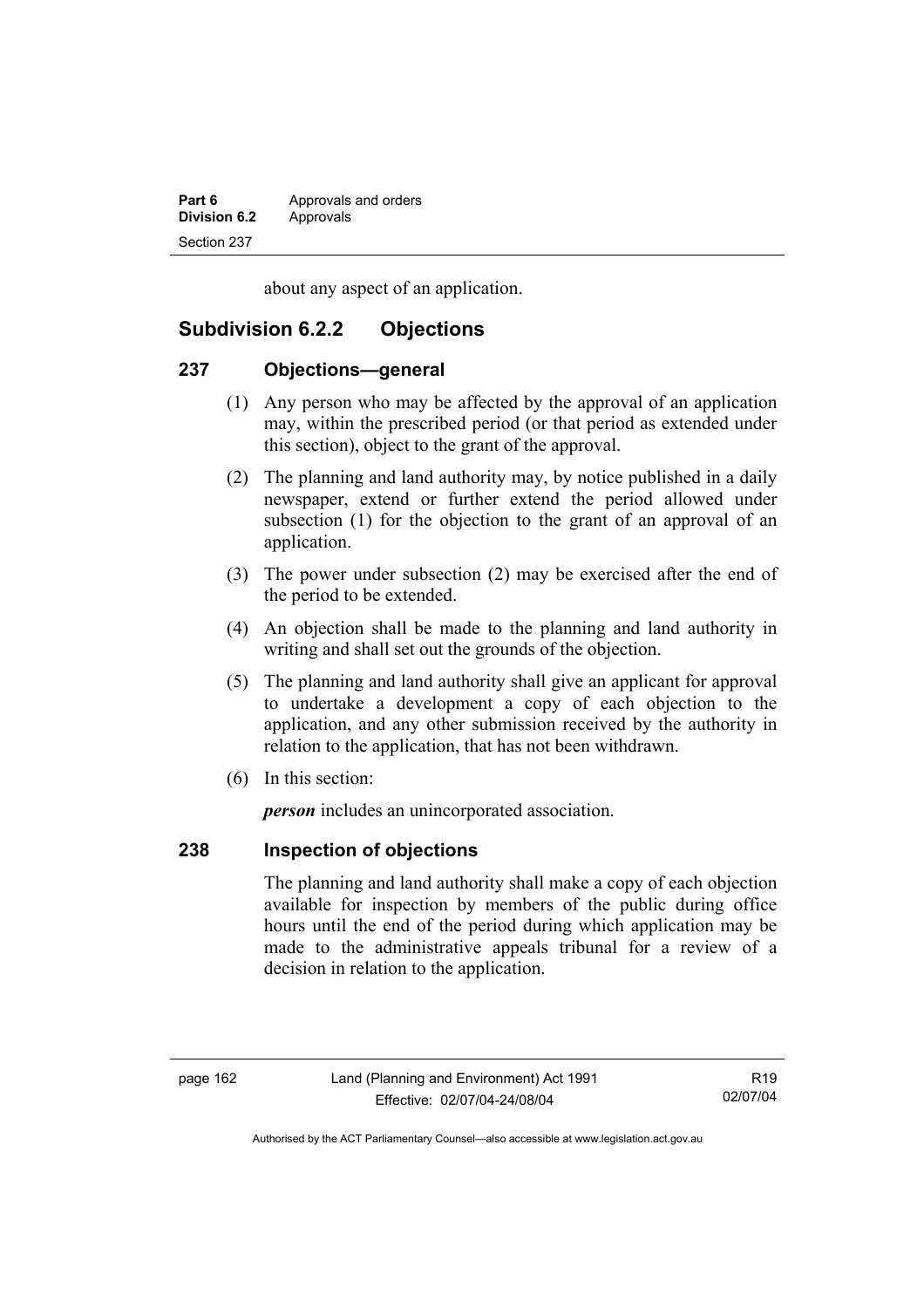### **239 Identity of objectors**

The planning and land authority may, on request by a person making an objection, exclude the identity of the objector from being made available under section 237 (5) or section 238 if, in the authority's opinion, based on reasonable grounds, it would not be in the public interest for that identity to be published.

### **Subdivision 6.2.3 Approvals**

## **242 Approvals—notices to applicants and registrar-general**

- (1) If an application is approved, the planning and land authority must give written notice—
	- (a) to the applicant; and
	- (b) if the application approved relates to a variation of a lease—to the registrar-general for notification under the *Land Titles Act 1925*.
	- *Note* An application may be approved under s 246A on reconsideration of an original refusal—see s 222 (1), def *approval*.
- (2) A notice to an applicant must state the date the approval takes effect.

*Note* For date of effect of an approval, see s 249.

### **243 Notification of approval or refusal of application**

- (1) If an application is approved, the planning and land authority must give each person who objected under section 237 (1) written notice of the approval.
	- *Note* An application may be approved under s 246A on reconsideration of an original refusal—see s 222 (1), def *approval*.
- (2) Subsection (1) does not apply to an approval for which the planning and land authority has issued a certificate that an environmental impact statement made, or an inquiry conducted, under part 4 has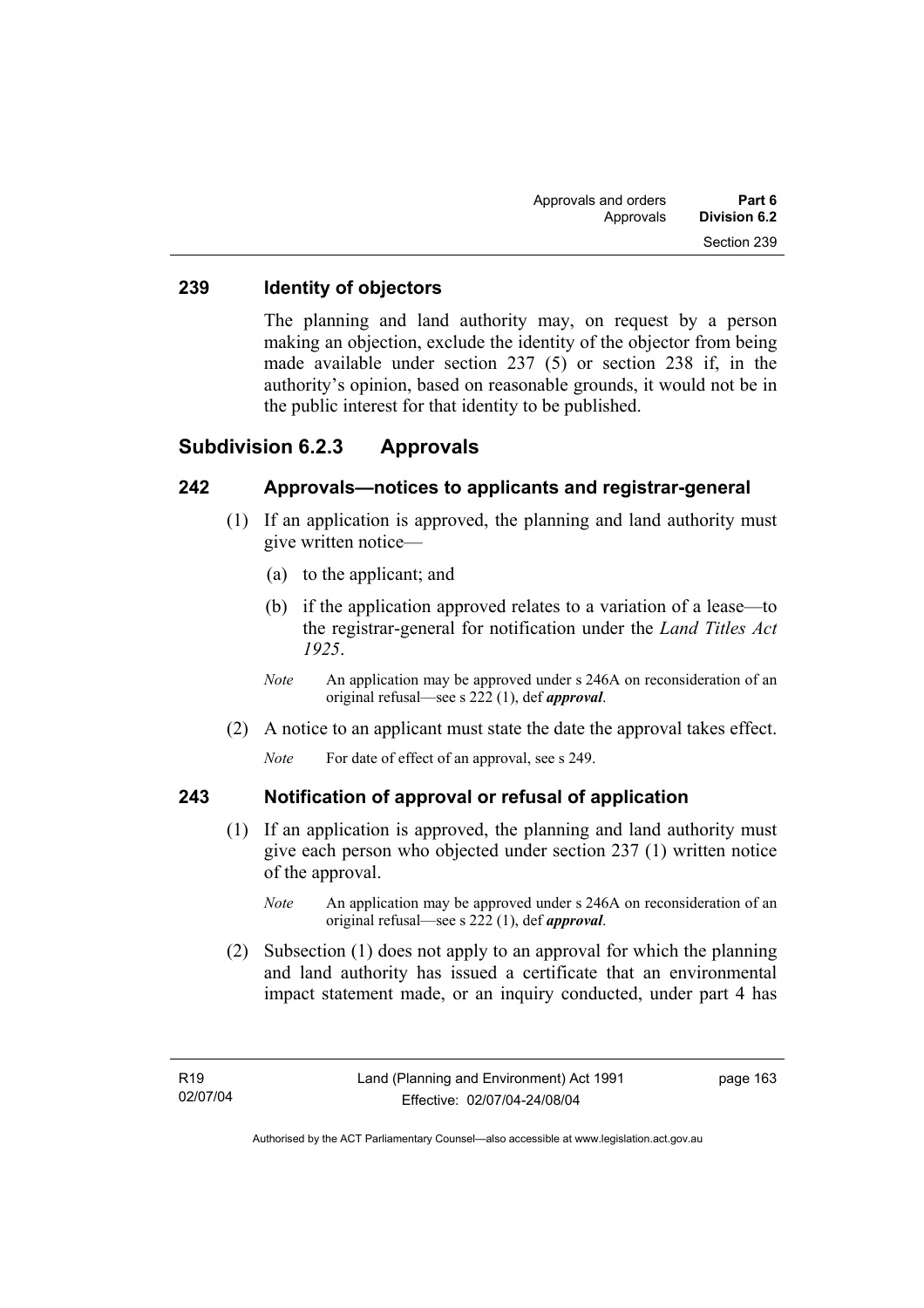| Part 6              | Approvals and orders |
|---------------------|----------------------|
| <b>Division 6.2</b> | Approvals            |
| Section 243         |                      |

substantially dealt with the matters forming the basis of the decision to approve the application.

- (3) A notice under subsection (1) must—
	- (a) contain—
		- (i) a description of the place to which the decision relates; and
		- (ii) a brief description of the development the subject of the decision; and
	- (b) set out the decision and the reasons for the decision; and
	- (c) specify—
		- (i) the place where, and times when, a copy of the application and the decision may be inspected; and
		- (ii) how application may be made to the administrative appeals tribunal for a review of the decision.
- (4) If an application is refused, the planning and land authority must give written notice of the refusal to the applicant and each person who objected under section 237 (1).
- (5) In this section:

*refused*, for an application, includes confirming a decision to refuse an application on reconsideration of the decision under subdivision 6.2.4

- (6) A notice under subsection (4) shall set out the reasons for the decision.
- (7) A notice under subsection (1) or (4) must comply with the requirements of the code of practice in force under the *Administrative Appeals Tribunal Act 1989*, section 25B (1).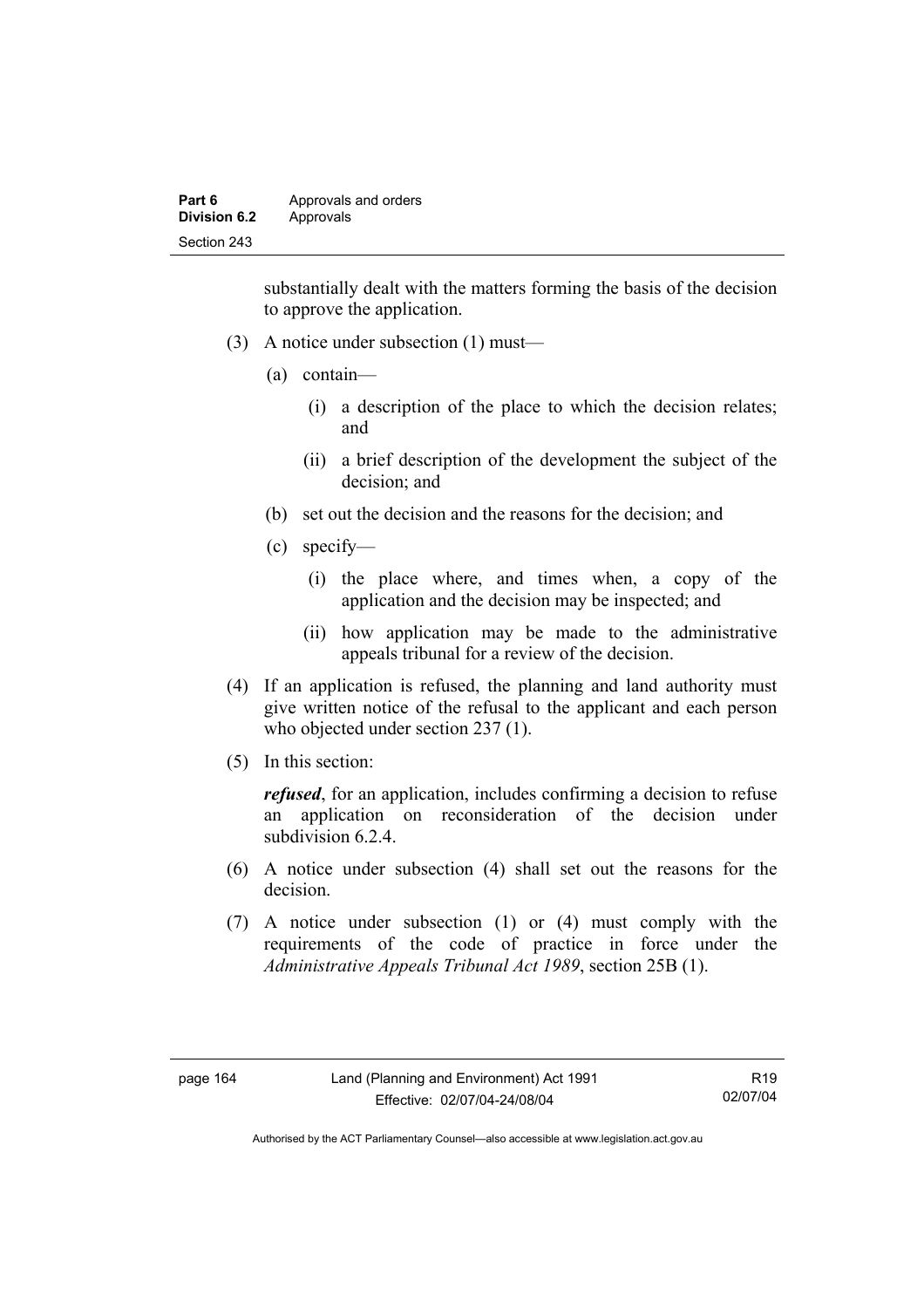### **244 Notification if more than 1 objector**

If a number of persons make 1 objection, the planning and land authority is to be taken to have complied with section 243 (1) or (3), as the case may be, if the authority gives notice—

- (a) if the name and address of 1 of those persons have been given as the person to whom notice of the decision is to be given—to that person; or
- (b) if no name and address has so been given—to 1 of the persons who made that objection.

### **245 Conditional approvals**

- (1) An approval may be conditional.
- (2) The relevant authority—
	- (a) shall include in an approval any condition that is required to be included by the plan; and
	- (b) shall not include in an approval a condition inconsistent with a condition included under paragraph (a).
- (3) Without limiting subsection (1), the conditions subject to which an approval may be given may include a condition—
	- (a) that a development is to be carried out to the satisfaction of a specified person or body; or
	- (b) requiring a development to be carried out in stages within the periods specified in or under the approval; or
	- (c) specifying a period in which a development or any stage of a development is to be carried out; or
	- (d) that an approval does not take effect unless a specified approval is revoked, amended or given; or
	- (e) in relation to an approval to carry out a development for a specified period—that—

| R <sub>19</sub> | Land (Planning and Environment) Act 1991 | page 165 |
|-----------------|------------------------------------------|----------|
| 02/07/04        | Effective: 02/07/04-24/08/04             |          |
|                 |                                          |          |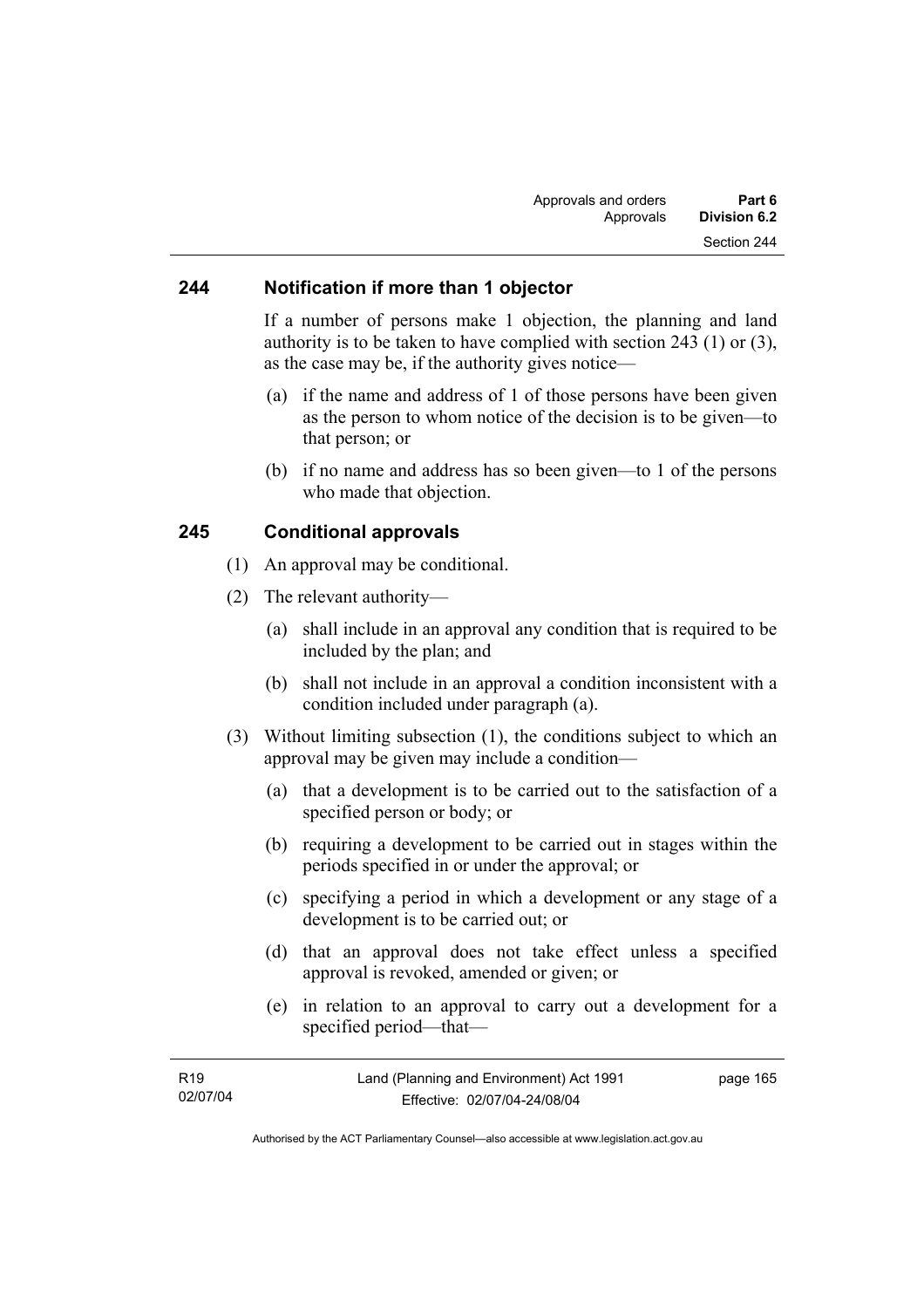| Part 6       | Approvals and orders |
|--------------|----------------------|
| Division 6.2 | Approvals            |
| Section 245  |                      |

- (i) building works or other works carried out in or on a place the subject of the approval are to be removed at the end of that period; or
- (ii) the place is to be restored to a specified state at the end of that period; or
- (f) that a bond be entered into securing performance against the conditions of an approval; or
- (g) that the applicant is to enter into an agreement with the Minister for the conservation of the heritage significance of places specified in the heritage places register; or
- (h) that a development be carried out to a specified standard; or
- (i) that specified works, services or facilities that the relevant authority considers reasonable in the circumstances—
	- (i) be provided by the applicant on or to a place the subject of the approval, or on or to another place; or
	- (ii) be paid for in whole or in part by the applicant; or
	- (iii) be provided on or to a place the subject of the approval by agreement between the applicant and the Minister responsible for the provision of the works, services or facilities; or
- (j) that plans, drawings or other documents be prepared by the applicant and lodged with the planning and land authority for approval before the development or a specified part of it is begun; or
- (k) requiring changes to be made to any plan, drawing or other document forming part of the application for approval; or
- (l) that the applicant give to the planning and land authority a further assessment by a valuer that complies with section  $226$  (1) (b).

| page 166 |  |
|----------|--|
|----------|--|

R19 02/07/04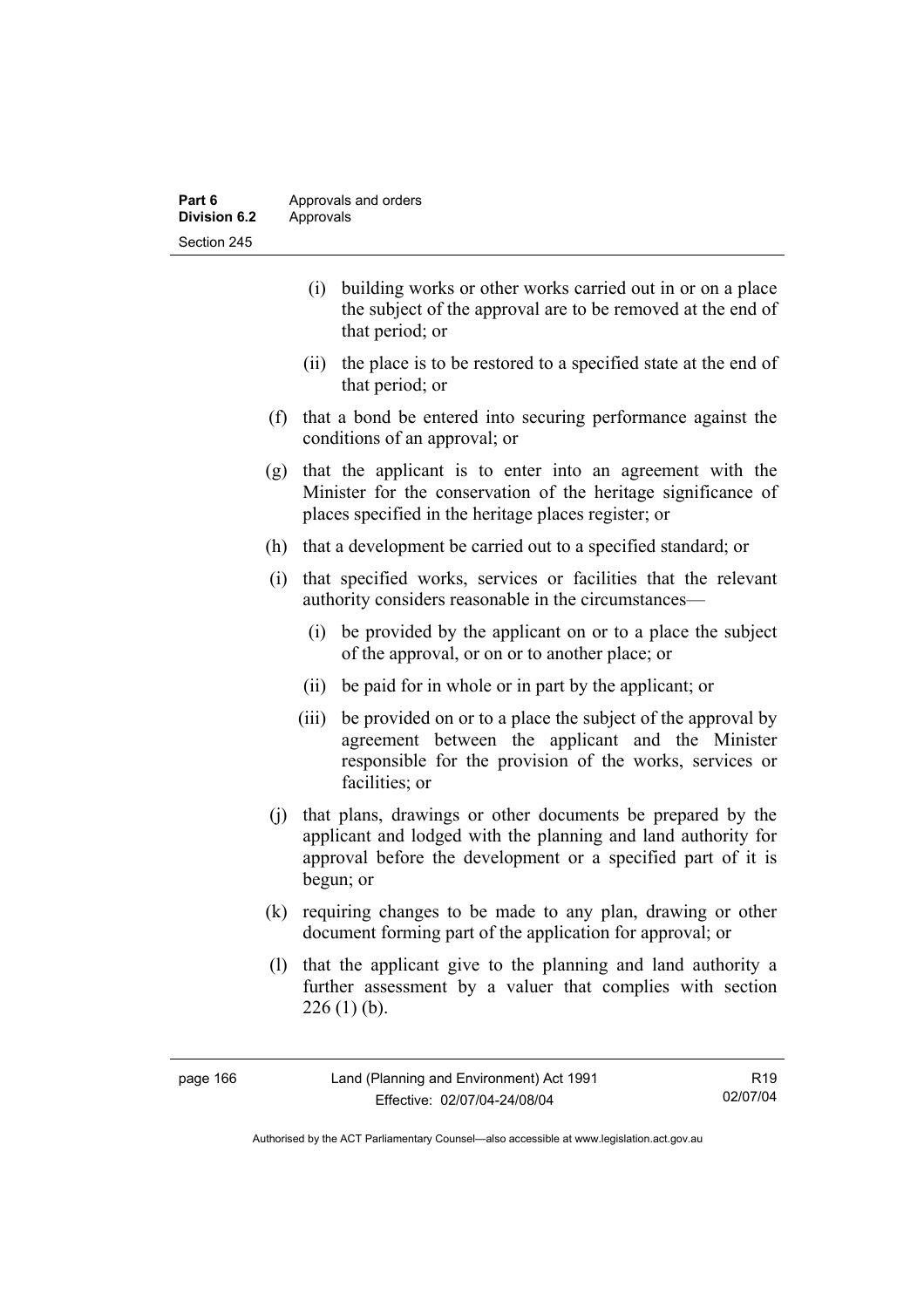(4) The planning and land authority may approve an amendment to a plan, drawing or other document approved under subsection (3) (j) if the amendment is not inconsistent with section 230 (4) or an approval under subsection (3) (j).

# **Subdivision 6.2.4 Reconsideration of applications for approval**

# **245A Definitions for subdiv 6.2.4**

In this subdivision:

*new application*—see section 246 (2).

*original application*—see section 246 (1) (a).

*original decision*—see section 246 (1) (a).

# **246 Applications for reconsideration**

- (1) This section applies if—
	- (a) an application (the *original application*) has been approved or refused (the *original decision*) by the planning and land authority; and
	- (b) either—
		- (i) an application has not previously been made under this section for reconsideration of the original decision; or
		- (ii) an application has been previously made and the original decision was taken to be confirmed under section 246B (No action by planning and land authority within time).
- (2) The applicant for the original application may apply (the *new application*) for reconsideration of the original decision.
- (3) The new application must be made within—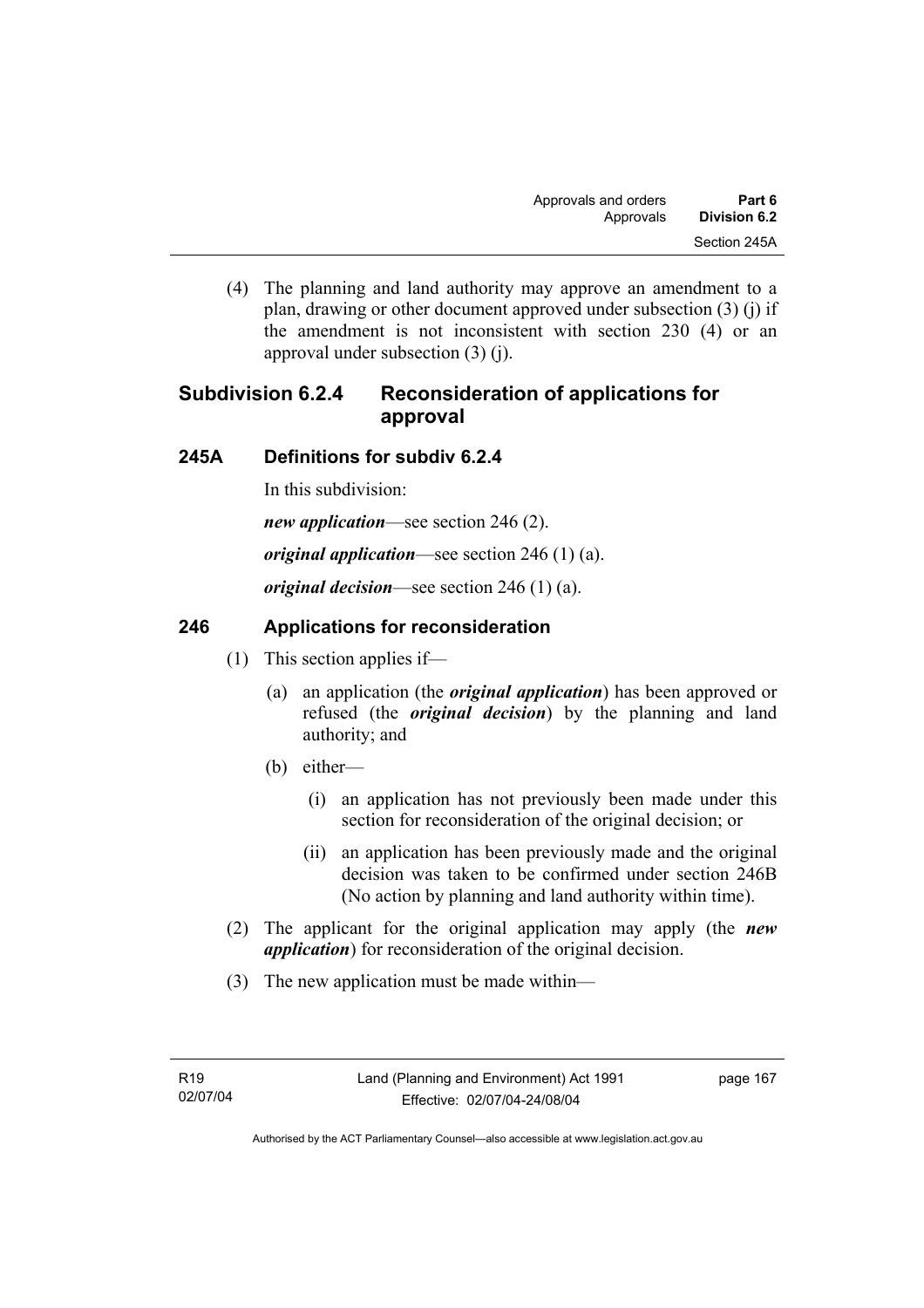| Part 6              | Approvals and orders |
|---------------------|----------------------|
| <b>Division 6.2</b> | Approvals            |
| Section 246A        |                      |

- (a) 4 weeks after the day the applicant is told about the decision by the planning and land authority; or
- (b) any longer period allowed by the planning and land authority, either before or after the end of the 4 weeks.
- (4) The application must set out the grounds on which reconsideration of the original decision is sought.
- (5) The making of the application for reconsideration of the original decision automatically stays the operation of the decision.

# **246A Reconsideration of decisions**

- (1) Within 4 weeks after the day the planning and land authority receives the new application, the authority must—
	- (a) reconsider the original decision; and
	- (b) after reconsideration—
		- (i) make any decision in substitution for the original decision that the authority could have made on the original application; or
		- (ii) confirm the original decision.
- (2) The 4 weeks mentioned in subsection (1) may be extended for a stated period by agreement between the planning and land authority and the applicant.
- (3) In reconsidering the original decision, the planning and land authority—
	- (a) need not give notice of the new application under section 229; but
	- (b) must give written notice of the new application to anyone who objected to the grant of approval for the original application, allow the person reasonable time (that is not shorter than 2

R19 02/07/04

Authorised by the ACT Parliamentary Counsel—also accessible at www.legislation.act.gov.au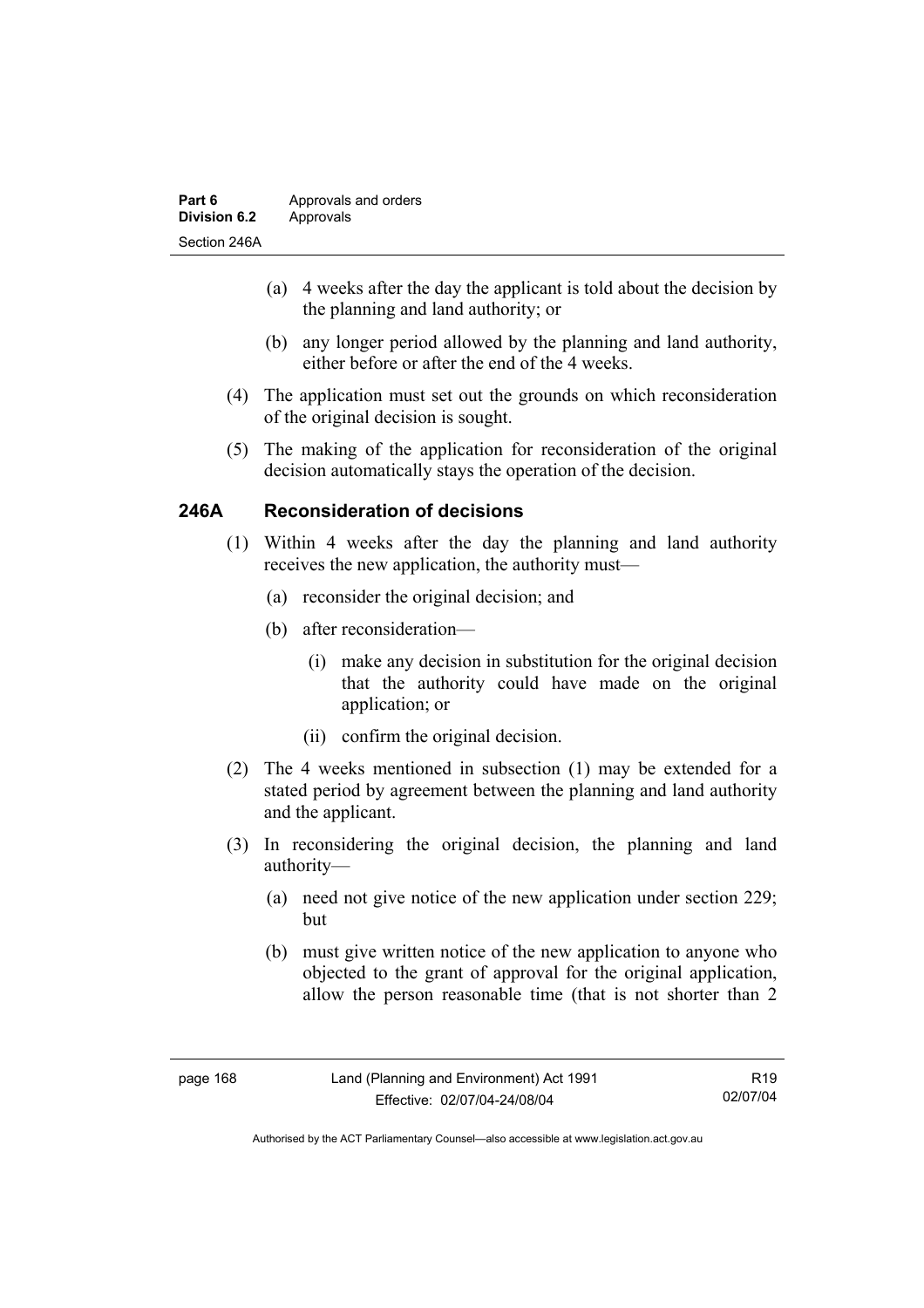weeks) to make a submission on the new application, and consider any submission made within the time allowed.

- (4) Also, in reconsidering the original decision, the planning and land authority—
	- (a) must consider any information available to it when it made the original decision and information given in the new application; and
	- (b) may consider any other relevant information.

#### **Examples of other relevant information**

- 1 information from submissions by objectors
- 2 information from an assessment or panel ordered under section 236
- *Note* An example is part of the Act, is not exhaustive and may extend, but does not limit, the meaning of the provision in which it appears (see Legislation Act, s 126 and s 132).
- (5) The planning and land authority must ensure that, if the original decision is made on its behalf by a person (the *original decision-maker*), the authority or someone other than the original decision-maker reconsiders the decision.

# **246B No action by planning and land authority within time**

If the planning and land authority does not make a substitute decision, nor confirm the original decision, within the 4 weeks mentioned in section 246A, the planning and land authority is taken to have confirmed the original decision.

### **246C Notice of decision on reconsideration**

 (1) As soon as practicable after reconsidering the original decision, the planning and land authority must give written notice of the decision on the reconsideration to the applicant and anyone who was given notice of the new application under section 246A (3) (b).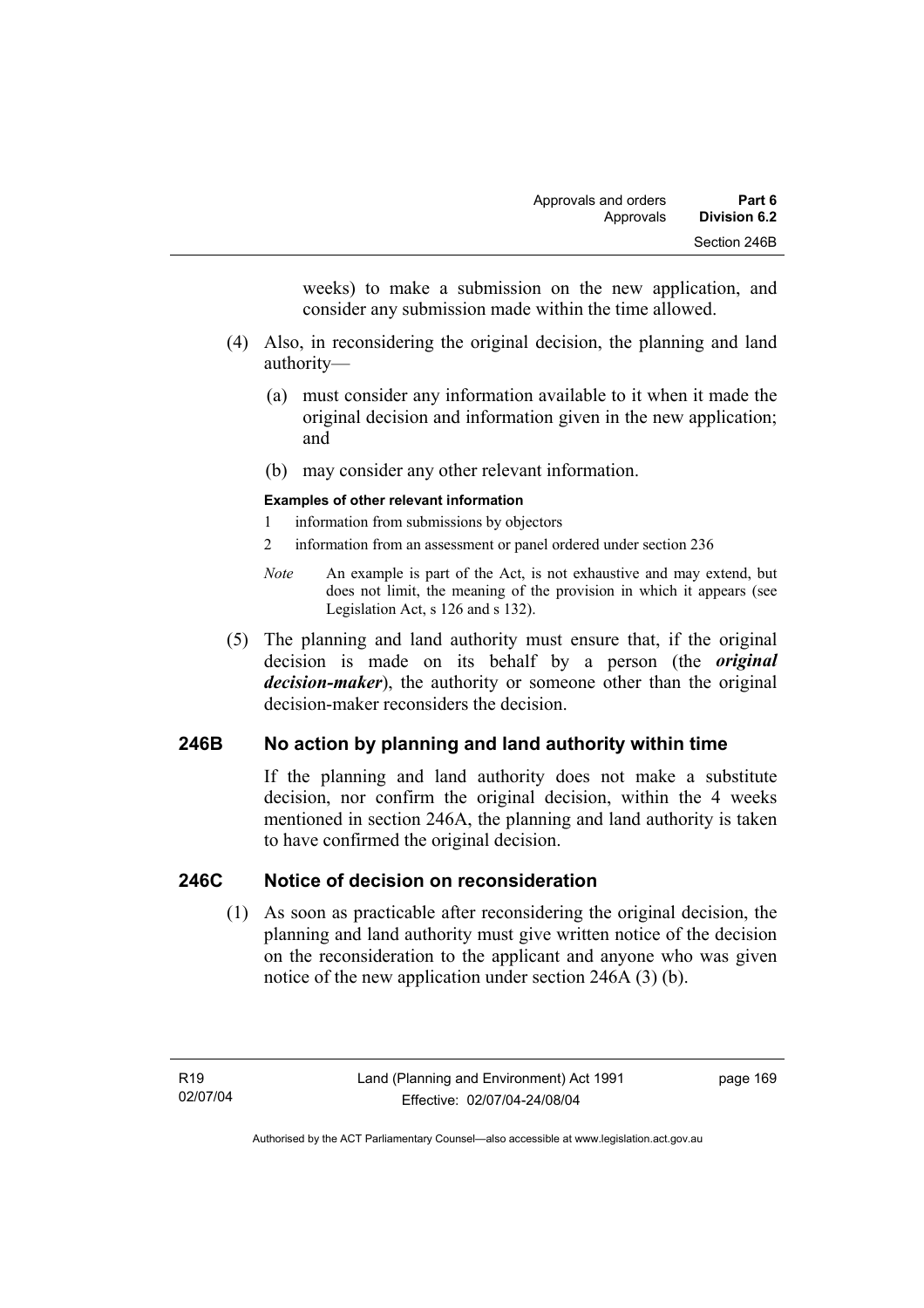| Part 6       | Approvals and orders |
|--------------|----------------------|
| Division 6.2 | Approvals            |
| Section 247  |                      |

 (2) The notice must be in accordance with the requirements of the code of practice in force under the *Administrative Appeals Tribunal Act 1989*, section 25B (1).

# **Subdivision 6.2.5 Approvals—miscellaneous**

### **247 Minor amendments**

- (1) The lessee or an occupier of a place in relation to which an approval is in force may apply in writing to the planning and land authority for an amendment of it.
- (2) The planning and land authority may amend an approval, if satisfied that the amendment—
	- (a) does not change the effect of a condition subject to which the approval was given; and
	- (b) will not cause a significant increase in detriment to any person; and
	- (c) does not change the kind of development approved but only the activity permitted.
- (3) The planning and land authority shall give notice of an amendment—
	- (a) to the person who made the application to amend; and
	- (b) if that person is not the lessee or occupier of the place to which the approval relates—to the lessee; and
	- (c) to each person who had objected under section 237 (Objections—general) to the grant of the approval; and
	- (d) to any relevant Territory authority.
	- *Note* For how documents may be given, see Legislation Act, pt 19.5.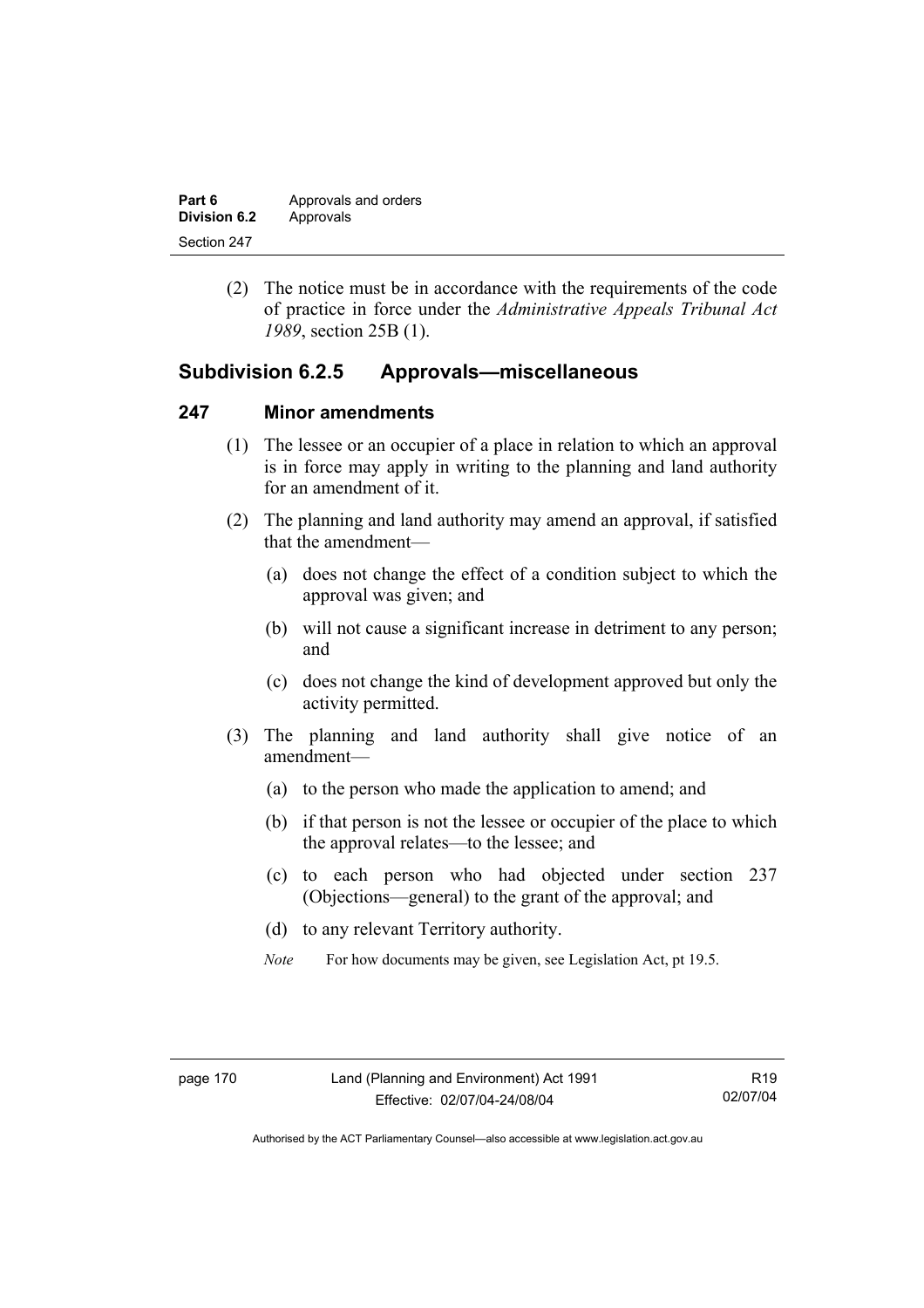### **248 Corrections**

If the planning and land authority is satisfied that an approval contains a formal error, the authority must—

- (a) correct the approval; and
- (b) notify the applicant in writing.

### **249 When approvals take effect**

- (1) This section is subject to section 230 (4) and section 245 (3) (d).
	- *Note* Section 230 (4) prevents an approval of a development application for an activity not permitted by the lease from taking effect until the lease is varied. Section 245 (3) (d) allows a condition to be included in an application for approval that the approval does not take effect until a specified approval is given, amended or varied.
- (2) An approval under section 230 (Approvals) takes effect—
	- (a) if no objection to the relevant application has been made under section 237—on the day the approval is given; or
	- (b) if an objection to the relevant application has been made under section 237 and no application has been made to the AAT for review of the decision within 4 weeks after the day of the decision—on the day after the end of the period of 4 weeks; or
	- (c) if application is made to the AAT for a review of the decision to grant the approval and the tribunal decides to confirm the decision (whether or not a condition is varied, omitted or imposed)—on the day the tribunal makes its decision.
- (3) An approval on reconsideration under division 6.2.4 takes effect on the day the decision granting the approval is given.
- (4) However, the operation of an approval mentioned in subsection (2) (a) or (3) is stayed if application is made to the  $AAT$ for review of the decision to grant the approval.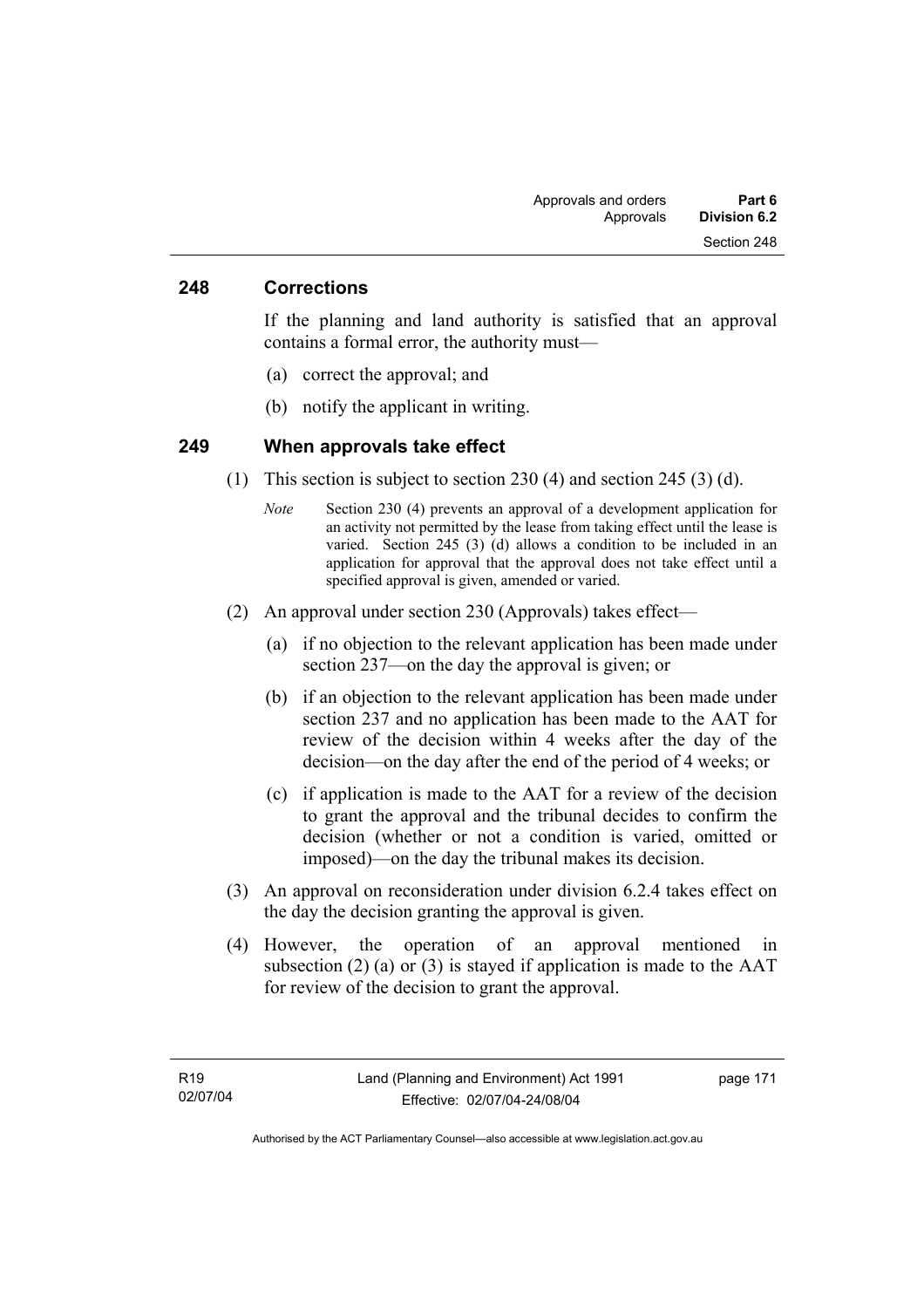| Part 6       | Approvals and orders |
|--------------|----------------------|
| Division 6.2 | Approvals            |
| Section 250  |                      |

 (5) The stay of the operation of the approval remains in force until the application for review is decided by the tribunal.

# **250 Execution of approvals for variations of leases**

Subject to division 5.3, if an approval to undertake a development takes effect under section 249, being a development that consists of or includes a variation of a lease, the planning and land authority shall vary the lease in accordance with the terms of the approval.

# **251 End of approvals**

- (1) An approval to undertake a development (other than a development that consists wholly of a variation of a lease) ends if—
	- (a) the development or any stage of the development is not begun within the period specified in the approval; or
	- (b) the development or any stage of the development is not completed within the period specified in the approval; or
	- (c) if no period is specified in an approval for the beginning of the development or any stage of the development—the development or stage of development is not begun within 2 years after the day the approval takes effect.

*Note* For when an approval takes effect, see s 249.

 (2) The end of an approval does not affect anything done under the approval before its end.

### **252 Extension of time**

 (1) The lessee or occupier of a place in relation to which an approval to undertake a development (other than a development that consists wholly of a variation of a lease) applies (being an approval that specifies the date for the completion of the development or any stage of the development) may, before the end of the approval, apply to the planning and land authority for an extension of the period within which to complete the development or any stage of it.

| page 172 | Land (Planning and Environment) Act 1991 | R19      |
|----------|------------------------------------------|----------|
|          | Effective: 02/07/04-24/08/04             | 02/07/04 |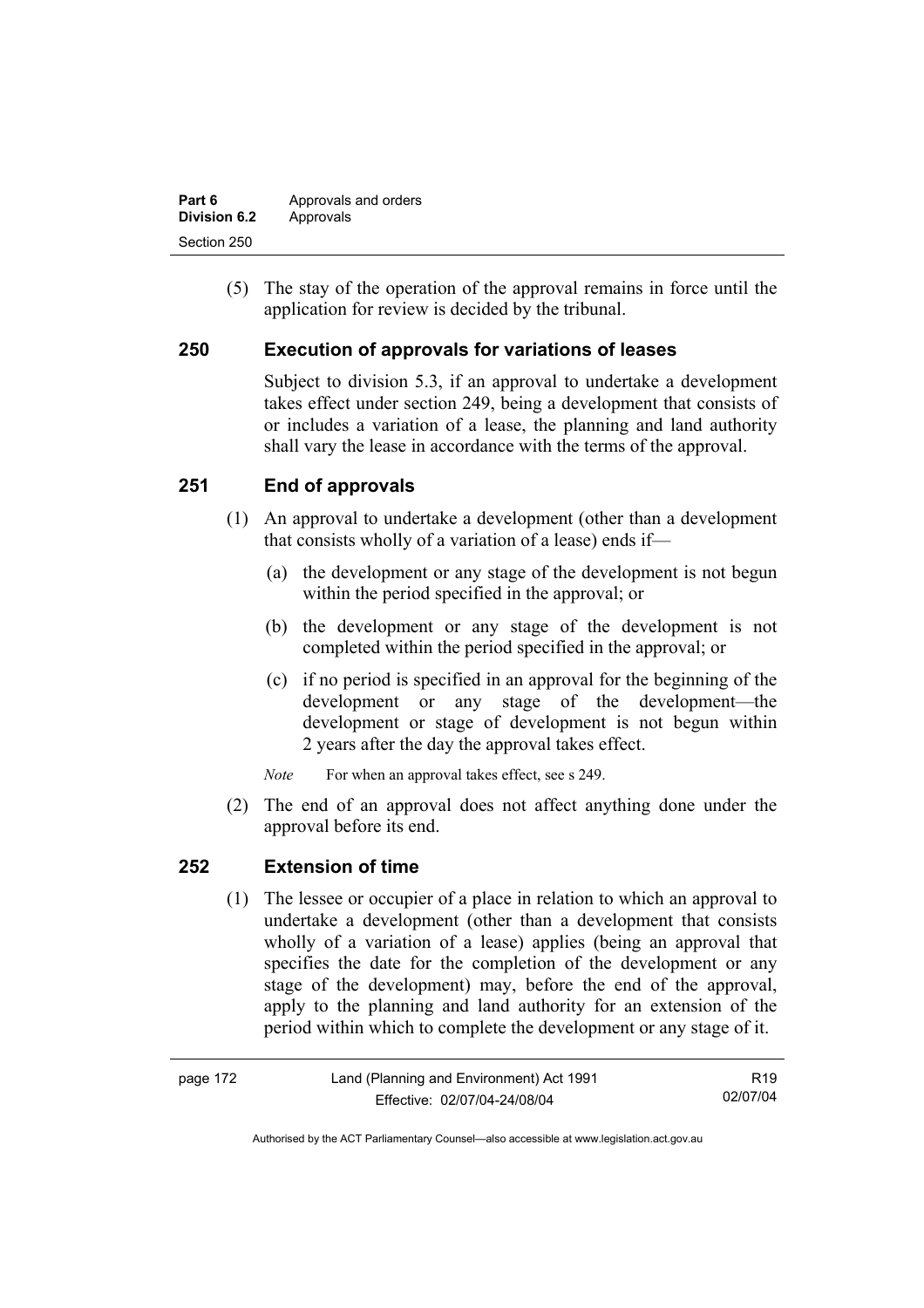(2) On receipt of an application under subsection (1), the planning and land authority may extend the period within which the development, or the stage of the development, is to be completed.

# **253 Revocation of approval**

A relevant authority may revoke an approval given by the authority—

- (a) if satisfied that the approval was obtained by fraud or misrepresentation; or
- (b) if the approval is in relation to a place that is specified in the heritage places register or interim heritage places register—if the applicant is convicted of an offence under this part.

# **Subdivision 6.2.6 Powers of Supreme Court**

# **253A Injunctions to require compliance with approvals**

- (1) This section applies if a person (the *relevant person*) has failed, is failing, or proposes to fail, to do something in accordance with the terms of an approval.
- (2) The planning and land authority or anyone else may apply to the Supreme Court for an injunction requiring the relevant person to do the thing.
- (3) On application under subsection (2), the Supreme Court may grant an injunction requiring the relevant person to do the thing.
- (4) The Supreme Court may grant an injunction requiring the relevant person to do a thing—
	- (a) if satisfied that the person has failed to do the thing, whether or not it appears to the court that the person intends to fail again, or to continue to fail, to do the thing; or
	- (b) if it appears to the court that, if an injunction is not granted, it is likely the person will fail to do the thing, whether or not the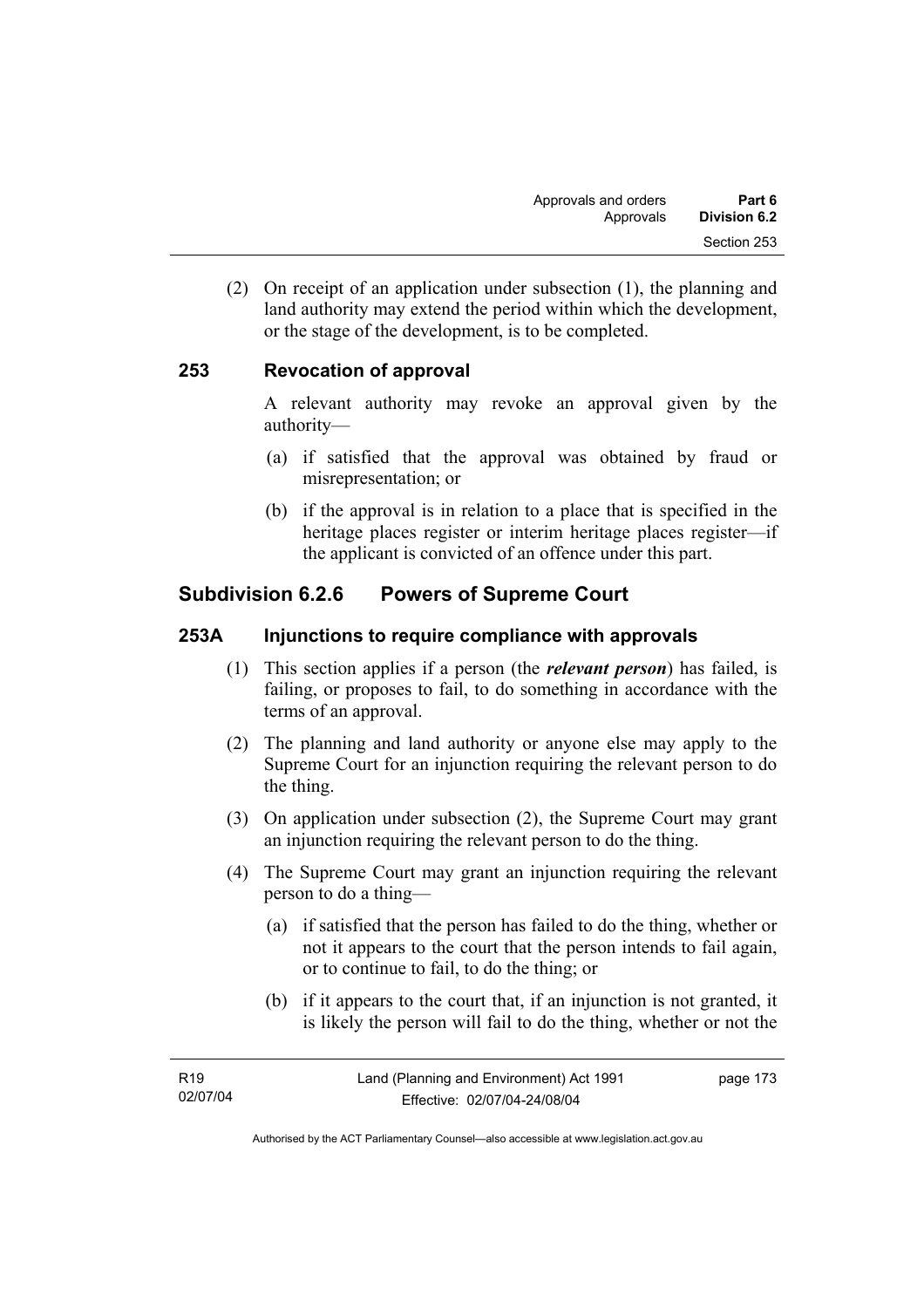| Part 6       | Approvals and orders |
|--------------|----------------------|
| Division 6.3 | Orders               |
| Section 254  |                      |

person has previously failed to do the thing and whether or not there is an imminent danger of substantial damage to someone else if the person fails to do the thing.

 (5) This section applies whether or not a proceeding for an offence against this part has begun or is about to begin.

# **Division 6.3 Orders**

# **Subdivision 6.3.1 Making of orders**

### **254 Applications to planning and land authority for orders**

- (1) A person may apply to the planning and land authority for an order directed to 1 or more of the following:
	- (a) the lessee or occupier of a place where a controlled activity was, is being, or is to be, conducted;
	- (b) anyone by whom or on whose behalf a controlled activity was, is being, or is to be, conducted.
- (2) The application must state—
	- (a) the matter about which the order is sought; and
	- (b) the kind of order sought by the person; and
	- (c) each person to whom the order sought is to be directed; and
	- (d) the place in relation to which the order is sought; and
	- (e) the grounds on which the order is sought.
	- *Note* If a form is approved under s 287A for an application, the form must be used.
- (3) The planning and land authority must give written notice of the application to—
	- (a) each person to whom the order sought is to be directed; and

| page 174 | Land (Planning and Environment) Act 1991 | R <sub>19</sub> |
|----------|------------------------------------------|-----------------|
|          | Effective: 02/07/04-24/08/04             | 02/07/04        |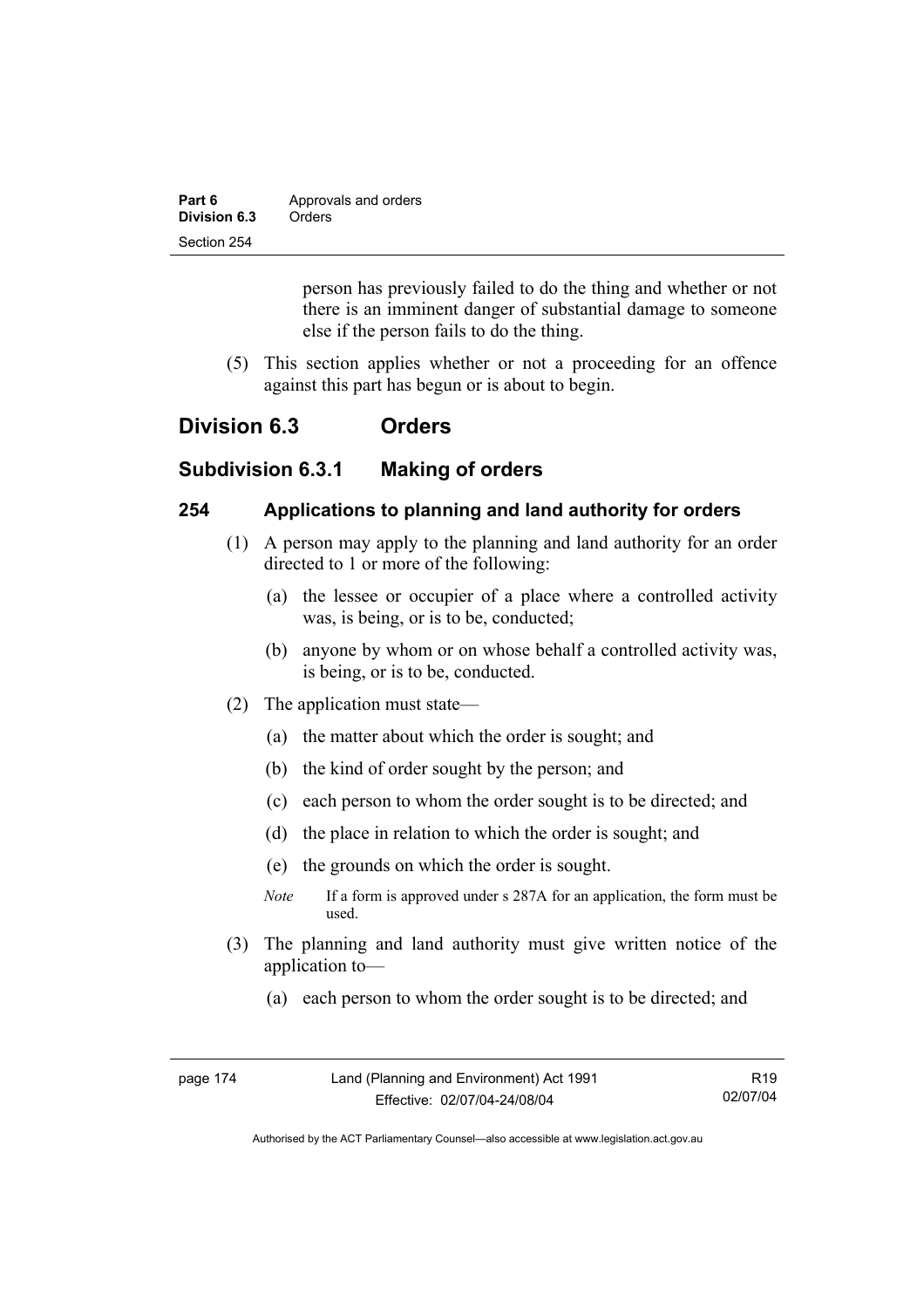- (b) if different from the person or people mentioned in paragraph (a)—the lessee or occupier of the place in relation to which the order is sought; and
- (c) if the order sought relates to the control of a pest animal or plant—the conservator; and
- (d) if the order sought relates to the pruning of a significant tree under the *Tree Protection (Interim Scheme) Act 2001*—the conservator; and

 (e) if the order sought relates to the parking of a heavy vehicle on residential land under the *Road Transport (Safety and Traffic Management) Regulations 2000*, division 3.1.3—the road transport authority.

*Note* For how documents may be given, see Legislation Act, pt 19.5.

- (4) The notice must—
	- (a) be accompanied by a copy of the application; and
	- (b) contain a statement to the effect that the person to whom it is given may, within 7 days after the day the person is given the notice, make a submission to the planning and land authority about the making of the order.
- (5) The notice may also include any other information that the planning and land authority considers appropriate.

# **254A Decision on application to planning and land authority for order**

 (1) Before deciding whether to make an order on an application under section 254, the planning and land authority must consider any submission made by a person within 7 days after the day the person was given notice of the application under that section.

*Note* For restrictions on pruning etc a significant tree, see *Tree Protection (Interim Scheme) Act 2001*, s 10.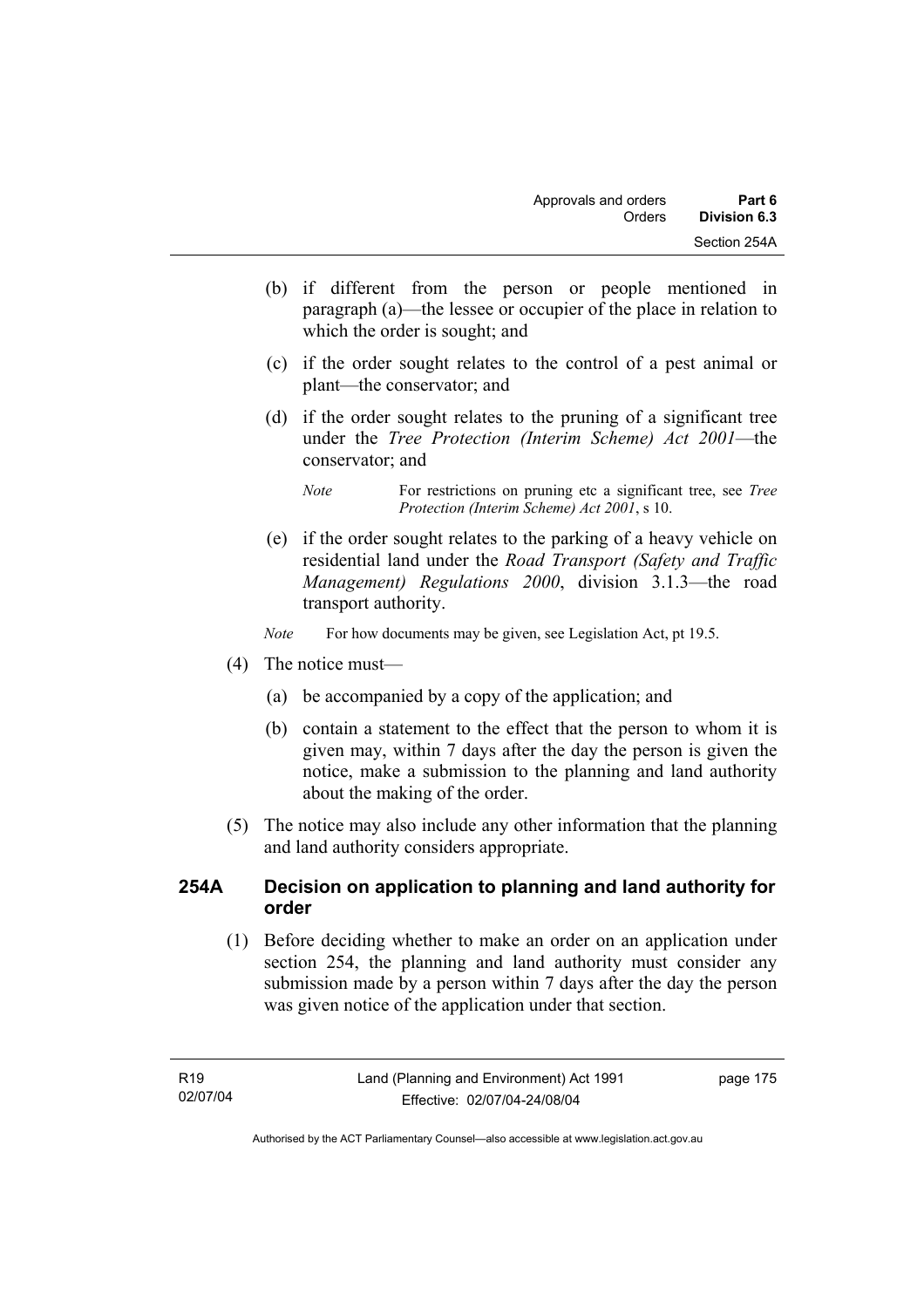- (2) The planning and land authority may decide—
	- (a) to make an order of the kind sought; or
	- (b) to make an order (including a different kind of order) that is not more onerous than the order sought; or
	- (c) not to make an order.

#### **Example of less onerous order—par (b)**

A person applies for an order for the demolition of an unapproved structure but the planning and land authority makes an order that a development application be lodged for the structure within a stated period and, if the application is not lodged within that period or is not approved, the structure is to be demolished.

- *Note* An example is part of the Act, is not exhaustive and may extend, but does not limit, the meaning of the provision in which it appears (see Legislation Act, s 126 and s 132).
- (3) An order may be directed to 1 or more of the following:
	- (a) the person against whom the order is sought to be directed;
	- (b) if the planning and land authority considers that the order would be more appropriately directed to someone else mentioned in section 254 (3) (a) or (b)—that person.
- (4) The planning and land authority is to be taken to have refused to make the order applied for under section 254 if the authority fails to decide the application before the end of the period prescribed under the regulations.
- (5) The planning and land authority must refuse to make an order about the use or management of land in a way that fails to control a pest animal or plant if—
	- (a) there is a written agreement between the lessee or occupier of the land and the Environment Minister about control of the propagation of the pest animal or plant; and
	- (b) the authority is satisfied that the lessee or occupier is giving effect to the agreement.

| page 176 | Land (Planning and Environment) Act 1991 | R <sub>19</sub> |
|----------|------------------------------------------|-----------------|
|          | Effective: 02/07/04-24/08/04             | 02/07/04        |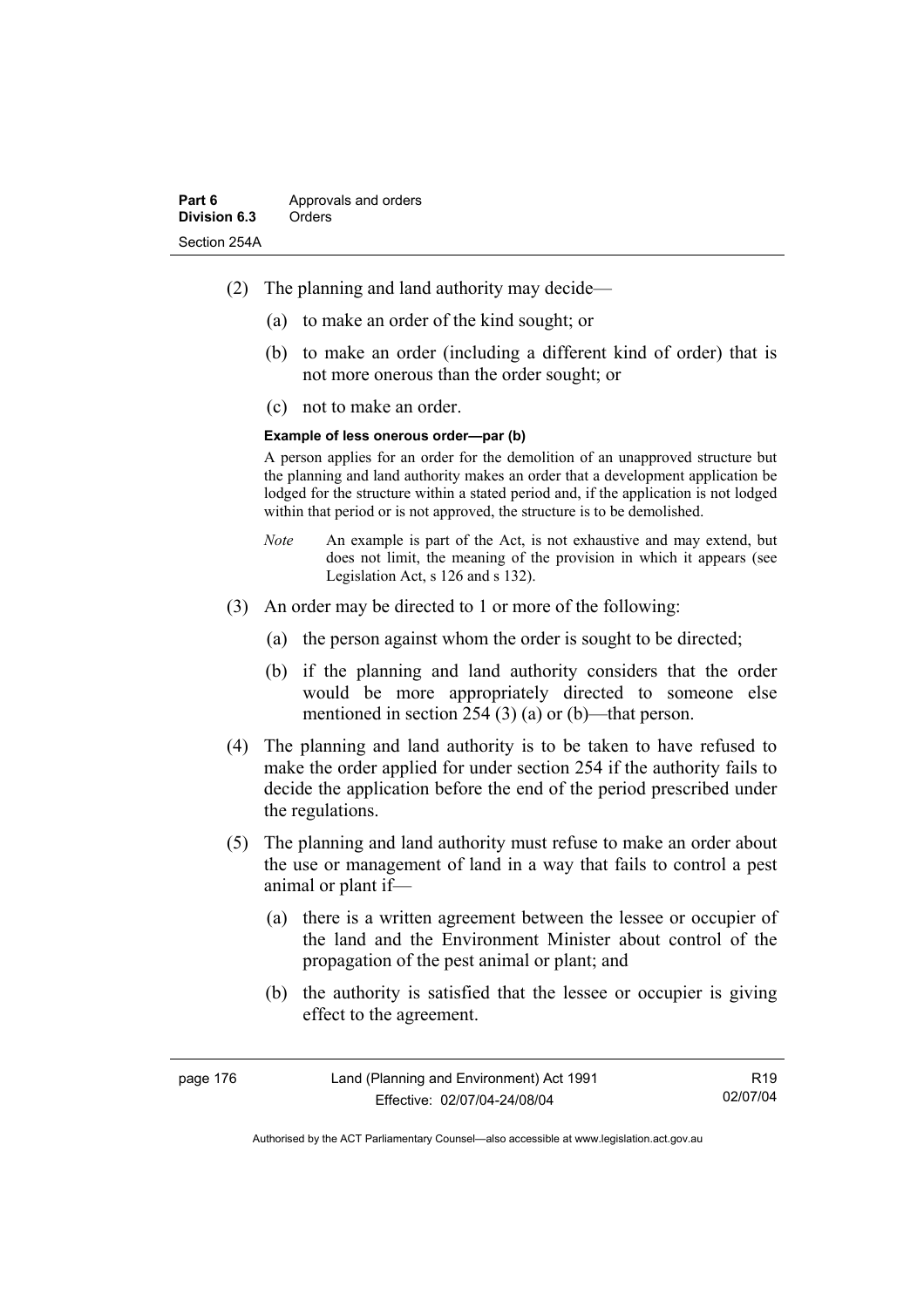# **255 Proposed orders on planning and land authority's own initiative**

- (1) This section applies if the planning and land authority proposes, on the authority's own initiative, to make an order (the *proposed order*) directed to 1 or more of the following:
	- (a) the lessee or occupier of a place where a controlled activity was, is being, or is to be, conducted;
	- (b) anyone by whom or on whose behalf a controlled activity was, is being, or is to be, conducted.
- (2) The planning and land authority must give written notice of the proposed order to—
	- (a) each person to whom the proposed order is directed; and
	- (b) if different from the person or people mentioned in paragraph (a)—the lessee or occupier of the place in relation to which the proposed order is to apply; and
	- (c) if the proposed order relates to the control of a pest animal or plant—the conservator; and
	- (d) if the proposed order relates to the pruning of a significant tree under the *Tree Protection (Interim Scheme) Act 2001*—the conservator; and
		- *Note* For restrictions on pruning etc a significant tree, see *Tree Protection (Interim Scheme) Act 2001*, s 10.
	- (e) if the proposed order relates to the parking of a heavy vehicle on residential land under the *Road Transport (Safety and Traffic Management) Regulations 2000*, division 3.1.3—the road transport authority.
	- *Note* For how documents may be given, see Legislation Act, pt 19.5.
- (3) The notice must state—
	- (a) each person to whom the proposed order is directed; and

page 177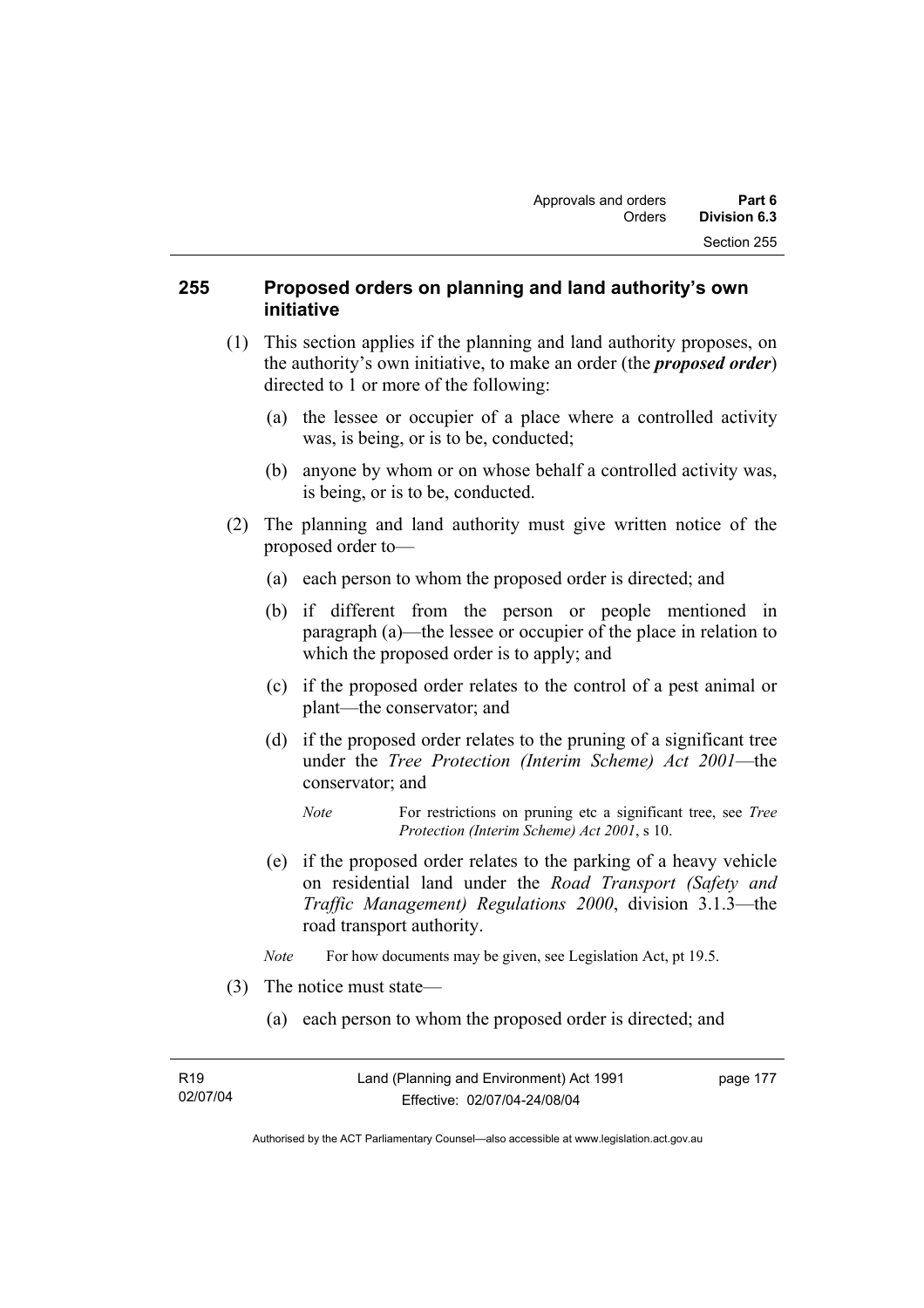- (b) the terms of the proposed order and the place in relation to which it is to apply; and
- (c) the grounds for making the proposed order; and
- (d) when the proposed order will take effect; and
- (e) if appropriate—
	- (i) the period for compliance with the proposed order; and
	- (ii) when the proposed order will end (including, for example, on the happening of an event stated in the order).
- *Note* An example is part of the Act, is not exhaustive and may extend, but does not limit, the meaning of the provision in which it appears (see Legislation Act, s 126 and s 132).
- (4) Also, the notice must contain a statement to the effect that the person to whom it is given may, within 7 days after the day the person receives the notice, make a submission to the planning and land authority about the making of the proposed order.
- (5) Further, the notice may include any other information that the planning and land authority considers appropriate

## **256 Decision on proposed order on planning and land authority's own initiative**

- (1) Before deciding whether to make the proposed order mentioned in section 255, the planning and land authority must consider any submission made by a person within 7 days after the day the person was given notice of the proposed order under section 255 (2).
- (2) The planning and land authority may decide—
	- (a) to make the proposed order; or
	- (b) to make an order (including a different kind of order) that is not more onerous than the proposed order; or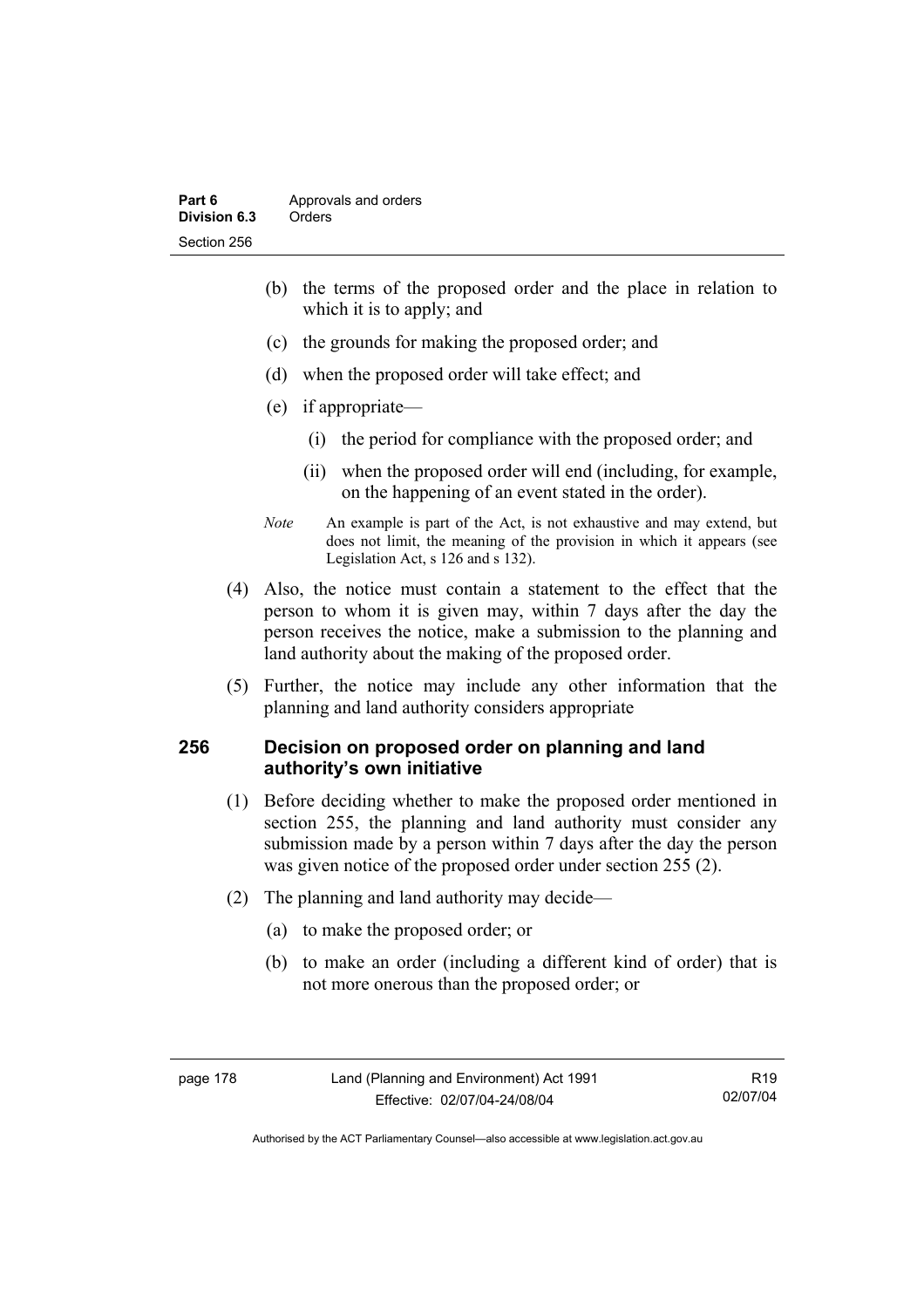(c) not to make the proposed order.

#### **Example of less onerous order—par (b)**

an order that requires the doing of an act within a period longer than that stated in the proposed order

- *Note* An example is part of the Act, is not exhaustive and may extend, but does not limit, the meaning of the provision in which it appears (see Legislation Act, s 126 and s 132).
- (3) An order may be directed to 1 or more of the following:
	- (a) the person against whom the proposed order is directed; or
	- (b) if the planning and land authority considers that the order would be more appropriately directed to someone else mentioned in section 255 (2) (a) or (b)—that person.

# **257 Content of orders**

- (1) An order must state—
	- (a) that it is an order under this Act made by the planning and land authority; and
	- (b) each person to whom the order is directed; and
	- (c) anyone else who is bound by the order (see section 257B); and
	- (d) the terms of the order and the place in relation to which the order applies; and
	- (e) the grounds on which the order is made; and
	- (f) when the order takes effect; and
	- (g) if appropriate—
		- (i) the period for compliance with the order; and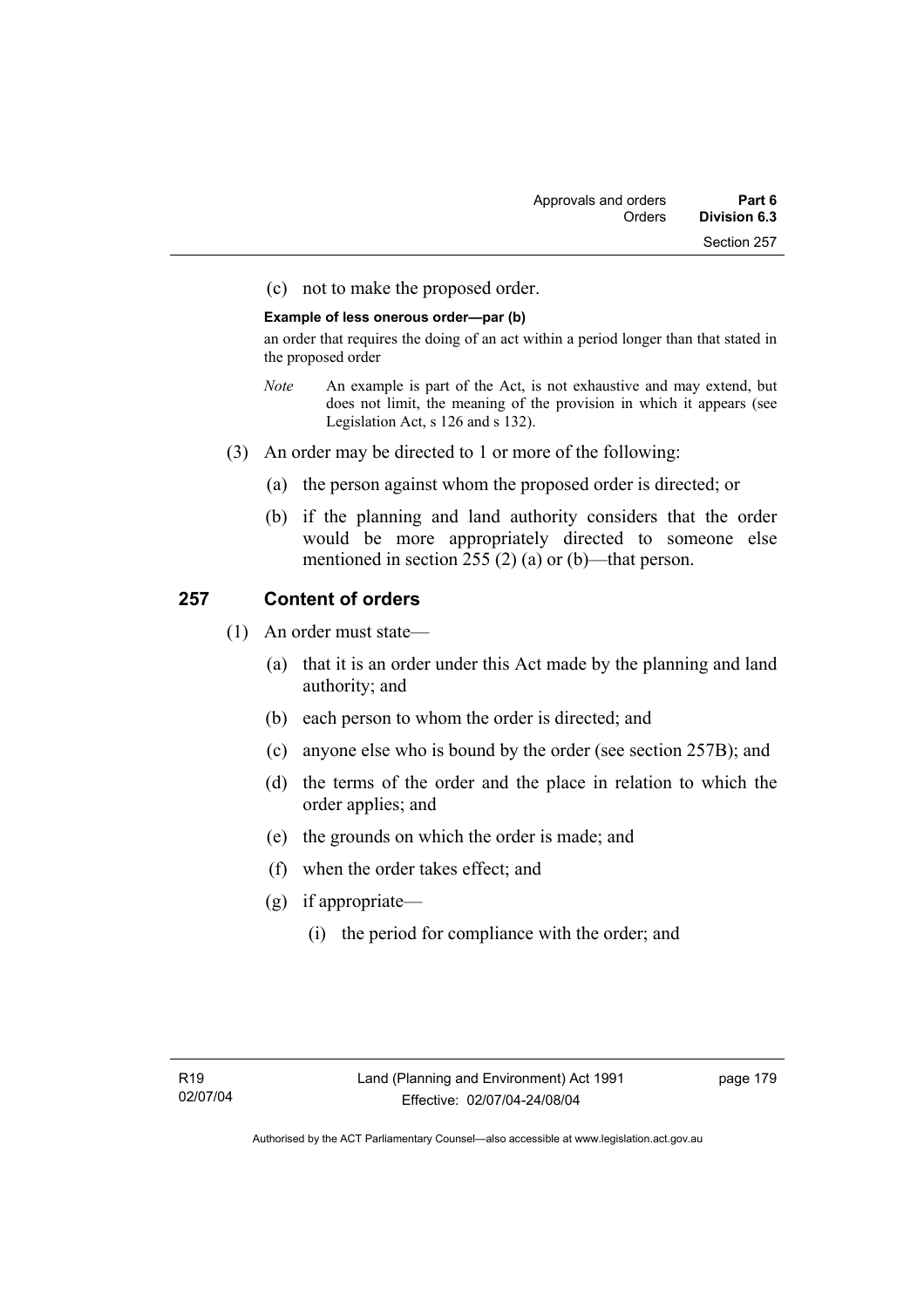- (ii) when the order ends (including, for example, on the happening of an event stated in the order).
- *Note* An example is part of the Act, is not exhaustive and may extend, but does not limit, the meaning of the provision in which it appears (see Legislation Act, s 126 and s 132).
- (2) An order must also contain a statement to the effect that the order operates until it is revoked or ends in accordance with the order.
- (3) An order may direct anyone to whom it is directed—
	- (a) not to begin a development without approval; or
	- (b) to stop carrying out a development without approval; or
	- (c) to stop, or not begin, a controlled activity other than a development; or
	- (d) to comply with the terms of an approval to undertake a development; or
	- (e) to stop carrying out a development other than in accordance with the conditions under which an approval to carry out the development was given; or
	- (f) to demolish a building or structure, or a part of a building or structure, that has been constructed or erected without approval or permission required under a Territory law; or
	- (g) to demolish a building or structure, or a part of a building or structure, that encroaches onto, over or under unleased Territory land without approval granted under a Territory law; or
	- (h) to restore any land, building or structure that has been altered without approval or permission required under a Territory law; or
	- (i) to replace with an identical building or structure any building or structure that has been demolished without approval or permission required under a Territory law; or

| page 180 | Land (Planning and Environment) Act 1991 | R <sub>19</sub> |
|----------|------------------------------------------|-----------------|
|          | Effective: 02/07/04-24/08/04             | 02/07/04        |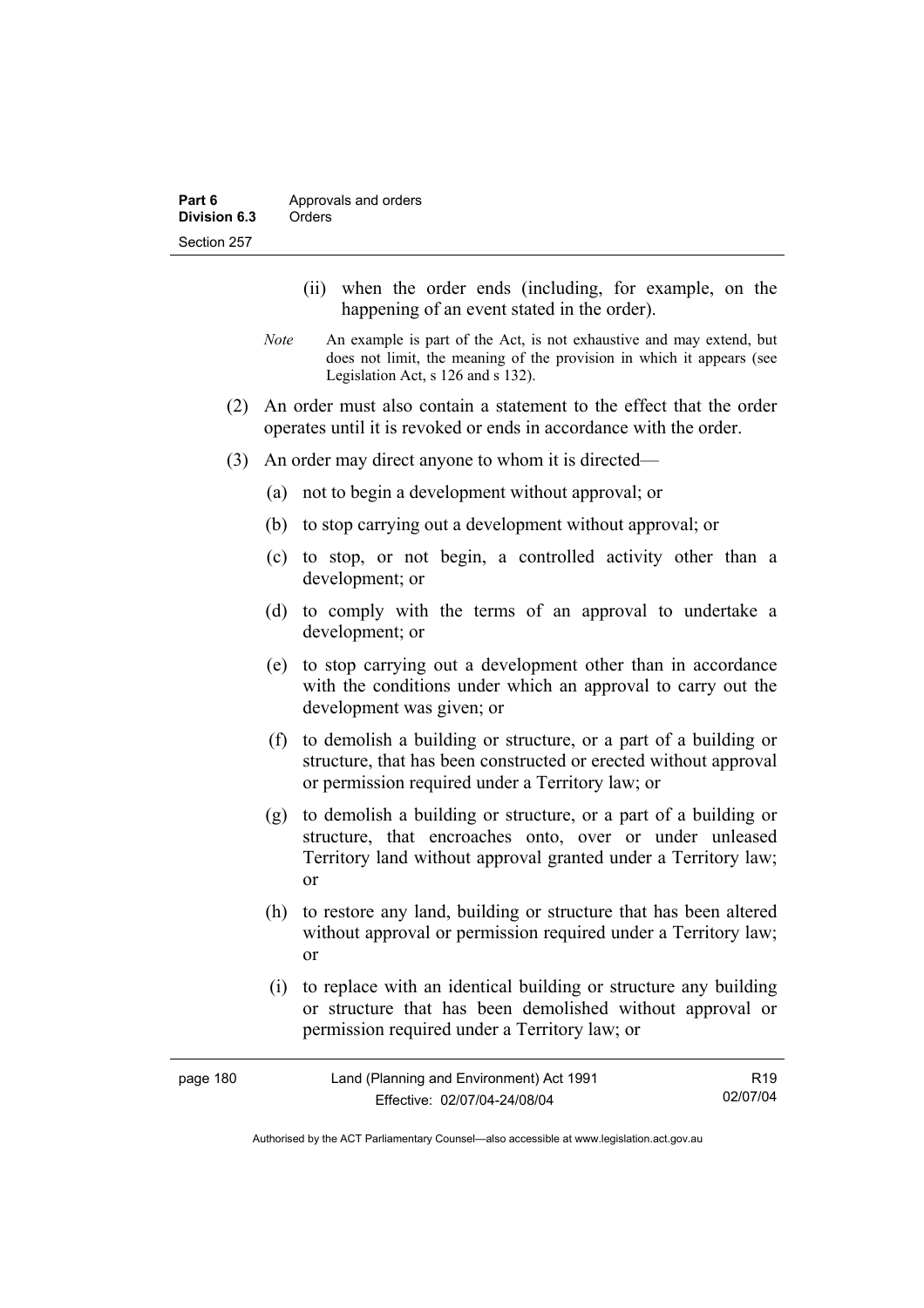- (j) to clean up a leasehold; or
- (k) to prune, in a way stated in the order, a tree, sapling, plant or shrub that overhangs a public place; or
	- *Note* For restrictions on pruning etc a significant tree, see *Tree Protection (Interim Scheme) Act 2001*, s 10.
- (l) to stop carrying out an activity that is likely to cause soil erosion; or
- (m) to stop carrying out an activity that involves destroying, damaging, removing or otherwise interfering with vegetation (living or dead) or removing or otherwise interfering with soil that is—
	- (i) between the banks of a watercourse; or
	- (ii) within 20m of a bank of a watercourse; or
	- (iii) on land having a slope of more than 18° from the horizontal; or
- (n) to manage land held under a rural lease in accordance with the land management agreement applying to it; or
- (o) if the person to whom the order is directed is bound by a land management agreement—to comply with the land management agreement.

# **257A Notice of making of orders**

If the planning and land authority makes an order, the authority must give notice of the making of the order to the following:

- (a) each person to whom the order is directed;
- (b) the applicant (if any) for the order;
- (c) the lessee or occupier of the place in relation to which the order applies;
- (d) the registrar-general;

| R <sub>19</sub> | Land (Planning and Environment) Act 1991 | page 181 |
|-----------------|------------------------------------------|----------|
| 02/07/04        | Effective: 02/07/04-24/08/04             |          |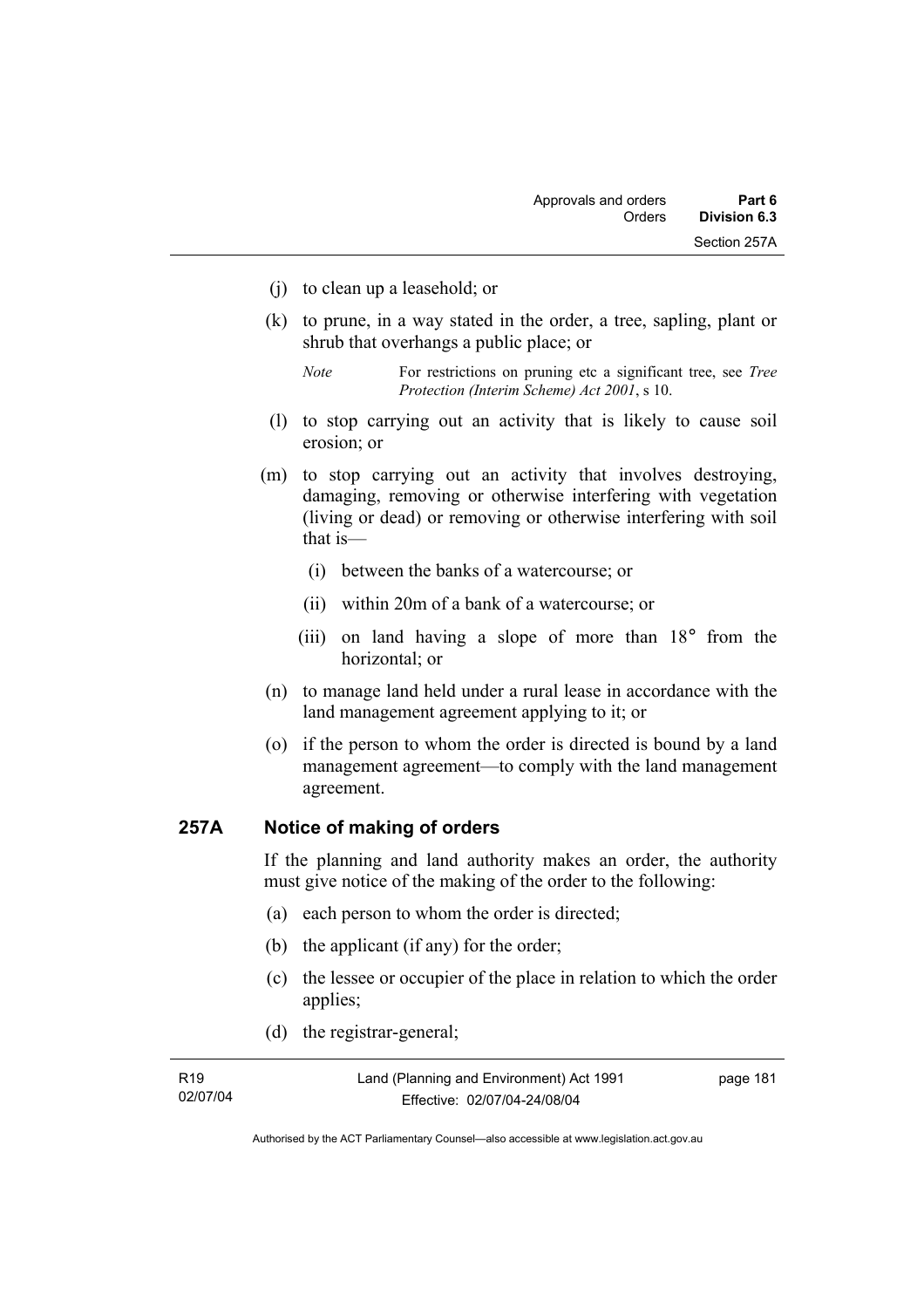- (e) if the order relates to the control of a pest animal or plant—the conservator;
- (f) if the order relates to the pruning of a significant tree under the *Tree Protection (Interim Scheme) Act 2001*—the conservator; and
- (g) if the order relates to the parking of a heavy vehicle on residential land under the *Road Transport (Safety and Traffic Management) Regulations 2000*, division 3.1.3—the road transport authority;
- (h) anyone else whose interests the authority believes are adversely affected by the order.
- *Note* For how documents may be given, see Legislation Act, pt 19.5.

# **257B Who is bound by an order?**

- (1) An order binds each person to whom it is directed.
- (2) If an order binds the lessee of the place to which the order applies, the order also binds anyone who becomes the lessee of the place after the order is made (a *future lessee*) to the same extent as if the order had been directed to that person.
- (3) If an order binds the occupier of the place to which the order applies, the order also binds anyone who becomes an occupier of the place after the order is made (a *future occupier*) to the same extent as if the order had been directed to that person.
- (4) However, subsection (2) or (3) does not apply to an order if the order states that it does not bind a future lessee or a future occupier (as appropriate) of the lease.

# **258 Contravening orders**

- (1) A person commits an offence if—
	- (a) the planning and land authority makes an order directed to the person; and

| page 182 | Land (Planning and Environment) Act 1991 | R <sub>19</sub> |
|----------|------------------------------------------|-----------------|
|          | Effective: 02/07/04-24/08/04             | 02/07/04        |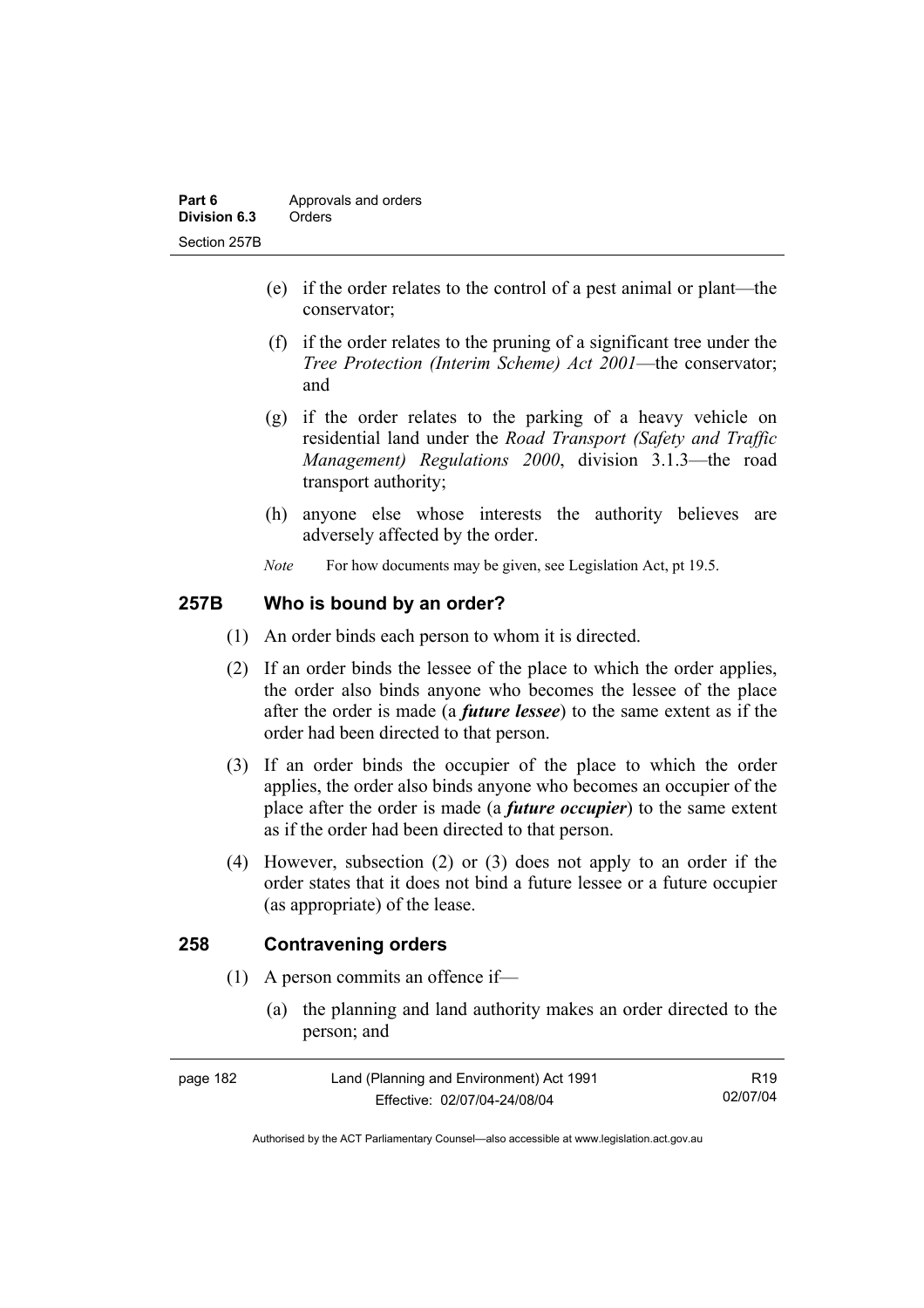- (b) the order requires the person to do, or not do, something stated in the order; and
- (c) the person is given notice of the making of the order (whether by being given a copy of the order or otherwise); and
- (d) the person contravenes the order.

Maximum penalty: the amount stated in schedule 5, column 3 in relation to the activity for which the order was made.

- *Note* A Territory authority is not liable to be prosecuted for an offence against this section (see Legislation Act, s 121).
- (2) An offence against this section is a strict liability offence.

# **258A Ending of orders**

- (1) An order operates until it is revoked or ends in accordance with the order.
- (2) A person who is bound by an order may, in writing, apply to the planning and land authority for the revocation of the order.
- (3) The application must state the grounds on which the revocation of the order is sought.
- (4) The planning and land authority may revoke the order if satisfied, on reasonable grounds, that the order is no longer necessary or appropriate.

### **258B Notice ending orders**

- (1) If an order ends otherwise than by being revoked, the planning and land authority must give written notice of the ending of the order to the registrar-general.
- (2) If the planning and land authority revokes an order, the authority must give written notice of the revocation to—
	- (a) each person to whom the order was directed; and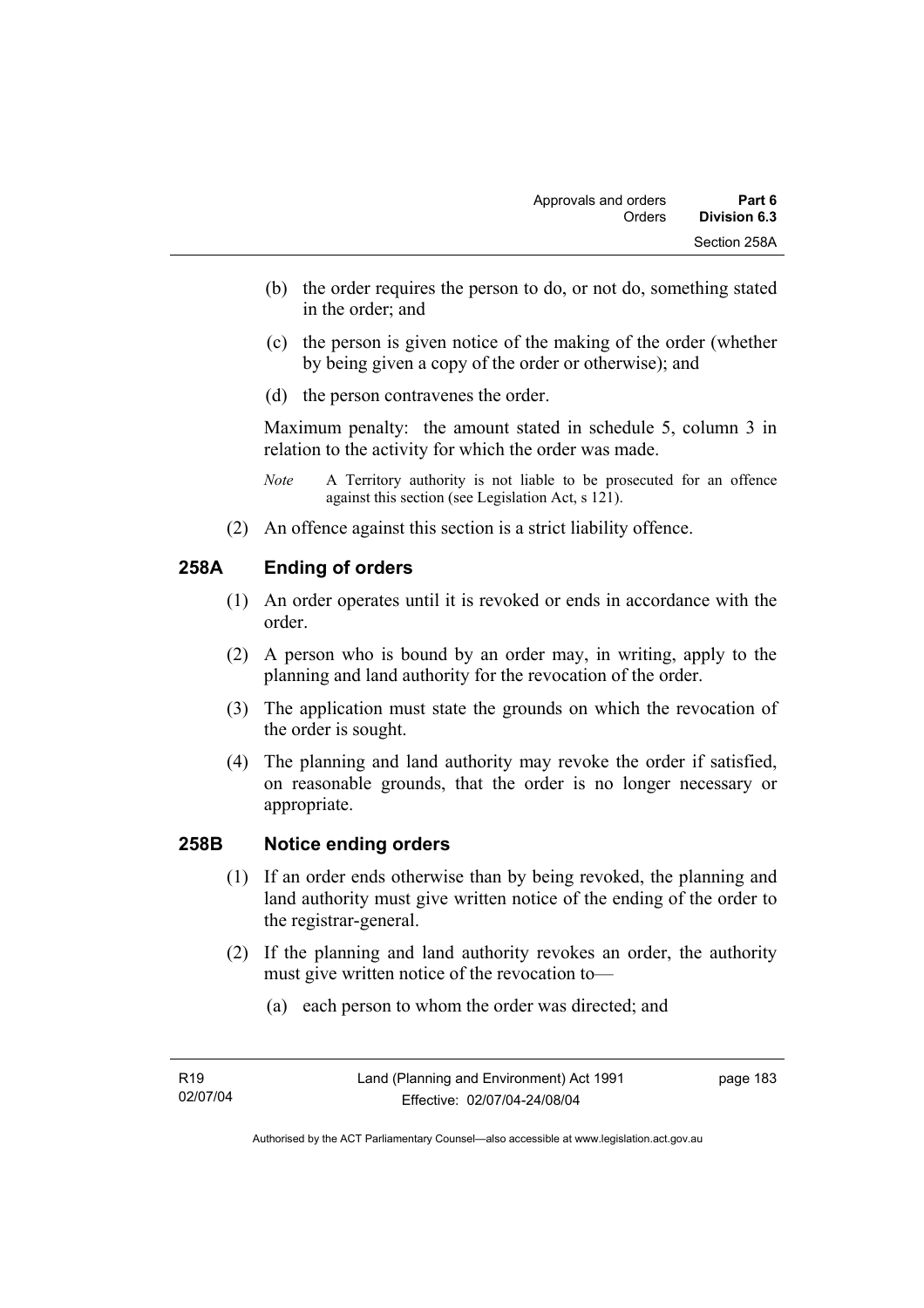| Part 6       | Approvals and orders |  |
|--------------|----------------------|--|
| Division 6.3 | Orders               |  |
| Section 258C |                      |  |

- (b) if different from the person or people mentioned in paragraph (a)—the lessee or occupier of the place in relation to which the order applied; and
- (c) the registrar-general.

### **258C Effect of orders about pest animals or plants**

- (1) This section applies if an order relates to the control of a pest animal or plant.
- (2) A person to whom the order is directed is not required to hold a licence under the *Nature Conservation Act 1980* for any action required to comply with the order in relation to the pest animal or plant.

# **Subdivision 6.3.2 Rectification work**

### **259 Definitions for sdiv 6.3.2**

In this subdivision:

*authorised person*—see section 259C (1).

#### *rectification work* means—

- (a) work in relation to a place where a controlled activity is being conducted to ensure compliance with the approval for the activity; or
- (b) the conduct of an activity required under an order that was not carried out within the period stated in the order.

# **259A Direction to carry out rectification work**

- (1) The planning and land authority may direct 1 or more of the following to carry out rectification work in relation to a controlled activity:
	- (a) the lessee or occupier of a place where the activity was or is being conducted;

| page 184 | Land (Planning and Environment) Act 1991 | R19.     |
|----------|------------------------------------------|----------|
|          | Effective: 02/07/04-24/08/04             | 02/07/04 |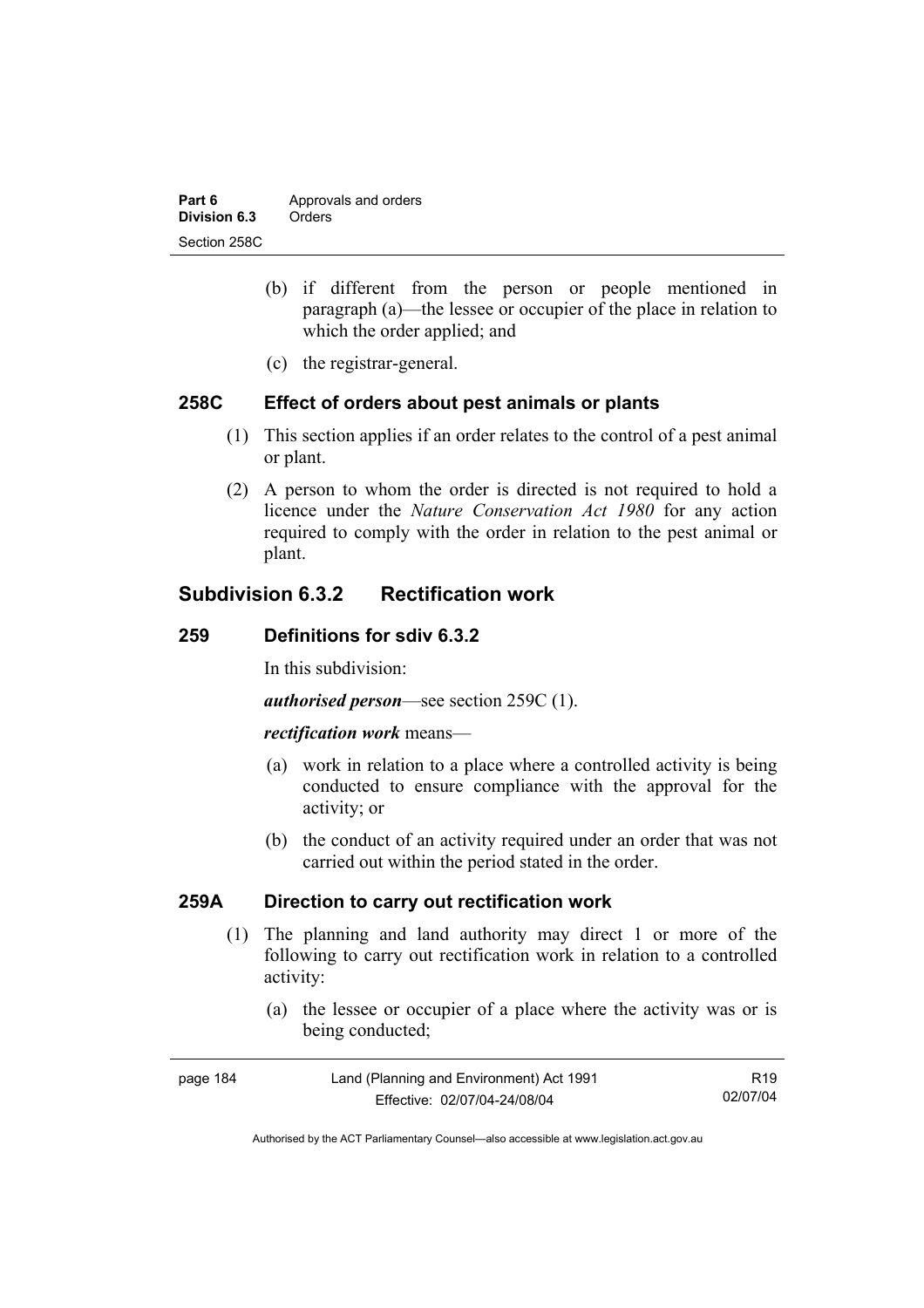- (b) anyone by whom or on whose behalf the activity was or is being conducted.
- (2) The planning and land authority must give notice of the direction to—
	- (a) the person who is required to comply with the direction; and
	- (b) if different from the person mentioned in paragraph (a)—the lessee or occupier of the place to which the direction applies.
	- *Note* For how documents may be given, see Legislation Act, pt 19.5.
- (3) The notice must state—
	- (a) that it is a direction under this Act made by the planning and land authority; and
	- (b) the person who is required to comply with the direction; and
	- (c) the place in relation to which the direction applies; and
	- (d) the rectification work required; and
	- (e) the grounds on which the direction is made; and
	- (f) that the rectification work must be completed within 7 days after the day the notice is given to the person or any longer period stated in the notice.
- (4) The notice must also contain a statement to the effect that, if the rectification work is not completed within the period required by the notice—
	- (a) the planning and land authority may authorise someone else to carry out the work; and
	- (b) the reasonable cost of carrying out the work is a debt to the Territory by the person who is required to comply with the direction.
- (5) This section applies whether or not a proceeding for an offence against this part has been begun or is about to begin.

| R19      | Land (Planning and Environment) Act 1991 | page 185 |
|----------|------------------------------------------|----------|
| 02/07/04 | Effective: 02/07/04-24/08/04             |          |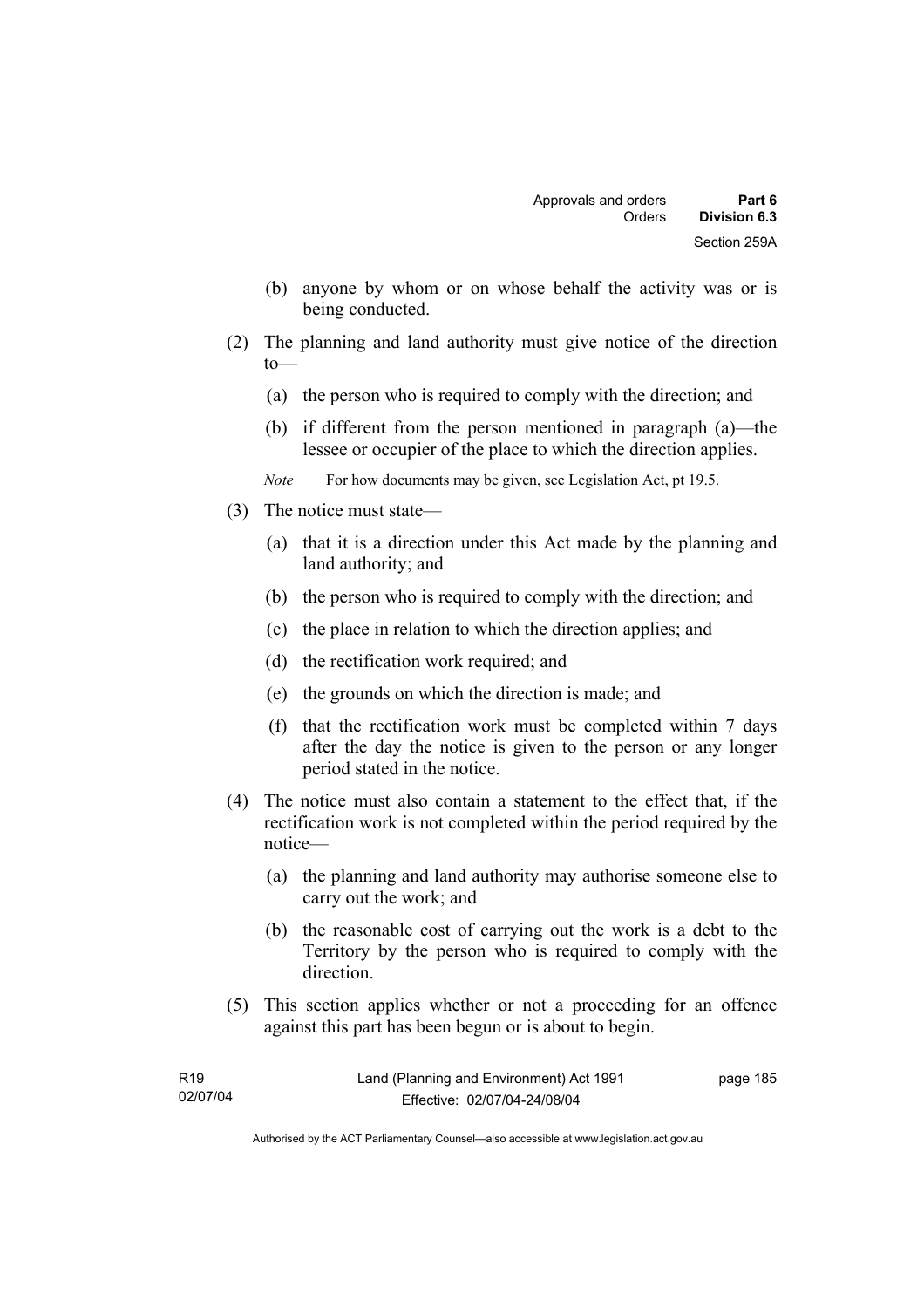# **259B Contravening direction to carry out rectification work**

- (1) A person commits an offence if—
	- (a) the planning and land authority makes a direction to carry out rectification work in relation to a controlled activity; and
	- (b) the person is required to comply with the direction; and
	- (c) the person is given notice of the making of the direction; and
	- (d) the person contravenes the direction.

Maximum penalty: 50 penalty units.

- *Note* A Territory authority is not liable to be prosecuted for an offence against this section (see Legislation Act, s 121).
- (2) An offence against this section is a strict liability offence.

# **259C Authorisation to carry out rectification work**

- (1) The planning and land authority may authorise a person (an *authorised person*) to enter the place to which a direction under section 259A applies to carry out the rectification work required by the notice under that section if the work is not completed within the period required by the notice.
- (2) However, the planning and land authority must not give the authorisation—
	- (a) until the end of the period within which an application may be made to the administrative appeals tribunal for the review of the decision to make the order to which the rectification work relates; or
	- (b) if an application is made to the administrative appeals tribunal for a review of the decision—unless the decision is upheld or the application is withdrawn.
- (3) The authorised person must carry out the rectification work in accordance with the directions of an inspector.

| page 186 | Land (Planning and Environment) Act 1991 | R19      |
|----------|------------------------------------------|----------|
|          | Effective: 02/07/04-24/08/04             | 02/07/04 |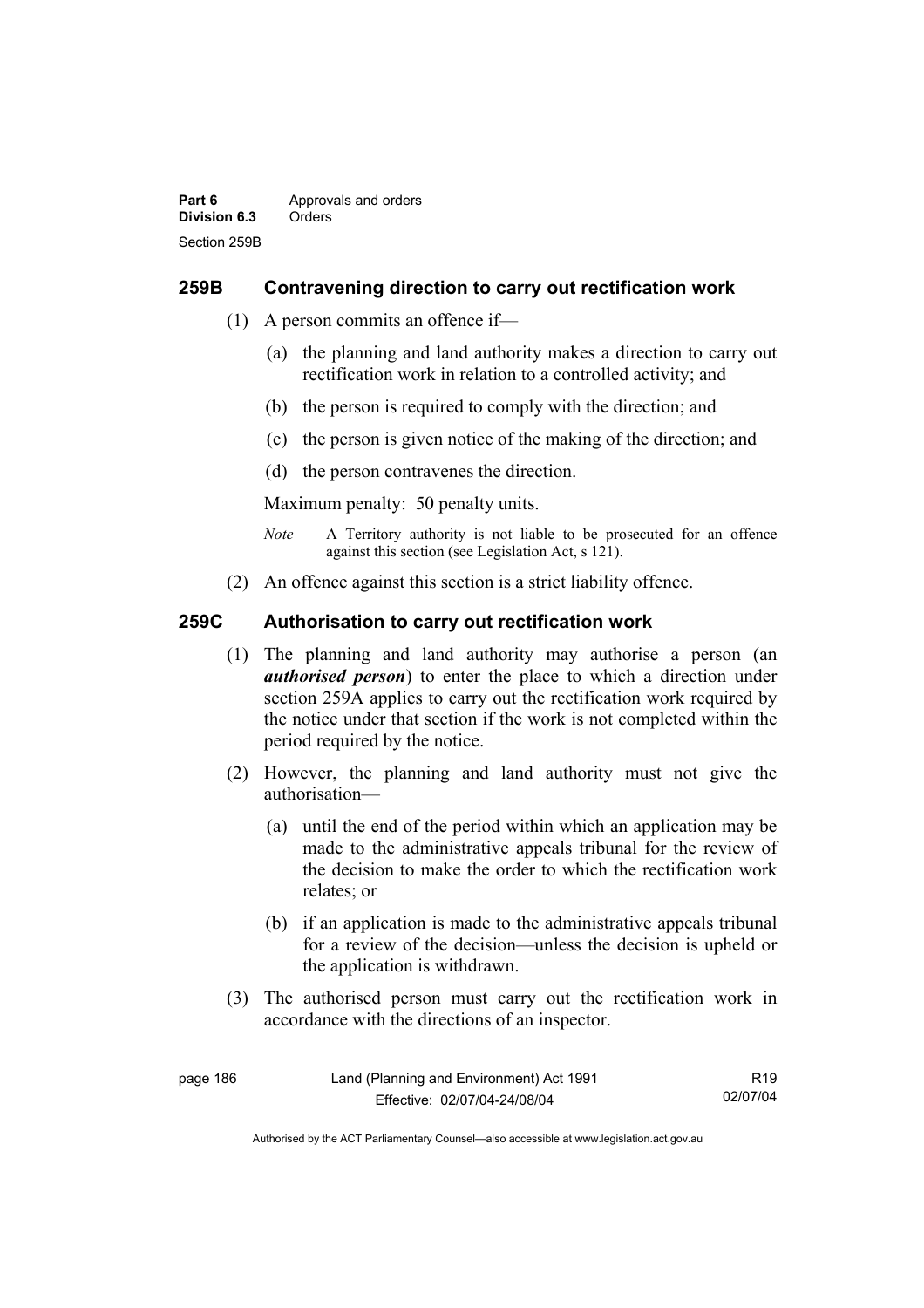### **259D Obstructing etc authorised people**

- (1) A person commits an offence if—
	- (a) the person knows that, or is reckless about the fact that, a person is an authorised person; and
	- (b) the person obstructs, hinders, intimidates or resists the authorised person in the exercise of the person's functions.

Maximum penalty: 50 penalty units, imprisonment for 6 months or both.

(2) Strict liability applies to subsection (1) (b).

### **259E Liability for cost of rectification work**

The person who is required to comply with a direction under section 259A (Direction to carry out rectification work) must pay to the Territory the reasonable cost of any rectification work carried out by an authorised person to which the direction related.

*Note* An amount owing under a law may be recovered as a debt in a court of competent jurisdiction (see Legislation Act, s 177).

# **259F Determination of criteria for deferral of rectification work cost**

- (1) The planning and land authority may, in writing, determine circumstances when the payment of all or part of the cost of rectification work carried out by an authorised person on a lessee's leasehold may be deferred by the lessee.
- (2) A determination under subsection (1) is a notifiable instrument.

*Note* A notifiable instrument must be notified under the Legislation Act.

### **259G Application for deferral of rectification work cost**

 (1) A lessee who is required to pay the cost of rectification work carried out on the lessee's leasehold may, in writing, apply to the planning

| R19      | Land (Planning and Environment) Act 1991 | page 187 |
|----------|------------------------------------------|----------|
| 02/07/04 | Effective: 02/07/04-24/08/04             |          |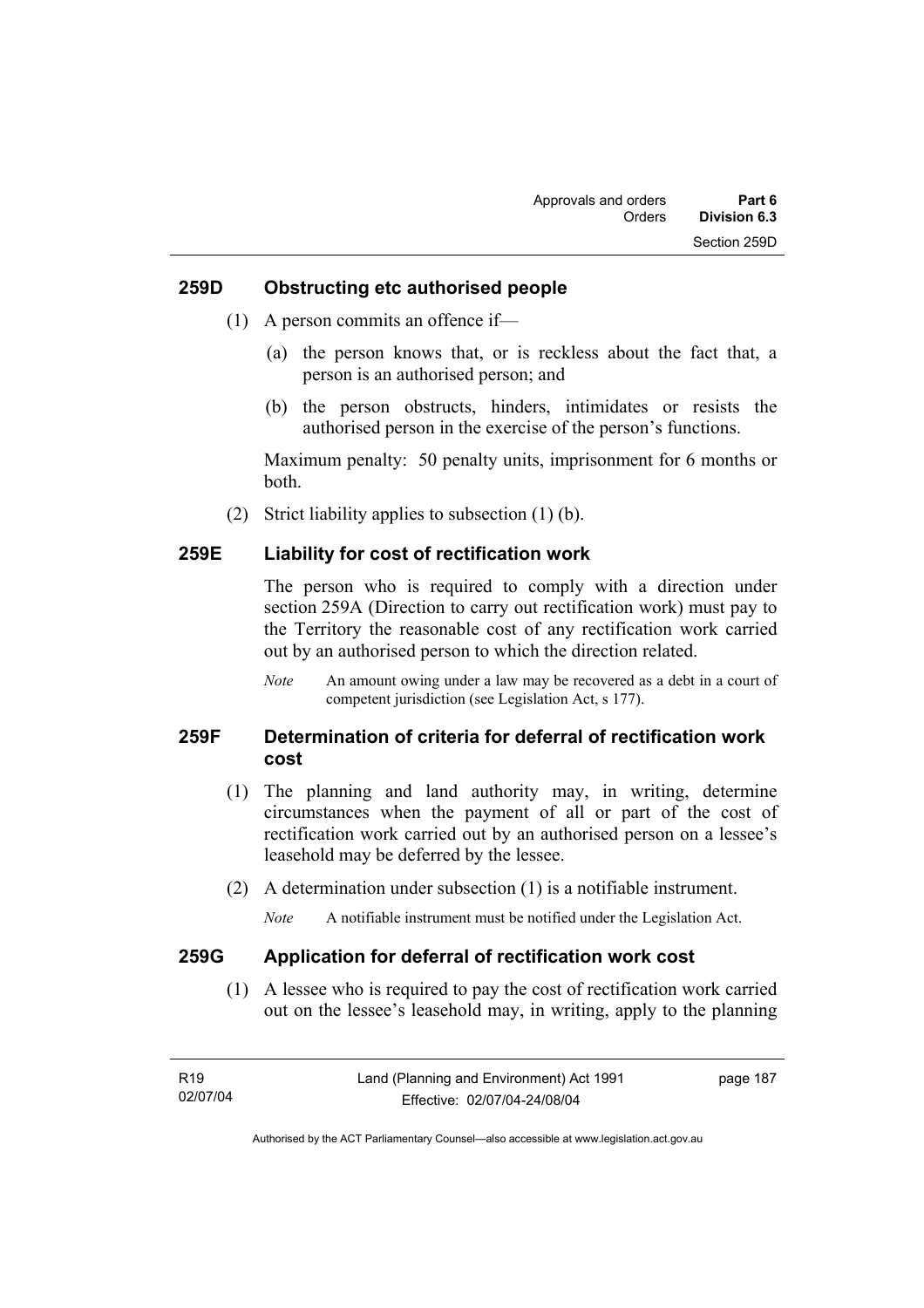| Part 6       | Approvals and orders |  |
|--------------|----------------------|--|
| Division 6.3 | Orders               |  |
| Section 259H |                      |  |

and land authority for the deferment of payment of all or part of the cost of the rectification work.

- (2) The application must state the grounds for the application.
	- *Note* If a form is approved under s 287A for an application, the form must be used.

### **259H Deferral of rectification work cost**

 (1) The planning and land authority may, in writing, declare that all or part of the cost of rectification work payable by a lessee is deferred if satisfied that a circumstance determined under section 259F (1) applies to the lessee.

*Note* Interest is payable on the deferred amount, see s 259I.

- (2) The declaration must state—
	- (a) the leasehold to which the declaration relates; and
	- (b) the amount of the cost of the rectification work deferred.

# **259I Security for deferred rectification work cost**

- (1) The planning and land authority must—
	- (a) lodge a copy of a declaration under section 259H with the registrar-general for registration under the *Land Titles Act 1925*; and
	- (b) give a copy of the declaration to the lessee of the leasehold to which the declaration relates and anyone else who has an interest in the leasehold.
- (2) For the *Land Titles Act 1925*, section 104 (1) (Lodging of caveat), the Territory is taken to be a person claiming an interest in the leasehold to which the declaration relates.
- (3) The registration under the *Land Titles Act 1925* of the copy of a declaration under section 259H creates a charge over the leasehold to which the declaration relates for—

| page 188 | Land (Planning and Environment) Act 1991 | R <sub>19</sub> |
|----------|------------------------------------------|-----------------|
|          | Effective: 02/07/04-24/08/04             | 02/07/04        |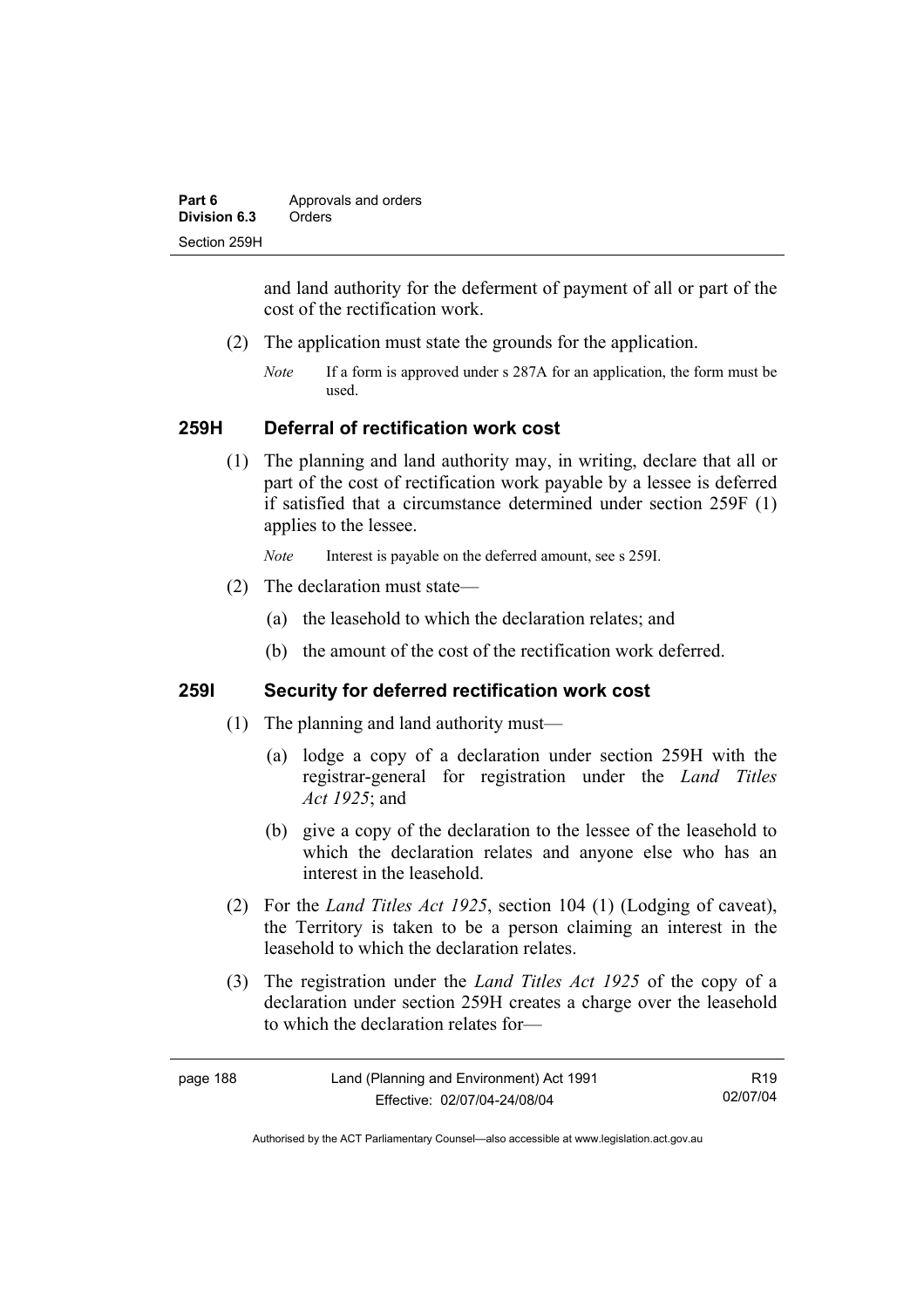- (a) the amount stated in the declaration; and
- (b) interest on the amount calculated on a daily basis at the interest rate applying from time to time under the *Taxation Administration Act 1999*, section 26 (Interest rate).

# **259J Payment of deferred rectification work cost**

- (1) If the full amount of the charge mentioned in section 259I (3) is paid to the Territory, the planning and land authority must—
	- (a) revoke the declaration to which the charge relates; and
	- (b) lodge a copy of the revocation with the registrar-general for registration under the *Land Titles Act 1925*; and
	- (c) give a copy of the revocation to the lessee of the charged leasehold and anyone else who has an interest in the leasehold.
- (2) The charge is discharged on the registration under the *Land Titles Act 1925* of the copy of the revocation of the declaration.
- (3) The lessees of a charged leasehold are liable separately and together for the payment to the Territory of the full amount of the charge.
- (4) A registered charge under this section does not give a power of sale over the leasehold to which it relates.

# **Subdivision 6.3.3 Prohibition notices and injunctions**

### **260 Prohibition notices—making**

- (1) This section applies if the planning and land authority believes, on reasonable grounds, that the giving of a notice under this section (a *prohibition notice*) is necessary to prevent or lessen a significant threat or likelihood of irreversible damage to a thing because of the conduct, or likely conduct, of a controlled activity.
- (2) Also, this section applies whether or not—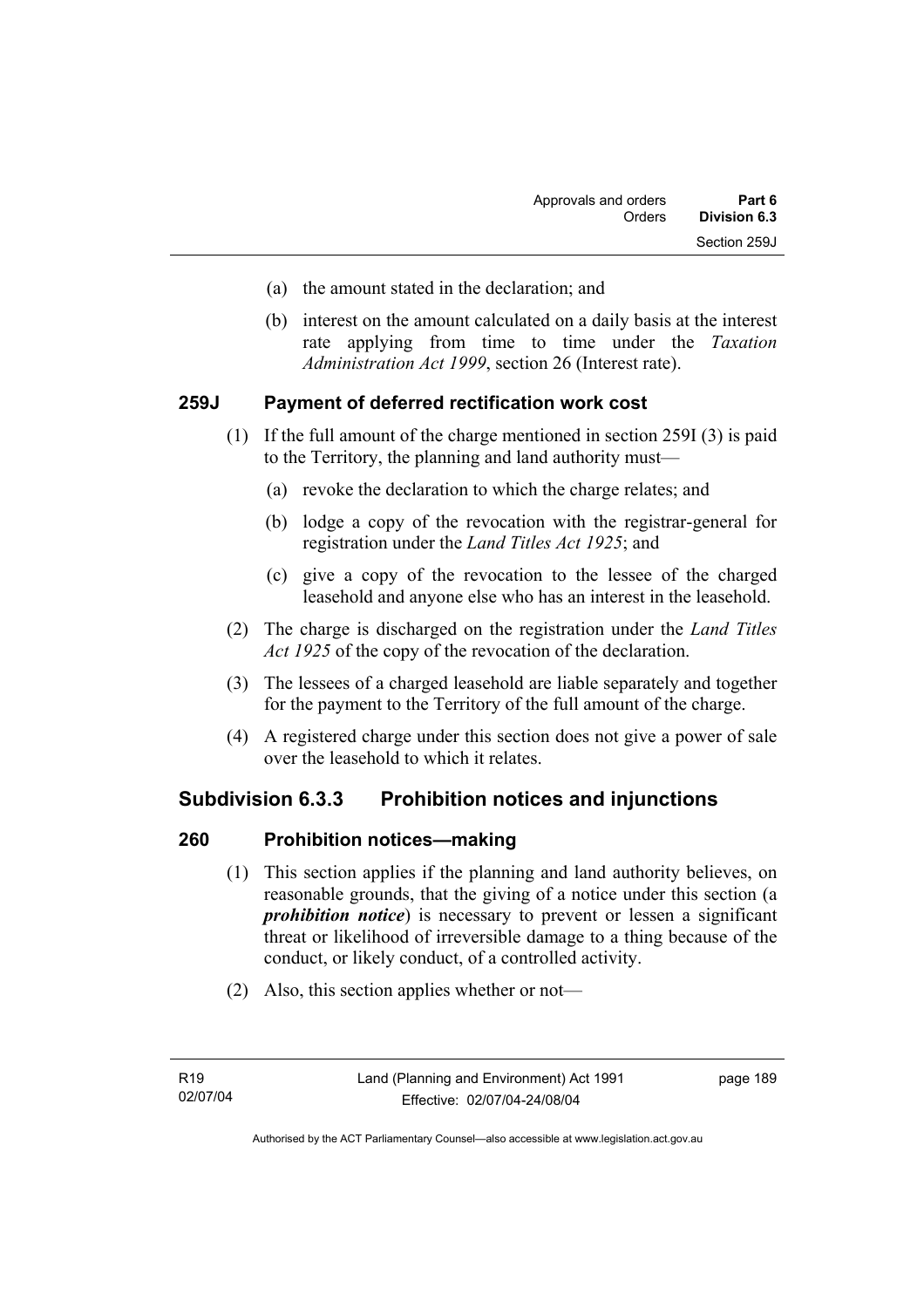- (a) an order has been made or is proposed to be made in relation to a controlled activity; or
- (b) a proceeding for an offence against this part has begun or is about to begin.
- (3) The planning and land authority may give a prohibition notice to 1 or more of the following:
	- (a) the lessee or occupier of a place to which the controlled activity relates;
	- (b) anyone by whom or on whose behalf the activity—
		- (a) was, is being, or is to be, conducted; or
		- (b) is likely to be conducted.
	- *Note* For how documents may be given, see Legislation Act, pt 19.5.
- (4) The prohibition notice must state—
	- (a) that it is a prohibition notice under this Act; and
	- (b) each person to whom it is directed; and
	- (c) that the notice takes effect when it is given to a person to whom it is directed; and
	- (d) the grounds on which the notice is given; and
	- (e) the activity, and the place, in relation to which the notice applies; and
	- (f) that the activity—
		- (i) must not be carried on by the person; or
		- (ii) must not be carried on by the person except in accordance with the notice; and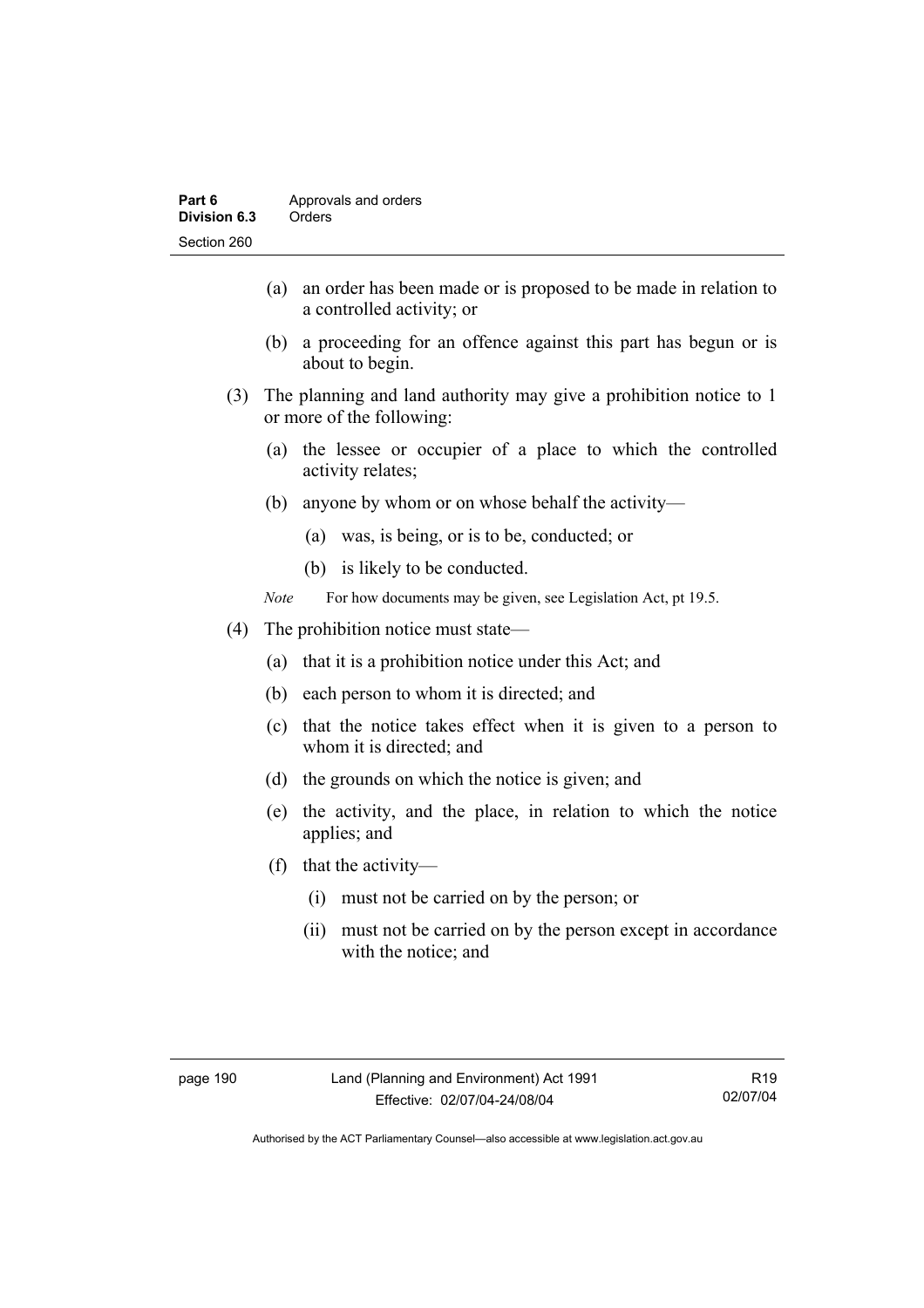- (g) when the notice ends (including, for example, on the happening of an event stated in the notice).
- *Note* An example is part of the Act, is not exhaustive and may extend, but does not limit, the meaning of the provision in which it appears (see Legislation Act, s 126 and s 132).
- (5) A prohibition notice takes effect when it is given to a person to whom it is directed.
- (6) To remove any doubt, 2 or more prohibition notices may be given in relation to the same activity.

# **260A Contravening prohibition notices**

- (1) A person commits an offence if—
	- (a) the planning and land authority gives a prohibition notice to the person; and
	- (b) the notice is directed to the person; and
	- (c) the notice states that a controlled activity must not be carried on by the person in relation to a place; and
	- (d) the person carries on the activity in relation to the place.

Maximum penalty: 50 penalty units, imprisonment for 6 months or both.

- *Note* A Territory authority is not liable to be prosecuted for an offence against this section (see Legislation Act, s 121).
- (2) A person commits an offence if—
	- (a) the planning and land authority gives a prohibition notice to the person; and
	- (b) the notice is directed to the person; and
	- (c) the notice states that a controlled activity must not be carried on by the person in relation to a place except in accordance with the notice; and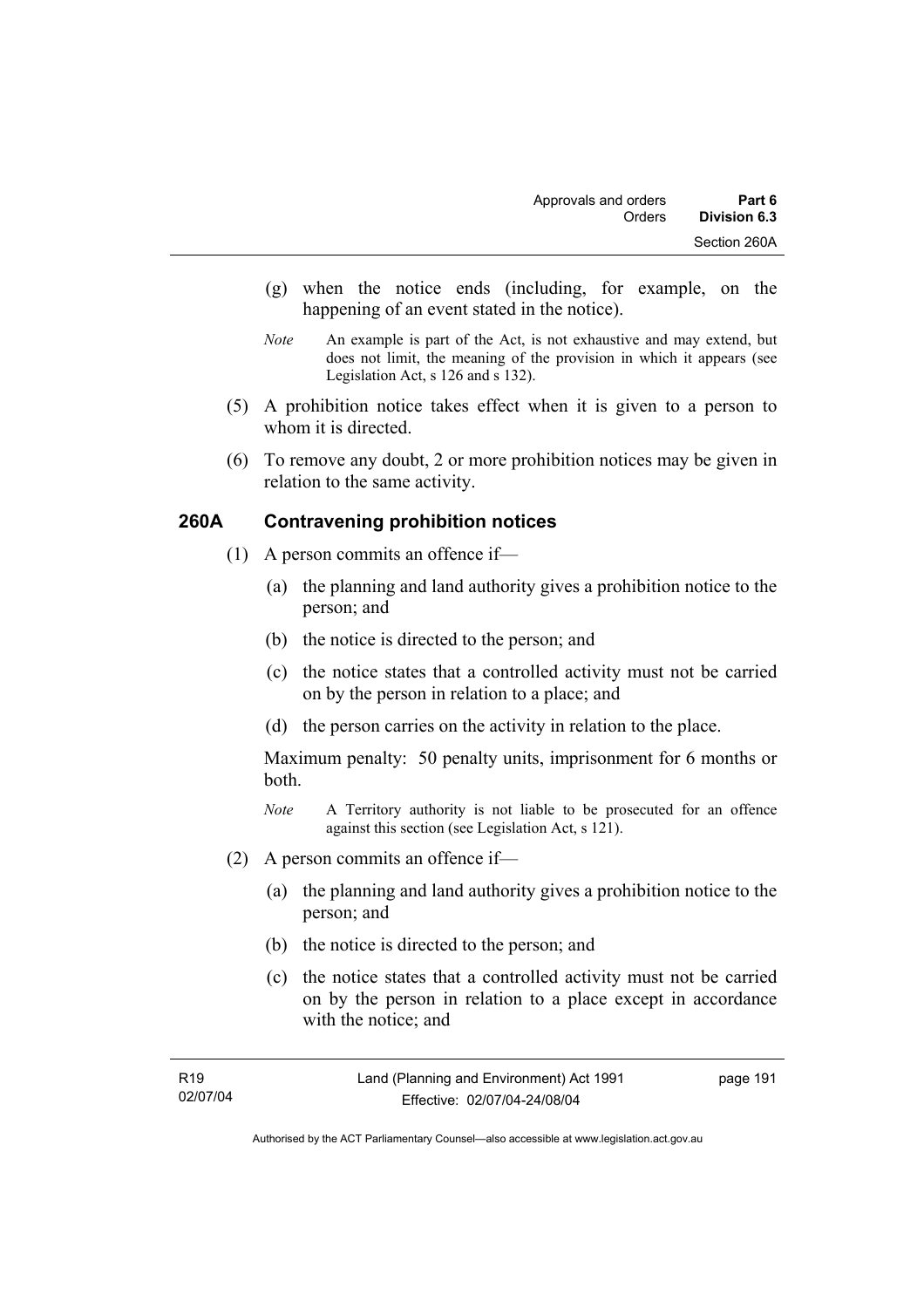| Part 6       | Approvals and orders |  |
|--------------|----------------------|--|
| Division 6.3 | Orders               |  |
| Section 260B |                      |  |

 (d) the person carries on the activity in relation to the place otherwise than in accordance with the notice.

Maximum penalty: 50 penalty units, imprisonment for 6 months or both.

(3) An offence against this section is a strict liability offence.

## **260B Prohibition notices—ending**

- (1) A prohibition notice remains in force until it ends in accordance with this section
- (2) A prohibition notice ends on the earlier of the following:
	- (a) 60 days after the day it is given to a person to whom the notice is directed:
	- (b) the notice ends in accordance with the notice;
	- (c) the notice is revoked.
- (3) A person to whom a prohibition notice is directed may, in writing, apply to the planning and land authority for the revocation of the notice.
- (4) The application must state the grounds on which the revocation of the prohibition notice is sought.
- (5) The planning and land authority may revoke the prohibition notice if satisfied, on reasonable grounds, that the notice is no longer necessary or appropriate.

# **260C Injunctions to restrain contravention of orders or prohibition notices**

 (1) This section applies if a person (the *relevant person*) has engaged, is engaging, or proposes to engage, in conduct that was, is, or would be, a contravention of an order or a prohibition notice.

R19 02/07/04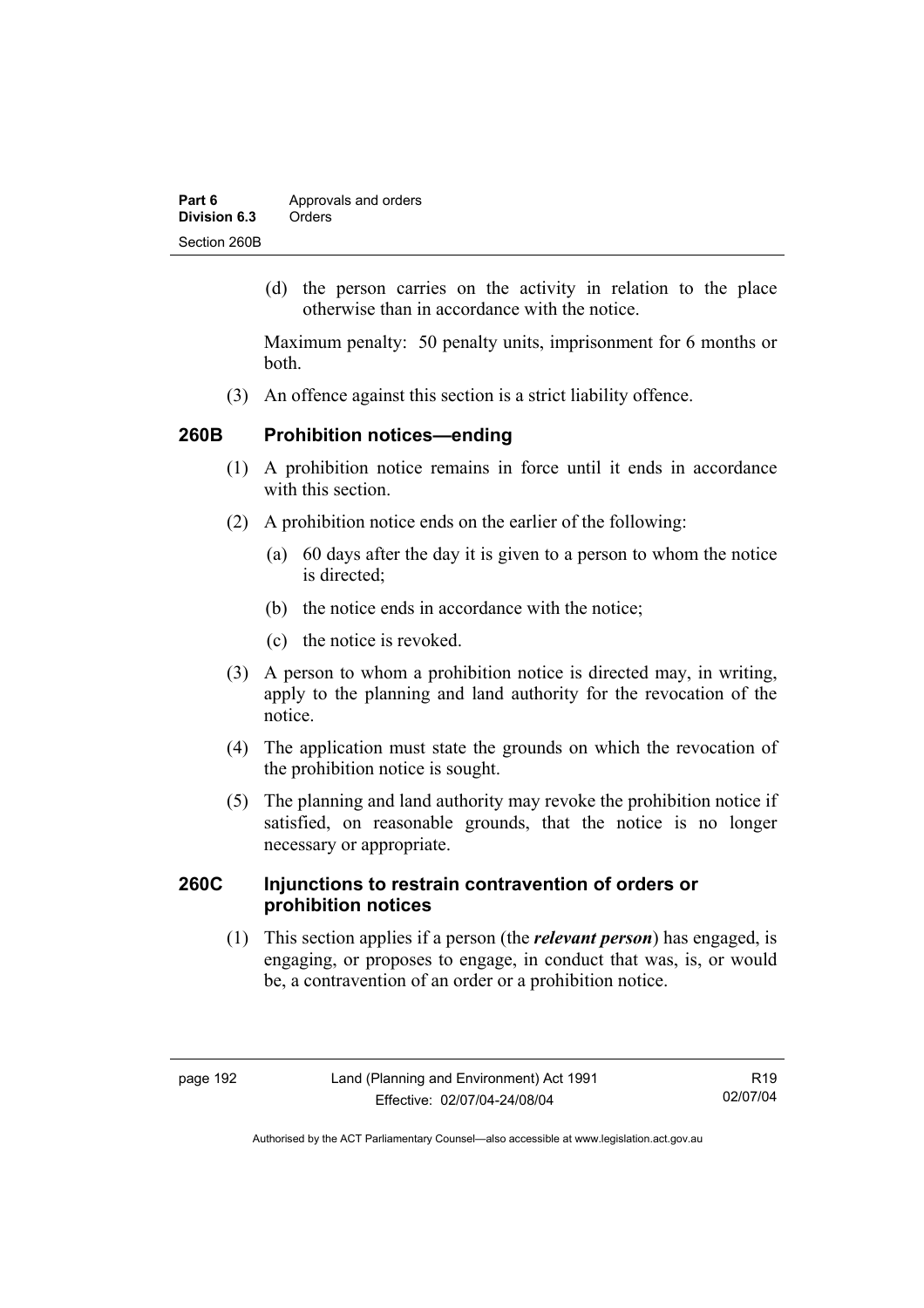- (2) The planning and land authority or anyone else may apply to the Supreme Court for an injunction.
- (3) On application under subsection (2), the Supreme Court may grant an injunction—
	- (a) restraining the relevant person from engaging in the conduct; and
	- (b) if, in the court's opinion, it is desirable to do so, requiring the relevant person to do anything.
- (4) The Supreme Court may grant an injunction restraining a relevant person from engaging in conduct of a particular kind—
	- (a) if satisfied that the person has engaged in conduct of that kind, whether or not it appears to the court that the person intends to engage again, or to continue to engage, in conduct of that kind; or
	- (b) if it appears to the court that, if an injunction is not granted, it is likely the person will engage in conduct of that kind, whether or not the person has previously engaged in conduct of that kind and whether or not there is an imminent danger of substantial damage to someone else if the person engages in conduct of that kind.
- (5) This section applies whether or not a proceeding for an offence against this part has begun or is about to begin.

# **Subdivision 6.3.4 Other matters**

# **261 Declaration of pest animal or pest plant**

- (1) The Environment Minister may, in writing, declare—
	- (a) an animal to be a pest animal; or
	- (b) a plant to be a pest plant.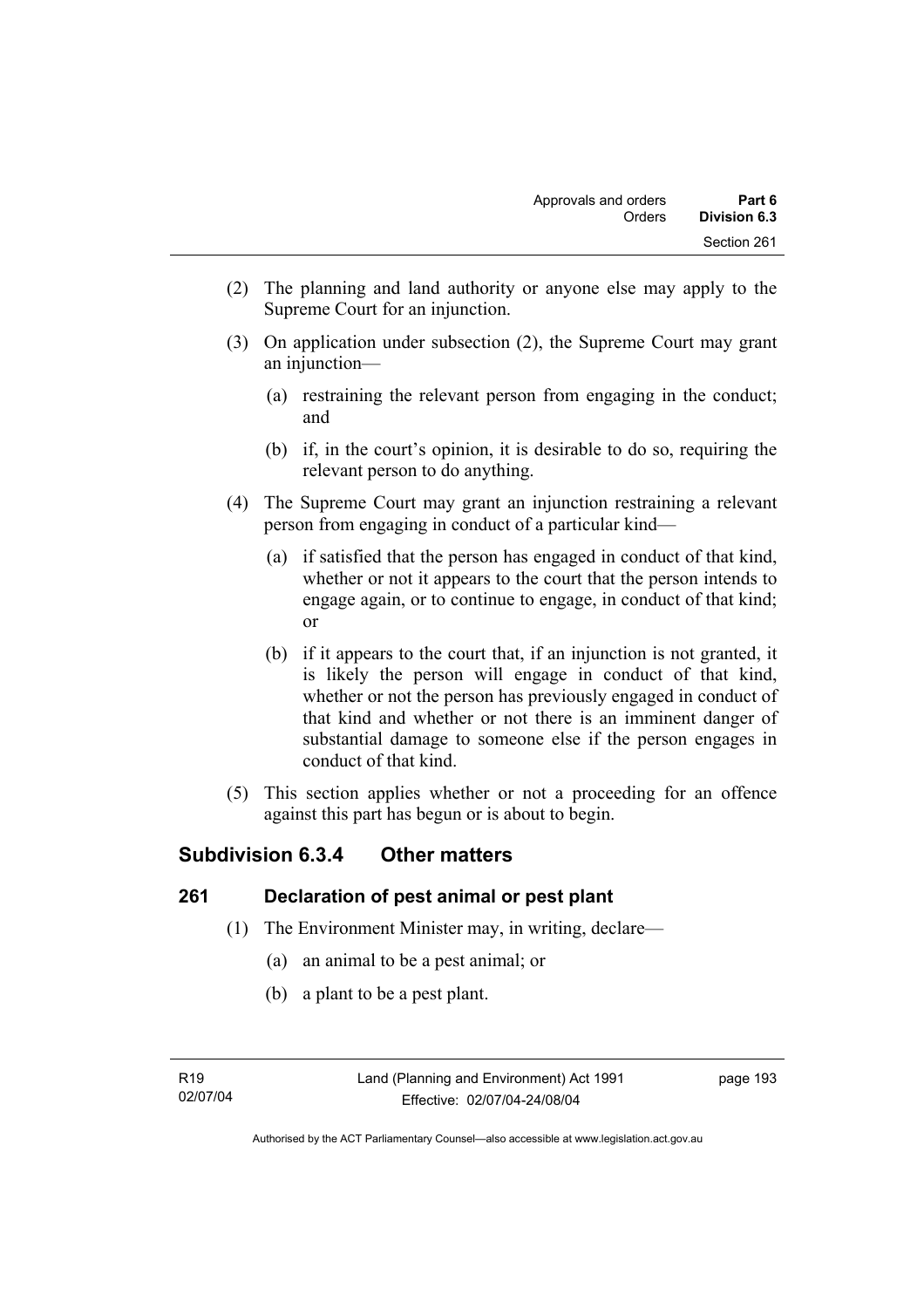- (2) The Environment Minister must not make a declaration unless the Minister has consulted with—
	- (a) the flora and fauna committee under the *Nature Conservation Act 1980*; and
	- (b) for a proposed declaration under subsection  $(1)$  (a)—the animal welfare advisory committee under the *Animal Welfare Act 1992*.
- (3) After making a declaration, the Environment Minister—
	- (a) must arrange for the preparation of a plan for the control of the propagation of the pest animal or plant; and
	- (b) if the declaration was made under subsection (1) (a)—may arrange for the preparation of a code of practice under the *Animal Welfare Act 1992* for the pest animal.
- (4) A declaration is a disallowable instrument.
	- *Note* A disallowable instrument must be notified, and presented to the Legislative Assembly, under the Legislation Act.
- (5) In subsection (1):

*animal* means any live vertebrate, but does not include a human being.

# **Division 6.4 Inspection and seizure powers**

# **Subdivision 6.4.1 Preliminary**

### **262 Definitions for div 6.4**

In this division:

*connected*—a thing is *connected* with an offence if—

- (a) the offence has been committed in relation to it; or
- (b) it will provide evidence of the commission of the offence; or

| page 194 | Land (Planning and Environment) Act 1991 | R <sub>19</sub> |
|----------|------------------------------------------|-----------------|
|          | Effective: 02/07/04-24/08/04             | 02/07/04        |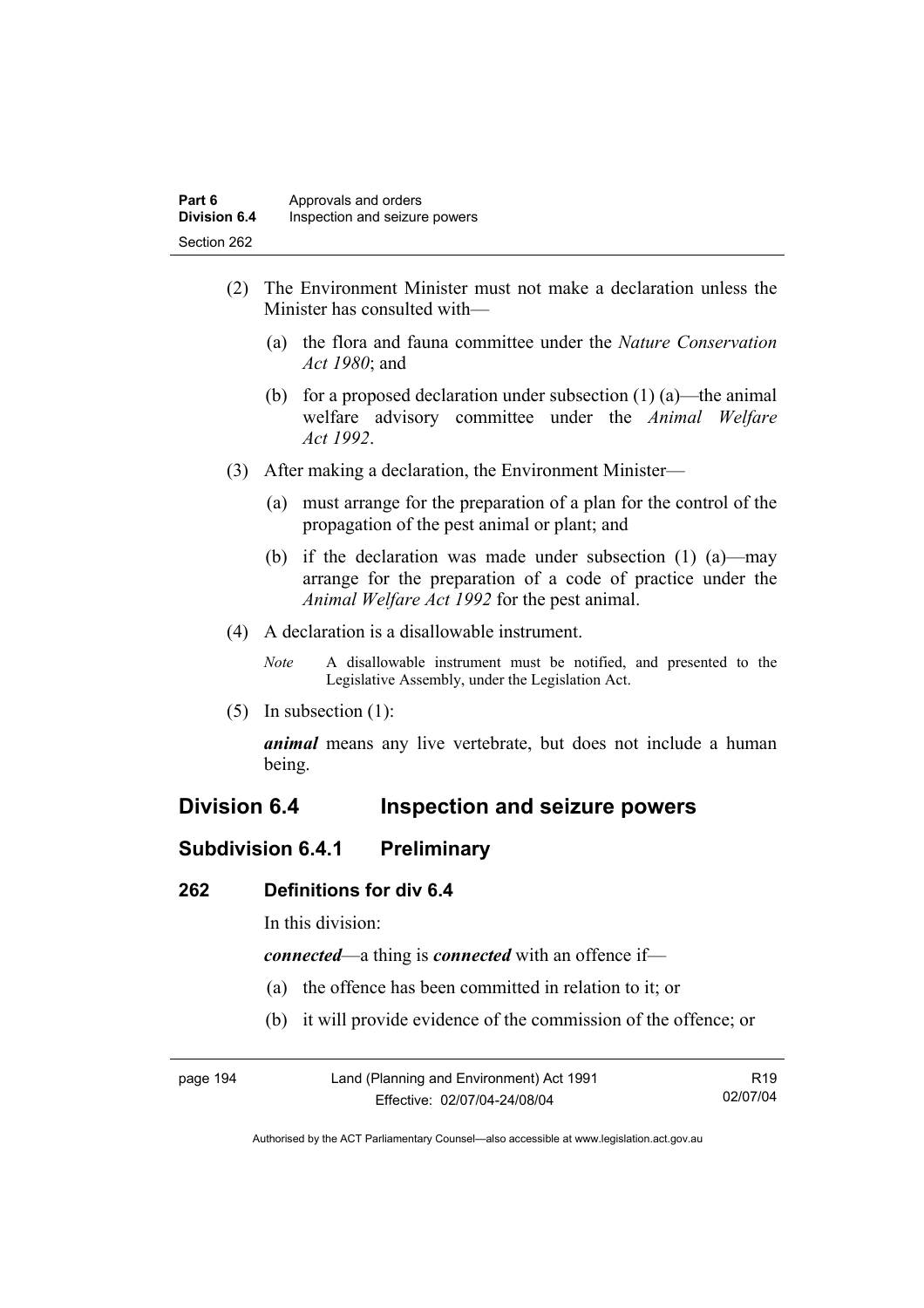(c) it was used, is being used, or is intended to be used, to commit the offence.

*occupier*, of premises, includes—

- (a) a person believed, on reasonable grounds, to be an occupier of the premises; and
- (b) a person apparently in charge of the premises.

*offence* includes an offence that there are reasonable grounds for believing has been, is being, or will be committed.

# **263 Appointment of inspectors**

- (1) The planning and land authority may appoint a person as an inspector for this part.
- *Note 1* For the making of appointments (including acting appointments), see Legislation Act, div 19.3.
- *Note 2* In particular, a person may be appointed for a particular provision of a law (see Legislation Act, s 7 (3)) and an appointment may be made by naming a person or nominating the occupant of a position (see s 207).
- (2) An inspector has the functions that the planning and land authority directs.

### **264 Identity cards**

- (1) The planning and land authority must issue an inspector with an identity card that states the person is an inspector for this Act, or for stated provisions of this Act, and shows—
	- (a) a recent photograph of the person; and
	- (b) the name of the person or the particulars that are prescribed under the *Magistrates Court Act 1930* as the identifying particulars for the person (or both); and
	- (c) the date of issue of the card; and
	- (d) a date of expiry for the card; and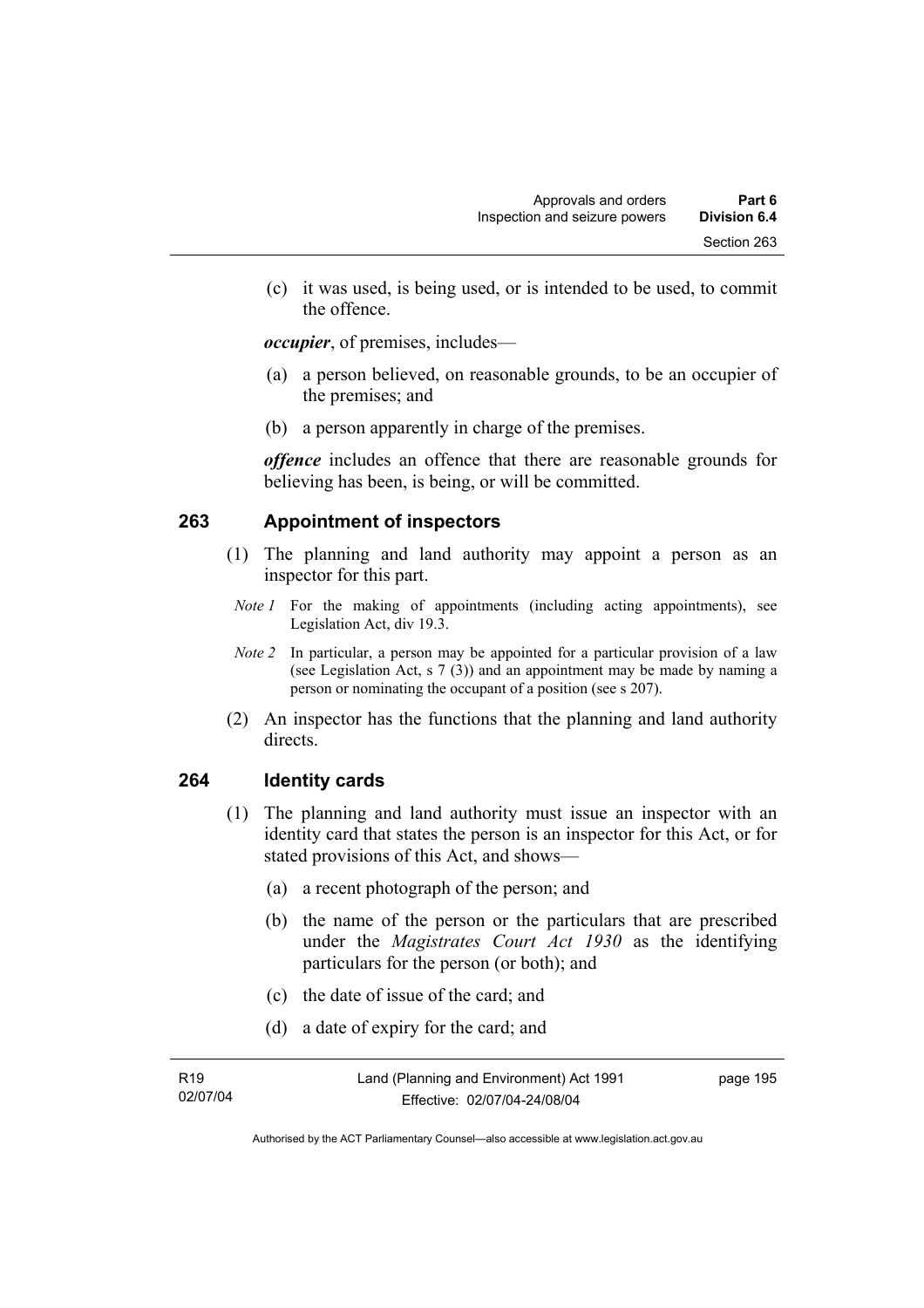- (e) anything else prescribed under the regulations.
- (2) A person commits an offence if—
	- (a) the person ceases to be an inspector; and
	- (b) the person does not return the person's identity card to the chief executive as soon as practicable (but within 7 days) after the day the person ceases to be an inspector.

Maximum penalty: 1 penalty unit.

(3) An offence against this section is a strict liability offence.

#### **265 Power not to be exercised before identity card shown**

An inspector may exercise a power under this Act in relation to a person only if the inspector first shows the person his or her identity card.

# **Subdivision 6.4.2 Inspection**

### **266 Inspections etc**

For the purposes of ascertaining whether or not a controlled activity is being conducted in or on any place—

- (a) in accordance with an approval; or
- (b) without an approval; or
- (c) contrary to the conditions of an approval; or
- (d) in accordance with, or in contravention of, an order;

an inspector may enter the place—

- (e) with the consent of the occupier of the place; or
- (f) under a warrant issued under section 273; or
- (g) with the assistance and by the force that is reasonable, if the inspector believes on reasonable grounds that the

| page 196 | Land (Planning and Environment) Act 1991 | R19      |
|----------|------------------------------------------|----------|
|          | Effective: 02/07/04-24/08/04             | 02/07/04 |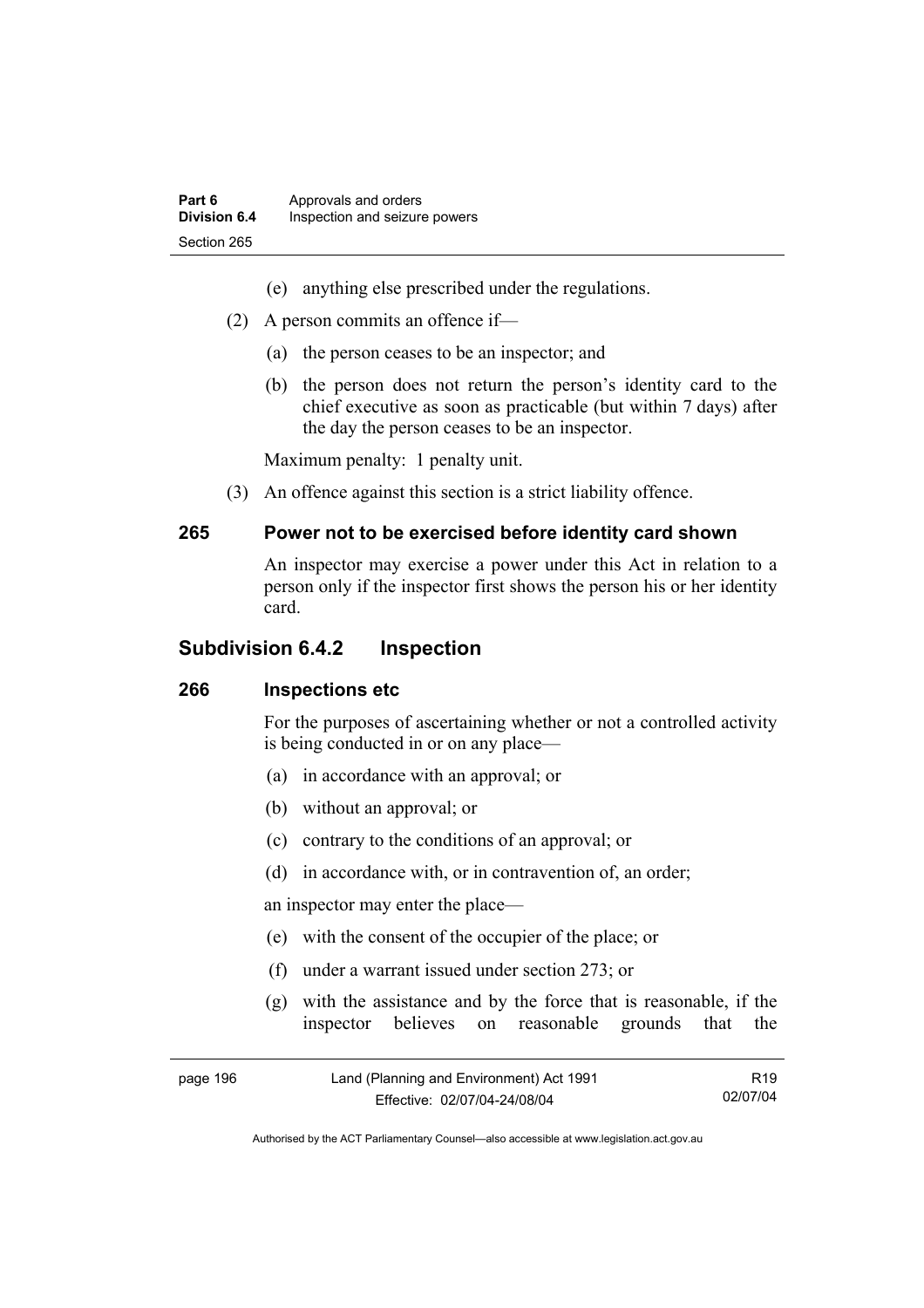circumstances are of such seriousness and urgency as to require the immediate exercise of those powers without the authority of a warrant issued under section 273;

and, subject to section 268, exercise any power referred to in section 269 if the inspector believes on reasonable grounds that a controlled activity is, or is intended to be, conducted in or on that place.

# **267 Consent to entry**

- (1) Before seeking the consent of the occupier of a place for section 266, an inspector shall inform the occupier that he or she may refuse to give that consent.
- (2) If an inspector obtains the occupier's consent for those purposes, the inspector shall ask the occupier to sign a written acknowledgment—
	- (a) that the occupier has been informed that he or she may refuse to give consent, for section 266, for the inspector to enter the place and to exercise any power under section 269; and
	- (b) that the occupier has given the inspector that consent; and
	- (c) of the day and time when the consent was given.
- (3) If it is material, in any proceedings, for a court to be satisfied that an occupier has consented for section 266 and an acknowledgment, in accordance with subsection (2), signed by the occupier, is not produced in evidence, it shall be presumed that the occupier did not consent, but that presumption is rebuttable.

### **269 Powers of inspection**

- (1) Subject to this part, an inspector who enters a place under section 266 may—
	- (a) inspect, examine, take measurements of, or conduct tests relating to, the premises or a controlled activity conducted in or on that place; and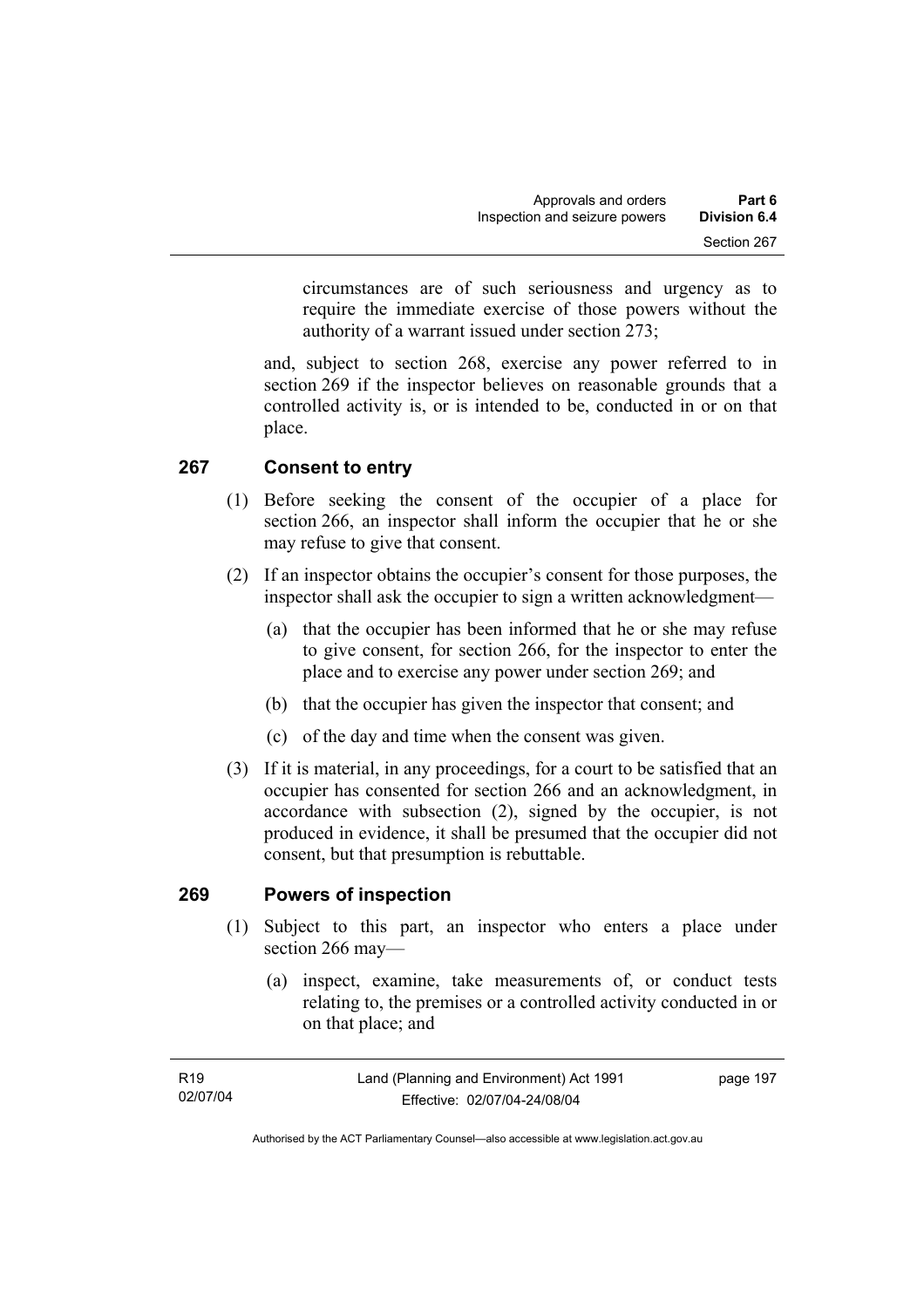- (b) take the photographs, video recordings, or make the sketches or other recordings, that the inspector believes on reasonable grounds to be necessary; and
- (c) take samples of anything that the inspector believes on reasonable grounds is connected with an offence against this part; and
- (d) seize anything that the inspector believes on reasonable grounds to be connected with an offence against this part; and
- (e) inspect, make copies of, or take extracts from, any document in or on that place that the inspector believes on reasonable grounds is connected with an offence against this part; and
- (f) require any person in or on the place—
	- (i) to give the inspector such information; or
	- (ii) to produce to the inspector any document containing such information;

relating to the use of the place in relation to the conduct of a controlled activity; and

- (g) require any person in or on the place to answer questions; and
- (h) require any person on the premises to give the inspector the assistance that is reasonable to enable the inspector to exercise his or her powers under this section.
- (2) A person shall not, without reasonable excuse, fail to comply with a requirement made of the person under subsection  $(1)$   $(f)$ ,  $(g)$  or  $(h)$ .

Maximum penalty: 50 penalty units.

# **271 Taking samples**

An inspector who takes samples under section 269 (1) (c) shall—

 (a) ensure that the sample permits paragraph (c) to be complied with; and

| page 198 | Land (Planning and Environment) Act 1991 | R <sub>19</sub> |
|----------|------------------------------------------|-----------------|
|          | Effective: 02/07/04-24/08/04             | 02/07/04        |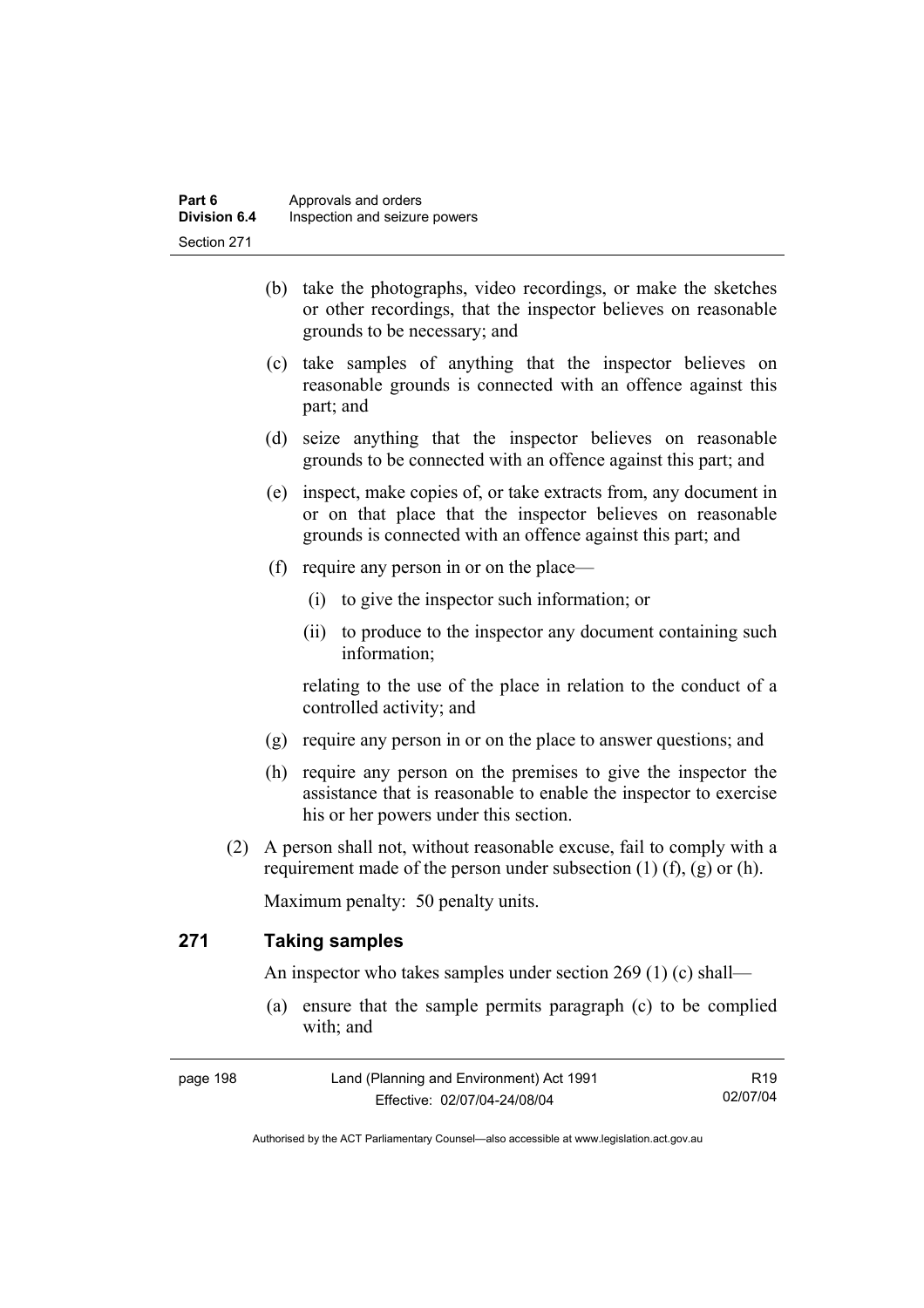- (b) give a receipt for the sample to the occupier of the place from where the sample was taken; and
- (c) divide the sample into 2 parts as nearly as practicable identical in size and composition to each other and each suitable for the purpose of analysis; and
- (d) place each of those parts in a separate container and seal each container; and
- (e) attach to each container a label bearing the signature of the inspector and particulars of the date and time when, and the place where, the sample was taken; and
- (f) give 1 container to the occupier of the place.

### **272 Disposal of seized items**

- (1) If a thing has been seized under section 269 (1) (d) and—
	- (a) a prosecution for an offence against this part in relation to that thing has not been instituted within 90 days after the day of seizure; or
	- (b) a person is so charged but is not convicted;

subject to subsection (2), the planning and land authority shall take all reasonably practical steps to give the thing to the person whom the authority reasonably believes to be entitled to it.

- (2) If a person is—
	- (a) convicted of an offence against this part; or
	- (b) dealt with under the *Crimes Act 1900*, section 402 in relation to an offence against this Act;

the court may order that anything seized under section 269 (1) (d) and connected with the offence—

 (c) be given to the person who appears to the court to be entitled to it; or

| R <sub>19</sub> | Land (Planning and Environment) Act 1991 | page 199 |
|-----------------|------------------------------------------|----------|
| 02/07/04        | Effective: 02/07/04-24/08/04             |          |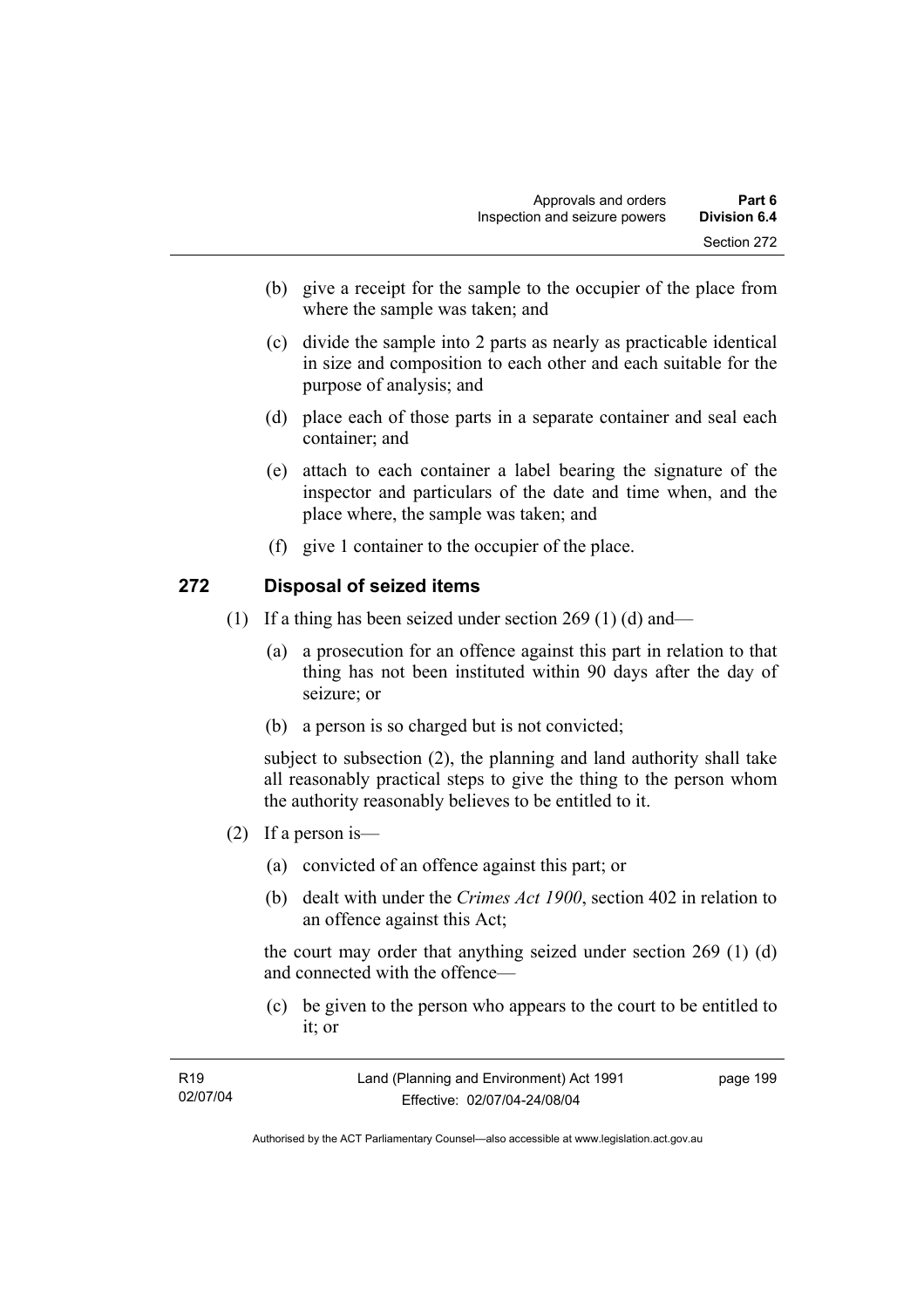(d) be forfeited to the Territory.

### **273 Search warrants**

- (1) If an inspector suspects on reasonable grounds that there is in or on any place a thing of a particular kind connected with a particular offence against this part or the regulations, the inspector may—
	- (a) lay before a magistrate an information on oath setting out those grounds; and
	- (b) apply for the issue of a warrant to search the place for things of that kind.
- (2) If an application is made under subsection (1) for a warrant to search a place, a magistrate may, subject to subsection (3), issue a warrant authorising an inspector named in the warrant, with the assistance and by the force that is necessary and reasonable—
	- (a) to enter the place; and
	- (b) to ascertain whether or not a controlled activity is being conducted in or on the place; and
	- (c) to search the place for things of the kind specified in the warrant; and
	- (d) to seize anything found in the course of the search that the inspector believes on reasonable grounds to be a thing of that kind connected with the relevant offence.
- (3) A magistrate shall not issue a warrant under subsection (2) unless—
	- (a) the informant or another person has given the magistrate, either orally or by affidavit, any further information that the magistrate requires about the grounds on which the issue of the warrant is being sought; and
	- (b) the magistrate is satisfied that there are reasonable grounds for issuing the warrant.

R19 02/07/04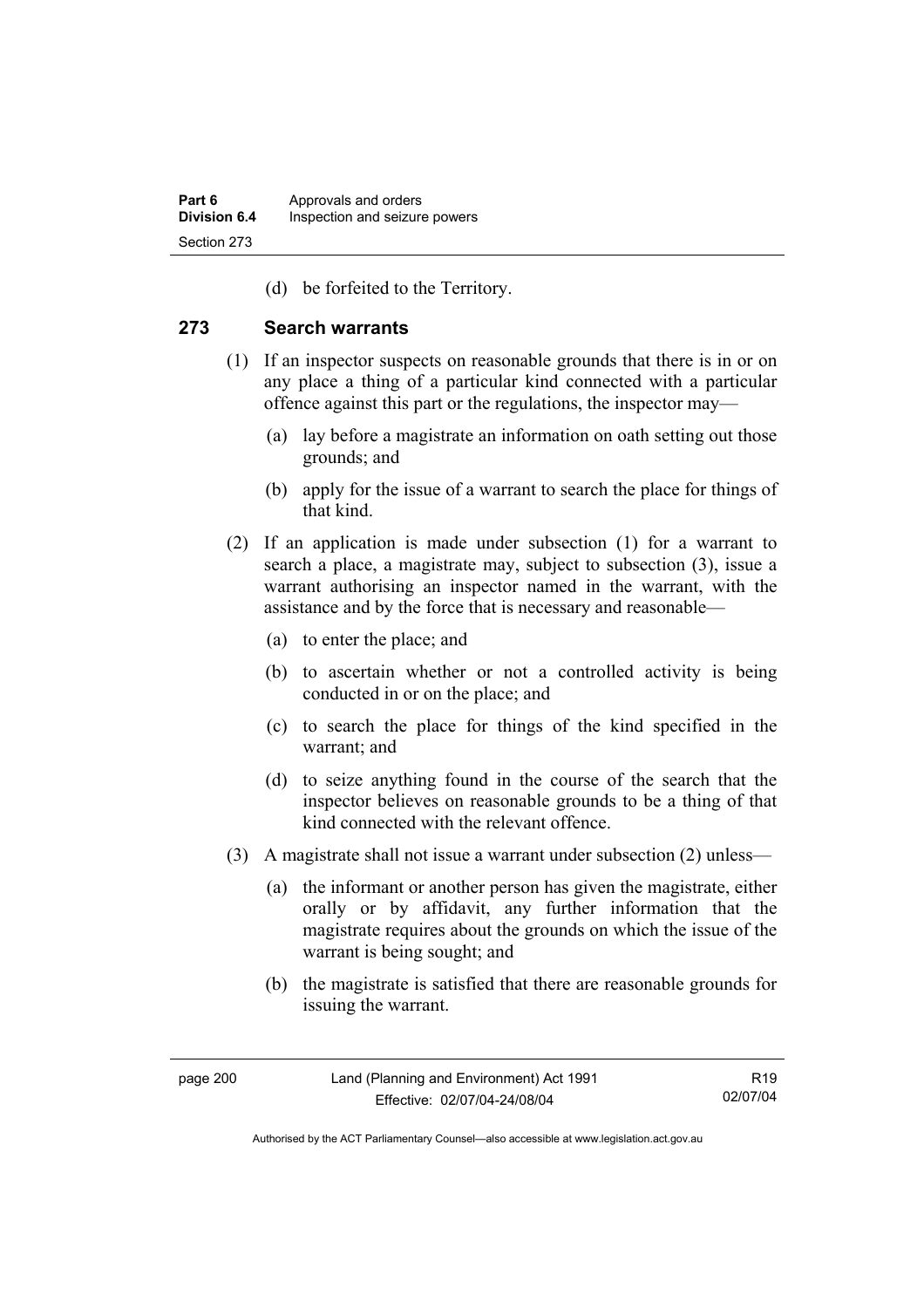- (4) A warrant shall—
	- (a) state the purpose for which it is issued; and
	- (b) specify the nature of the relevant offence; and
	- (c) specify particular hours during which the entry is authorised, or state that the entry is authorised at any time of the day or night; and
	- (d) include a description of the kinds of things in relation to which the powers under the warrant may be exercised; and
	- (e) specify the date (not later than 28 days after the date of issue of the warrant) when the warrant ceases to have effect.

## **Division 6.6 Miscellaneous**

## **Subdivision 6.6.1 Review of decisions**

### **275 AAT review—general**

- (1) A person whose interests are affected by a decision mentioned in schedule 4, part 4.1, column 4 may apply to the AAT for review of the decision.
- (2) A person mentioned in schedule 4, part 4.1, column 2 who makes a decision mentioned in column 4 of the item mentioning the person must give written notice to people whose interests the person believes are affected by the decision.
- (3) The notice under subsection (2) must comply with the requirements of the code of practice in force under the *Administrative Appeals Tribunal Act 1989*, section 25B (1).

## **275A Approvals subject to entity's satisfaction**

(1) This section applies if—

page 201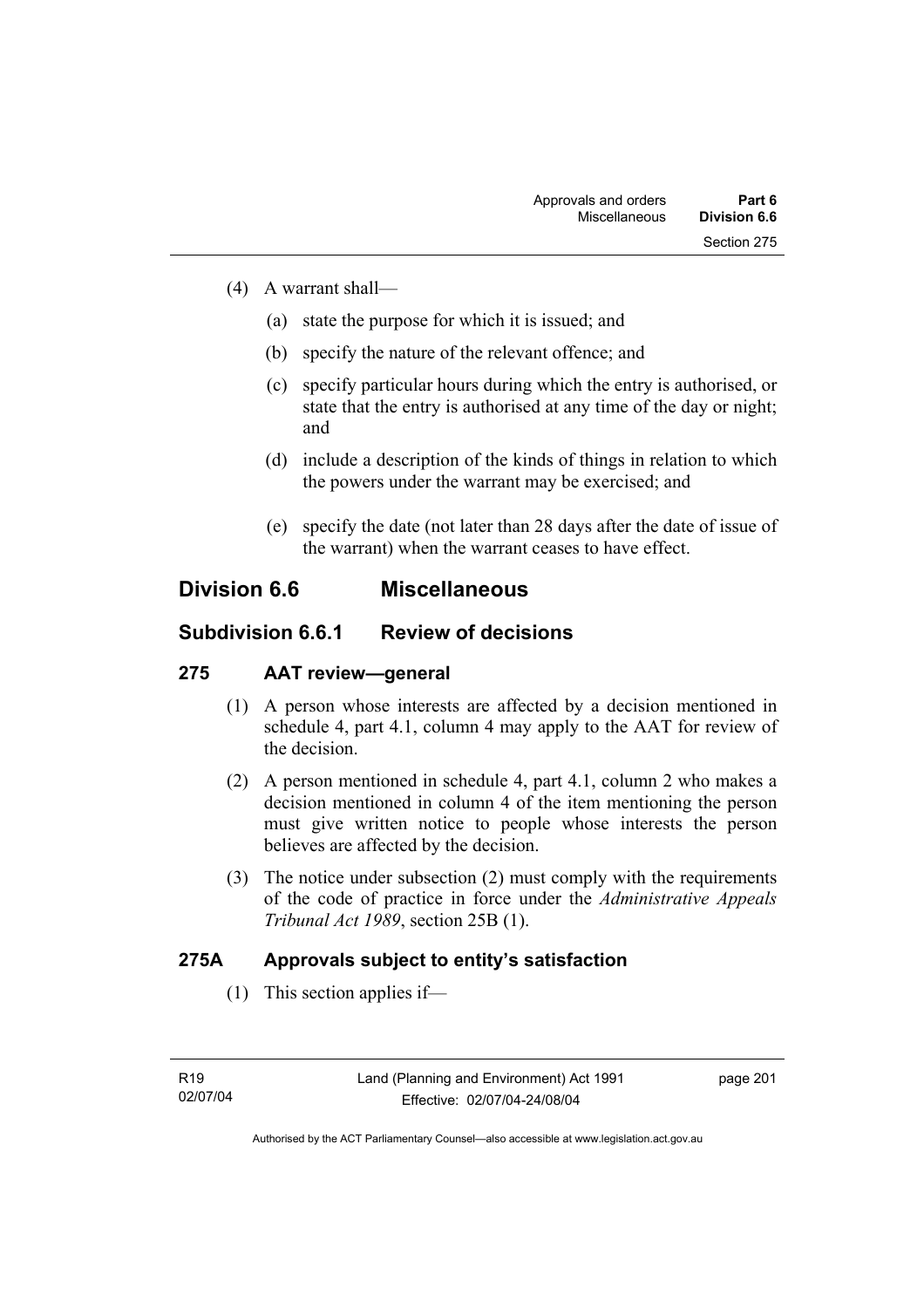| Part 6       | Approvals and orders |
|--------------|----------------------|
| Division 6.6 | Miscellaneous        |
| Section 276  |                      |

- (a) an approval given to a person contains a condition that a development is to be carried out to the satisfaction of an entity mentioned in the approval; and
- (b) the entity decides that the development has not been carried out to its satisfaction.
- *Note* Section 245 (3) (a) allows a relevant authority to impose a condition of the kind mentioned in s (1) (a).
- (2) The entity must give the person written notice of the decision.
- (3) The notice must be in accordance with the requirements of the code of practice in force under the *Administrative Appeals Tribunal Act 1989*, section 25B (1).
- (4) A person whose interests are affected by a decision mentioned in subsection (1) (b) may apply to the AAT for review of the decision.

#### **276 Review of decisions—objectors and third parties to approvals**

- (1) A person who is qualified under subsection (2) may apply to the AAT for review of a decision of the relevant authority to—
	- (a) approve an application under section 230 or section 246A; or
	- (b) include a condition in an approval.
	- *Note* Section 245 deals with inclusion of conditions.
- (2) A person is qualified to make an application under subsection (1) if—
	- (a) the person objected to the grant of the approval of the relevant application to undertake development under section 237; or
	- (b) the AAT is satisfied that the person had reasonable grounds for not objecting within the prescribed period.
- (3) An application under subsection (1) must be made within 4 weeks after the day the person was notified of the decision.

R19 02/07/04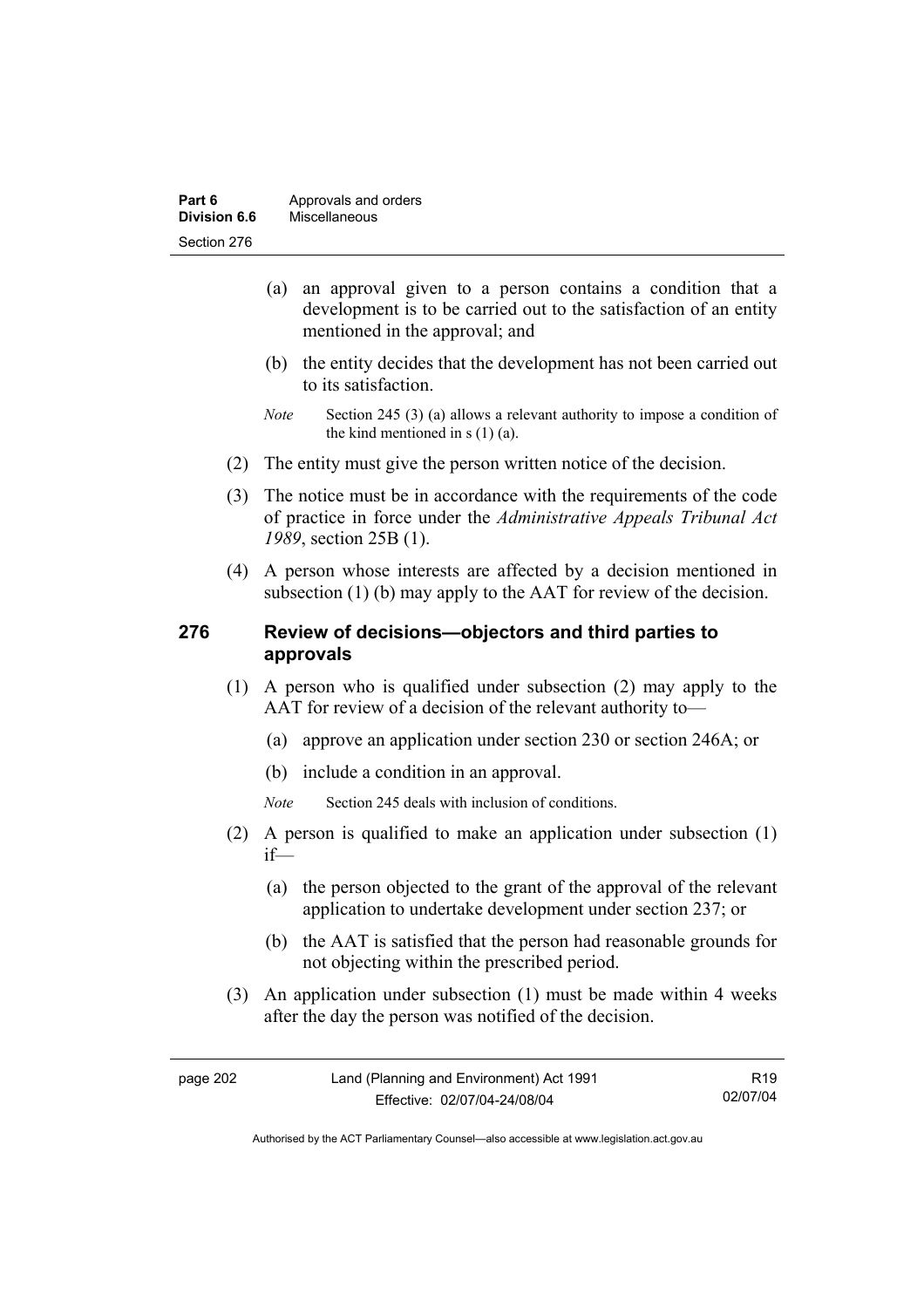- (4) A notice given under section 243 to a person who objected under section 237 shall be in accordance with the requirements of the code of practice in force under the *Administrative Appeals Tribunal Act 1989*, section 25B (1)*.*
- (5) At the hearing of a proceeding before the administrative appeals tribunal, the tribunal shall have regard to—
	- (a) any decisions or recommendations of a committee of the Legislative Assembly in relation to; and
	- (b) any environmental impact statement made, or inquiry conducted into;

a matter that is in issue in the hearing.

(6) In this section:

*person* includes an unincorporated association.

 (7) For this section, an organisation or association of persons, whether incorporated or not, shall be taken to have interests that are affected by a decision if the decision relates to a matter included in the objects or purposes of the organisation or association.

### **277 Review of decisions—orders and prohibition notices**

- (1) Application may be made to the administrative appeals tribunal for review of a decision of the planning and land authority—
	- (a) to make an order under section 254A (2) (Decision on application to planning and land authority for order) or section 256 (2) (Decision on proposed order on planning and land authority's own initiative); or
	- (b) not to make an order under section 254A (2); or
	- (c) to include in an order under section 254A (2) or section 256 (2) a direction of a kind mentioned in section 257 (3); or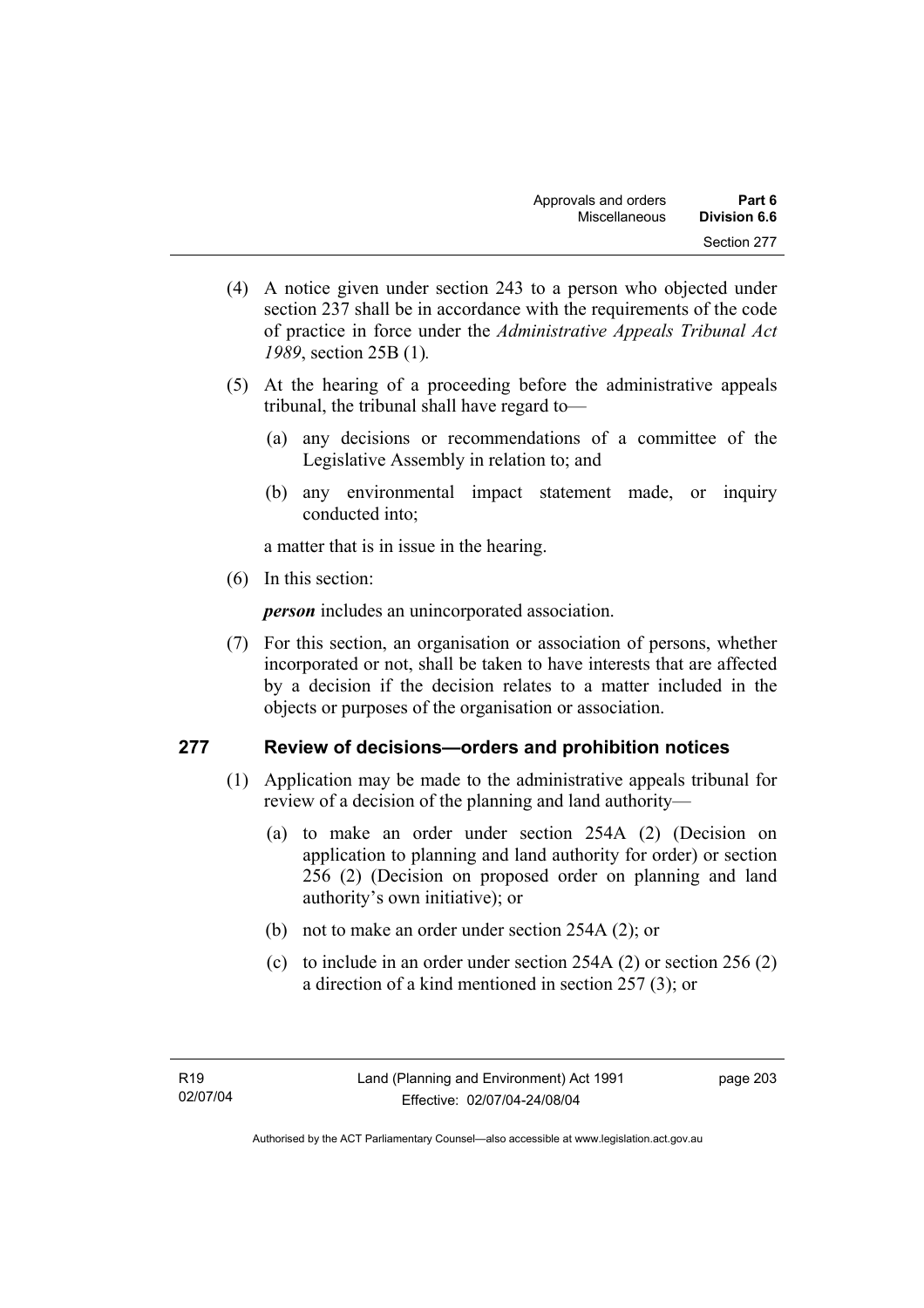| Part 6       | Approvals and orders |
|--------------|----------------------|
| Division 6.6 | Miscellaneous        |
| Section 278  |                      |

- (d) to refuse, under section 258A (4) (Ending of orders), to revoke an order; or
- (e) to give a prohibition notice under section 260 (3) (Prohibition notices—making); or
- (f) to refuse, under section 260B (5) (Prohibition notices ending), to revoke a prohibition notice.
- (2) A notice given by the planning and land authority to a person in accordance with section 257A (a), (b), (c) or  $(g)$  (Notice of making of orders) must be in accordance with the requirements of the code of practice under the *Administrative Appeals Tribunal Act 1989*, section 25B (1).

#### **278 Notification of objectors**

- (1) This section applies in relation to a decision mentioned in schedule 4, part 4.1.
- (2) The person who made the decision must, as soon as practicable, tell each person who, under section 237, objected to the application in relation to which the decision was made, in writing, about the application to the tribunal.
- (3) A notice under subsection (1) shall include a statement to the effect that the person to whom it is given is entitled, on application to the administrative appeals tribunal, to be made a party to the proceedings for the review.
- (4) In this section:

*applicant* means—

- (a) for a decision mentioned in schedule 4, part 4.1, items 1 to  $7$ the applicant for the decision; or
- (b) for a decision mentioned in schedule 4, part 4.1 item 8—the person to whom the approval was granted.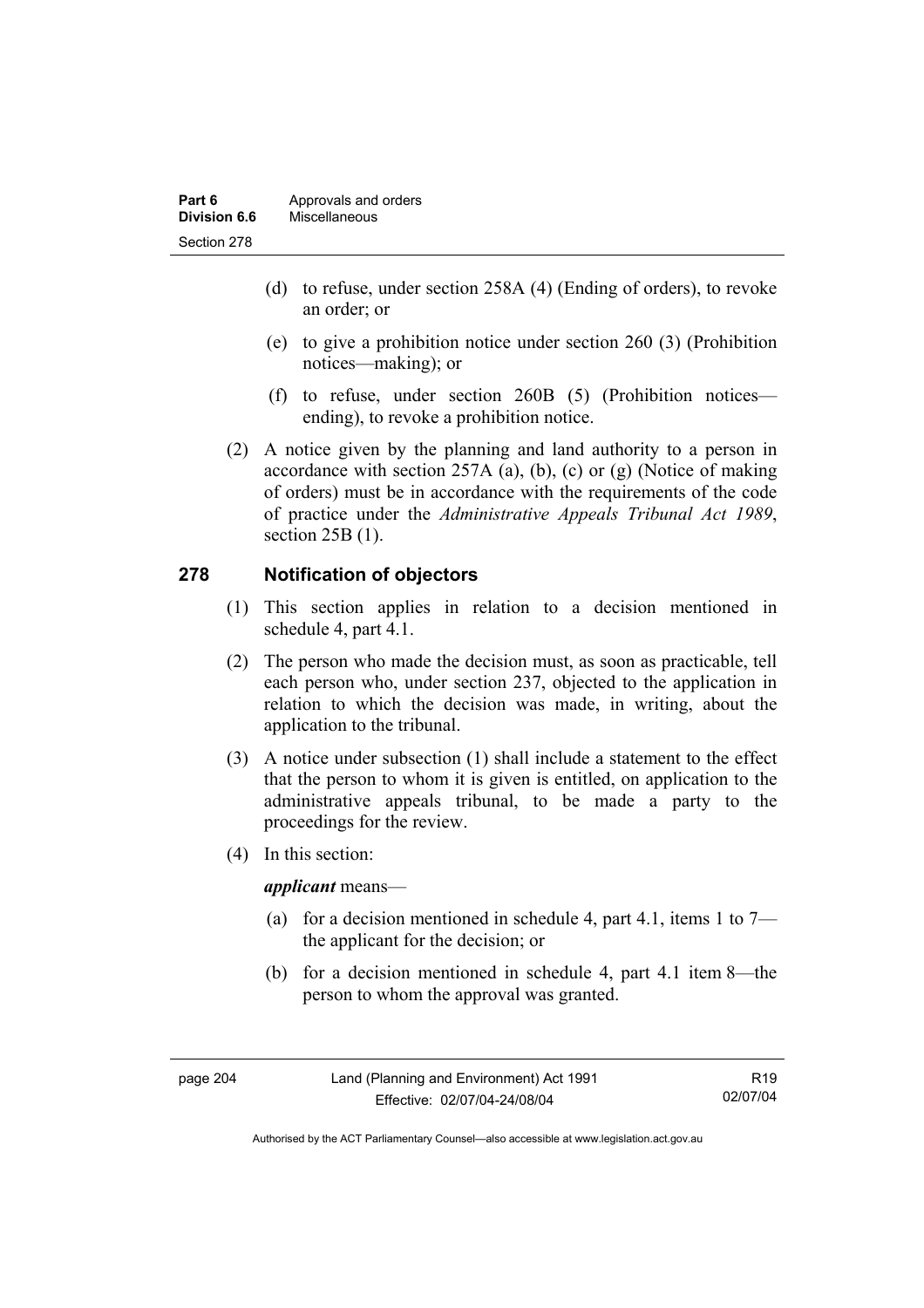### **279 Application for review by objectors—notification to applicants**

- (1) If an objector makes an application under section 276 for the review of a decision, the objector shall, at the same time, give notice to the person who made the application for approval of the decision in relation to which the objector has applied for review.
- (2) A notice under subsection (1) shall include a statement to the effect that the person to whom it is given is entitled, on application to the administrative appeals tribunal, to be made a party to the proceedings for the review.
- (3) In subsection (1):

*objector* means a person mentioned in section 276 (2).

## **279A Challenge to validity of certain decisions**

- (1) The validity of a decision made by the Minister on an application to which section 229B (6) applies may not be questioned in any legal proceedings except those begun within 28 days after the date of the decision.
- (2) In this section:

*legal proceedings* does not include an application to the administrative appeals tribunal.

## **Subdivision 6.6.2 General**

### **282 Regulations for pt 6**

- (1) The regulations may make provision for—
	- (a) the lodging of applications; and
	- (b) the form and conditions of a bond referred to in section 245 (3) (f), including the method of calculating the amount of the bond and the conditions of payment under the bond; and

| R19      | Land (Planning and Environment) Act 1991 | page 205 |
|----------|------------------------------------------|----------|
| 02/07/04 | Effective: 02/07/04-24/08/04             |          |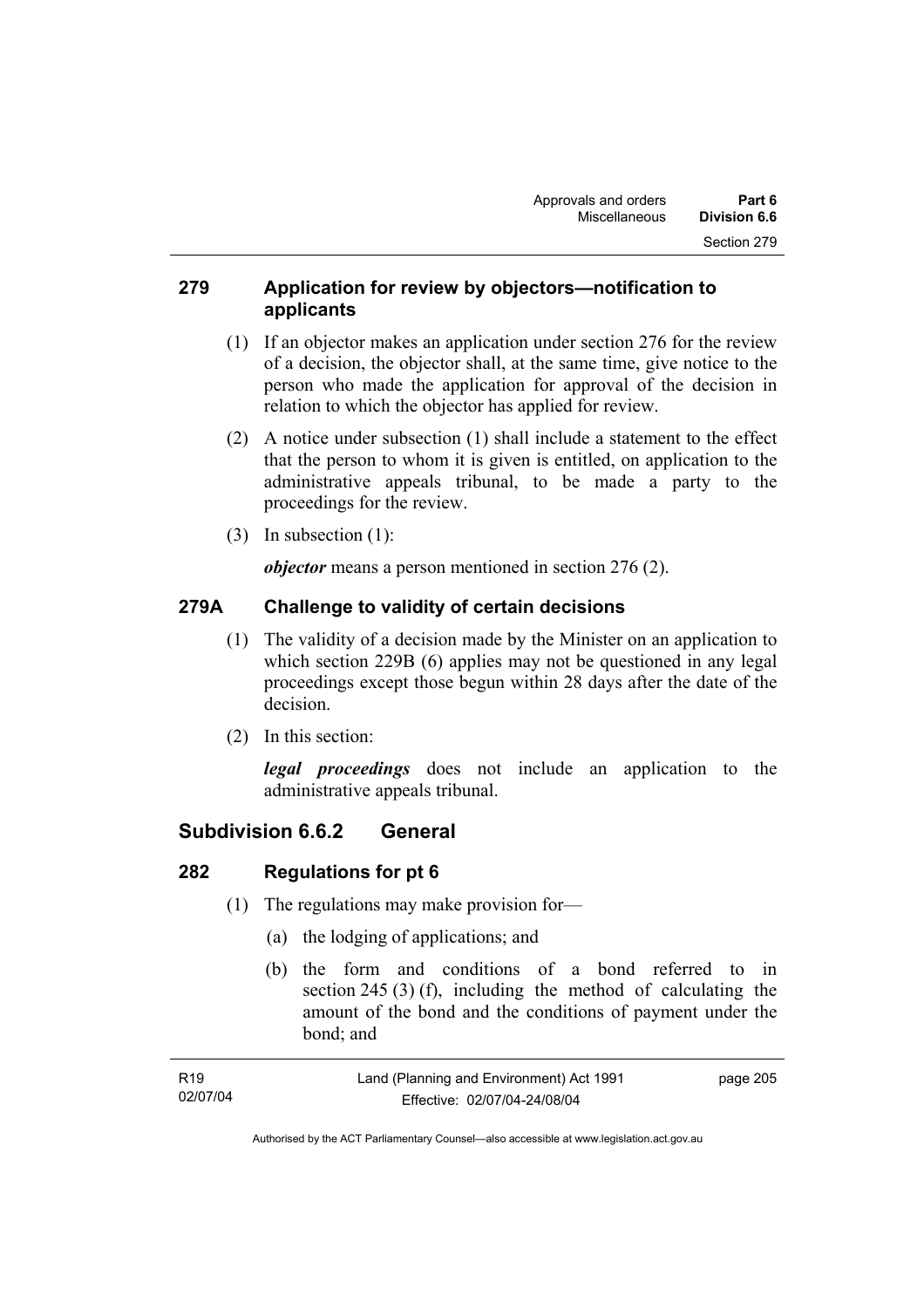- (c) the exemption of the Territory or a Territory authority from the requirements of all or any of the provisions of this part; and
- (d) the circumstances, whether generally or in a particular case, in which an exemption under paragraph (c) applies; and
- (e) exempting a development of a kind specified in the regulations, either absolutely or subject to conditions, from the application of this part or any provision of this part; and
- (f) exempting a controlled activity of a kind specified in the regulations, either absolutely or subject to conditions, from the application of this part or any provision of this part; and
- (g) the extension of any period within which action is to be taken by the Minister, the planning and land authority or anyone else, under this part or the regulations.
- (2) The regulations may authorise the Minister to exempt from this part or any provision of this part a development that consists of the erection, fixing or displaying of a sign or advertising material on the land, otherwise than in accordance with a right to do so expressly given by a current licence granted under this Act or a current lease.
- (3) An exemption under a regulation mentioned in subsection (2) is a disallowable instrument.
	- *Note* A disallowable instrument must be notified, and presented to the Legislative Assembly, under the Legislation Act.
- (4) An exemption under subsection (1) or (2) that relates to a development mentioned in subsection (2) may be conditional.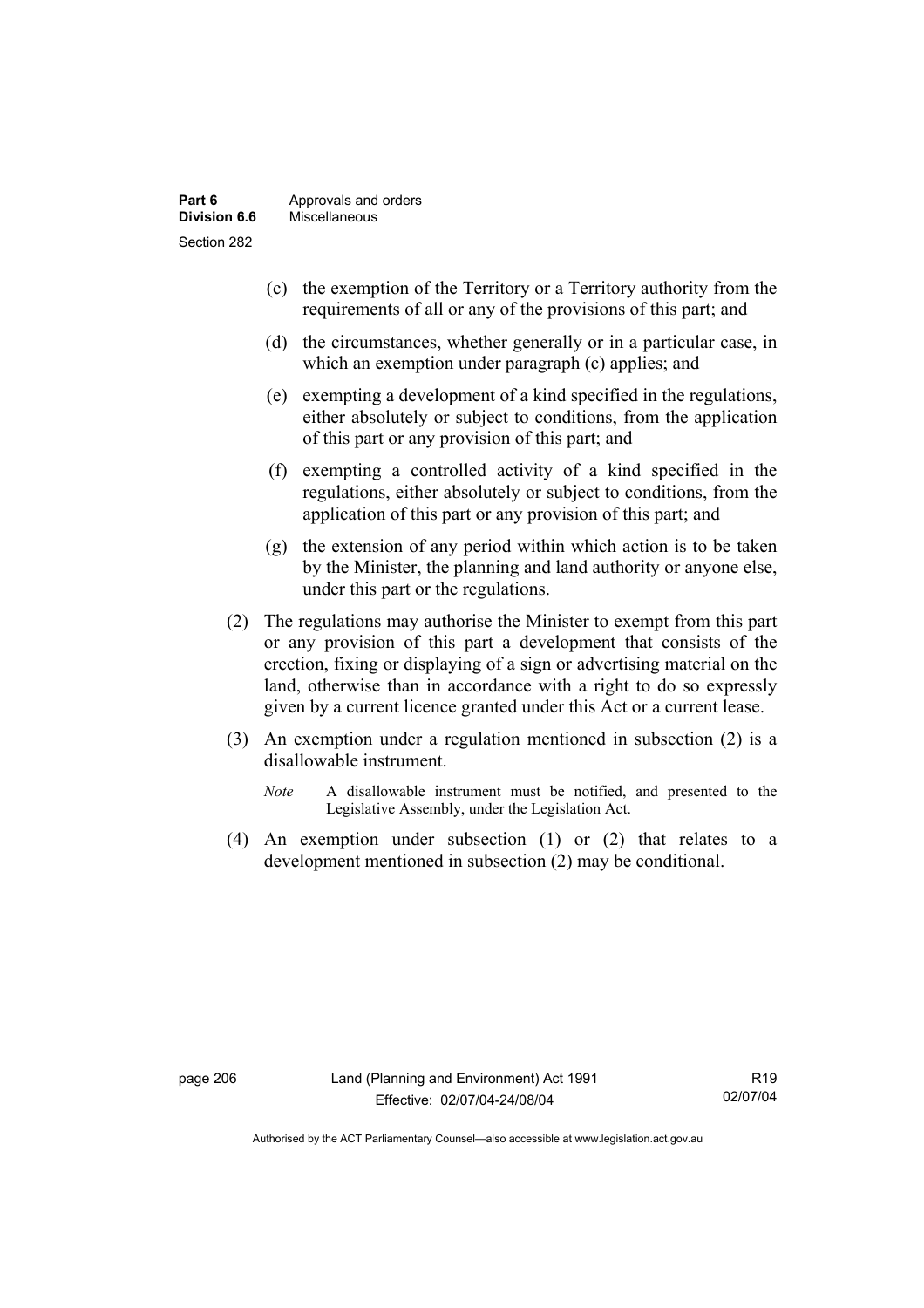## **Part 7 Administrative appeals**

#### **282A AAT review of decisions**

- (1) Application may be made to the AAT for review of the following decisions:
	- (a) a decision mentioned in subsection (3) or (4);
	- (b) a decision not to register a place under section 69 (1) (b) or 73 (1) (b);
	- (c) a decision mentioned in schedule 4, part 4.2, column 4.
- (2) A person mentioned in schedule 4, part 4.2, column 2, who makes a decision mentioned in column 4 of the item in which the person is mentioned must give written notice to people whose interests the person believes are affected by the decision.
- (3) If the Environment Minister, under section 125 (5), fixes a maximum price for the sale by a proponent of a copy of a draft environmental impact statement, the Environment Minister must give written notice of the decision to the proponent.
- (4) If the planning and land authority decides to vary a land management agreement under a provision mentioned in section 186C (3), the authority must give written notice of the decision to the other party to the agreement.
- (5) A notice under subsection (2), (3) or (4) must comply with the requirements of the code of practice in force under the *Administrative Appeals Tribunal Act 1989*, section 25B (1).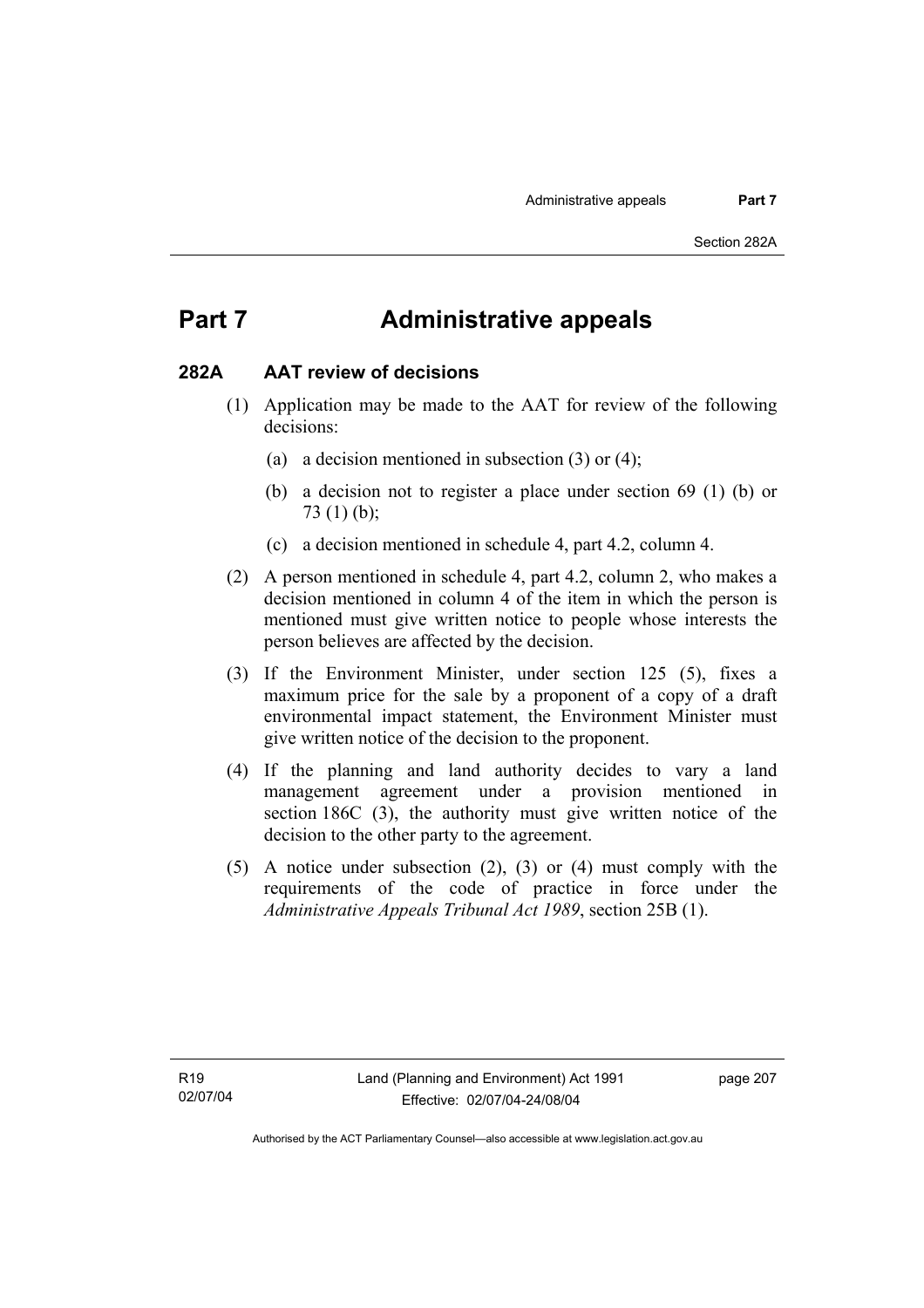#### **Part 8** Miscellaneous

Section 283

## **Part 8 Miscellaneous**

#### **283 People authorised to exercise powers of Executive**

- (1) The Executive may, in writing, authorise anybody to act on its behalf in the exercise of a function under part 2 (Planning) or part 5 (Land administration), other than a function under the following provisions:
	- section 163 (4) (Leases to community organisations)
	- section 164 (3) (Special leases)
	- section 167 (1) (Eligibility for certain classes of leases)
	- section 178 (3) (Refund of amount paid for grant of lease).
- (2) If the exercise of a function by the Executive in accordance with this part is dependent on the opinion, belief or state of mind of the Executive in relation to a matter and a person has, under subsection (1), been authorised to exercise that function, the function may be exercised by the person so authorised on his, her or its opinion, belief or state of mind in relation to the matter.

### **284 Power of administrative appeals tribunal and Supreme Court**

If a person appeals, or purports to appeal, under this Act—

- (a) to the administrative appeals tribunal; or
- (b) against a determination or decision of the administrative appeals tribunal to the Supreme Court;

and it appears to the tribunal or court, as the case may be—

 (c) that the appeal, or purported appeal, or the decision, or the purported decision, against which the appeal, or purported

R19 02/07/04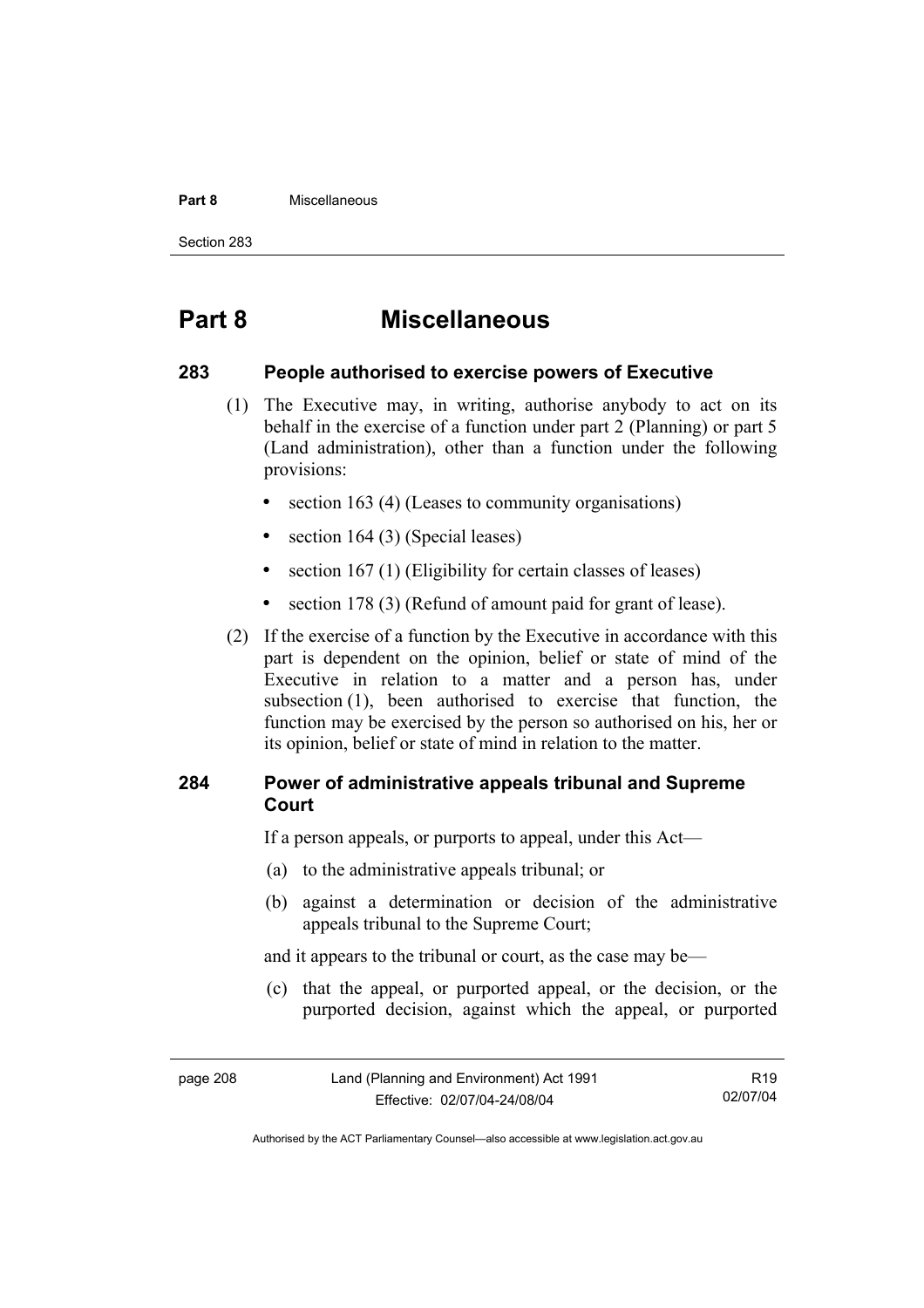appeal, has been brought is affected by a failure to comply with a requirement of this Act; and

 (d) that to exercise the powers given by this section would not be unjust or inequitable;

the tribunal or court may order that, subject to any specified conditions, the requirement concerned be dispensed with to the necessary extent.

#### **286 Acts and omissions of representatives**

(1) In this section:

*person* means an individual.

*Note* See the Criminal Code, pt 2.5 for provisions about corporate criminal responsibility.

*representative*, of a person, means an employee or agent of the person.

*state of mind*, of a person, includes—

- (a) the person's knowledge, intention, opinion, belief or purpose; and
- (b) the person's reasons for the intention, opinion, belief or purpose.
- (2) This section applies to a prosecution for any offence against this Act.
- (3) If it is relevant to prove a person's state of mind about an act or omission, it is enough to show—
	- (a) the act was done or omission made by a representative of the person within the scope of the representative's actual or apparent authority; and
	- (b) the representative had the state of mind.

page 209

Authorised by the ACT Parliamentary Counsel—also accessible at www.legislation.act.gov.au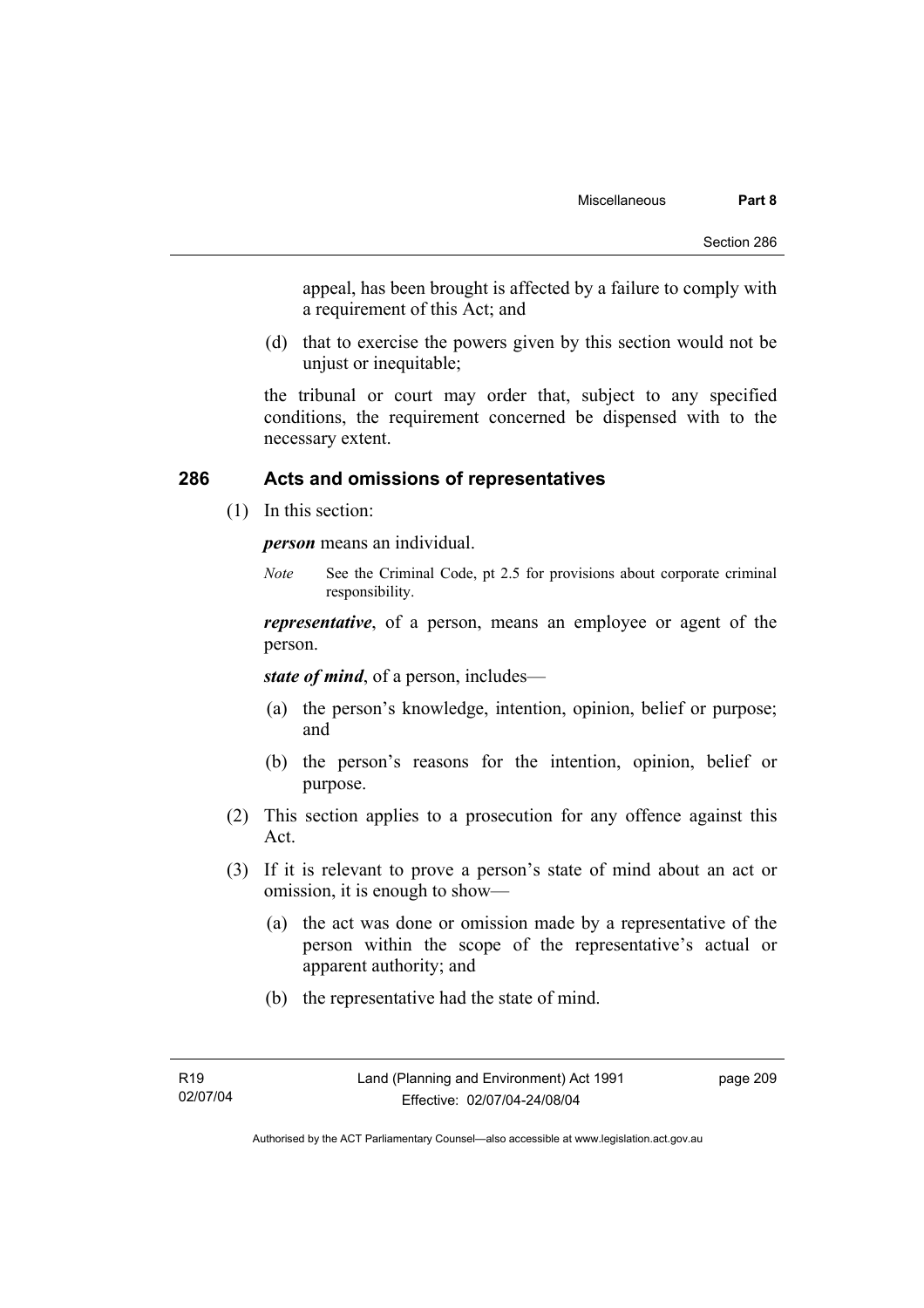#### **Part 8** Miscellaneous

#### Section 287

- (4) An act done or omitted to be done on behalf of a person by a representative of the person within the scope of the representative's actual or apparent authority is also taken to have been done or omitted to be done by the person.
- (5) However, subsection (4) does not apply if the person establishes that reasonable precautions were taken and appropriate diligence was exercised to avoid the act or omission.
- (6) A person who is convicted of an offence cannot be punished by imprisonment for the offence if the person would not have been convicted of the offence without subsection (3) or (4).

#### **287 Determination of fees**

- (1) The Minister may, in writing, determine fees for this Act.
	- *Note* The Legislation Act contains provisions about the making of determinations and regulations relating to fees (see pt 6.3).
- (2) A determination is a disallowable instrument.
	- *Note* A disallowable instrument must be notified, and presented to the Legislative Assembly, under the Legislation Act.

### **287A Approved forms**

- (1) The Minister may, in writing, approve forms for section 186C (Land management agreements).
- (2) The planning and land authority may approve forms for any other provision of this Act.
- (3) If a form is approved for a particular purpose, the form must be used for that purpose.

*Note* For other provisions about forms, see Legislation Act, s 255.

- (4) A form approved for section 186C is a disallowable instrument.
	- *Note* A disallowable instrument must be notified, and presented to the Legislative Assembly, under the Legislation Act.

page 210 Land (Planning and Environment) Act 1991 Effective: 02/07/04-24/08/04 R19 02/07/04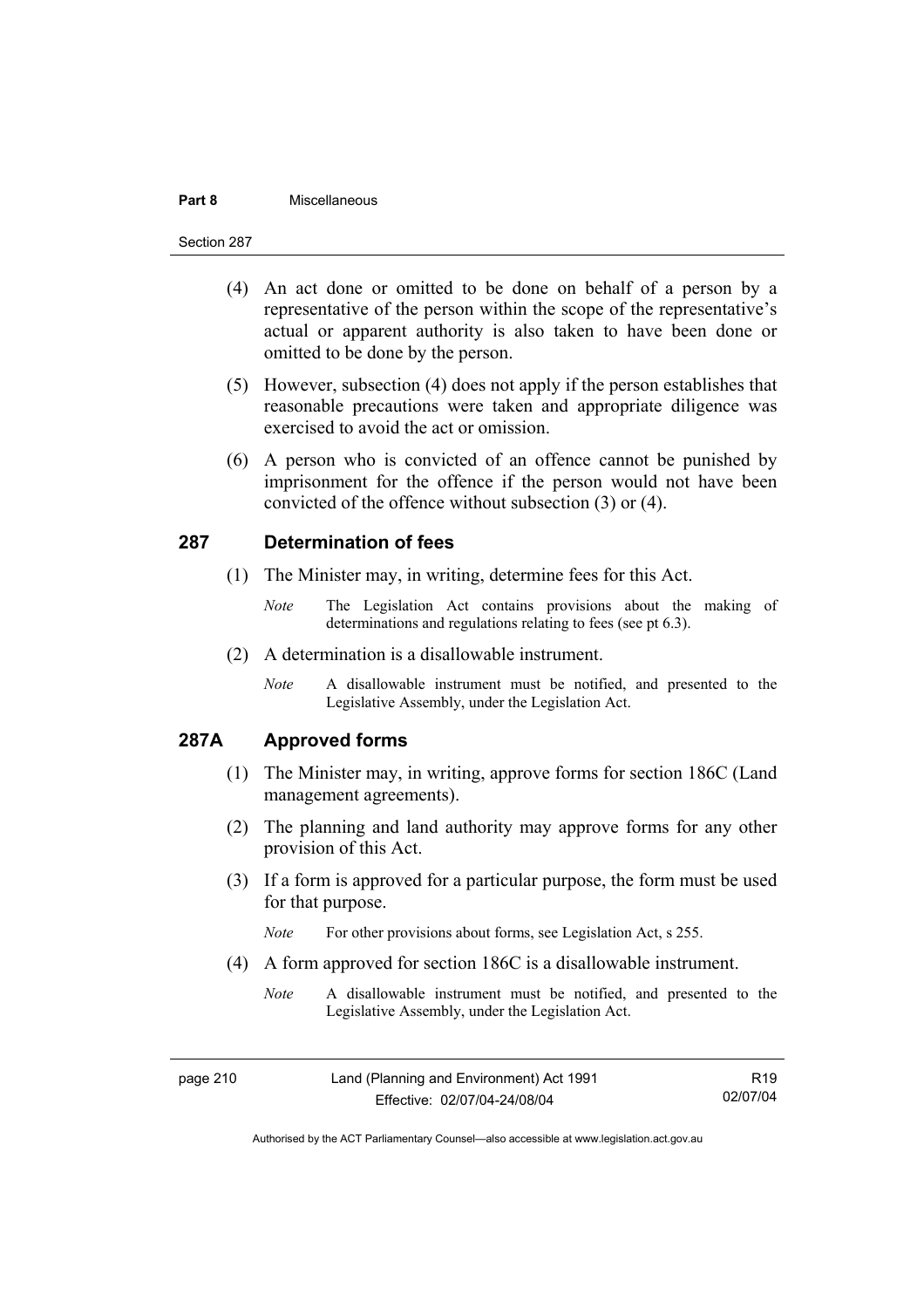(5) A form approved for any other provision is a notifiable instrument.

*Note* A notifiable instrument must be notified under the Legislation Act.

## **288 Regulation-making power**

- (1) The Executive may make regulations for this Act.
	- *Note* Regulations must be notified, and presented to the Legislative Assembly, under the Legislation Act.
- (2) The regulations may prescribe offences for contraventions of the regulations and prescribe maximum penalties of not more than 10 penalty units for offences against the regulations.

R19 02/07/04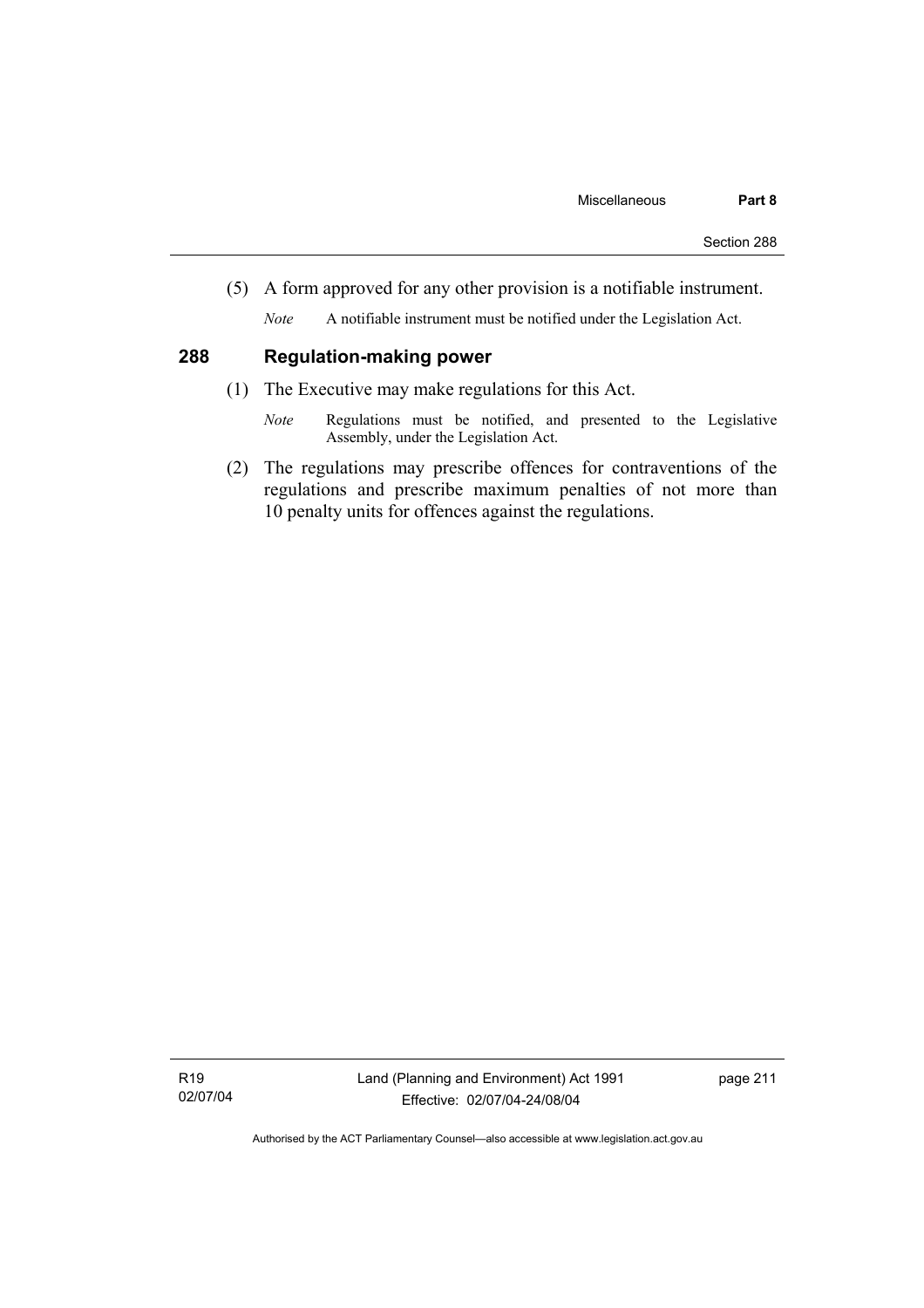#### **Part 9 Transitional**

Section 289

## **Part 9 Transitional**

#### **289 Status of leases and licences**

- (1) Subject to section 290, a lease or licence granted or continued, or purported to have been granted or continued, under a repealed Act and in force immediately before 2 April 1992 is taken, on and after that day, to have been granted under this Act.
- (2) In this section:

*repealed Act* means any of the following Acts:

- (a) the *Leases Act 1918* No 2;
- (b) the *Leases (Special Purposes) Act 1925* No 11;
- (c) the *City Area Leases Act 1936* No 31.

#### **290 Continued application of certain repealed Acts and provisions**

- (1) Despite the repeal of the *Australian National University (Leases) Act 1967*, that Act continues to apply in relation to a lease granted under, or continued in force by, that Act and in force immediately before 2 April 1992.
- (2) Despite the repeal of the *Canberra College of Advanced Education (Leases) Act 1977* and subject to subsection (3), that Act continues to apply in relation to a lease granted under that Act and in force immediately before 2 April 1992.
- (3) For subsection (2), the *Canberra College of Advanced Education (Leases) Act 1977*, section 5 is taken to apply as if that section had been amended by omitting 'in perpetuity'.
- (4) Despite the repeal of the *Church Lands Leases Act 1924*, that Act, sections 5, 6, 8 and 10 continue to apply in relation to a lease

R19 02/07/04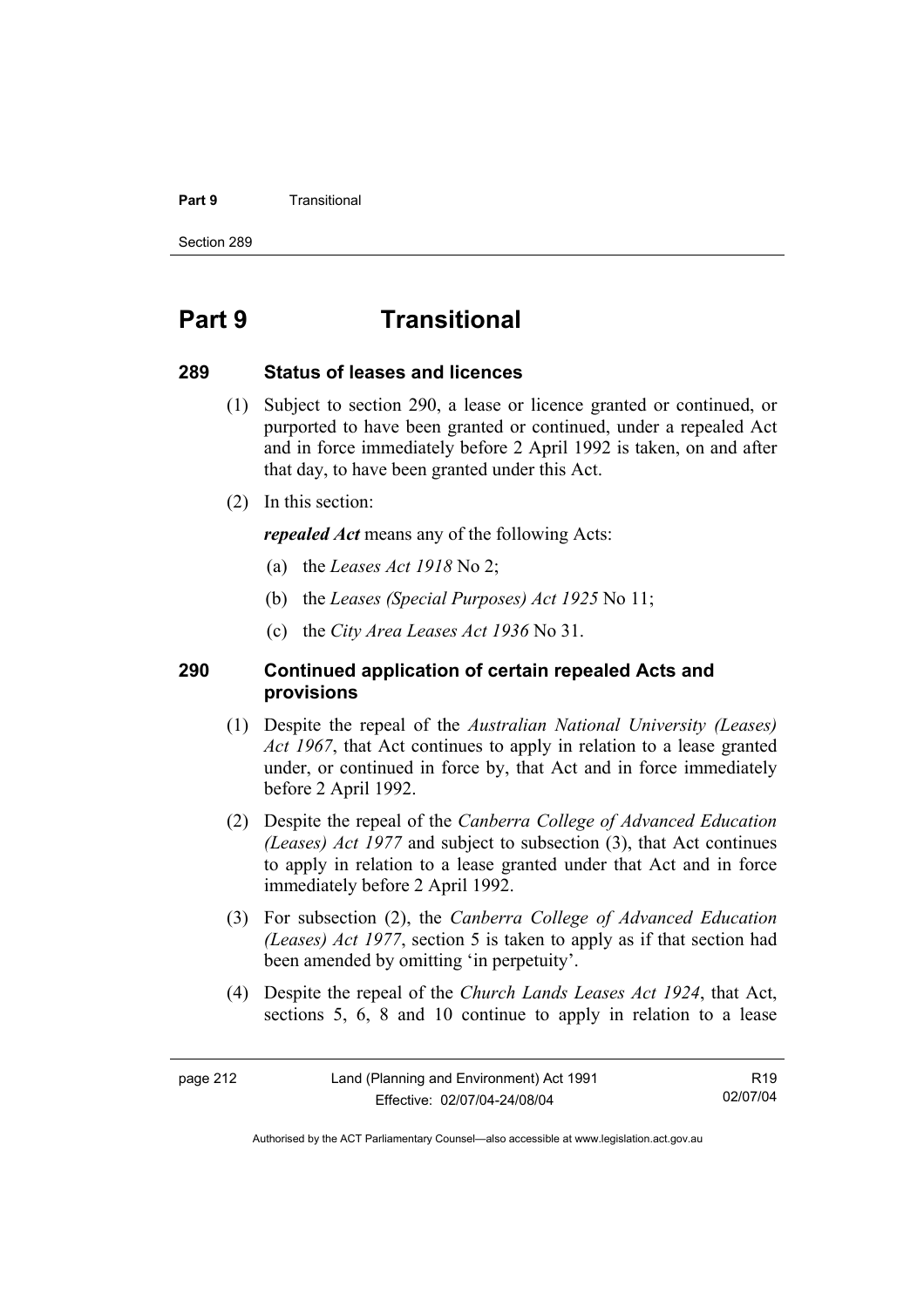granted under that Act and in force immediately before 2 April 1992.

- (5) In a continuing lease, a reference to *improvements* is a reference to improvements other than improvements by way of clearing, draining, grading, filling, excavating or levelling made by the Territory or the Commonwealth or the cost of which the Territory or the Commonwealth has paid.
- (6) Despite the repeal of the *City Area Leases Act 1936*, the following sections of that Act continue to apply:
	- (a) so far as the section relates to a continuing lease in which provision is made for the land comprised in the lease to be used for a purpose specified in that Act, section 8A (1)—section 8A;
	- (b) so far as the section relates to a variation of a continuing lease in respect of which notice under that Act, section 18A of that Act was given before the commencement day—section 18B;
	- (c) so far as the section relates to a continuing lease in relation to which notice under the section was given before the commencement day—section 22;
	- (d) so far as the section relates to a continuing lease specified in that Act, section 28A (1)—section 28A;
	- (e) so far as the section relates to a continuing lease specified in that Act, section 28DA (1)—section 28DA;
	- (f) so far as the section relates to a sublease specified in that Act, section 30A (2) and in force immediately before 2 April 1992—section 30A.
- (7) Despite the repeal of the *Leases (Special Purposes) Act 1925*, that Act, sections 5AC, 5AD, 5A and 5B continue to apply in relation to a lease of Territory Land—
	- (a) granted under that Act, section 3 (2) as in force immediately before 11 May 1989; and

page 213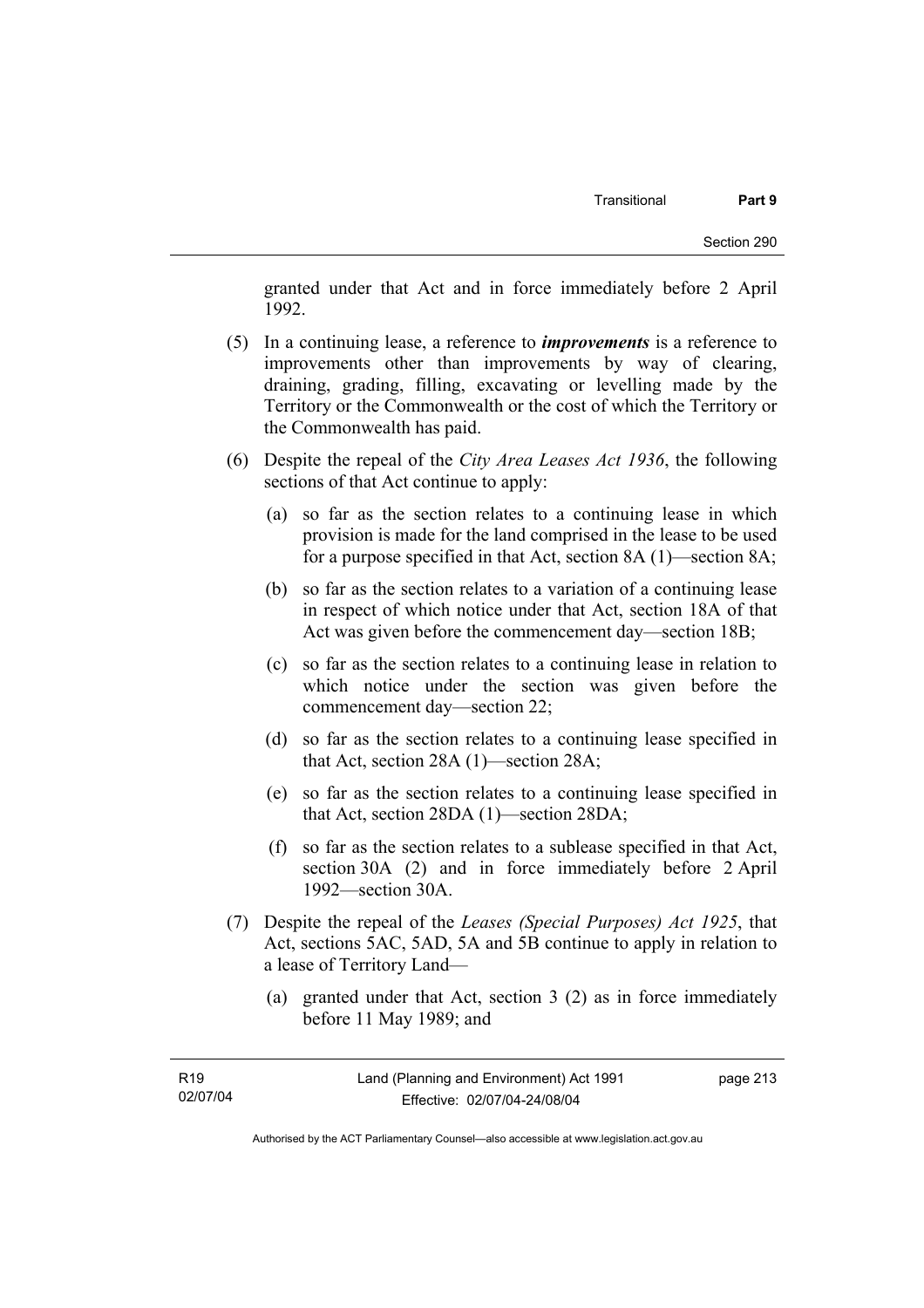#### **Part 9** Transitional

Section 291

- (b) in force immediately before 2 April 1992.
- (8) Despite the repeal of the *Leases (Special Purposes) Act 1925*, that Act, section 5BA (6) continues to apply in relation to a lease granted under that Act and in force immediately before 2 April 1992.
- (9) In this section:

*continuing lease* means a lease granted or continued, or purported to have been granted or continued, under the *City Area Leases Act 1936* and to which this Act, section 289 applies.

#### **291 Conversion of Commonwealth leases**

- (1) This section applies if—
	- (a) a declaration under the *Australian Capital Territory (Planning and Land Management) Act 1988* (Cwlth), section 27 (1) has been rescinded, revoked, amended or varied and as a consequence land that had been national land has ceased to be national land; and
	- (b) a lease had been granted under a prescribed law over all or part of that land and the lease was in force immediately before the rescission, revocation, amendment or variation of the declaration.
- (2) The lease is taken to have been granted under this Act from the day of the rescission, revocation, amendment or variation of the declaration.
- (3) In this section:

*prescribed law* means any of the following laws:

- (a) the *Leases Ordinance 1918*;
- (b) the *Leases (Special Purposes) Ordinance 1925*;
- (c) the *City Area Leases Ordinance 1936*;

page 214 Land (Planning and Environment) Act 1991 Effective: 02/07/04-24/08/04

R19 02/07/04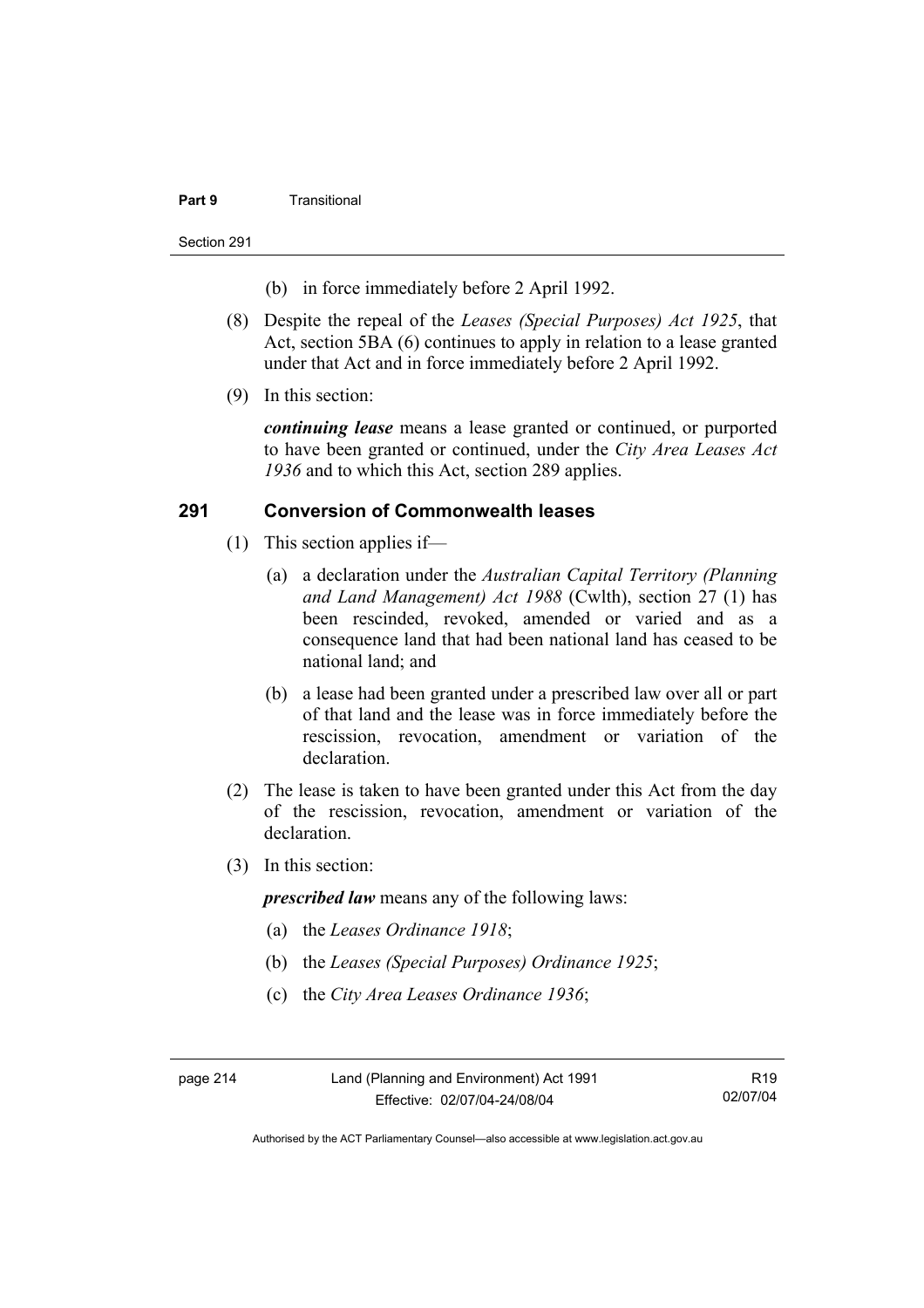(d) the provisions of a law mentioned in paragraph  $(a)$ ,  $(b)$  or  $(c)$  as in effect under the *National Land Ordinance 1989*.

R19 02/07/04 Land (Planning and Environment) Act 1991 Effective: 02/07/04-24/08/04

page 215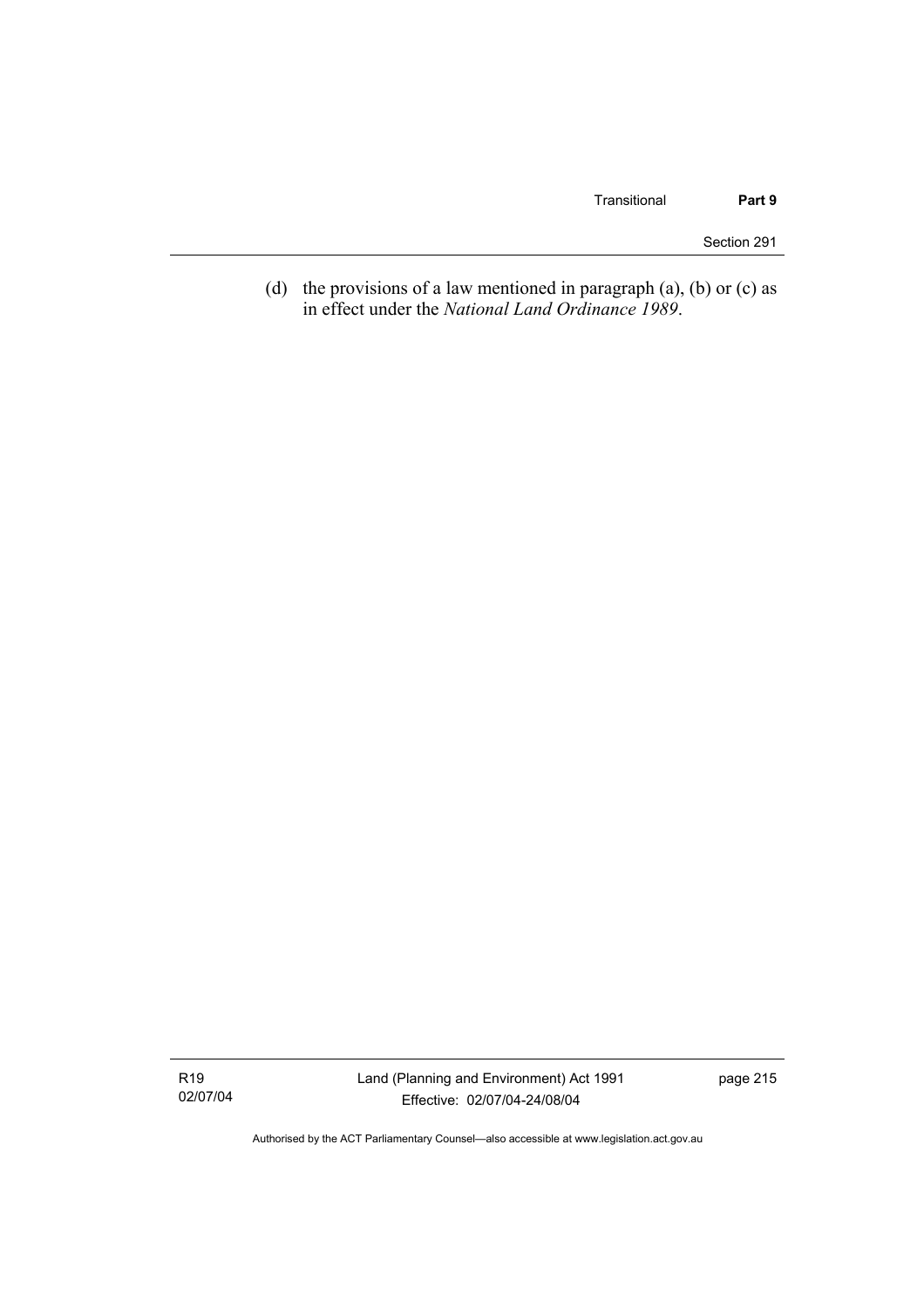## **Schedule 1 Management objectives for public land**

| (see s 195)    |                         |          |                                                                                                                                                                                                                 |
|----------------|-------------------------|----------|-----------------------------------------------------------------------------------------------------------------------------------------------------------------------------------------------------------------|
| column 1       | column <sub>2</sub>     | column 3 |                                                                                                                                                                                                                 |
| item           | reserve                 |          | management objectives                                                                                                                                                                                           |
| $\mathbf{1}$   | wilderness area         | 1        | to conserve the natural<br>environment in a way<br>ensuring that disturbance to<br>that environment is minimal                                                                                                  |
|                |                         | 2        | to provide for the use of the<br>area (other than by vehicles<br>or other mechanised<br>equipment) for recreation by<br>limited numbers of people,<br>to ensure that opportunities<br>for solitude are provided |
| 2              | national park           | 1        | to conserve the natural<br>environment                                                                                                                                                                          |
|                |                         | 2        | to provide for public use of<br>the area for recreation,<br>education and research                                                                                                                              |
| 3              | nature reserve          | 1        | to conserve the natural<br>environment                                                                                                                                                                          |
|                |                         | 2        | to provide for public use of<br>the area for recreation,<br>education and research                                                                                                                              |
| $\overline{4}$ | special purpose reserve | 1        | to provide for public and<br>community use of the area<br>for recreation and education                                                                                                                          |

| aae |  | ۰<br>n |
|-----|--|--------|
|-----|--|--------|

Land (Planning and Environment) Act 1991 Effective: 02/07/04-24/08/04

R19 02/07/04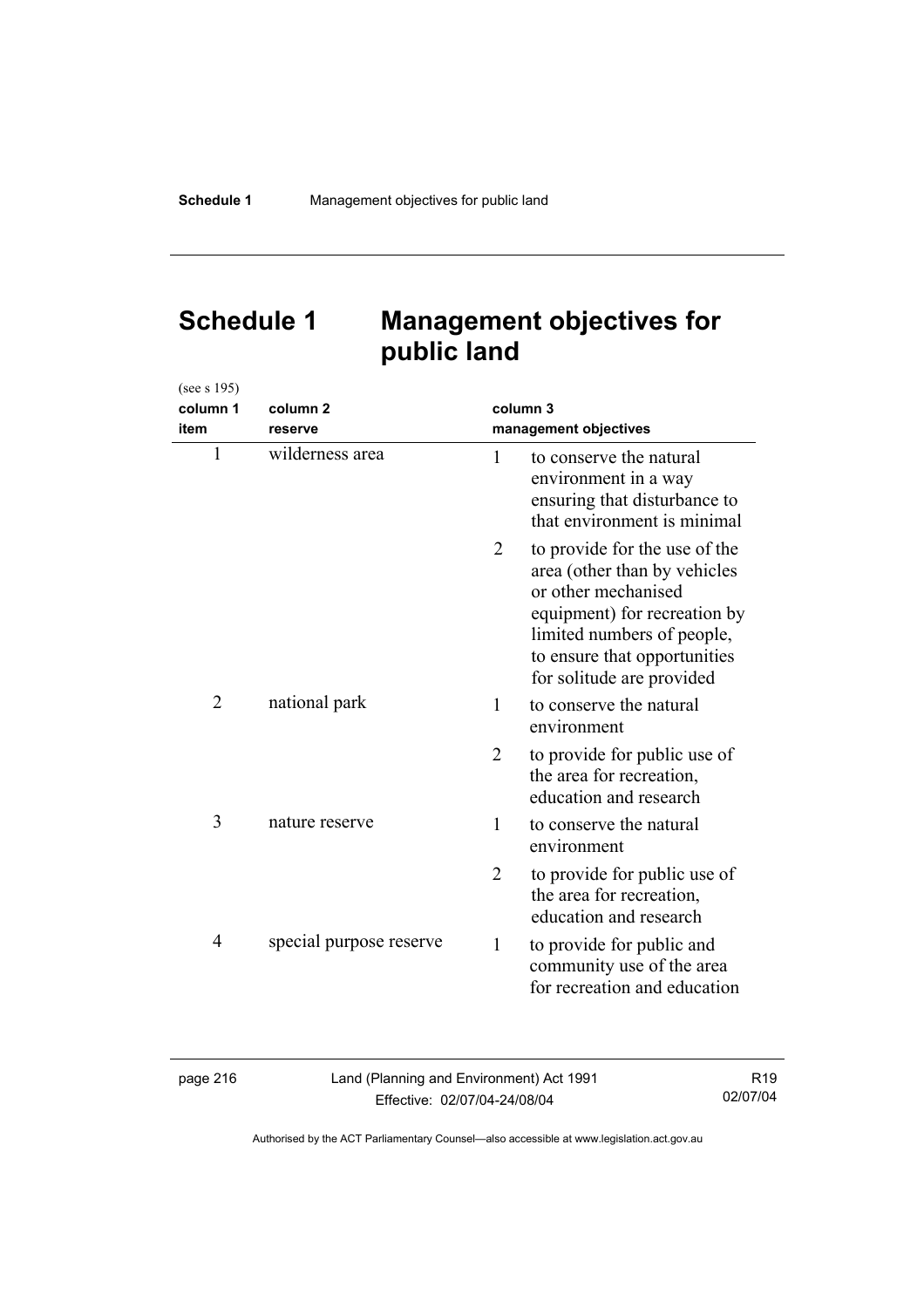## Management objectives for public land **Schedule 1**

| column 1<br>item | column <sub>2</sub><br>reserve | column 3<br>management objectives                                                                                            |
|------------------|--------------------------------|------------------------------------------------------------------------------------------------------------------------------|
| 5                | cemetery or burial ground      | to provide for the interment<br>1<br>or cremation of human<br>remains and the interment of<br>the ashes of human remains     |
| 6                | sport and recreation reserve   | to provide for public and<br>1<br>community use of the area<br>for sport and recreation                                      |
| 7                | urban open space               | to provide for public and<br>1<br>community use of the area                                                                  |
|                  |                                | 2<br>to develop the area for public<br>and community use                                                                     |
| 8                | lake                           | 1<br>to prevent and control floods<br>by providing a reservoir to<br>receive flows from rivers,<br>creeks and urban run-offs |
|                  |                                | 2<br>to prevent and control<br>pollution of waterways                                                                        |
|                  |                                | to provide for public use of<br>3<br>the lake for recreation                                                                 |
|                  |                                | to provide a habitat for fauna<br>4<br>and flora                                                                             |

R19 02/07/04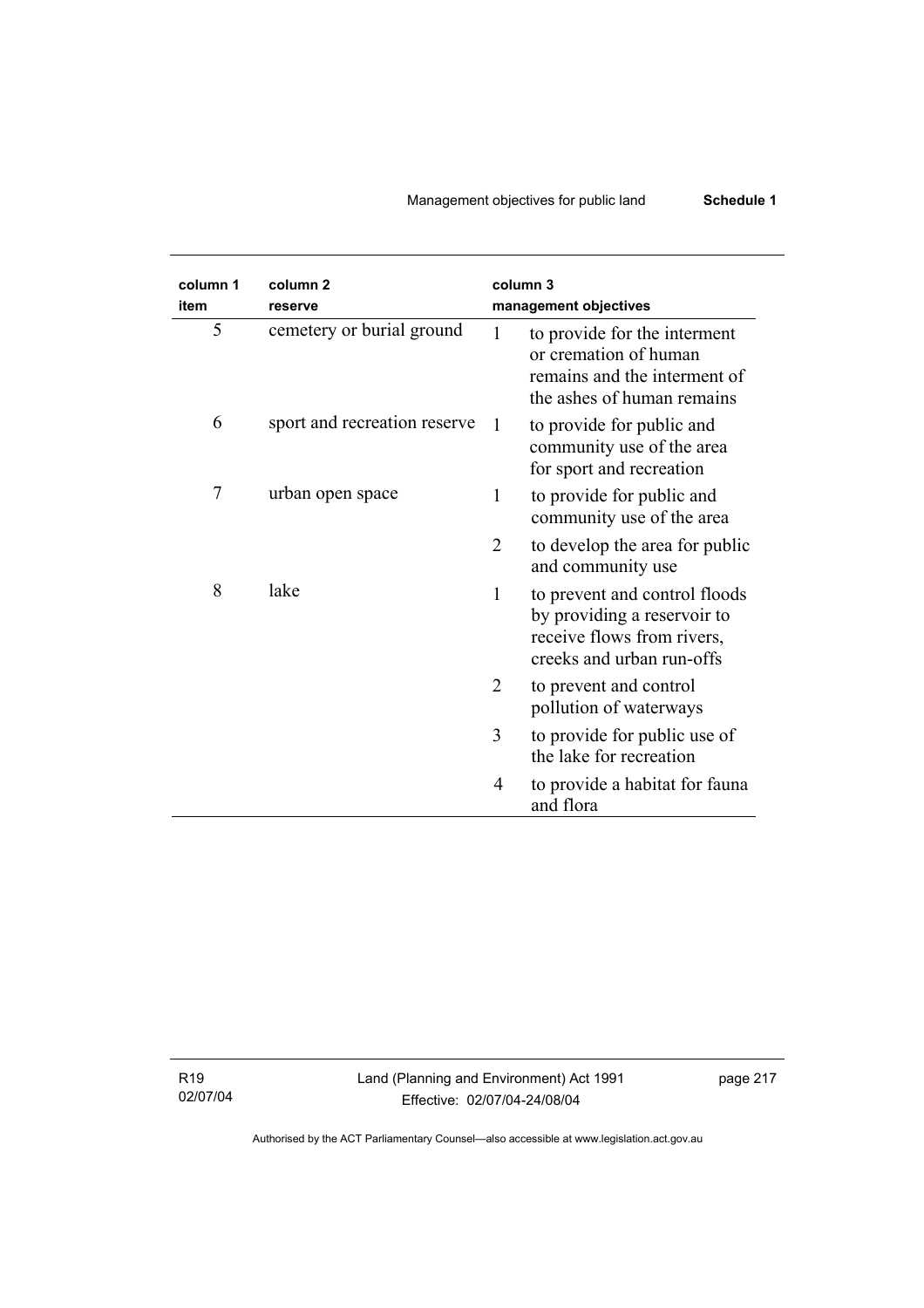## **Schedule 2 Criteria for assessment of heritage significance of places**

(see s 56)

- 1 Under the *Land (Planning and Environment) Act 1991*, section 56 the criteria for the assessment of the heritage significance of places are:
	- (a) a place that demonstrates a high degree of technical, creative achievement, or both by showing qualities of innovation or departure or representing a new achievement of its time; or
	- (b) a place that exhibits outstanding design or aesthetic qualities valued by the community or a cultural group; or
	- (c) a place that demonstrates a distinctive way of life, taste, tradition, religion, land use, custom, process, design or function that is no longer practised, is in danger or being lost, or is of exceptional interest; or
	- (d) a place that is highly valued by the community or a cultural group for reasons of strong or special religious, spiritual, cultural, educational or social associations; or
	- (e) a place that is the only know or only comparatively intact example of its type; or
	- (f) a place that is a notable example of a class of natural or cultural places or landscapes and that demonstrates the principal characteristics of that class; or
	- (g) a place that has strong or special associations with person, group, event, development or cultural phase that played a significant part in local or national history; or

R19 02/07/04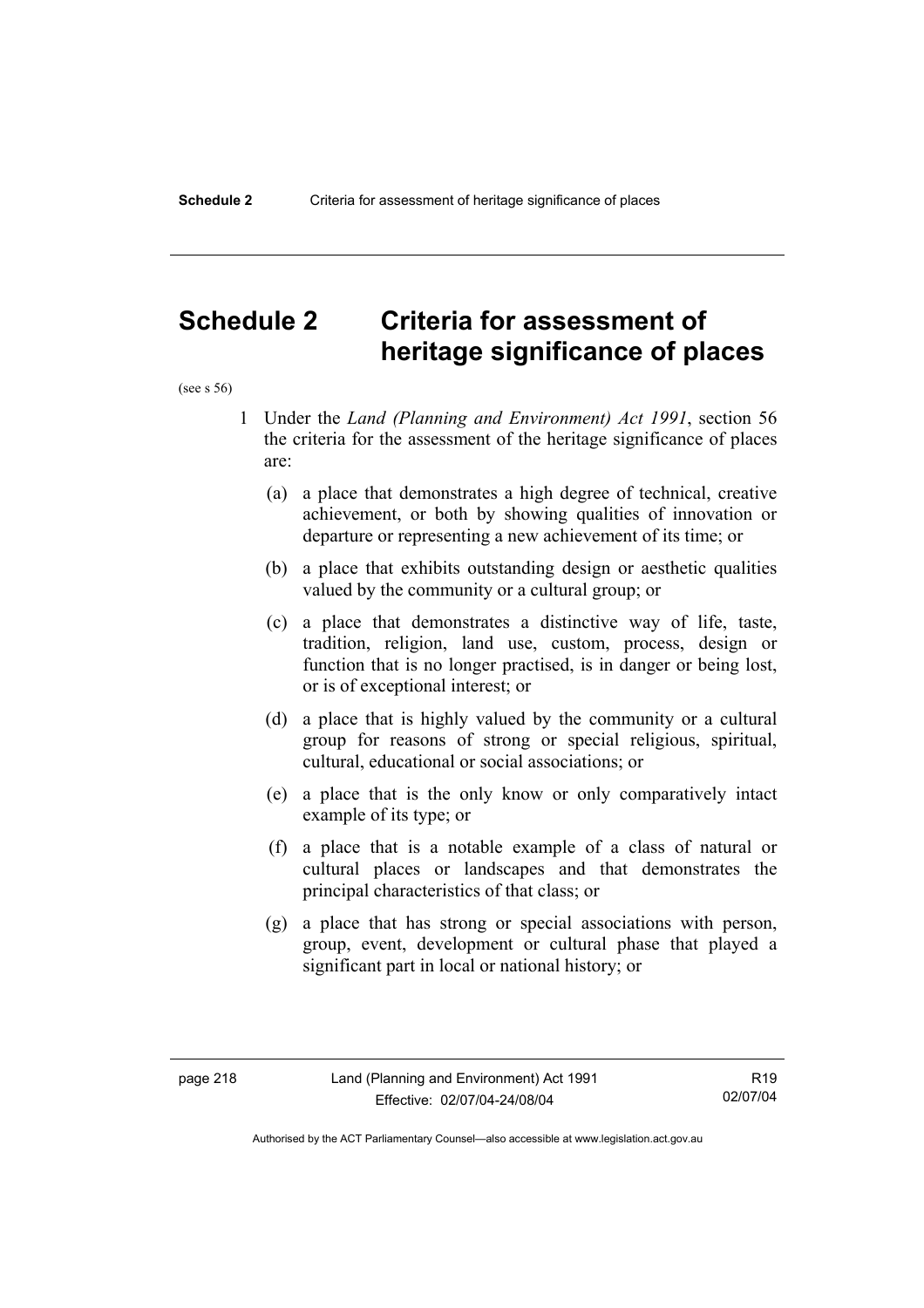- (h) a place that represents the evolution of a natural landscape, including significant geological features, landforms, biota or natural processes; or
- (i) a place that is a significant habitat or locality for the life cycle of native species; for rare, endangered or uncommon species, for species at the limits of their natural range, or for district occurrences of species; or
- (j) a place that exhibits unusual richness, diversity or significant transitions of flora, fauna or natural landscapes and their elements; or
- (k) a place that demonstrates a likelihood of providing information that will contribute significantly to a wider understanding of natural or cultural history, because of its use as a research site, teaching site, type locality or benchmark site.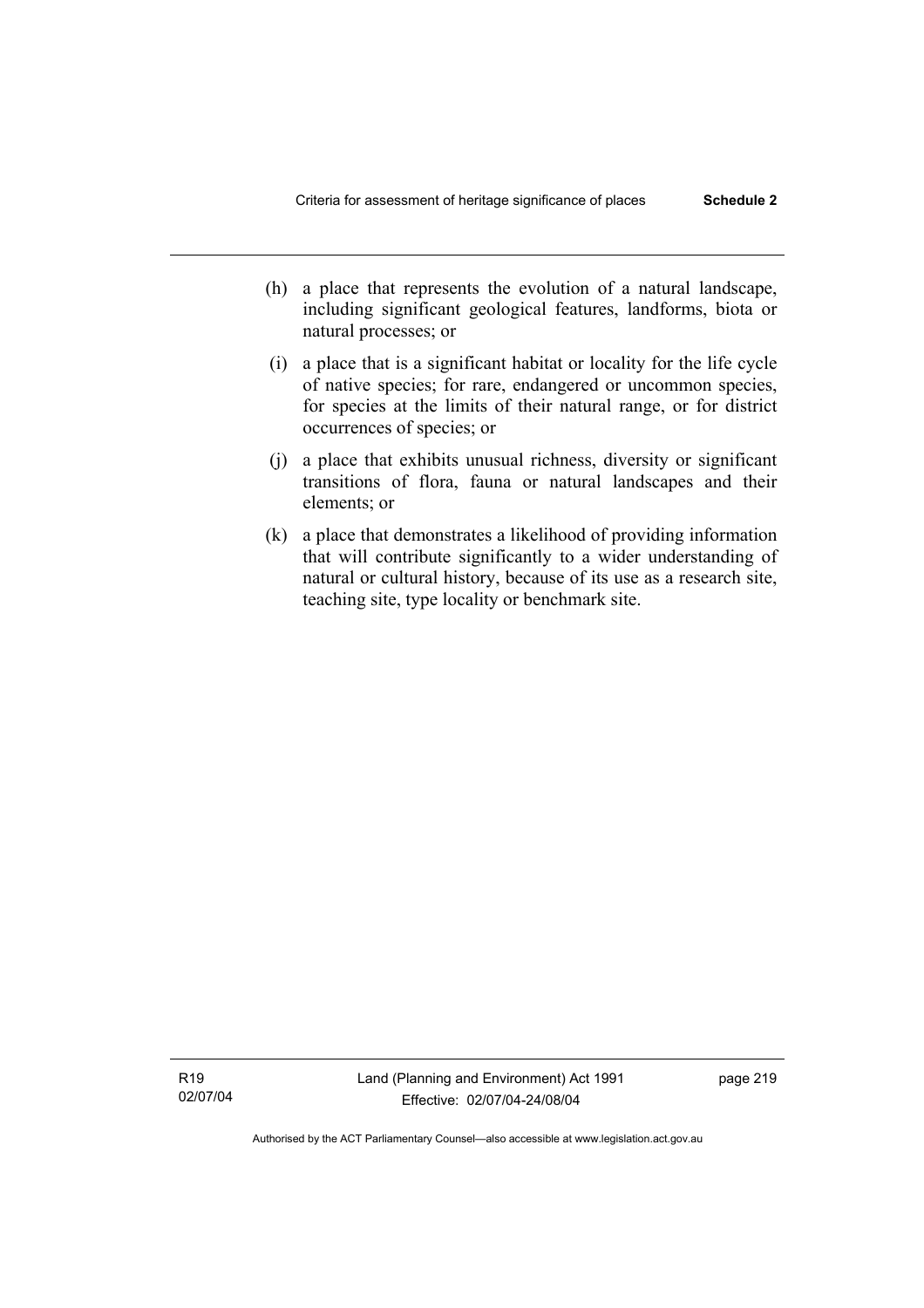## **Schedule 3 Content of preliminary assessments**

(see s 115)

- **1** The following format is to be used for a preliminary assessment required under section 115.
	- 1. **General Information**
	- 1.1 **Name and address of proponent** This is to include the details of any ACT government authority or agency.
	- 1.2 **Details of the contact** This is to include the contact officer within any ACT government authority or agency.
	- 1.3 **Status of the project** Advise the current position on the planning of the project, studies begun or planned and the proposed targets for planning, development or construction.

#### 1.4 **Location of the project**

- (a) project site description sufficient for precise location on a map or a map included to show the exact site location;
- (b) information on possible future extensions.

#### 1.5 **Description of the project**

- (a) the type and form of the project including supporting developments including those not the responsibility of the proponent;
- (b) the purpose and need for the project, intended utilisation and operation of the facilities;
- (c) the relationship of the project with surrounding development, to connected facilities and services or to other proposed projects.

R19 02/07/04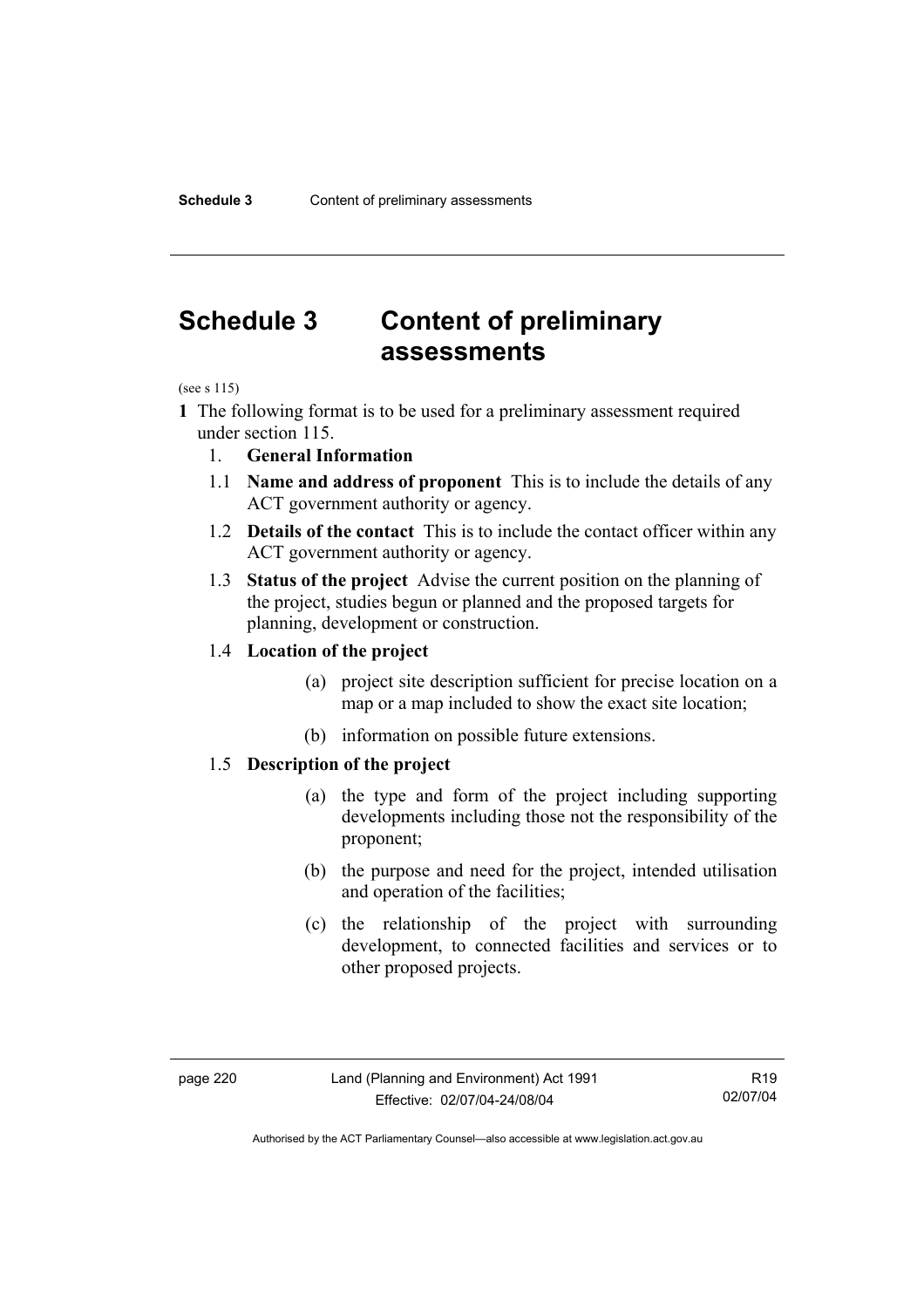## **2 Existing Environmental Conditions**

- 2.1 **Description of project site** A brief description of the overall appearance and current land use with mention made of any special features including the built and natural heritage factors (if any) of the site.
- 2.2 **Description of region surrounding the project site** Significant differences between the site and surrounding areas should be noted eg variation in population density, watershed, proximity to watercourses and water bodies.
- 2.3 **Current land use policy and lease conditions of the site**
- **3 Potential Impact of the Project on the Environment** 
	- 3.1 **On the physical environment**
	- 3.2 **On the human environment**
	- 3.3 **On the non-human biological environment**
	- 3.4 **Potentially beneficial impacts**
- **4 Summary and Conclusions** 
	- 4.1 A summary of the potential benefits and disadvantages of the project. Can the benefits to the community be said to offset any unavoidable permanent or temporary adverse effects?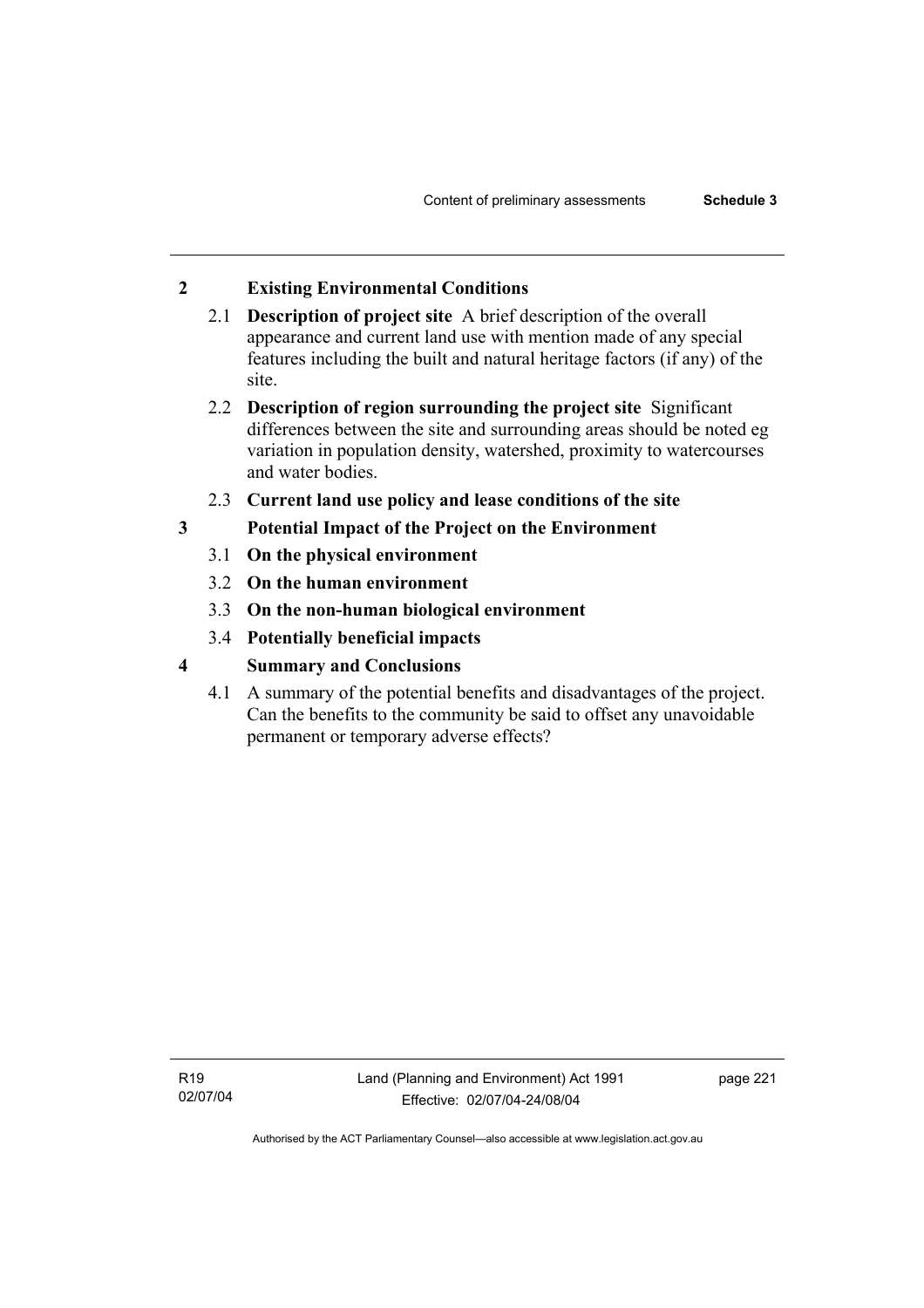# **Schedule 4 Decisions reviewable by AAT**

(see s 275, 282A)

## **Part 4.1 Reviewable decisions under part 6**

| column 1       | column <sub>2</sub>            | column 3            | column 4                                 |
|----------------|--------------------------------|---------------------|------------------------------------------|
| item           | decision-maker                 | provision of<br>Act | decision                                 |
| 1              | planning and land<br>authority | 228(2)              | refusing to approve<br>application       |
| $\overline{2}$ | relevant authority             | 230                 | refusing to approve<br>application       |
| 3              | planning and land<br>authority | 233(3)              | refusing to grant extension of<br>period |
| 4              | relevant authority             | 245                 | giving approval subject to<br>condition  |
| 5              | planning and land<br>authority | 245(4)              | refusing to approve<br>amendment         |
| 6              | planning and land<br>authority | 246A                | refusing to approve<br>application       |
| 7              | planning and land<br>authority | 246A                | giving approval subject to<br>condition  |
| 8              | planning and land<br>authority | 247(2)              | refusing to amend approval               |
| 9              | planning and land<br>authority | 252(2)              | refusing to extend period                |

page 222 Land (Planning and Environment) Act 1991 Effective: 02/07/04-24/08/04

R19 02/07/04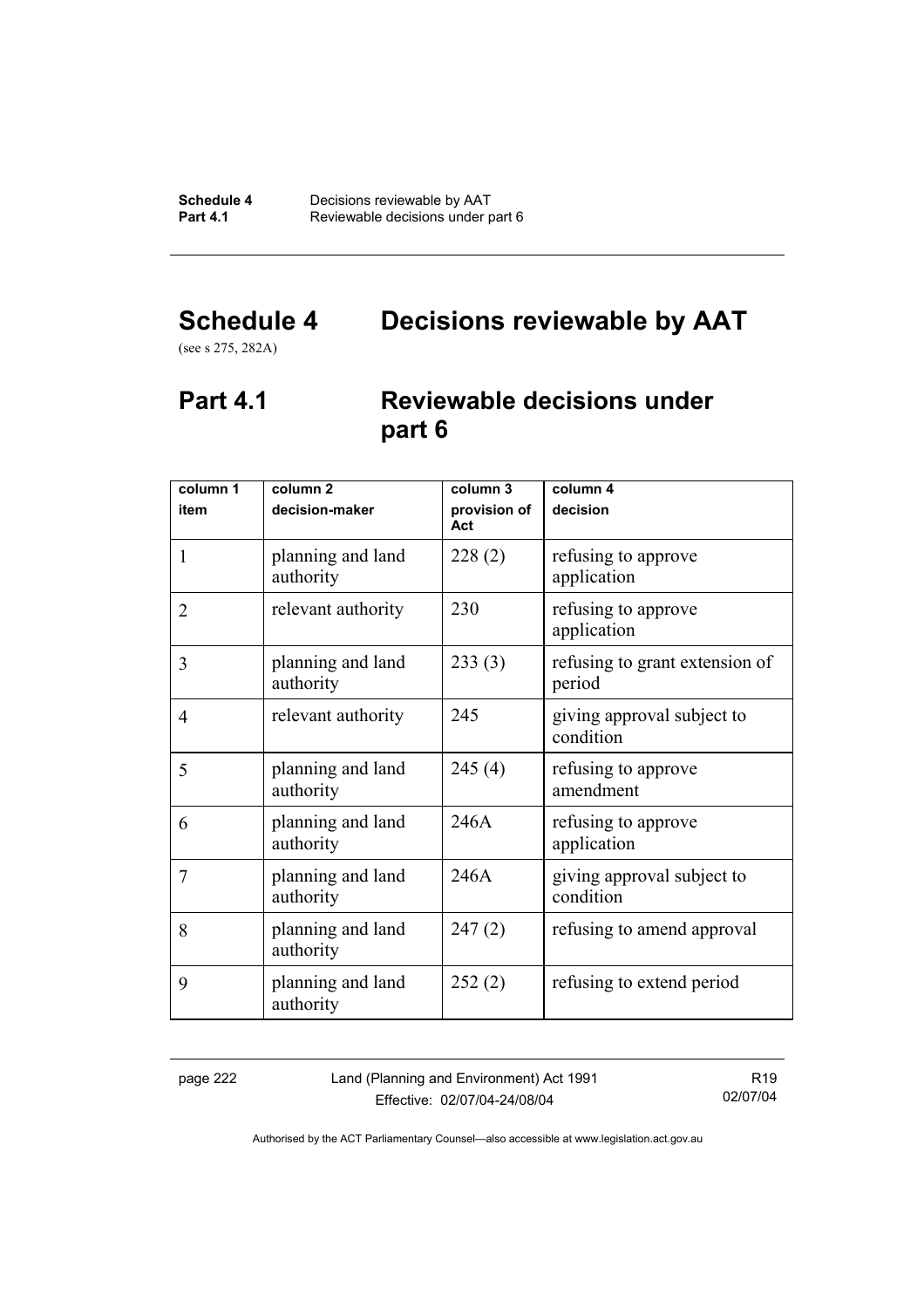| column 1<br>item | column 2<br>decision-maker | column 3<br>provision of<br>Act | column 4<br>decision |
|------------------|----------------------------|---------------------------------|----------------------|
|                  | relevant authority         | 253                             | revoking approval    |

# **Part 4.2 Other reviewable decisions**

| column 1       | column <sub>2</sub> | column 3            | column 4                                                                                     |
|----------------|---------------------|---------------------|----------------------------------------------------------------------------------------------|
| item           | decision-maker      | provision of<br>Act | decision                                                                                     |
| 1              | heritage council    | 59 $(3)$            | including provision in interim<br>heritage places register                                   |
| $\overline{2}$ | heritage council    | 59 $(3)$            | refusing application for<br>inclusion of provision in<br>interim heritage places register    |
| 3              | heritage council    | 62(1)(b)            | revision of interim heritage<br>places register by removal of<br>provision relating to entry |
| $\overline{4}$ | Minister            | 64                  | acquiring place or object                                                                    |
| 5              | Minister            | 69(1)(a)            | directing heritage council to<br>notify interim heritage places<br>register                  |
| 6              | Minister            | 73 $(1)(a)$         | directing heritage council to<br>notify interim heritage places<br>register                  |
| $\overline{7}$ | Minister            | 76(1)               | refusing to compensate                                                                       |
| 8              | Minister            | 82(1)               | declaring information to be<br>restricted information                                        |

R19 02/07/04 Land (Planning and Environment) Act 1991 Effective: 02/07/04-24/08/04

page 223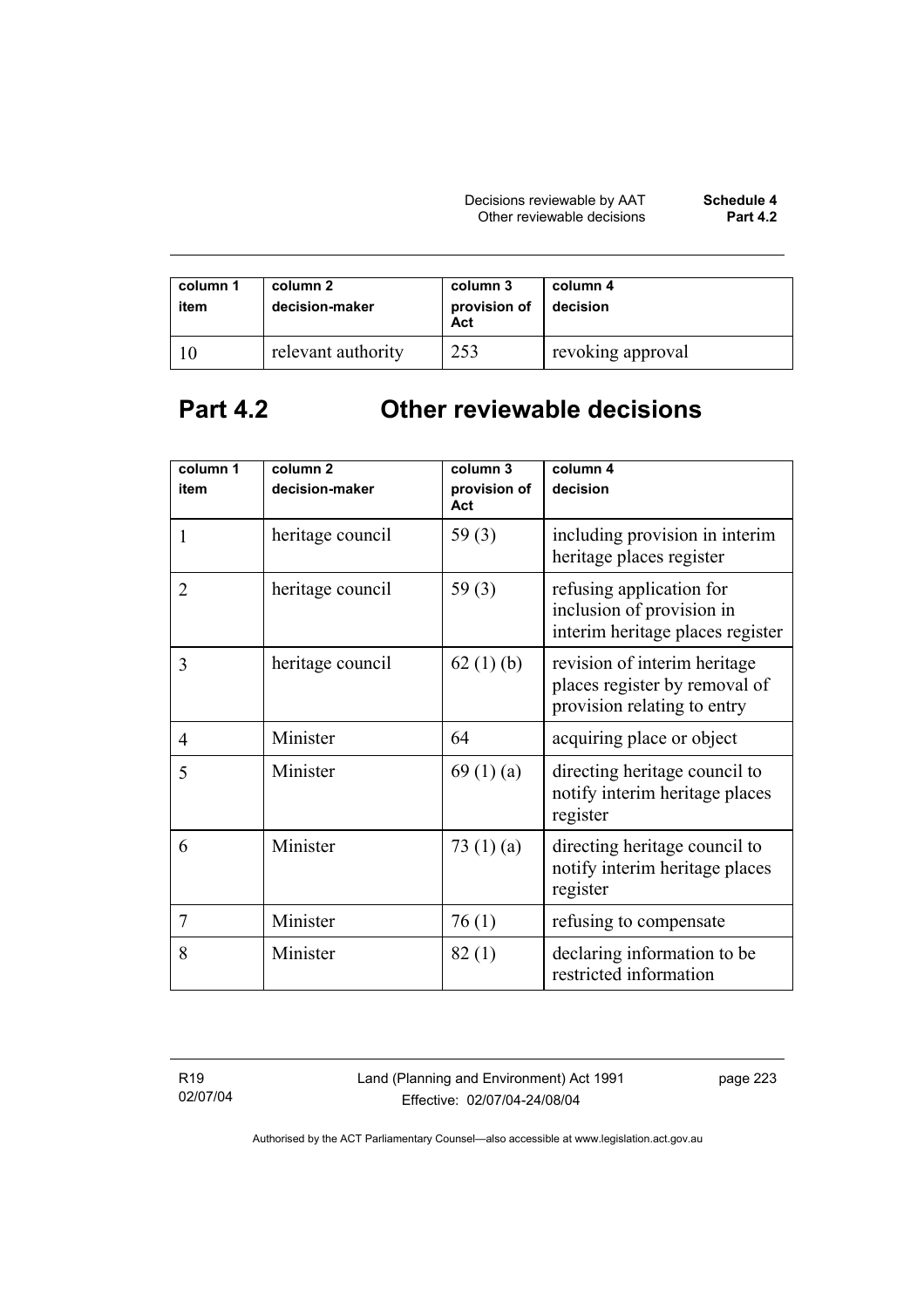#### **Schedule 4** Decisions reviewable by AAT **Part 4.2 Other reviewable decisions**

| column 1<br>item | column <sub>2</sub><br>decision-maker | column 3<br>provision of<br>Act | column 4<br>decision                                                                                              |
|------------------|---------------------------------------|---------------------------------|-------------------------------------------------------------------------------------------------------------------|
| 9                | heritage council                      | 84(2)                           | refusing to approve<br>publication of restricted<br>information about Aboriginal<br>place                         |
| 10               | planning and land<br>authority        | 167(3)                          | deciding that person not<br>eligible for grant of lease of<br>specified class                                     |
| 11               | planning and land<br>authority        | 167(5)                          | refusing to consent to<br>assignment, transfer or<br>subletting of lease or parting<br>of possession of leasehold |
| 12               | planning and land<br>authority        | 170(1)                          | terminating person's right to<br>grant of lease                                                                   |
| 13               | planning and land<br>authority        | 171(2)                          | refusing to grant further<br>residential lease                                                                    |
| 14               | planning and land<br>authority        | 171A(1)                         | refusing to grant further rural<br>lease                                                                          |
| 15               | planning and land<br>authority        | 172(2)                          | refusing to grant further lease<br>other than residential or rural<br>lease                                       |
| 16               | planning and land<br>authority        | 174(2)                          | determining market value of<br>improvements                                                                       |
| 17               | planning and land<br>authority        | 177(3)                          | confirming variation of rent                                                                                      |
| 18               | planning and land<br>authority        | 177(3)                          | on review of variation of rent,<br>substituting other variation                                                   |

page 224 Land (Planning and Environment) Act 1991 Effective: 02/07/04-24/08/04

R19 02/07/04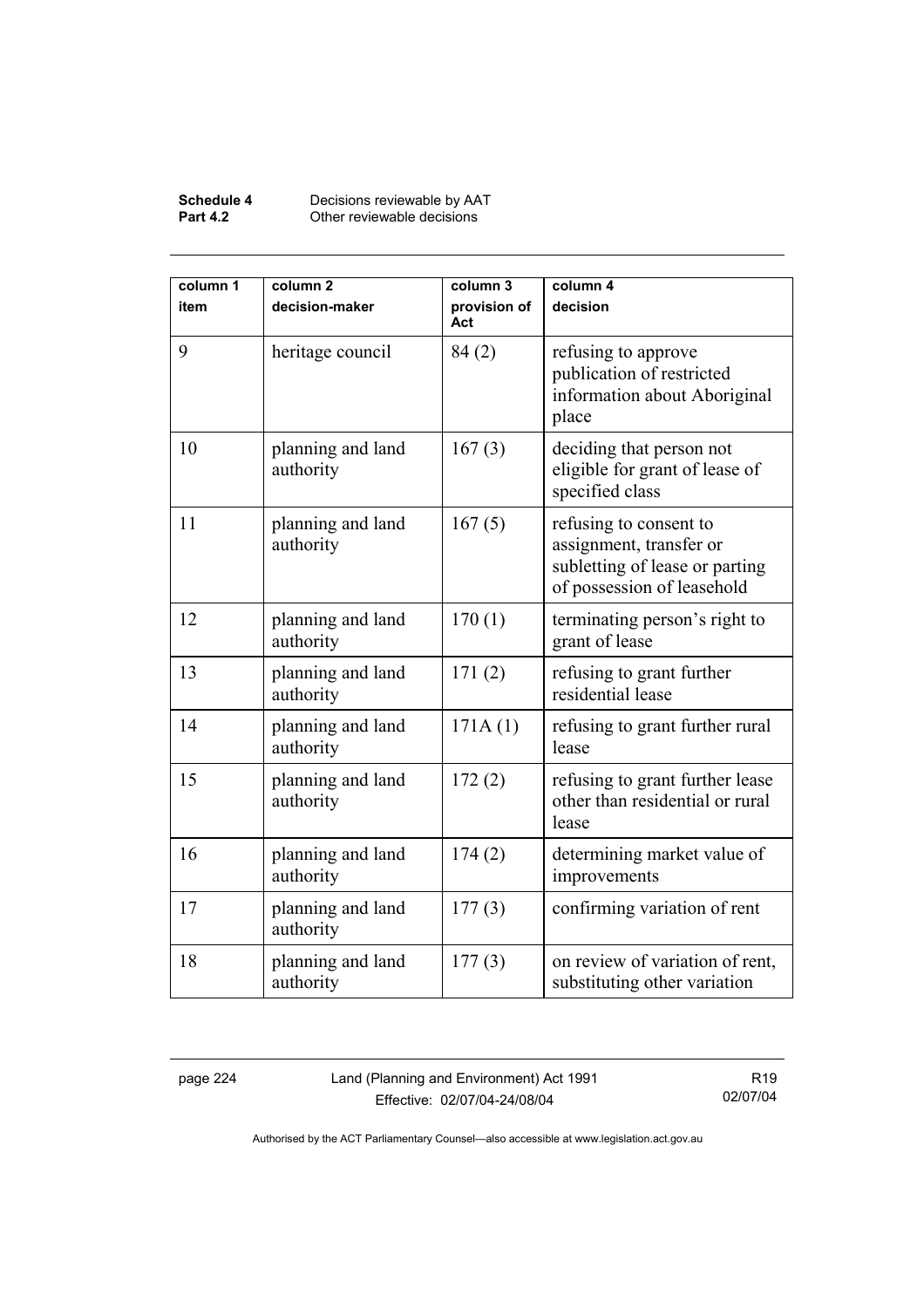Decisions reviewable by AAT **Schedule 4** Other reviewable decisions **Part 4.2** 

| column 1<br>item | column <sub>2</sub><br>decision-maker | column 3<br>provision of<br>Act | column 4<br>decision                                                                                                                                          |
|------------------|---------------------------------------|---------------------------------|---------------------------------------------------------------------------------------------------------------------------------------------------------------|
| 19               | planning and land<br>authority        | 178(1)                          | refusing to authorise payment<br>of amount                                                                                                                    |
| 20               | planning and land<br>authority        | 179(1)                          | refusing to issue certificate of<br>compliance                                                                                                                |
| 21               | planning and land<br>authority        | 179(2)                          | on application for certificate of<br>compliance under s 179 (1)-<br>issuing certificate that building<br>and development condition<br>partially complied with |
| 22               | planning and land<br>authority        | 179(2)                          | refusing to issue certificate<br>that building and development<br>condition partially complied<br>with                                                        |
| 23               | planning and land<br>authority        | 179(2)                          | issuing certificate of<br>compliance subject to<br>condition under s 179 (3)                                                                                  |
| 24               | planning and land<br>authority        | 180(2)                          | refusing to consent to<br>assignment or transfer of lease<br>or interest in lease                                                                             |
| 25               | planning and land<br>authority        | 184A(2)                         | determining change of use<br>charge for variation of<br>nominal rent lease                                                                                    |
| 26               | planning and land<br>authority        | 184C(1)                         | refusing to remit change of use<br>charge for variation of<br>nominal rent lease                                                                              |

R19 02/07/04 Land (Planning and Environment) Act 1991 Effective: 02/07/04-24/08/04

page 225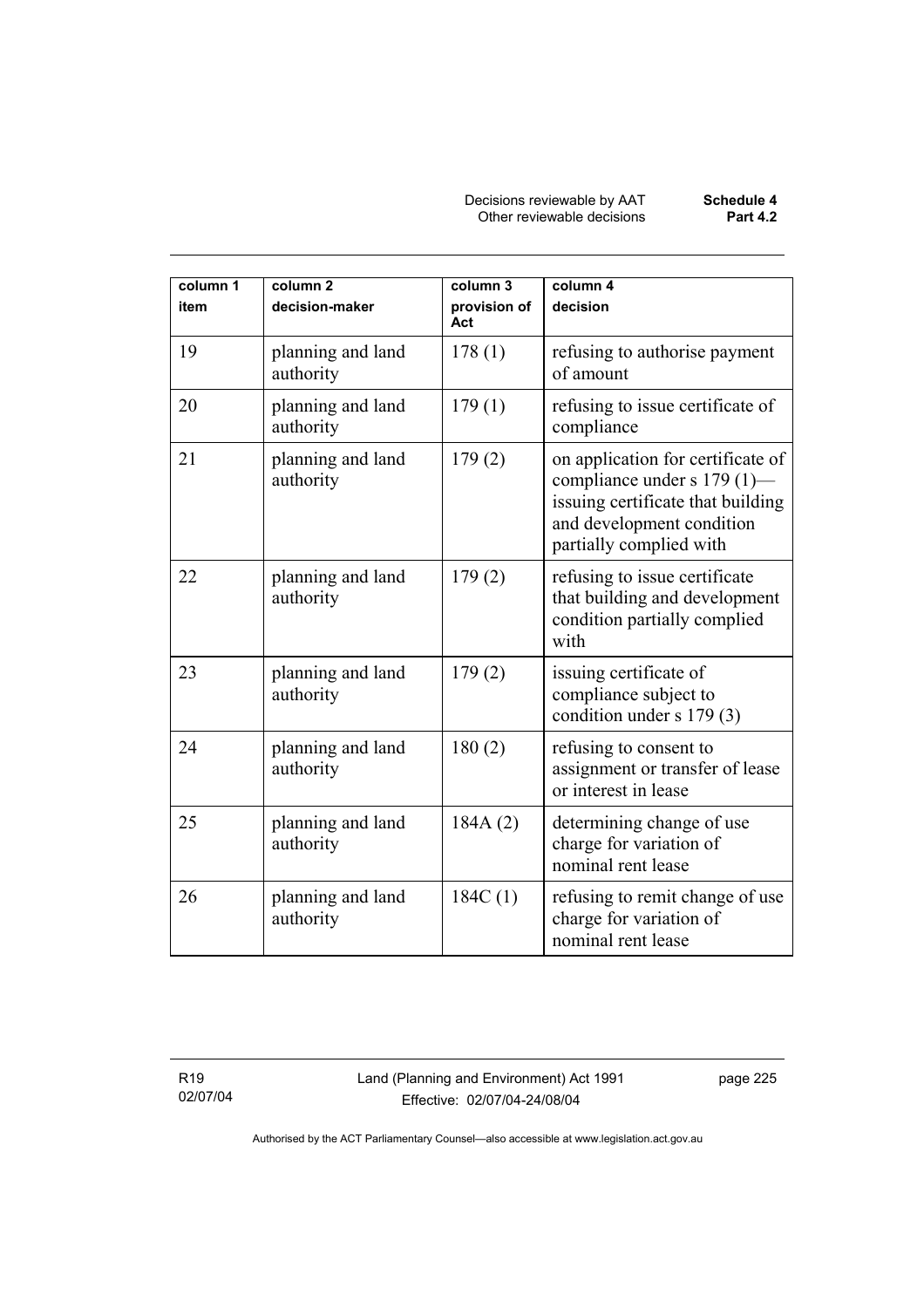#### **Schedule 4** Decisions reviewable by AAT **Part 4.2 Other reviewable decisions**

| column 1<br>item | column <sub>2</sub><br>decision-maker | column 3<br>provision of<br>Act | column 4<br>decision                                                                                               |
|------------------|---------------------------------------|---------------------------------|--------------------------------------------------------------------------------------------------------------------|
| 27               | planning and land<br>authority        | 184C(1)                         | remitting change of use charge<br>for variation of nominal rent<br>lease by amount less than<br>amount applied for |
| 28               | planning and land<br>authority        | 184C(2)                         | increasing change of use<br>charge for variation of<br>nominal rent lease                                          |
| 29               | planning and land<br>authority        | 184D(2)                         | reappraising rent payable<br>under rental lease                                                                    |
| 30               | planning and land<br>authority        | 186(1)(d)                       | determining amount payable<br>to reduce lease rent to nominal<br>rent                                              |
| 31               | planning and land<br>authority        | 187A(2)                         | determining change of use<br>charge for consolidation or<br>subdivision                                            |
| 32               | planning and land<br>authority        | 187C(1)                         | refusing to remit change of use<br>charge for consolidation or<br>subdivision                                      |
| 33               | planning and land<br>authority        | 187C(1)                         | remitting change of use charge<br>for consolidation or<br>subdivision by amount less<br>than amount applied for    |
| 34               | planning and land<br>authority        | 187C(2)                         | increasing change of use<br>charge for consolidation or<br>subdivision                                             |
| 35               | planning and land<br>authority        | 188(1)                          | terminating lease                                                                                                  |

page 226 Land (Planning and Environment) Act 1991 Effective: 02/07/04-24/08/04

R19 02/07/04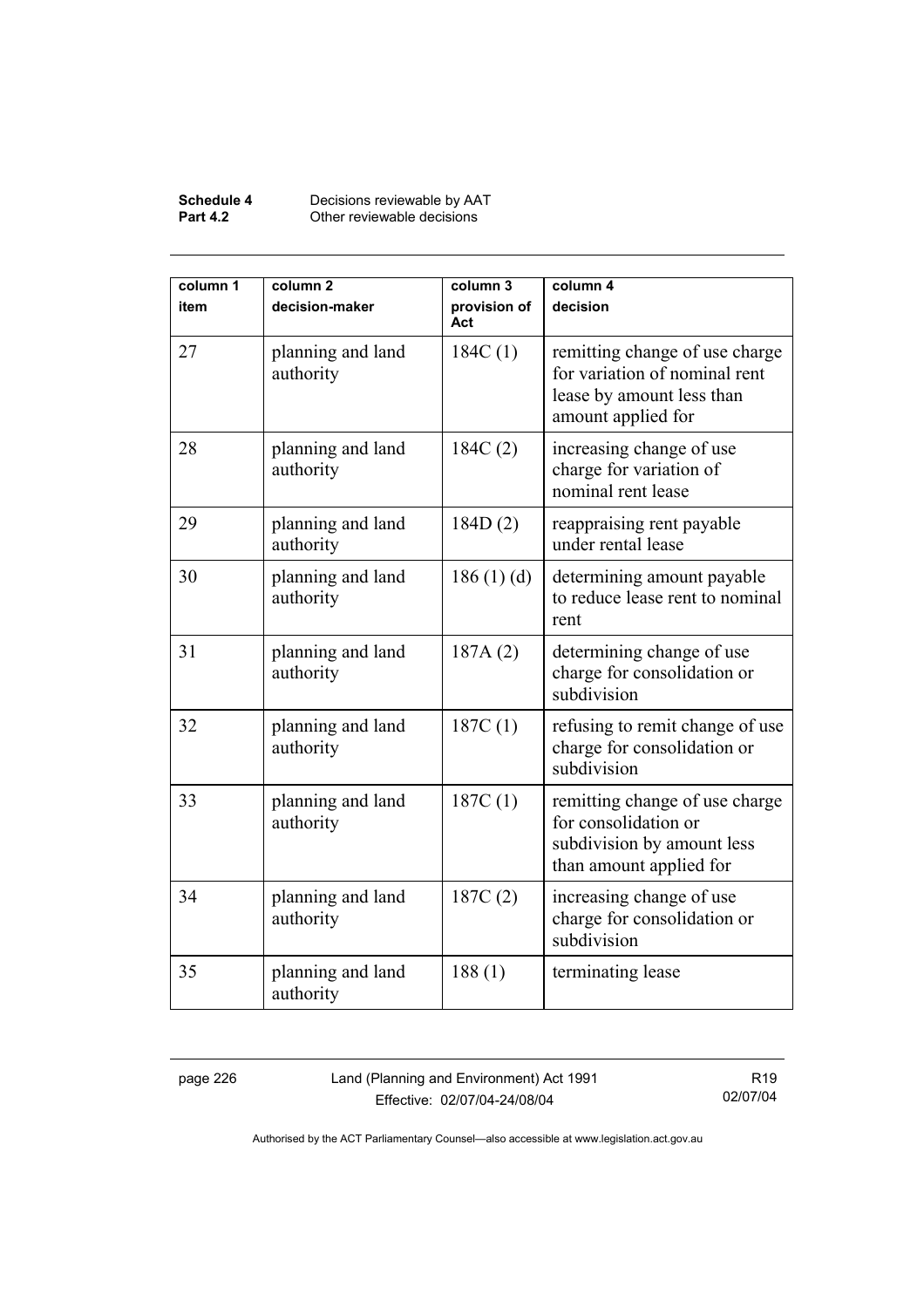| Decisions reviewable by AAT | Schedule 4      |
|-----------------------------|-----------------|
| Other reviewable decisions  | <b>Part 4.2</b> |

| column 1<br>item | column <sub>2</sub><br>decision-maker | column 3<br>provision of<br>Act | column 4<br>decision                                                         |
|------------------|---------------------------------------|---------------------------------|------------------------------------------------------------------------------|
| 36               | planning and land<br>authority        | 188(4)                          | terminating licence                                                          |
| 37               | planning and land<br>authority        | 214(1)                          | refusing consent to surrender<br>of lease or part of leasehold               |
| 38               | planning and land<br>authority        | 214(2)                          | accepting surrender of lease or<br>part of leasehold subject to<br>condition |
| 39               | planning and land<br>authority        | 219(1)                          | refusing to grant right to<br>extract minerals                               |

R19 02/07/04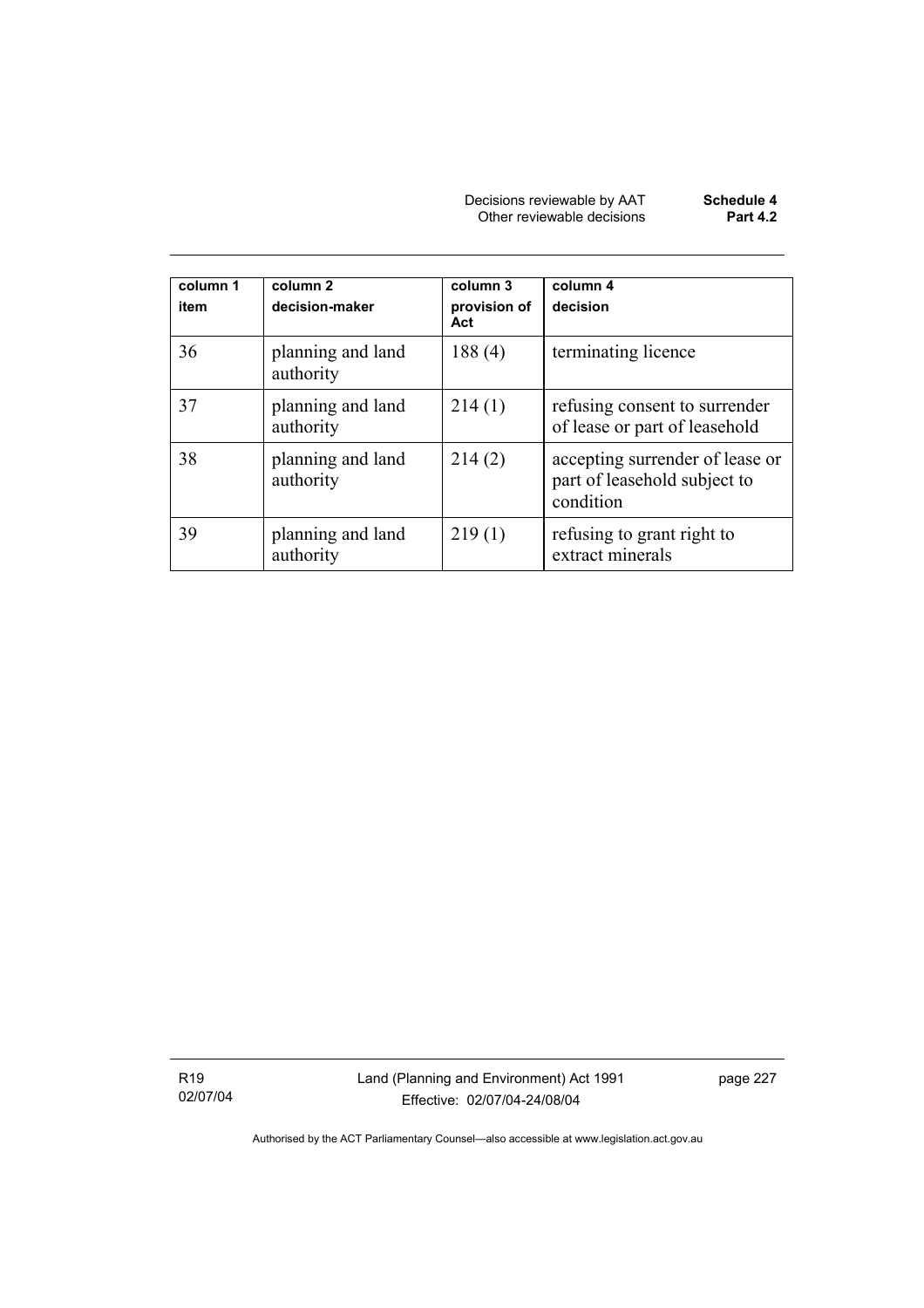# **Schedule 5 Activities subject to orders**

| (see s 4, s 258) |                                                                                                                                                                                                                                                       |                      |  |
|------------------|-------------------------------------------------------------------------------------------------------------------------------------------------------------------------------------------------------------------------------------------------------|----------------------|--|
| column 1         | column <sub>2</sub>                                                                                                                                                                                                                                   | column 3             |  |
| item             | activities                                                                                                                                                                                                                                            | penalty              |  |
| $\mathbf{1}$     | work affecting the requirements for<br>the conservation of the heritage<br>significance of places included in the<br>heritage places register or an interim<br>heritage places register conducted<br>otherwise than in accordance with an<br>approval | 200 penalty<br>units |  |
| $\overline{2}$   | failure to comply with—<br>(a)<br>a lease; or<br>(b) if a lease is granted subject to<br>the lessee entering into a<br>development agreement and<br>the lessee has entered into such<br>an agreement—the<br>development agreement                     | 50 penalty<br>units  |  |
| 4                | failure to keep a leasehold clean                                                                                                                                                                                                                     | 50 penalty<br>units  |  |
| 5                | undertaking a development                                                                                                                                                                                                                             | 50 penalty<br>units  |  |
| 6                | having a building or structure that was<br>constructed or erected without<br>approval required by-<br>this Act, division $6.2$ ; or<br>(a)<br>the Buildings (Design and<br>(b)<br>Siting) Act 1964                                                    | 50 penalty<br>units  |  |

page 228 Land (Planning and Environment) Act 1991 Effective: 02/07/04-24/08/04

R19 02/07/04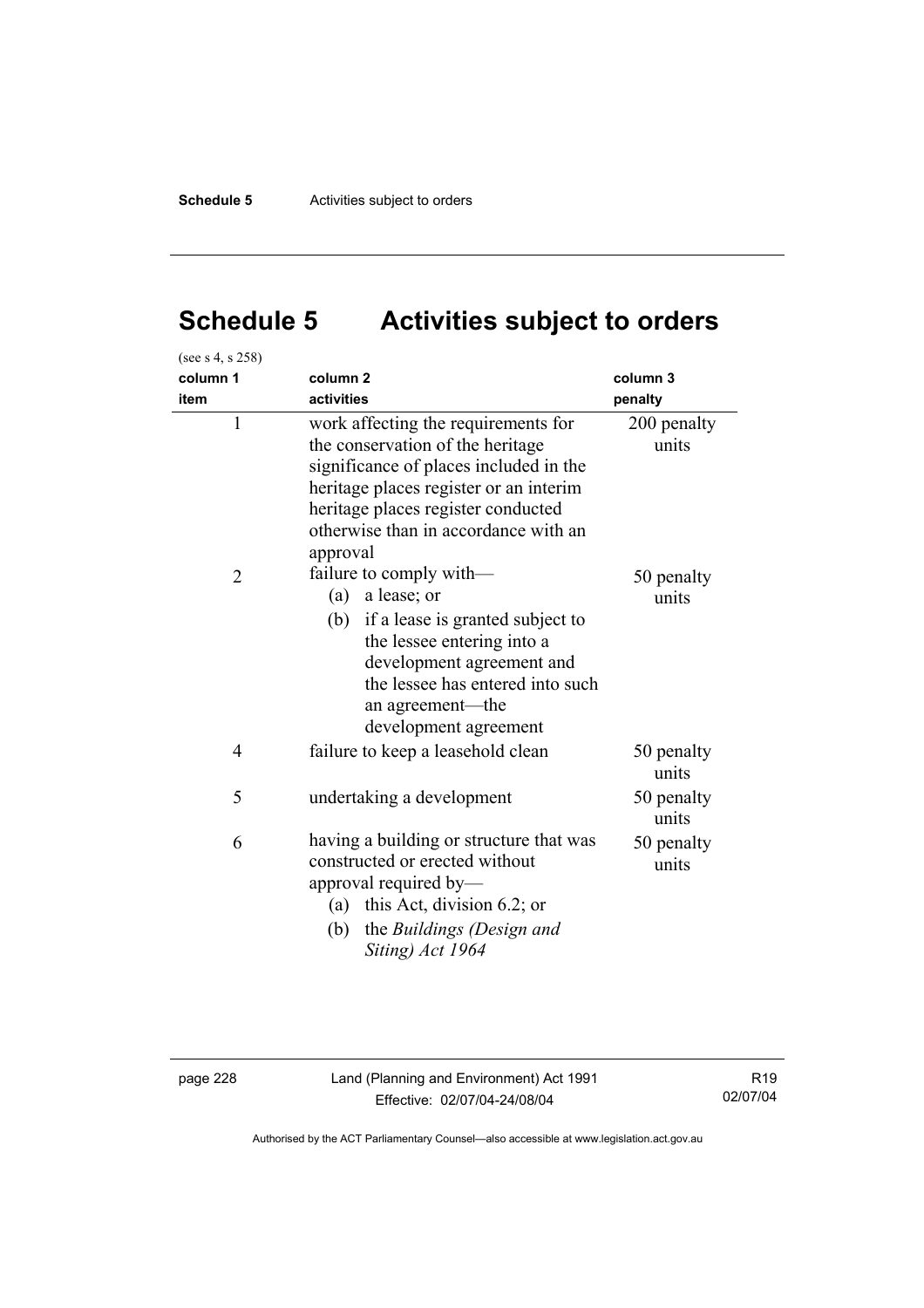## Activities subject to orders **Schedule 5**

| column 1<br>item | column <sub>2</sub><br>activities                                                                                                                                                                                                                                                                                                 | column 3<br>penalty  |
|------------------|-----------------------------------------------------------------------------------------------------------------------------------------------------------------------------------------------------------------------------------------------------------------------------------------------------------------------------------|----------------------|
| 9                | permitting a tree, sapling, plant or<br>shrub to overhang a public place so as<br>to obstruct or inconvenience a person<br>in that place                                                                                                                                                                                          | 5 penalty units      |
| 10               | an activity that is likely to cause soil<br>erosion, or an activity that involves<br>destroying, damaging, removing or<br>otherwise interfering with vegetation<br>(living or dead) or soil between the<br>banks, or within 20m of the bank, of a<br>watercourse, or on land with a slope of<br>more than 18° from the horizontal | 100 penalty<br>units |
| 11               | using or managing land in a way that<br>fails to control the propagation of a<br>pest animal or pest plant                                                                                                                                                                                                                        | 50 penalty<br>units  |
| 12               | parking a heavy vehicle on residential<br>land in contravention of a code of<br>practice under the <i>Road Transport</i><br>(Safety and Traffic Management)<br>Regulations 2000, division 3.1.3 about<br>the parking of heavy vehicles                                                                                            | 20 penalty<br>units  |
| 13               | managing land held under a rural lease<br>other than in accordance with the land<br>management agreement that applies to<br>it                                                                                                                                                                                                    | 50 penalty<br>units  |

R19 02/07/04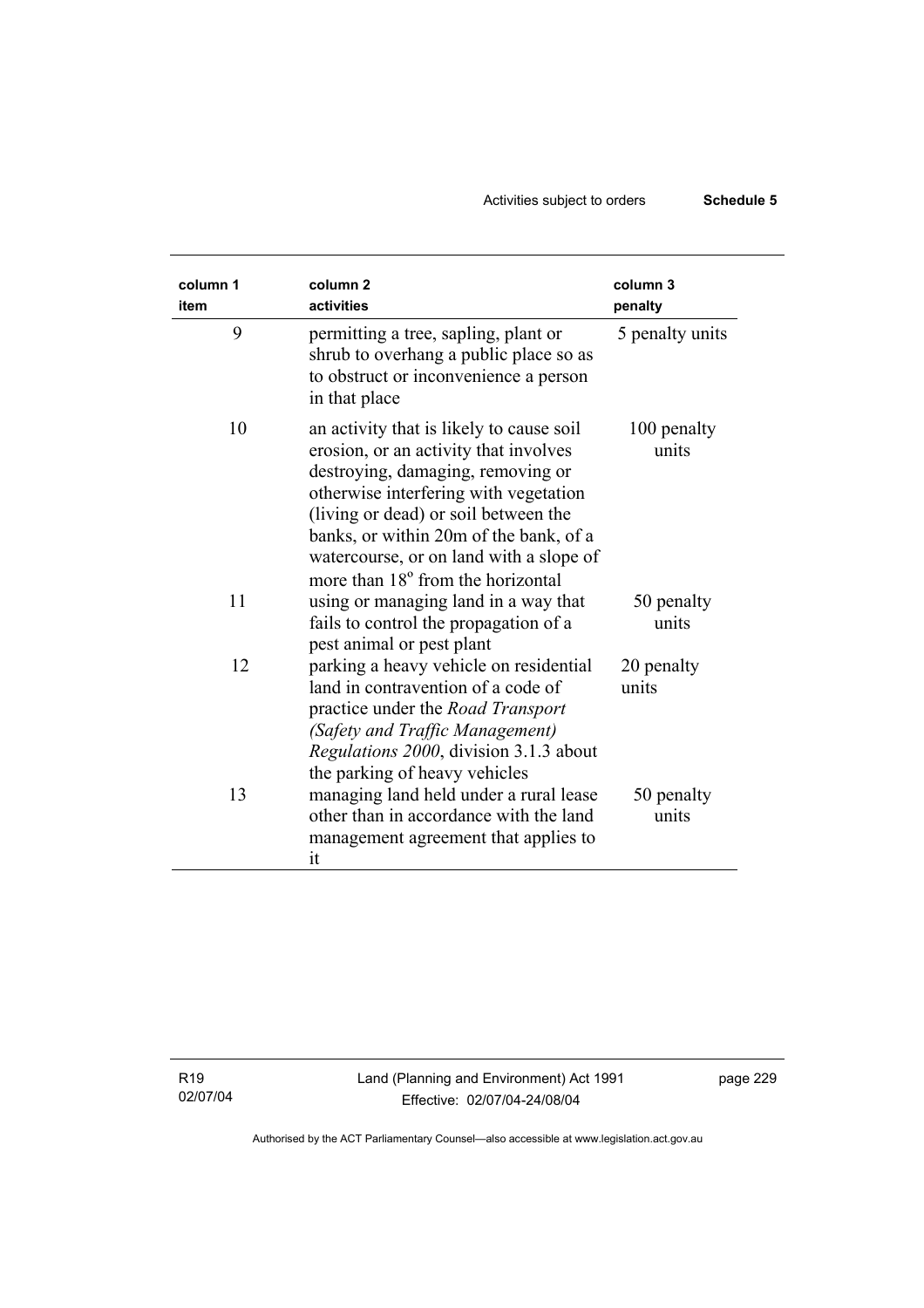## **Dictionary**

(see s 2)

*Note 1* The Legislation Act contains definitions and other provisions relevant to this Act.

*Note 2* For example, the Legislation Act, dict, pt 1, defines the following terms:

- ΑΑΤ
	- administrative appeals tribunal
	- amend
	- appoint
	- change
	- conservator of flora and fauna
	- contravene
	- document
	- domestic partner (see s 169)
	- exercise
	- function
	- month
	- national capital authority
	- penalty unit (see s 133)
	- the Territory.

*Aboriginal object*, for part 3 (Heritage)—see section 52.

*Aboriginal place*, for part 3 (Heritage)—see section 52. *Aboriginal tradition*, for part 3 (Heritage)—see section 52. *application*, for part 6 (Approvals and orders)—see section 222. *approval*, for part 6 (Approvals and orders)—see section 222. *assessment* means an assessment made under division 4.3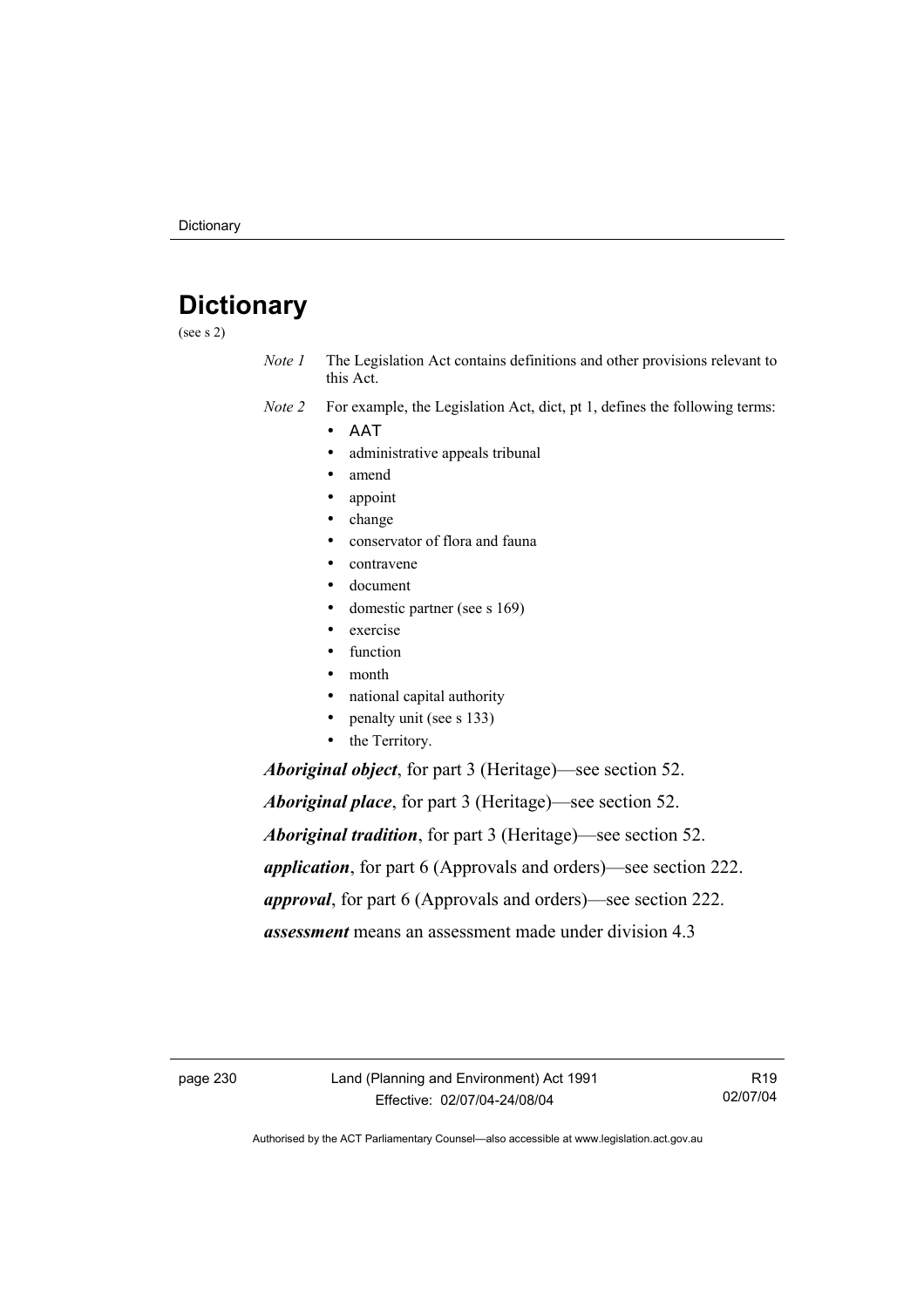#### *authorised person*—

- (a) for subdivision 4.4.3 (Procedures and powers)—see section 143; and
- (b) for subdivision 6.3.2 (Rectification work)—see section 259C (1).

*background papers*, for part 2 (Planning)—see section 5.

*building*, for part 6 (Approvals and orders)—see section 222.

*building and development provision*, for part 5 (Land administration)—see section 159.

*building work*, for part 6 (Approvals and orders)—see section 222.

*cemetery* includes crematorium.

*chairperson*, for division 3.7 (Australian Capital Territory Heritage Council)—see section 90.

*compensation*, for subdivision 3.5.4 (Compensation claims)—see section 74.

*Note* Sdiv 3.5.4 is about compensation claims in relation to Aboriginal heritage discoveries and places.

*connected*, with an offence, for division 6.4 (Enforcement)—see section 262.

*conservation*, for part 3 (Heritage)—see section 52.

*conservator* means the conservator of flora and fauna*.*

*consolidation—*

- (a) for part 5 (Land administration)—see section 159; and
- (b) for part 6 (Approvals and orders)—see section 222.

*consultation notice*, for part 2 (Planning)—see section 19.

*controlled activity* means—

(a) an activity of a kind mentioned in schedule 5; or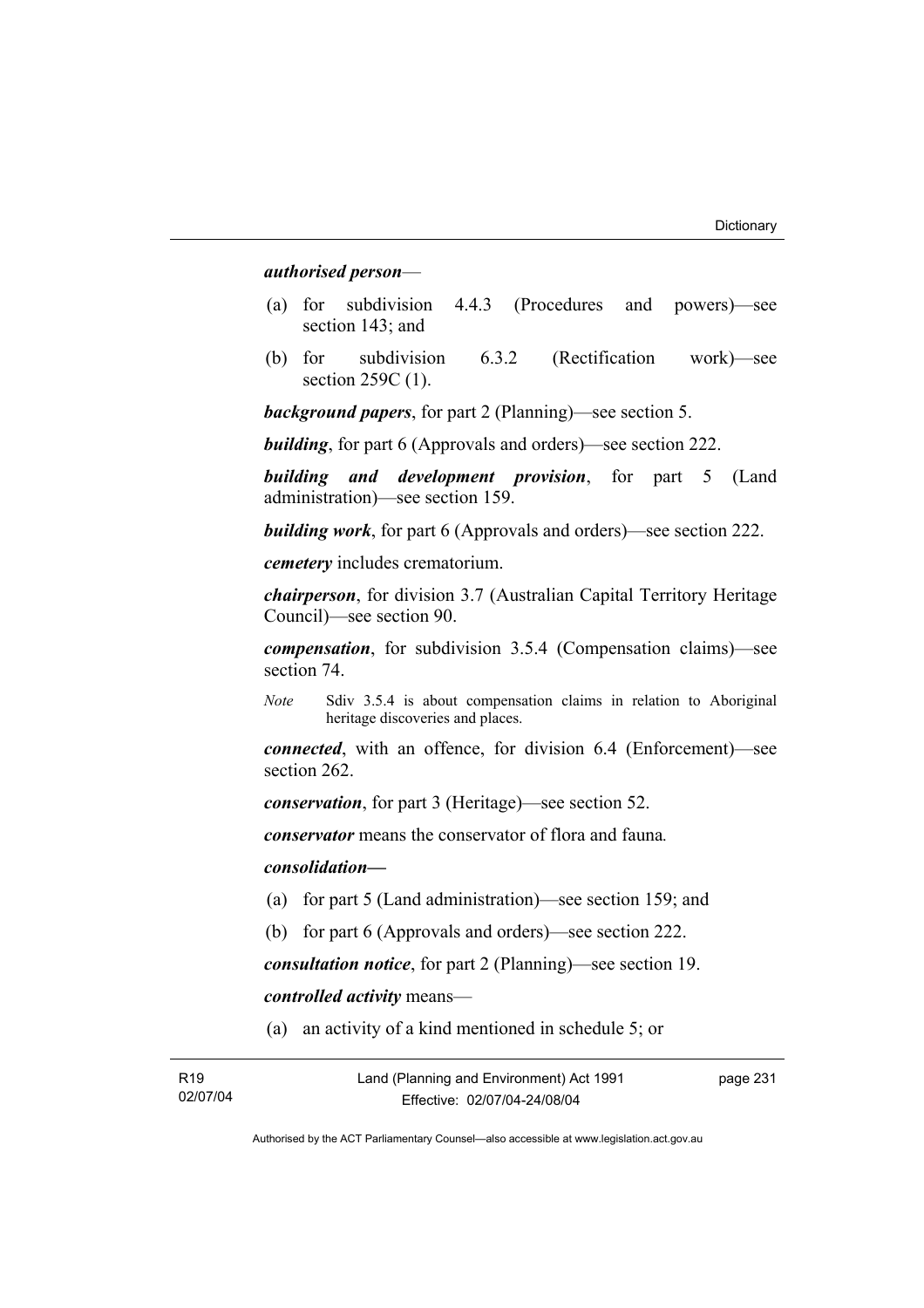(b) an activity under another Act that is declared by that Act to be a controlled activity for schedule 5.

*dealing*, for division 5.4 (Restrictions on rural leases)—see section 186B.

*defined decision*, for part 4 (Environmental assessments and inquiries)—see section 111.

*deputy chairperson*, for division 3.7 (Australian Capital Territory Heritage Council)—see section 90.

*development*, in relation to land—

- (a) for part 2 (Planning)—see section 5; and
- (b) for part 6 (Approvals and orders)—see section 222.

*discharge amount*, for division 5.4 (Restrictions on rural leases) see section 186B.

*draft plan variation*, for part 2 (Planning)—see section 5.

*earlier index number*, for division 5.4 (Restrictions on rural leases)—see section 186B.

*environmental impact*, for part 4 (Environmental assessments and inquiries)—see section 111.

*environmental impact statement*, for part 4 (Environmental assessments and inquiries)—see section 111.

*environmental report*, for part 2 (Planning)—see section 5.

*Environment Minister* means the Minister administering part 4 (Environmental assessments and inquiries).

*Executive*, for part 6 (Approvals and orders)—see section 222.

*expert member*, for division 3.7 (Australian Capital Territory Heritage Council)—see section 90.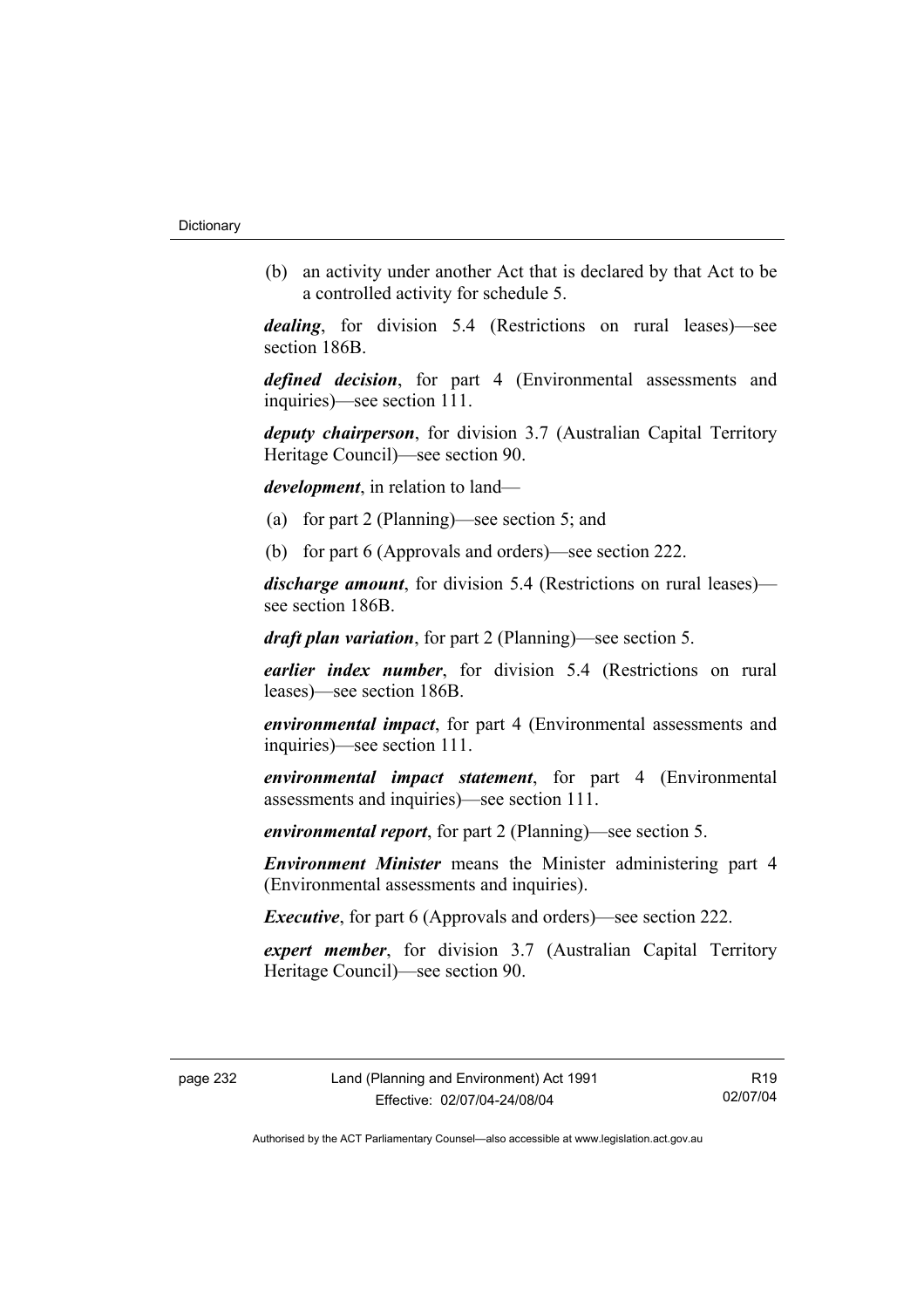*formal error* means—

- (a) a clerical error; or
- (b) an error arising from an accidental slip or omission; or
- (c) a defect of form.

*heritage council* means the Australian Capital Territory Heritage Council established under section 91.

*heritage object*, for part 3 (Heritage)—see section 52.

*heritage objects register*, for division 3.7 (Australian Capital Territory Heritage Council)—see section 90.

*heritage place*, for part 3 (Heritage)—see section 52.

*heritage places register* means the register of heritage places incorporated in the plan.

*heritage significance* means archaeological, historic, aesthetic, architectural, scientific, natural or social significance, or other special significance in relation to the environment, for the present community, and for future generations.

*holding period*, for division 5.4 (Restrictions on rural leases)—see section 186B.

*index number*, for division 5.4 (Restrictions on rural leases)—see section 186G

*inquiry* means an inquiry conducted under division 4.4 (Inquiries).

*inspector*, for part 6 (Approvals and orders), means a person appointed as an inspector under section 263 (1).

*interim heritage places register*—see section 52.

*interim variation*, in relation to the heritage places register, for part 3 (Heritage)—see section 52.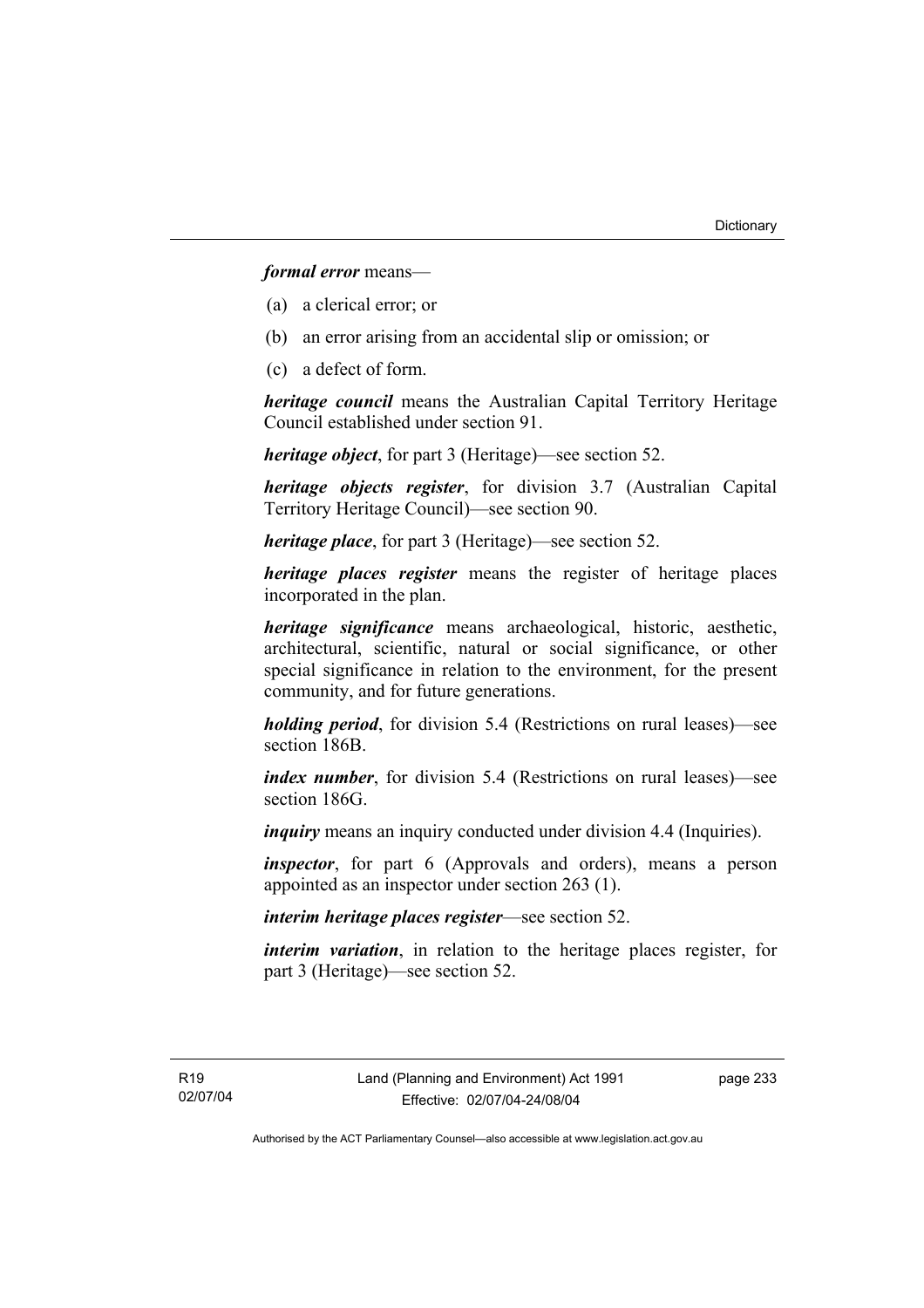#### *land*—

- (a) for part 2 (Planning)—see section 5; and
- (b) for part 4 (Environmental assessments and inquiries)—see section 111.

*land management agreement* means an agreement under section 186C.

*Note* A reference to an instrument (including a land management agreement) includes a reference to the instrument as originally made and as amended (see Legislation Act, s 102).

*later index number*, for division 5.4 (Restrictions on rural leases) see section 186B.

#### *lease—*

- (a) for part 5 (Land administration)—see section 159; and
- (b) for part 6 (Approvals and orders)—see section 222.

#### *lessee—*

- (a) for part 5 (Land administration)—see section 159; and
- (b) for part 6 (Approvals and orders)—see section 222.

*long lease*, for division 5.4 (Restrictions on rural leases)—see section 186B.

*market value*, for part 5 (Land administration)—see section 159.

*member*, for division 3.7 (Australian Capital Territory Heritage Council)—see section 90.

*national capital plan*, for part 2 (Planning)—see section 5.

*natural environment*, for schedule 1 (Management objectives for public land)—see section 195 (6).

*new application*, for subdivision 6.2.4 (Reconsideration of applications for approval)—see section 245A.

R19 02/07/04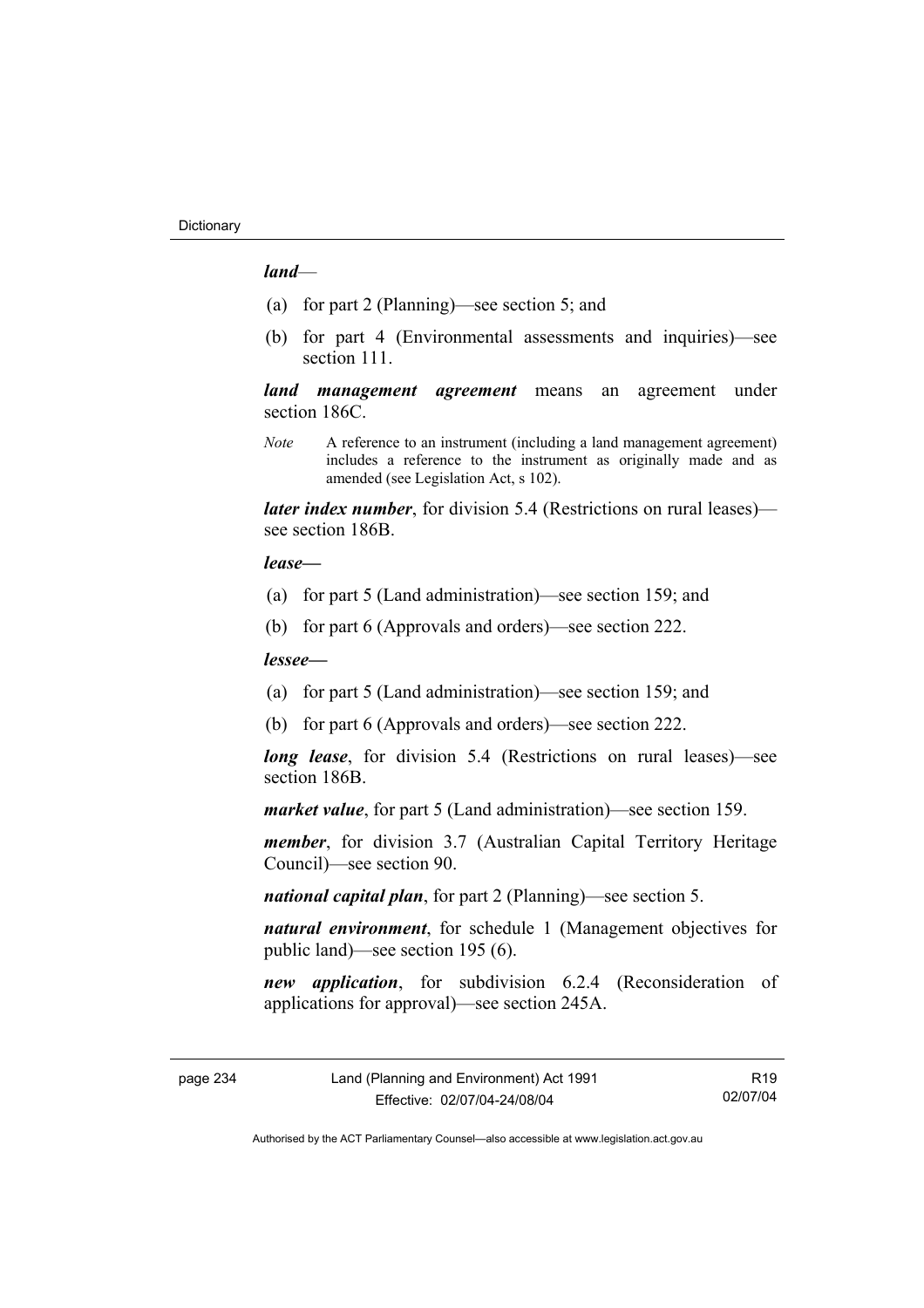*newspaper* means a newspaper published and circulating in the ACT.

*nominal rent lease*, for part 5 (Land administration)—see section 159.

*objection*, for part 6 (Approvals and orders)—see section 222.

*occupier*—

- (a) for subdivision 4.4.3 (Procedures and powers)—see section 143; and
- (b) for division 6.4 (Enforcement)—see section 262.

*offence*, for division 6.4 (Enforcement)—see section 262.

*order*, for part 6 (Approvals and orders)—see section 222.

*original application*, for subdivision 6.2.4 (Reconsideration of applications for approval)—see section 245A.

*original decision*, for subdivision 6.2.4 (Reconsideration of applications for approval)—see section 245A.

*panel*, for part 4 (Environmental assessments and inquiries)—see section 111.

*permanent member*, for division 3.7 (Australian Capital Territory Heritage Council)—see section 90.

*pest animal* means an animal declared to be a pest animal under section 261.

*pest plant* means a plant declared to be a pest plant under section 261.

*place*, for subdivision 4.4.3 (Procedures and powers)—see section 143.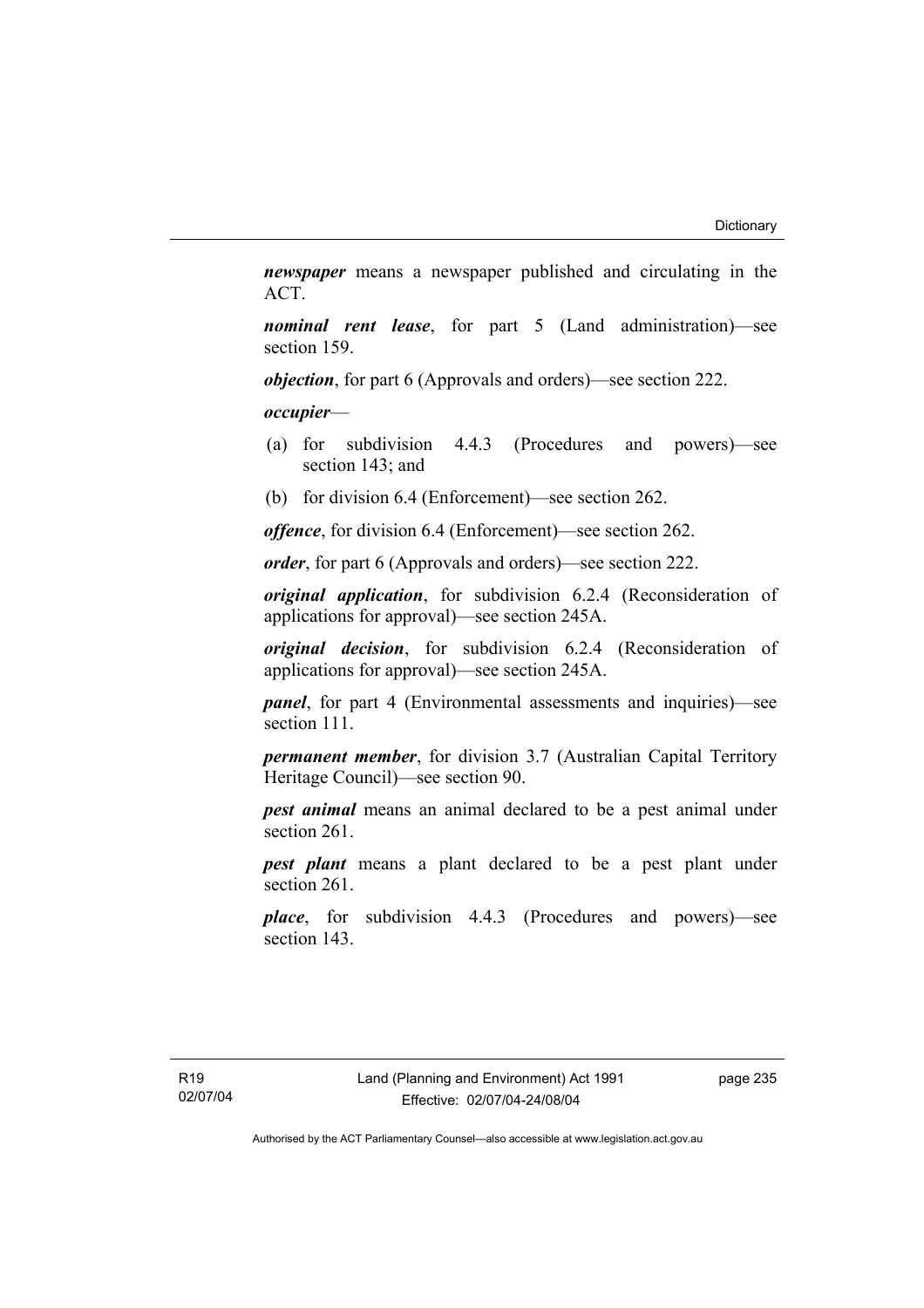*plan* means the Territory plan.

*Note* A reference to an instrument (including the plan) includes a reference to the instrument as originally made and as amended (see Legislation Act, s 102).

*plan of management*, for division 5.7 (Public land)—see section 191.

*preliminary assessment*, for part 4 (Environmental assessments and inquiries)—see section 111.

*prescribed period*, for part 6 (Approvals and orders)—see section 222.

*prohibition notice*, for part 6 (Approvals and orders)—see section 260 (1).

*proponent*, for part 4 (Environmental assessments and inquiries) see section 111.

*provision*, of a lease, for part 5 (Land administration)—see section 159.

*public car park*, for part 5 (Land administration)—see section 159.

*public environment report*, for part 4 (Environmental assessments and inquiries)—see section 111.

*public land* means land identified by the plan as public land.

*rectification work*, for subdivision 6.3.2 (Rectification work)—see section 259.

*registered*, for division 3.5 (Aboriginal heritage)—see section 66.

*registered lease*, for part 5 (Land administration)—see section 159.

*registered proprietor*, for part 5 (Land administration)—see section 159.

*registration*, for division 3.5 (Aboriginal heritage)—see section 66.

R19 02/07/04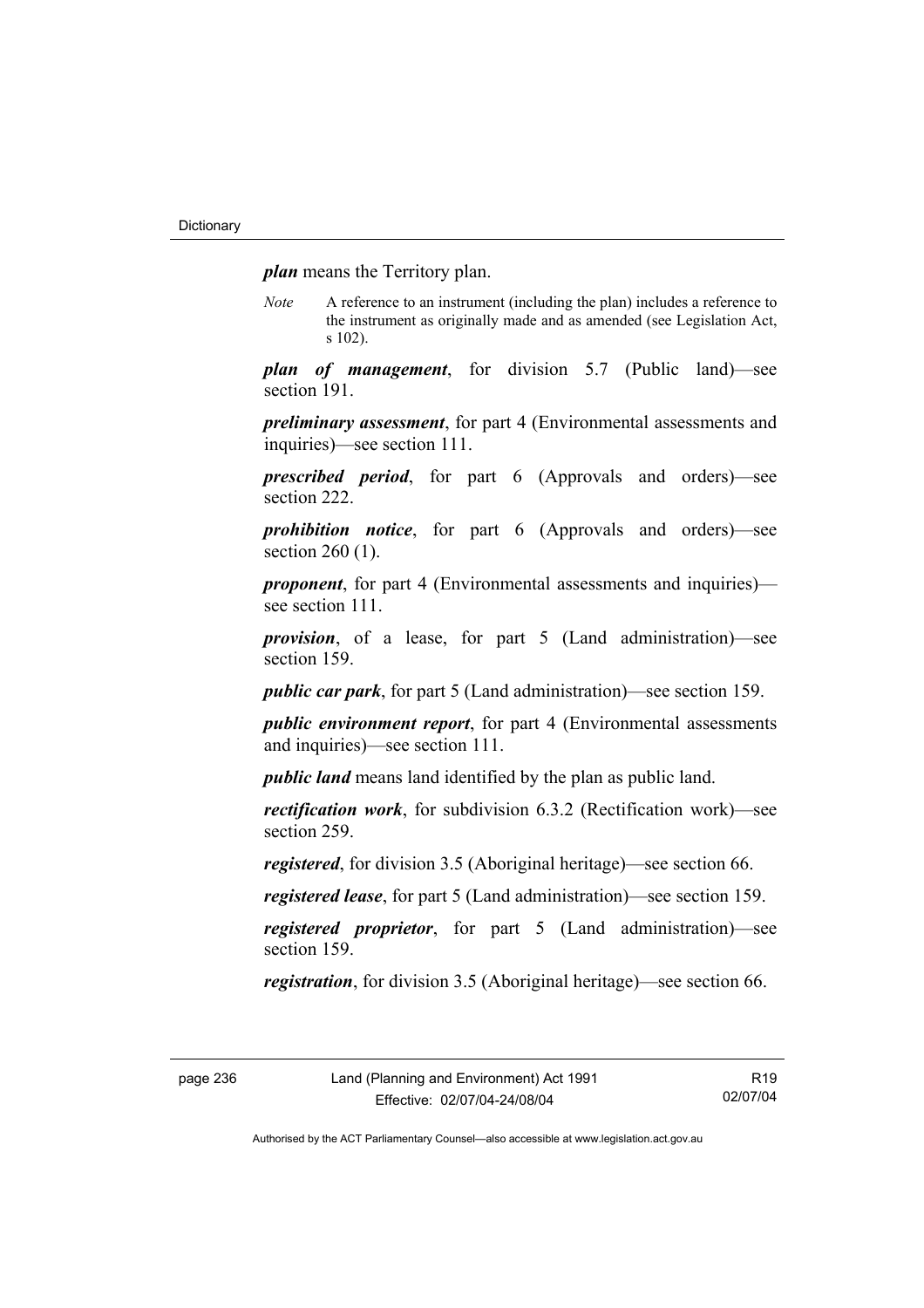*relevant Aboriginal organisation*, for part 3 (Heritage)—see section 52.

*relevant authority*, for part 6 (Approvals and orders)—see section 222.

*relevant Minister*, for part 4 (Environmental assessments and inquiries)—see section 111.

*rental lease*, for part 5 (Land administration)—see section 159.

*residential lease*, for part 5 (Land administration)—see section 159.

*restricted information*, for part 3 (Heritage)—see section 52.

*rural lease*, for part 5 (Land administration)—see section 159.

*secretary*, for division 3.7 (Australian Capital Territory Heritage Council)—see section 90.

*short lease*, for division 5.4 (Restrictions on rural leases)—see section 186B.

*special Pialligo lease*, for division 5.4 (Restrictions on rural leases)—see section 186B.

*structure*, for part 6 (Approvals and orders)—see section 222.

## *subdivision—*

- (a) for part 5 (Land administration)—see section 159; and
- (b) for part 6 (Approvals and orders)—see section 222.

*sublease*, for part 5 (Land administration)—see section 159.

*sublessee*, for part 5 (Land administration)—see section 159.

#### *Territory authority* means—

- (a) a body (whether or not incorporated) established by the Executive; or
- (b) the holder of a position established under an Act or by the Executive.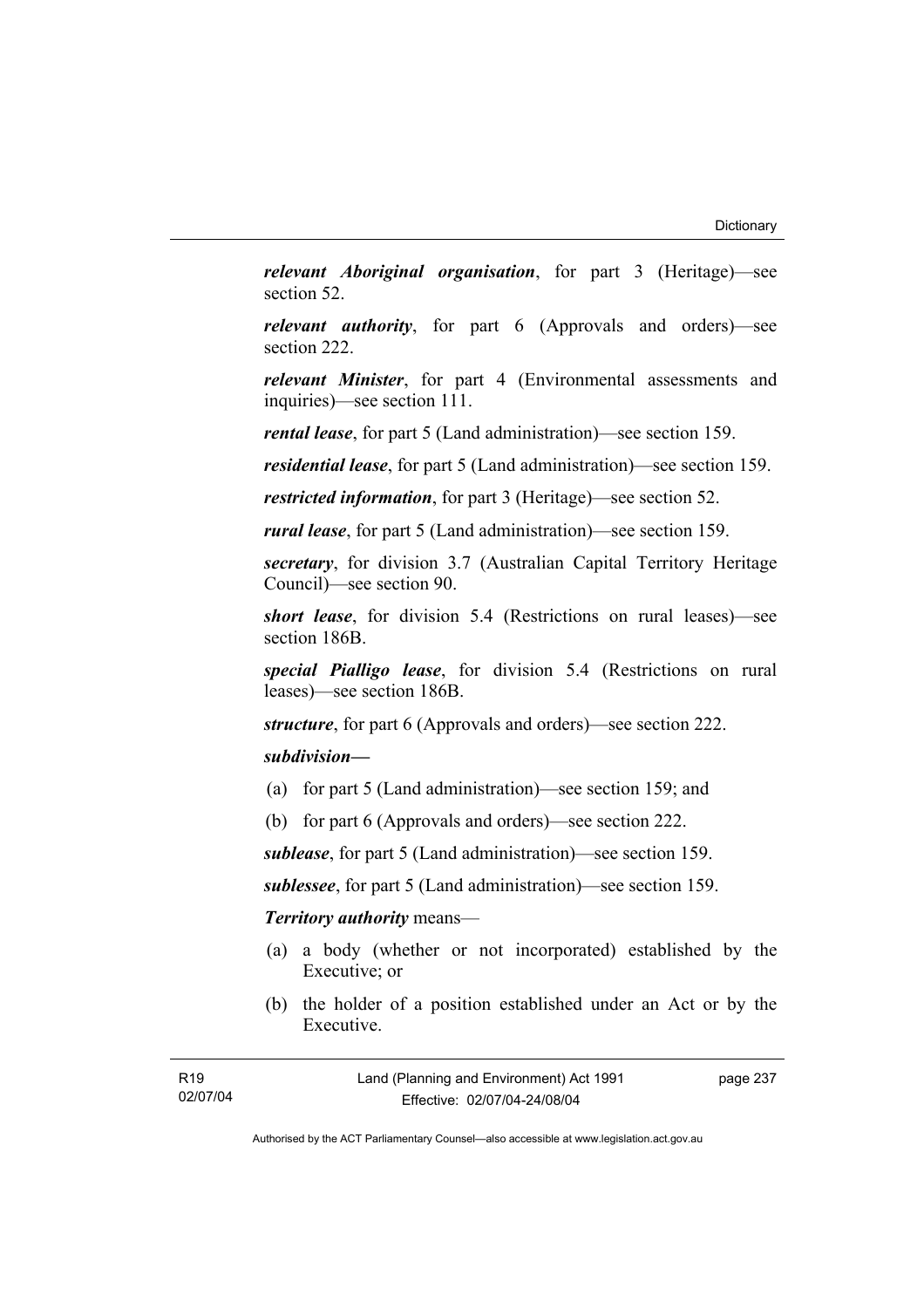*unregistered*, for division 3.5 (Aboriginal heritage)—see section 66. *variation*, for part 3 (Heritage)—see section 52. *variation*, of a lease— (a) for division 5.3 (Variation of leases)—see section 184; and

(b) for part 6 (Approvals and orders)—see section 223.

*variation*, of the plan, for part 2 (Planning)—see section 5.

*variation*, of a plan of management, for division 5.7 (Public land) see section 191.

page 238 Land (Planning and Environment) Act 1991 Effective: 02/07/04-24/08/04

R19 02/07/04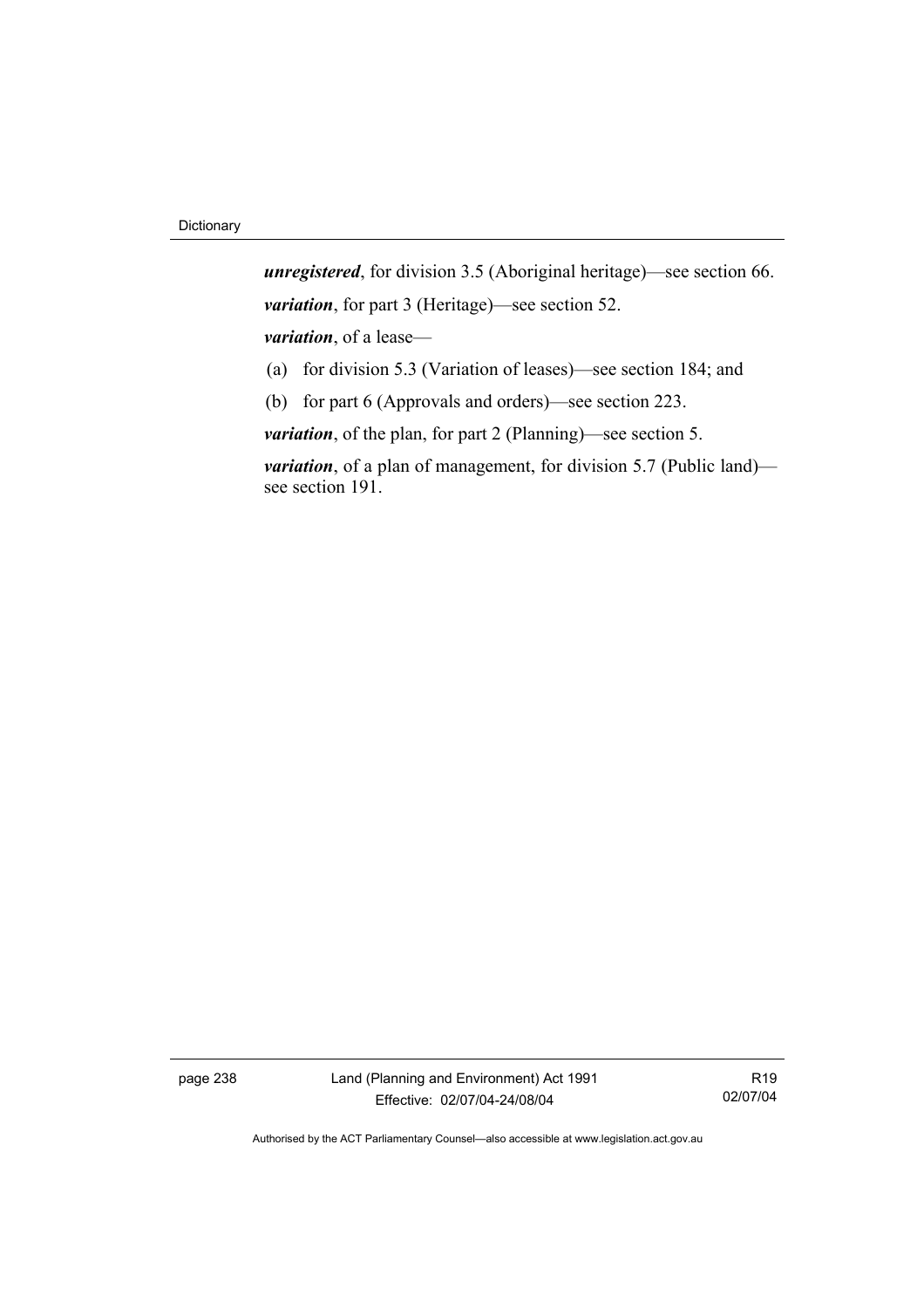# **Endnotes**

# **1 About the endnotes**

Amending and modifying laws are annotated in the legislation history and the amendment history. Current modifications are not included in the republished law but are set out in the endnotes.

Not all editorial amendments made under the *Legislation Act 2001*, part 11.3 are annotated in the amendment history. Full details of any amendments can be obtained from the Parliamentary Counsel's Office.

Uncommenced amending laws and expiries are listed in the legislation history and the amendment history. These details are underlined. Uncommenced provisions and amendments are not included in the republished law but are set out in the last endnote.

If all the provisions of the law have been renumbered, a table of renumbered provisions gives details of previous and current numbering.

The endnotes also include a table of earlier republications.

| $am = amended$<br>$amdt = amendment$<br>$ch = chapter$<br>$cl = clause$<br>$def = definition$<br>$dict = dictionary$<br>disallowed = disallowed by the Legislative<br>Assembly<br>$div = division$<br>$exp = expires/expired$<br>$Gaz = Gazette$<br>$hda =$ heading<br>$IA = Interpretation Act 1967$<br>ins = inserted/added<br>$LA =$ Legislation Act 2001<br>$LR =$ legislation register<br>LRA = Legislation (Republication) Act 1996<br>$mod = modified/modification$ | $ord = ordinance$<br>$orig = original$<br>par = paragraph/subparagraph<br>$pres = present$<br>$prev = previous$<br>$(\text{prev})$ = previously<br>$pt = part$<br>$r = rule/subrule$<br>reg = regulation/subregulation<br>$renum = renumbered$<br>$reloc = relocated$<br>$R[X]$ = Republication No<br>$RI = reissue$<br>s = section/subsection<br>$sch = schedule$<br>$sdiv = subdivision$<br>$sub =$ substituted<br>SL = Subordinate Law |
|----------------------------------------------------------------------------------------------------------------------------------------------------------------------------------------------------------------------------------------------------------------------------------------------------------------------------------------------------------------------------------------------------------------------------------------------------------------------------|-------------------------------------------------------------------------------------------------------------------------------------------------------------------------------------------------------------------------------------------------------------------------------------------------------------------------------------------------------------------------------------------------------------------------------------------|
| $o = order$                                                                                                                                                                                                                                                                                                                                                                                                                                                                | $underlining = whole or part not commenced$                                                                                                                                                                                                                                                                                                                                                                                               |
| om = omitted/repealed                                                                                                                                                                                                                                                                                                                                                                                                                                                      | or to be expired                                                                                                                                                                                                                                                                                                                                                                                                                          |
|                                                                                                                                                                                                                                                                                                                                                                                                                                                                            |                                                                                                                                                                                                                                                                                                                                                                                                                                           |

# **2 Abbreviation key**

R19 02/07/04 Land (Planning and Environment) Act 1991 Effective: 02/07/04-24/08/04

page 239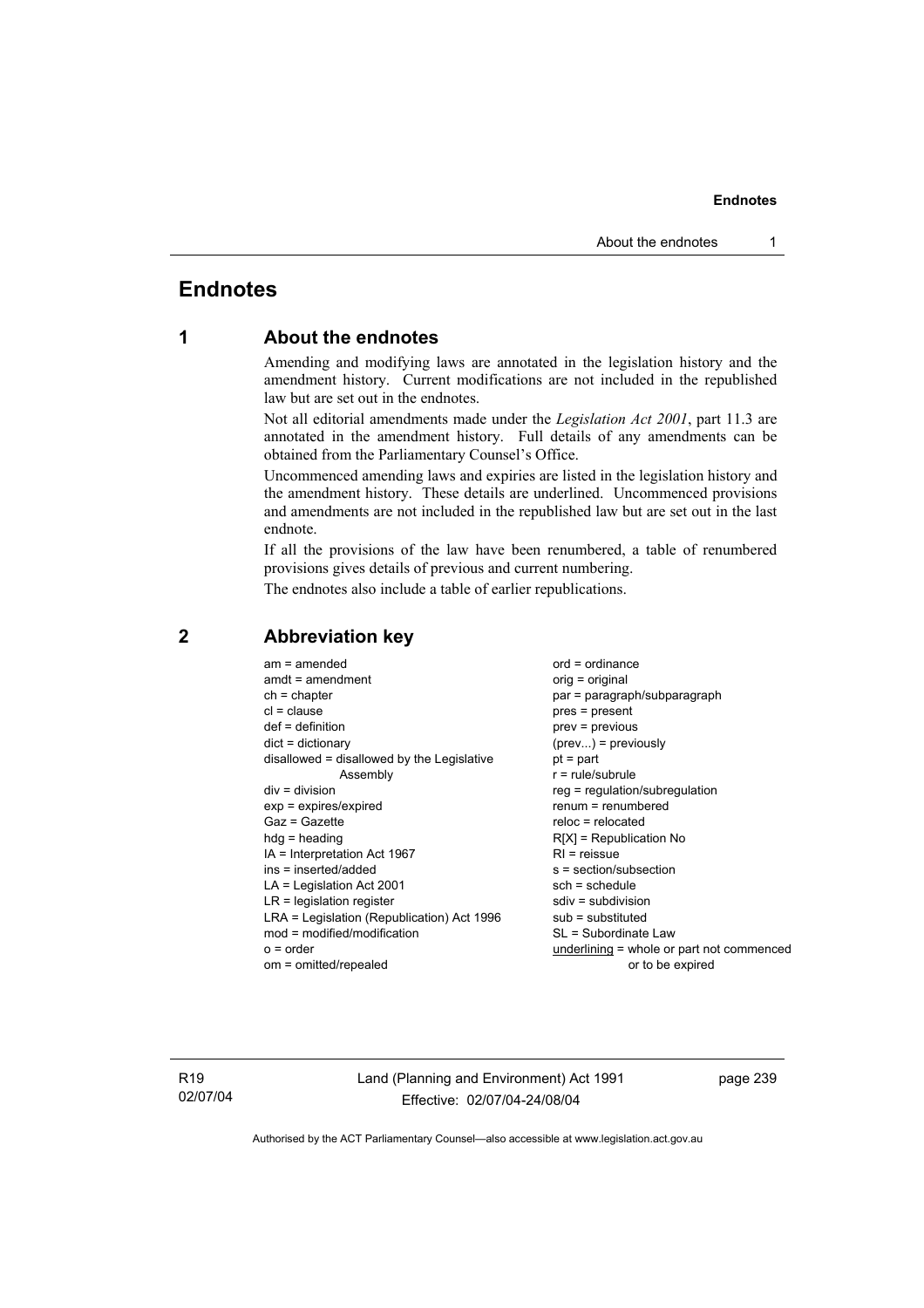| 3 | Legislation history |  |
|---|---------------------|--|
|---|---------------------|--|

# **3 Legislation history**

| Land (Planning and Environment) Act 1991 No 100 |
|-------------------------------------------------|
| notified 15 January 1992                        |
| s 1 and s 2 commenced 15 January 1992           |
| remainder commenced 2 April 1992                |

as amended by

## **Land (Planning and Environment) (Amendment) Act 1992 No 32**  notified 3 July 1992 commenced 3 July 1992

## **Land (Planning and Environment) (Amendment) Act 1993 No 11**  notified 1 March 1993 commenced 1 March 1993

**Acts Revision (Position of Crown) Act 1993 No 44 sch 2**  notified 27 August 1993 (Gaz 1993 No S165) sch 2 commenced 27 August 1993 (s 2)

#### **Registrar-General (Consequential Provisions) Act 1993 No 64**  notified 6 September 1993

s 1, s 2 commenced 6 September 1993 remainder commenced 1 October 1993 (s 2 (2) and Gaz 1993 No S207)

# **Land (Planning and Environment) (Amendment) Act (No 2) 1993 No 75**

notified 2 November 1993 s 1, s 2 commenced 2 November 1993 remainder commenced 1 December 1993 (Gaz 1993 No S247)

#### **Land (Planning and Environment) (Amendment) Act (No 3) 1993 No 77**

notified 2 November 1993 s 1, s 2 commenced 2 November 1993 remainder commenced 1 December 1993 (Gaz 1993 No S243)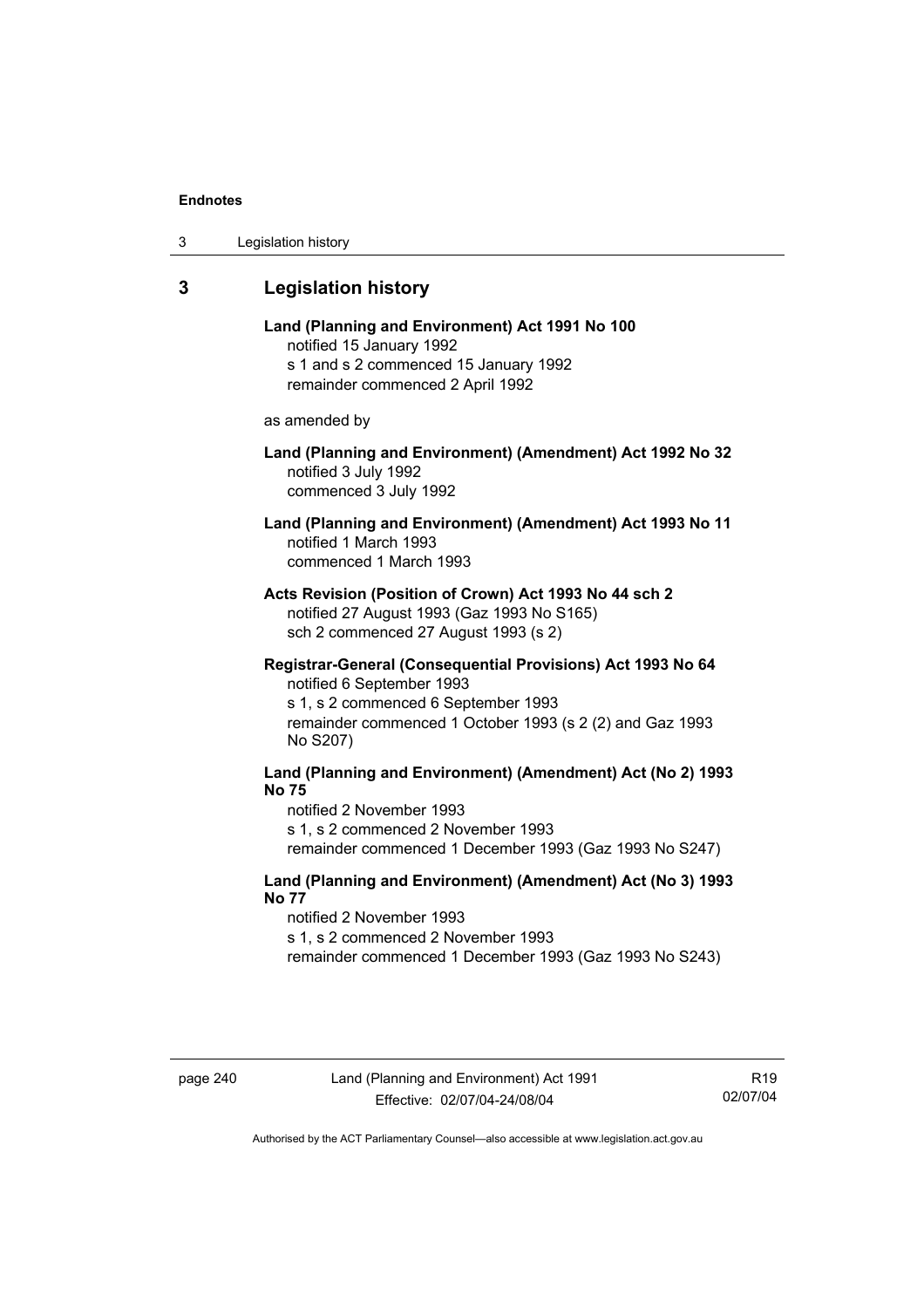|                                                                                                                                                                                                                 | Legislation history | 3 |
|-----------------------------------------------------------------------------------------------------------------------------------------------------------------------------------------------------------------|---------------------|---|
| Real Property (Consequential Provisions) Act 1993 No 90<br>notified 17 December 1993<br>s 1, s 2 commenced 17 December 1993<br>remainder commenced 1 January 1994 (s 2 (2) and Gaz 1993<br>No S270)             |                     |   |
| <b>Statute Law Revision Act 1994 No 26</b><br>notified 31 May 1994<br>commenced 31 May 1994                                                                                                                     |                     |   |
| <b>Public Sector Management (Consequential and Transitional</b><br>Provisions) Act 1994 No 38<br>notified 30 June 1994<br>s 1, s 2 commenced 30 June 1994<br>remainder commenced 1 July 1994 (Gaz 1994 No S142) |                     |   |
| Administrative Appeals (Consequential Amendments) Act 1994 No 60<br>notified 11 October 1994<br>s 1, s 2 commenced 11 October 1994<br>remainder commenced 14 November 1994 (s 2 (2) and Gaz 1994<br>No S250)    |                     |   |
| Statute Law Revision (Penalties) Act 1994 No 81<br>notified 29 November 1994<br>s 1, s 2 commenced 29 November 1994<br>remainder commenced 29 November 1994 (Gaz 1994 No S269)                                  |                     |   |
| <b>Statutory Offices (Miscellaneous Provisions) Act 1994 No 97</b><br>notified 15 December 1994<br>s 1, s 2 commenced 15 December 1994<br>remainder commenced 15 December 1994 (Gaz 1994 No S293)               |                     |   |
| Land (Planning and Environment) (Amendment) Act 1995 No 20<br>notified 5 September 1995<br>commenced 5 September 1995                                                                                           |                     |   |
| Land (Planning and Environment) (Amendment) Act (No 2) 1995<br><b>No 21</b><br>notified 5 September 1995<br>ss 1-3 commenced 5 September 1995<br>remainder commenced 1 January 1996 (Gaz 1995 No S316)          |                     |   |

R19 02/07/04 page 241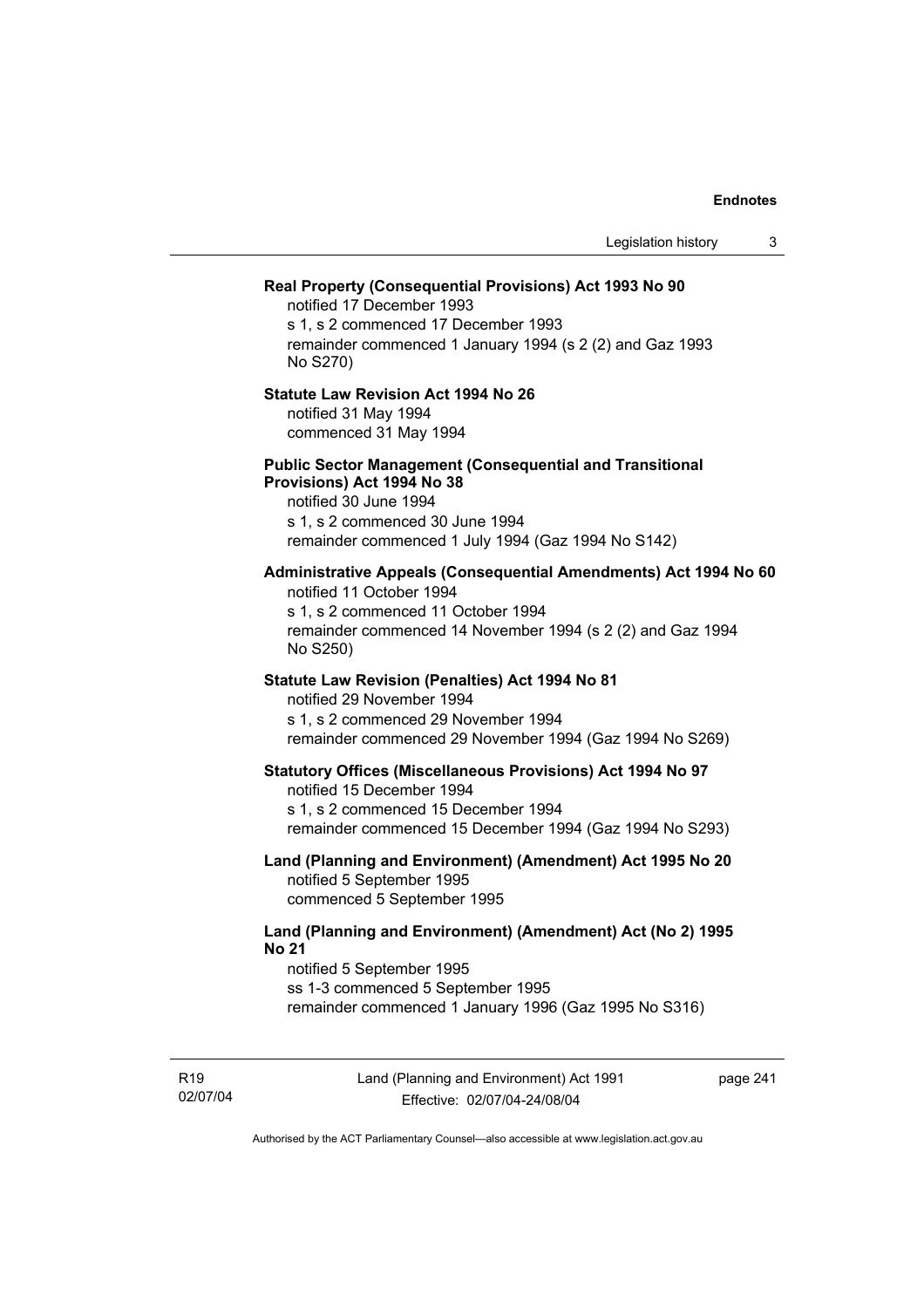| 3 | Legislation history |  |
|---|---------------------|--|
|---|---------------------|--|

## **Annual Reports (Government Agencies) (Consequential Provisions) Act 1995 No 25**

notified 5 September 1995 commenced 5 September 1995

#### **Land Titles (Consequential Amendments) Act 1995 No 54**

notified 20 December 1995 commenced 20 June 1996 (s 2)

#### **Remuneration Tribunal (Consequential and Transitional Provisions) Act 1995 No 56**

notified 20 December 1995 commenced 21 December 1995 (s 2 and Gaz 1995 No S315)

#### **Gungahlin Development Authority (Consequential Provisions) Act 1996 No 39**

notified 10 July 1996 commenced 19 August 1996 (s 2 and Gaz 1996 No S212)

#### **Land (Planning and Environment) (Amendment) Act 1996 No 62**  notified 3 December 1996 commenced 3 December 1996

#### **Land (Planning and Environment) (Amendment) Act (No 2) 1996 No 71**

notified 20 December 1996 ss 1-3 commenced 20 December 1996 remainder commenced 1 January 1997 (Gaz 1996 No S352)

#### **Motor Traffic (Amendment) Act (No 3) 1996 No 83**

notified 20 December 1996 ss 1-3 commenced 20 December 1996 remainder commenced 1 January 1997 (Gaz 1996 No S353)

## **Land (Planning and Environment) (Amendment) Act (No 3) 1996 No 85**

notified 24 December 1996 s 1, s 2 commenced 24 December 1996 remainder commenced 24 June 1997

R19 02/07/04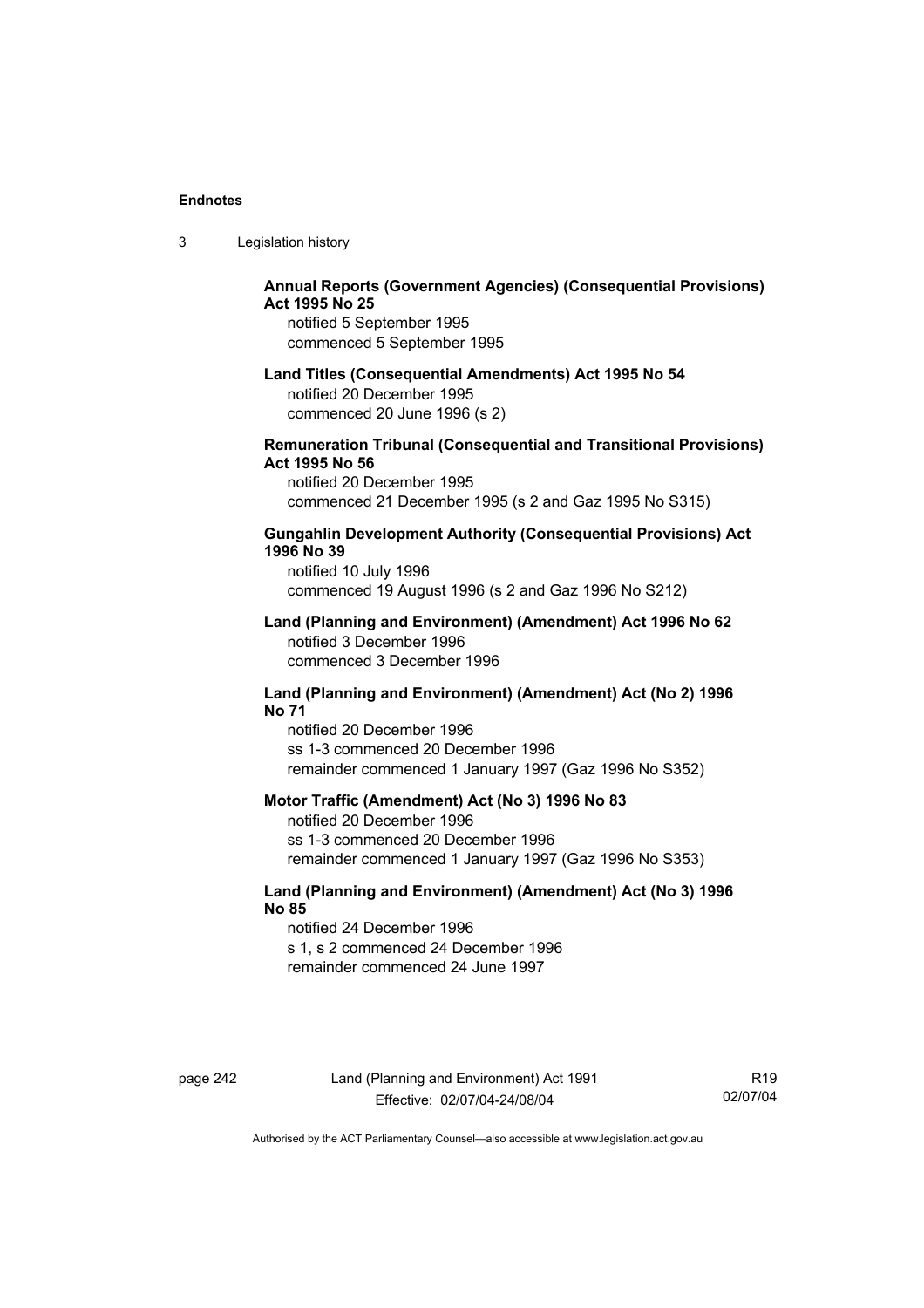# **Land (Planning and Environment) (Amendment) Act 1997 No 7**

notified 22 April 1997 ss 1-3 commenced 22 April 1997 remainder commenced 24 June 1997 (s 2 (2))

## **Remuneration Tribunal (Consequential Amendments) Act 1997 No 41 (as am by Act 2002 No 49 amdt 3.222)**

notified 19 September 1997 commenced 24 September 1997 (s 2 as am by Act 2002 No 49 amdt 3.222)

#### **Environment Protection (Consequential Provisions) Act 1997 No 93**

notified 1 December 1997 s 1, s 2 commenced 1 December 1997 remainder commenced 1 June 1998

#### **Land (Planning and Environment) (Amendment) Act (No 2) 1997 No 116**

notified 24 December 1997 commenced 24 December 1997

#### **Statute Law Revision (Penalties) Act 1998 No 54**

notified 27 November 1998 s 1, s 2 commenced 27 November 1998 remainder commenced 9 December 1998 (Gaz 1998 No 49)

# **Water Resources Act 1998 No 63 s 83**

notified 11 December 1998 (Gaz 1998 No S209) s 83 commenced 11 December 1998

# **Land (Planning and Environment) (Amendment) Act 1998 No 65**  notified 23 December 1998

commenced 23 December 1998

#### **Land (Planning and Environment) (Amendment) Act 1999 No 40**  notified 16 July 1999 commenced 16 July 1999

# **Land Planning and Environment Amendment Act (No 2) 1999 No 73**  notified 15 December 1999 commenced 15 December 1999

R19 02/07/04 page 243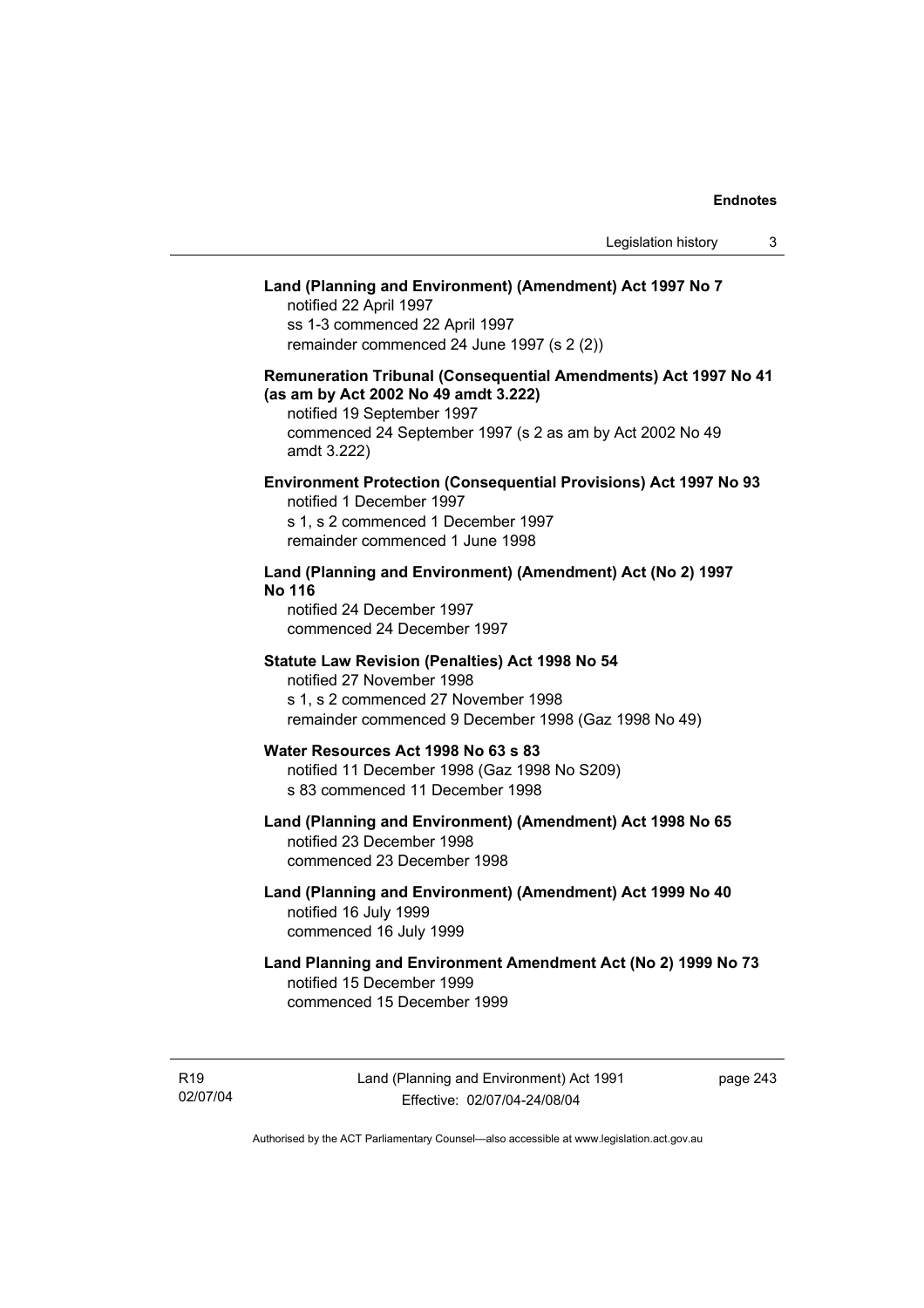$3<sub>l</sub>$ 

| Legislation history                                                                                                                                                                                         |
|-------------------------------------------------------------------------------------------------------------------------------------------------------------------------------------------------------------|
| Road Transport Legislation Amendment Act 1999 No 79<br>notified 23 December 1999<br>commenced 1 March 2000 (s 2 and Gaz 2000 No S5)                                                                         |
| Land (Planning and Environment) Amendment Act (No 3) 1999 No 87<br>notified 23 December 1999<br>commenced 23 December 1999                                                                                  |
| Land (Planning and Environment) Amendment Act 2000 No 14<br>notified 31 March 2000<br>commenced 31 March 2000                                                                                               |
| Land (Planning and Environment) Amendment Act 2000 (No 2)<br>2000 No 15<br>notified 20 April 2000<br>commenced 20 April 2000                                                                                |
| Land (Planning and Environment) Amendment Act 2000 (No 3)<br>2000 No 37<br>notified 20 July 2000<br>s 1, s 2 commenced 20 July 2000<br>remainder commenced 24 July 2000 (Gaz 2000 No S39)                   |
| Land (Planning and Environment) Amendment Act 2000 (No 4)<br>2000 No 49<br>notified 28 September 2000<br>commenced 28 September 2000                                                                        |
| <b>Statute Law Amendment Act 2000 No 80</b><br>notified 21 December 2000<br>commenced 21 December 2000                                                                                                      |
| Land (Planning and Environment) Amendment Act 2001 No 1<br>notified 19 February 2001 (Gaz 2001 No S7)<br>s 1, s 2 commenced 19 February 2001 (IA s 10B)<br>remainder commenced 31 May 2001 (Gaz 2001 No 22) |
| Unit Titles Consequential Amendments Act 2001 No 17 sch 2<br>notified 5 April 2001 (Gaz 2001 No 14)<br>s 1, s 2 commenced 5 April 2001 (IA s 10B)<br>sch 2 commenced 5 October 2001 (s 2)                   |

R19 02/07/04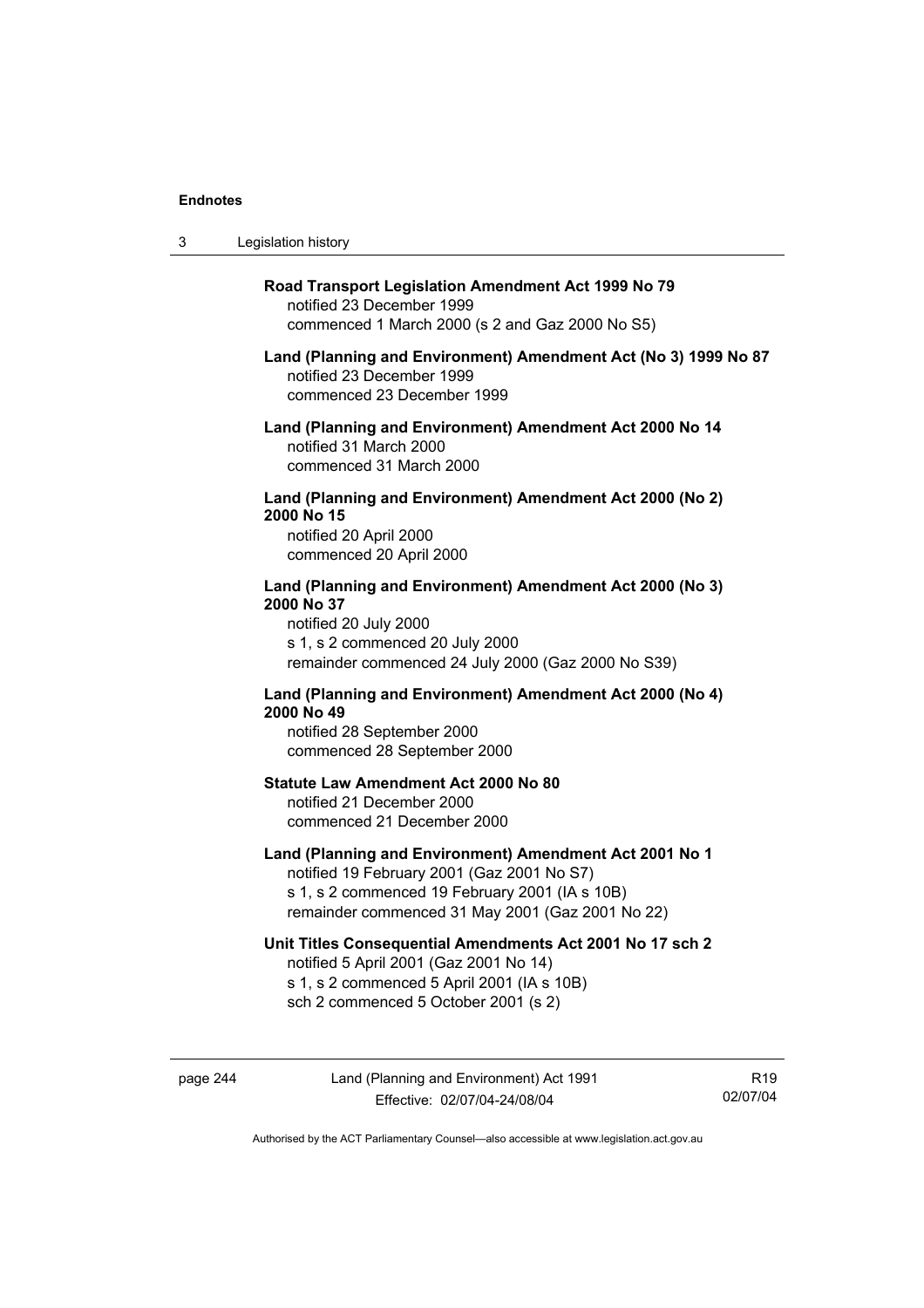#### **Tree Protection (Interim Scheme) Act 2001 No 20 s 54**

notified 3 April 2001 (Gaz 2001 No S16)

s 1, s 2 commenced 3 April 2001 (IA s 10B)

s 54 taken to have commenced 29 March 2001 (s 2)

#### **Land (Planning and Environment) Amendment Act 2001 (No 2) 2001 No 32**

notified 21 June 2001 (Gaz 2001 No S33) taken to have commenced 15 June 2001 (s 2)

#### **Legislation (Consequential Amendments) Act 2001 No 44 pt 207**

notified 26 July 2001 (Gaz 2001 No 30) s 1, s 2 commenced 26 July 2001 (IA s 10B) pt 207 commenced 12 September 2001 (s 2 and see Gaz 2001 No S65)

#### **Statute Law Amendment Act 2001 (No 2) 2001 No 56 pt 3.29**

notified 5 September 2001 (Gaz 2001 No S65) amdt 3.436 taken to have commenced 21 December 2000 (s 2 (2)) pt 3.29 remainder commenced 5 September 2001 (s 2 (1))

#### **Community Title Act 2001 No 58 s 101, s 102**

notified 10 September 2001 (Gaz 2001 No S66) s 1, s 2 commenced 10 September 2001 (IA s 10B) s 101, s 102 commenced 10 March 2002 (s 2 and LA s 79)

#### **Land (Planning and Environment) Amendment Act 2001 (No 3) 2001 No 73**

notified LR 12 September 2001 commenced 12 September 2001 (s 2)

## **Land (Planning and Environment) Amendment Act 2001 (No 4) 2001 No 80**

notified 10 September 2001 (Gaz 2001 No S66) s 1, s 2 commenced 10 September 2001 (IA s 10B) s 3, s 4 commenced 10 September 2001 (s 2 (1)) remainder commenced 12 September 2001 (s 2 (2))

# **Legislation Amendment Act 2002 No 11 pt 2.32**

notified LR 27 May 2002

s 1, s 2 commenced 27 May 2002 (LA s 75)

pt 2.32 commenced 28 May 2002 (s 2 (1))

R19 02/07/04 Land (Planning and Environment) Act 1991 Effective: 02/07/04-24/08/04

page 245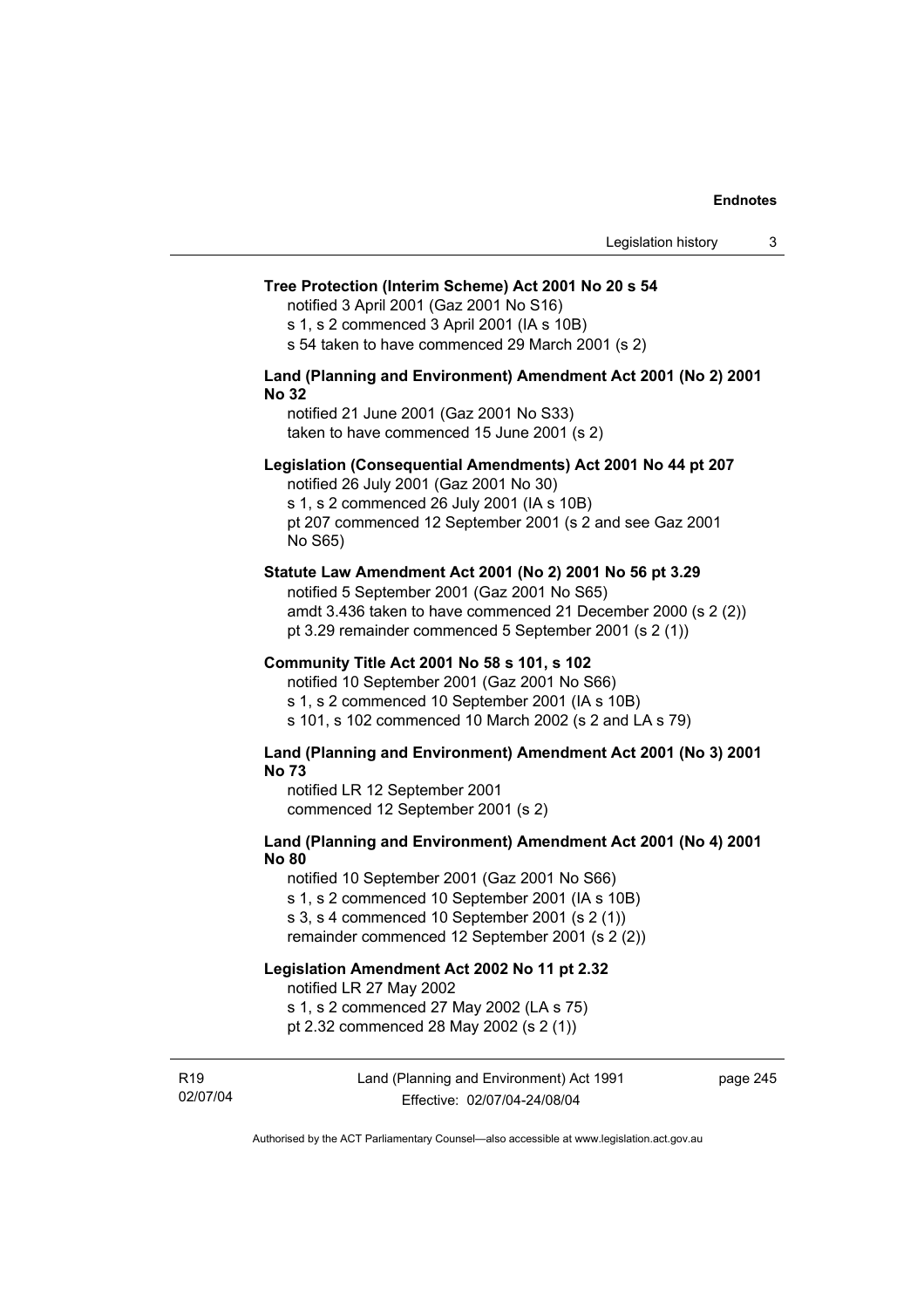| 3 | Legislation history |  |
|---|---------------------|--|
|---|---------------------|--|

## **Statute Law Amendment Act 2002 No 30 pt 3.38**

notified LR 16 September 2002 s 1, s 2 commenced 16 September 2002 (LA s 75) pt 3.38 commenced 17 September 2002 (s 2 (1))

#### **Land (Planning and Environment) Amendment Act 2002 No 37**

notified LR 10 October 2002

s 1, s 2 commenced 10 October 2002 (LA s 75 (1)) remainder commenced 11 October 2002 (s 2)

#### **Districts Act 2002 No 39 pt 1.4**

notified LR 10 October 2002

s 1, s 2 commenced 10 October 2002 (LA s 75 (1))

pt 1.4 commenced 11 October 2002 (s 2)

#### **Statute Law Amendment Act 2002 (No 2) No 49 amdt 3.222**

notified LR 20 December 2002

s 1, s 2 taken to have commenced 7 October 1994 (LA s 75 (2)) amdt 3.222 commenced 24 September 1997 (s 2 (3))

*Note* This Act only amends the Remuneration Tribunal (Consequential Amendments) Act 1997 No 41.

#### **Planning and Land (Consequential Amendments) 2002 A2002-56 sch 1**

notified LR 20 December 2002 s 1, s 2 commenced 20 December 2002 (LA s 75 (1)) sch 1 commenced 1 July 2003 (s 2 and see Planning and Land Act 2002 A2002-55, s 2)

#### **Cemeteries and Crematoria Act 2003 A2003-11 sch 1 pt 1.1**

notified LR 27 March 2003 s 1, s 2 commenced 27 March 2003 (LA s 75 (1)) sch 1 pt 1.1 commenced 27 September 2003 (s 2 and LA s 79)

## **Legislation (Gay, Lesbian and Transgender) Amendment Act 2003 A2003-14 sch 1 pt 1.20**

notified LR 27 March 2003 s 1, s 2 commenced 27 March 2003 (LA s 75 (1)) sch 1 pt 1.20 commenced 28 March 2003 (s 2)

R19 02/07/04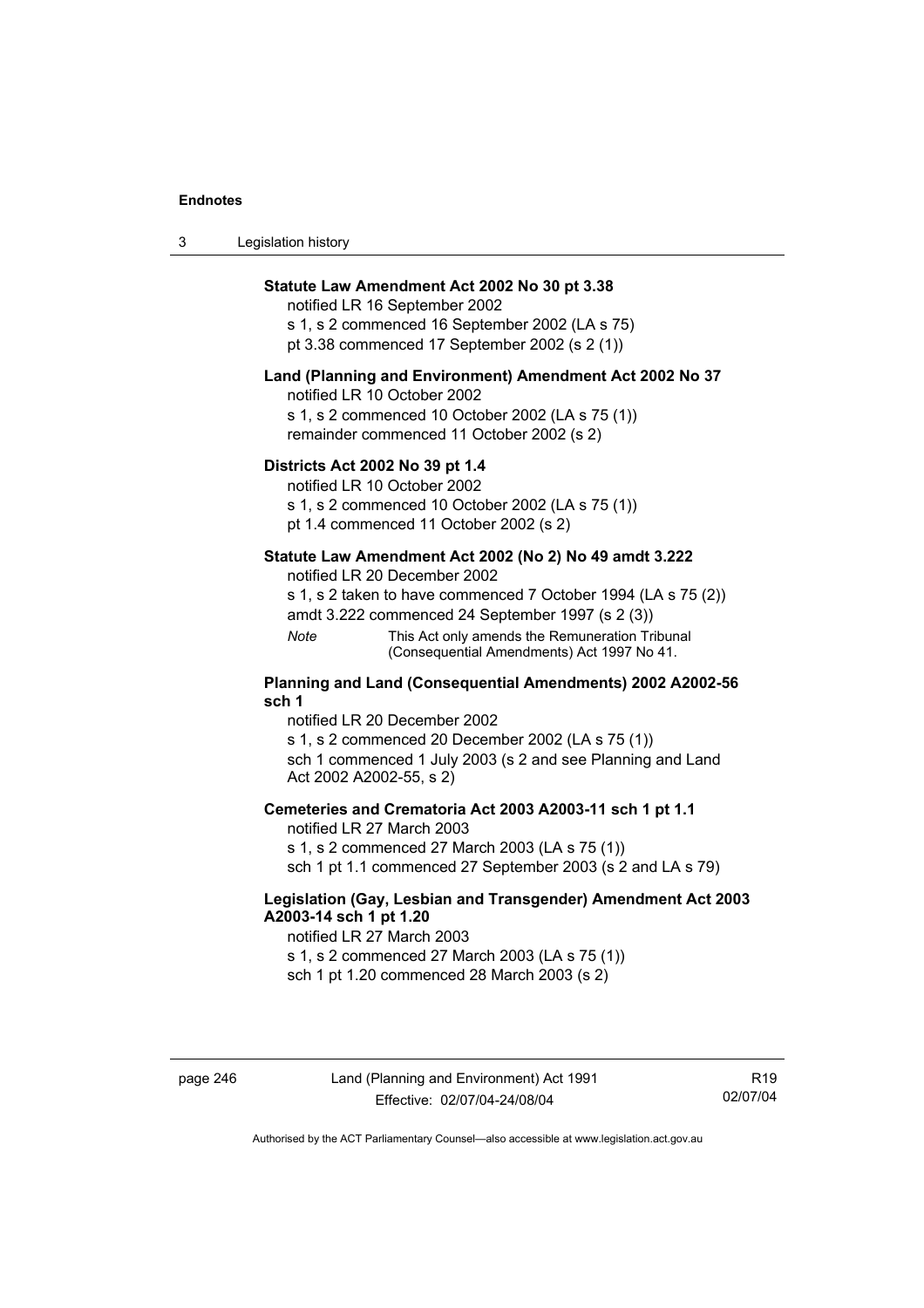## **Planning and Land Legislation Amendment Act 2003 A2003-30 sch 1 pt 1.1**

notified LR 30 June 2003

s 1, s 2 commenced 30 June 2003 (LA s 75 (1))

sch 1 pt 1.1 commenced 1 July 2003 (s 2 and see Planning and Land Act 2002 A2002-55, s 2)

#### **Land (Planning and Environment) (Compliance) Amendment Act 2003 A2003-34 pt 2, sch 1 pt 1.2, sch 2**

notified LR 7 July 2003

s 1, s 2 commenced 7 July 2003 (LA s 75 (1))

pt 2, sch 1 pt 1.2, sch 2 commenced 1 September 2003 (s 2 and CN2003-8)

#### **Sexuality Discrimination Legislation Amendment Act 2004 A2004-2 sch 1 pt 1.9**

notified LR 18 February 2004

s 1, s 2 commenced 18 February 2004 (LA s 75 (1))

sch 1 pt 1.9 commenced 22 March 2004 (s 2 and CN2004-4)

#### **Construction Occupations Legislation Amendment Act 2004 A2004-13 sch 2 pt 2.16**

notified LR 26 March 2004

s 1, s 2 commenced 26 March 2004 (LA s 75 (1)) sch 2 pt 2.16 commences 1 September 2004 (s 2 and see Construction Occupations (Licensing) Act 2004 A2004-12, s 2 and CN2004-8)

**Criminal Code (Theft, Fraud, Bribery and Related Offences) Amendment Act 2004 A2004-15 sch 1 pt 1.27, sch 2 pt 2.48** 

notified LR 26 March 2004

s 1, s 2 commenced 26 March 2004 (LA s 75 (1))

sch 1 pt 1.27, sch 2 pt 2.48 commenced 9 April 2004 (s 2 (1))

## **Gungahlin Drive Extension Authorisation Act 2004 A2004-27 s 16, s 17**

notified LR 26 May 2004

s 1, s 2 commenced 26 May 2004 (LA s 75 (1))

s 16, s 17 commenced 27 May 2004 (s 2)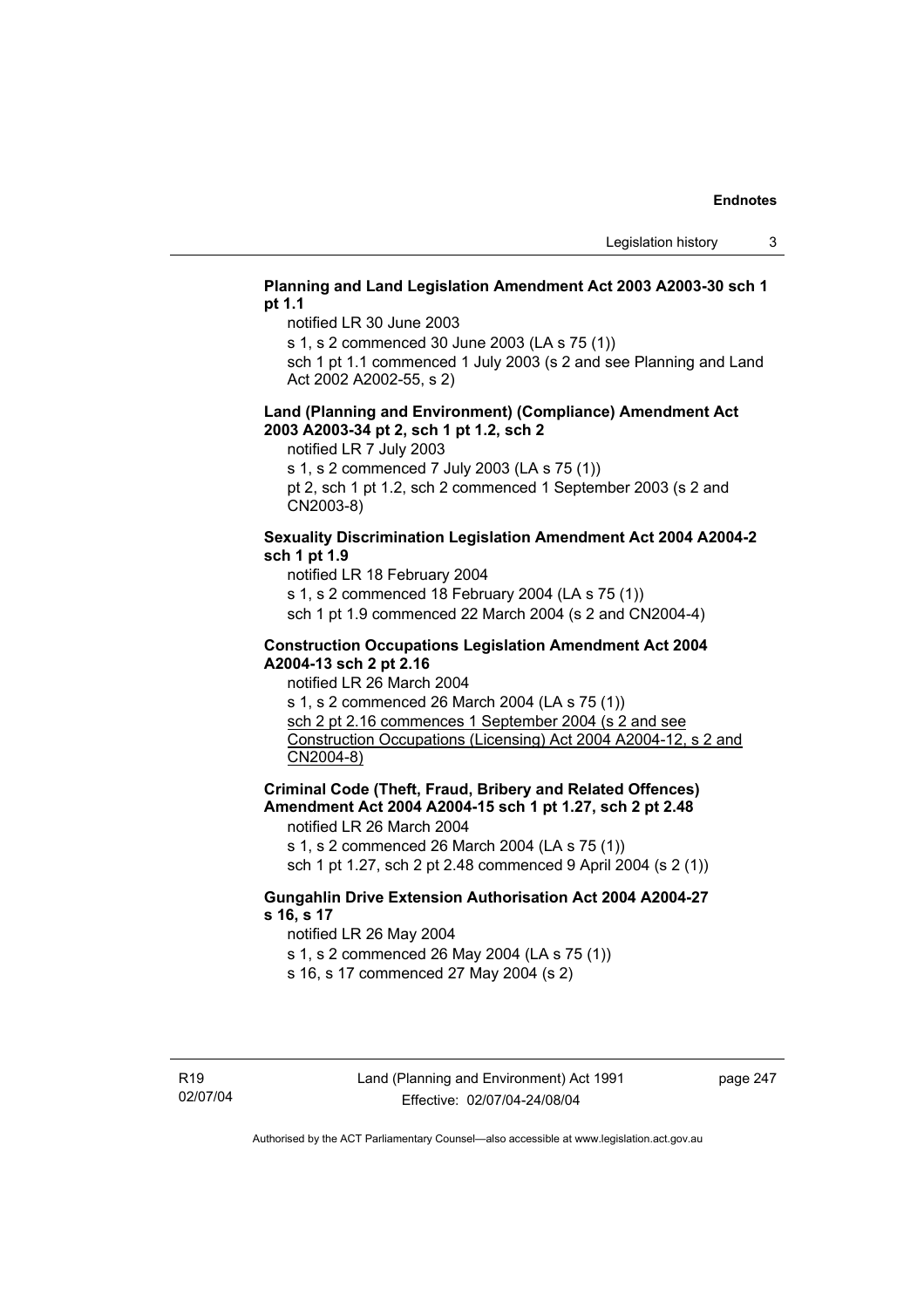| 4 | Amendment history |
|---|-------------------|
|---|-------------------|

# **4 Amendment history**

| <b>Name of Act</b><br>s 1   | sub 2002 No 30 amdt 3.404                                                                                                                                                                                                                                                                                                                                                                                                                                                                                                                                                                                                                                                                                                                                                                                                                                       |
|-----------------------------|-----------------------------------------------------------------------------------------------------------------------------------------------------------------------------------------------------------------------------------------------------------------------------------------------------------------------------------------------------------------------------------------------------------------------------------------------------------------------------------------------------------------------------------------------------------------------------------------------------------------------------------------------------------------------------------------------------------------------------------------------------------------------------------------------------------------------------------------------------------------|
| <b>Dictionary</b><br>s 2    | om 2001 No 44 amdt 1.2333<br>ins 2002 No 30 amdt 3.404                                                                                                                                                                                                                                                                                                                                                                                                                                                                                                                                                                                                                                                                                                                                                                                                          |
| <b>Notes</b><br>s 3         | om 1993 No 44<br>ins 2002 No 30 amdt 3.404                                                                                                                                                                                                                                                                                                                                                                                                                                                                                                                                                                                                                                                                                                                                                                                                                      |
| s 4                         | <b>Offences against Act-application of Criminal Code etc</b><br>om 2002 No 30 amdt 3.404<br>def appeals board ins 1993 No 77 s 4<br>def commissioner ins 1996 No 85 s 4<br>def conservator am 1994 No 97 sch<br>def controlled activity am 1996 No 85 s 4<br>def determined fee om 2001 No 44 amdt 1.2334<br>def <i>Environment Minister</i> ins 1996 No 71 s 4<br>def Gungahlin central area ins 1996 No 39 s 8<br>def land management agreement ins 1999 No 73 s 4<br>sub 2001 No 44 amdt 1.2335<br>def pest animal ins 1997 No 7 s 4<br>def pest plant ins 1997 No 7 s 4<br>def <i>plan</i> sub 2001 No 44 amdt 1.2335<br>def <i>public land</i> ins 1996 No 85 s 4<br>def <i>public</i> street ins 1996 No 85 s 4<br>om 1999 No 79 sch 3<br>def registrar ins 1993 No 77 s 4<br>def <i>public</i> works om 1993 No 75 s 4<br>pres s 4 ins A2003-34 amdt 2.1 |
| Preliminary<br>div 2.1 hdg  | (prev pt 2 div 1 hdg) renum R6 LA                                                                                                                                                                                                                                                                                                                                                                                                                                                                                                                                                                                                                                                                                                                                                                                                                               |
| Definitions for pt 2<br>s 5 | am 1996 Nos 71 and 85<br>def background papers am A2002-56 amdts 1.1-1.3,<br>amdt 1.24<br>def Commonwealth Planning Act om 2002 No 30<br>amdt 3.405<br>def consultation notice ins 2002 No 30 amdt 3.406<br>def draft plan variation sub 2002 No 30 amdt 3.407,<br>A2002-56 amdt 1.4<br>def national authority om 2002 No 30 amdt 3.408<br>def national capital plan sub 2002 No 30 amdt 3.409                                                                                                                                                                                                                                                                                                                                                                                                                                                                  |
|                             |                                                                                                                                                                                                                                                                                                                                                                                                                                                                                                                                                                                                                                                                                                                                                                                                                                                                 |

page 248 Land (Planning and Environment) Act 1991 Effective: 02/07/04-24/08/04

R19 02/07/04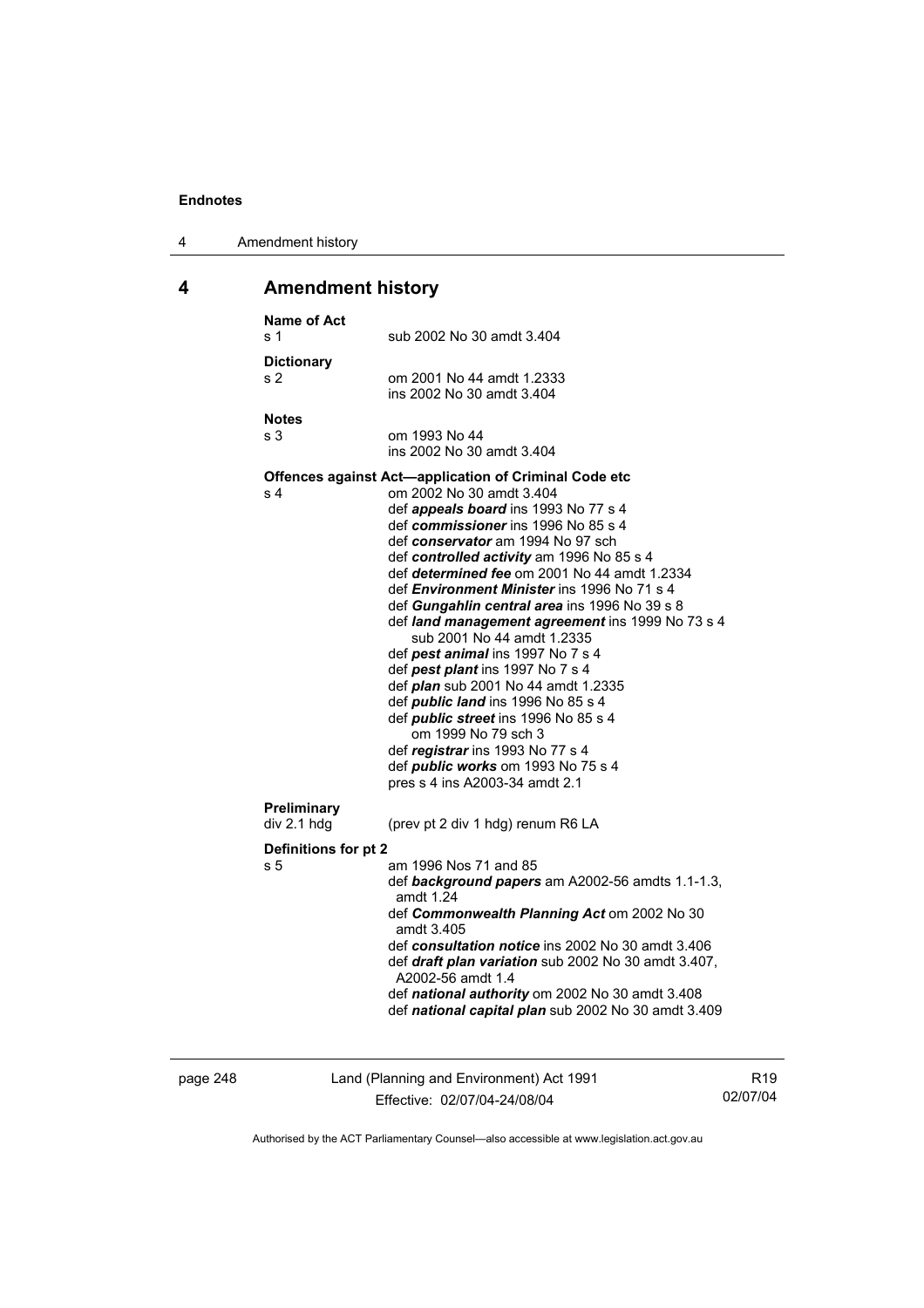| s 6                                           | om 2002 No 30 amdt 3.410                                                                                                                                                                                                             |
|-----------------------------------------------|--------------------------------------------------------------------------------------------------------------------------------------------------------------------------------------------------------------------------------------|
| div 2.2 hdg                                   | Territory plan-object and effect<br>(prev pt 2 div 2 hdg) renum R6 LA                                                                                                                                                                |
| <b>Object</b><br>s 7                          | am 1996 No 85; 2002 No 30 amdt 3.411                                                                                                                                                                                                 |
| <b>Effect of plan</b><br>s 8                  | am 1993 No 77; 1996 No 85                                                                                                                                                                                                            |
| Effect of draft plan variation<br>s 9         | am 1996 No 85; 2000 No 37 s 4; 2001 No 44 amdt 1.2336;<br>R6 LA (see 2001 No 44 amdt 1.2337); 2002 No 30<br>amdt 3.412, amdt 3.413; ss renum R9 LA (see 2002 No 30<br>amdt 3.414); A2002-56 amdt 1.5, amdt 1.6; pars renum R15<br>LA |
| s <sub>10</sub>                               | Effect of interim heritage places register<br>am A2002-56 amdt 1.23, amdt 1.24                                                                                                                                                       |
| div 2.3 hdg                                   | Territory plan-continuation and variation<br>(prev pt 2 div 3 hdg) renum R6 LA                                                                                                                                                       |
| <b>Territory plan</b><br>sdiv 2.3.1 hdg       | (prev pt 2 div 3 sdiv A hdg) renum R6 LA                                                                                                                                                                                             |
| sdiv 2.3.2 hdg                                | <b>Preparation of variations of Territory plan</b><br>(prev pt 2 div 3 sdiv B hdg) renum R6 LA                                                                                                                                       |
| <b>Preparation of plan variations</b><br>s 15 | am 1996 No 85<br>sub A2002-56 amdt 1.7                                                                                                                                                                                               |
| <b>Consultation with conservator</b><br>s 16  | sub 1996 No 85<br>am A2002-56 amdt 1.24                                                                                                                                                                                              |
| <b>Heritage</b><br>s <sub>17</sub>            | am 2001 No 44 amdt 1.2338, amdt 1.2339; 2002 No 30 amdt<br>3.415, amdt 3.508; A2002-56 amdt 1.24                                                                                                                                     |
| s <sub>18</sub>                               | <b>Environmental reports and inquiries</b><br>am 2002 No 30 amdt 3.416; A2002-56 amdt 1.24                                                                                                                                           |
| s 19                                          | <b>Public consultation-notification</b><br>am 1993 No 75; 1996 No 85; 2000 No 37 s 5<br>sub 2001 No 44 amdt 1.2340<br>am 2002 No 30 amdt 3.417; A2002-56 amdt 1.8, amdt 1.23,<br>amdt 1.24                                           |

R19 02/07/04 Land (Planning and Environment) Act 1991 Effective: 02/07/04-24/08/04

page 249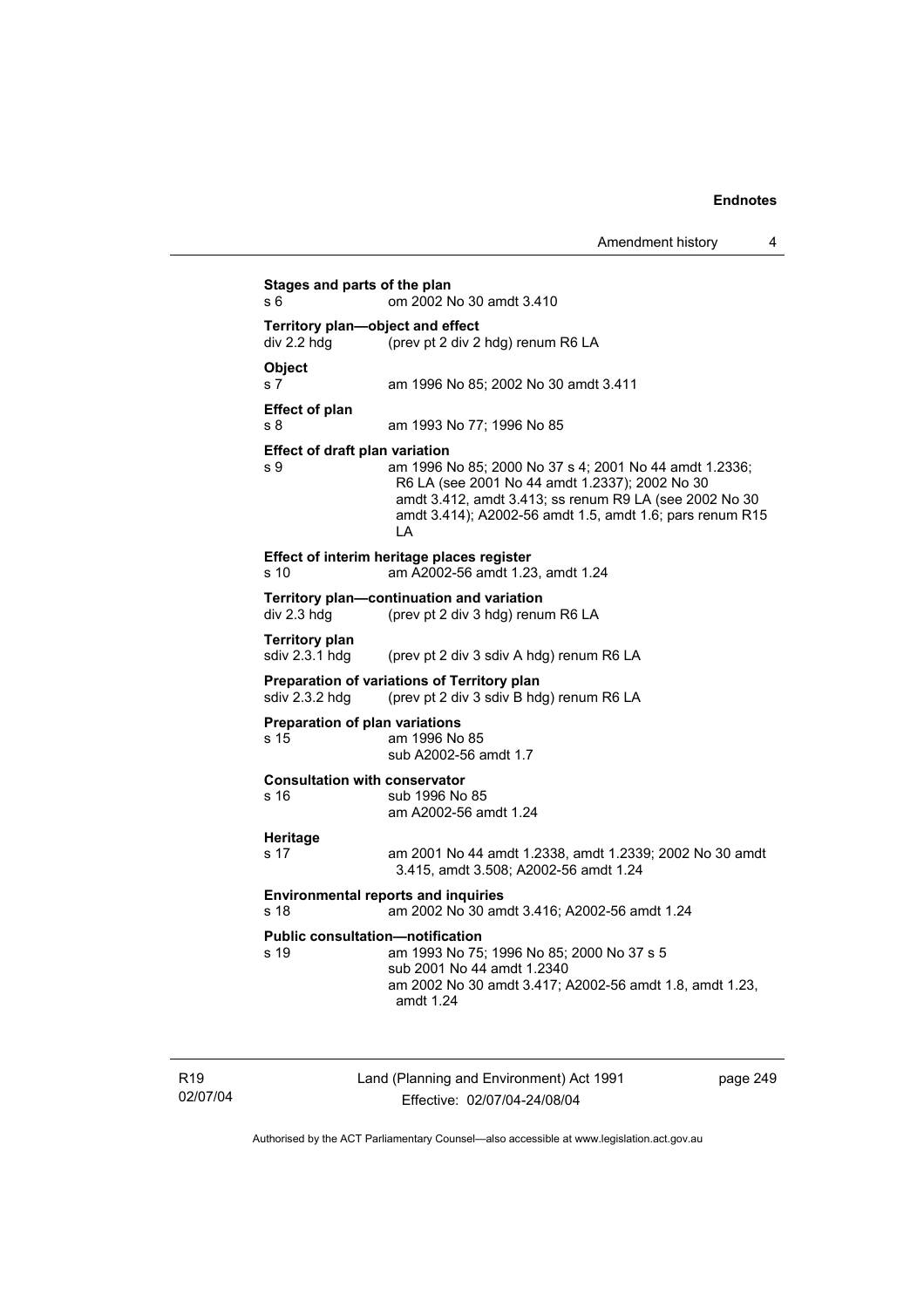| 4 | Amendment history |
|---|-------------------|
|---|-------------------|

## page 250 Land (Planning and Environment) Act 1991 Effective: 02/07/04-24/08/04 R19 02/07/04 **Public consultation—notice of interim effect etc**  s 19A ins 2001 No 44 amdt 1.2340 am 2002 No 30 amdt 3.418 **Public consultation—availability of draft plan variation etc**  s 19B ins 2001 No 44 amdt 1.2340 am 2002 No 30 amdt 3.419; A2002-56 amdt 1.9, amdt 1.10, amdt 1.24; ss renum R12 LA (see A2002-56 amdt 1.11) **Draft plan variations that do not affect rights**  s 19C ins 2001 No 44 amdt 1.2340 sub A2002-56 amdt 1.12 **Consultation with national capital authority**  s 20 am 2002 No 30 amdt 3.420 sub A2002-56 amdt 1.12 **Public inspection of comments**  s 21 am 1996 No 85; 2002 No 30 amdt 3.421 sub A2002-56 amdt 1.13 **Revision, deferral or withdrawal of draft plan variations**  s 22 am 1996 No 85; 2001 No 44 amdts 1.2341-1.2345; R6 LA (see 2001 No 44 amdt 1.2346); 2002 No 30 amdt 3.422; A2002-56 amdt 1.23, amdt 1.24 **Executive approval and consideration by Legislative Assembly**  sdiv 2.3.3 hdg (prev pt 2 div 3 sdiv C hdg) renum R6 LA **Submission of draft plan variation to Executive**  s 24 am 1996 No 85; 2001 No 44 amdt 1.2347; 2002 No 30 amdt 3.422, amdt 3.423; A2002-56 amdt 1.23, amdt 1.24; A2003-30 amdt 1.1; ss renum R12 LA (see A2003-30 amdt 1.2) **Consideration by Legislative Assembly committee**  s 25 am A2002-56 amdt 1.23 **Minister's powers**  s 26 hdg sub A2002-56 amdt 1.14 s 26 am 1996 No 85; 2001 No 44 amdts 1.2348-1.2350; 2002 No 30 amdt 3.424; A2002-56 amdts 1.15-1.17, amdt 1.23, amdt 1.24 **Return of draft plan variation to authority**  s 27 sub 2002 No 30 amdt 3.425 am A2002-56 amdt 1.18, amdt 1.19, amdt 1.23 **Notice of revival of deferred draft plan variation**  s 28 am 2001 No 44 amdt 1.2351, amdt 1.2352; A2002-56 amdt 1.20, amdt 1.23, amdt 1.24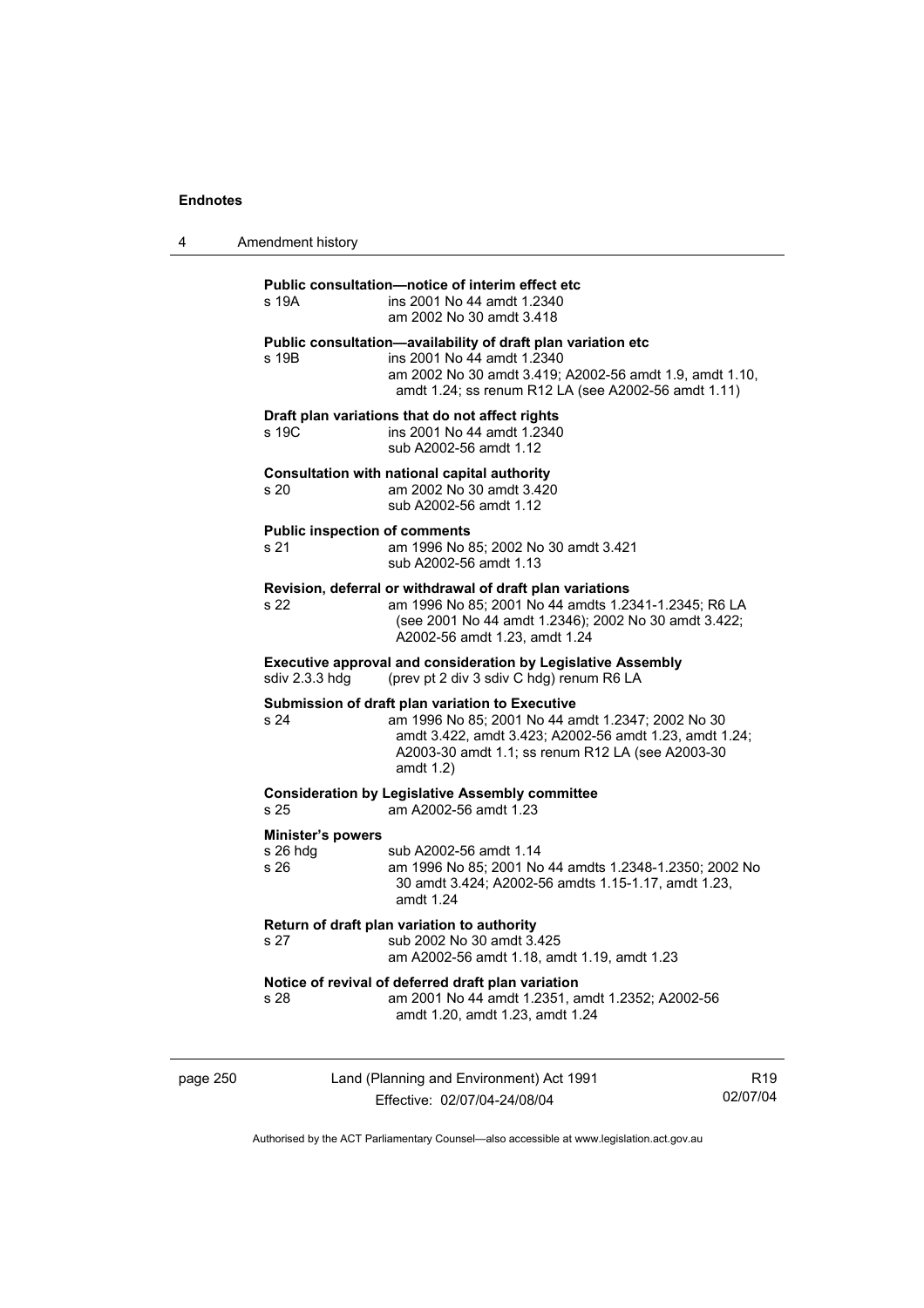| Amendment history |  |
|-------------------|--|
|-------------------|--|

# **Consideration of plan variation by Legislative Assembly**  s 29 am 1996 No 85; 2001 No 44 amdts 1.2353-1.2356, amdt 1.2358; R6 LA (see 2001 No 44 amdt 1.2357); 2002 No 30 amdts 3.426-3.430; ss renum R9 LA (see 2002 No 30 amdt 3.431); A2002-56 amdt 1.20, amdt 1.21, amdt 1.23 **Rejection of plan variation by Legislative Assembly**  s 30 om 2001 No 44 amdt 1.2359 ins 2001 No 44 amdt 1.2358 am A2002-56 amdt 1.21, amdt 1.24 **Partial rejection of plan variation by Legislative Assembly**  s 30A ins 2001 No 44 amdt 1.2358 am 2002 No 30 amdt 3.432 **Partial rejection of plan variation—newspaper publication etc**  s 30B ins 2001 No 44 amdt 1.2358 am A2002-56 amdt 1.21 **Plan variations—defined land**  sdiv 2.3.4 hdg (prev pt 2 div 3 sdiv D hdg) renum R6 LA **Plan variations in relation to defined land**  s 32 am 1996 No 85; 2001 No 44 amdts 1.2360-1.2366; R6 LA (see 2001 No 44 amdt 1.2367); am A2002-56 amdt 1.24 **Australian Capital Territory Planning Authority**  div 2.4 hdg (prev pt 2 div 4 hdg) renum R6 LA om A2002-56 amdt 1.22 **Establishment, constitution, functions and powers**  div 4 subdiv A hdg om 1996 No 85 **Establishment of authority**  s 33 am 1996 No 85 sub 2002 No 30 amdt 3.433 om A2002-56 amdt 1.22 **Constitution**  s 34 om 1996 No 85 **Functions**  s 36 am 2002 No 30 amdt 3.434, amdt 3.435 om A2002-56 amdt 1.22 **Executive policy directions**  s 37 am 1995 No 25; 1996 No 85; 2001 No 44 amdt 1.2368; R6 LA (see 2001 No 44 amdt 1.2369); 2002 No 30 amdt 3.436 om A2002-56 amdt 1.22

R19 02/07/04 Land (Planning and Environment) Act 1991 Effective: 02/07/04-24/08/04

page 251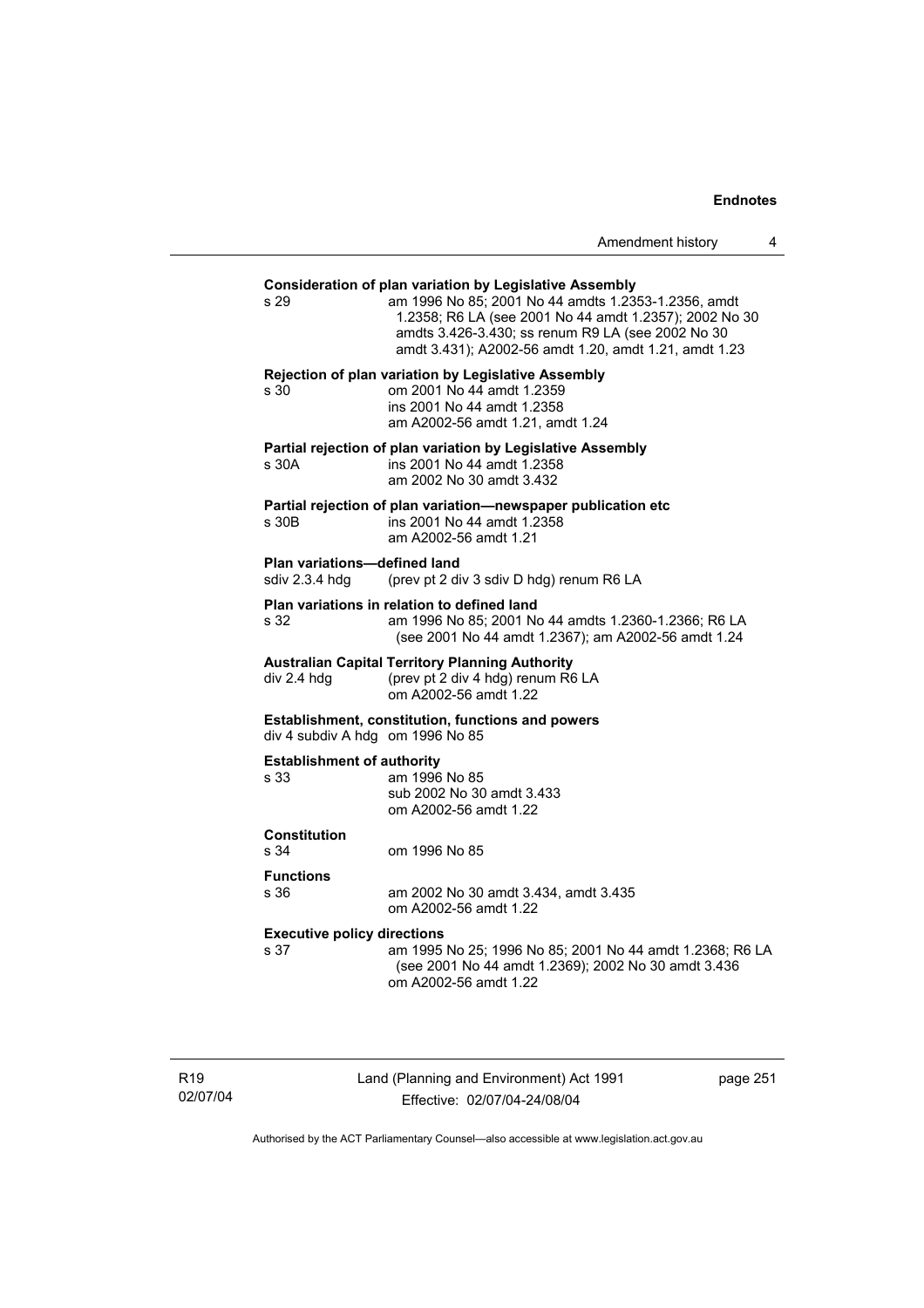4 Amendment history **Power to enter into contracts**<br>s 38 am 1994 No am 1994 No 38 sub 2002 No 30 amdt 3.437 om A2002-56 amdt 1.22 **Annual report**  s 39 om 1995 No 25 **Delegation**  sub 2002 No 30 amdt 3.437 om A2002-56 amdt 1.22 **Staff**  s 41 am 2002 No 30 amdt 3.438 om A2002-56 amdt 1.22 **Effect of irregularity of appointment of chief planner**  s 42 om 1996 No 85 **Chief planner**  div 4 subdiv B hdg om 1996 No 85 **Chief planner**  s 43 om 1996 No 85 **Acting chief planner**  om 1996 No 85 **Remuneration and allowances**  s 45 am 1994 No 38 om 1995 No 56 **Leave of absence**  om 1996 No 85 **Disclosure of interests**  s 47 om 1996 No 85 **Other employment, remuneration, business etc**  s 48 om 1996 No 85 **Resignation**  s 49 om 1996 No 85 **Termination of appointment**  s 50 om 1996 No 85 **Miscellaneous**  (prev pt 2 div 5 hdg) renum R6 LA **Preliminary**  (prev pt 3 div 1 hdg) renum R6 LA

page 252 Land (Planning and Environment) Act 1991 Effective: 02/07/04-24/08/04

R19 02/07/04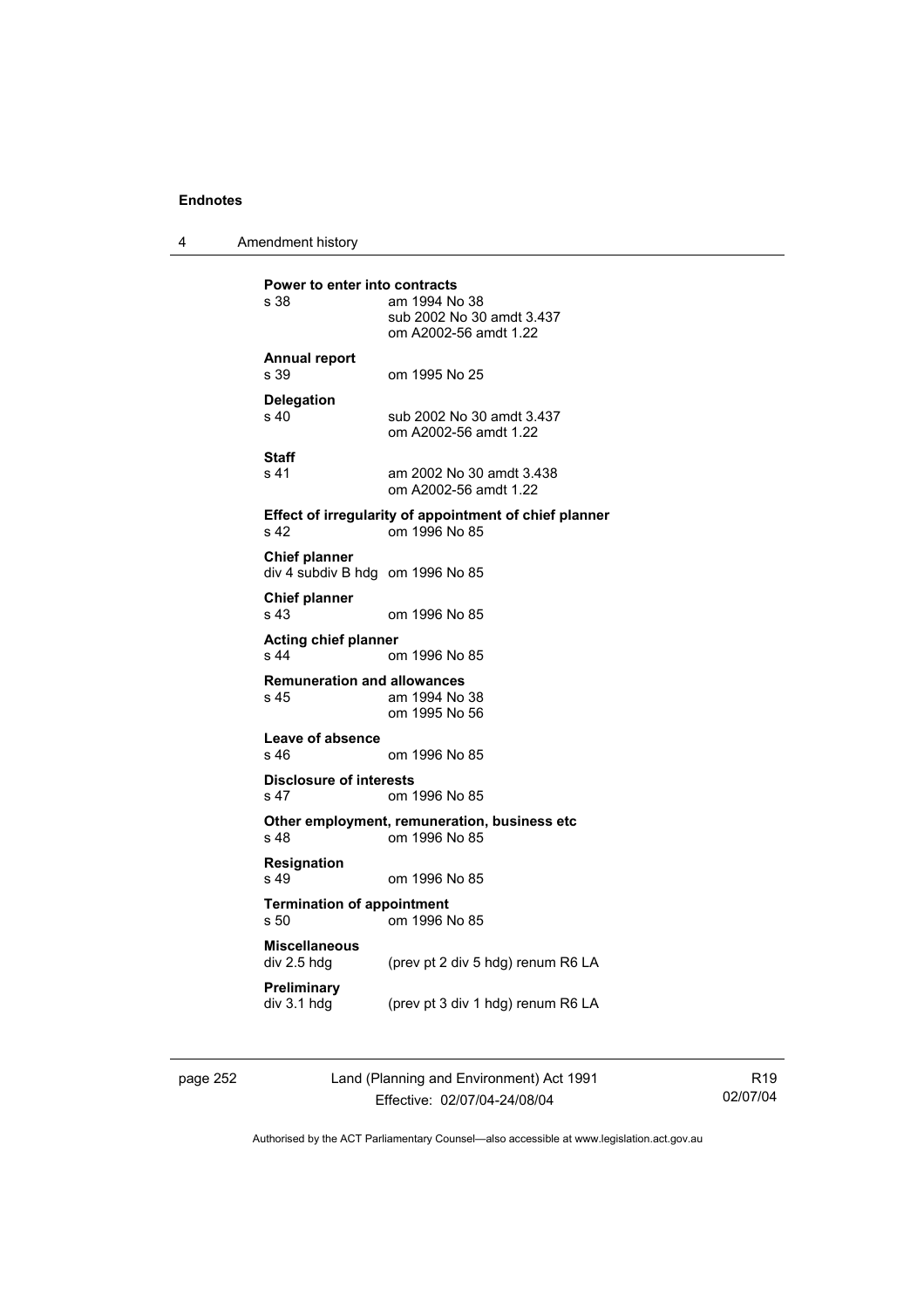|                             | Definitions for pt 3                             |                                                                                                                                                                                                                                |
|-----------------------------|--------------------------------------------------|--------------------------------------------------------------------------------------------------------------------------------------------------------------------------------------------------------------------------------|
|                             | $s52$ hdg<br>s 52                                | sub 2002 No 30 amdt 3.439<br>am 2002 No 30 amdt 3.440, amdt 3.442<br>def interim heritage places register ins 2001 No 44 amdt<br>1.2370<br>am 2002 No 30 amdt 3.441<br>def <i>interim variation</i> ins 2001 No 44 amdt 1.2371 |
|                             | s 53                                             | Compliance with requirements for consultation or notification<br>om 2001 No 44 amdt 1.2372<br>ins 2002 No 30 amdt 3.443                                                                                                        |
|                             | Heritages places register<br>div 3.2 hdg         | (prev pt 3 div 2 hdg) renum R6 LA                                                                                                                                                                                              |
|                             | s 54                                             | Content of heritage places register<br>am 2002 No 30 amdt 3.444, amdt 3.445                                                                                                                                                    |
|                             | Interim heritage places registers<br>div 3.3 hdg | (prev pt 3 div 3 hdg) renum R6 LA                                                                                                                                                                                              |
|                             | <b>Effect</b><br>sdiv 3.3.1 hdg                  | (prev pt 3 div 3 sdiv A hdg) renum R6 LA                                                                                                                                                                                       |
|                             | <b>Effect of interim registers</b><br>s 55       | am 2001 No 44 amdt 1.2373; 2002 No 30 amdt 3.446                                                                                                                                                                               |
|                             | sdiv 3.3.2 hdg                                   | Preparation, notification and submission of registers<br>(prev pt 3 div 3 sdiv B hdg) renum R6 LA                                                                                                                              |
|                             | s 59                                             | Application for inclusion of places in interim register<br>am 1993 No 77; 1996 No 71; ss renum R15 LA                                                                                                                          |
|                             | <b>Public notification</b><br>s 60               | am 1993 No 77; 1996 No 71; 2001 No 44 amdt 1.2374, amdt<br>1.2375; R6 LA (see 2001 No 44 amdt 1.2376); 2002 No 30<br>amdt 3.447, amdt 3.448                                                                                    |
|                             | s 61                                             | Notification of lessees and occupiers<br>am 2001 No 44 amdt 1.2377; 2002 No 30 amdt 3.508                                                                                                                                      |
|                             | Revision of interim register<br>s 62             | am 1993 No 77; 1996 No 71; 2001 No 44 amdts 1.2378-<br>1.2381; R6 LA (see 2001 No 44 amdt 1.2382); 2002 No 30<br>amdt 3.449, amdt 3.508                                                                                        |
|                             | $s$ 63 hdg<br>s 63                               | Submission of interim register to planning and land authority<br>am A2002-56 amdt 1.25<br>am 1993 No 77; 1996 No 71; 2001 No 44 amdt 1.2383;<br>A2002-56 amdt 1.25-1.29                                                        |
|                             | <b>Acquisition</b><br>s 64                       | am A2002-56 amdt 1.30, amdt 1.31                                                                                                                                                                                               |
| R <sub>19</sub><br>02/07/04 |                                                  | Land (Planning and Environment) Act 1991<br>page 253<br>Effective: 02/07/04-24/08/04                                                                                                                                           |

Authorised by the ACT Parliamentary Counsel—also accessible at www.legislation.act.gov.au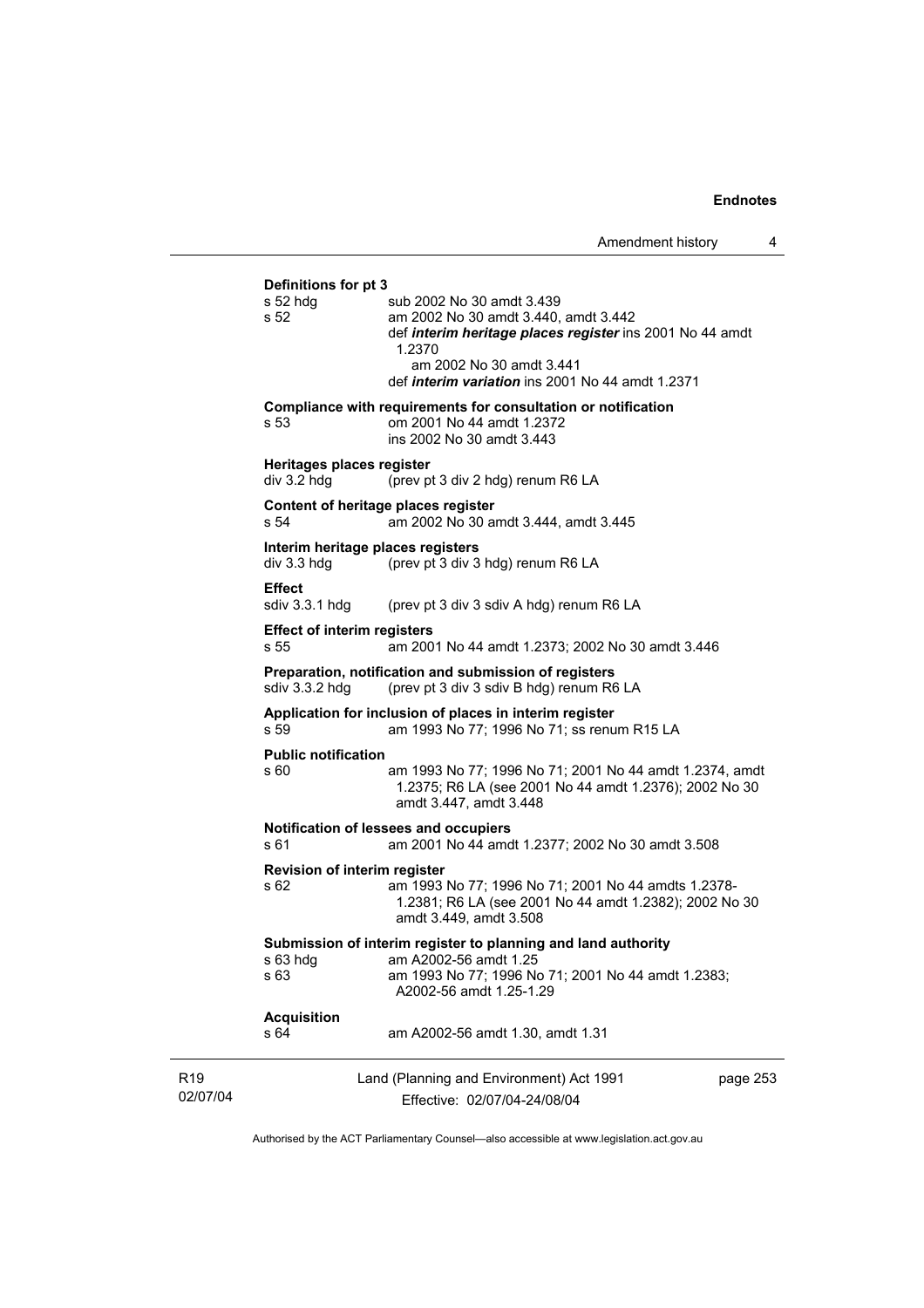|                      | Acquisition of heritage places and objects |
|----------------------|--------------------------------------------|
| div 3.4 hda          | (prev pt 3 div 4 hdg) renum R6 LA          |
| Notice of acquistion |                                            |

4 Amendment history

s 65 am 1993 No 77 om 1996 No 71

**Aboriginal heritage** 

div 3.5 hdg (prev pt 3 div 5 hdg) renum R6 LA

**Preliminary**<br>sdiv 3.5.1 hdg

(prev pt 3 div 5 sdiv A hdg) renum R6 LA

#### **Definitions for div 3.5**  s 66 sub 2002 No 30 amdt 3.450

**Reporting discoveries of unregistered Aboriginal places** 

sdiv 3.5.2 hdg (prev pt 3 div 5 sdiv B hdg) renum R6 LA

**Reports** 

s 67 am 1994 No 81

**Aboriginal heritage discoveries—consideration of reports**  s 68 am 2002 No 30 amdt 3.508

**Aboriginal heritage discoveries—Ministerial directions and declarations**  s 69 am 1993 No 77; 1996 No 71; 2001 No 44 amdts 1.2384- 1.2386; 2002 No 30 amdts 3.451-3.454

**Protection of unregistered Aboriginal heritage**  (prev pt  $3$  div  $5$  subdiv C hdg) renum R6 LA

**Damaging unregistered Aboriginal places**  s 70 am 1994 No 81

**Orders for protection of unregistered Aboriginal places—application of pt 6**  s 71 am 1993 No 77; A2002-56 amdt 1.31; A2003-34 amdt 1.3

**Orders—Ministerial directions and declarations** 

s 73 am 1993 No 77; 1996 No 71; 2001 No 44 amdts 1.2387- 1.2389; 2002 No 30 amdt 3.455, 3.456

**Compensation claims** 

sdiv 3.5.4 hdg (prev pt 3 div 5 sdiv D hdg) renum R6 LA

#### **Application of sdiv 3.5.4**

s 75 am 2002 No 30 amdt 3.457

#### **Loss for which compensation is recoverable**  s 77 am 2002 No 30 amdt 3.458

**Consultation with applicants** 

s 79 am 1996 No 71

page 254 Land (Planning and Environment) Act 1991 Effective: 02/07/04-24/08/04

R19 02/07/04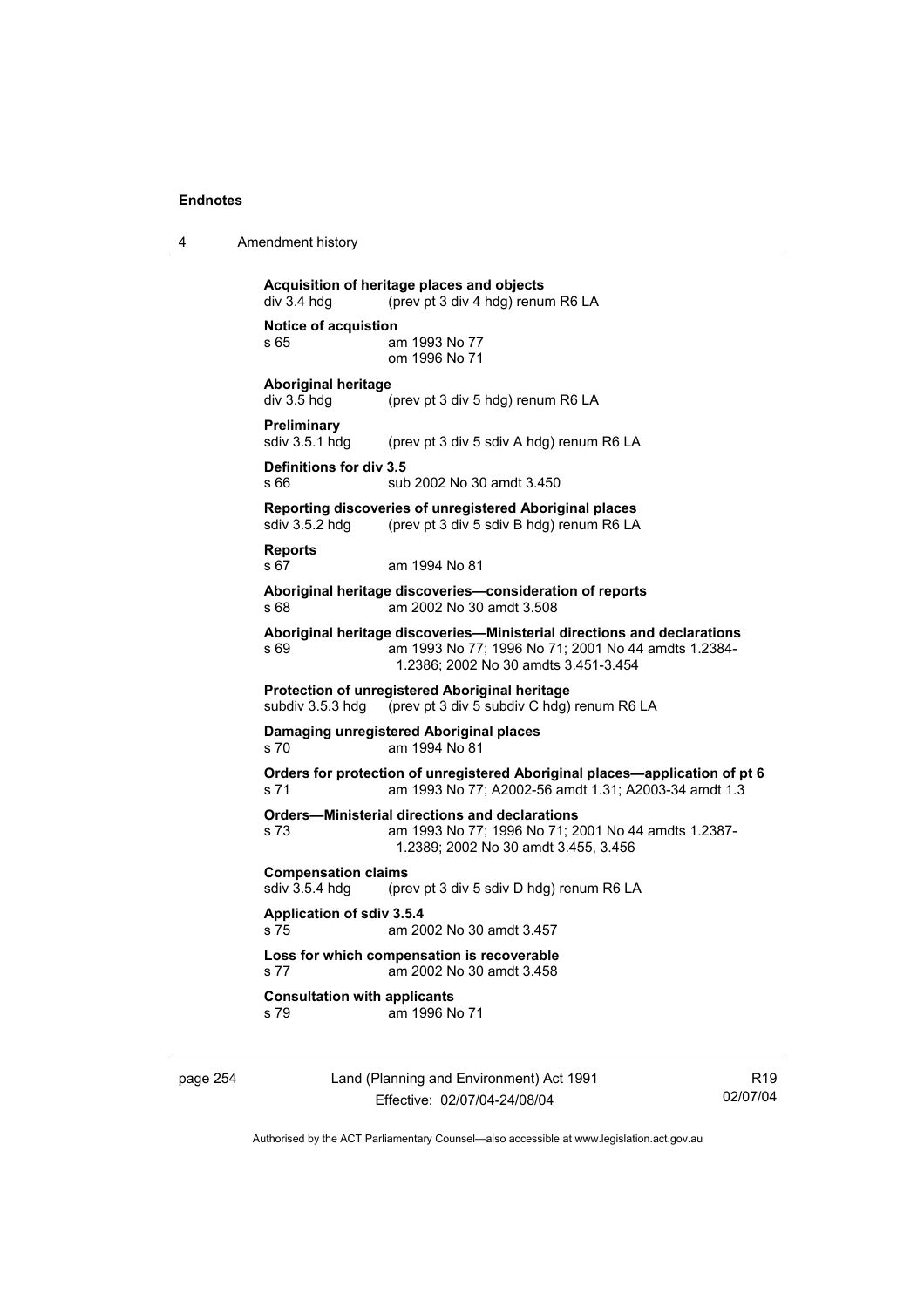|                                                              | AUTOHULIUM HIJUU Y                                                                                                     |
|--------------------------------------------------------------|------------------------------------------------------------------------------------------------------------------------|
| s 80                                                         | Notice of decisions about compensation<br>am 1993 No 77<br>sub 1996 No 71                                              |
| sdiv 3.5.5 hdg                                               | <b>Consultation in relation to registers</b><br>(prev pt 3 div 5 sdiv E hdg) renum R6 LA                               |
| s 81                                                         | <b>Consultation with Aboriginal organisations</b><br>am 2002 No 30 amdt 3.459                                          |
| <b>Restricted information</b><br>sdiv 3.5.6 hdg              | (prev pt 3 div 5 sdiv F hdg) renum R6 LA                                                                               |
| <b>Restricted information</b><br>s 82                        | am 1993 No 77; 1996 No 71; 2001 No 56 amdt 3.432; 2002<br>No 30 amdt 3.508                                             |
| s 84                                                         | Publication of restricted information generally<br>am 1993 No 77; 1994 No 81; 1996 No 71                               |
| <b>Access to restricted information</b><br>s 85              | am 1996 No 71                                                                                                          |
| <b>Administrative review</b><br>pt 3 div 6 hdg om 1996 No 71 |                                                                                                                        |
| <b>Review of decisions</b><br>s 86                           | am 1993 No 77<br>om 1996 No 71                                                                                         |
| div 3.6 hdg                                                  | Public access to heritage information<br>(prev pt 3 div 7 hdg) renum R6 LA                                             |
| sdiv 3.6.1 hdg                                               | Information about administrative action<br>(prev pt 3 div 7 sdiv A hdg) renum R6 LA                                    |
| Searching administrative records<br>s 88                     | am 2001 No 44 amdt 1.2390, amdt 1.2391                                                                                 |
| <b>Access to heritage registers</b><br>sdiv 3.6.2 hdg        | (prev pt 3 div 7 sdiv B hdg) renum R6 LA                                                                               |
| Searching heritage registers<br>s 89                         | am 2001 No 44 amdt 1.2392, amdt 1.2393<br>sub 2002 No 30 amdt 3.460                                                    |
| div 3.7 hdg                                                  | <b>Australian Capital Territory Heritage Council</b><br>(prev pt 3 div 8 hdg) renum R6 LA<br>sub 2002 No 30 amdt 3.461 |
| Preliminary<br>sdiv 3.7.1 hdg                                | (prev pt 3 div 8 sdiv A hdg) renum R6 LA<br>om 2002 No 30 amdt 3.461                                                   |

R19 02/07/04 Land (Planning and Environment) Act 1991 Effective: 02/07/04-24/08/04

page 255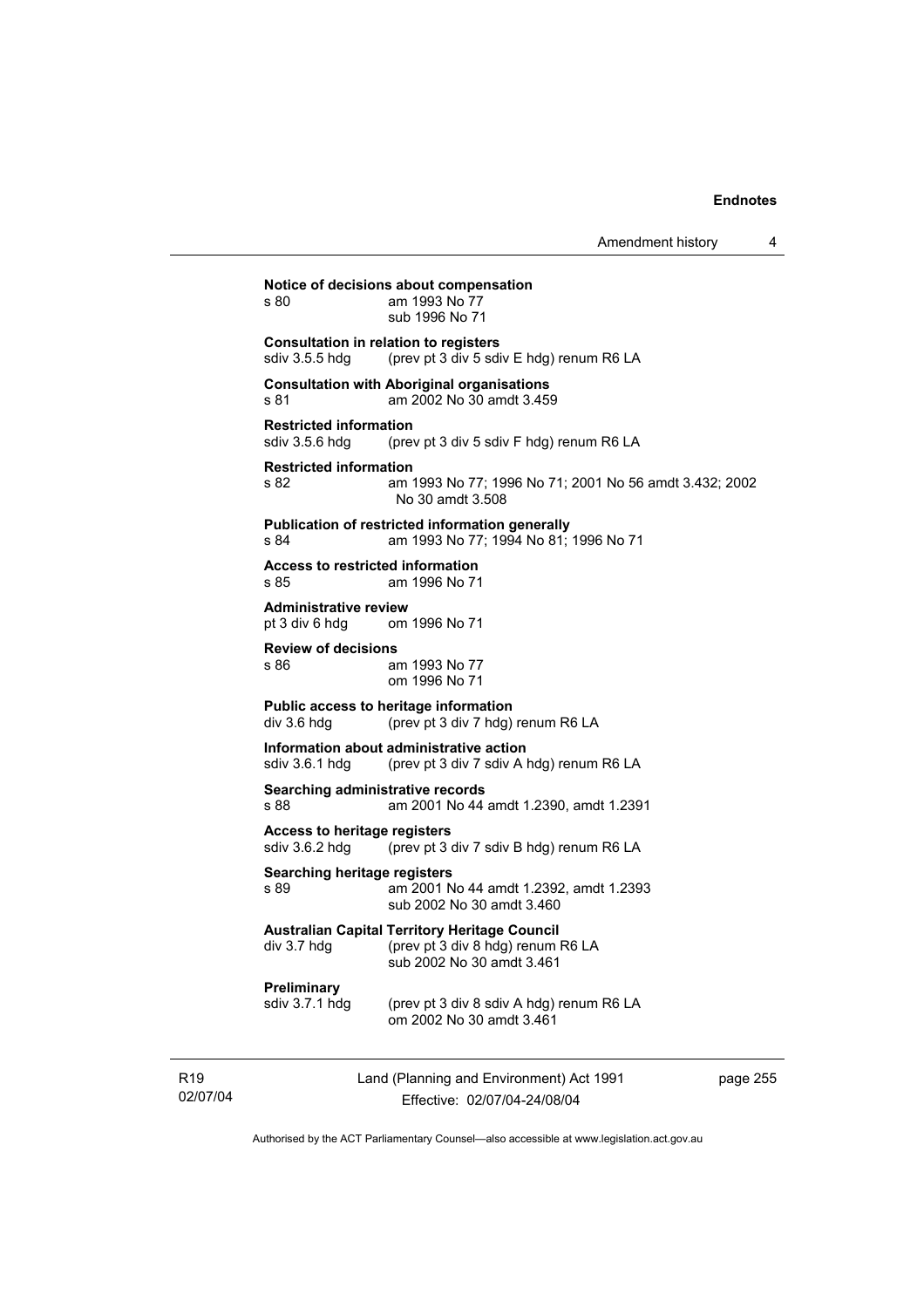| 4 | Amendment history                                                                                                                    |
|---|--------------------------------------------------------------------------------------------------------------------------------------|
|   | Definitions for div 3.7<br>sub 2002 No 30 amdt 3.461<br>s 90                                                                         |
|   | <b>Establishment, functions and powers</b><br>(prev pt 3 div 8 sdiv B hdg) renum R6 LA<br>sdiv 3.7.2 hdg<br>om 2002 No 30 amdt 3.461 |
|   | <b>Establishment of heritage council</b><br>sub 2002 No 30 amdt 3.461<br>s 91                                                        |
|   | <b>Constitution</b><br>s 92<br>sub 2002 No 30 amdt 3.461<br>am A2002-56 amdt 1.32                                                    |
|   | <b>Functions of heritage council</b><br>s 93<br>am 1995 No 25; 2001 No 44 amdt 1.2394<br>sub 2002 No 30 amdt 3.461                   |
|   | <b>Ministerial directions</b><br>s.94<br>sub 2002 No 30 amdt 3.461                                                                   |
|   | Deputies of permanent members<br>om 1995 No 25<br>s 95<br>ins 2002 No 30 amdt 3.461                                                  |
|   | <b>Appointment of expert members</b><br>sub 2002 No 30 amdt 3.461<br>s 96                                                            |
|   | <b>Constitution and meetings</b><br>sdiv 3.7.3 hdg<br>(prev pt 3 div 8 sdiv C hdg) renum R6 LA<br>om 2002 No 30 amdt 3.461           |
|   | Term of appointment of expert members<br>am 1996 No 85<br>s 97<br>sub 2002 No 30 amdt 3.461                                          |
|   | Conditions of appointment of expert members generally<br>s 98<br>sub 2002 No 30 amdt 3.461                                           |
|   | Chairperson, deputy chairperson and secretary<br>s 99<br>sub 2002 No 30 amdt 3.461                                                   |
|   | Leave of absence<br>s 100<br>sub 2002 No 30 amdt 3.461                                                                               |
|   | <b>Disclosure of interests</b><br>s 101<br>sub 2002 No 30 amdt 3.461                                                                 |
|   | <b>Ending of appointments</b><br>s 102<br>om 1997 No 41<br>ins 2002 No 30 amdt 3.461                                                 |

page 256 Land (Planning and Environment) Act 1991 Effective: 02/07/04-24/08/04

R19 02/07/04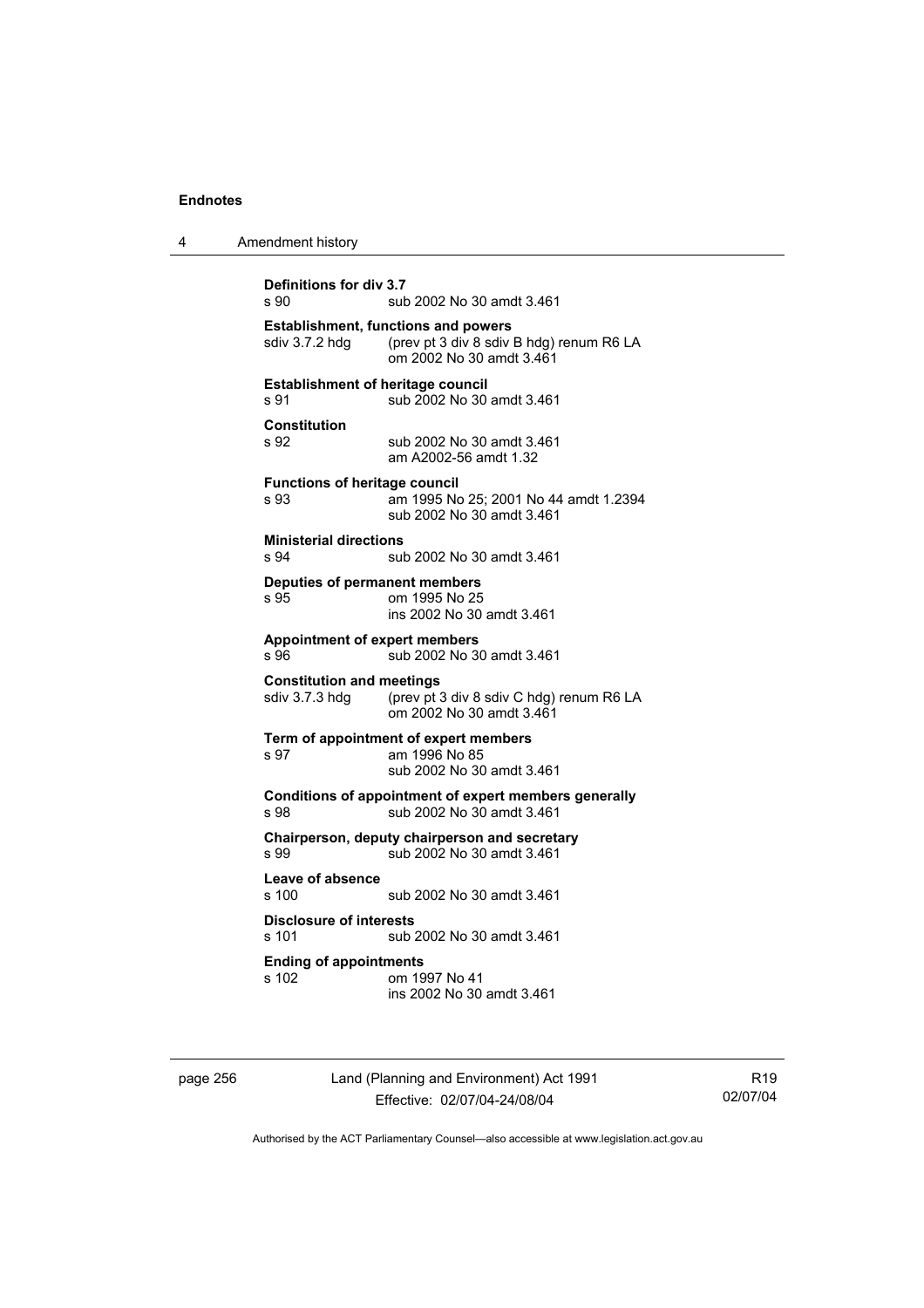Amendment history 4

| <b>Calling meetings</b>                           |                                                                                                                                                             |
|---------------------------------------------------|-------------------------------------------------------------------------------------------------------------------------------------------------------------|
| $s$ 103                                           | am 1997 No 41<br>sub 2002 No 30 amdt 3.461                                                                                                                  |
| <b>Procedure at meetings</b><br>s 104             | sub 2002 No 30 amdt 3.461                                                                                                                                   |
| <b>Delegation to secretary</b><br>$s$ 105         | sub 2002 No 30 amdt 3.461                                                                                                                                   |
| <b>Termination of appointment</b><br>s 106        | om 2002 No 30 amdt 3.461                                                                                                                                    |
| <b>Acting members</b><br>s 107                    | om 2002 No 30 amdt 3.461                                                                                                                                    |
| <b>Convening meetings</b><br>s 108                | om 2002 No 30 amdt 3.461                                                                                                                                    |
| <b>Procedure at meetings</b><br>s 109             | om 2002 No 30 amdt 3.461                                                                                                                                    |
| Quorum<br>s 110                                   | om 2002 No 30 amdt 3.461                                                                                                                                    |
| <b>Preliminary</b><br>div 4.1 hdg<br>div 4.1 note | (prev pt 4 div 1 hdg) renum R6 LA<br>ins A2002-56 amdt 1.33                                                                                                 |
| Definitions for pt 4<br>s 111                     | am 1996 No 71                                                                                                                                               |
| <b>Preliminary assessments</b><br>div 4.2 hdg     | (prev pt 4 div 2 hdg) renum R6 LA                                                                                                                           |
| <b>Directions</b><br>s 113                        | am 1996 No 85                                                                                                                                               |
| <b>Submission to Minister</b><br>s 116            | am 1996 No 85; 2001 No 44 amdt 1.2395, amdt 1.2396                                                                                                          |
| <b>Public inspection</b><br>s 117                 | am 1993 No 77; 1996 No 71<br>sub 1996 No 85<br>am 2000 No 37 s 6; 2001 No 44 amdts 1.2397-1.2400; R6 LA<br>(see 2001 No 44 amdt 1.2401); A2002-56 amdt 1.34 |
| <b>Assessments</b><br>div 4.3 hdg                 | (prev pt 4 div 3 hdg) renum R6 LA                                                                                                                           |
| Form and content<br>sdiv 4.3.1 hdg                | (prev pt 4 div 3 sdiv A hdg) renum R6 LA                                                                                                                    |
|                                                   |                                                                                                                                                             |

R19 02/07/04 Land (Planning and Environment) Act 1991 Effective: 02/07/04-24/08/04

page 257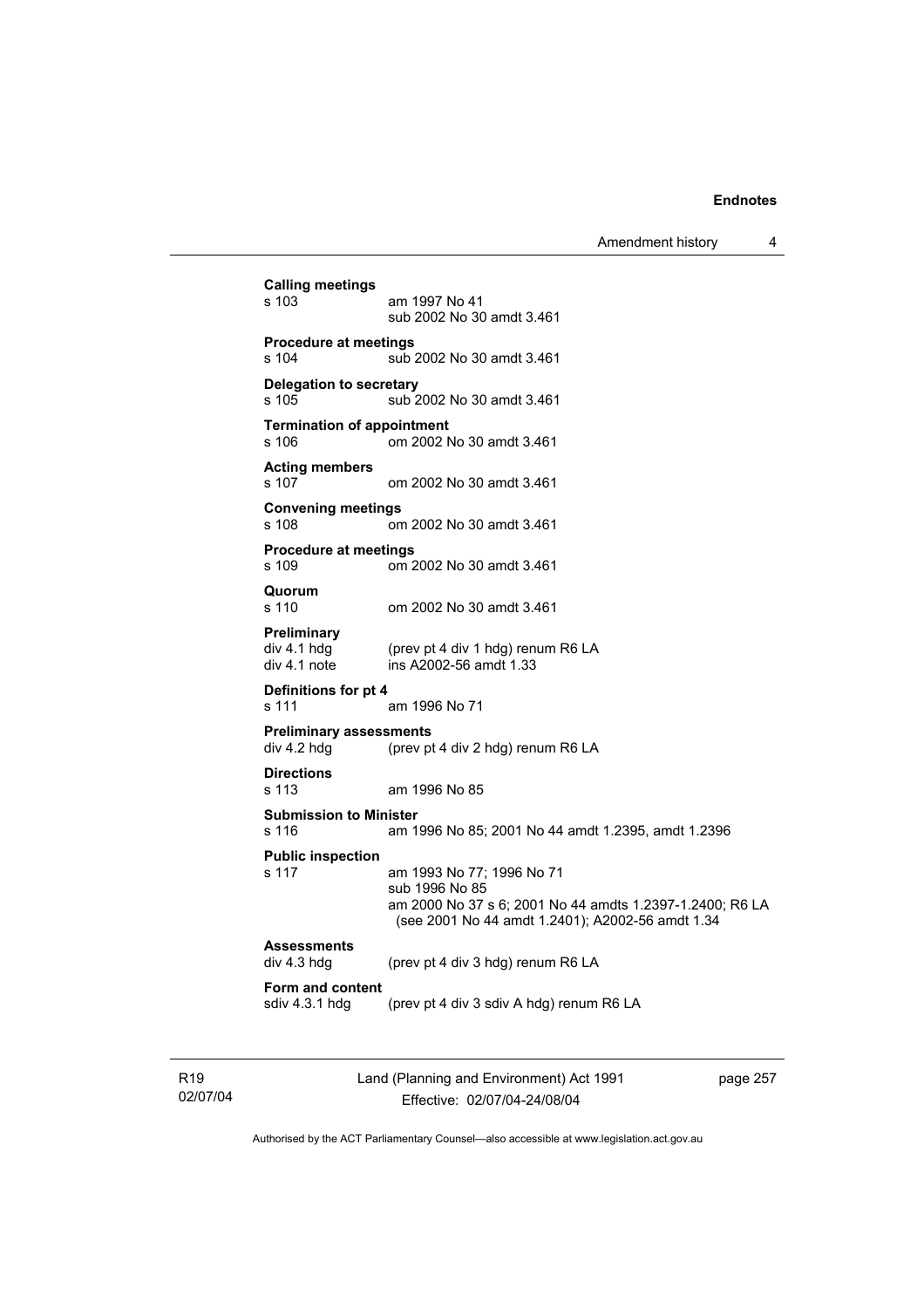4 Amendment history

| sdiv 4.3.2 hdg                           | (prev pt 4 div 3 sdiv B hdg) renum R6 LA                                                                                                                                                                                                 |
|------------------------------------------|------------------------------------------------------------------------------------------------------------------------------------------------------------------------------------------------------------------------------------------|
| s 121                                    | <b>Decisions to direct assessments</b><br>am 2000 No 37 s 7; ss renum R15 LA                                                                                                                                                             |
| <b>Directions</b><br>s 123               | am 1996 No 85; 2001 No 44 amdt 1.2402, amdt 1.2403; R6<br>LA (see 2001 No 44 amdt 1.2404)                                                                                                                                                |
| sdiv 4.3.3 hdg                           | Preparation, evaluation and consideration by Legislative Assembly<br>(prev pt 4 div 3 sdiv C hdg) renum R6 LA                                                                                                                            |
| s 125                                    | Environmental impact statements-consultation and public inspection<br>am 1993 No 77; 1996 No 71; 2000 No 37 s 8; 2001 No 44<br>amdt .2405, amdt 1.2406; 2001 No 56 amdt 3.433; R6 LA<br>(see 2001 No 44 amdt 1.2407); A2002-56 amdt 1.35 |
| <b>Consultation</b><br>s 128             | am 2001 No 44 amdts 1.2408-1.2410                                                                                                                                                                                                        |
| s 132                                    | Presentation to Legislative Assembly and public inspection<br>am 2001 No 44 amdt 1.2411; 2002 No 30 amdt 3.462                                                                                                                           |
| <b>Exclusion of material</b><br>$s$ 133  | am 2002 No 30 amdt 3.463                                                                                                                                                                                                                 |
| <b>Exemptions</b><br>s 134               | am 2001 No 44 amdts 1.2412-1.2414                                                                                                                                                                                                        |
| <b>Inquiries</b><br>div 4.4 hdg          | (prev pt 4 div 4 hdg) renum R6 LA                                                                                                                                                                                                        |
| sdiv 4.4.1 hdg                           | <b>Establishment of panels and terms of reference</b><br>(prev pt 4 div 4 sdiv A hdg) renum R6 LA                                                                                                                                        |
| <b>Remuneration</b><br>s 137             | om 1997 No 41                                                                                                                                                                                                                            |
| <b>Terms of reference</b><br>s 138       | am 2001 No 44 amdt 1.2415, amdt 1.2416                                                                                                                                                                                                   |
| <b>Notification</b><br>s 139             | am 2001 No 44 amdt 1.2417, amdt 1.2418                                                                                                                                                                                                   |
| <b>Inquiry reports</b><br>sdiv 4.4.2 hdg | (prev pt 4 div 4 sdiv B hdg) renum R6 LA                                                                                                                                                                                                 |
| s 141                                    | Presentation to Legislative Assembly and public inspection<br>am 2001 No 44 amdt 1.2419; 2002 No 30 amdt 3.464                                                                                                                           |
| <b>Exclusion of material</b><br>s 142    | am 2002 No 30 amdt 3.465, amdt 3.466                                                                                                                                                                                                     |

page 258 Land (Planning and Environment) Act 1991 Effective: 02/07/04-24/08/04

R19 02/07/04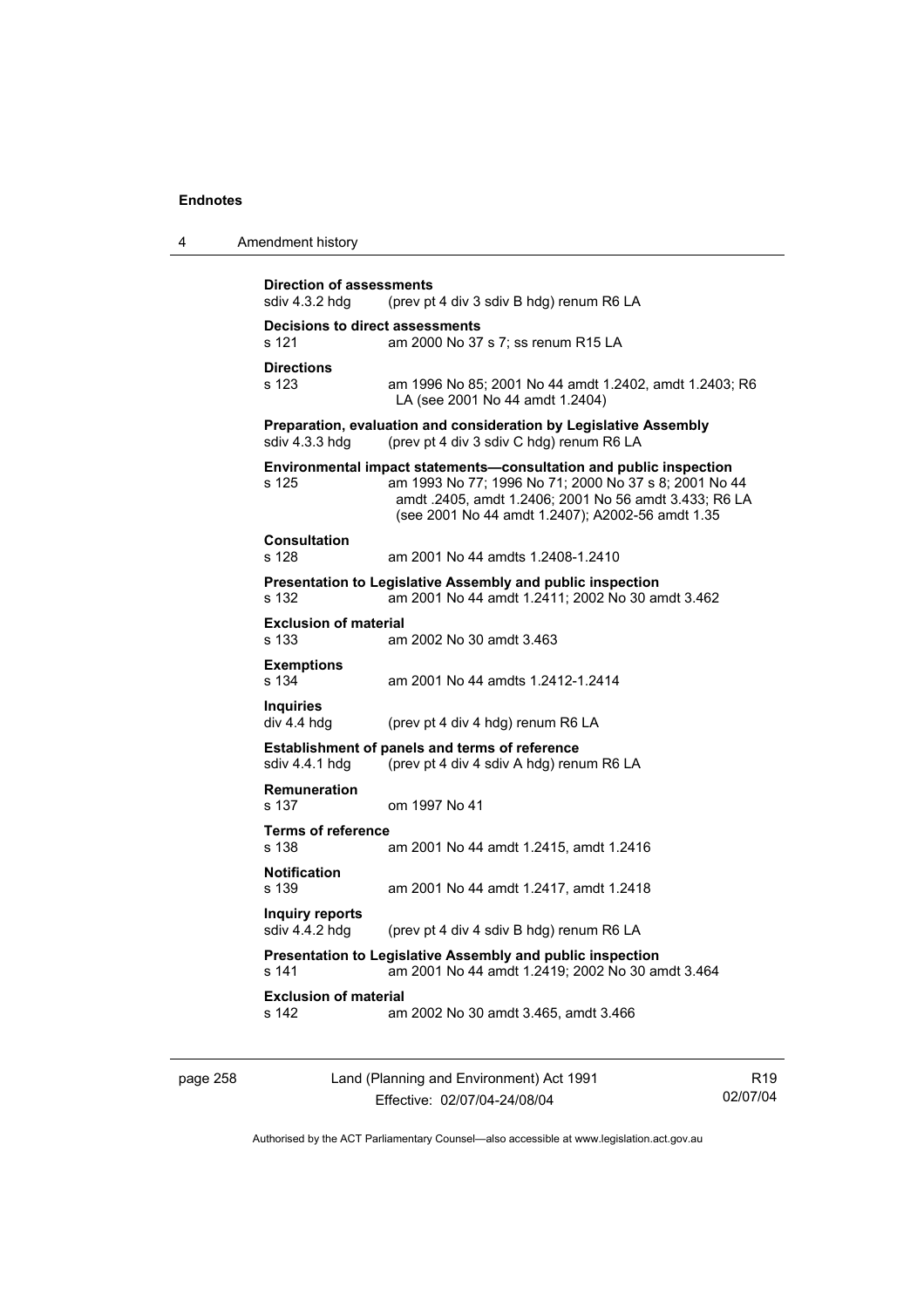# **Procedures and powers**<br>sdiv 4.4.3 hdg (prev (prev pt 4 div 4 sdiv C hdg) renum R6 LA **Definitions for sdiv 4.4.3**  s 143 sub 2002 No 30 amdt 3.467 def *authorised person* sub 2002 No 30 amdt 3.467 def *occupier* ins 2002 No 30 amdt 3.467 def *place* sub 2002 No 30 amdt 3.467 **Notice of inquiry hearings**<br>s 144 am 200 am 2001 No 44 amdts 1.2420-1.2422 **General procedure**  s 146 am 2002 No 30 amdt 3.468 **Special hearings—consultation with interested persons**  am 2002 No 30 amdt 3.508 **Assessments for purpose of inquiries**  s 148 am 2002 No 30 amdt 3.469 **Witnesses—summons to appear**  s 149 am 1994 No 81 **Victimisation of witnesses**  s 150 am 1994 No 81 **Powers of search and inspection**  s 154 am 1994 No 81 **Obstructing or resisting authorised person**  s 155 am 1994 No 81 om A2004-15 amdt 2.105 **Contempt**  s 156 am 1994 No 81; 2002 No 30 amdt 3.470 **Protection of panel members and witnesses**  s 157 am 2002 No 30 amdt 3.471 **Administrative review**  pt 4 div 5 hdg om 1996 No 71 **Review of decisions**  s 158 am 1993 No 77 om 1996 No 71 **Preliminary**  div 5.1 hdg (prev pt 5 div 1 hdg) renum R6 LA

Land (Planning and Environment) Act 1991 Effective: 02/07/04-24/08/04

page 259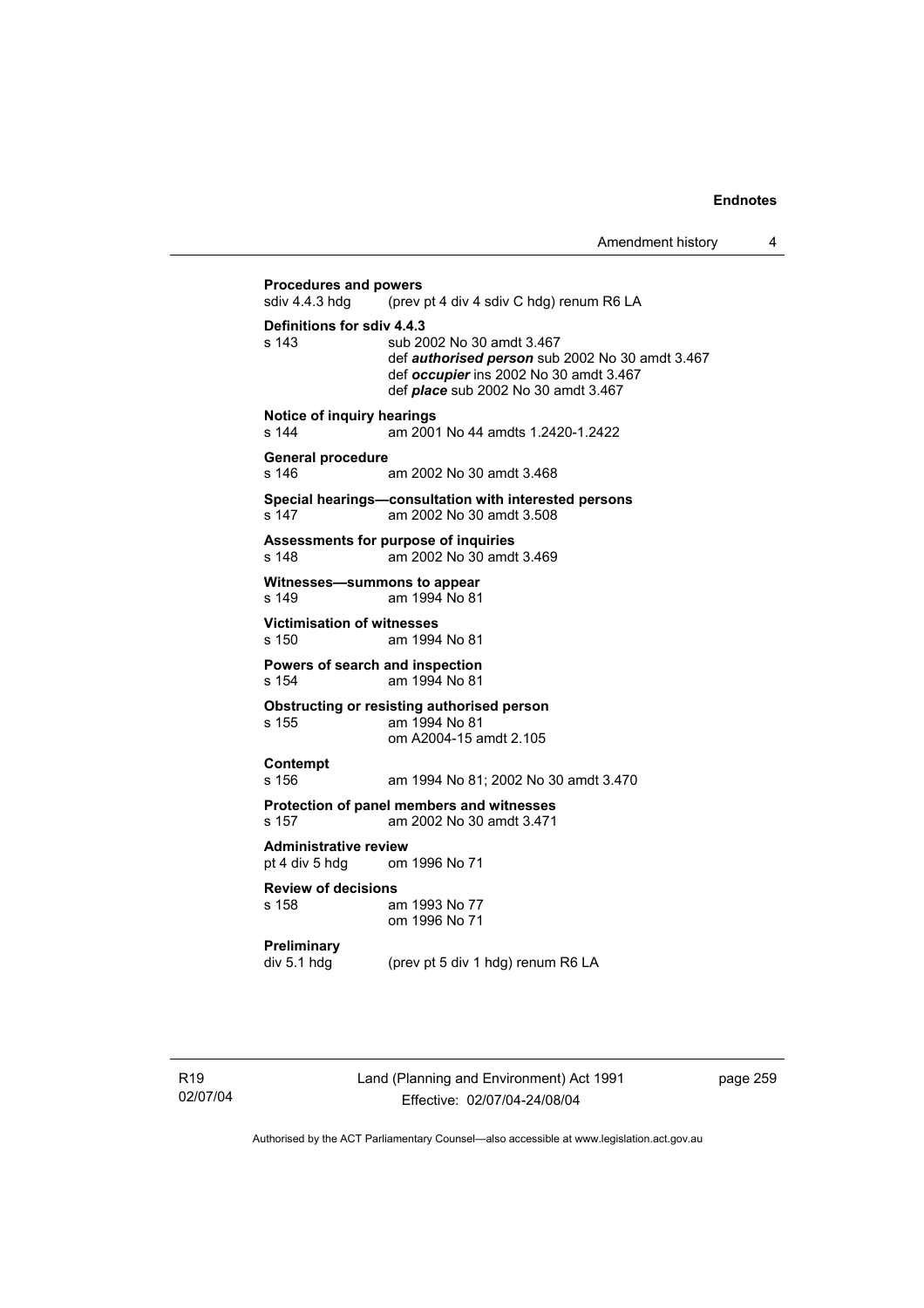4 Amendment history

| Definitions for pt 5<br>s 159 hdg<br>s 159 | sub 2002 No 30 amdt 3.472<br>am 1993 No 90; 1995 No 54; 1996 No 85; 1999 No 79 sch 3;<br>2001 No 17 amdt 2.9; 2002 No 30 amdt 3.473, amdt 3.477<br>def lease sub 2002 No 30 amdt 3.474<br>def market value ins 2002 No 30 amdt 3.475<br>def provision ins 2002 No 30 amdt 3.475<br>def repealed Act om 2002 No 30 amdt 3.476 |
|--------------------------------------------|------------------------------------------------------------------------------------------------------------------------------------------------------------------------------------------------------------------------------------------------------------------------------------------------------------------------------|
| <b>Application of pt 5</b><br>s 160        | am A2002-56 amdt 1.36                                                                                                                                                                                                                                                                                                        |
| Leases<br>div 5.2 hdg                      | (prev pt 5 div 2 hdg) renum R6 LA                                                                                                                                                                                                                                                                                            |
| <b>Effect qualified</b><br>s 160A          | ins 1999 No 73 s 5                                                                                                                                                                                                                                                                                                           |
| s 160B                                     | Planning and land authority may grant leases<br>ins A2002-56 amdt 1.37                                                                                                                                                                                                                                                       |
| <b>Granting of leases</b><br>s 161         | am 1993 No 11; 1996 No 85; 2001 No 44 amdts 1.2423-<br>1.2425; R6 LA (see 2001 No 44 amdt 1.2426); A2002-56<br>amdt 1.38, amdt 1.78                                                                                                                                                                                          |
| <b>Fees for granting leases</b><br>s 162   | om 2001 No 44 amdt 1.2427                                                                                                                                                                                                                                                                                                    |
| s 163                                      | Leases to community organisations<br>am 1993 No 11; 2001 No 44 amdt 1.2428, amdt 1.2429; 2002<br>No 30 amdt 3.478; A2002-56 amdt 1.39, amdt 1.78; ss renum<br><b>R15 LA</b>                                                                                                                                                  |
| <b>Special leases</b><br>s 164             | am 1993 No 11; 2001 No 44 amdt 1.2428, amdt 1.2429;<br>A2002-56 amdt 1.40, amdt 1.78; ss renum R15 LA                                                                                                                                                                                                                        |
| s 165                                      | Authority to consider proposed leases<br>am 1993 No 11; 1996 No 39<br>om 1996 No 85                                                                                                                                                                                                                                          |
| s 166                                      | Inquiries and assessments in relation to granting of leases<br>am A2002-56 amdt 1.41, amdt 1.42                                                                                                                                                                                                                              |
| s 166A                                     | Grants of leases after inquiries or assessments<br>ins A2002-56 amdt 1.42                                                                                                                                                                                                                                                    |
| s 167                                      | Eligibility for certain classes of leases<br>am 1996 No 85; 2001 No 44 amdt 1.2428, amdt 1.2429;<br>A2002-56 amdt 1.78                                                                                                                                                                                                       |
|                                            |                                                                                                                                                                                                                                                                                                                              |

page 260 Land (Planning and Environment) Act 1991 Effective: 02/07/04-24/08/04

R19 02/07/04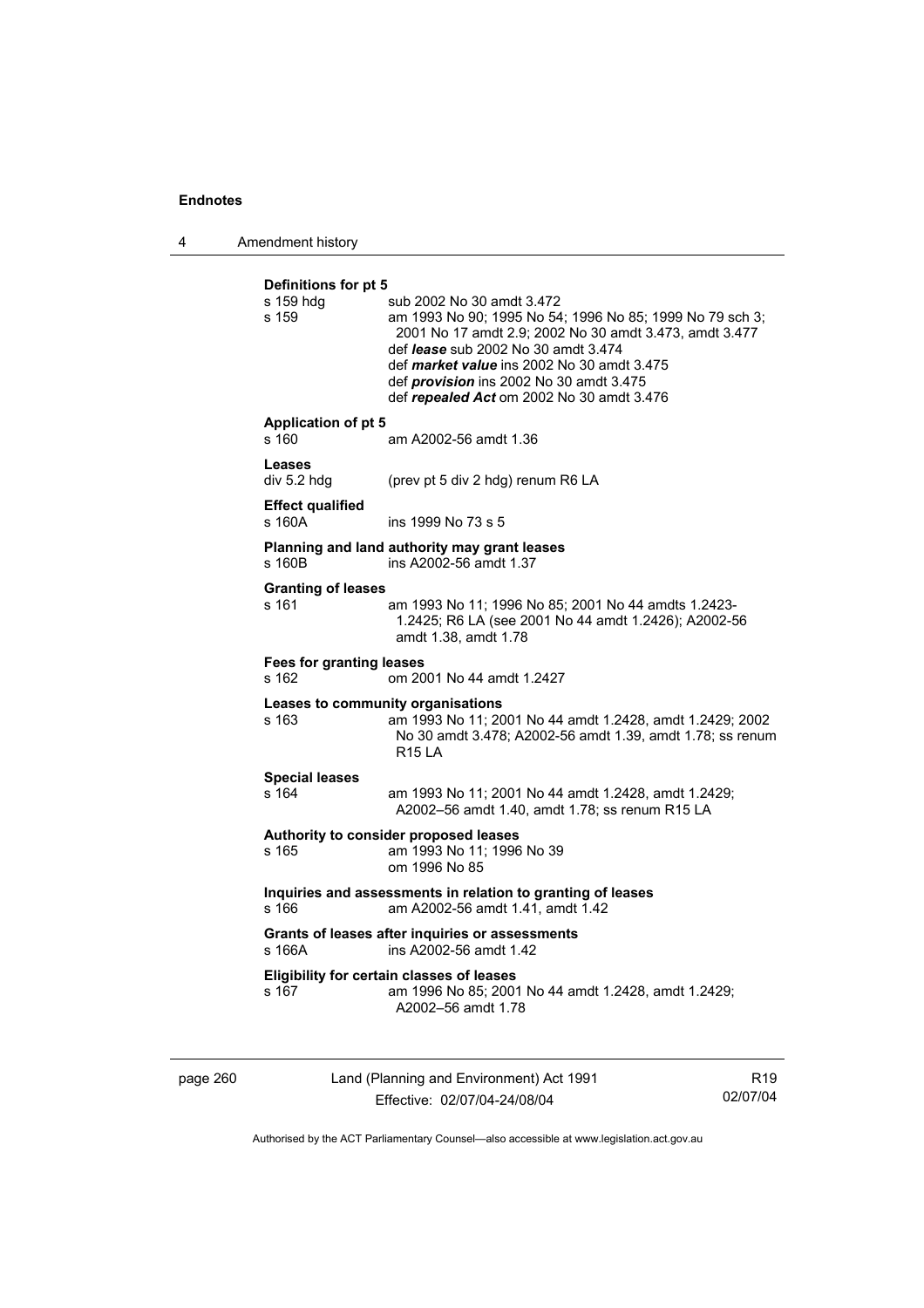|                 |                                                     |                                                                                                                                                                                                            | Amendment history | 4        |
|-----------------|-----------------------------------------------------|------------------------------------------------------------------------------------------------------------------------------------------------------------------------------------------------------------|-------------------|----------|
|                 | Authority need not grant lease<br>s 168             | sub A2002-56 amdt 1.43                                                                                                                                                                                     |                   |          |
|                 | <b>Payment for leases</b><br>s 169                  | am 2000 No 37 s 9; A2002-56 amdt 1.78                                                                                                                                                                      |                   |          |
|                 | s 170                                               | Failure to accept and execute lease<br>am 2002 No 30 amdt 3.479; A2002-56 amdt 1.78                                                                                                                        |                   |          |
|                 | <b>Grant of further residential leases</b><br>s 171 | am 1996 No 85; 2001 No 44 amdt 1.2429, amdt 1.2430<br>sub A2002-56 amdt 1.44                                                                                                                               |                   |          |
|                 | <b>Grant of further rural leases</b><br>s 171A      | ins 1996 No 85<br>am 1999 No 73 s 6; 2001 No 32 s 4, s 5; 2001 No 44<br>amdt 1.2429, amdt 1.2430; R6 LA (see 2001 No 32 s 6);<br>A2002-56 amdt 1.45, amdt 1.46, amdt 1.78; pars, ss renum<br><b>R15 LA</b> |                   |          |
|                 | s 172                                               | Grant of further leases for purposes other than residential or rural<br>am 1996 No 85; 2001 No 44 amdt 1.2429; amdt 1.2430<br>sub A2002-56 amdt 1.47                                                       |                   |          |
|                 | <b>Grant of further lease-unit titles</b><br>s 172A | ins 1996 No 85<br>sub 2001 No 17 amdt 2.10<br>am A2002-56 amdt 1.48, amdt 1.78                                                                                                                             |                   |          |
|                 | s 172B                                              | Grant of further lease-community title<br>ins 2001 No 58 s 102<br>am A2002-56 amdt 1.49, amdt 1.78                                                                                                         |                   |          |
|                 | s 172C                                              | No right to use, flow and control of water<br>(prev s 172B) ins 1998 No 63<br>renum 2001 No 58 s 101                                                                                                       |                   |          |
|                 | s 173                                               | Lessee's rights in relation to improvements<br>am 1996 No 85; A2002-56 amdts 1.50-1.54, amdt 1.78,<br>amdt 1.79; ss renum R12 LA (see A2002-56 amdt 1.55)                                                  |                   |          |
|                 | s 174                                               | Determination of value of improvements<br>am 1996 No 85; A2002-56 amdt 1.79                                                                                                                                |                   |          |
|                 | Use of land for leased purpose<br>s 175             | am 1996 No 85                                                                                                                                                                                              |                   |          |
|                 | <b>Variation of rent</b><br>s 176                   | am A2002-56 amdt 1.79                                                                                                                                                                                      |                   |          |
|                 | <b>Review of variations of rent</b><br>s 177        | am A2002-56 amdt 1.56, amdt 1.79                                                                                                                                                                           |                   |          |
| R <sub>19</sub> |                                                     | Land (Planning and Environment) Act 1991                                                                                                                                                                   |                   | page 261 |

Authorised by the ACT Parliamentary Counsel—also accessible at www.legislation.act.gov.au

Effective: 02/07/04-24/08/04

02/07/04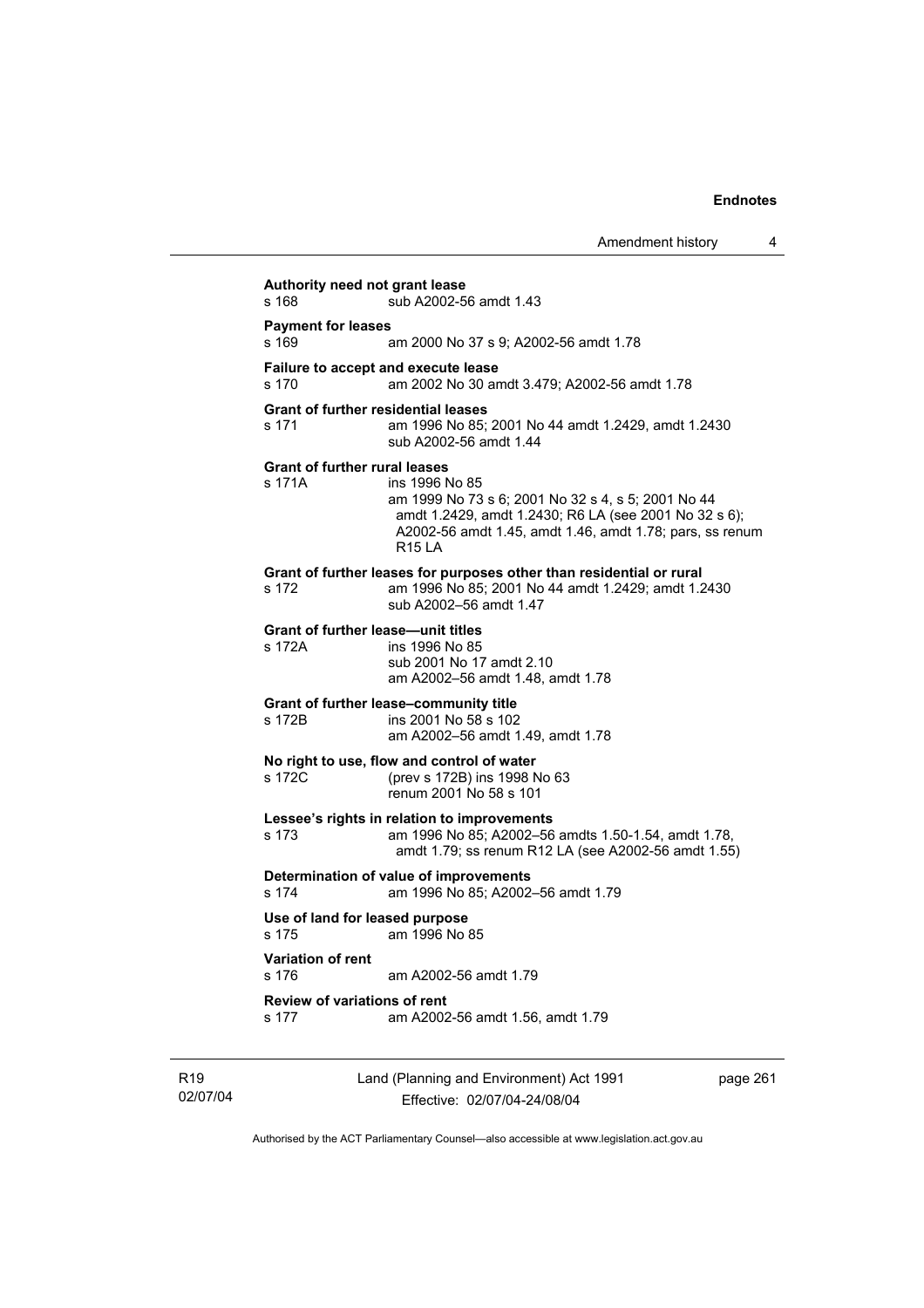4 Amendment history

| s 178                                       | Refund of amount paid for grant of lease<br>am 2001 No 44 amdt 1.2428, amdt 1.2429; A2002-56<br>amdt 1.79                                                                               |
|---------------------------------------------|-----------------------------------------------------------------------------------------------------------------------------------------------------------------------------------------|
| <b>Certificates of compliance</b><br>s 179  | am 1996 No 85; 2001 No 17 amdt 2.11; 2001 No 44<br>amdt 1.2431, amdt 1.2432; R6 LA (see 2001 No 44<br>amdt 1.2433); A2002-56 amdt 1.57, amdt 1.79                                       |
| s 180                                       | Transfer of land subject to building and development provision<br>am 1996 No 85; 2001 No 44 amdt 1.2434, amdt 1.2435;<br>A2002-56 amdt 1.58, amdt 1.59, amdt 1.79; A2004-2<br>amdt 1.31 |
| s 181                                       | Mortgage of leasehold subject to building and development provision<br>am 1996 No 85                                                                                                    |
| s 183                                       | Power of lessee to sublet part of building or land in certain cases<br>am 1995 No 20                                                                                                    |
| <b>Variation of leases</b><br>div 5.3 hdg   | (prev pt 5 div 3 hdg) renum R6 LA                                                                                                                                                       |
| <b>Effect qualified</b><br>s 183A           | ins 1999 No 73 s 7                                                                                                                                                                      |
| s 184                                       | Application to surrender and regrant of leases<br>am 1996 No 62<br>sub 1996 No 85                                                                                                       |
| s 184A                                      | Variation of nominal rent lease-change of use charge<br>ins 1996 No 85<br>am 2001 No 1 s 4; A2002-56 amdt 1.60, amdt 1.79; ss renum<br><b>R15 LA</b>                                    |
| s 184B                                      | New change of use charge formula<br>ins 1996 No 85<br>am 1998 No 65; 1999 No 40 s 4; 2000 No 14 s 4; 2000 No 49<br>s <sub>4</sub><br>om 2001 No 1 s 5                                   |
| s 184C                                      | Change of use charge for variations of nominal rent leases<br>ins 1996 No 85<br>am 2000 No 49 s 5; 2001 No 1 s 6<br>sub 2001 No 80 s 3<br>am A2002-56 amdt 1.79                         |
| <b>Variation of rental leases</b><br>s 184D | ins 1996 No 85<br>am A2002-56 amdt 1.61, amdt 1.78                                                                                                                                      |

page 262 Land (Planning and Environment) Act 1991 Effective: 02/07/04-24/08/04

R19 02/07/04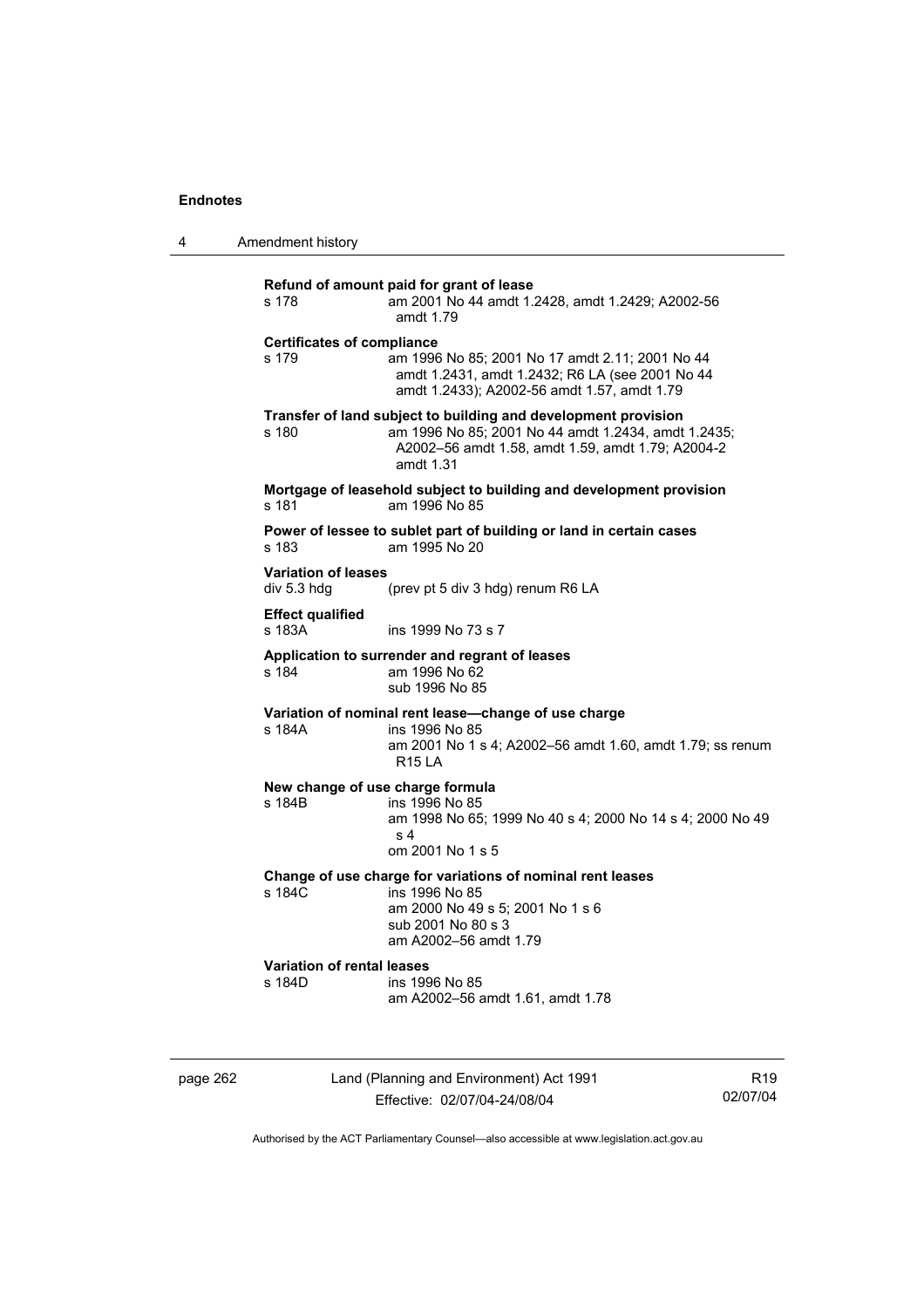**Advice of rent payable on variation of lease**  s 185 am A2002-56 amdt 1.62, amdt 1.78 **Variation of lease to pay out rent**  am 1996 No 85; 2001 No 44 amdt 1.2436, amdt 1.2437; A2002–56 amdt 1.79; ss renum R15 LA **No variations to extend term**  s 186A ins 1996 No 85 am A2002-56 amdt 1.78 **Restrictions on rural leases**  div 5.4 hdg (prev pt 5 div 3AA hdg) ins 1999 No 73 s 8 renum R6 LA **Definitions for div 5.4**  s 186B ins 1999 No 73 s 8 def *dealing* ins 1999 No 73 s 8 def *discharge amount* ins 1999 No 73 s 8 def *earlier index number* ins 1999 No 73 s 8 def *holding period* ins 1999 No 73 s 8 def *index number* ins 1999 No 73 s 8 def *later index number* ins 1999 No 73 s 8 def *long lease* ins 1999 No 73 s 8 def *short lease* ins 1999 No 73 s 8 def *special Pialligo lease* ins 1999 No 73 s 8 **Land management agreements**  s 186C ins 1999 No 73 s 8 am 2001 No 44 amdt 1.2438, amdt 1.2439; A2002-56 amdt 1.63, amdt 1.64, amdt 1.78 **Dealings with rural leases**  s 186D ins 1999 No 73 s 8 am 2001 No 32 s 7; R6 LA (see 2001 No 32 s 8); A2002-56 amdt 1.65, amdt 1.78; A2003-14 amdt 1.67, amdt 1.68 **Discharge amount**  s 186E ins 1999 No 73 s 8 am A2003-34 amdt 2.2 **Discharge amount—special Pialligo leases**  s 186F ins 1999 No 73 s 8 am 2001 No 56 amdt 3.434 **Index numbers**  ins 1999 No 73 s 8 **No subdivision or consolidation**  ins 1999 No 73 s 8 am A2002-56 amdt 1.78

R19 02/07/04 Land (Planning and Environment) Act 1991 Effective: 02/07/04-24/08/04

page 263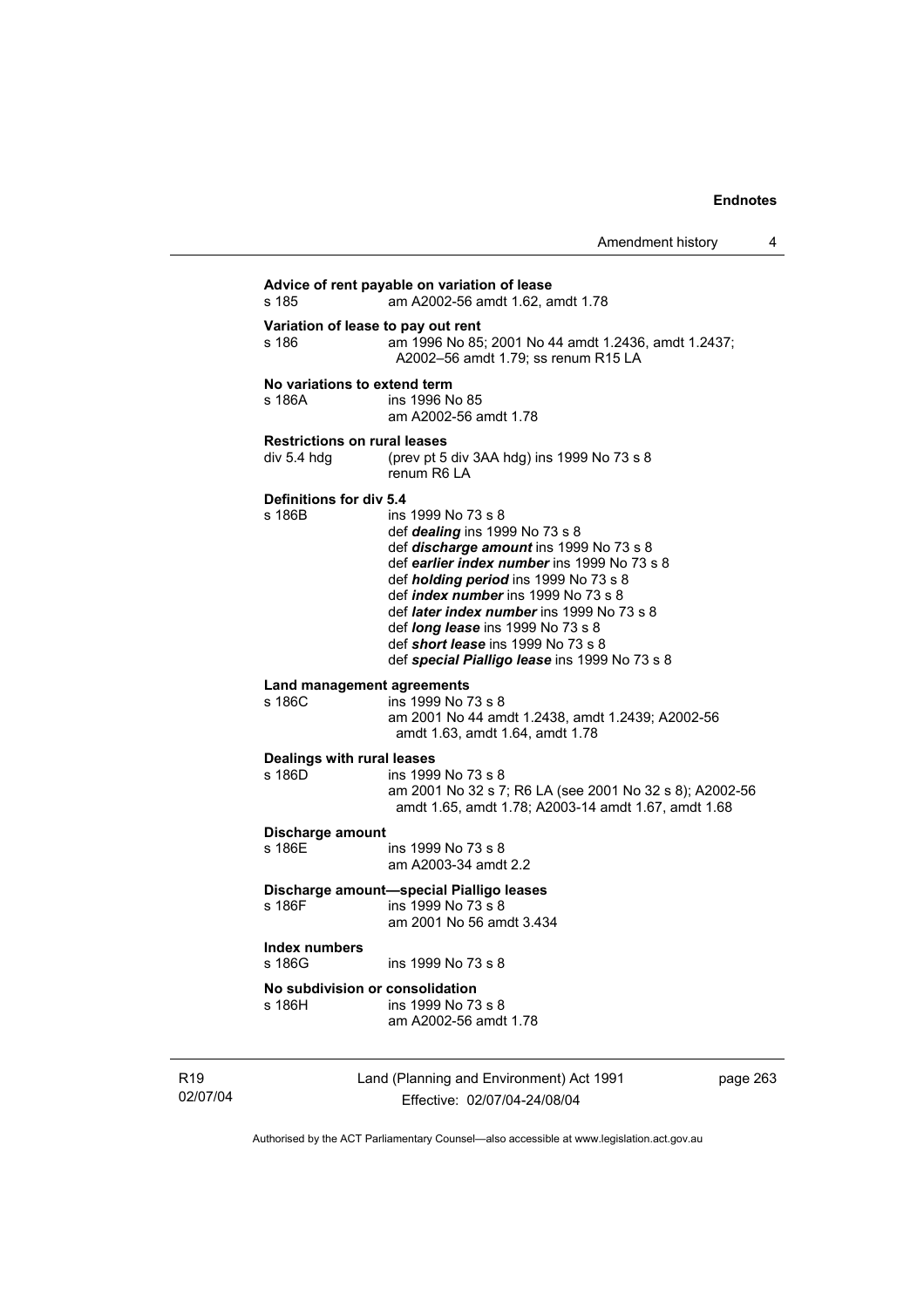4 Amendment history

| page 264 |                                                     | Land (Planning and Environment) Act 1991                                                                                                                      | R <sub>19</sub> |
|----------|-----------------------------------------------------|---------------------------------------------------------------------------------------------------------------------------------------------------------------|-----------------|
|          | <b>Public land</b><br>sdiv 5.7.2 hdg                | (prev pt 5 div 5 sdiv B hdg) renum R6 LA                                                                                                                      |                 |
|          | Definitions for div 5.7<br>s 191 hdg                | sub 2002 No 30 amdt 3.480                                                                                                                                     |                 |
|          | Preliminary<br>sdiv 5.7.1 hdg                       | (prev pt 5 div 5 sdiv A hdg) renum R6 LA                                                                                                                      |                 |
|          | <b>Public land</b><br>div 5.7 hdg                   | (prev pt 5 div 5 hdg) renum R6 LA                                                                                                                             |                 |
|          | Evidence of ending of lease<br>s 190                | sub A2002-56 amdt 1.68                                                                                                                                        |                 |
|          | How land may be recovered<br>s 189                  | sub A2002-56 amdt 1.68                                                                                                                                        |                 |
|          | <b>Termination of leases</b><br>s 188               | am 1996 No 85; A2002-56 amdt 1.67, amdt 1.78, amdt 1.79;<br>ss renum R15 LA                                                                                   |                 |
|          | Recovery of land<br>div 5.6 hdg                     | (prev pt 5 div 4 hdg) renum R6 LA                                                                                                                             |                 |
|          | s 187C                                              | Change of use charge for consolidations and subdivisions<br>ins 1996 No 85<br>am 2000 No 49 s 7; 2001 No 1 s 9<br>sub 2001 No 80 s 4<br>am A2002-56 amdt 1.79 |                 |
|          | s 187B                                              | New change of use charge formula<br>ins 1996 No 85<br>am 1998 No 65; 1999 No 40 s 5; 2000 No 14 s 5; 2000 No 49<br>s 6<br>om 2001 No 1 s 8                    |                 |
|          | s 187A                                              | Consolidation and subdivision-change of use charge<br>ins 1996 No 85<br>am 2001 No 1 s 7; A2002-56 amdt 1.66, amdt 1.79; ss renum<br>R15 LA                   |                 |
|          | s 187                                               | Application-nominal rent leases of Territory land<br>om 1993 No 75<br>ins 1996 No 85                                                                          |                 |
|          | <b>Effect qualified</b><br>s 187AA                  | ins as s 187A 1999 No 73 s 9<br>renum 2000 No 80 amdt 3.8                                                                                                     |                 |
|          | <b>Consolidation and subdivision</b><br>div 5.5 hdg | (prev pt 5 div 3A hdg) ins 1996 No 85<br>renum R6 LA                                                                                                          |                 |

Effective: 02/07/04-24/08/04

R19 02/07/04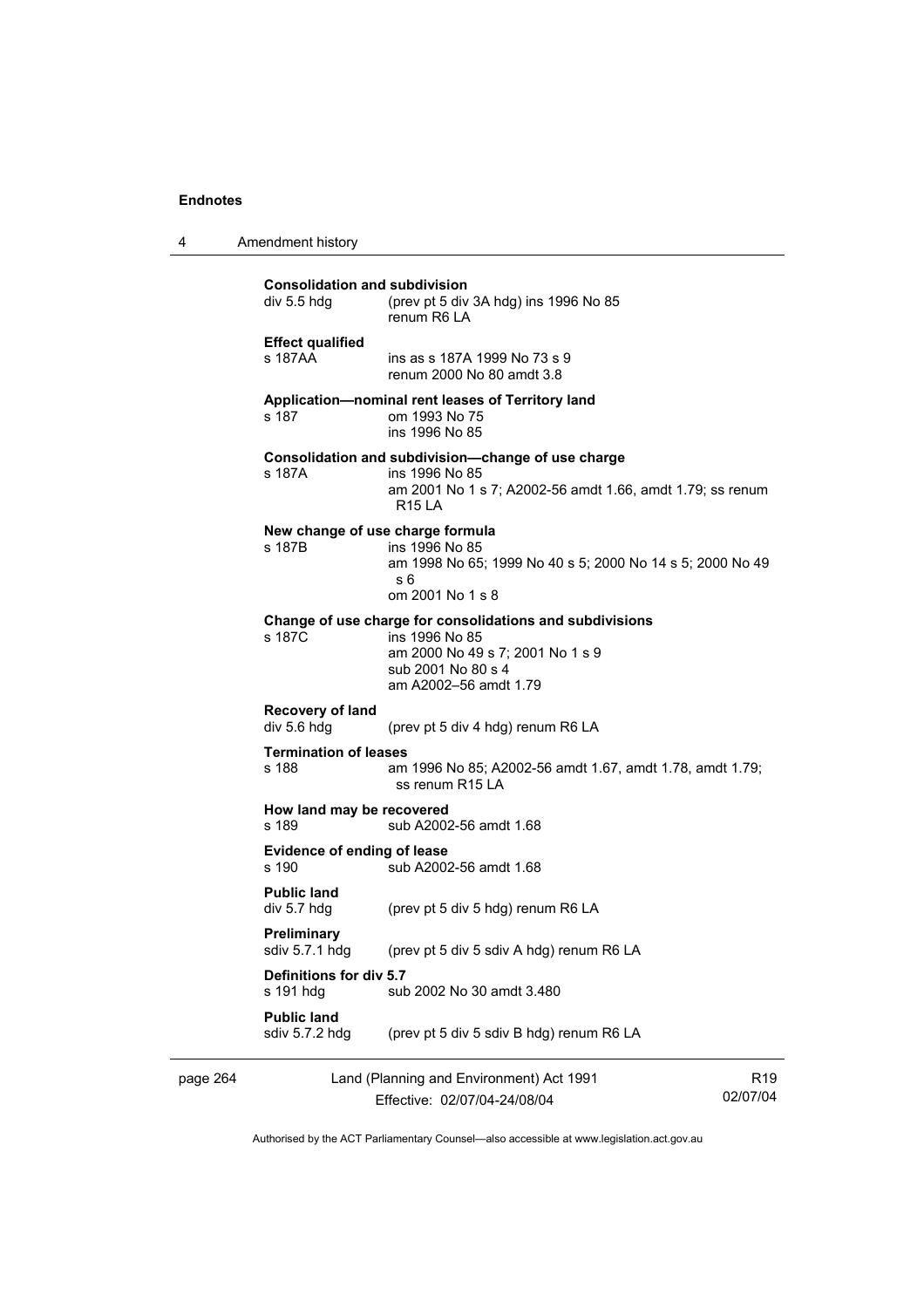| Recommendations to planning and land authority |                                                                                      |  |
|------------------------------------------------|--------------------------------------------------------------------------------------|--|
| s 192 hdg<br>s 192                             | am A2002-56 amdt 1.69<br>am 1996 No 85; A2002-56 amdt 1.70                           |  |
| <b>Management of public land</b>               |                                                                                      |  |
| sdiv 5.7.3 hdg                                 | (prev pt 5 div 5 sdiv C hdg) renum R6 LA                                             |  |
| <b>Reserved areas</b>                          |                                                                                      |  |
| s 193                                          | am 1996 No 85                                                                        |  |
| <b>Management objectives</b>                   |                                                                                      |  |
| s 195                                          | am 2001 No 44 amdt 1.2440; 2002 No 30 amdt 3.481                                     |  |
| <b>Plans of management</b>                     |                                                                                      |  |
| sdiv 5.7.4 hdg                                 | (prev pt 5 div 5 sdiv D hdg) renum R6 LA                                             |  |
| <b>Public consultation</b><br>s 200            | am 2001 No 44 amdt 1.2441, amdt 1.2442                                               |  |
|                                                |                                                                                      |  |
| <b>Minister's powers</b><br>s 204              | am 2001 No 44 amdts 1.2443-1.2446                                                    |  |
| <b>Referral back to conservator</b>            |                                                                                      |  |
| s 205                                          | am 2001 No 44 amdt 1.2447, amdt 1.2448                                               |  |
| s 206                                          | Notice of revival of deferred draft plan of management<br>sub 2001 No 44 amdt 1.2449 |  |
|                                                | Notification, presentation, disallowance and date of effect                          |  |
| s 207                                          | am 2001 No 44 amdt 1.2450, amdt 1.2451                                               |  |
| <b>Leases and licences</b>                     |                                                                                      |  |
| sdiv 5.7.5 hdg                                 | (prev pt 5 div 5 sdiv E hdg) renum R6 LA                                             |  |
| Leases-generally                               |                                                                                      |  |
| s 208                                          | am A2002-56 amdt 1.78                                                                |  |
| <b>Grant of leases</b><br>s 209                |                                                                                      |  |
|                                                | am 1993 No 11, A2002-56 amdt 1.71                                                    |  |
| Licences<br>s 210                              | am 1992 No 32; 1996 No 71; 2001 No 44 amdts 1.2452-                                  |  |
|                                                | 1.2454; A2002-56 amdt 1.78; A2003-34 s 4, s 5                                        |  |
| s 211                                          | Miner's rights in relation to public land<br>am 2002 No 30 amdt 3.482                |  |
| <b>Administrative review</b>                   |                                                                                      |  |
| pt 5 div 6 hdg                                 | om 1996 No 71                                                                        |  |
| <b>Notice of decisions</b>                     |                                                                                      |  |
| s 212                                          | am 1993 No 77<br>om 1996 No 71                                                       |  |
|                                                |                                                                                      |  |

R19 02/07/04 Land (Planning and Environment) Act 1991 Effective: 02/07/04-24/08/04

page 265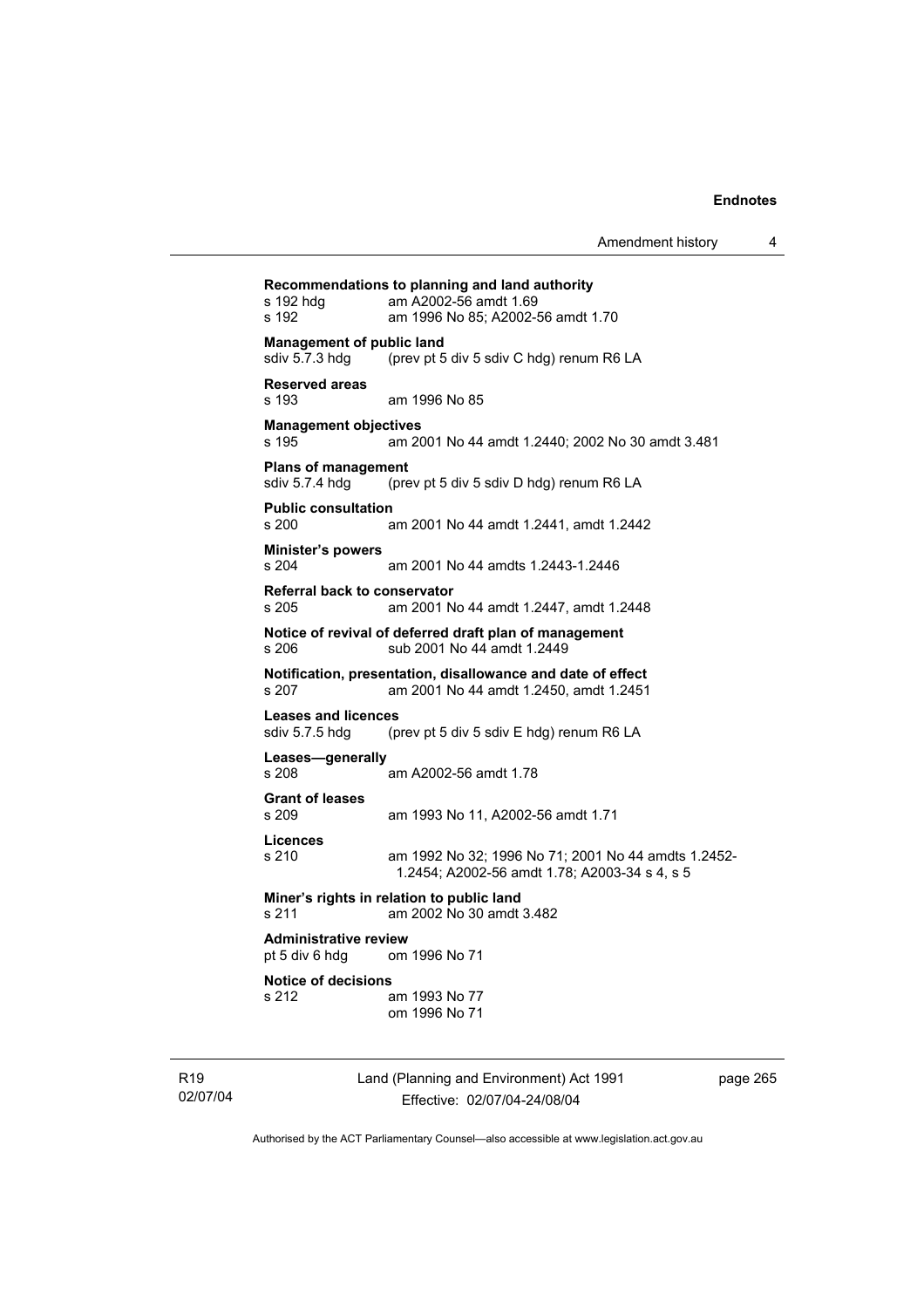4 Amendment history

**Review by appeals board**  s 213 **Sub 1993 No 77**  om 1996 No 71 **Notice of decisions under s 174, s 177, s 178 or s 184**  s 213A **ins 1993** No 77 am 1994 No 60 om 1996 No 71 **Review by administrative appeals tribunal**  ins 1993 No 77 om 1996 No 71 **Lessee may surrender lease or part of lease**  s 214 am A2002-56 amdt 1.72, amdt 1.78 **Miscellaneous**  div 5.8 hdg (prev pt 5 div 7 hdg) renum R6 LA **Reduction of rent and relief from provisions of lease**  s 215 sub 2002 No 30 amdt 3.483 am A2002-56 amdt 1.78 **Access to leased land from roads and road related areas**  s 216 am 1996 No 85 sub 1999 No 79 sch 3 am A2002-56 amdt 1.73, amdt 1.74, amdt 1.78; ss renum R12 LA (see A2002-56 amdt 1.75) **Notification of certain leases**  s 216A ins 1993 No 11 am 1996 No 85 sub 2002 No 30 amdt 3.484 am 2002 No 39 amdt 1.4 sub A2002-56 amdt 1.76 **Licences in relation to land that is not public land**  am 2001 No 44 amdts 1.2455-1.2457 am A2002-56 amdt 1.78; A2003-34 s 6, s 7 **Rights to extract minerals**  s 219 am A2002-56 amdt 1.78 **False or misleading statements in relation to leases**  am 1994 No 81 sub A2002-56 amdt 1.77 om A2004-15 amdt 2.105 **Preliminary**  div 6.1 hdg (prev pt 6 div 1 hdg) renum R6 LA

page 266 Land (Planning and Environment) Act 1991 Effective: 02/07/04-24/08/04

R19 02/07/04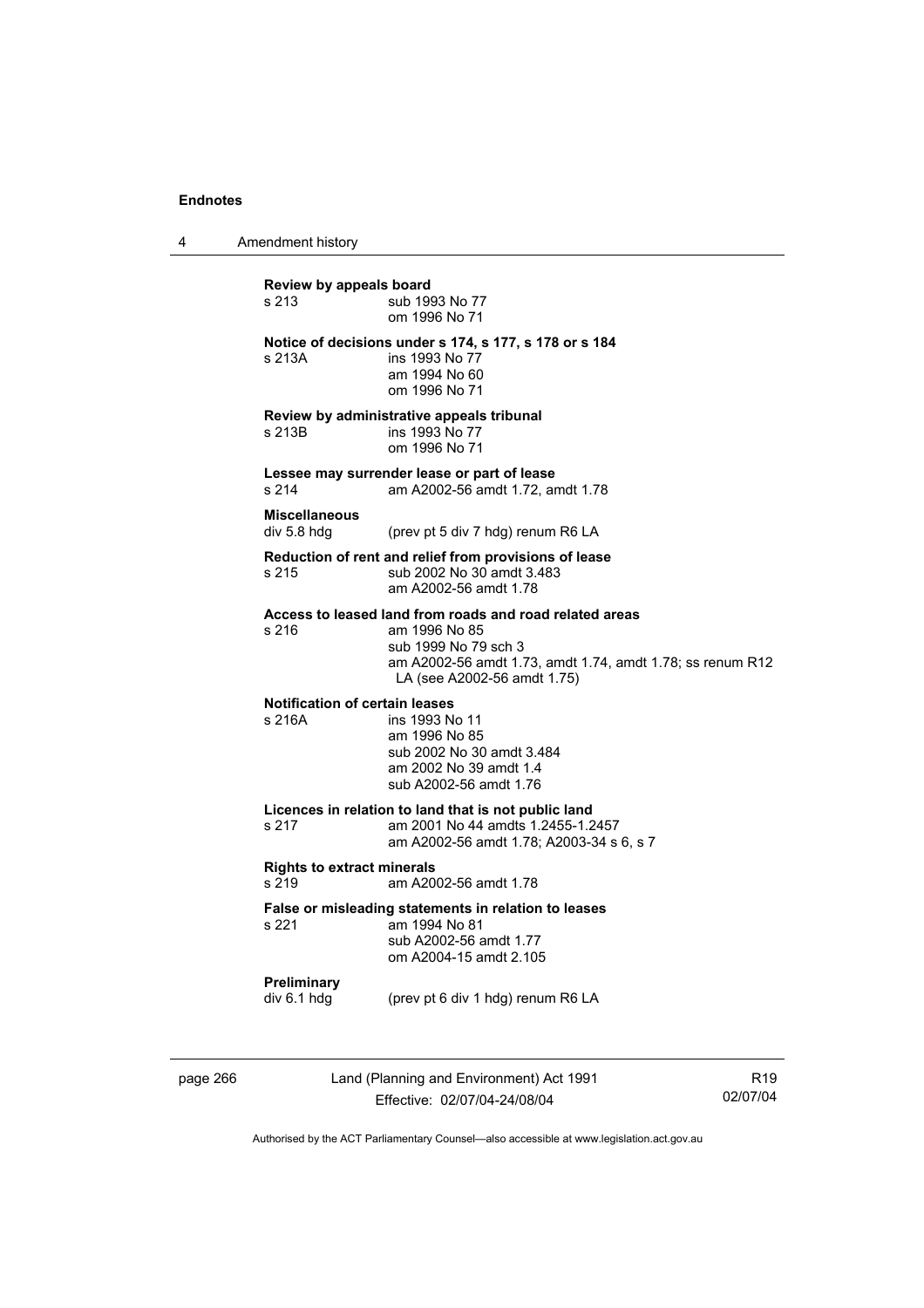# **Definitions for pt 6**

| <b>Definitions for pt 6</b>            |                                                                                                                                                                                                                                                                                                                                                                                                                                                                                                                                                                                                                                                                                                                                                                                                                                                   |          |
|----------------------------------------|---------------------------------------------------------------------------------------------------------------------------------------------------------------------------------------------------------------------------------------------------------------------------------------------------------------------------------------------------------------------------------------------------------------------------------------------------------------------------------------------------------------------------------------------------------------------------------------------------------------------------------------------------------------------------------------------------------------------------------------------------------------------------------------------------------------------------------------------------|----------|
| s 222 hdg<br>s 222                     | sub 2002 No 30 amdt 3.485<br>am 1996 No 85; 1997 No 116; 2000 No 37 s 10; 2002 No 30<br>amdt 3.486, amdt 3.491<br>def <i>approval</i> sub A2002-56 amdt 1.80<br>def <b>building work</b> sub 2002 No 30 amdt 3.487; A2004-13<br>amdt 2.73<br>def consolidation sub 2002 No 30 amdt 3.487<br>def <b>development</b> am A2003-34 amdt 1.4; pars renum R15 LA<br>def Executive ins 2002 No 30 amdt 3.488<br>def <i>inspector</i> ins A2003-34 amdt 2.3<br>def <i>lease</i> sub 2002 No 30 amdt 3.489<br>def <i>lessee</i> sub 2002 No 30 amdt 3.489<br>def <i>order</i> sub A2003-34 amdt 1.5<br>def <i>original decision</i> ins A2002-56 amdt 1.81<br>def <i>prohibition notice</i> ins A2003-34 amdt 1.6<br>def relevant authority sub A2002-56 amdt 1.82<br>def subdivision sub 2002 No 30 amdt 3.489<br>def variation ins 2002 No 30 amdt 3.490 |          |
| Meaning of variation for pt 6<br>s 223 | om 1996 No 85<br>ins 2002 No 30 amdt 3.492                                                                                                                                                                                                                                                                                                                                                                                                                                                                                                                                                                                                                                                                                                                                                                                                        |          |
| <b>Approvals</b><br>div 6.2 hdg        | (prev pt 6 div 2 hdg) renum R6 LA                                                                                                                                                                                                                                                                                                                                                                                                                                                                                                                                                                                                                                                                                                                                                                                                                 |          |
| Preliminary                            | pt 6 div 2 sdiv A hdg om 1996 No 85                                                                                                                                                                                                                                                                                                                                                                                                                                                                                                                                                                                                                                                                                                                                                                                                               |          |
| <b>Interpretation</b><br>s 224         | om 1996 No 85                                                                                                                                                                                                                                                                                                                                                                                                                                                                                                                                                                                                                                                                                                                                                                                                                                     |          |
| General<br>sdiv 6.2.1 hdg              | (prev pt 6 div 2 sdiv B hdg) renum R6 LA                                                                                                                                                                                                                                                                                                                                                                                                                                                                                                                                                                                                                                                                                                                                                                                                          |          |
| Offence-development<br>s 225           | am 1996 No 85                                                                                                                                                                                                                                                                                                                                                                                                                                                                                                                                                                                                                                                                                                                                                                                                                                     |          |
| s 226                                  | Application to undertake development<br>am 1996 No 85; 1999 No 73 s 10; 2001 No 44 amdts 1.2458-<br>1.2460; 2001 No 73 s 4, s 5; 2001 No 80 ss 5-7; R6 LA (see<br>2001 No 44 amdt 1.2461 and 2001 No 73 s 6); A2002-56<br>amdts 1.83-1.85, amdt 1.133, amdt. 1.134                                                                                                                                                                                                                                                                                                                                                                                                                                                                                                                                                                                |          |
| conditions                             | Register of applications, approvals, orders and lease and development                                                                                                                                                                                                                                                                                                                                                                                                                                                                                                                                                                                                                                                                                                                                                                             |          |
| s 227 hdg<br>s 227                     | sub 2000 No 37 s 11<br>am 2000 No 37 s 11; 2001 No 44 amdt 1.2462, amdt 1.2463;<br>R6 LA (see 2001 No 44 amdt 1.2464); A2002-56 amdt 1.86,<br>amdt 1.87, amdt 1.134                                                                                                                                                                                                                                                                                                                                                                                                                                                                                                                                                                                                                                                                               |          |
|                                        | Land (Planning and Environment) Act 1991                                                                                                                                                                                                                                                                                                                                                                                                                                                                                                                                                                                                                                                                                                                                                                                                          | page 267 |

R19 02/07/04

Land (Planning and Environment) Act 199 Effective: 02/07/04-24/08/04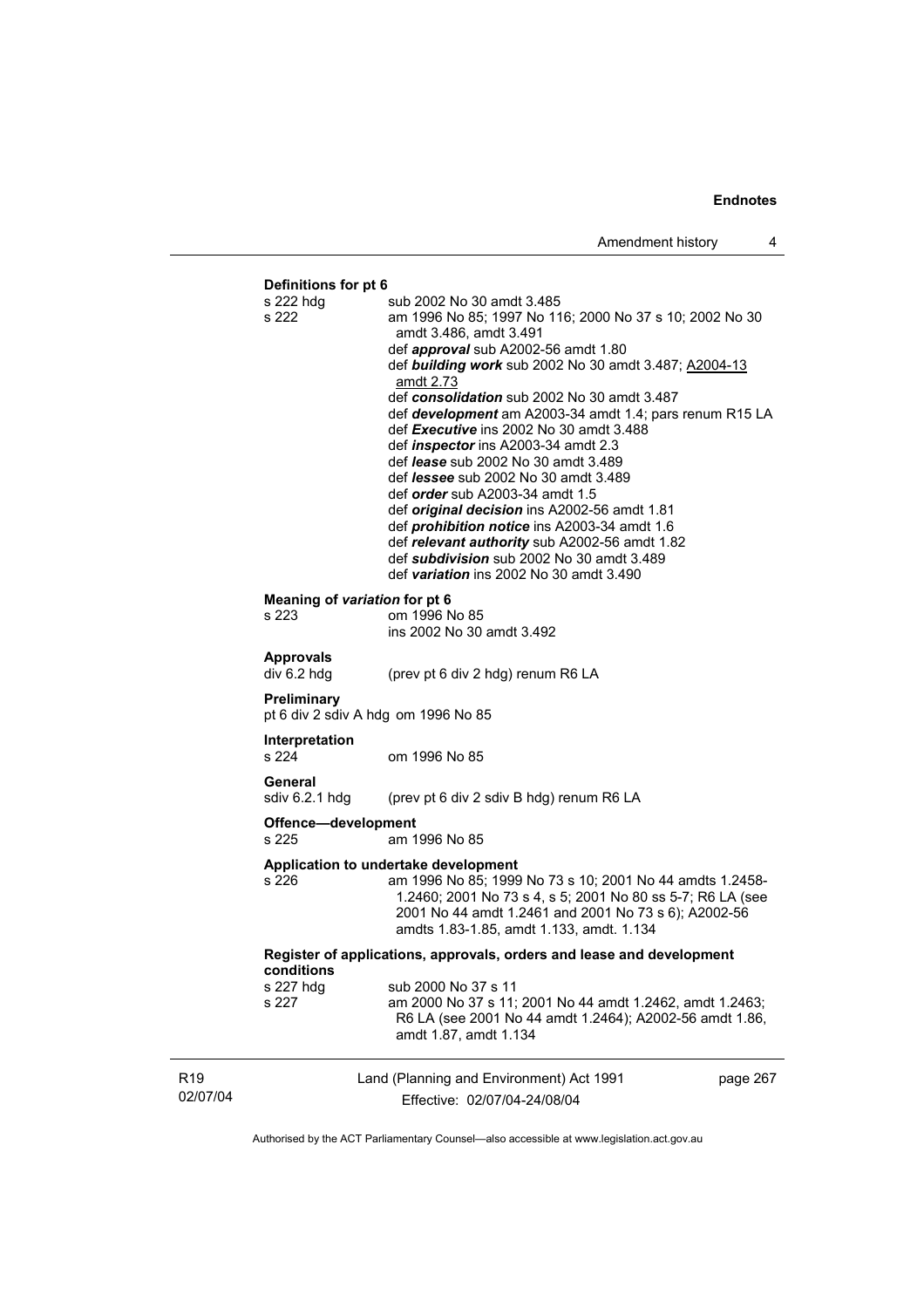page 268

| Amendment history |
|-------------------|
|                   |

| s 228                                     | Restrictions on inspection of applications<br>am 1996 No 85; A2002-56 amdt 1.88, amdt 1.134                                                                                                                                                                         |                 |
|-------------------------------------------|---------------------------------------------------------------------------------------------------------------------------------------------------------------------------------------------------------------------------------------------------------------------|-----------------|
|                                           |                                                                                                                                                                                                                                                                     |                 |
| Notice of application<br>s 229            | am 1993 No 90; 1995 No 54; 1996 No 71; 1996 No 85; 1997<br>No 93; 2000 No 37 s 12; 2001 No 20 s 54; 2002 No 30<br>amdt 3.508; A2002-56 amdt 1.89, amdt 1.134; A2003-30<br>amdt 1.3; ss renum R15 LA                                                                 |                 |
| s 229A hdg<br>s 229A                      | Direction that applications to be submitted to Minister<br>sub 2001 No 44 amdt 1.2465<br>ins 1996 No 85<br>am 1999 No 87 s 3; 2001 No 44 amdts 1.2466-1.2472; R6 LA<br>(see 2001 No 44 amdt 1.2473); 2002 No 30 amdt 3.493,<br>amdt 3.494<br>sub A2002-56 amdt 1.90 |                 |
| s 229B                                    | Minister may decide some applications<br>ins A2002-56 amdt 1.90<br>am A2004-27 s 16                                                                                                                                                                                 |                 |
| <b>Approvals</b><br>s 230                 | am 1993 No 77; 1996 No 71<br>sub 1996 No 85<br>am 2000 No 37 s 13                                                                                                                                                                                                   |                 |
| <b>Matters to be considered</b><br>s 231  | am 1996 No 85; 2002 No 30 amdt 3.495; A2002-56 amdt 1.91,<br>amdt 1.134, amdt 1.135; A2004-27 s 17                                                                                                                                                                  |                 |
| Duty of applicants<br>s 232               | am 2001 No 44 amdt 1.2474, amdt 1.2475; 2002 No 30<br>amdt 3.508; A2002-56 amdt 1.92-1.94, amdt 1.134; ss renum<br>R12 La (see A2002-56 amdt 1.95)                                                                                                                  |                 |
| <b>More information</b><br>s 233          | am 1996 No 85; A2002-56 amdt 1.135                                                                                                                                                                                                                                  |                 |
| s 234                                     | Effect of failure to give further information<br>am 1996 No 85; A2002-56 amdt 1.135                                                                                                                                                                                 |                 |
| Duties of concurring authorities<br>s 235 | am 1996 No 39<br>om 1996 No 85                                                                                                                                                                                                                                      |                 |
| <b>Objections</b><br>sdiv 6.2.2 hdg       | (prev pt 6 div 2 sdiv C hdg) renum R6 LA                                                                                                                                                                                                                            |                 |
| Objections-general                        |                                                                                                                                                                                                                                                                     |                 |
| s 237                                     | am 1996 No 85; 1997 No 116; 2000 No 37 s 14; A2002-56<br>amdt 1.96, amdt 1.134; ss renum R12 LA (see A2002-56<br>amdt 1.97)                                                                                                                                         |                 |
|                                           | Land (Planning and Environment) Act 1991                                                                                                                                                                                                                            | R <sub>19</sub> |
|                                           | Effective: 02/07/04-24/08/04                                                                                                                                                                                                                                        | 02/07/04        |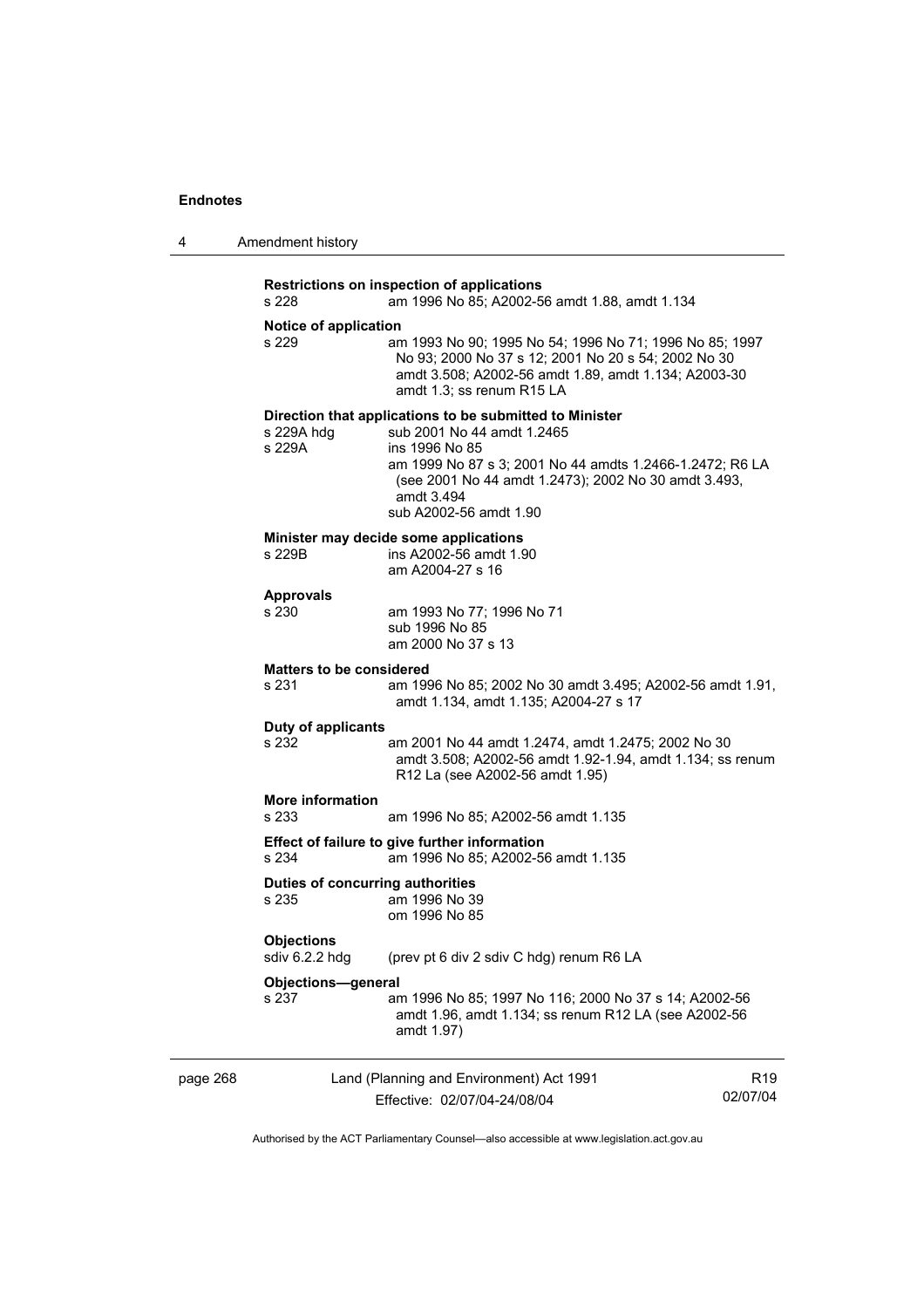—

|                             |                                                  |                                                                                                                                                                                                        | Amendment history | 4        |
|-----------------------------|--------------------------------------------------|--------------------------------------------------------------------------------------------------------------------------------------------------------------------------------------------------------|-------------------|----------|
|                             | <b>Inspection of objections</b><br>s 238         | am 1993 No 77; 1996 No 71; A2002-56 amdt 1.134                                                                                                                                                         |                   |          |
|                             | <b>Identity of objectors</b><br>s 239            | am A2002-56 amdt 1.98, amdt 1.134                                                                                                                                                                      |                   |          |
|                             | s 240                                            | Circumstances in which Executive approves applications, other than lease<br>variations, subdivisions, consolidations<br>om 1996 No 85                                                                  |                   |          |
|                             | s 241                                            | Circumstances in which Executive approves applications for lease<br>variations, subdivisions, consolidations<br>om 1996 No 85                                                                          |                   |          |
|                             | <b>Approvals</b><br>sdiv 6.2.3 hdg               | (prev pt 6 div 2 sdiv D hdg) renum R6 LA                                                                                                                                                               |                   |          |
|                             | s 242                                            | Approvals-notices to applicants and registrar-general<br>am 1992 No 32; 1993 No 64<br>sub 1996 No 85; A2002-56 amdt 1.99                                                                               |                   |          |
|                             | s 243                                            | Notification of approval or refusal of application<br>am 1993 No 77; 1996 Nos 71 and 85; 2000 No 37 s 15;<br>A2002-56 amdt 1.100, amdt 1.101, amdt 1.135; ss renum<br>R12 LA (see A2002-56 amdt 1.102) |                   |          |
|                             | s 244                                            | Notification if more than 1 objector<br>am 1996 No 85; A2002-56 amdt 1.103, amdt 1.134                                                                                                                 |                   |          |
|                             | <b>Conditional approvals</b><br>s 245            | am 1996 No 85; 2001 No 80 s 8, s 9; A2002-56<br>amdt 1.104-1.106, amdt 1.134; pars renum R15 LA                                                                                                        |                   |          |
|                             | sdiv 6.2.4 hdg                                   | Reconsideration of applications for approval<br>ins A2002-56 amdt 1.107                                                                                                                                |                   |          |
|                             | Definitions for subdiv 6.2.4<br>s 245A           | ins A2002-56 amdt 1.107<br>def new application ins A2002-56 amdt 1.107<br>def original application ins A2002-56 amdt 1.107<br>def <i>original decision</i> ins A2002-56 amdt 1.107                     |                   |          |
|                             | <b>Applications for reconsideration</b><br>s 246 | om 1996 No 85<br>ins A2002-56 amdt 1.107<br>am A2003-30 amdt 1.4                                                                                                                                       |                   |          |
|                             | <b>Reconsideration of decisions</b><br>s 246A    | ins A2002-56 amdt 1.107                                                                                                                                                                                |                   |          |
|                             | s 246B                                           | No action by planning and land authority within time<br>ins A2002-56 amdt 1.107                                                                                                                        |                   |          |
| R <sub>19</sub><br>02/07/04 |                                                  | Land (Planning and Environment) Act 1991<br>Effective: 02/07/04-24/08/04                                                                                                                               |                   | page 269 |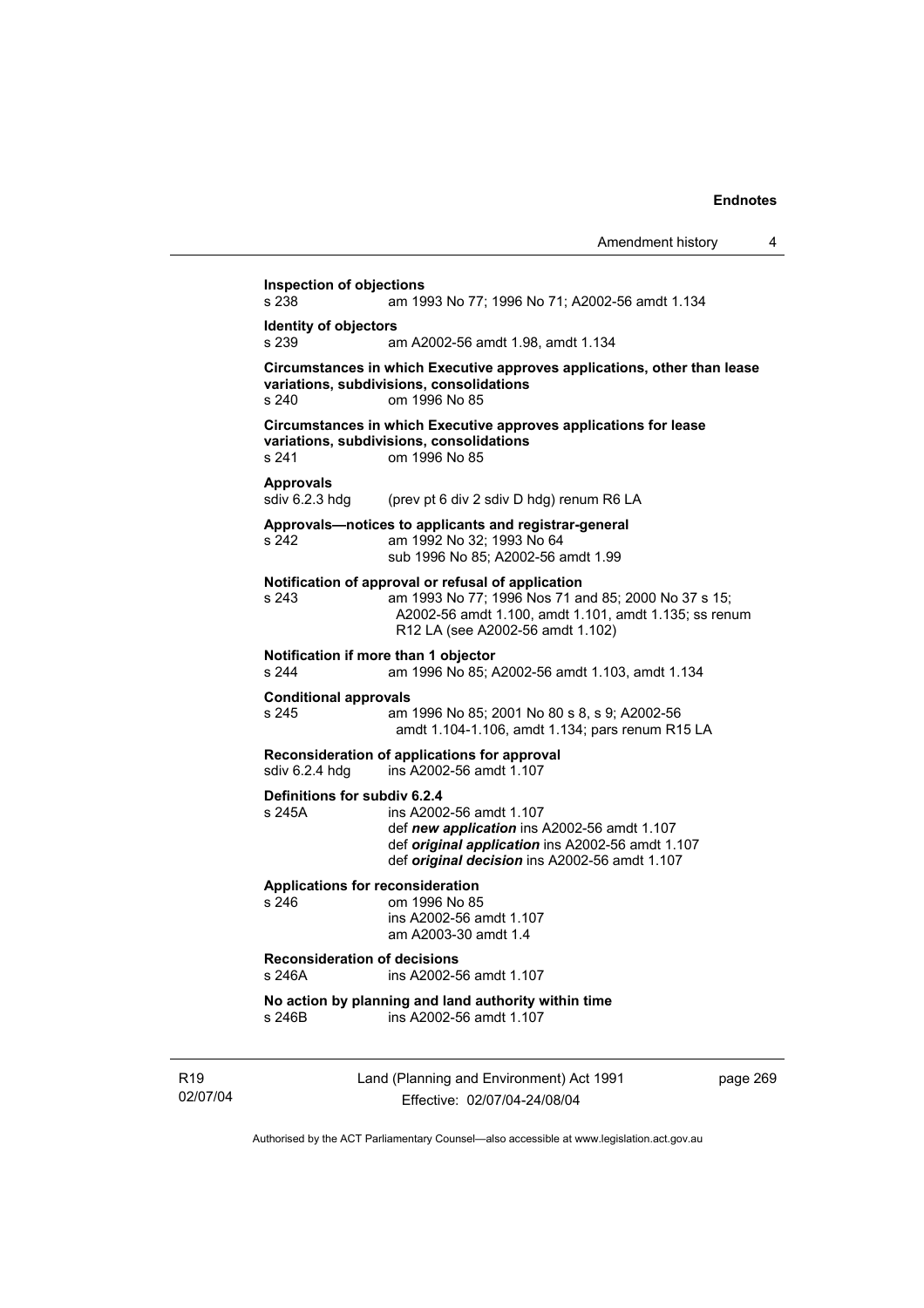| 4 | Amendment history |
|---|-------------------|
|   |                   |

```
Notice of decision on reconsideration 
                 ins A2002-56 amdt 1.107
Approvals—miscellaneous 
                 ins A2002-56 amdt 1.107
Minor amendments<br>s 247
                  am 1996 No 85; 2002 No 30 amdt 3.508; 2002 No 37 ss 4-6;
                   ss (4), (5) om R10 LA; pars renum R10 LA; A2002-56 
                   amdt 1.108, amdt 1.135 
Corrections 
s 248 am 1996 No 85; A2002-56 amdt 1.109 
When approvals take effect 
s 249 sub 1993 No 77
                   am 1996 No 71; 1996 No 85; 2002 No 30 amdt 3.496 
                  sub A2002-56 amdt 1.110 
Execution of approvals for variations of leases 
s 250 sub 1996 No 85 
                   am A2002-56 amdt 1.133 
End of approvals 
s 251 am 1996 No 85; A2002-56 amdt 1.111 
Extension of time 
                  am 1996 No 85; A2002-56 amdt 1.134
Revocation of approval 
s 253 am A2002-56 amdt 1.112 
Powers of Supreme Court<br>sdiv 6.2.6 hdg ins A200
                 ins A2003-34 amdt 1.7
Injunctions to require compliance with approvals 
s 253A ins A2003-34 amdt 1.7 
Orders 
div 6.3 hdg (prev pt 6 div 3 hdg) renum R6 LA 
                   sub A2003-34 s 8 
Making of orders 
                  ins A2003-34 s 8Applications to planning and land authority for orders 
s 254 om 1996 No 85 
                   ins 1997 No 7 
                   am 2001 No 44 amdt 1.2476-1.2478; A2002-56 amdt 1.113 
                   sub A2003-34 s 8 
Decision on application to planning and land authority for order 
s 254A ins A2003-34 s 8
```
page 270 Land (Planning and Environment) Act 1991 Effective: 02/07/04-24/08/04

R19 02/07/04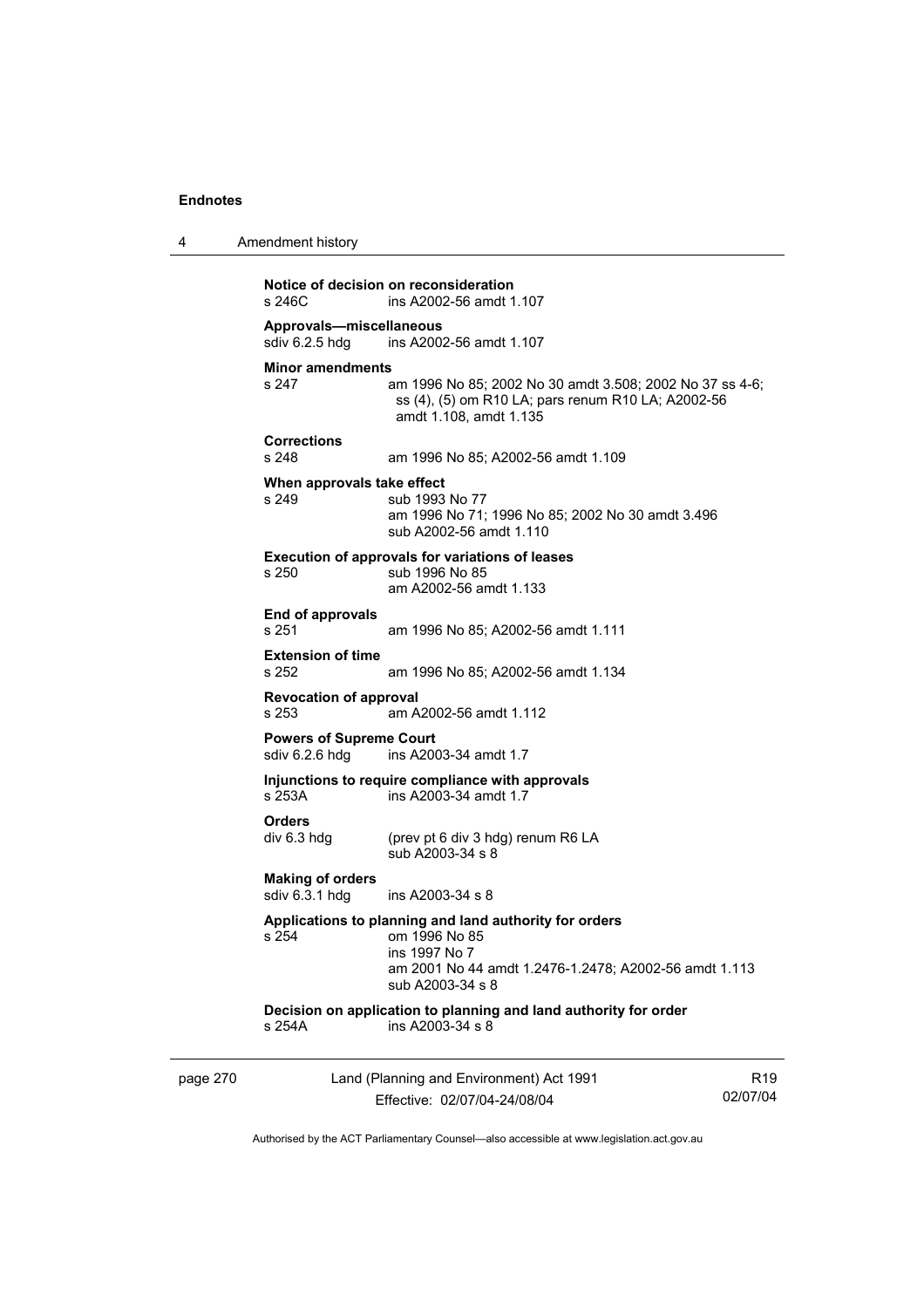| Amendment history |  |
|-------------------|--|
|-------------------|--|

**Proposed orders on planning and land authority's own initiative**  s 255 sub A2003-34 s 8 **Decision on proposed order on planning and land authority's own initiative**  s 256 am 1993 No 77; 1996 No 71; 1996 No 83; 1996 No 85; 1997 No 7; 1999 No 73 s 11; 1999 No 79 sch 3; 2001 No 44 amdt 1.2479; 2002 No 30 amdt 3.508; A2002-56 amdts 1.114-1.117, amdt 1.134 sub A2003-34 s 8 **Effect of certain orders**  s 256A ins 1997 No 7 om A2003-34 s 8 **Content of orders**  am 1993 Nos 64 and 77; 1996 No 71; 2002 No 30 amdt 3.508; A2002-56 amdt 1.118, amdt 1.119, amdt 1.134 sub A2003-34 s 8 **Notice of making orders**  s 257A ins A2003-34 s 8 **Who is bound by an order?**<br>s 257B ins A2003 ins A2003-34 s 8 **Contravening orders**  s 258 am 1993 No 77; 1996 No 71; A2002-56 amdt 1.120 sub A2003-34 s 8 **Ending of orders**  s 258A ins A2003-34 s 8 **Notice ending orders**  s 258B ins A2003-34 s 8 **Effect of orders about pest animals or plants**  s 258C ins A2003-34 s 8 **Rectification work**   $ins A2003-34 s 8$ **Definitions for sdiv 6.3.2**  s 259 am 1993 No 77; 1996 No 71; A2002-56 amdt 1.121, amdt 1.134 sub A2003-34 s 8 **Direction to carry out rectification work**  s 259A ins A2003-34 s 8 **Contravening direction to carry out rectification work**  s 259B ins A2003-34 s 8

R19 02/07/04 Land (Planning and Environment) Act 1991 Effective: 02/07/04-24/08/04

page 271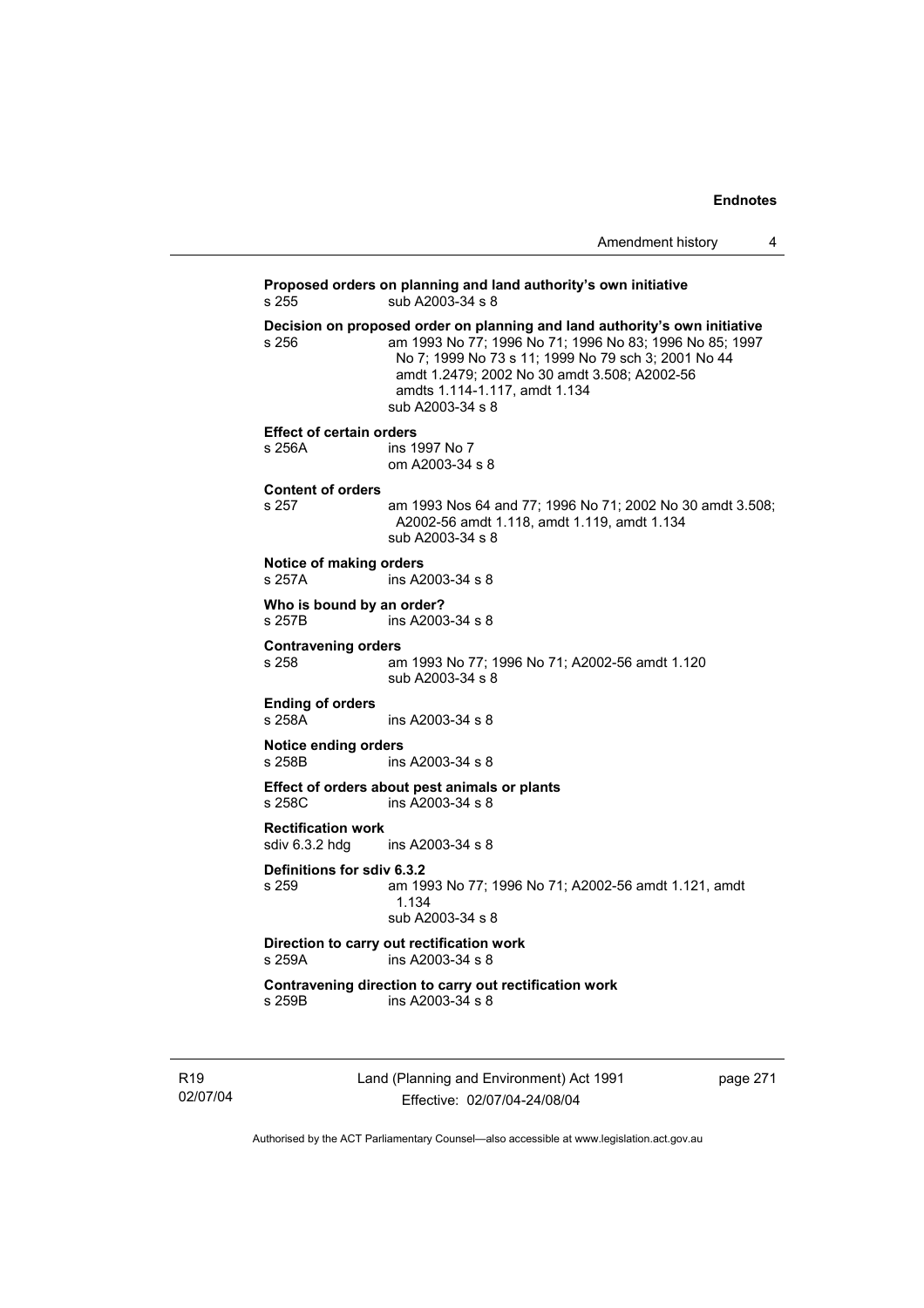| 4 | Amendment history                                                                                                        |  |
|---|--------------------------------------------------------------------------------------------------------------------------|--|
|   | Authorisation to carry out rectification work<br>s 259C<br>ins A2003-34 s 8                                              |  |
|   | <b>Obstructing etc authorised people</b><br>ins A2003-34 s 8<br>s 259D                                                   |  |
|   | Liability for cost of rectification work<br>ins A2003-34 s 8<br>s 259E                                                   |  |
|   | Determination of criteria for deferral of rectification work cost<br>ins A2003-34 s 8<br>s 259F                          |  |
|   | Application for deferral of rectification work cost<br>ins A2003-34 s 8<br>s 259G                                        |  |
|   | Deferral of rectification work cost<br>s 259H<br>ins A2003-34 s 8                                                        |  |
|   | Security for deferred rectification work cost<br>s 2591<br>ins A2003-34 s 8                                              |  |
|   | Payment of deferred rectification work cost<br>ins A2003-34 s 8<br>s 259J                                                |  |
|   | <b>Prohibition notices and injunctions</b><br>ins A2003-34 s 8<br>sdiv 6.3.3 hdg                                         |  |
|   | <b>Prohibition notices-making</b><br>s 260<br>am 1993 Nos 64 and 77; 1996 No 71; A2002-56 amdt 1.122<br>sub A2003-34 s 8 |  |
|   | <b>Contravening prohibition notices</b><br>s 260A<br>ins A2003-34 s 8                                                    |  |
|   | <b>Prohibition notices-ending</b><br>s 260B<br>ins A2003-34 s 8                                                          |  |
|   | Injunctions to restrain contravention of orders or prohibition notices<br>s 260C<br>ins A2003-34 s 8                     |  |
|   | <b>Other matters</b><br>sdiv 6.3.4 hdg<br>ins A2003-34 s 8                                                               |  |
|   | Declaration of pest animal or pest plant<br>sub A2003-34 s 8<br>s 261                                                    |  |
|   | Inspection and seizure powers<br>div 6.4 hdg<br>(prev pt 6 div 4 hdg) renum R6 LA<br>sub A2003-34 amdt 2.4               |  |
|   | Preliminary<br>sdiv 6.4.1 hdg<br>(prev pt 6 div 4 sdiv A hdg) renum R6 LA                                                |  |
|   |                                                                                                                          |  |

page 272 Land (Planning and Environment) Act 1991 Effective: 02/07/04-24/08/04

R19 02/07/04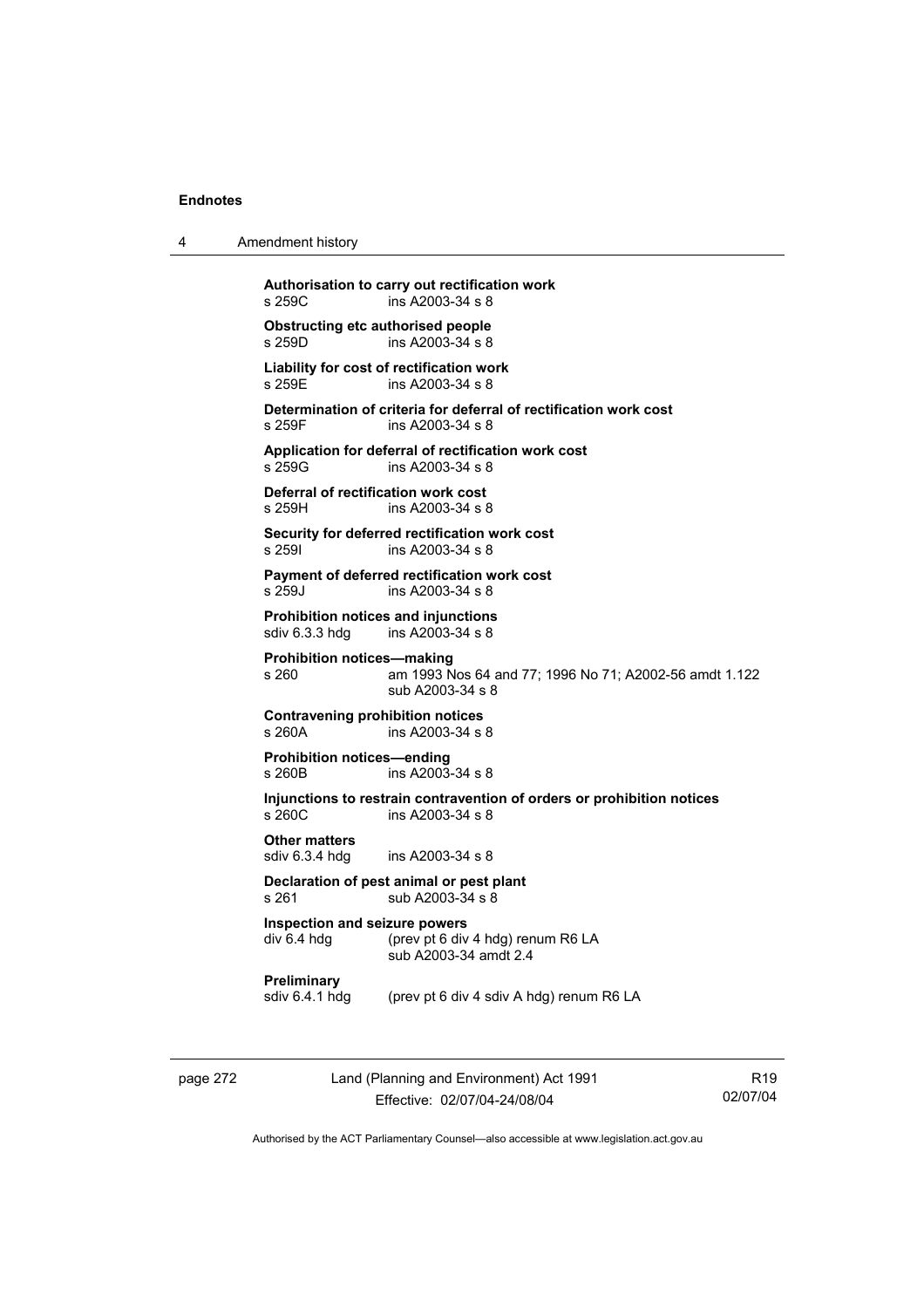| Definitions for div 6.4<br>s 262          | sub 2002 No 30 amdt 3.497<br>def connected ins 2002 No 30 amdt 3.497<br>def occupier ins 2002 No 30 amdt 3.497<br>def <i>offence</i> ins 2002 No 30 amdt 3.497 |
|-------------------------------------------|----------------------------------------------------------------------------------------------------------------------------------------------------------------|
| <b>Appointment of inspectors</b><br>s 263 | am A2002-56 amdt 1.134<br>sub A2003-34 amdt 2.5                                                                                                                |
| <b>Identity cards</b><br>s 264            | am A2002-56 amdt 1.134<br>sub A2003-34 amdt 1.8                                                                                                                |
| s 265                                     | Power not to be exercised before identity card shown<br>am 1994 No 81; A2002-56 amdt 1.134<br>sub A2003-34 amdt 1.8                                            |
| <b>Inspection</b><br>sdiv 6.4.2 hdg       | (prev pt 6 div 4 sdiv B hdg) renum R6 LA                                                                                                                       |
| Display of identity cards<br>s 268        | om A2003-34 amdt 1.9                                                                                                                                           |
| <b>Powers of inspection</b><br>s 269      | am 1994 No 81                                                                                                                                                  |
| s 270                                     | Work carried out at direction of inspector<br>om A2003-34 amdt 1.9                                                                                             |
| <b>Disposal of seized items</b><br>s 272  | am A2002-56 amdt 1.123, amdt 1.134                                                                                                                             |
| <b>Obstruction of inspectors</b><br>s 274 | am 1994 No 81<br>om A2004-15 amdt 2.105                                                                                                                        |
| div 6.5 hdg                               | <b>Commissioner for land and planning</b><br>(prev pt 6 div 4A hdg) ins 1996 No 85<br>renum R6 LA<br>om A2002-56 amdt 1.124                                    |
| s 274A                                    | <b>Commissioner for land and planning</b><br>ins 1996 No 85<br>am 2002 No 11 amdt 2.66<br>sub 2002 No 30 amdt 3.498<br>om A2002-56 amdt 1.124                  |
| Term of office<br>s 274B                  | ins 1996 No 85<br>sub 2002 No 30 amdt 3.498<br>om A2002-56 amdt 1.124                                                                                          |
|                                           |                                                                                                                                                                |

R19 02/07/04 Land (Planning and Environment) Act 1991 Effective: 02/07/04-24/08/04

page 273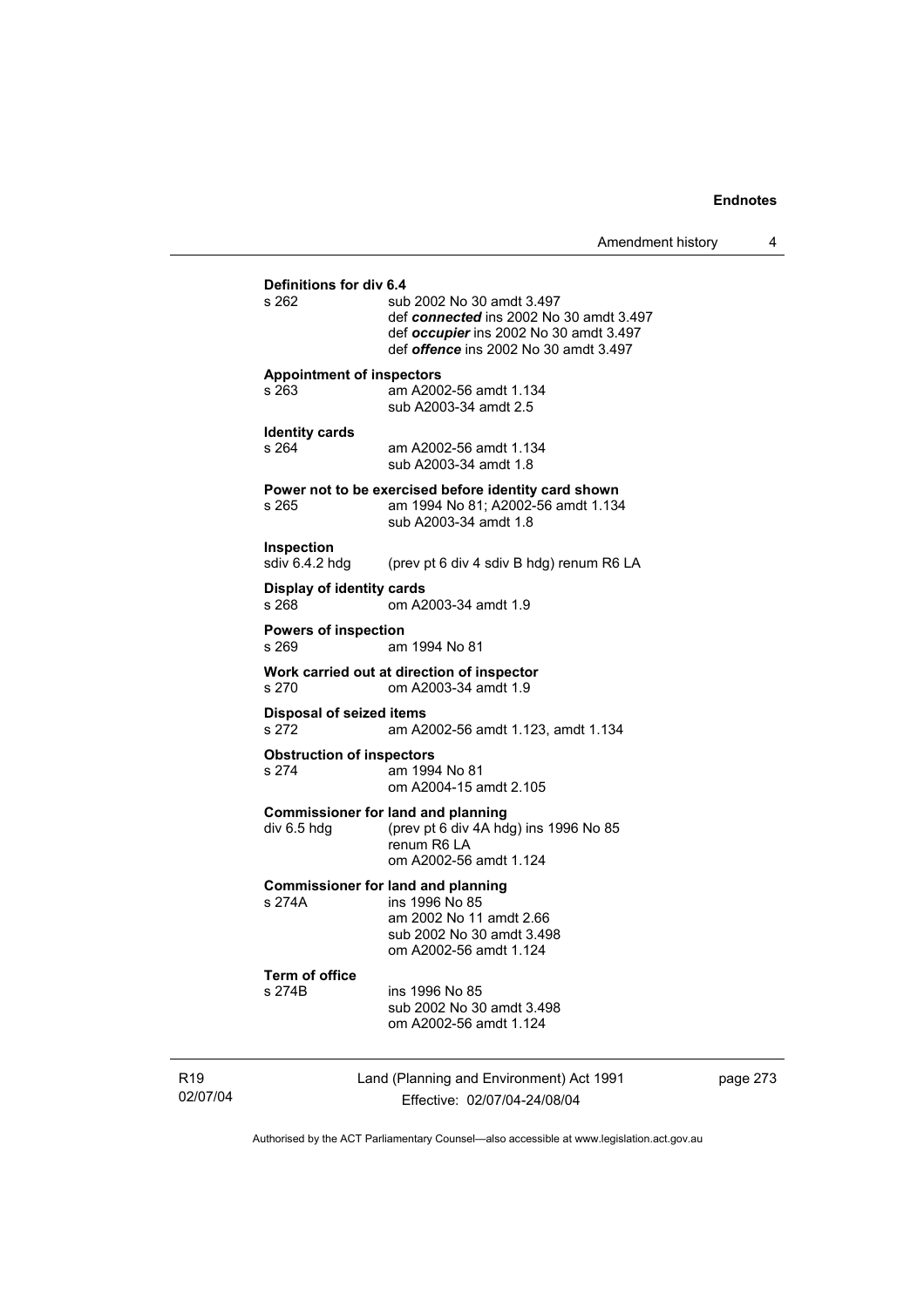4 Amendment history

page 274 Land (Planning and Environment) Act 1991 Effective: 02/07/04-24/08/04 **Leave of absence**  ins 1996 No 85 sub 2002 No 30 amdt 3.498 om A2002-56 amdt 1.124 **Leave of absence**  s 274D ins 1996 No 85 om 2002 No 30 amdt 3.498 **Acting appointments**  ins 1996 No 85 om 2002 No 30 amdt 3.498 **Resignation**  ins 1996 No 85 om 2002 No 30 amdt 3.498 **Suspension and removal of commissioner**  s 274G ins 1996 No 85 am 2002 No 30 amdts 3.499-3.501 om A2002-56 amdt 1.124 **Retirement**  ins 1996 No 85 om A2002-56 amdt 1.124 **Delegation**  s 274I ins 1996 No 85 sub 2002 No 30 amdt 3.502 om A2002-56 amdt 1.124 **Protection from suit**  s 274J ins 1996 No 85 am 2002 No 30 amdt 3.503 om A2002-56 amdt 1.124 **Miscellaneous**  (prev pt 6 div 5 hdg) renum R6 LA **Review of decisions**  sdiv 6.6.1 hdg (prev pt 6 div 5 sdiv A hdg) renum R6 LA **AAT review—general**  s 275 am 1993 No 77 sub 1996 No 71 am 1996 No 85 sub A2002-56 amdt 1.125 **Approvals subject to entity's satisfaction**  s 275A ins A2002-56 amdt 1.125

R19 02/07/04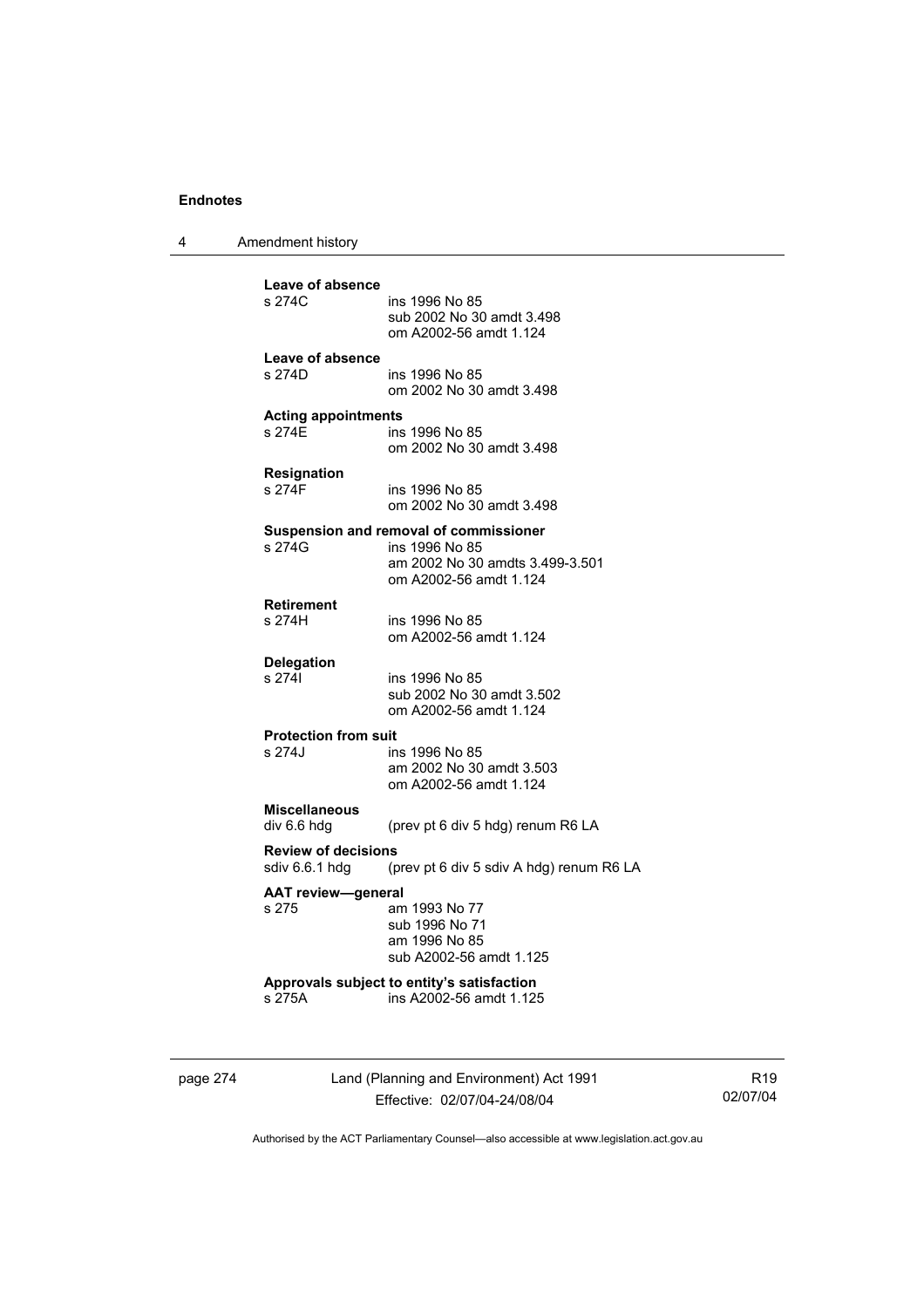| Amendment history |  |
|-------------------|--|
|-------------------|--|

| Review of decisions-objectors and third parties to approvals   |                                                                                                                                                |  |  |  |
|----------------------------------------------------------------|------------------------------------------------------------------------------------------------------------------------------------------------|--|--|--|
| s 276 hdg<br>s 276                                             | sub A2003-34 amdt 2.6<br>am 1993 No 77; 1996 No 71; 1996 No 85; 1997 No 116; 2000                                                              |  |  |  |
|                                                                | No 15 s 4; 2000 No 37 s 16; A2002-56 amdt 1.126; ss renum<br>R12 LA (see A2002-56 amdt 1.127)                                                  |  |  |  |
|                                                                | Review of decisions-orders and prohibition notices                                                                                             |  |  |  |
| s 277                                                          | am 1993 No 77<br>sub 1996 No 7; A2003-34 amdt 1.10                                                                                             |  |  |  |
| <b>Notification of objectors</b>                               |                                                                                                                                                |  |  |  |
| s 278                                                          | am 1993 No 77; 1996 No 71; 1996 No 85; 2002 No 30<br>amdt 3.508; A2002-56 amdt 1.128, amdt 1.129; ss renum<br>R12 LA (see A2002-56 amdt 1.130) |  |  |  |
| Application for review by objectors-notification to applicants |                                                                                                                                                |  |  |  |
| s 279 hdg<br>s 279                                             | sub A2003-34 amdt 2.7                                                                                                                          |  |  |  |
|                                                                | am 1993 No 77; 1996 No 71; 1996 No 85                                                                                                          |  |  |  |
| s 279A                                                         | Challenge to validity of certain decisions<br>ins 1999 No 87 s 4                                                                               |  |  |  |
|                                                                | am A2002-56 amdt 1.131                                                                                                                         |  |  |  |
| Applicants and objectors may be made parties to proceedings    |                                                                                                                                                |  |  |  |
| s 280                                                          | sub 1993 No 77<br>om 1996 No 71                                                                                                                |  |  |  |
|                                                                | Failure to comply with certain notification requirements                                                                                       |  |  |  |
| s 281                                                          | om 1996 No 71                                                                                                                                  |  |  |  |
| General                                                        |                                                                                                                                                |  |  |  |
| sdiv 6.6.2 hdg                                                 | (prev pt 6 div 5 sdiv B hdg) renum R6 LA                                                                                                       |  |  |  |
| <b>Regulations</b>                                             |                                                                                                                                                |  |  |  |
| s 282                                                          | am 1992 No 32; 1996 No 85; 2000 No 37 s 17; 2001 No 44<br>amdts 1.2480-1.2482; A2002-56 amdt 1.132; pars renum<br><b>R15 LA</b>                |  |  |  |
| <b>Administrative appeals</b>                                  |                                                                                                                                                |  |  |  |
| pt 7 hdg                                                       | (prev pt 6A hdg) ins 1993 No 77<br>sub 1996 No 71<br>renum R6 LA                                                                               |  |  |  |
| Preliminary                                                    |                                                                                                                                                |  |  |  |
| pt 6A div 1 hdg                                                | ins 1993 No 77                                                                                                                                 |  |  |  |
|                                                                | om 1996 No 71                                                                                                                                  |  |  |  |
|                                                                |                                                                                                                                                |  |  |  |
|                                                                |                                                                                                                                                |  |  |  |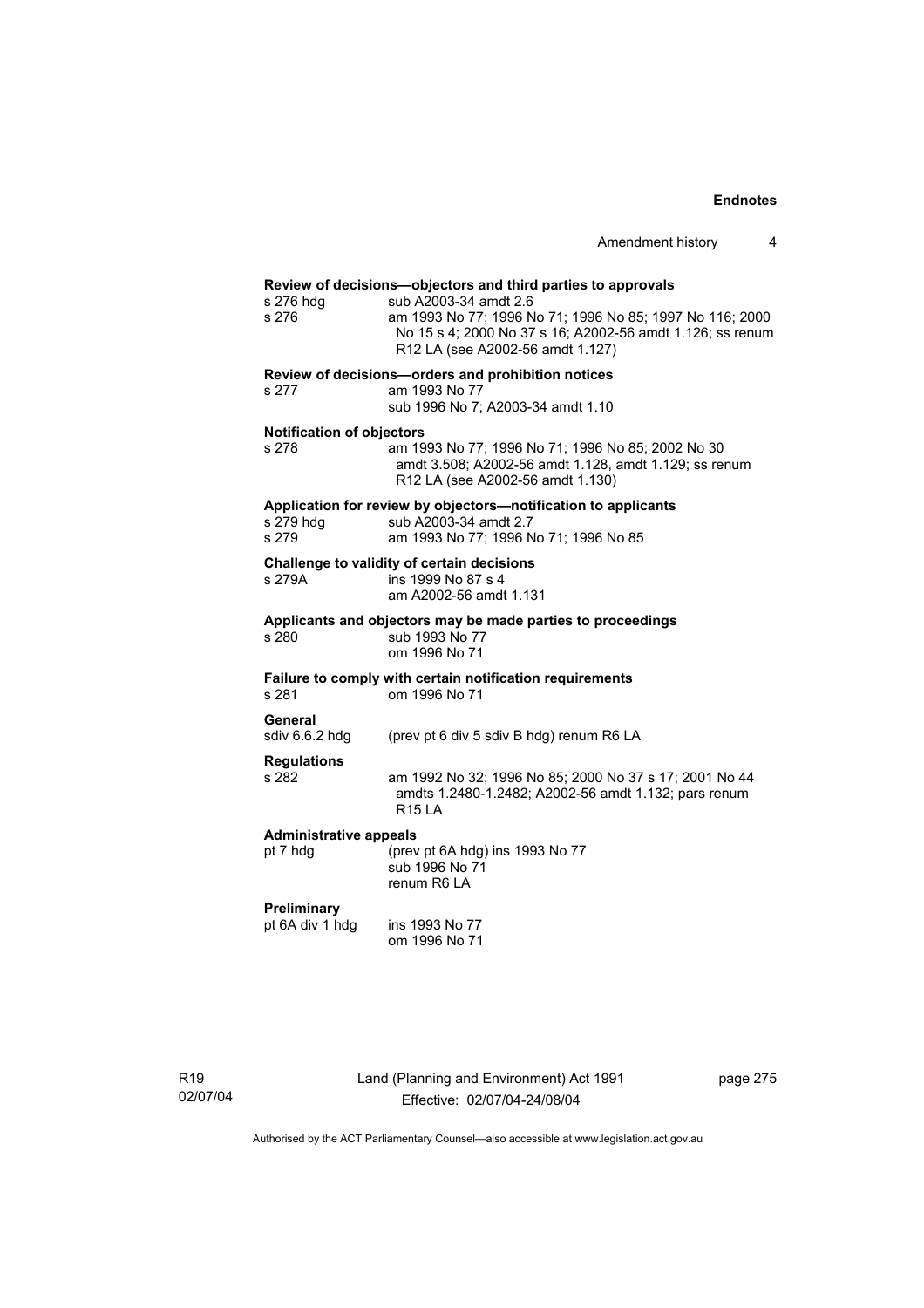4 Amendment history

| s 282A                                       | ins 1993 No 77<br>sub 1996 No 71<br>am 1996 No 85; 1999 No 73 s 12; 2000 No 15 s 5; 2001 No 56<br>amdt 3.435<br>sub A2002-56 amdt 1.136 |
|----------------------------------------------|-----------------------------------------------------------------------------------------------------------------------------------------|
| pt 6A div 2 hdg                              | Establishment of land planning and appeals board<br>ins 1993 No 77<br>om 1996 No 71                                                     |
| <b>Establishment of board</b><br>s 282B      | ins 1993 No 77<br>om 1996 No 71                                                                                                         |
| <b>Appointment of members</b><br>s 282C      | ins 1993 No 77<br>om 1996 No 71                                                                                                         |
| <b>Remuneration and allowances</b><br>s 282D | ins 1993 No 77<br>om 1996 No 71                                                                                                         |
| <b>Acting appointments</b>                   |                                                                                                                                         |
| s 282E                                       | ins 1993 No 77<br>om 1996 No 71                                                                                                         |
|                                              | Deputy chairperson to act for chairperson                                                                                               |
| s 282F                                       | ins 1993 No 77<br>om 1996 No 71                                                                                                         |
| <b>Delegation</b>                            |                                                                                                                                         |
| s 282G                                       | ins 1993 No 77<br>om 1996 No 71                                                                                                         |
| Leave of absence                             |                                                                                                                                         |
| s 282H                                       | ins 1993 No 77<br>om 1996 No 71                                                                                                         |
| <b>Other terms and conditions</b>            |                                                                                                                                         |
| s 2821                                       | ins 1993 No 77<br>om 1996 No 71                                                                                                         |
| <b>Resignation</b>                           |                                                                                                                                         |
| s 282J                                       | ins 1993 No 77<br>om 1996 No 71                                                                                                         |
| <b>Removal from office</b>                   |                                                                                                                                         |
| s 282K                                       | ins 1993 No 77<br>om 1996 No 71                                                                                                         |

page 276 Land (Planning and Environment) Act 1991 Effective: 02/07/04-24/08/04

R19 02/07/04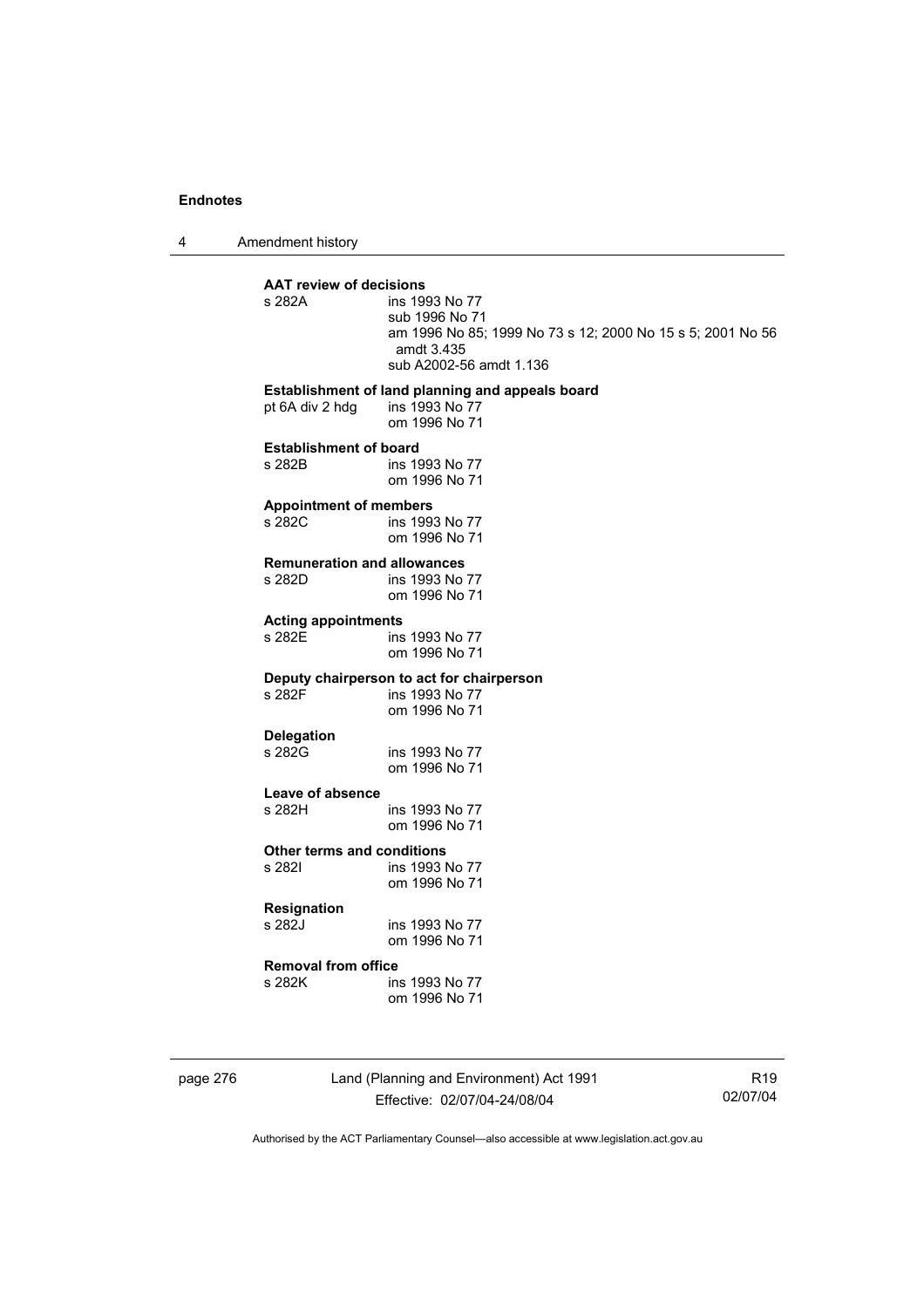Amendment history 4

|                                      | pt 6A div 3 hdg ins 1993 No 77<br>om 1996 No 71                                             |
|--------------------------------------|---------------------------------------------------------------------------------------------|
| <b>Disclosure of interests</b>       | ins 1993 No 77                                                                              |
| s 282L                               | om 1996 No 71                                                                               |
| <b>Arrangement of business</b>       | ins 1993 No 77                                                                              |
| s 282M                               | om 1996 No 71                                                                               |
| <b>Constitution of appeals board</b> | ins 1993 No 77                                                                              |
| s 282N                               | om 1996 No 71                                                                               |
| <b>Member presiding</b>              | ins 1993 No 77                                                                              |
| s 282P                               | om 1996 No 71                                                                               |
| s 282Q                               | Member of appeals board ceasing to be available<br>ins 1993 No 77<br>om 1996 No 71          |
| <b>Places of sitting</b>             | ins 1993 No 77                                                                              |
| s 282R                               | om 1996 No 71                                                                               |
|                                      | Review by the appeals board of decisions<br>pt 6A div 4 hdg ins 1993 No 77<br>om 1996 No 71 |
| <b>Reviewable decisions</b>          | ins 1993 No 77                                                                              |
| s 282S                               | om 1996 No 71                                                                               |
| s 282T                               | Persons who may apply to appeals board<br>ins 1993 No 77<br>om 1996 No 71                   |
| Manner of applying for review        | ins 1993 No 77                                                                              |
| s 282U                               | om 1996 No 71                                                                               |
| s 282V                               | Parties to proceedings before appeals board<br>ins 1993 No 77<br>om 1996 No 71              |
| s 282W                               | Representation before appeals board<br>ins 1993 No 77<br>om 1996 No 71                      |

R19 02/07/04 Land (Planning and Environment) Act 1991 Effective: 02/07/04-24/08/04

page 277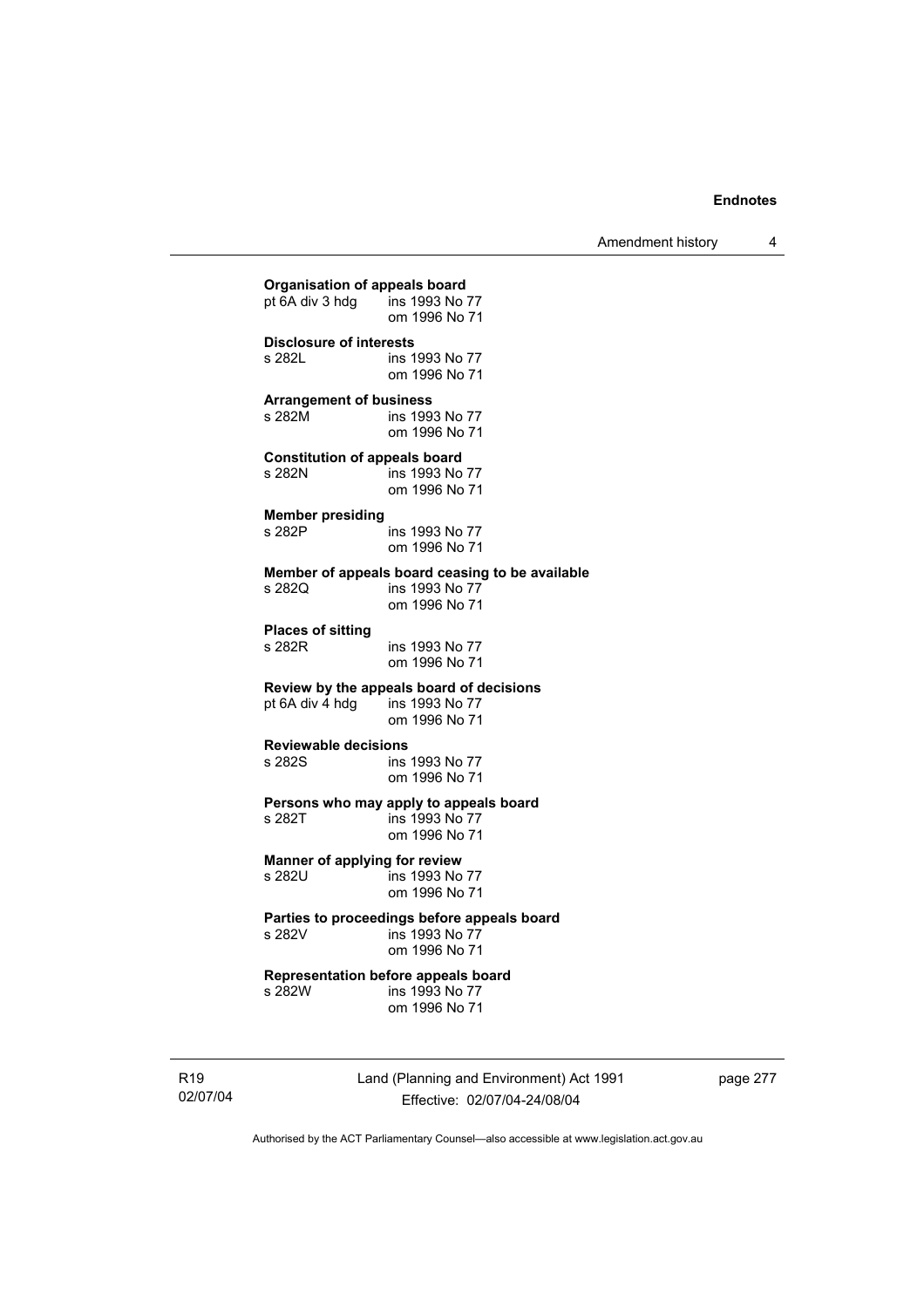4 Amendment history

**Procedure of appeals board**<br>s 282X **ins 1993** N ins 1993 No 77 om 1996 No 71 **Conferences**  ins 1993 No 77 om 1996 No 71 **Hearings to be in public**  s 282Z **ins 1993** No 77 om 1996 No 71 **Lodging of material documents with appeals board**  ins 1993 No 77 om 1996 No 71 **Power of appeals board to obtain additional statements**  s 282ZB ins 1993 No 77 om 1996 No 71 **Opportunity to make submissions**  ins 1993 No 77 om 1996 No 71 **Powers of appeals board**  s 282ZD ins 1993 No 77 om 1996 No 71 **Operation and implementation of a decision that is subject to review**  ins 1993 No 77 om 1996 No 71 **Power of appeals board to dismiss application or strike out party**  ins 1993 No 77 om 1996 No 71 **Review by appeals board**  s 282ZG ins 1993 No 77 om 1996 No 71 **Return of documents etc at completion of proceeding**  ins 1993 No 77 om 1996 No 71 **Appeals to Supreme Court from decisions of the appeals board**  ins 1993 No 77 om 1996 No 71 **Operation and implementation of a decision that is subject to appeal**  ins 1993 No 77 om 1996 No 71

page 278 Land (Planning and Environment) Act 1991 Effective: 02/07/04-24/08/04

R19 02/07/04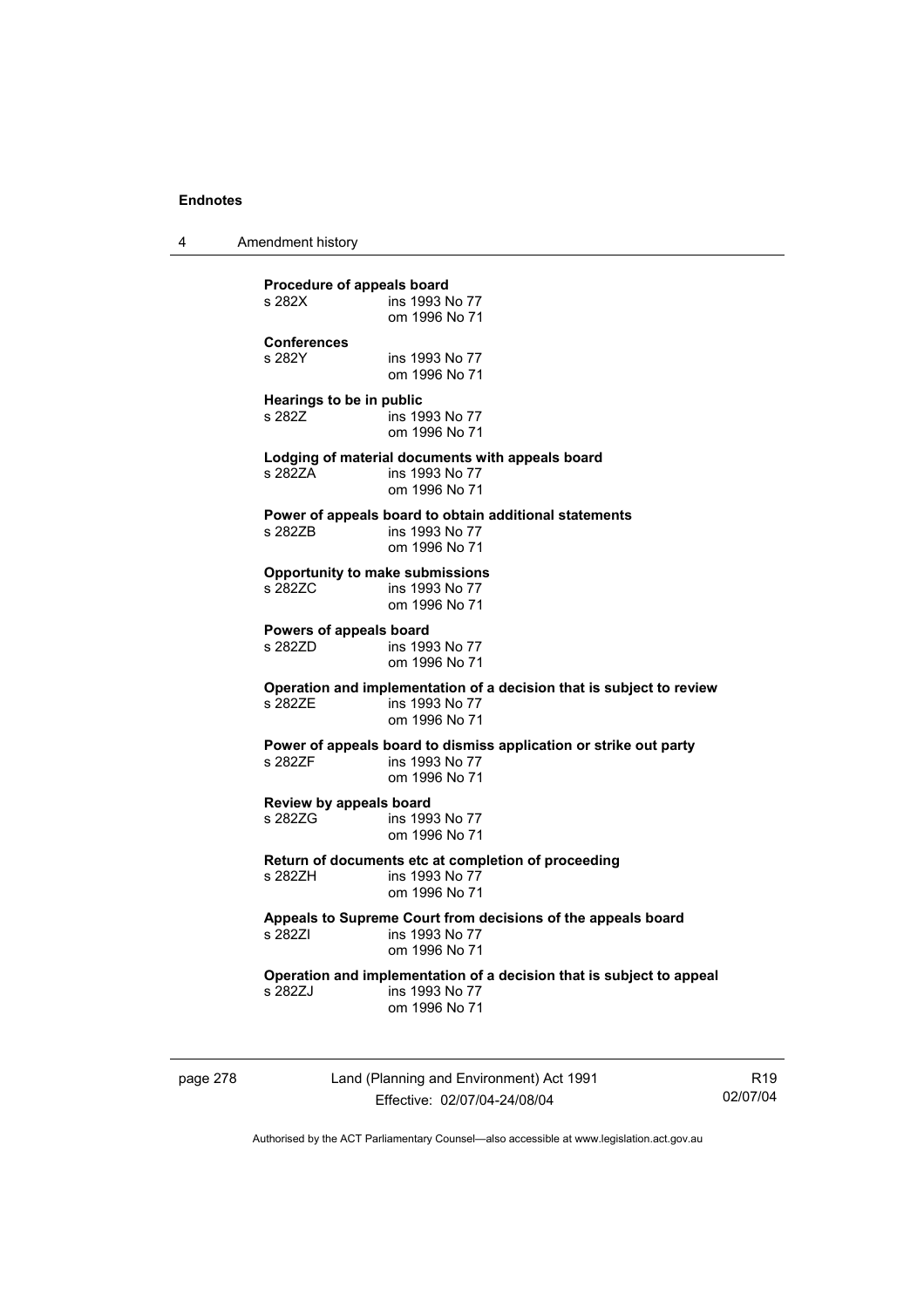# **Reference of questions of law to Supreme Court**  ins 1993 No 77 om 1996 No 71 **Sending of documents to, and disclosure of documents by, the Supreme Court**  s 282ZL ins 1993 No 77 om 1996 No 71 **Miscellaneous**  pt 6A div 5 hdg ins 1993 No 77 om 1996 No 71 **Protection of members, representatives and witnesses**  ins 1993 No 77 om 1996 No 71 **Failure of witness to attend<br>s 282ZN** ins 1993 ins 1993 No 77 om 1996 No 71 **Refusal to answer questions**  s 282ZP ins 1993 No 77 om 1996 No 71 **False or misleading evidence**  s 282ZQ ins 1993 No 77 om 1996 No 71 **Contempt of appeals board**  s 282ZR ins 1993 No 77 om 1996 No 71 **Registry**  ins 1993 No 77 om 1996 No 71 **Registrar**  ins 1993 No 77 om 1996 No 71 **Giving of notices**  ins 1993 No 77 am 1994 No 38 om 1996 No 71 **Lodging of documents**  s 282ZV ins 1993 No 77 om 1996 No 71 **Miscellaneous**  pt 8 hdg (prev pt 7 hdg) renum R6 LA

R19 02/07/04 Land (Planning and Environment) Act 1991 Effective: 02/07/04-24/08/04

page 279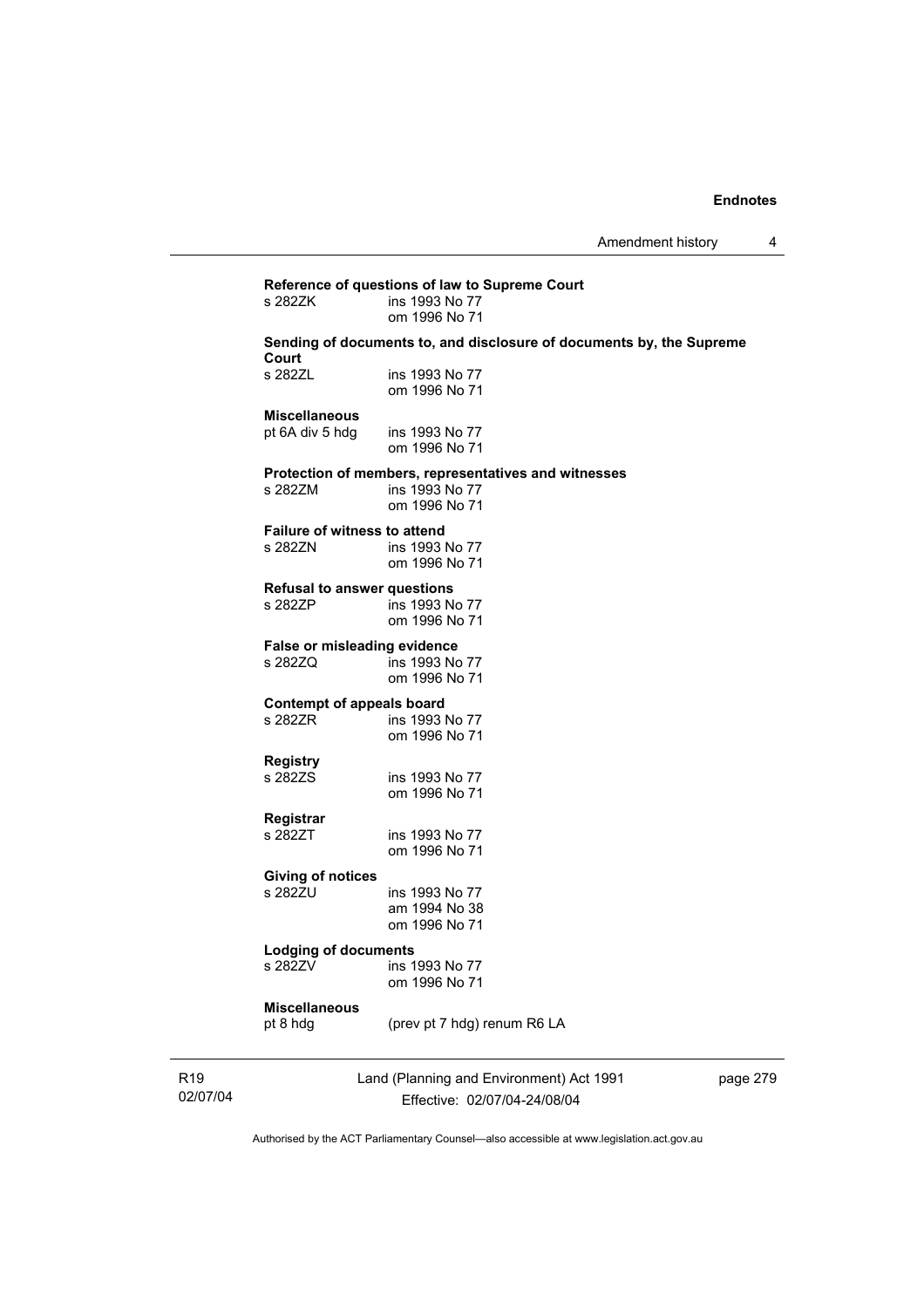| 4        | Amendment history                                                                                 |                                                                                                                                                |                             |  |  |
|----------|---------------------------------------------------------------------------------------------------|------------------------------------------------------------------------------------------------------------------------------------------------|-----------------------------|--|--|
|          | s 283                                                                                             | People authorised to exercise powers of Executive<br>am 1996 No 39; 2002 No 30 amdt 3.504; A2002-56<br>amdt 1.137; A2003-30 amdt 1.5, amdt 1.6 |                             |  |  |
|          | Power of administrative appeals tribunal and Supreme Court<br>sub 1993 No 77; 1996 No 71<br>s 284 |                                                                                                                                                |                             |  |  |
|          | <b>Corporations-penalites</b><br>s 285                                                            | am 1994 No 26<br>om R <sub>5</sub> LRA                                                                                                         |                             |  |  |
|          | s 286                                                                                             | Acts and omissions of representatives<br>sub A2004-15 amdt 1.31                                                                                |                             |  |  |
|          | Determination of fees<br>s 287                                                                    | sub 2001 No 44 amdt 1.2483                                                                                                                     |                             |  |  |
|          | <b>Approved forms</b><br>s 287A                                                                   | ins 2001 No 44 amdt 1.2483<br>am 2002 No 30 amdt 3.505<br>sub A2002-56 amdt 1.138                                                              |                             |  |  |
|          | <b>Regulation-making power</b><br>s 288                                                           | am 1994 No 81<br>sub 2001 No 44 amdt 1.2483                                                                                                    |                             |  |  |
|          | Transitional<br>pt 9 hdg                                                                          | (prev pt 8 hdg) ins 2000 No 80 amdt 3.9<br>renum R6 LA                                                                                         |                             |  |  |
|          | <b>Status of leases and licences</b><br>s 289                                                     | ins 2000 No 80 amdt 3.9<br>am 2002 No 30 amdt 3.506                                                                                            |                             |  |  |
|          | s 290                                                                                             | Continued application of certain repealed Acts and provisions<br>ins 2000 No 80 amdt 3.9                                                       |                             |  |  |
|          | s 291                                                                                             | <b>Conversion of Commonwealth leases</b><br>ins 2001 No 56 amdt 3.436<br>am A2003-34 s 9<br>$(4)$ , $(5)$ exp 1 December 2003 (s 291 $(5)$ )   |                             |  |  |
|          | s 292                                                                                             | Consent under City Area Leases Ordinance 1936, s 28<br>ins A2002-56 amdt 1.139<br>exp 1 July 2004 (s 292 (3))                                  |                             |  |  |
|          | Proceedings and evidence<br>s 293                                                                 | ins A2003-30 amdt 1.7<br>exp 1 July 2004 (s 293 (9))                                                                                           |                             |  |  |
|          | sch 1                                                                                             | Management objectives for public land<br>am A2003-11 amdt 1.1                                                                                  |                             |  |  |
| page 280 |                                                                                                   | Land (Planning and Environment) Act 1991<br>Effective: 02/07/04-24/08/04                                                                       | R <sub>19</sub><br>02/07/04 |  |  |

Authorised by the ACT Parliamentary Counsel—also accessible at www.legislation.act.gov.au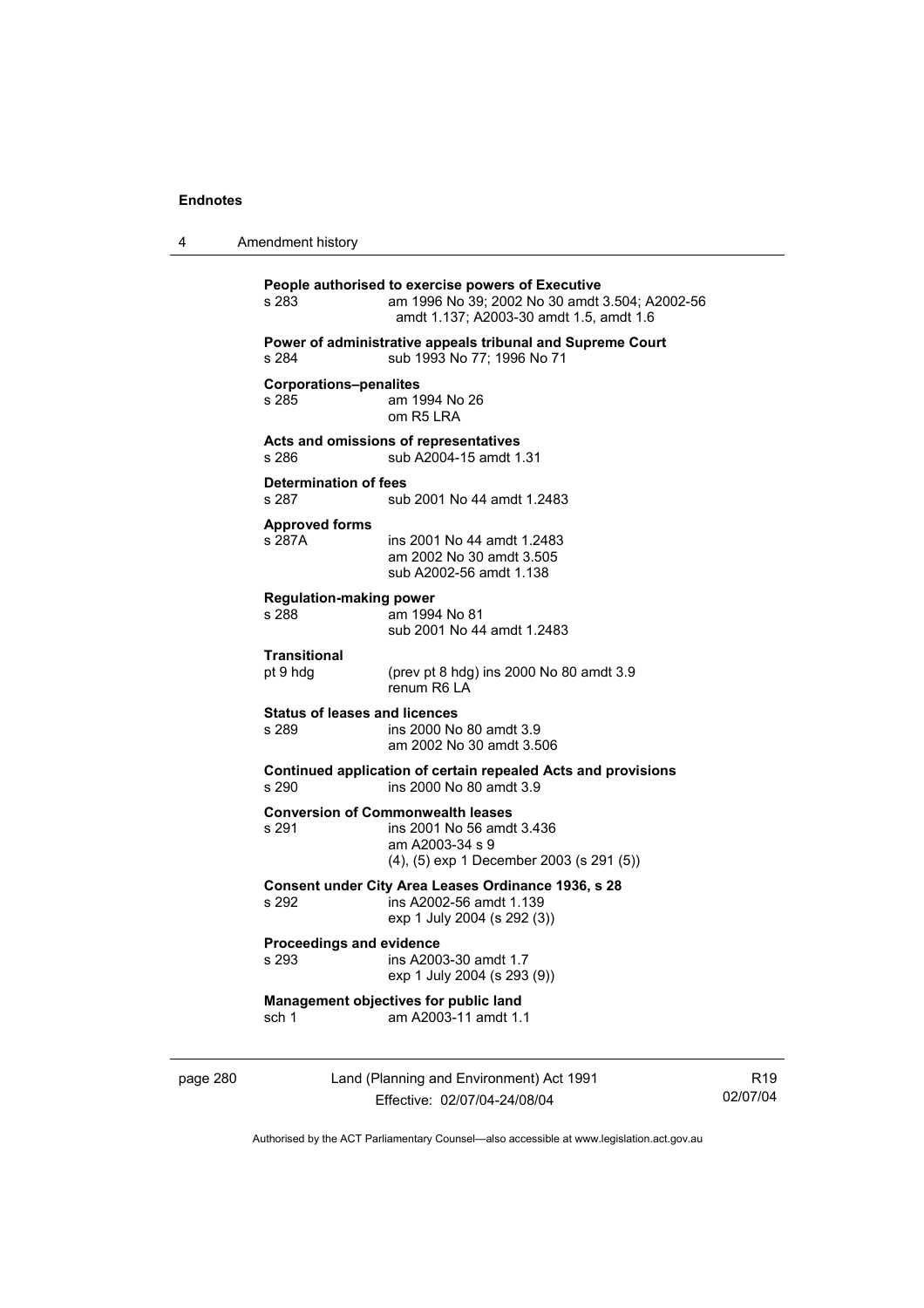### **Decisions reviewable by AAT**  sch 4 am 1993 No 75; 1996 No 39 om 1996 No 85 ins A2002-56 amdt 1.140 **Activities subject to orders**  sch 5 hdg am A2003-34 amdt 1.11 sch 5 am 1993 No 75; 1995 No 21; 1996 No 85; 1997 No 7; 1998 No 54; 1999 No 73 s 13; 1999 No 79 sch 3; 2000 No 37 s 18; R6 LA; A2003-34 amdt 2.8 **Dictionary**  dict ins 2002 No 30 amdt 3.507 am A2002-56 amdt 1.141; A2003-14 amdt 1.69 def *Aboriginal project* ins 2002 No 30 amdt 3.507 def *Aboriginal place* ins 2002 No 30 amdt 3.507 def *Aboriginal tradition* ins 2002 No 30 amdt 3.507 def *application* ins 2002 No 30 amdt 3.507 def *approval* ins 2002 No 30 amdt 3.507 def *assessment* ins 2002 No 30 amdt 3.507 def *authorised person* ins 2002 No 30 amdt 3.507 sub A2003-34 amdt 1.12 def *authority* ins 2002 No 30 amdt 3.507 om A2002-56 amdt 1.142 def *background papers* ins 2002 No 30 amdt 3.507 def *building* ins 2002 No 30 amdt 3.507 def *building and development provision* ins 2002 No 30 amdt 3.507 def *building work* ins 2002 No 30 amdt 3.507 def *cemetery* ins A2003-11 amdt 1.2 def *chairperson* ins 2002 No 30 amdt 3.507 def *commissioner* ins 2002 No 30 amdt 3.507 om A2002-56 amdt 1.143 def *compensation* ins 2002 No 30 amdt 3.507 def *connected* ins 2002 No 30 amdt 3.507 def *conservation* ins 2002 No 30 amdt 3.507 def *conservator* ins 2002 No 30 amdt 3.507 def *consolidation* ins 2002 No 30 amdt 3.507 def *consultation notice* ins 2002 No 30 amdt 3.507 def *controlled activity* ins 2002 No 30 amdt 3.507 def *dealing* ins 2002 No 30 amdt 3.507 def *defined decision* ins 2002 No 30 amdt 3.507 def *deputy chairperson* ins 2002 No 30 amdt 3.507 def *development* ins 2002 No 30 amdt 3.507 def *discharge amount* ins 2002 No 30 amdt 3.507 def *draft plan variation* ins 2002 No 30 amdt 3.507 def *earlier index number* ins 2002 No 30 amdt 3.507 def *environmental impact* ins 2002 No 30 amdt 3.507

R19 02/07/04 Land (Planning and Environment) Act 1991 Effective: 02/07/04-24/08/04

page 281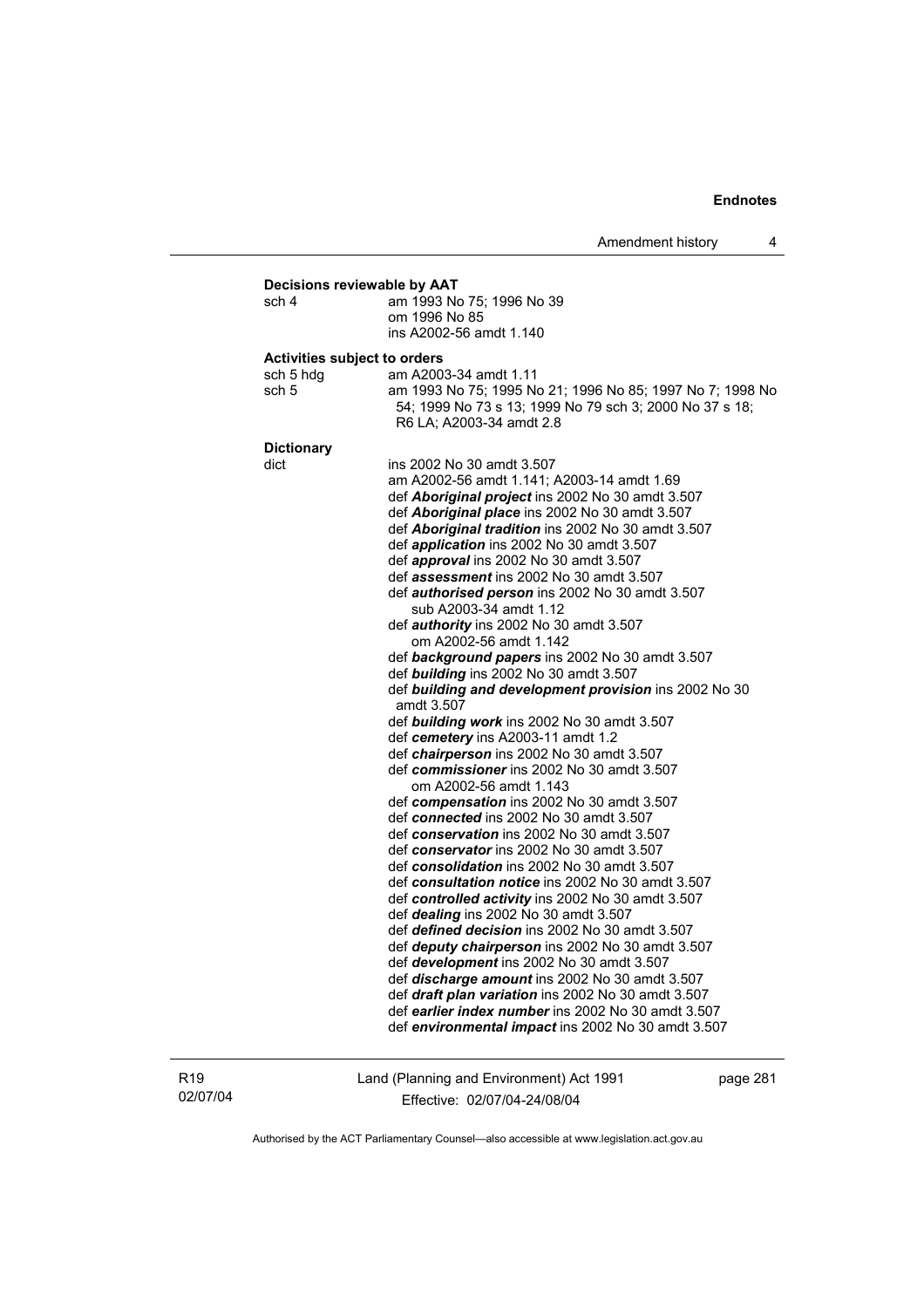4 Amendment history

 def *environmental impact statement* ins 2002 No 30 amdt 3.507 def *environmental report* ins 2002 No 30 amdt 3.507 def *Environment Minister* ins 2002 No 30 amdt 3.507 def *Executive* ins 2002 No 30 amdt 3.507 def *expert member* ins 2002 No 30 amdt 3.507 def *formal error* ins 2002 No 30 amdt 3.507 def *Gungahlin central area* ins 2002 No 30 amdt 3.507 om A2003-30 amdt 1.8 def *heritage council* ins 2002 No 30 amdt 3.507 def *heritage object* ins 2002 No 30 amdt 3.507 def *heritage objects register* ins 2002 No 30 amdt 3.507 def *heritage place* ins 2002 No 30 amdt 3.507 def *heritage places register* ins 2002 No 30 amdt 3.507 def *heritage significance* ins 2002 No 30 amdt 3.507 def *holding period* ins 2002 No 30 amdt 3.507 def *index number* ins 2002 No 30 amdt 3.507 def *inquiry* ins 2002 No 30 amdt 3.507 def *inspector* ins A2003-34 amdt 2.9 def *interim heritage places register* ins 2002 No 30 amdt 3.507 def *interim variation* ins 2002 No 30 amdt 3.507 def *land* ins 2002 No 30 amdt 3.507 def *land management agreement* ins 2002 No 30 amdt 3.507 def *later index number* ins 2002 No 30 amdt 3.507 def *lease* ins 2002 No 30 amdt 3.507 def *lessee* ins 2002 No 30 amdt 3.507 def *long lease* ins 2002 No 30 amdt 3.507 def *market value* ins 2002 No 30 amdt 3.507 def *member* ins 2002 No 30 amdt 3.507 def *national capital plan* ins 2002 No 30 amdt 3.507 def *natural environment* ins 2002 No 30 amdt 3.507 def *new application* ins A2002-56 amdt 1.144 def *newspaper* ins 2002 No 30 amdt 3.507 def *nominal rent lease* ins 2002 No 30 amdt 3.507 def *objection* ins 2002 No 30 amdt 3.507 def *occupier* ins 2002 No 30 amdt 3.507 def *offence* ins 2002 No 30 amdt 3.507 def *order* ins 2002 No 30 amdt 3.507 def *original application* ins A2002-56 amdt 1.144 def *original decision* ins A2002-56 amdt 1.144 def *panel* ins 2002 No 30 amdt 3.507 def *permanent member* ins 2002 No 30 amdt 3.507 def *pest animal* ins 2002 No 30 amdt 3.507 sub A2003-34 amdt 1.13 def *pest plant* ins 2002 No 30 amdt 3.507 sub A2003-34 amdt 1.14

page 282 Land (Planning and Environment) Act 1991 Effective: 02/07/04-24/08/04

R19 02/07/04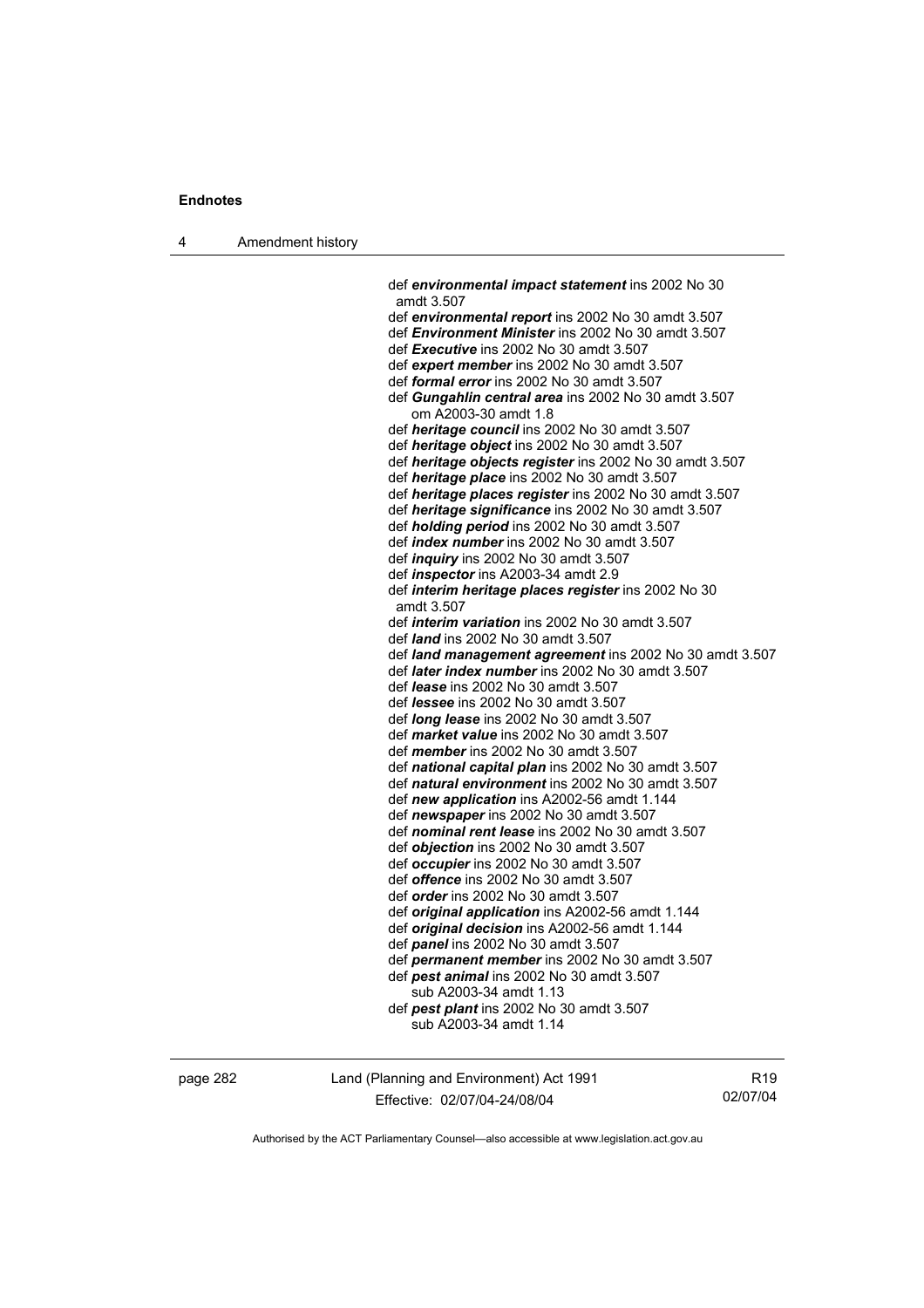def *place* ins 2002 No 30 amdt 3.507 def *plan* ins 2002 No 30 amdt 3.507 def *plan of management* ins 2002 No 30 amdt 3.507 def *preliminary assessment* ins 2002 No 30 amdt 3.507 def *prescribed period* ins 2002 No 30 amdt 3.507 def *prohibition notice* ins A2003-34 amdt 1.15 def *proponent* ins 2002 No 30 amdt 3.507 def *provision* ins 2002 No 30 amdt 3.507 def *public car park* ins 2002 No 30 amdt 3.507 def *public environment report* ins 2002 No 30 amdt 3.507 def *public land* ins 2002 No 30 amdt 3.507 def *rectification work* ins A2003-34 amdt 1.15 def *registered* ins 2002 No 30 amdt 3.507 def *registered lease* ins 2002 No 30 amdt 3.507 def *registered proprietor* ins 2002 No 30 amdt 3.507 def *registration* ins 2002 No 30 amdt 3.507 def *relevant Aboriginal organisation* ins 2002 No 30 amdt 3.507 def *relevant authority* ins 2002 No 30 amdt 3.507 def *relevant Minister* ins 2002 No 30 amdt 3.507 def *rental lease* ins 2002 No 30 amdt 3.507 def *residential lease* ins 2002 No 30 amdt 3.507 def *restricted information* ins 2002 No 30 amdt 3.507 def *rural lease* ins 2002 No 30 amdt 3.507 def *secretary* ins 2002 No 30 amdt 3.507 def *short lease* ins 2002 No 30 amdt 3.507 def *special Pialligo lease* ins 2002 No 30 amdt 3.507 def *structure* ins 2002 No 30 amdt 3.507 def *subdivision* ins 2002 No 30 amdt 3.507 def *sublease* ins 2002 No 30 amdt 3.507 def *sublessee* ins 2002 No 30 amdt 3.507 def *Territory authority* ins 2002 No 30 amdt 3.507 def *unregistered* ins 2002 No 30 amdt 3.507 def *variation* ins 2002 No 30 amdt 3.507

R19 02/07/04 Land (Planning and Environment) Act 1991 Effective: 02/07/04-24/08/04

page 283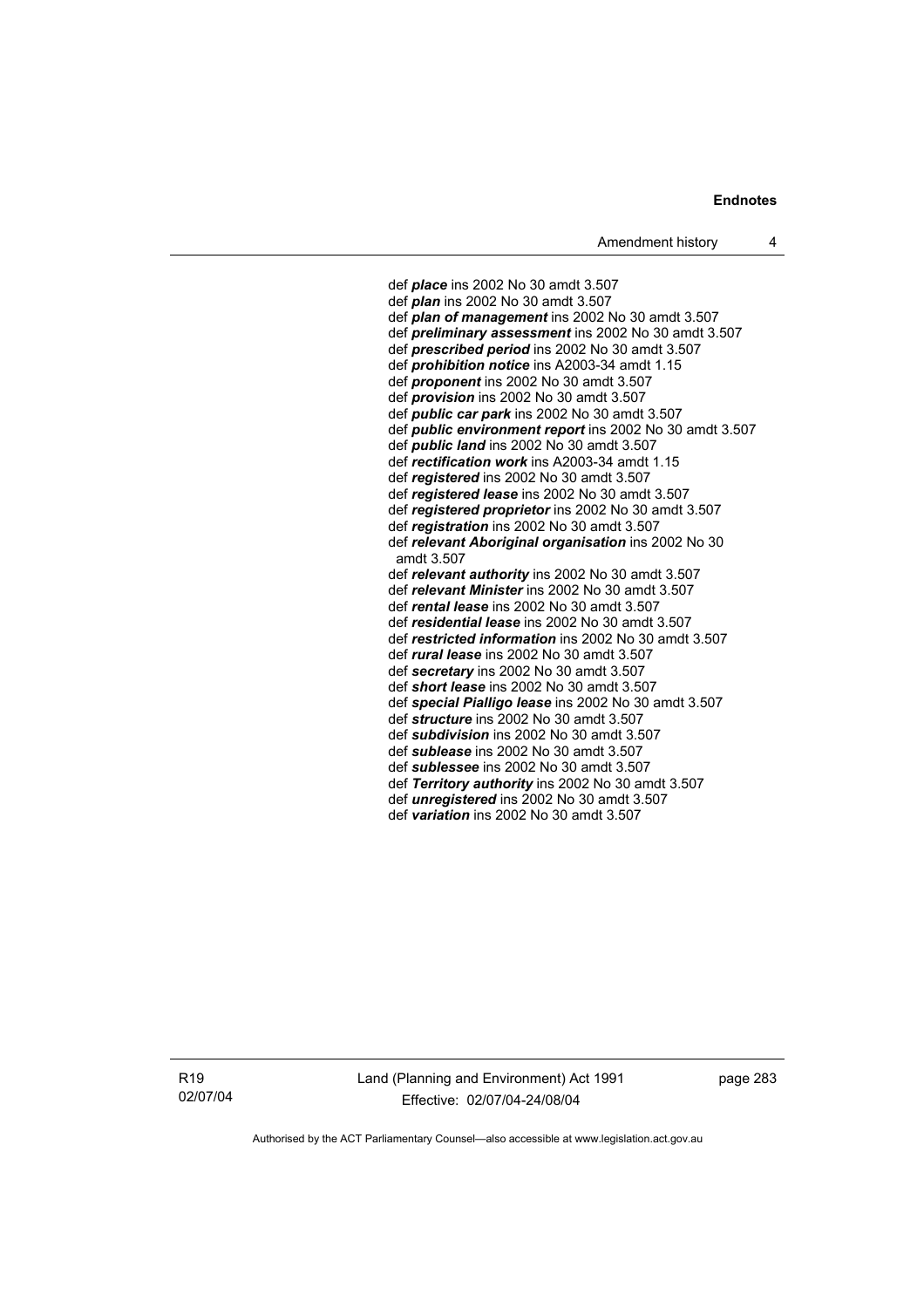# **5 Earlier republications**

Some earlier republications were not numbered. The number in column 1 refers to the publication order.

Since 12 September 2001 every authorised republication has been published in electronic pdf format on the ACT legislation register. A selection of authorised republications have also been published in printed format. These republications are marked with an asterisk (\*) in column 1. Except for the footer, electronic and printed versions of an authorised republication are identical.

| <b>Republication No</b> | <b>Amendments to</b> | <b>Republication date</b> |
|-------------------------|----------------------|---------------------------|
| 1                       | Act 1993 No 90       | 31 January 1994           |
| $\overline{2}$          | Act 1994 No 97       | 28 February 1995          |
| 3                       | Act 1997 No 7        | 24 June 1997              |
| 4                       | Act 1998 No 65       | 28 February 1999          |
| 5                       | Act 2000 No 15       | 30 May 2000               |
| $6^{\star}$             | Act 2001 No 80       | 5 October 2001            |
| 7                       | Act 2001 No 80       | 11 March 2002             |
| 8                       | Act 2002 No 11       | 28 May 2002               |
| 9                       | Act 2002 No 30       | 17 September 2002         |
| 10                      | Act 2002 No 39       | 11 October 2002           |
| 10(RI)                  | Act 2002 No 39 ‡     | 11 October 2002           |
| 11                      | A2003-14             | 28 March 2003             |
| 12                      | A2003-30             | 1 July 2003               |
| 13                      | A2003-34             | 1 September 2003          |
| $14*$                   | A2003-34             | 27 September 2003         |
| 15                      | A2003-34             | 2 December 2003           |
| 16                      | A2004-2              | 22 March 2004             |
| 17                      | A2004-15             | 9 April 2004              |
| 18                      | A2004-27             | 27 May 2004               |

‡ includes retrospective amendments by Act 2002 No 49

page 284 Land (Planning and Environment) Act 1991 Effective: 02/07/04-24/08/04

R19 02/07/04